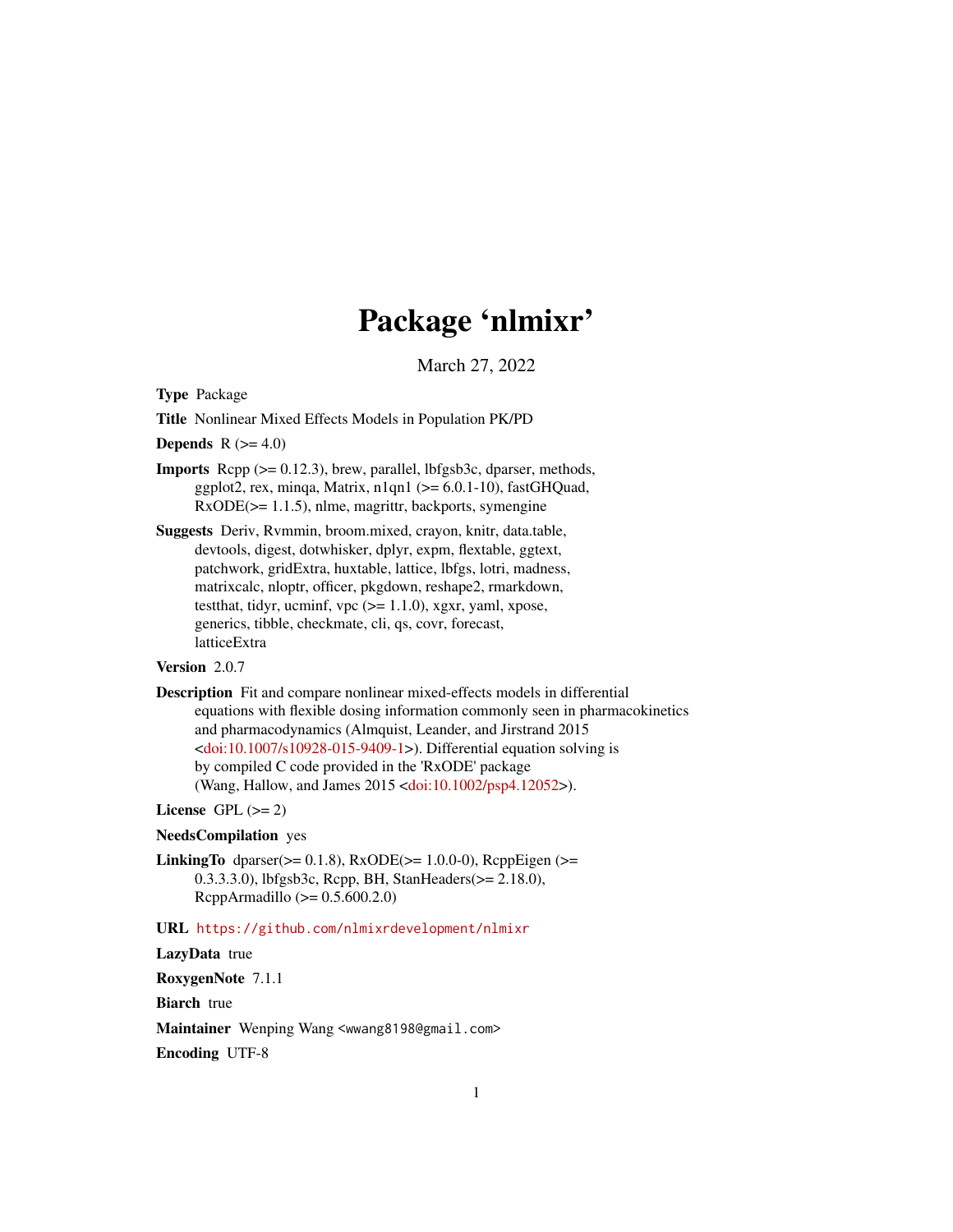Author Matthew Fidler [aut] (<<https://orcid.org/0000-0001-8538-6691>>), Yuan Xiong [aut], Rik Schoemaker [aut] (<<https://orcid.org/0000-0002-7538-3005>>), Justin Wilkins [aut] (<<https://orcid.org/0000-0002-7099-9396>>), Wenping Wang [aut, cre], Robert Leary [ctb], Mason McComb [aut] (<<https://orcid.org/0000-0001-9871-8616>>), Vipul Mann [aut], Mirjam Trame [ctb], Teun Post [ctb], Richard Hooijmaijers [aut], Hadley Wickham [ctb], Dirk Eddelbuettel [cph], Johannes Pfeifer [ctb], Robert B. Schnabel [ctb], Elizabeth Eskow [ctb], Emmanuelle Comets [ctb], Audrey Lavenu [ctb], Marc Lavielle [ctb], David Ardia [cph], Katharine Mullen [cph], Ben Goodrich [ctb]

# Repository CRAN

Date/Publication 2022-03-27 14:50:06 UTC

# R topics documented:

| $\overline{\mathbf{5}}$ |
|-------------------------|
| 6<br>addCovVar          |
|                         |
| 8                       |
| <b>9</b>                |
| 11                      |
| 12                      |
| 13                      |
| 14                      |
| -15                     |
| -16                     |
| -18                     |
| 19                      |
| 20                      |
| 20                      |
| 21                      |
| 23                      |
| 24                      |
| calc.COV<br>25          |
| 25                      |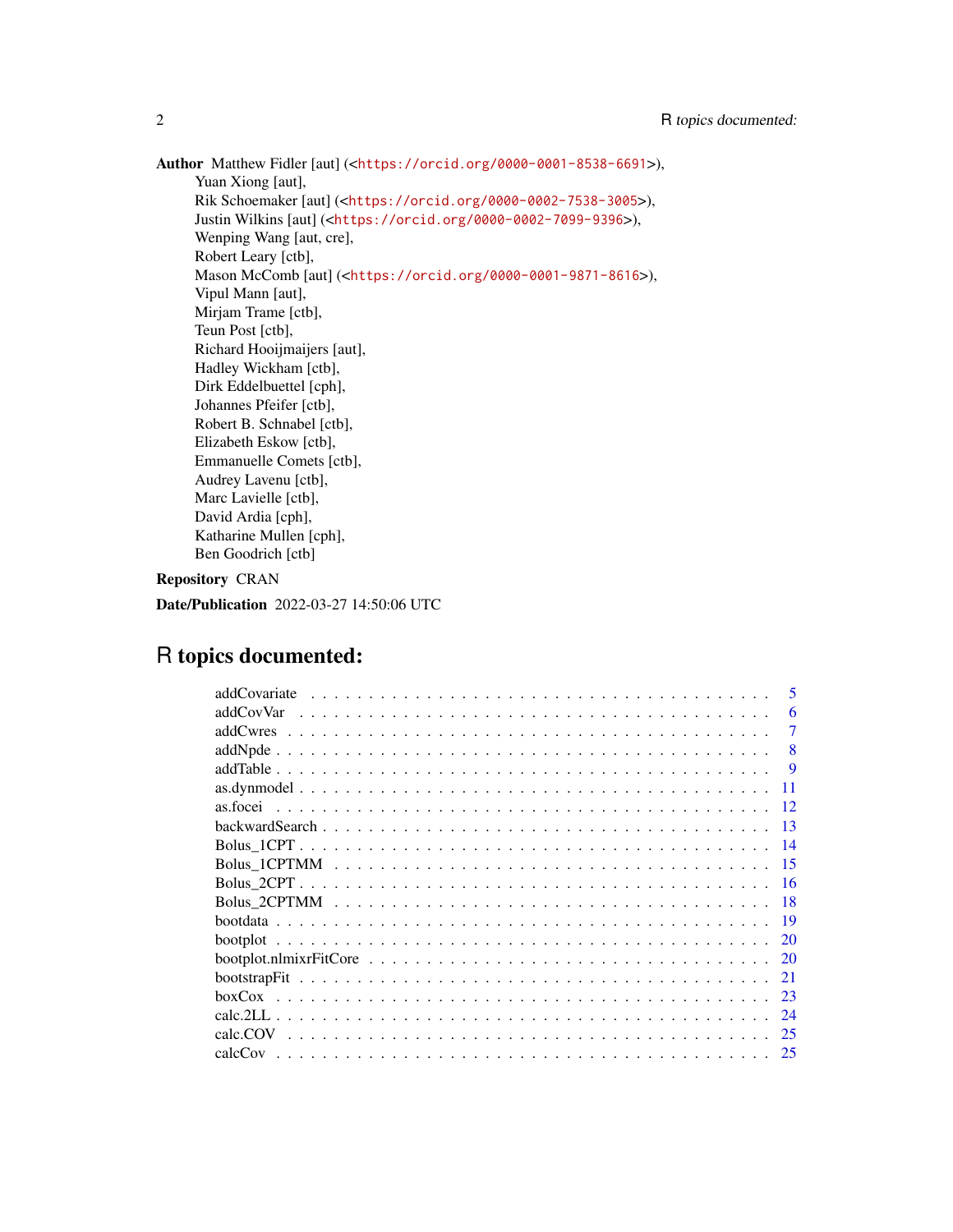|                                                                                                                      | 26 |
|----------------------------------------------------------------------------------------------------------------------|----|
|                                                                                                                      | 27 |
|                                                                                                                      | 30 |
|                                                                                                                      | 32 |
|                                                                                                                      | 34 |
|                                                                                                                      | 35 |
|                                                                                                                      | 41 |
|                                                                                                                      | 42 |
|                                                                                                                      | 43 |
| foceiFit                                                                                                             | 54 |
|                                                                                                                      | 61 |
|                                                                                                                      | 62 |
|                                                                                                                      | 63 |
|                                                                                                                      | 64 |
|                                                                                                                      | 64 |
|                                                                                                                      | 66 |
|                                                                                                                      | 67 |
|                                                                                                                      | 68 |
|                                                                                                                      | 70 |
| $instant. stan. extension \dots \dots \dots \dots \dots \dots \dots \dots \dots \dots \dots \dots \dots \dots \dots$ | 71 |
|                                                                                                                      | 71 |
|                                                                                                                      | 72 |
|                                                                                                                      | 73 |
|                                                                                                                      | 73 |
|                                                                                                                      | 74 |
|                                                                                                                      | 74 |
|                                                                                                                      | 75 |
|                                                                                                                      | 76 |
|                                                                                                                      | 78 |
|                                                                                                                      | 81 |
|                                                                                                                      | 93 |
|                                                                                                                      | 94 |
|                                                                                                                      | 95 |
|                                                                                                                      | 96 |
|                                                                                                                      | 96 |
|                                                                                                                      | 97 |
|                                                                                                                      | 98 |
| nlmixrGill83                                                                                                         | 99 |
| nlmixrHess                                                                                                           |    |
| nlmixrLogo                                                                                                           |    |
| nlmixrPred                                                                                                           |    |
|                                                                                                                      |    |
|                                                                                                                      |    |
|                                                                                                                      |    |
| nlmixrUI.dynmodelfun2                                                                                                |    |
| nlmixrUI.focei.fixed                                                                                                 |    |
|                                                                                                                      |    |
| nlmixrUI.nlme.specs                                                                                                  |    |
|                                                                                                                      |    |

 $\overline{3}$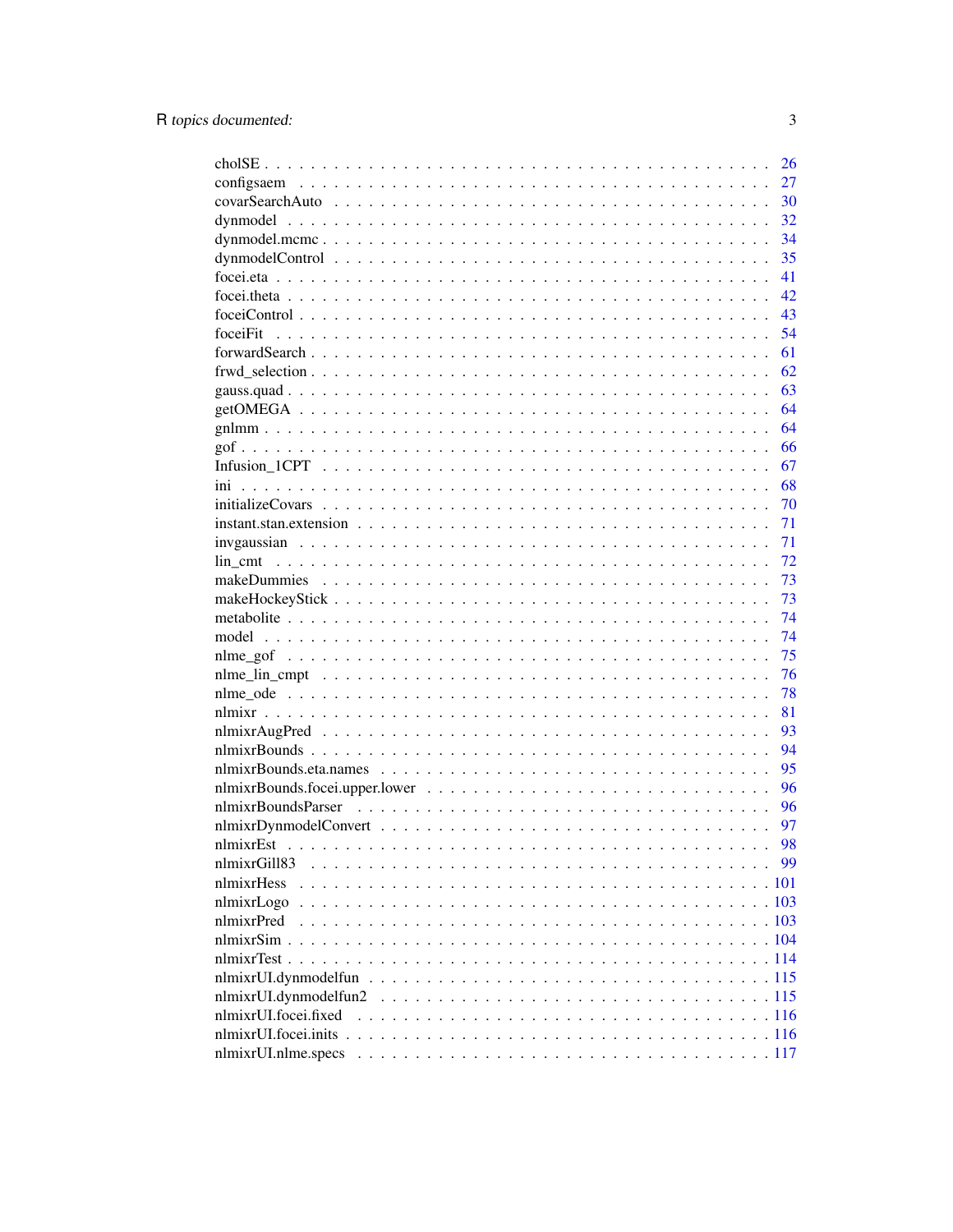| print.saemFit |                  |
|---------------|------------------|
| pump          |                  |
|               |                  |
|               |                  |
|               |                  |
| removeCovVar  |                  |
|               |                  |
| saem.fit      |                  |
|               |                  |
| $setCov$      | $\therefore$ 152 |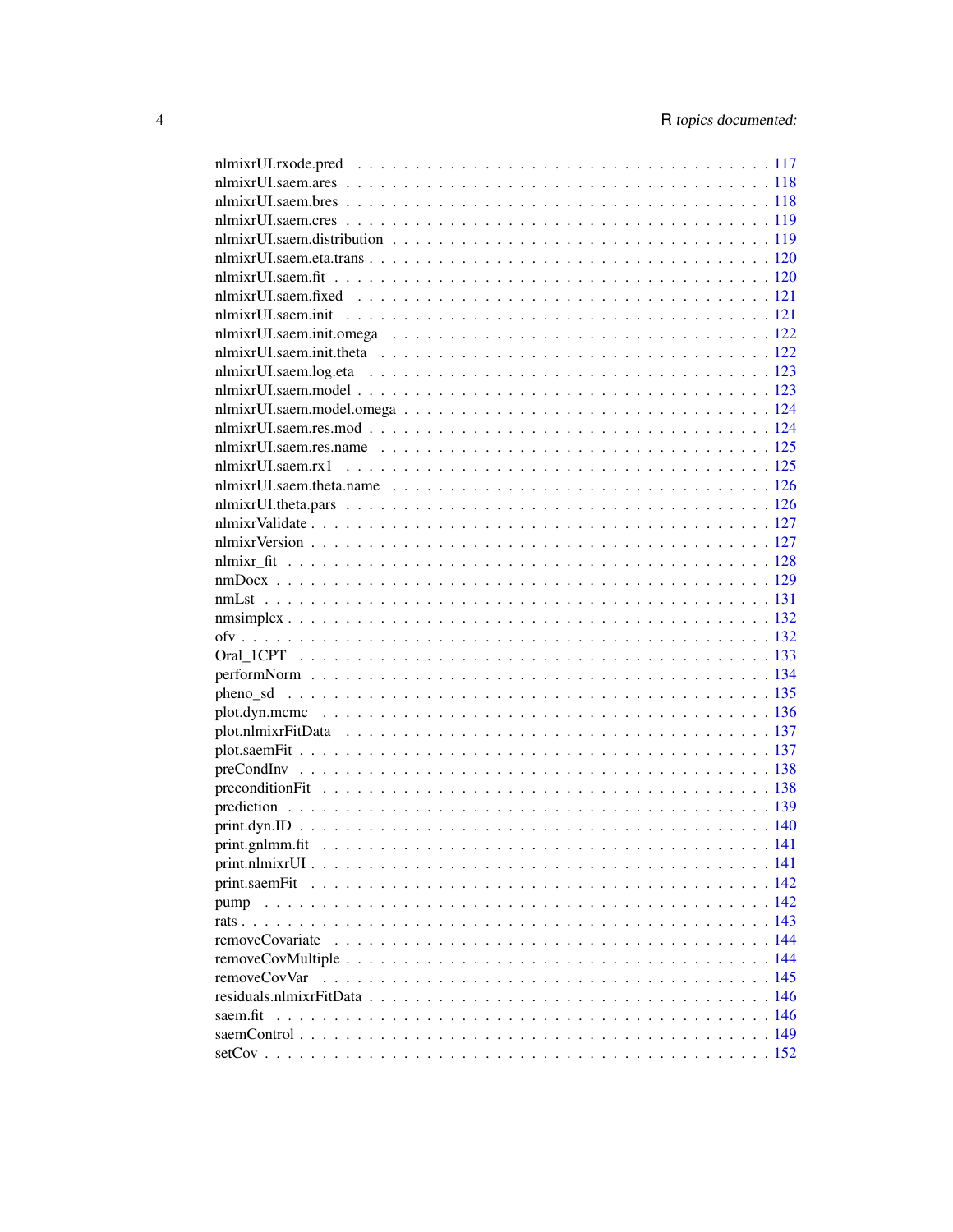# <span id="page-4-0"></span>addCovariate 5

#### **Index** the contract of the contract of the contract of the contract of the contract of the contract of the contract of the contract of the contract of the contract of the contract of the contract of the contract of the co

addCovariate *Add covariate expression to a function string*

# Description

Add covariate expression to a function string

# Usage

```
addCovariate(funstring, varName, covariate, theta, isLog)
```
# Arguments

| funstring | a string giving the expression that needs to be modified                      |
|-----------|-------------------------------------------------------------------------------|
| varName   | the variable to which the given string corresponds to in the model expression |
| covariate | the covariate expression that needs to be added (at the appropriate place)    |
| theta     | a list of names of the 'theta' parameters in the 'fit' object                 |
| isLog     | a boolean signifying the presence of log-transformation in the funstring      |

# Value

returns the modified string with the covariate added to function string

# Author(s)

Vipul Mann, Matthew Fidler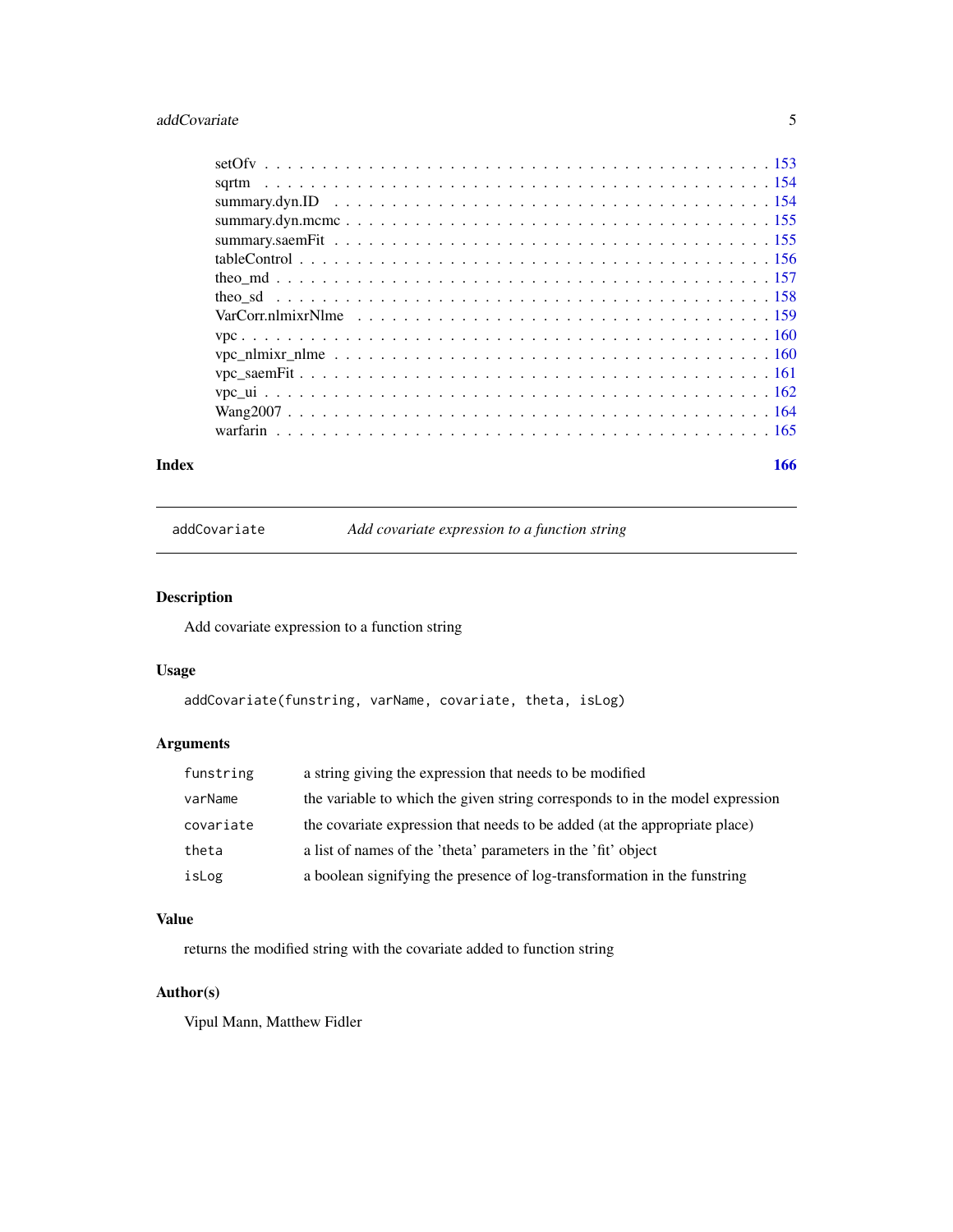<span id="page-5-0"></span>

Adding covariate to a given variable in an nlmixr model expression

#### Usage

```
addCovVar(
  fitobject,
 varName,
  covariate,
 norm = c("median", "mean", "autoscale"),
 norm_type = c("mul", "div", "sub", "add", "autoscale"),
  categorical = FALSE,
  isHS = FALSE,
  initialEst = 0,
  initialEstLB = -Inf,initialEstUB = Inf
)
```
# Arguments

| fitobject    | an nlmixr 'fit' object                                                                                                          |
|--------------|---------------------------------------------------------------------------------------------------------------------------------|
| varName      | a string giving the variable name to which covariate needs to be added                                                          |
| covariate    | a string giving the covariate name; must be present in the data used for 'fit'                                                  |
| norm         | the kind of normalization to be used while normalizing covariates; must be either<br>'mean' or 'median'                         |
| norm_type    | a string defining operator to be used for transforming covariates using 'norm';<br>must be one among 'mul', 'div', 'sub', 'add' |
| categorical  | a boolean indicating if the 'covariate' is categorical                                                                          |
| isHS         | a boolean indicating if 'covariate' is of Hockey-stick kind                                                                     |
| initialEst   | the initial estimate for the covariate parameters to be estimated; default is 0                                                 |
| initialEstLB | a lower bound for the covariate parameters to be estimated; default is -Inf                                                     |
| initialEstUB | an upper bound for the covariate parameters to be estimated; default is Inf                                                     |

# Value

a list with the updated model expression and data with columns corresponding to normalized covaraite(s) appended

# Author(s)

Vipul Mann, Matthew Fidler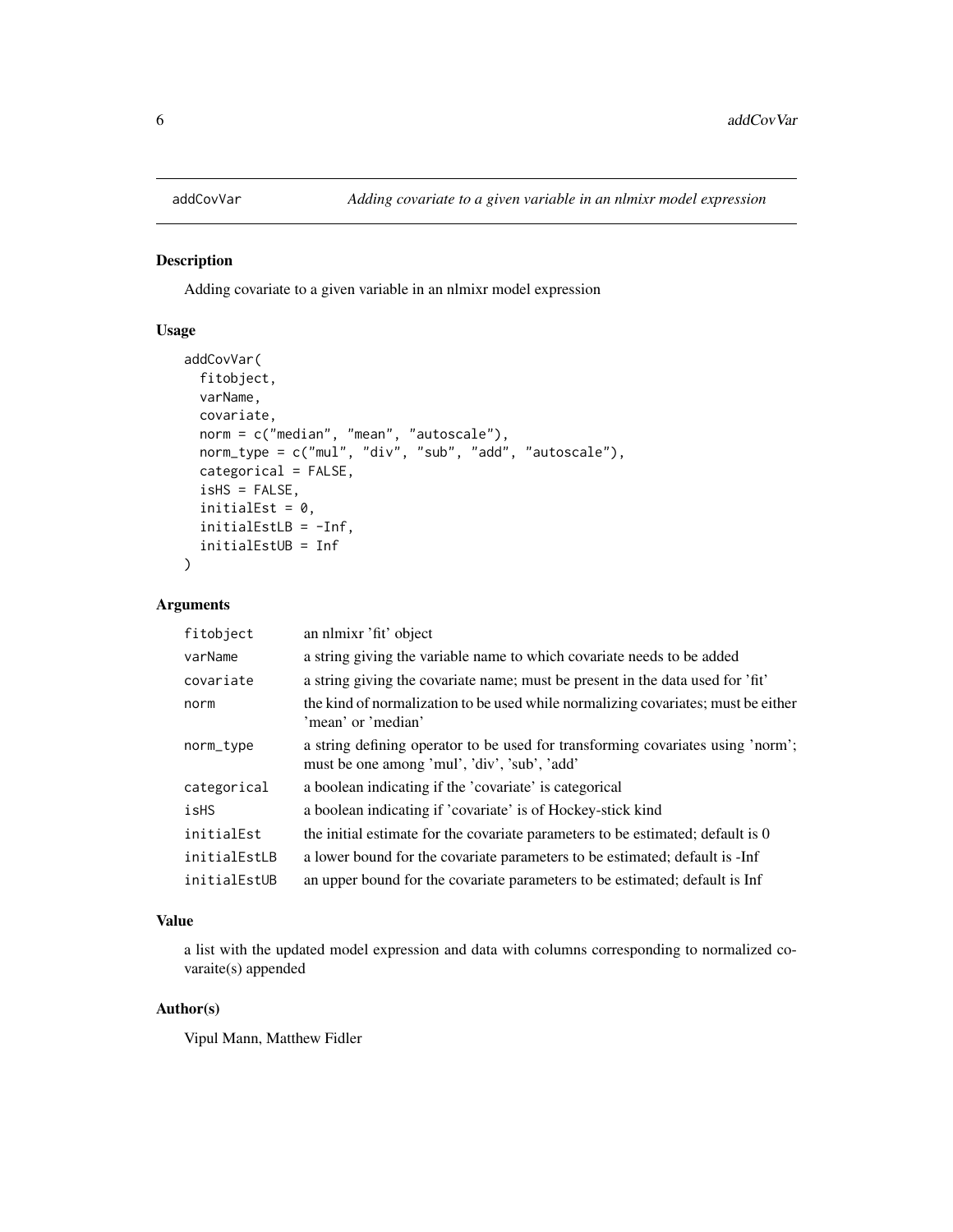<span id="page-6-0"></span>

This returns a new fit object with CWRES attached

# Usage

addCwres(fit, updateObject = TRUE, envir = parent.frame(1))

# Arguments

| fit          | nlmixr fit without WRES/CWRES                                                                          |
|--------------|--------------------------------------------------------------------------------------------------------|
| updateObject | Boolean indicating if the original fit object should be updated. By default this is<br>true.           |
| envir        | Environment that should be checked for object to update. By default this is the<br>global environment. |

# Value

fit with CWRES

# Author(s)

Matthew L. Fidler

# Examples

```
one.cmt <- function() {
  ini({
    ## You may label each parameter with a comment
    tka <- 0.45 # Log Ka
    tcl \leftarrow log(c(0, 2.7, 100)) # Log Cl
    ## This works with interactive models
    ## You may also label the preceding line with label("label text")
    tv <- 3.45; label("log V")
    ## the label("Label name") works with all models
    eta.ka ~ 0.6
    eta.cl \sim 0.3
    eta.v ~ 0.1
    add.sd <- 0.7
  })
  model({
    ka <- exp(tka + eta.ka)
    cl \leftarrow exp(tcl + eta. cl)
```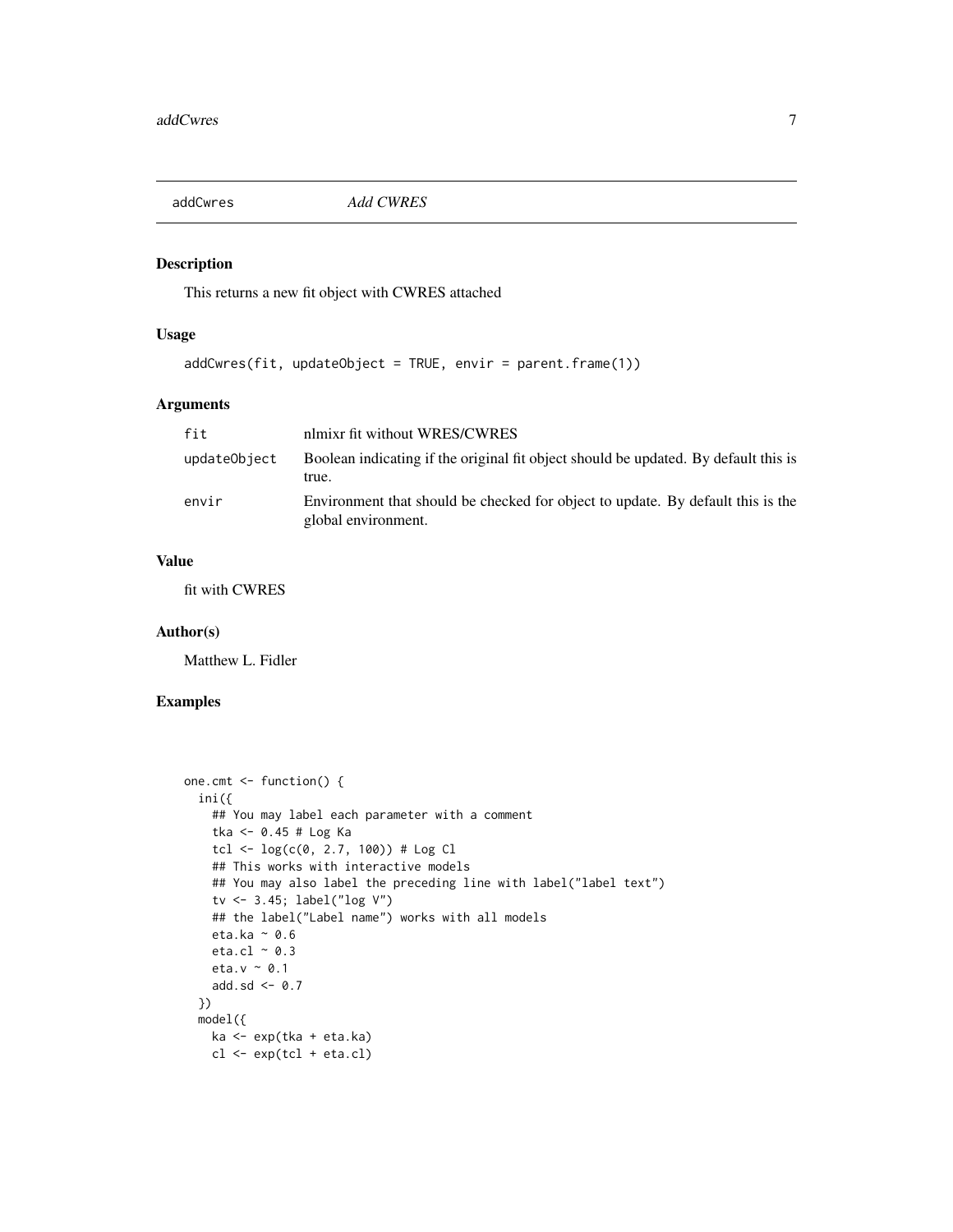```
v \leq -\exp(tv + \text{eta.v})linCmt() ~ ~ add(add.sd)})
}
f <- try(nlmixr(one.cmt, theo_sd, "saem"))
print(f)
# even though you may have forgotten to add the cwres, you can add it to the data.frame:
if (!inherits(f, "try-error")) {
  f <- try(addCwres(f))
  print(f)
}
# Note this also adds the FOCEi objective function
```
# addNpde *NPDE calculation for nlmixr*

# Description

NPDE calculation for nlmixr

#### Usage

```
addNpde(
  object,
  updateObject = TRUE,
  table = tableControl(),
  ...,
  envir = parent.frame(1)
\mathcal{L}
```
# Arguments

| object                  | nlmixr fit object                                                                                      |
|-------------------------|--------------------------------------------------------------------------------------------------------|
| updateObject            | Boolean indicating if original object should be updated. By default this is TRUE.                      |
| table                   | 'tableControl()' list of options                                                                       |
| $\cdot$ $\cdot$ $\cdot$ | Other ignored parameters.                                                                              |
| envir                   | Environment that should be checked for object to update. By default this is the<br>global environment. |

# Value

New nlmixr fit object

<span id="page-7-0"></span>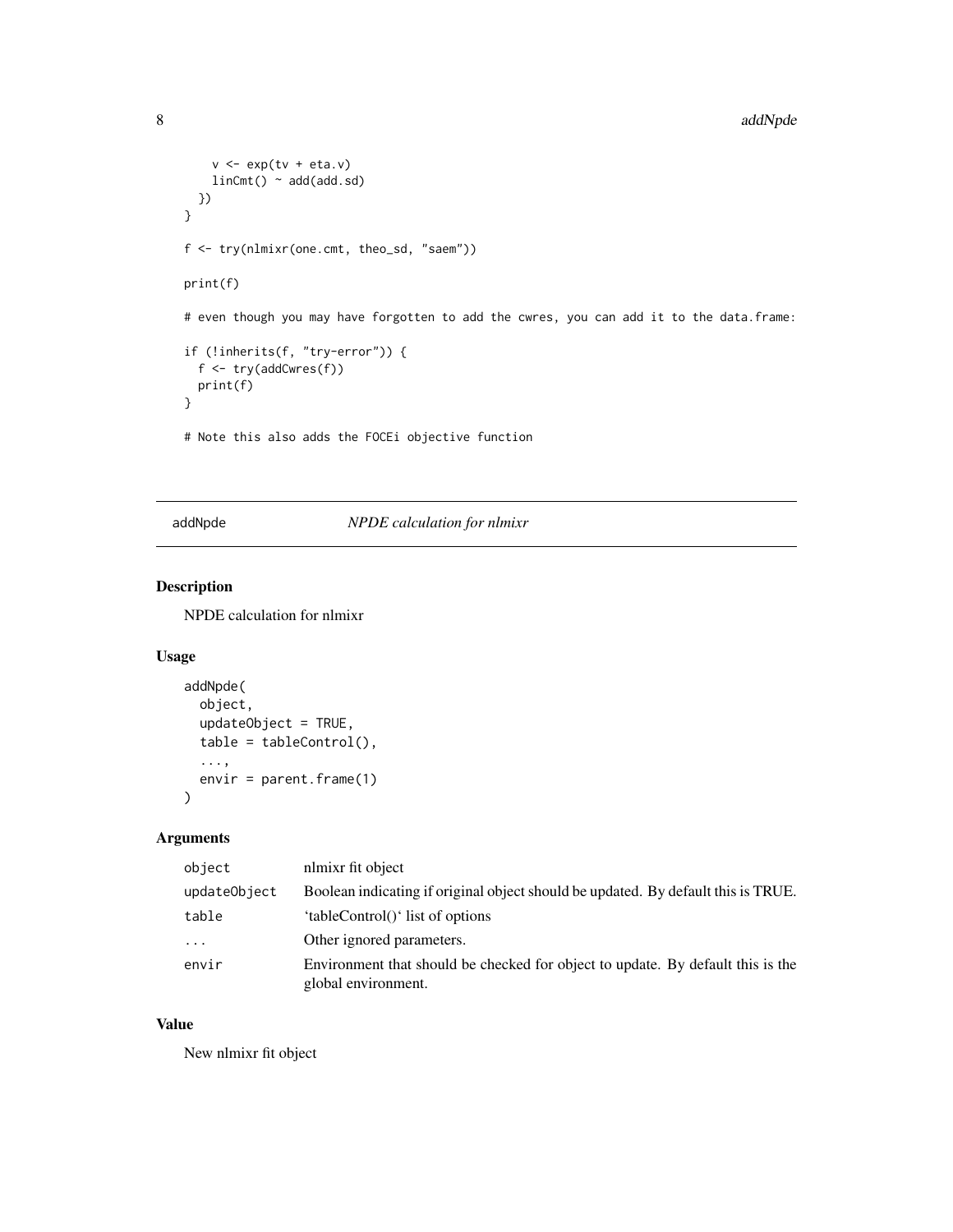<span id="page-8-0"></span>addTable 9

#### Author(s)

Matthew L. Fidler

# Examples

```
one.cmt <- function() {
  ini({
    ## You may label each parameter with a comment
    tka <- 0.45 # Log Ka
    tcl <- log(c(0, 2.7, 100)) # Log Cl
    ## This works with interactive models
    ## You may also label the preceding line with label("label text")
    tv <- 3.45; label("log V")
    ## the label("Label name") works with all models
    eta.ka ~ 0.6
    eta.cl ~ 0.3
    eta.v ~ 0.1
    add.sd \leftarrow \emptyset.7})
  model({
    ka <- exp(tka + eta.ka)
    cl \leftarrow exp(tcl + eta. cl)v \leq -\exp(tv + \text{eta.v})linCmt() ~ ~ add(add.sd)})
}
f <- nlmixr(one.cmt, theo_sd, "saem")
# even though you may have forgotten to add the NPDE, you can add it to the data.frame:
f \leftarrow addNpde(f)
```
addTable *Add table information to nlmixr fit object without tables*

# Description

Add table information to nlmixr fit object without tables

#### Usage

addTable( object,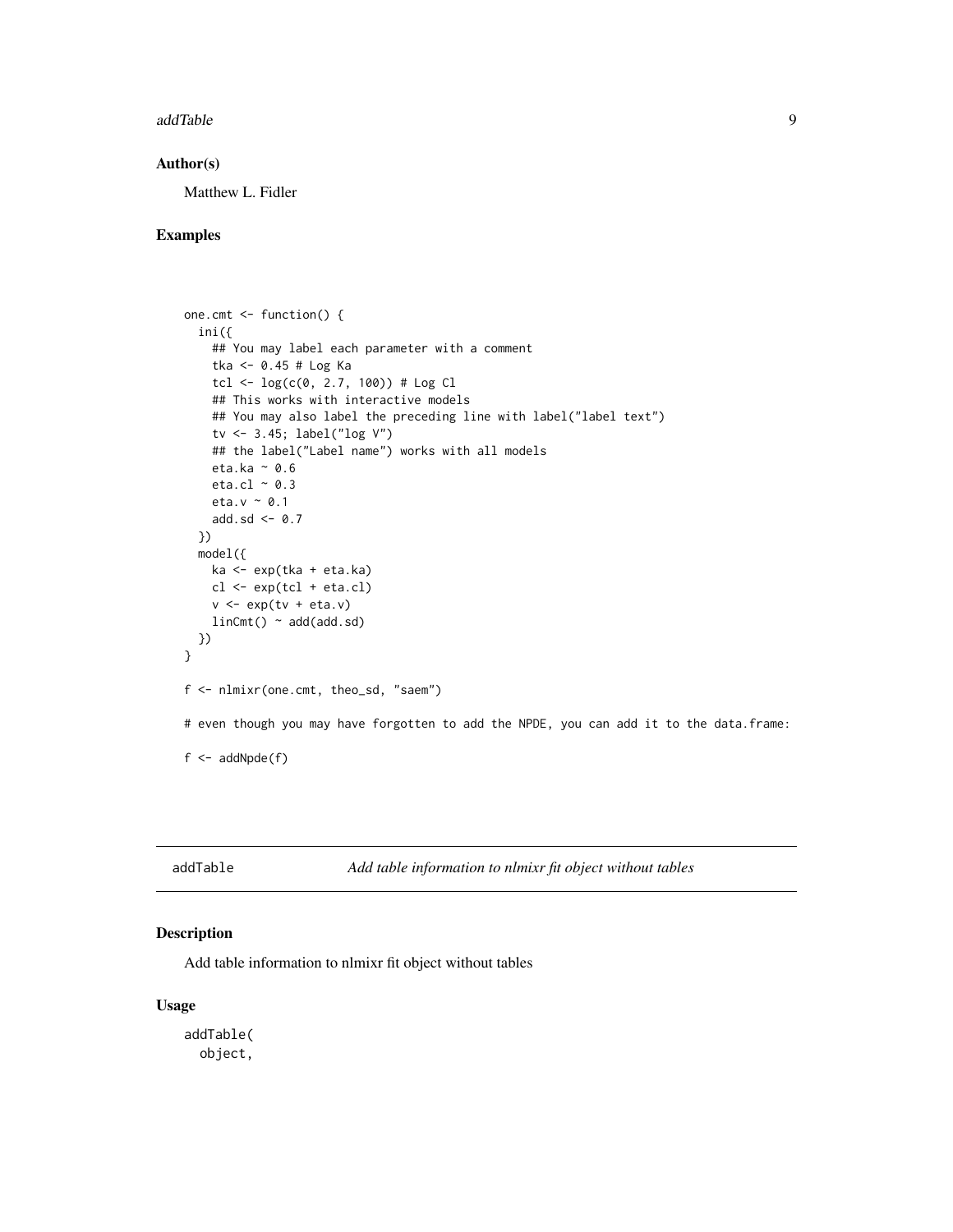```
updateObject = FALSE,data = object$dataSav,
  thetaEtaParameters = .foceiThetaEtaParameters(object),
  table = tableControl(),
  keep = NULL,
 drop = NULL,
 envir = parent.frame(1)
\lambda
```
#### Arguments

| object             | nlmixr family of objects                  |  |
|--------------------|-------------------------------------------|--|
| updateObject       | Update the object (default FALSE)         |  |
| data               | Saved data from                           |  |
| thetaEtaParameters |                                           |  |
|                    | Intenral theta/eta parameters             |  |
| table              | a 'tableControl()' list of options        |  |
| keep               | Character Vector of items to keep         |  |
| drop               | Character Vector of items to drop or NULL |  |
| envir              | ENvironment to search for updating        |  |
|                    |                                           |  |

#### Value

Fit with table information attached

#### Author(s)

Matthew Fidler

# Examples

```
one.cmt <- function() {
  ini({
   ## You may label each parameter with a comment
   tka <- 0.45 # Log Ka
   tcl <- log(c(0, 2.7, 100)) # Log Cl
   ## This works with interactive models
   ## You may also label the preceding line with label("label text")
   tv <- 3.45; label("log V")
   ## the label("Label name") works with all models
   eta.ka ~ 0.6
   eta.cl ~ 0.3
   eta.v ~ 0.1
   add.sd <- 0.7
  })
  model({
```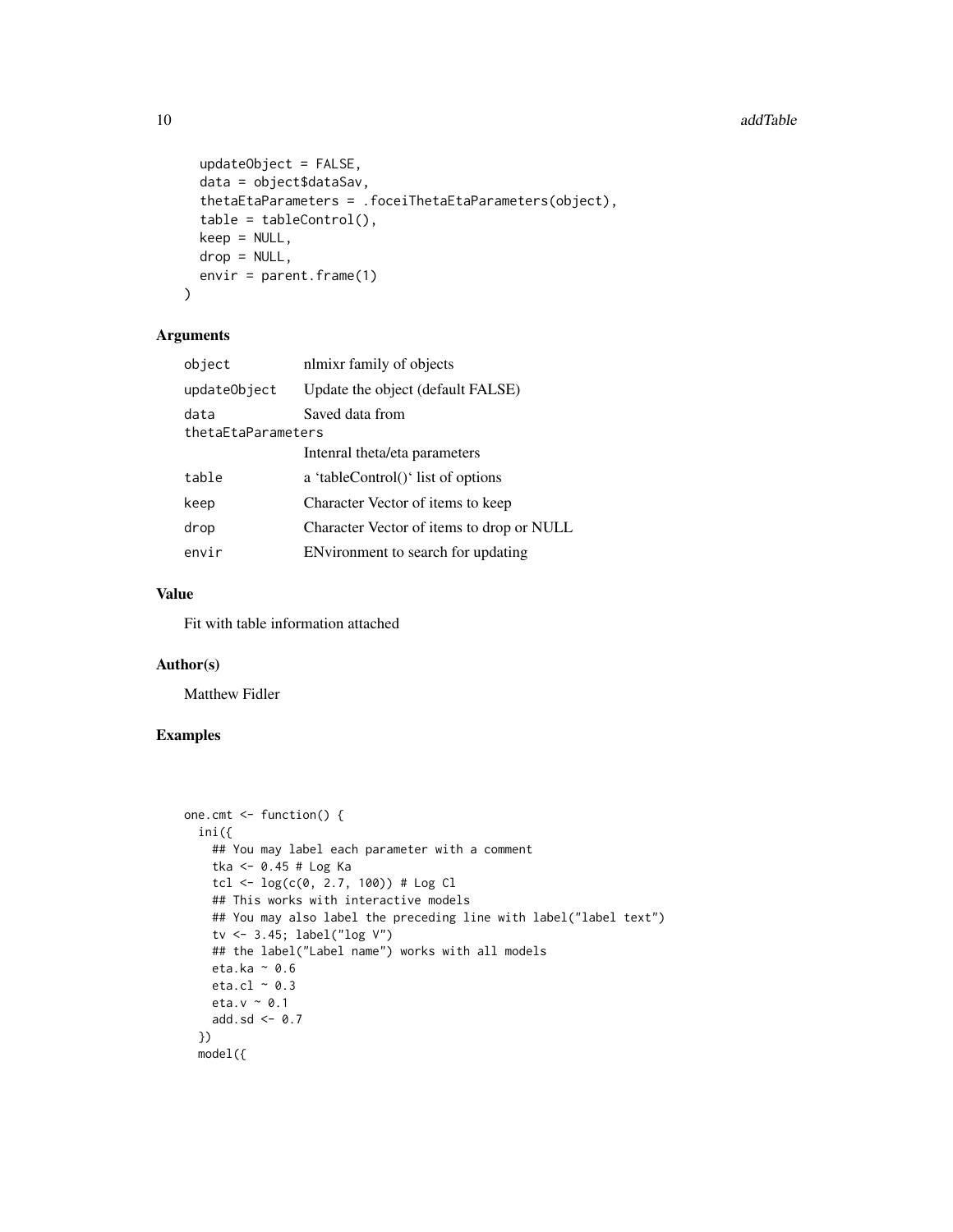# <span id="page-10-0"></span>as.dynmodel 11

```
ka <- exp(tka + eta.ka)
    cl <- exp(tcl + eta.cl)
    v <- exp(tv + eta.v)
    linCmt() ~ ~ add(add.sd)})
}
# run without tables step
f <- nlmixr(one.cmt, theo_sd, "saem", control=list(calcTables=FALSE))
print(f)
# Now add the tables
f \leftarrow addTable(f)print(f)
```
# as.dynmodel *Convert fit to classic dynmodel object*

# Description

Convert fit to classic dynmodel object

# Usage

```
as.dynmodel(x)
```
# Arguments

x nlmixr object to convert to dynmodel object

#### Value

dynmodel

# Author(s)

Matthew Fidler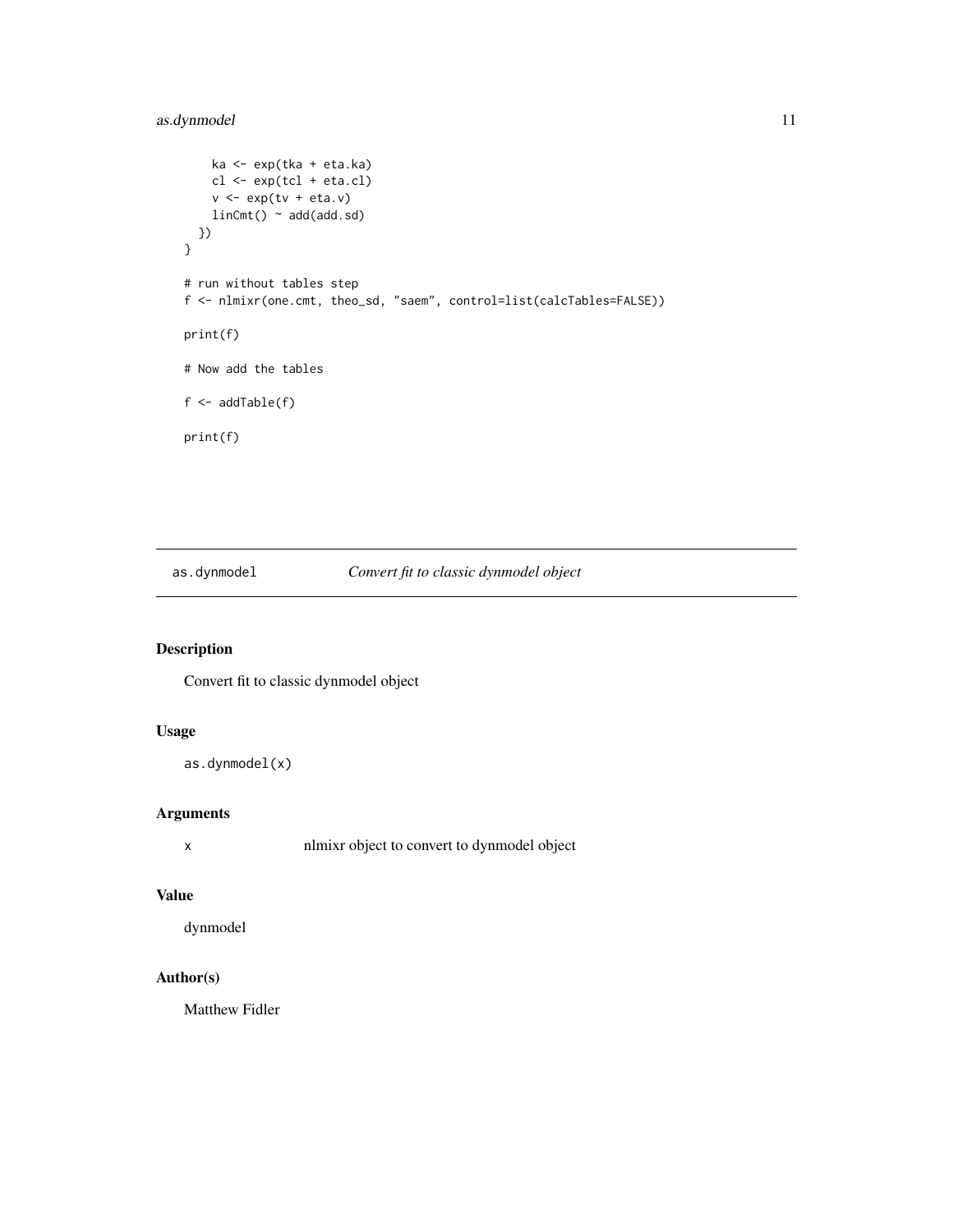<span id="page-11-0"></span>

Convert fit to FOCEi style fit

# Usage

```
as.focei(
 object,
 uif,
 pt = proc.time(),...,
 data,
 calcResid = TRUE,
 table = tableControl(),
 IDlabel = NULL
)
## S3 method for class 'nlmixrNlme'
as.focei(
 object,
 uif,
 pt = proc.time(),
  ...,
 data,
 calcResid = TRUE,
 nobs2 = 0,
 keep = NULL,
 drop = NULL,
  table = tableControl(),
  IDlabel = NULL
\mathcal{L}
```
# Arguments

| object    | Fit object to convert to FOCE i-style fit.                                   |
|-----------|------------------------------------------------------------------------------|
| uif       | Unified Interface Function                                                   |
| pt        | Proc time object                                                             |
| $\ddotsc$ | <b>Other Parameters</b>                                                      |
| data      | The data to pass to the FOCE translation.                                    |
| calcResid | A boolean to indicate if the CWRES residuals should be calculated            |
| table     | A list of table options                                                      |
| IDlabel   | labels for the ID column; used to change the IDs back to their normal values |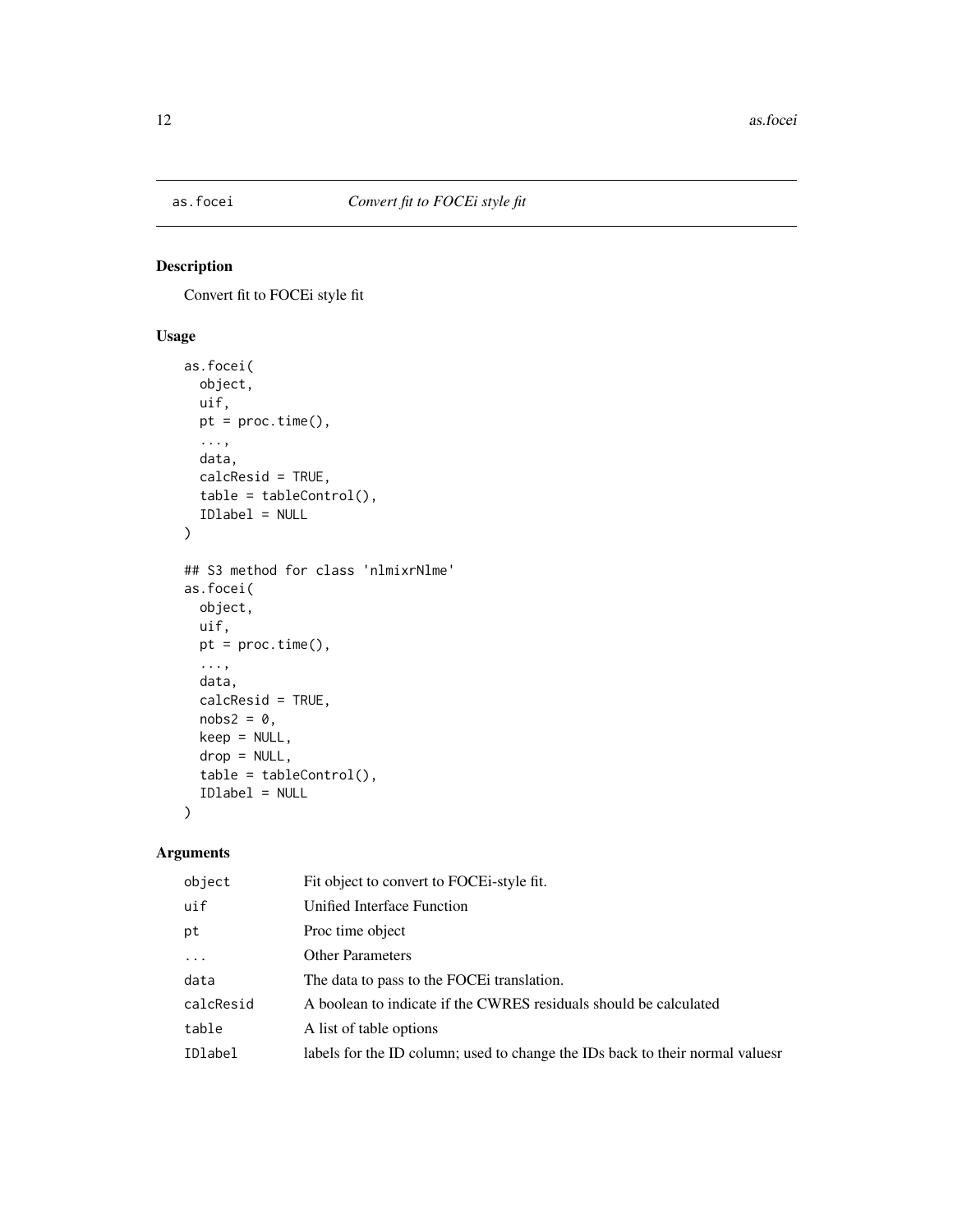# <span id="page-12-0"></span>backwardSearch 13

| nobs2 | Number of observations without EVID=2                                                                                                                                               |
|-------|-------------------------------------------------------------------------------------------------------------------------------------------------------------------------------------|
| keep  | Columns to keep from either the input dataset. For the input dataset, if any<br>records are added to the data LOCF (Last Observation Carried forward) impu-<br>tation is performed. |
| drop  | Columns to drop from the output                                                                                                                                                     |

# Value

A FOCEi fit style object.

# Author(s)

Matthew L. Fidler

backwardSearch *Backward covariate search*

# Description

Backward covariate search

# Usage

```
backwardSearch(
  covInfo,
  fitorig,
  fitupdated,
  pVal = 0.01,
  reFitCovars = FALSE,
  outputDir,
  restart = FALSE
\mathcal{L}
```
# Arguments

| covInfo     | a list containing information about each variable-covariate pair                                                                                                 |
|-------------|------------------------------------------------------------------------------------------------------------------------------------------------------------------|
| fitorig     | the original 'fit' object before forward search                                                                                                                  |
| fitupdated  | the updatef 'fit' object, if any, after the forward search                                                                                                       |
| pVal        | p-value that should be used for selecting covariates in the forward search                                                                                       |
| reFitCovars | if the covariates should be added before performing backward search - useful for<br>directly performing backward search without forward search; default is FALSE |
| outputDir   | the name of the output directory that stores the covariate search result                                                                                         |
| restart     | a boolean that controls if the search should be restarted; default is FALSE                                                                                      |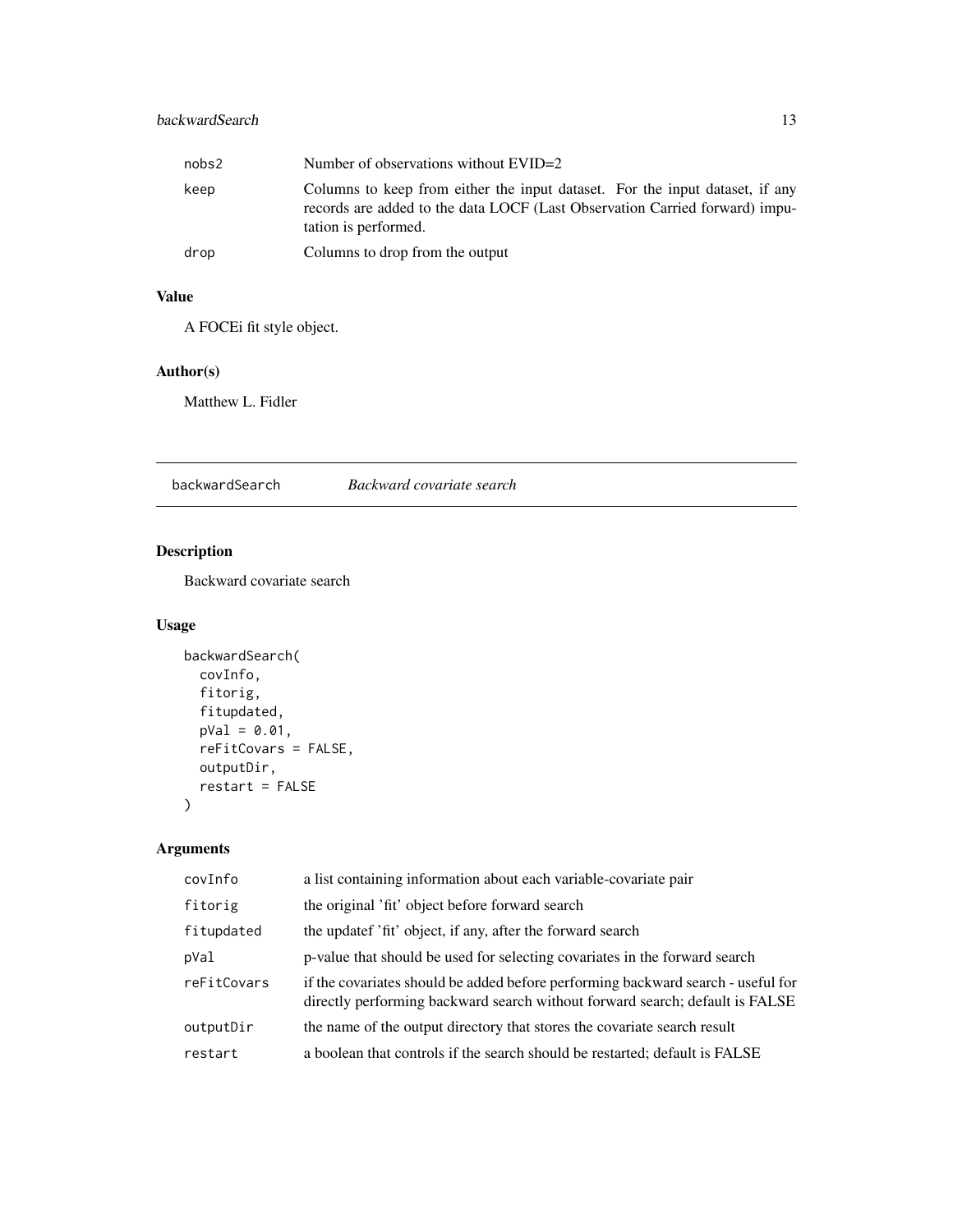#### <span id="page-13-0"></span>Value

returns the updated 'fit' object at the end of the backward search and a table of information for all the covariates tested

# Author(s)

Vipul Mann, Matthew Fidler

<span id="page-13-1"></span>Bolus\_1CPT *Bolus\_1CPT – 1 Compartment Model Simulated Data from ACOP 2016*

#### Description

This is a simulated dataset from the ACOP 2016 poster. All Datasets were simulated with the following methods.

#### Usage

Bolus\_1CPT

#### Format

A data frame with 7,920 rows and 14 columns

ID Simulated Subject ID TIME Simulated Time DV Simulated Dependent Variable LNDV Simulated log(Dependent Variable) MDV Missing DV data item AMT Dosing AMT EVID NONMEM Event ID DOSE Dose V Individual Simulated Volume CL Individual Clearance **SS** Steady State II Interdose Interval SD Single Dose Flag CMT Compartment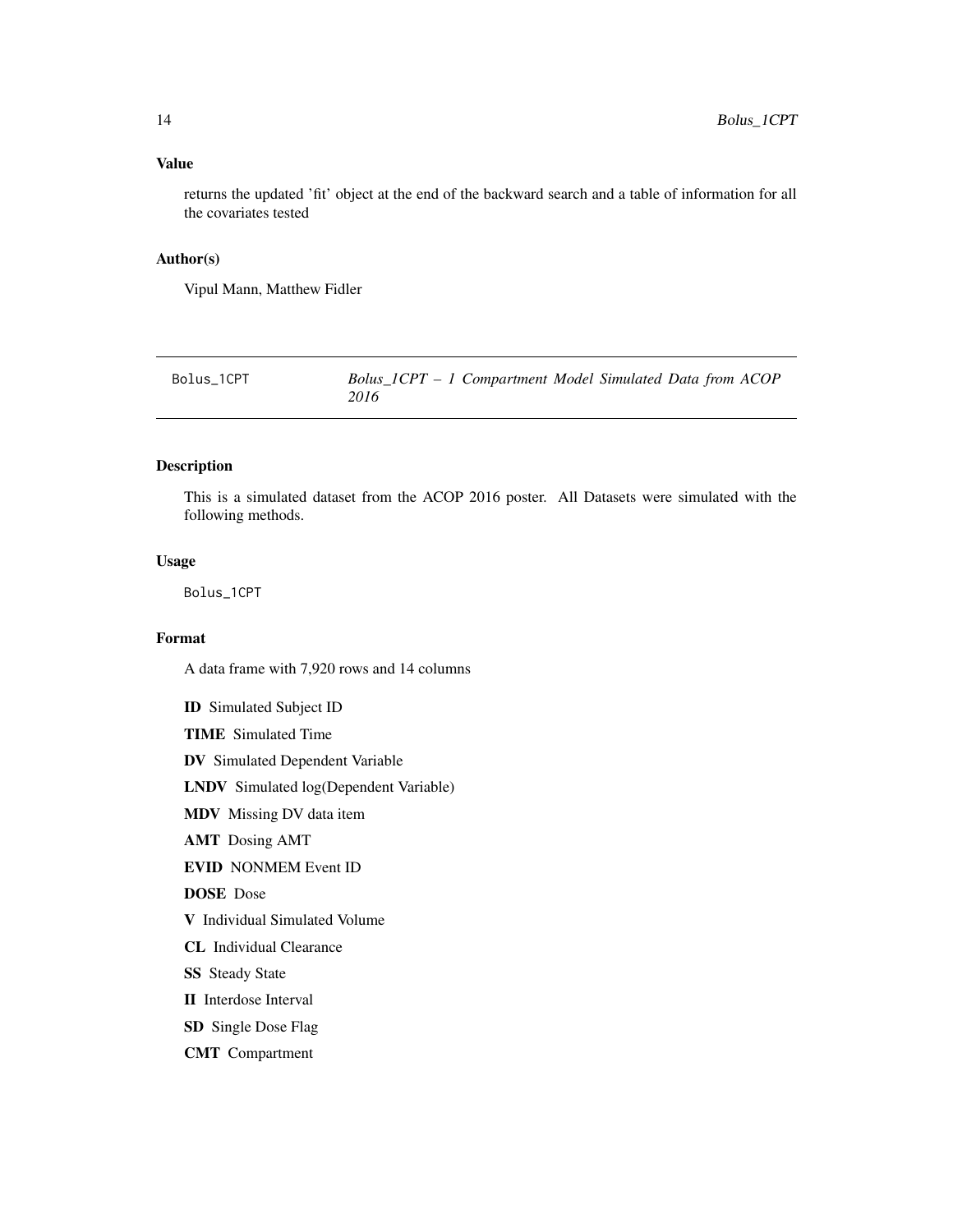#### <span id="page-14-0"></span>Details

Richly sampled profiles were simulated for 4 different dose levels (10, 30, 60 and 120 mg) of 30 subjects each as single dose (over 72h), multiple dose (4 daily doses), single and multiple dose combined, and steady state dosing, for a range of test models: 1- and 2-compartment disposition, with and without 1st order absorption, with either linear or Michaelis-Menten (MM) clearance(MM without steady state dosing). This provided a total of 42 test cases. All inter-individual variabilities (IIVs) were set at 30 were the same for all models. A similar set of models was previously used to compare NONMEM and Monolix4. Estimates of population parameters, standard errors for fixedeffect parameters, and run times were compared both for closed-form solutions and using ODEs. Additionally, a sparse data estimation situation was investigated where 500 datasets of 600 subjects each (150 per dose) were generated consisting of 4 random time point samples in 24 hours per subject, using a first-order absorption, 1-compartment disposition, linear elimination model.

#### Source

Schoemaker R, Xiong Y, Wilkins J, Laveille C, Wang W. nlmixr: an open-source package for pharmacometric modelling in R. ACOP 2016

#### See Also

Other nlmixr datasets: [Bolus\\_1CPTMM](#page-14-1), [Bolus\\_2CPTMM](#page-17-1), [Bolus\\_2CPT](#page-15-1), [Infusion\\_1CPT](#page-66-1), [Oral\\_1CPT](#page-132-1), [Wang2007](#page-163-1), [pheno\\_sd](#page-134-1), [rats](#page-142-1), [theo\\_md](#page-156-1), [theo\\_sd](#page-157-1), [warfarin](#page-164-1)

<span id="page-14-1"></span>Bolus\_1CPTMM *1 Compartment Model w/ Michaelis-Menten Elimination*

#### Description

This is a simulated dataset from the ACOP 2016 poster. All Datasets were simulated with the following methods.

#### Usage

Bolus\_1CPTMM

#### Format

A data frame with 7,920 rows and 14 columns

ID Simulated Subject ID

TIME Simulated Time

DV Simulated Dependent Variable

LNDV Simulated log(Dependent Variable)

MDV Missing DV data item

AMT Dosing AMT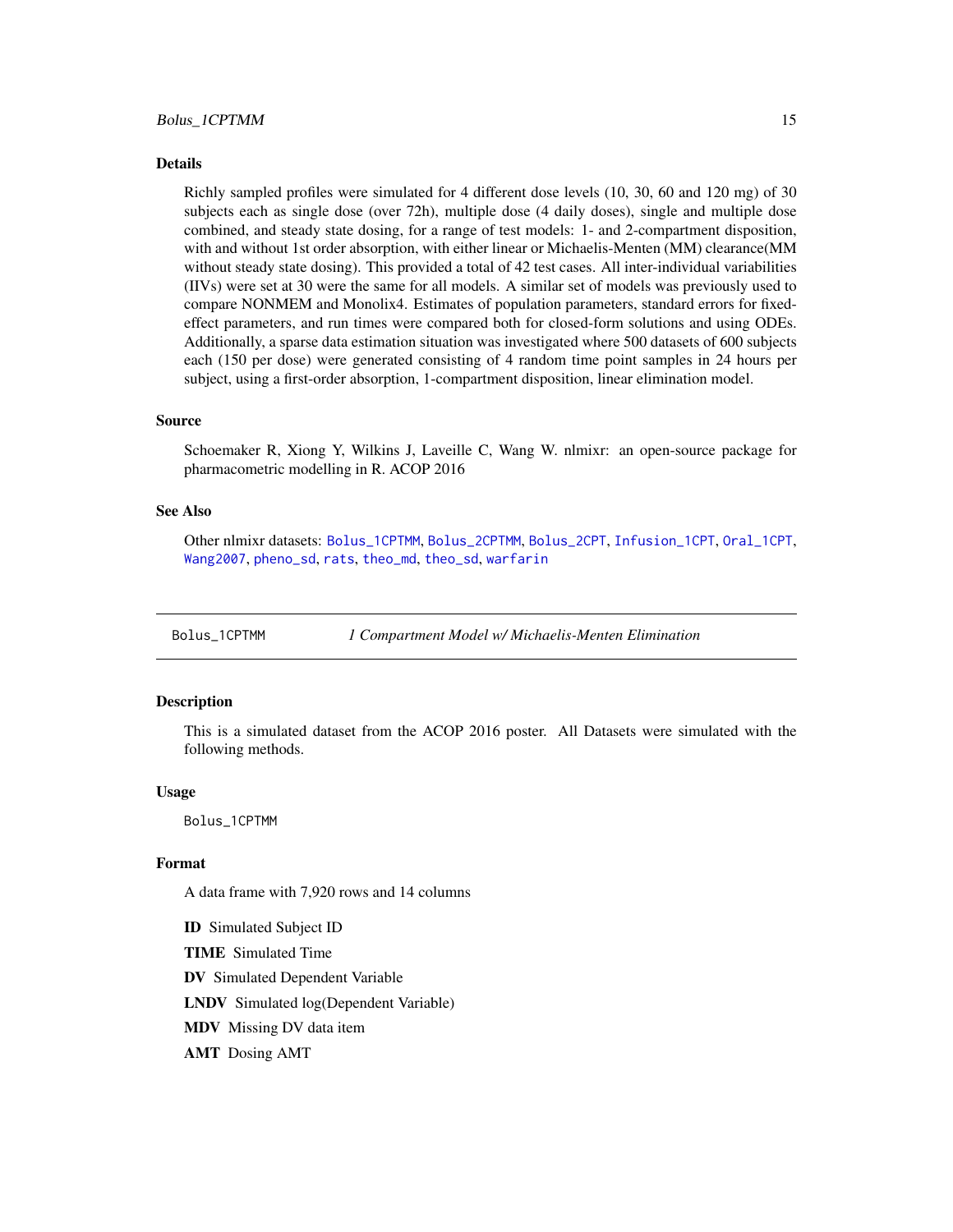<span id="page-15-0"></span>EVID NONMEM Event ID

DOSE Dose

V Individual Simulated Volume

VM Individual Vm constant

KM Individual Km constant

SD Single Dose Flag

CMT Compartment

#### Details

Richly sampled profiles were simulated for 4 different dose levels (10, 30, 60 and 120 mg) of 30 subjects each as single dose (over 72h), multiple dose (4 daily doses), single and multiple dose combined, and steady state dosing, for a range of test models: 1- and 2-compartment disposition, with and without 1st order absorption, with either linear or Michaelis-Menten (MM) clearance(MM without steady state dosing). This provided a total of 42 test cases. All inter-individual variabilities (IIVs) were set at 30 were the same for all models. A similar set of models was previously used to compare NONMEM and Monolix4. Estimates of population parameters, standard errors for fixedeffect parameters, and run times were compared both for closed-form solutions and using ODEs. Additionally, a sparse data estimation situation was investigated where 500 datasets of 600 subjects each (150 per dose) were generated consisting of 4 random time point samples in 24 hours per subject, using a first-order absorption, 1-compartment disposition, linear elimination model.

#### Source

Schoemaker R, Xiong Y, Wilkins J, Laveille C, Wang W. nlmixr: an open-source package for pharmacometric modelling in R. ACOP 2016

#### See Also

Other nlmixr datasets: [Bolus\\_1CPT](#page-13-1), [Bolus\\_2CPTMM](#page-17-1), [Bolus\\_2CPT](#page-15-1), [Infusion\\_1CPT](#page-66-1), [Oral\\_1CPT](#page-132-1), [Wang2007](#page-163-1), [pheno\\_sd](#page-134-1), [rats](#page-142-1), [theo\\_md](#page-156-1), [theo\\_sd](#page-157-1), [warfarin](#page-164-1)

<span id="page-15-1"></span>Bolus\_2CPT *2 Compartment Model*

#### **Description**

This is a simulated dataset from the ACOP 2016 poster. All Datasets were simulated with the following methods.

#### Usage

Bolus\_2CPT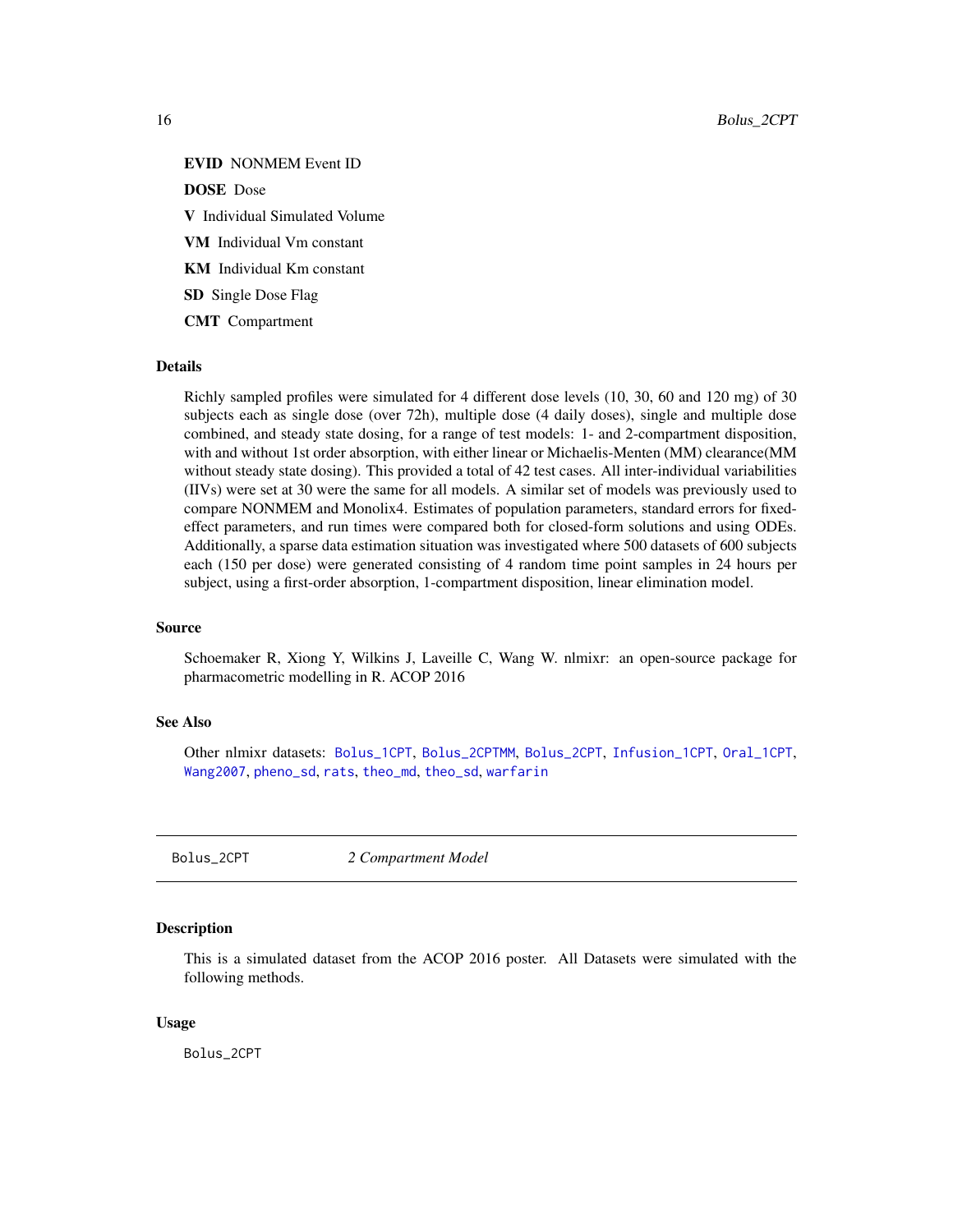#### Bolus\_2CPT 17

# Format

A data frame with 7,920 rows and 16 columns

ID Simulated Subject ID TIME Simulated Time DV Simulated Dependent Variable LNDV Simulated log(Dependent Variable) MDV Missing DV data item AMT Dosing AMT EVID NONMEM Event ID DOSE Dose V1 Individual Central Compartment Volume CL Individual Clearance Q Individual Between Compartment Clearance V2 Periperial Volume SS Steady State Flag II Interdose interval SD Single Dose Flag CMT Compartment Indicator

#### Details

Richly sampled profiles were simulated for 4 different dose levels (10, 30, 60 and 120 mg) of 30 subjects each as single dose (over 72h), multiple dose (4 daily doses), single and multiple dose combined, and steady state dosing, for a range of test models: 1- and 2-compartment disposition, with and without 1st order absorption, with either linear or Michaelis-Menten (MM) clearance(MM without steady state dosing). This provided a total of 42 test cases. All inter-individual variabilities (IIVs) were set at 30 were the same for all models. A similar set of models was previously used to compare NONMEM and Monolix4. Estimates of population parameters, standard errors for fixedeffect parameters, and run times were compared both for closed-form solutions and using ODEs. Additionally, a sparse data estimation situation was investigated where 500 datasets of 600 subjects each (150 per dose) were generated consisting of 4 random time point samples in 24 hours per subject, using a first-order absorption, 1-compartment disposition, linear elimination model.

#### Source

Schoemaker R, Xiong Y, Wilkins J, Laveille C, Wang W. nlmixr: an open-source package for pharmacometric modelling in R. ACOP 2016

#### See Also

Other nlmixr datasets: [Bolus\\_1CPTMM](#page-14-1), [Bolus\\_1CPT](#page-13-1), [Bolus\\_2CPTMM](#page-17-1), [Infusion\\_1CPT](#page-66-1), [Oral\\_1CPT](#page-132-1), [Wang2007](#page-163-1), [pheno\\_sd](#page-134-1), [rats](#page-142-1), [theo\\_md](#page-156-1), [theo\\_sd](#page-157-1), [warfarin](#page-164-1)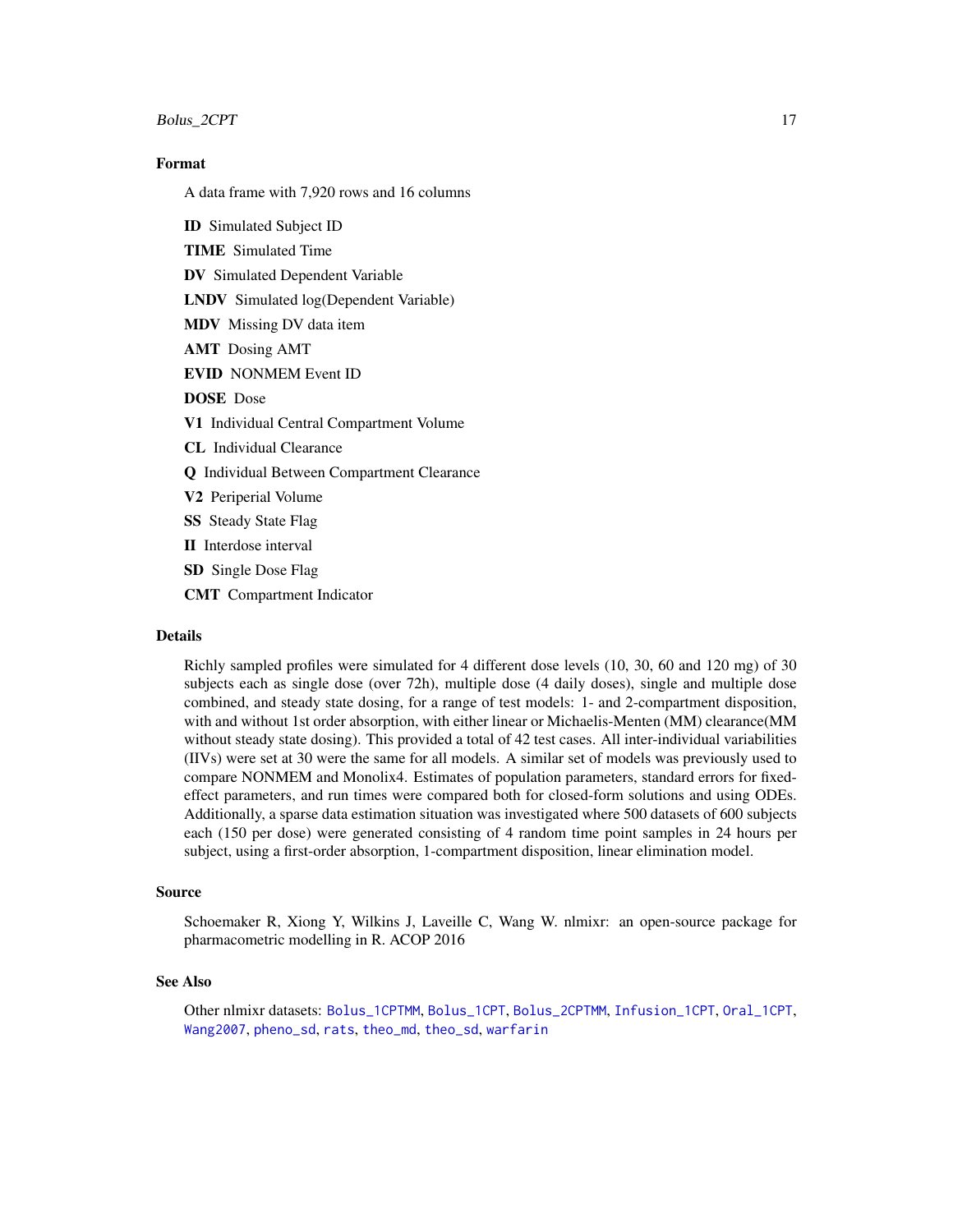<span id="page-17-1"></span><span id="page-17-0"></span>

This is a simulated dataset from the ACOP 2016 poster. All Datasets were simulated with the following methods.

#### Usage

Bolus\_2CPTMM

#### Format

A data frame with 7,920 rows and 15 columns

ID Simulated Subject ID TIME Simulated Time DV Simulated Dependent Variable LNDV Simulated log(Dependent Variable) MDV Missing DV data item AMT Dosing AMT EVID NONMEM Event ID DOSE Dose V Individual Central Compartment Volume VM Individual Vmax KM Individual Km Q Individual Q V2 Individual Peripheral Compartment Volume SD Single Dose Flag CMT Compartment Indicator

# Details

Richly sampled profiles were simulated for 4 different dose levels (10, 30, 60 and 120 mg) of 30 subjects each as single dose (over 72h), multiple dose (4 daily doses), single and multiple dose combined, and steady state dosing, for a range of test models: 1- and 2-compartment disposition, with and without 1st order absorption, with either linear or Michaelis-Menten (MM) clearance(MM without steady state dosing). This provided a total of 42 test cases. All inter-individual variabilities (IIVs) were set at 30 were the same for all models. A similar set of models was previously used to compare NONMEM and Monolix4. Estimates of population parameters, standard errors for fixedeffect parameters, and run times were compared both for closed-form solutions and using ODEs. Additionally, a sparse data estimation situation was investigated where 500 datasets of 600 subjects each (150 per dose) were generated consisting of 4 random time point samples in 24 hours per subject, using a first-order absorption, 1-compartment disposition, linear elimination model.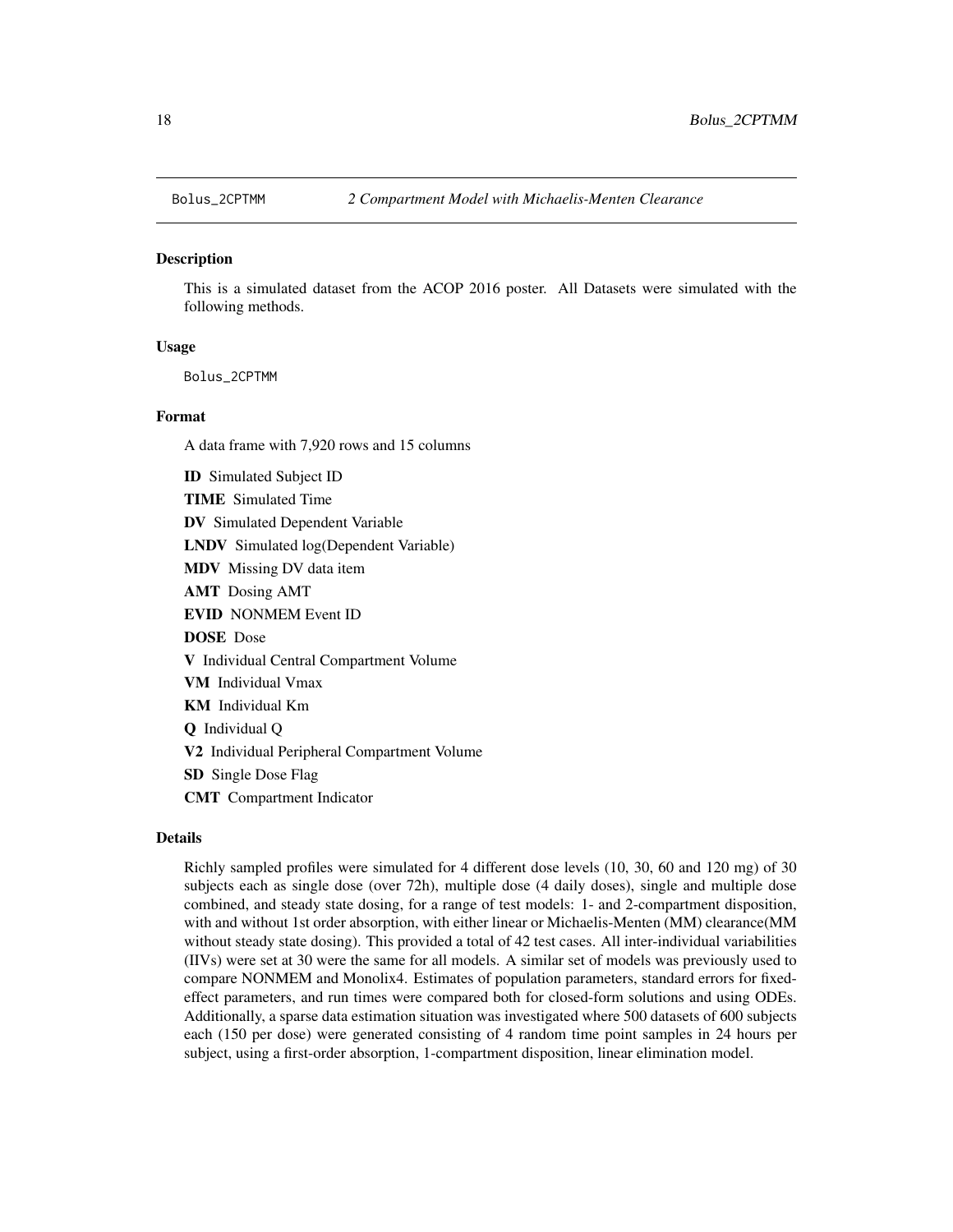#### <span id="page-18-0"></span>bootdata 19

#### Source

Schoemaker R, Xiong Y, Wilkins J, Laveille C, Wang W. nlmixr: an open-source package for pharmacometric modelling in R. ACOP 2016

#### See Also

Other nlmixr datasets: [Bolus\\_1CPTMM](#page-14-1), [Bolus\\_1CPT](#page-13-1), [Bolus\\_2CPT](#page-15-1), [Infusion\\_1CPT](#page-66-1), [Oral\\_1CPT](#page-132-1), [Wang2007](#page-163-1), [pheno\\_sd](#page-134-1), [rats](#page-142-1), [theo\\_md](#page-156-1), [theo\\_sd](#page-157-1), [warfarin](#page-164-1)

bootdata *Bootstrap data*

# Description

Bootstrap data by sampling the same number of subjects from the original dataset by sampling with replacement.

#### Usage

bootdata(dat)

#### Arguments

dat model data to be bootstrapped

# Value

Bootstrapped data

# Examples

```
specs \le list(fixed = lKA + lCL + lV \sim 1,
 random = pdDiag(lKA + lCL \sim 1),
 start = c(lKA = 0.5, lCL = -3.2, lV = -1))set.seed(99)
nboot <- 5
cat("generating", nboot, "bootstrap samples...\n")
cmat <- matrix(NA, nboot, 3)
for (i in 1:nboot)
{
 # print(i)
 bd <- bootdata(theo_md)
 fit \le - nlme_lin_cmpt(bd, par_model = specs, ncmt = 1)
 cmat[i, ] <- fit$coefficients$fixed
}
dimnames(cmat)[[2]] <- names(fit$coefficients$fixed)
print(head(cmat))
```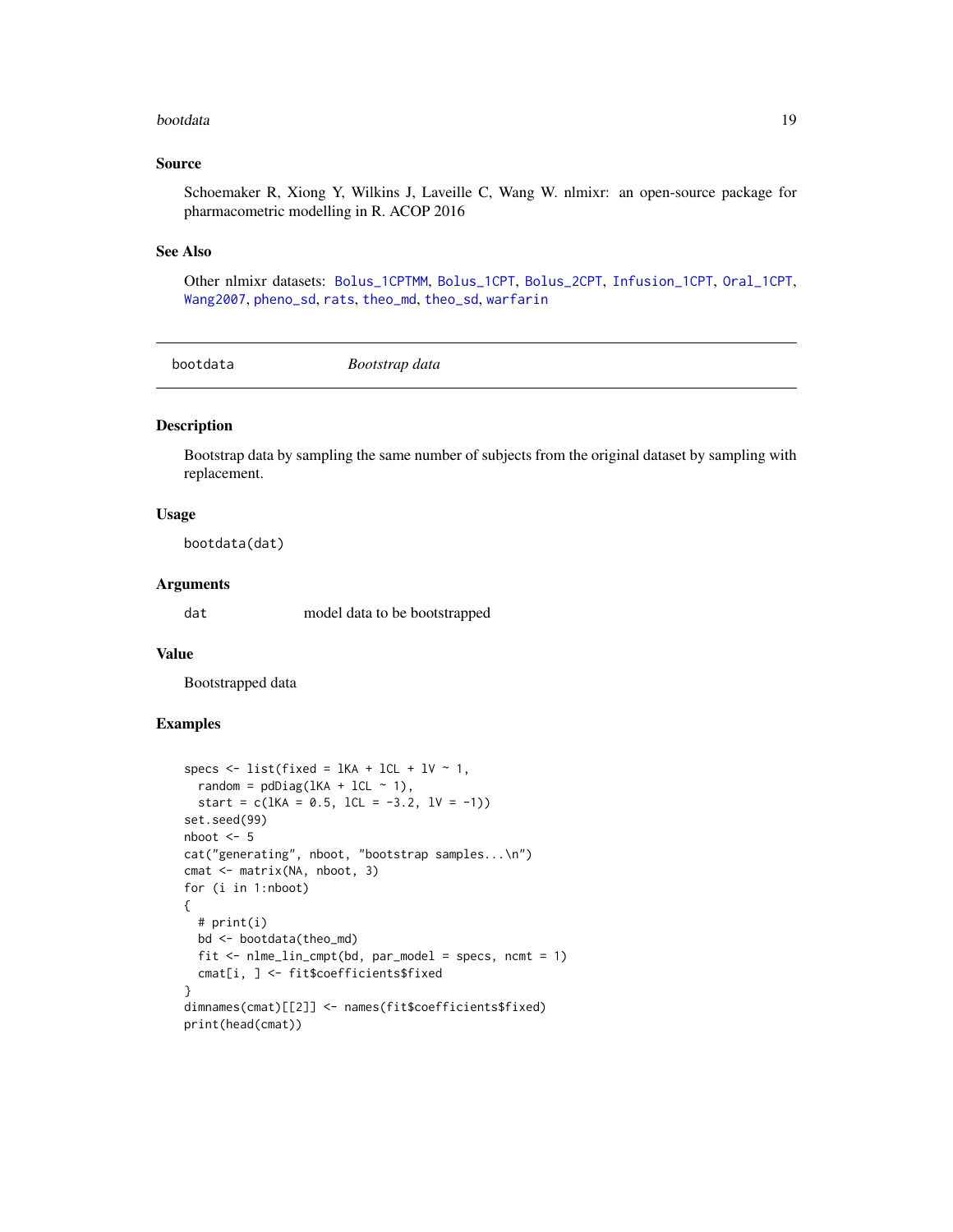<span id="page-19-0"></span>

Produce trace-plot for fit if applicable

# Usage

bootplot $(x, \ldots)$ 

#### Arguments

| X        | fit object       |
|----------|------------------|
| $\cdots$ | other parameters |

# Value

Fit traceplot or nothing.

### Author(s)

Vipul Mann, Matthew L. Fidler

bootplot.nlmixrFitCore

*Produce trace-plot for fit if applicable*

# Description

Produce trace-plot for fit if applicable

# Usage

```
## S3 method for class 'nlmixrFitCore'
bootplot(x, ...)
```
traceplot(x, ...)

## S3 method for class 'nlmixrFitCore' traceplot(x, ...)

# Arguments

| X                       | fit object       |
|-------------------------|------------------|
| $\cdot$ $\cdot$ $\cdot$ | other parameters |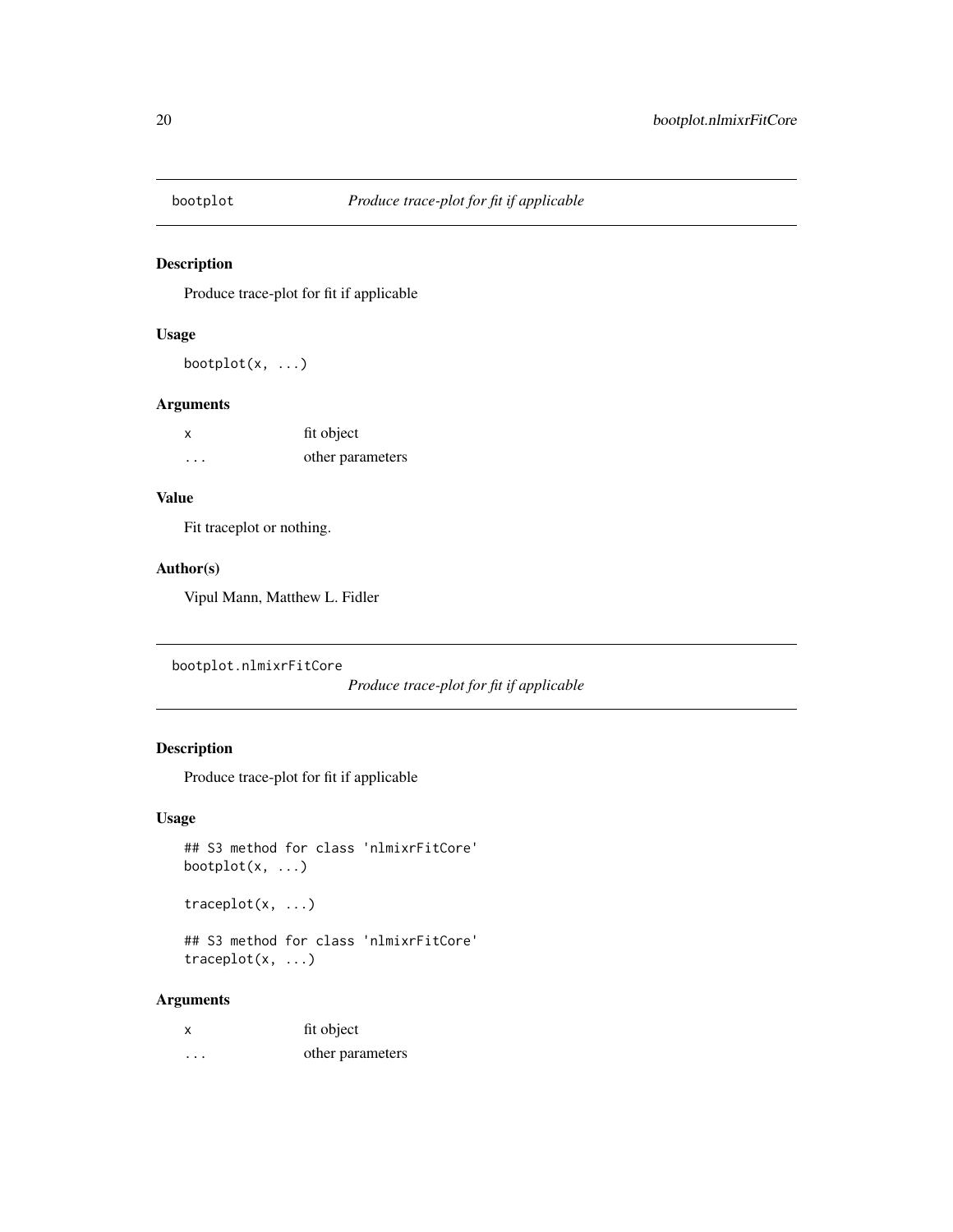# <span id="page-20-0"></span>bootstrapFit 21

# Value

Fit traceplot or nothing.

# Author(s)

Rik Schoemaker, Wenping Wang & Matthew L. Fidler

bootstrapFit *Bootstrap nlmixr fit*

# Description

Bootstrap input dataset and rerun the model to get confidence bounds and aggregated parameters

# Usage

```
bootstrapFit(
  fit,
 nboot = 200,nSampIndiv,
 stratVar,
  stdErrType = c("perc", "se"),
 ci = 0.95,pvalues = NULL,
 restart = FALSE,
 plotHist = FALSE,
 fitName = as.character(substitute(fit))
\mathcal{L}
```
# Arguments

| fit        | the nimixr fit object                                                                                                                                                                                                                        |
|------------|----------------------------------------------------------------------------------------------------------------------------------------------------------------------------------------------------------------------------------------------|
| nboot      | an integer giving the number of bootstrapped models to be fit; default value is<br>200                                                                                                                                                       |
| nSampIndiv | an integer specifying the number of samples in each bootstrapped sample; de-<br>fault is the number of unique subjects in the original dataset                                                                                               |
| stratVar   | Variable in the original dataset to stratify on; This is useful to distinguish be-<br>tween sparse and full sampling and other features you may wish to keep distinct<br>in your bootstrap                                                   |
| stdErrType | This gives the standard error type for the updated standard errors; The current<br>possibilities are: "perc" which gives the standard errors by percentiles (default)<br>or "se" which gives the standard errors by the traditional formula. |
| ci         | Confidence interval level to calculate. Default is $0.95$ for a $95\%$ confidence<br>interval                                                                                                                                                |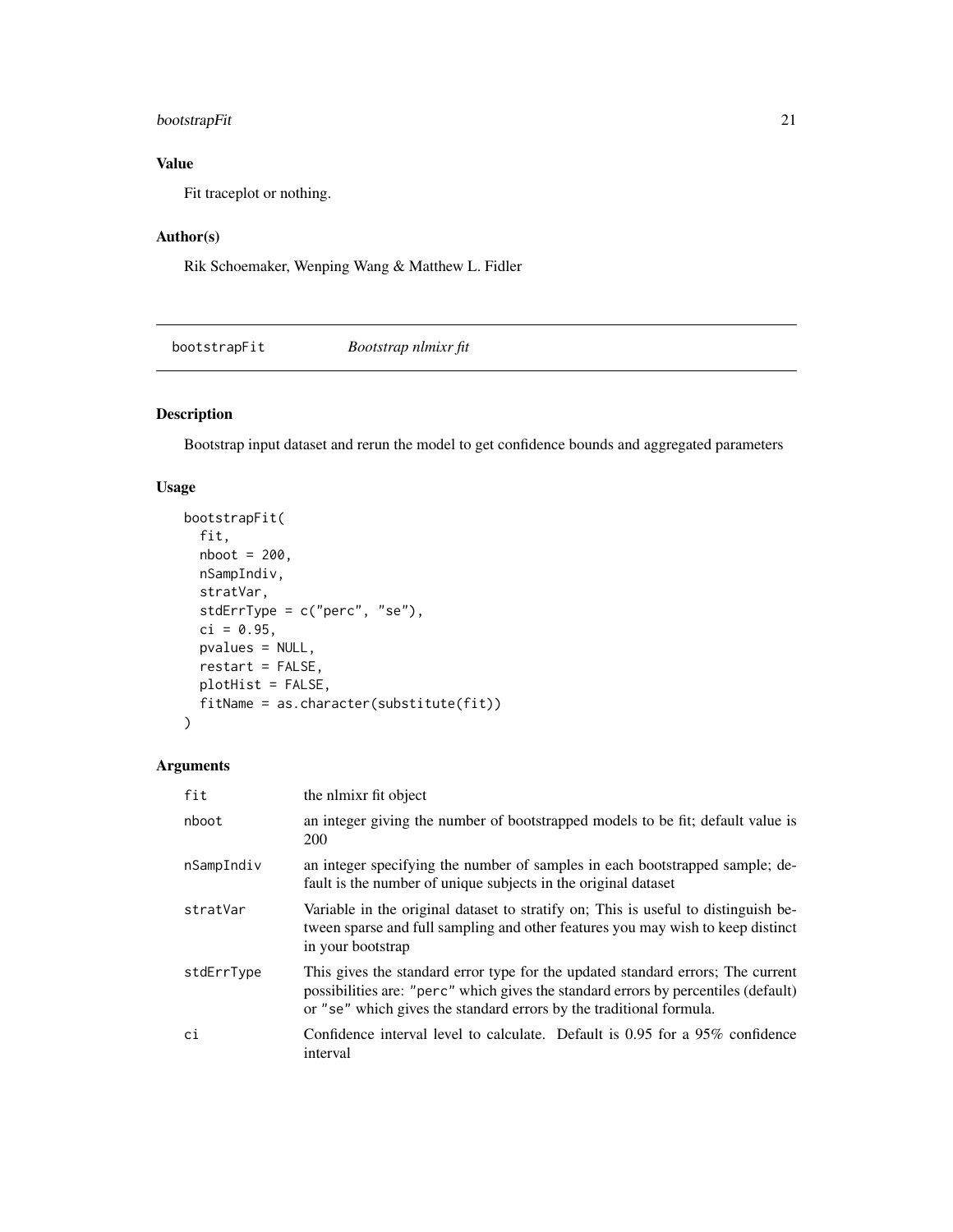| pvalues  | a vector of pvalues indicating the probability of each subject to get selected;<br>default value is NULL implying that probability of each subject is the same |
|----------|----------------------------------------------------------------------------------------------------------------------------------------------------------------|
| restart  | A boolean to try to restart an interrupted or incomplete boostrap. By default this<br>is FALSE                                                                 |
| plotHist | A boolean indicating if a histogram plot to assess how well the bootstrap is<br>doing. By default this is turned off (FALSE)                                   |
| fitName  | is the fit name that is used for the name of the boostrap files. By default it is the<br>fit provided though it could be something else.                       |

#### Value

Nothing, called for the side effects; The original fit is updated with the bootstrap confidence bands

#### Author(s)

Vipul Mann, Matthew Fidler

#### Examples

```
one.cmt <- function() {
  ini({
    ## You may label each parameter with a comment
    tka <- 0.45 # Log Ka
    tcl <-1 # Log Cl
    ## This works with interactive models
    ## You may also label the preceding line with label("label text")
    tv <-3.45label("log V")
    ## the label("Label name") works with all models
    eta.ka ~ 0.6
    eta.cl ~ 0.3
    eta.v \sim 0.1
    add.sd \leftarrow 0.7
  })
  model({
    ka <- exp(tka + eta.ka)
    cl \leftarrow exp(tcl + eta.cl)v \leq -\exp(tv + \text{eta.v})linCmt() ~ ~ add(add.sd)})
}
fit <- nlmixr(one.cmt, theo_sd, "focei")
RxODE::.rxWithWd(tempdir(), { # Run example in temp dir
bootstrapFit(fit, nboot = 5, restart = TRUE) # overwrites any of the existing data or model files
bootstrapFit(fit, nboot = 7) # resumes fitting using the stored data and model files
```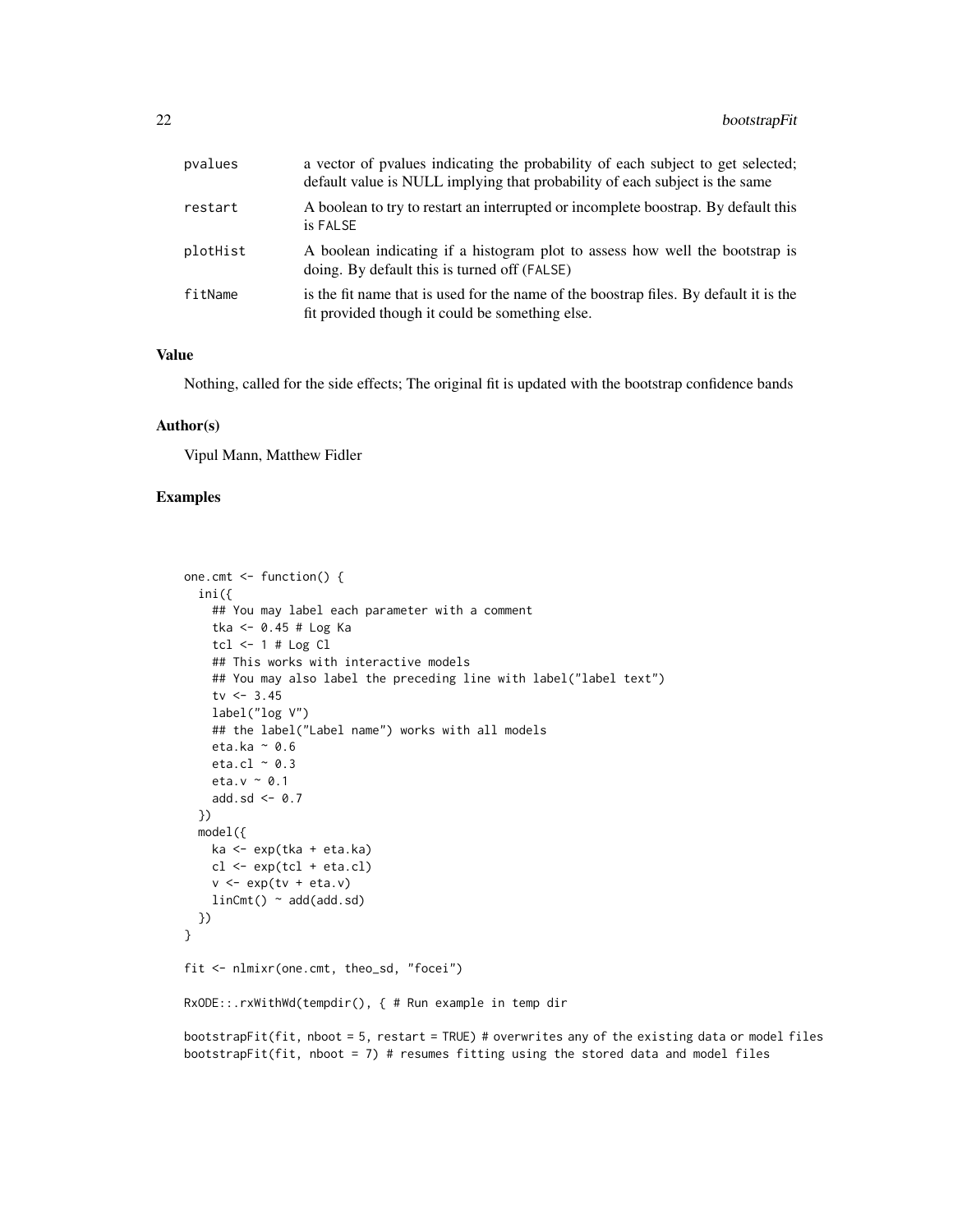#### <span id="page-22-0"></span> $boxCox$  23

```
# Note this resumes because the total number of bootstrap samples is not 50
bootstrapFit(fit, nboot=50)
# Note the boostrap standard error and variance/covariance matrix is retained.
# If you wish to switch back you can change the covariance matrix by
setCov(fit,"r,s")
# And change it back again
setCov(fit,"boot50")
# This change will affect any simulations with uncertainty in their parameters
# You may also do a chi-square diagnostic plot check for the bootstrap with
bootplot(fit)
})
```
#### boxCox *Cox Box, Yeo Johnson and inverse transformation*

#### Description

Cox Box, Yeo Johnson and inverse transformation

#### Usage

```
boxCox(x, lambda = 1)iBoxCox(x, lambda = 1)yeoJohnson(x, lambda = 1)
iYeoJohnson(x, lambda = 1)
```
#### Arguments

| x      | data to transform        |
|--------|--------------------------|
| lambda | Cox-box lambda parameter |

#### Value

Cox-Box Transformed Data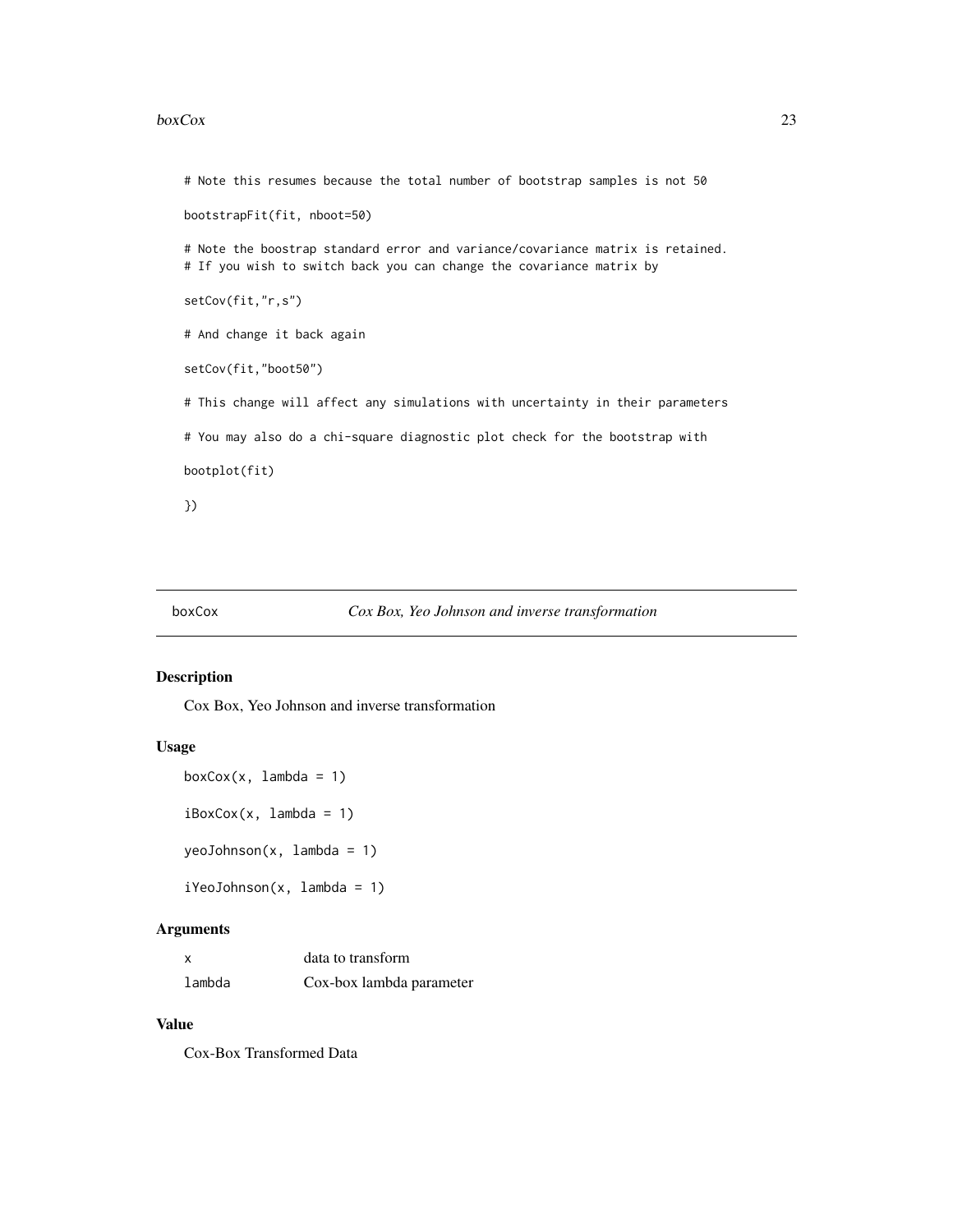#### <span id="page-23-0"></span>Author(s)

Matthew L. Fidler

# Examples

```
boxCox(1:3,1) ## Normal
iBoxCox(boxCox(1:3,1))
boxCox(1:3,0) ## Log-Normal
iBoxCox(boxCox(1:3,0),0)
boxCox(1:3,0.5) ## lambda=0.5
iBoxCox(boxCox(1:3,0.5),0.5)
yeoJohnson(seq(-3,3),1) ## Normal
iYeoJohnson(yeoJohnson(seq(-3,3),1))
yeoJohnson(seq(-3,3),0)
iYeoJohnson(yeoJohnson(seq(-3,3),0),0)
```

| calc.2LL |  | Log-likelihood using Gaussian Quadrature |
|----------|--|------------------------------------------|
|----------|--|------------------------------------------|

#### Description

Estimate the log-likelihood using Gaussian Quadrature (multidimensional grid)

# Usage

calc.2LL(fit, nnodes.gq =  $8$ , nsd.gq =  $4$ )

# Arguments

| fit       | saemFit fit                                                                                                                                                     |
|-----------|-----------------------------------------------------------------------------------------------------------------------------------------------------------------|
| nnodes.gg | number of nodes to use for the Gaussian quadrature when computing the likeli-<br>hood with this method (defaults to 1, equivalent to the Laplaclian likelihood) |
| nsd.gq    | span (in SD) over which to integrate when computing the likelihood by Gaussian<br>quadrature. Defaults to $3$ (eg $3$ times the SD)                             |

#### Value

log-likelihood calculated by Gaussian Quadrature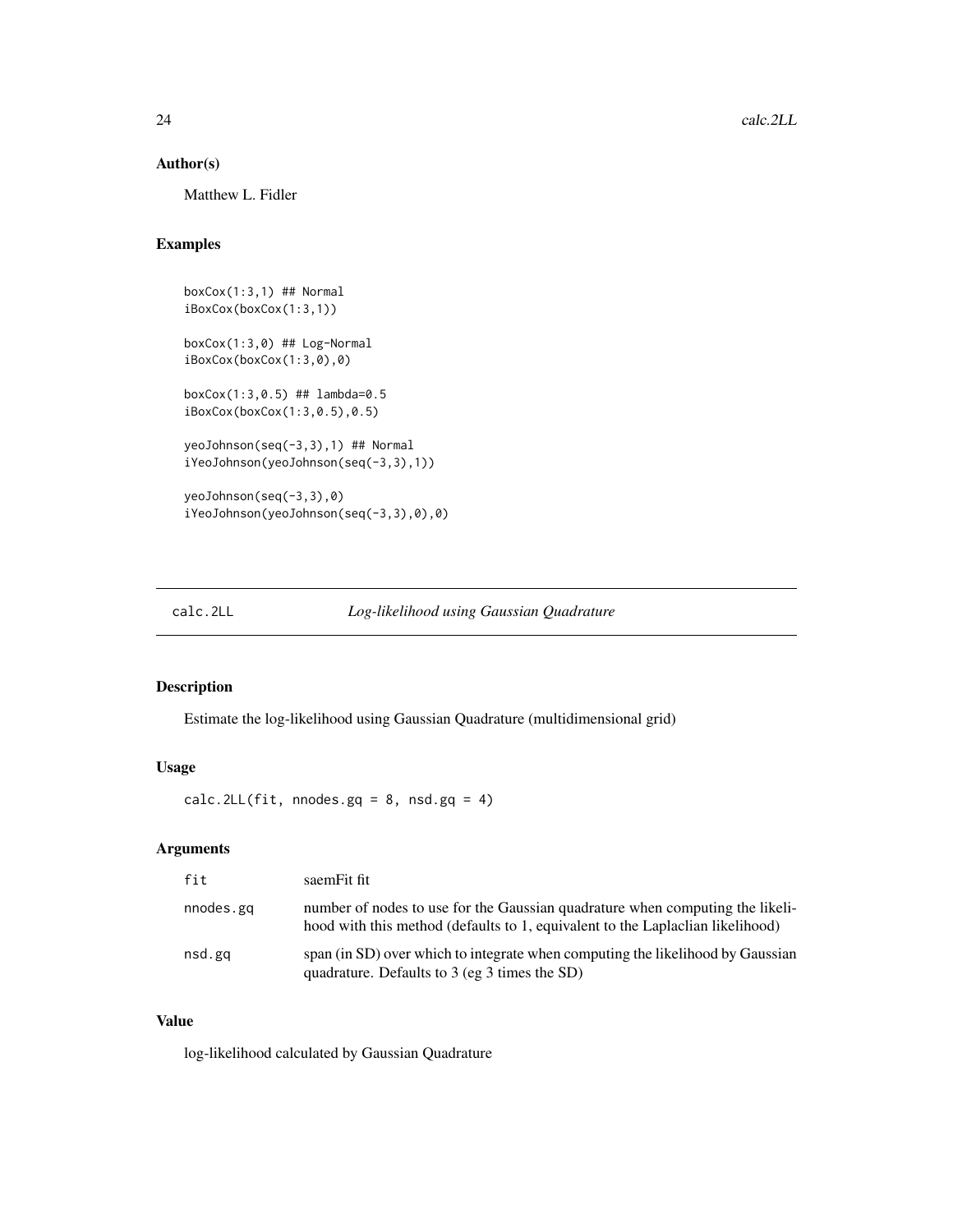#### <span id="page-24-0"></span>calc.COV 25

#### References

Kuhn E, Lavielle M. Maximum likelihood estimation in nonlinear mixed effects models. Computational Statistics and Data Analysis 49, 4 (2005), 1020-1038.

Comets E, Lavenu A, Lavielle M. SAEMIX, an R version of the SAEM algorithm. 20th meeting of the Population Approach Group in Europe, Athens, Greece (2011), Abstr 2173.

calc.COV *Covariance matrix by Fisher Information Matrix via linearization*

#### Description

Get the covariance matrix of fixed effect estimates via calculating Fisher Information Matrix by linearization

#### Usage

calc.COV(fit0)

#### Arguments

fit0 saemFit fit

# Value

standard error of fixed effects

#### References

Comets E, Lavenu A, Lavielle M. SAEMIX, an R version of the SAEM algorithm. 20th meeting of the Population Approach Group in Europe, Athens, Greece (2011), Abstr 2173.

calcCov *Calculate gnlmm variance-covariance matrix of fixed effects*

#### Description

Calculate variance-covariance matrix of fixed effects after a gnlmm() fit

#### Usage

 $calcCov(fit, method = 1, trace = FALSE)$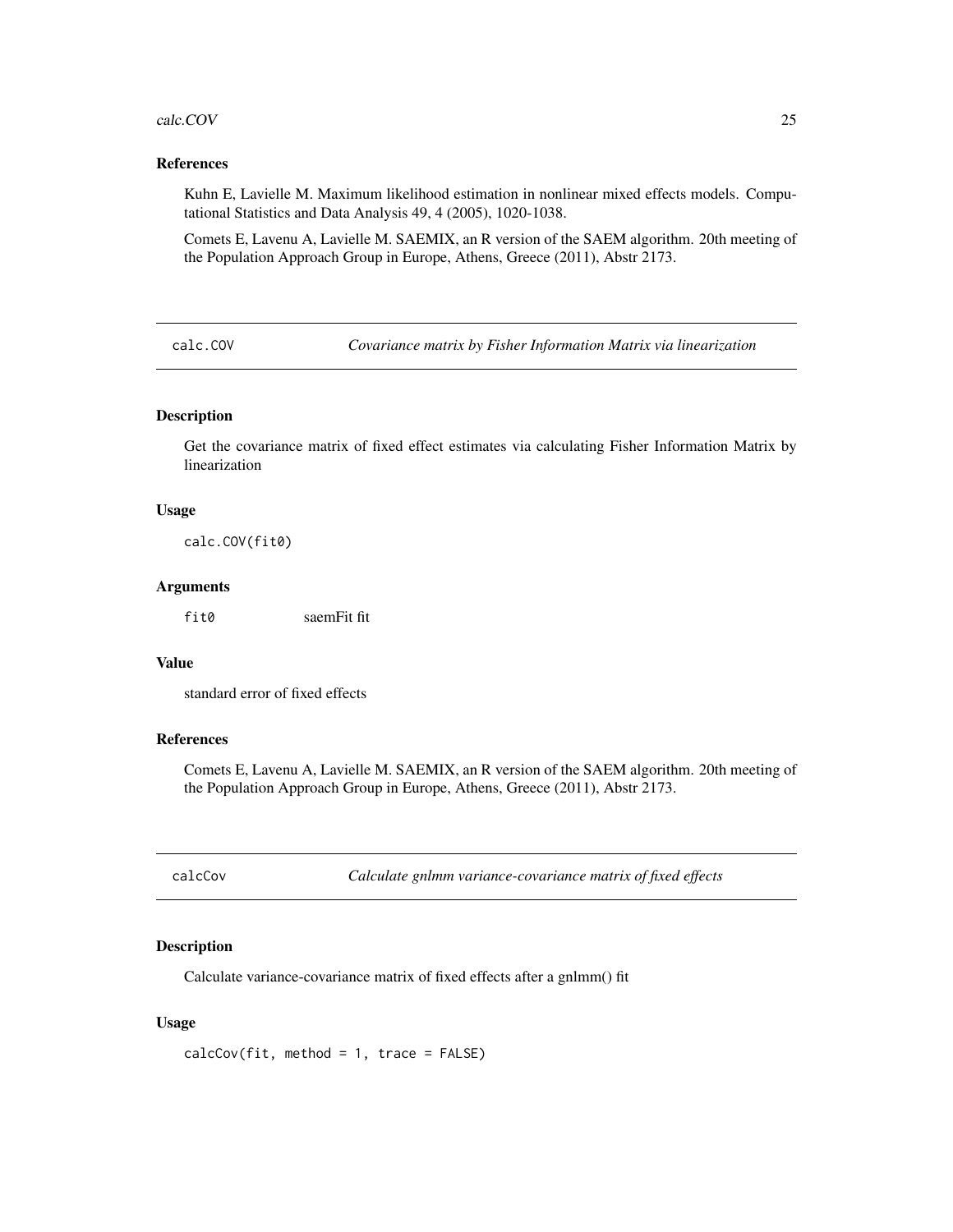<span id="page-25-0"></span>26 cholSE

#### Arguments

| fit    | a gnlmm fit object                                |
|--------|---------------------------------------------------|
| method | method for calculating variance-covariance matrix |
| trace  | logical whether to trace the iterations           |

#### Value

variance-covariance matrix of model parameters

#### cholSE *Generalized Cholesky Matrix Decomposition*

# Description

Performs a (modified) Cholesky factorization of the form

# Usage

cholSE(matrix, tol = (.Machine\$double.eps)^(1/3))

# Arguments

| matrix | Matrix to be Factorized.                                                     |
|--------|------------------------------------------------------------------------------|
| tol    | Tolerance; Algorithm suggests (.Machine\$double.eps) $\wedge$ (1/3), default |

#### Details

t(P) %\*% A %\*% P + E = t(R) %\*% R As detailed in Schnabel/Eskow (1990)

# Value

Generalized Cholesky decomposed matrix.

# Note

This version does not pivot or return the E matrix

# Author(s)

Matthew L. Fidler (translation), Johannes Pfeifer, Robert B. Schnabel and Elizabeth Eskow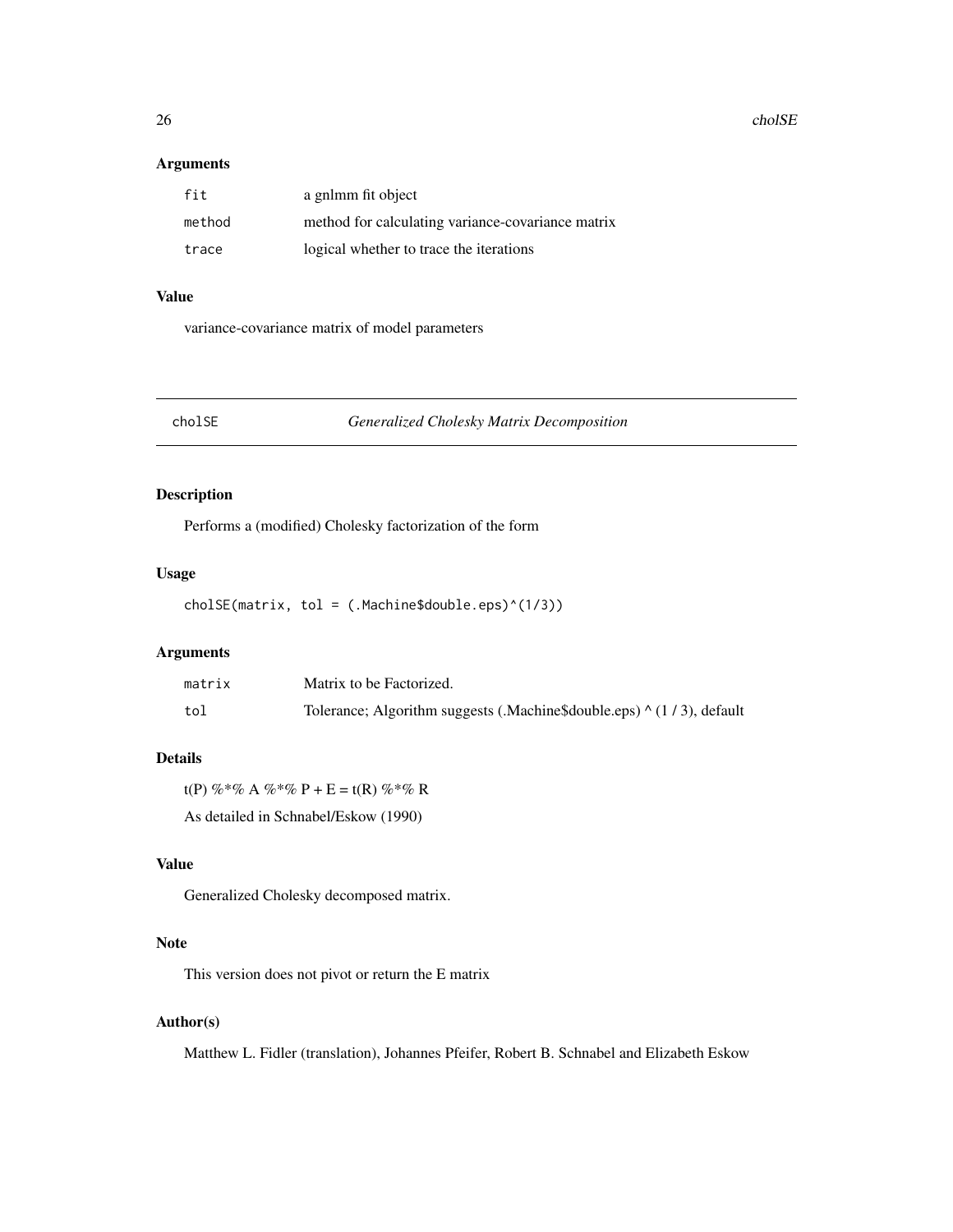# <span id="page-26-0"></span>configsaem 27

#### References

matlab source: http://www.dynare.org/dynare-matlab-m2html/matlab/chol\_SE.html; Slightly different return values

Robert B. Schnabel and Elizabeth Eskow. 1990. "A New Modified Cholesky Factorization," SIAM Journal of Scientific Statistical Computing, 11, 6: 1136-58.

Elizabeth Eskow and Robert B. Schnabel 1991. "Algorithm 695 - Software for a New Modified Cholesky Factorization," ACM Transactions on Mathematical Software, Vol 17, No 3: 306-312

configsaem *Configure an SAEM model*

#### Description

Configure an SAEM model by generating an input list to the SAEM model function

#### Usage

```
configsaem(
 model,
 data,
  inits,
 mcmc = list(niter = c(200, 300), nmc = 3, nu = c(2, 2, 2)),
 ODEopt = list(atol = 1e-06, rtol = 1e-04, method = "lsoda", transitAbs = FALSE,
   maxeval = 1e+05,
  distribution = c("normal", "poisson", "binomial"),
  addProp = c("combined2", "combined1"),
  seed = 99,
  fixed = NULL,DEBUG = \theta,
  tol = 1e-04.
  itmax = 100L,type = c("nelder-mead", "newuoa"),
  lambdaRange = 3,powRange = 10,
 odeRecalcFactor = 10^{\circ}(0.5),
 maxOdeRecalc = 5L
\lambda
```
#### Arguments

| model  | a compiled saem model by gen_saem_user_fn() |
|--------|---------------------------------------------|
| data   | input data                                  |
| inits  | initial values                              |
| mcmc   | a list of various meme options              |
| ODEopt | optional ODE solving options                |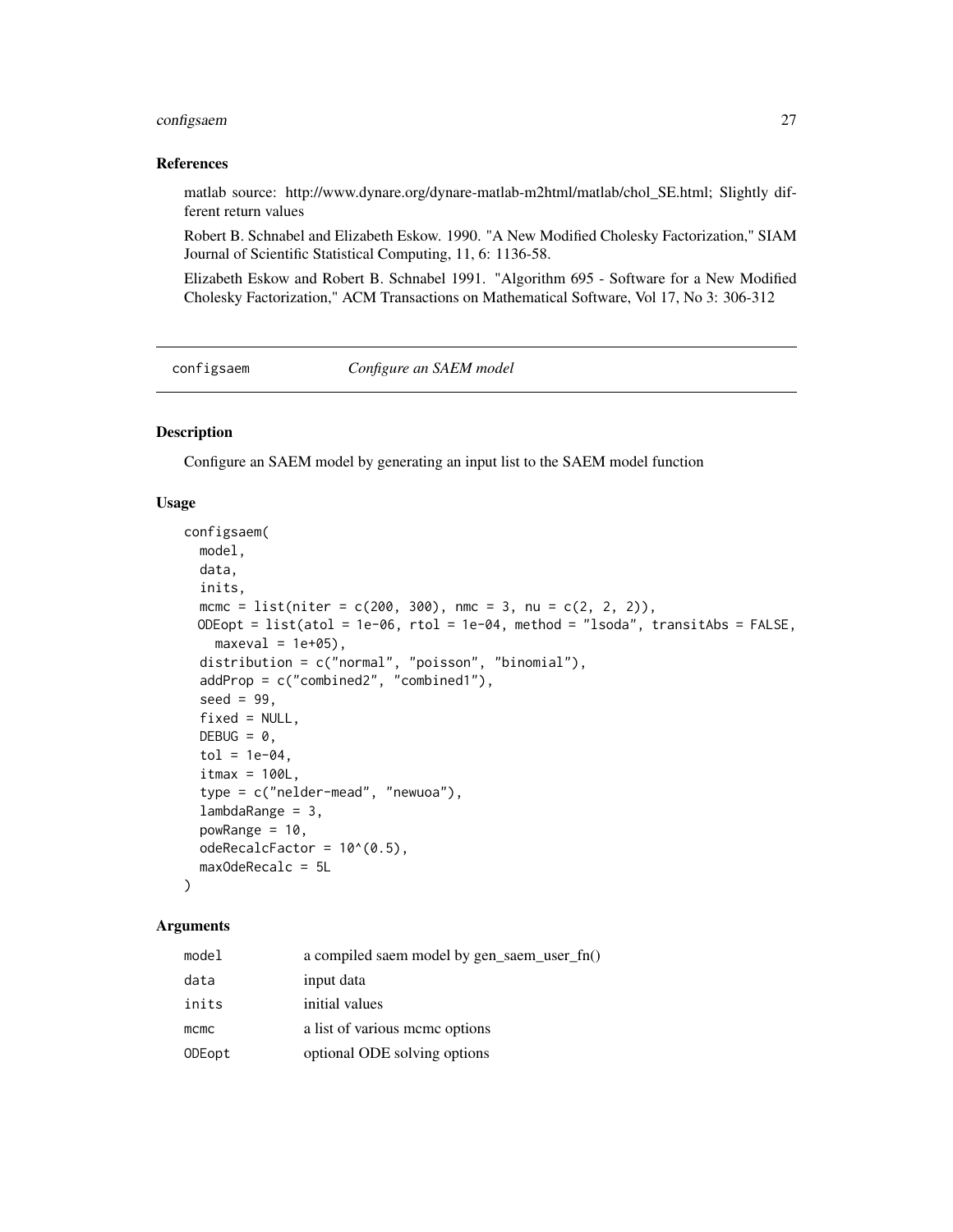| distribution    | one of c("normal","poisson","binomial")                                                                                                                             |
|-----------------|---------------------------------------------------------------------------------------------------------------------------------------------------------------------|
| addProp         | one of "combined1" and "combined2"; These are the two forms of additive+proportional<br>errors supported by monolix/nonmem:                                         |
|                 | combined1: transform(y)=transform(f)+(a+b*f^c)*eps                                                                                                                  |
|                 | combined2: transform(y)=transform(f)+(a^2+b^2*f^(2c))*eps                                                                                                           |
| seed            | seed for random number generator                                                                                                                                    |
| fixed           | a character vector of fixed effect only parameters (no random effects attached)<br>to be fixed                                                                      |
| DEBUG           | Integer determining if debugging is enabled                                                                                                                         |
| tol             | This is the tolerance for the regression models used for complex residual errors<br>(ie add+prop etc)                                                               |
| itmax           | This is the maximum number of iterations for the regression models used for<br>complex residual errors. The number of iterations is itmax*number of parame-<br>ters |
| type            | indicates the type of optimization for the residuals; Can be one of c("nelder-<br>mead", "newuoa")                                                                  |
| lambdaRange     | This indicates the range that Box-Cox and Yeo-Johnson parameters are con-<br>strained to be; The default is 3 indicating the range $(-3,3)$                         |
| powRange        | This indicates the range that powers can take for residual errors; By default this<br>is 10 indicating the range is $c(1/10, 10)$ or $c(0.1, 10)$                   |
| odeRecalcFactor |                                                                                                                                                                     |
|                 | The factor to increase the rtol/atol with bad ODE solving.                                                                                                          |
| maxOdeRecalc    | Maximum number of times to reduce the ODE tolerances and try to resolve the<br>system if there was a bad ODE solve.                                                 |

# Details

Fit a generalized nonlinear mixed-effect model by he Stochastic Approximation Expectation-Maximization (SAEM) algorithm

# Value

Returns a list neede for the saem fit procedure

# Author(s)

Wenping Wang & Matthew Fidler

# Examples

# In this ODE system we simply specify the ODEs ode <- "d/dt(depot) =-KA\*depot;

 $d/dt$ (centr) = KA\*depot - KE\*centr;"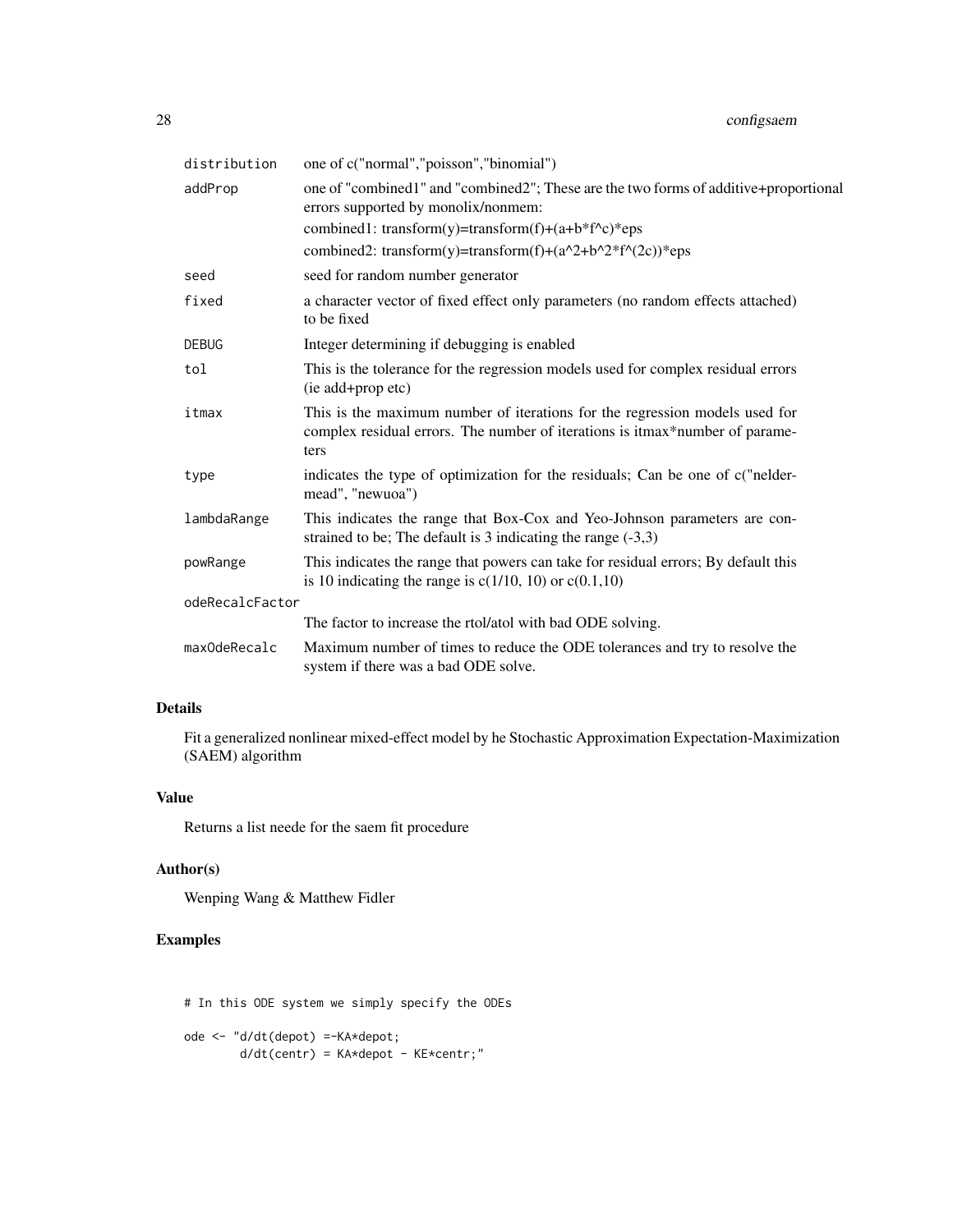# configsaem 29

```
m1 <- RxODE(ode)
# In this ode System, we also specify the concentration as C2 = centr/V
ode \leq - "C2 = centr/V;
      d/dt(depot) =-KA*depot;
      d/dt(centr) = KA*depot - KE*centr;"
m2 = RxODE(ode)PKpars <- function() {
  CL <- exp(lCL)
  V \leftarrow \exp(1V)KA \leftarrow exp(1KA)KE < - CL / V}
PRED <- function() centr / V
PRED2 <- function() C2
saem_fit <- gen_saem_user_fn(model = m1, PKpars, pred = PRED)
# Can also use PRED2
saem_fit <- gen_saem_user_fn(model=m2, PKpars, pred=PRED2)
# You can also use the nlmixr UI to run this model and call the lower level functions
one.compartment <- function() {
ini({
 tka <- 0.45 # Log Ka
 tcl <-1 # Log Cl
  tv <- 3.45 # Log V
  eta.ka ~ 0.6
  eta.cl \sim 0.3
  eta.v \sim 0.1
  add.sd <- 0.7
  wt.est <- 0.0
})
model({
  ka <- exp(tka + eta.ka)
  cl <- exp(tcl + eta.cl)
  v \leq -\exp(tv + eta.v + wt.est * WT)d/dt(depot) = -ka * depotd/dt(center) = ka * depot - cl / v * center
  cp = center / vcp \sim add(add,sd)})
}
fit <- nlmixr(one.compartment, theo_sd, "saem")
fit
```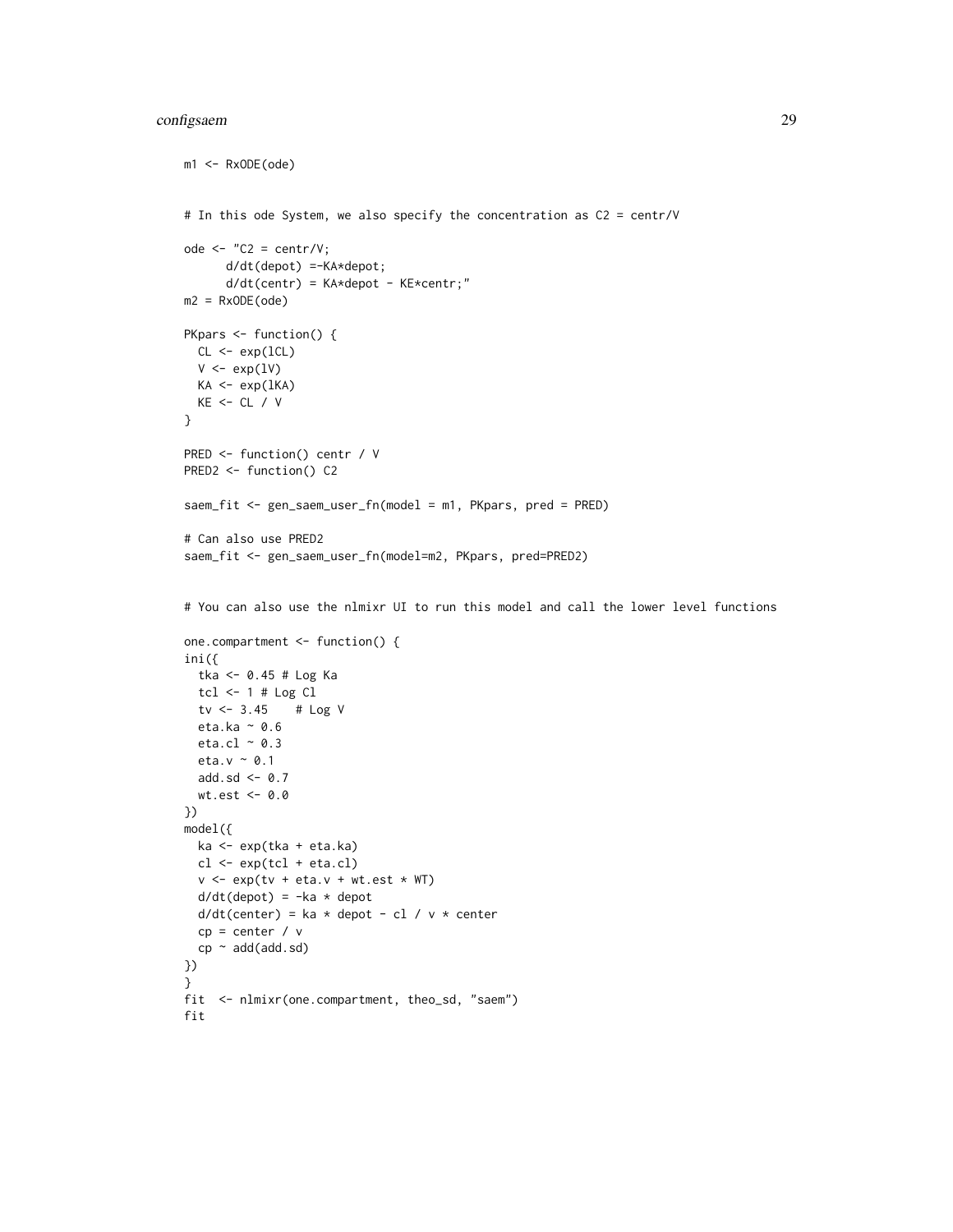<span id="page-29-0"></span>

Stepwise Covariate Model-selection (SCM) method

#### Usage

```
covarSearchAuto(
  fit,
  varsVec,
  covarsVec,
 pVal = list(fwd = 0.05, bck = 0.01),covInformation = NULL,
  catCovariates = NULL,
  searchType = c("scm", "forward", "backward"),
  restart = FALSE
\mathcal{L}
```
#### Arguments

| fit           | an nlmixr 'fit' object                                                                                                                         |
|---------------|------------------------------------------------------------------------------------------------------------------------------------------------|
| varsVec       | a list of candidate variables to which the covariates could be added                                                                           |
| covarsVec     | a list of candidate covariates that need to be tested                                                                                          |
| pVal          | a named list with names 'fwd' and 'bck' for specifying the p-values for the<br>forward and backward searches, respectively                     |
|               | covInformation a list containing addition information on the variables-covariates pairs that should<br>be passed on to addCovMultiple function |
| catCovariates | a list of covariates that should be treated as categorical                                                                                     |
| searchType    | one of 'scm', 'forward' and 'backward' to specify the covariate search method;<br>default is 'scm'                                             |
| restart       | a boolean that controls if the search should be restarted; default is FALSE                                                                    |

# Value

A list summarizing the covariate selection steps and output; This list has the "summaryTable" for the overall summary of the covariate selection as well as "resFwd" for the forward selection method and "resBck" for the backward selection method.

#### Author(s)

Vipul Mann, Matthew Fidler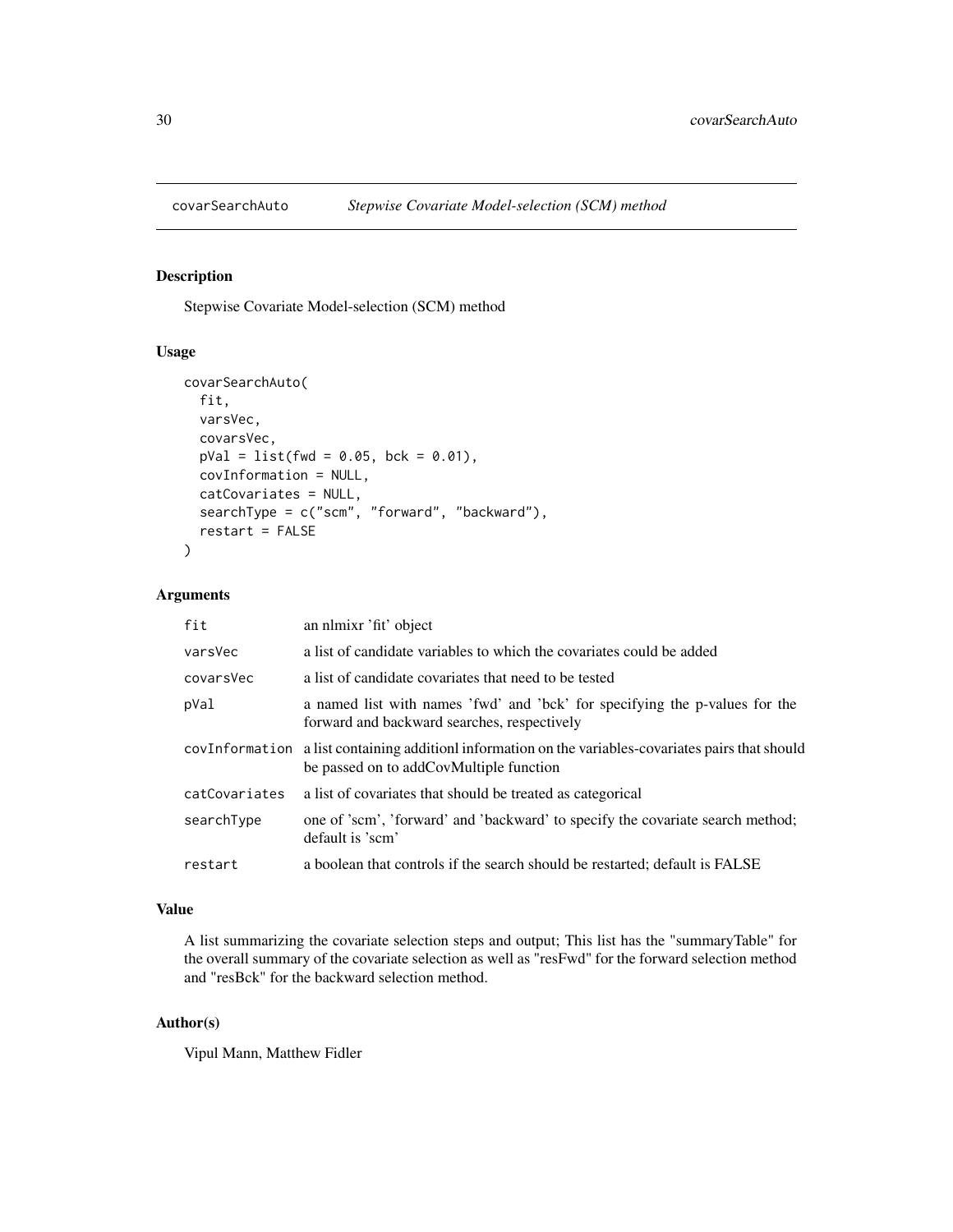# covarSearchAuto 31

#### Examples

```
one.cmt <- function() {
  ini({
   ## You may label each parameter with a comment
   tka <- 0.45 # Log Ka
   tcl <- log(c(0, 2.7, 100)) # Log Cl
   ## This works with interactive models
   ## You may also label the preceding line with label("label text")
   tv <- 3.45; label("log V")
   ## the label("Label name") works with all models
   eta.ka ~ 0.6
   eta.cl \sim 0.3
   eta.v \sim 0.1
   add.sd <- 0.7
  })
  model({
   ka <- exp(tka + eta.ka)
   cl <- exp(tcl + eta.cl)
    v \leq -\exp(tv + \epsilon t a.v)linCmt() ~ ~ add(add.sd)})
}
fit <- nlmixr(one.cmt, theo_sd,"focei")
RxODE::.rxWithWd(tempdir(), {# with temporary directory
covarSearchAuto(fit, varsVec = c("ka", "cl"),
    covarsVec = c("WT", "SEX"), catCovariates = c("SEX")})
## Note that this didn't include sex, add it to dataset and restart model
d <- theo_sd
d$SEX <-0
d$SEX[d$ID<=6] <-1
fit <- nlmixr(one.cmt, d, "focei")
# This would restart if for some reason the search crashed:
RxODE::.rxWithWd(tempdir(), {# with temporary directory
covarSearchAuto(fit, varsVec = c("ka", "cl"), covarsVec = c("WT", "SEX"),
                catCovariates = c("SEX"), restart = TRUE)
covarSearchAuto(fit, varsVec = c("ka", "cl"), covarsVec = c("WT", "SEX"),
                catCovariates = c("SEX"), restart = TRUE,
                searchType = "forward")
```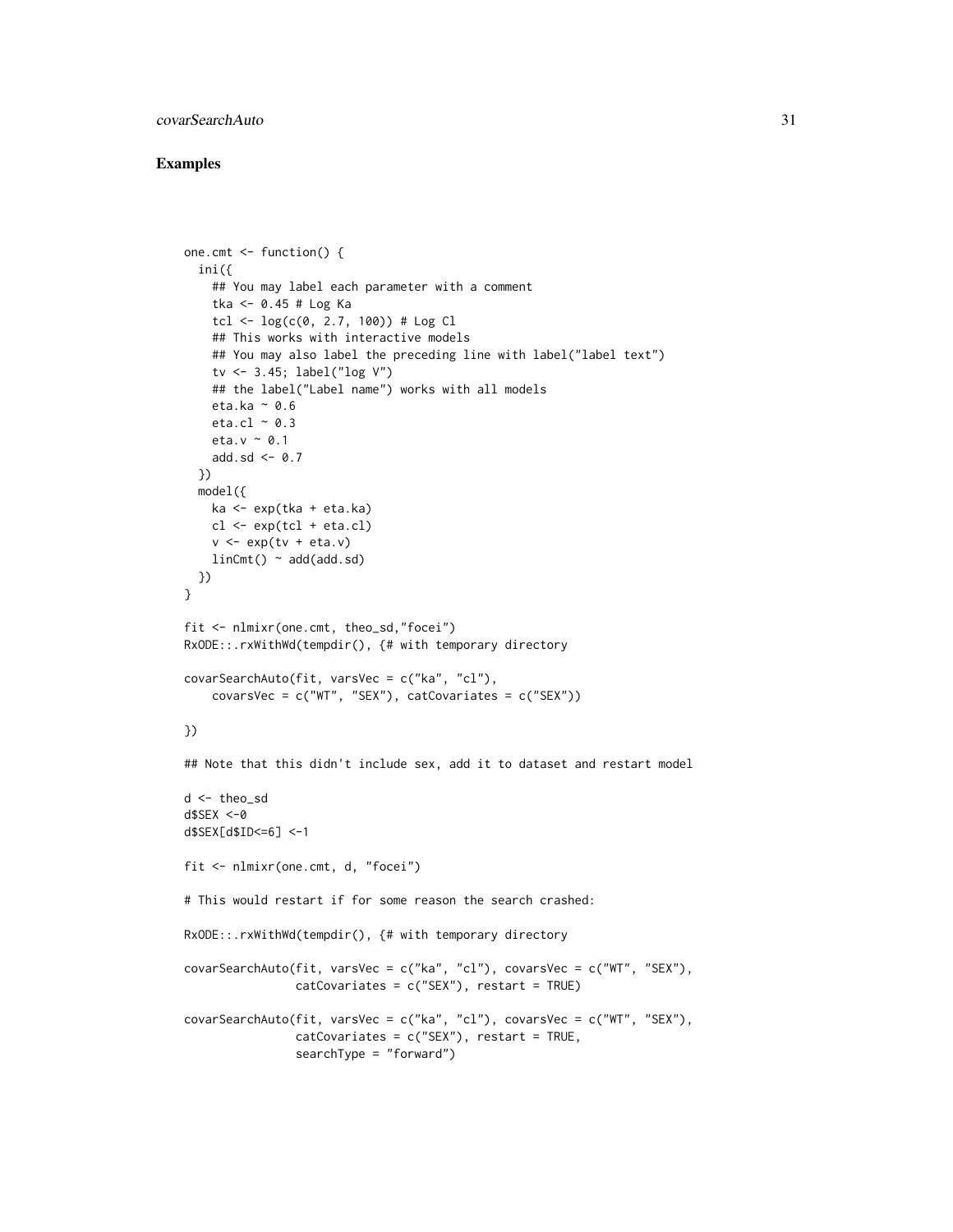# <span id="page-31-0"></span>dynmodel *Fit a non-population dynamic model*

# Description

Fit a non-population dynamic model

# Usage

```
dynmodel(
 system,
 model,
  inits,
 data,
  fixPars = NULL,
 nlmixrObject = NULL,
  control = list(),...
)
```
# Arguments

| system       | RxODE object. See RxODE for more details.                    |
|--------------|--------------------------------------------------------------|
| model        | Error model.                                                 |
| inits        | Initial values of system parameters.                         |
| data         | Dataset to estimate. Needs to be RxODE compatible in EVIDs.  |
| fixPars      | Fixed system parameters. Default is NULL.                    |
| nlmixr0bject | nlmixr object. See nlmixr for more details. Default is NULL. |
| control      | Control options for dynmodel dynmodel Control.               |
|              | Other parameters (ignored)                                   |

# Value

A dynmodel fit object

# Author(s)

Wenping Wang, Mason McComb and Matt Fidler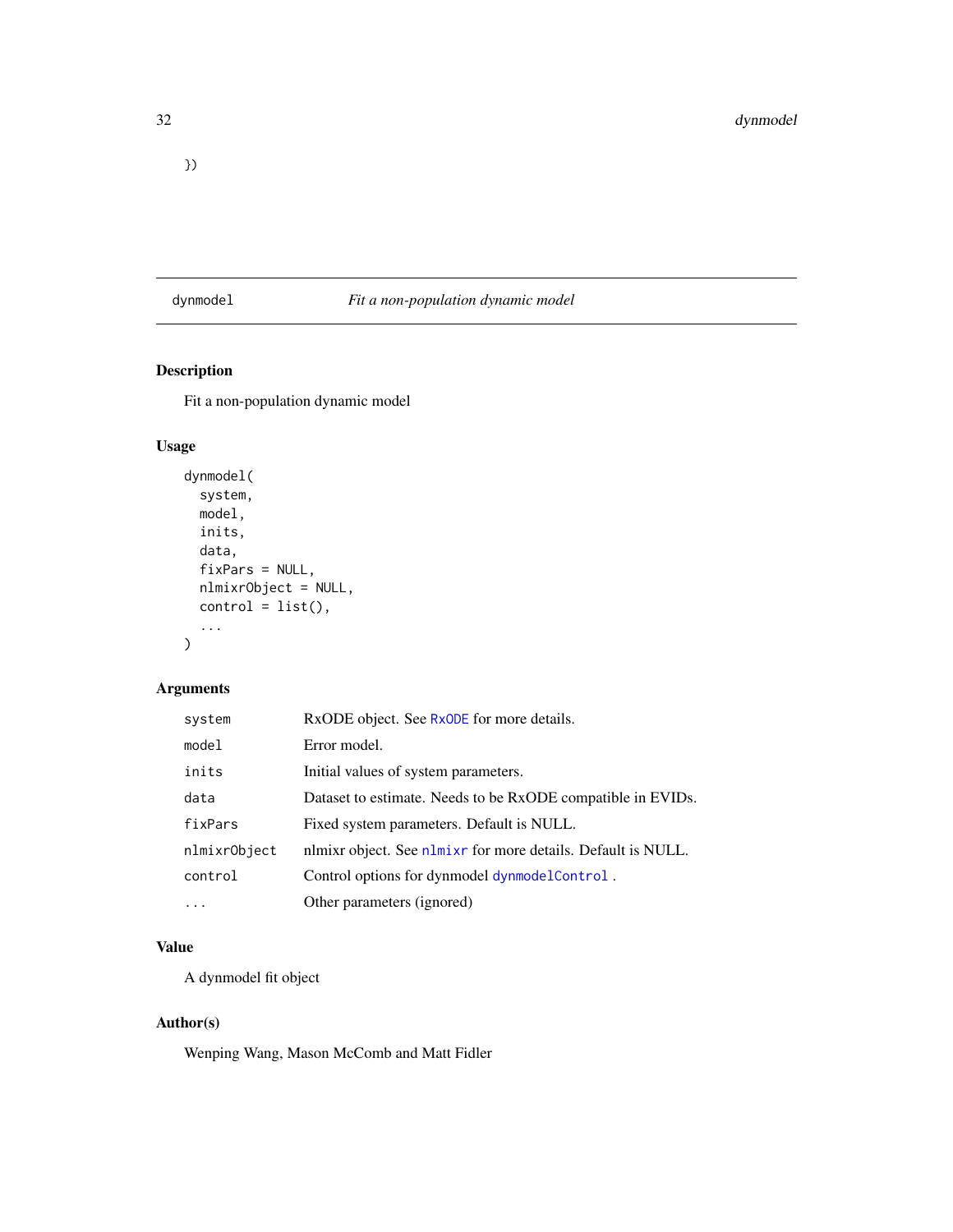#### dynmodel 33

#### Examples

```
# dynmodel example --------------------------------------------------------
ode \leq - "
      kel = CL/V;d/dt(X) = -kel*X;C=X/V;PRED = C"ode_system <- RxODE(model = ode)
model_error_structure <- cp -C + add(0.01) + prop(0.01)inits <-c (CL = 1, V = 10)
control <- dynmodelControl(method = "Nelder-Mead")
fit <-
  try(dynmodel(
   system = ode_system,
   model = model_error_structure,
   data = Bolus_1CPT,
   inits = inits,
   control = control
  ))
# nlmixr model example ----------------------------------------------------------
model_onecmt_bolus <- function() {
  ini({
   CL \leq -c(0, 5, 10) # Clearance (L/hr)
   V <- c(0, 50, 100) # Volume of Distribution
   prop.err <- c(0, 0.01, 1)
  })
  model({
   kel <- CL / V
   d / dt(X) <- -kel * X
   cp <- X / V
    cp \sim prop(prop.err)})
}
# note on some platforms this fit is not successful
fit <- try(nlmixr(object = model_onecmt_bolus, data = Bolus_1CPT, est = "dynmodel"))
if (inherits(fit, "nlmixrDynmodel")) {
as.dynmodel(fit)
}
# method = "focei" is slightly more flexible and well tested
fit <- try(nlmixr(object = model_onecmt_bolus, data = Bolus_1CPT, est = "focei"))
```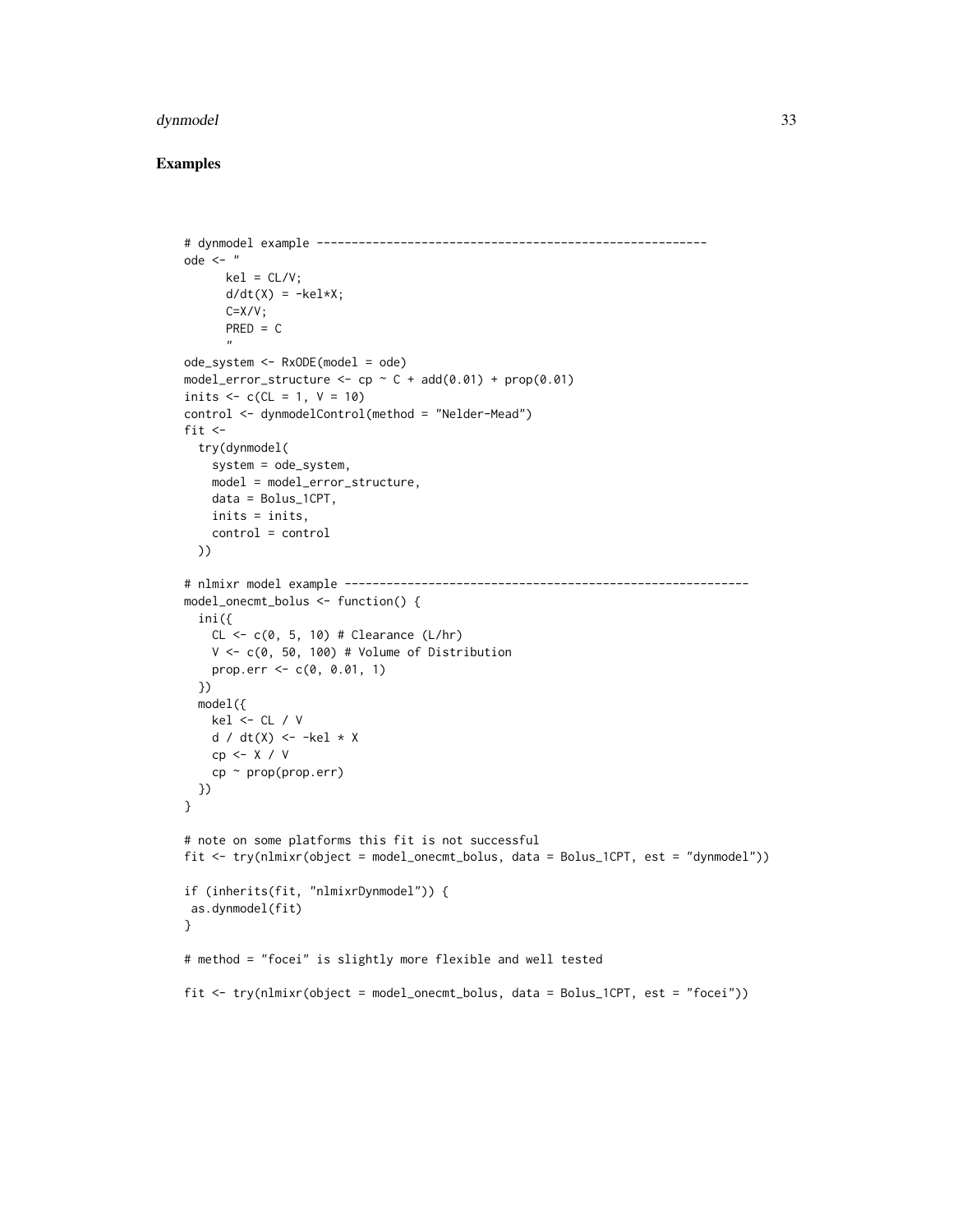<span id="page-33-0"></span>

Fit a non-population dynamic model using mcmc

# Usage

```
dynmodel.mcmc(
  system,
 model,
 evTable,
 inits,
  data,
  fixPars = NULL,
 nsim = 500,
  squared = TRUE,
  seed = NULL
)
```
# Arguments

| system  | an RxODE object                            |
|---------|--------------------------------------------|
| mode1   | a list of statistical measurement models   |
| evTable | an Event Table object                      |
| inits   | initial values of system parameters        |
| data    | input data                                 |
| fixPars | fixed system parameters                    |
| nsim    | number of meme iterations                  |
| squared | if parameters be squared during estimation |
| seed    | random number seed                         |

# Value

A dyn.mcmc object detailing the model fit

# Author(s)

Wenping Wang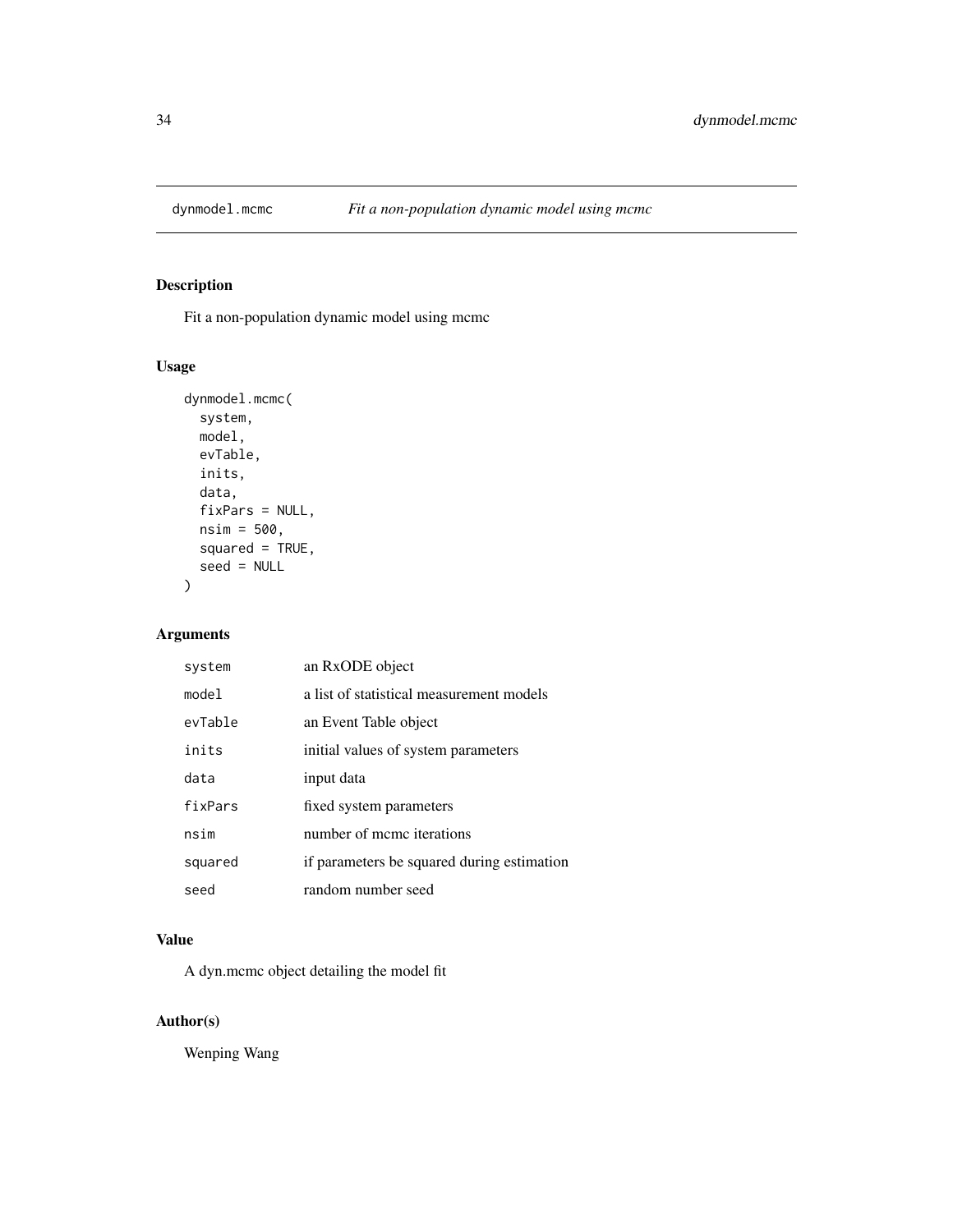# <span id="page-34-0"></span>dynmodelControl 35

# Examples

```
ode <- "
  dose=200;
  pi = 3.1415926535897931;
  if (t<=0) {
     fI = 0;} else {
     fI = F*dose*sqrt(MIT/(2.0*pi*CVI2*t^3))*exp(-(t-MIT)^2/(2.0*CVI2*MIT*t));}
  C2 = centr/V2;C3 = peri/V3;d/dt(centr) = fI - CL*C2 - Q*C2 + Q*C3;
  d/dt(peri) = Q*C2 - Q*C3;,,
sys1 \leq RxODE(model = ode)
## ------------------------------------------------------------------------
dat <- invgaussian
mod \leq - cp \sim C2 + prop(.1)
inits <-c(MIT = 190, CVI2 = .65, F = .92)fixPars <- c(CL = .0793, V2 = .64, Q = .292, V3 = 9.63)
ev <- eventTable()
ev$add.sampling(c(0, dat$time))
(fit <- dynmodel.mcmc(sys1, mod, ev, inits, dat, fixPars))
```
<span id="page-34-1"></span>dynmodelControl *Control Options for dynmodel*

# Description

Control Options for dynmodel

#### Usage

```
dynmodelControl(
  ...,
 ci = 0.95,nlmixrOutput = FALSE,
 digs = 3,
 lower = -Inf,upper = Inf,
 method = c("bobyqa", "Nelder-Mead", "lbfgsb3c", "L-BFGS-B", "PORT", "mma",
    "lbfgsbLG", "slsqp", "Rvmmin"),
```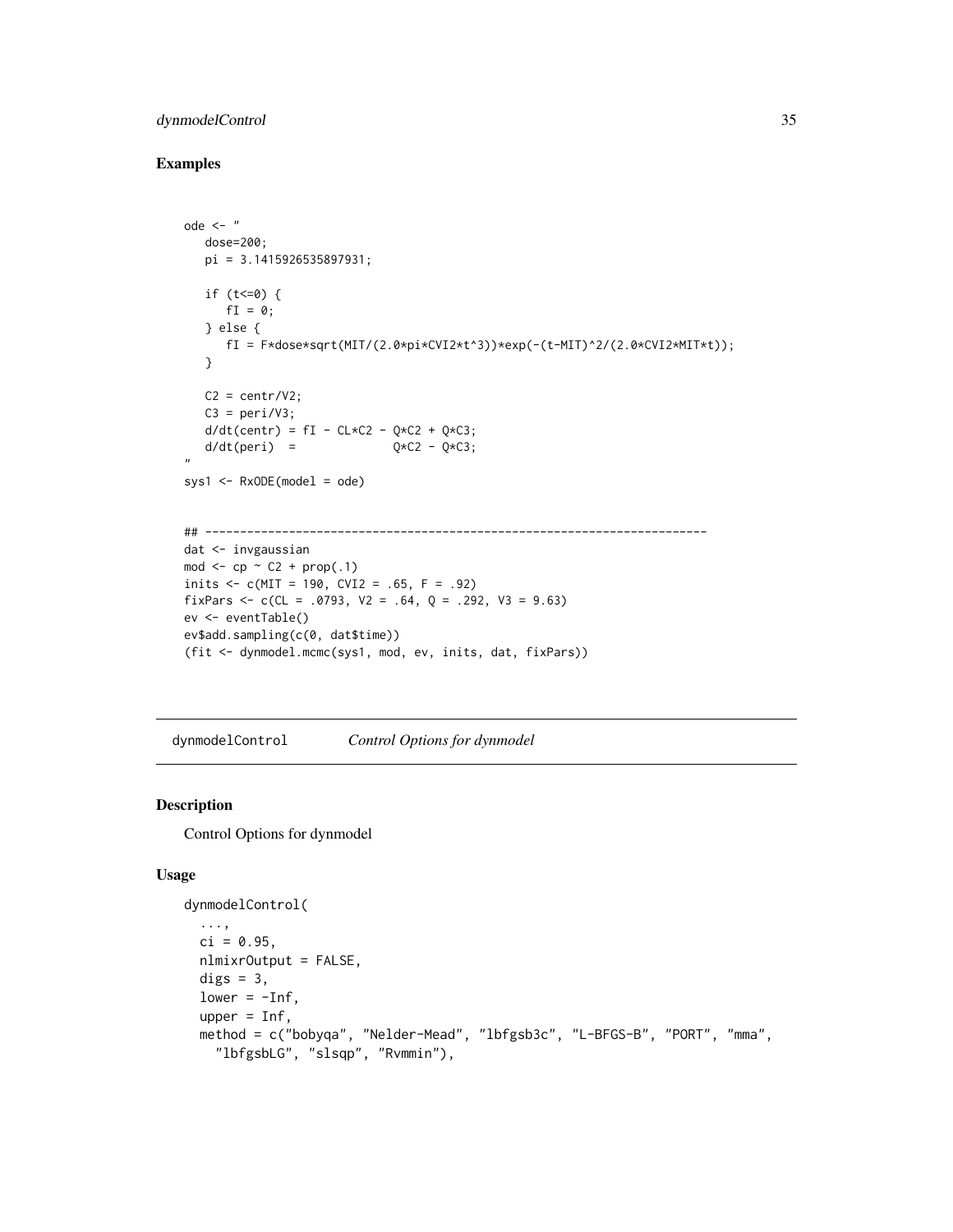```
maxeval = 999,
scaleTo = 1,
scaleObjective = 0,
normType = c("rescale2", "constant", "mean", "rescale", "std", "len"),
scaleType = c("nlmixr", "norm", "mult", "multAdd"),
scaleCmax = 1e+05,
scaleCmin = 1e-05,
scaleC = NULL,
scaleC0 = 1e+05,
atol = NULL,rtol = NULL,ssAtol = NULL,
ssRtol = NULL,npt = NULL,rhobeg = 0.2,
rhoend = NULL,
iprint = 0,
print = 1,
maxfun = NULL,trace = 0,
factor = NULL,pgtol = NULL,abstol = NULL,reltol = NULL,
lmm = NULL,maxit = 100000L,eval.max = NULL,iter.max = NULL,
abs.tol = NULL,rel.tol = NULL,
x.tol = NULL,xf.tol = NULL,step.min = NULL,
step.max = NULL,
sing.tol = NULL,
scale.init = NULL,
diff.g = NULL,boundTol = NULL,epsilon = NULL,
derivSwitchTol = NULL,
sigdig = 4,
covMethod = c("nlmixrHess", "optimHess"),
gillK = 10L,gillStep = 4,
gillFtol = 0,gillRtol = sqrt(.Machine$double.eps),
gillKcov = 10L,gillStepCov = 2,
```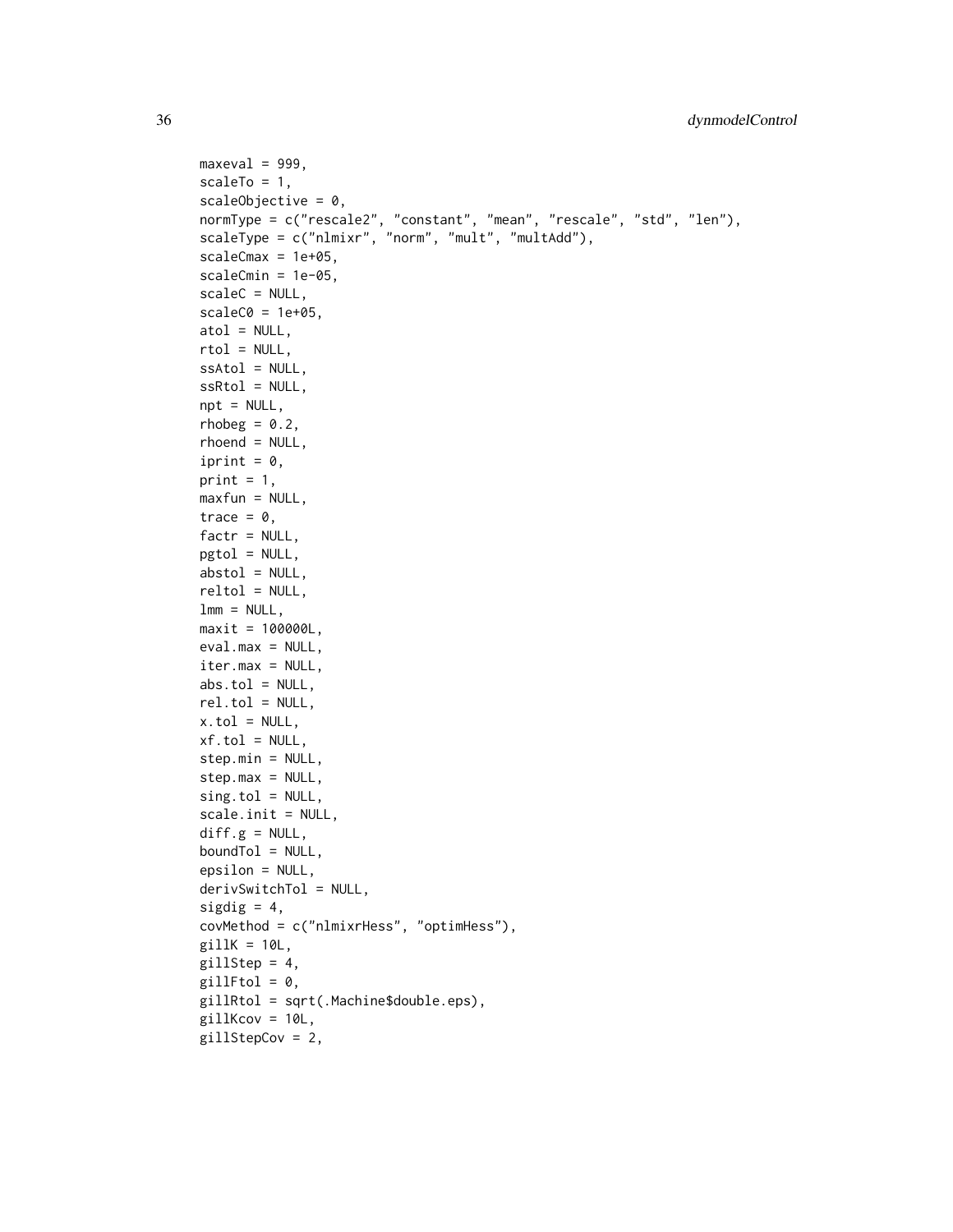```
gillFtolCov = 0,
   rxControl = NULL
\mathcal{L}
```
# Arguments

| $\cdots$     | Other arguments including scaling factors for each compartment. This includes<br>$S#$ = numeric will scale a compartment # by a dividing the compartment amount<br>by the scale factor, like NONMEM.                                                                                                    |
|--------------|---------------------------------------------------------------------------------------------------------------------------------------------------------------------------------------------------------------------------------------------------------------------------------------------------------|
| сi           | Confidence level for some tables. By default this is 0.95 or 95% confidence.                                                                                                                                                                                                                            |
| nlmixr0utput | Option to change output style to nlmixr output. By default this is FALSE.                                                                                                                                                                                                                               |
| digs         | Option for the number of significant digits of the output. By default this is 3.                                                                                                                                                                                                                        |
| lower        | Lower bounds on the parameters used in optimization. By default this is -Inf.                                                                                                                                                                                                                           |
| upper        | Upper bounds on the parameters used in optimization. By default this is Inf.                                                                                                                                                                                                                            |
| method       | The method for solving ODEs. Currently this supports:                                                                                                                                                                                                                                                   |
|              | • "liblsoda" thread safe lsoda. This supports parallel thread-based solving,<br>and ignores user Jacobian specification.                                                                                                                                                                                |
|              | · "1soda" - LSODA solver. Does not support parallel thread-based solving,<br>but allows user Jacobian specification.                                                                                                                                                                                    |
|              | • "dop853" - DOP853 solver. Does not support parallel thread-based solving<br>nor user Jacobain specification                                                                                                                                                                                           |
|              | • "indLin" - Solving through inductive linearization. The RxODE dll must<br>be setup specially to use this solving routine.                                                                                                                                                                             |
| maxeval      | Maximum number of iterations for Nelder-Mead of simplex search. By default<br>this is $999$ .                                                                                                                                                                                                           |
| scaleTo      | Scale the initial parameter estimate to this value. By default this is 1. When zero<br>or below, no scaling is performed.                                                                                                                                                                               |
|              | scaleObjective Scale the initial objective function to this value. By default this is 1.                                                                                                                                                                                                                |
| normType     | This is the type of parameter normalization/scaling used to get the scaled initial<br>values for nlmixr. These are used with scaleType of.                                                                                                                                                              |
|              | With the exception of rescale2, these come from Feature Scaling. The rescale2<br>The rescaling is the same type described in the OptdesX software manual.                                                                                                                                               |
|              | In general, all all scaling formula can be described by:                                                                                                                                                                                                                                                |
|              | $v$ _scaled = $(v$ _unscaled-C_1)/C_2                                                                                                                                                                                                                                                                   |
|              | Where                                                                                                                                                                                                                                                                                                   |
|              | The other data normalization approaches follow the following formula<br>$v$ _scaled = $(v$ _unscaled-C_1)/C_2;                                                                                                                                                                                          |
|              | • rescale2 This scales all parameters from (-1 to 1). The relative differences<br>between the parameters are preserved with this approach and the constants<br>are:<br>$C_1$ = (max(all unscaled values)+min(all unscaled values))/2<br>$C_2$ = (max(all unscaled values) - min(all unscaled values))/2 |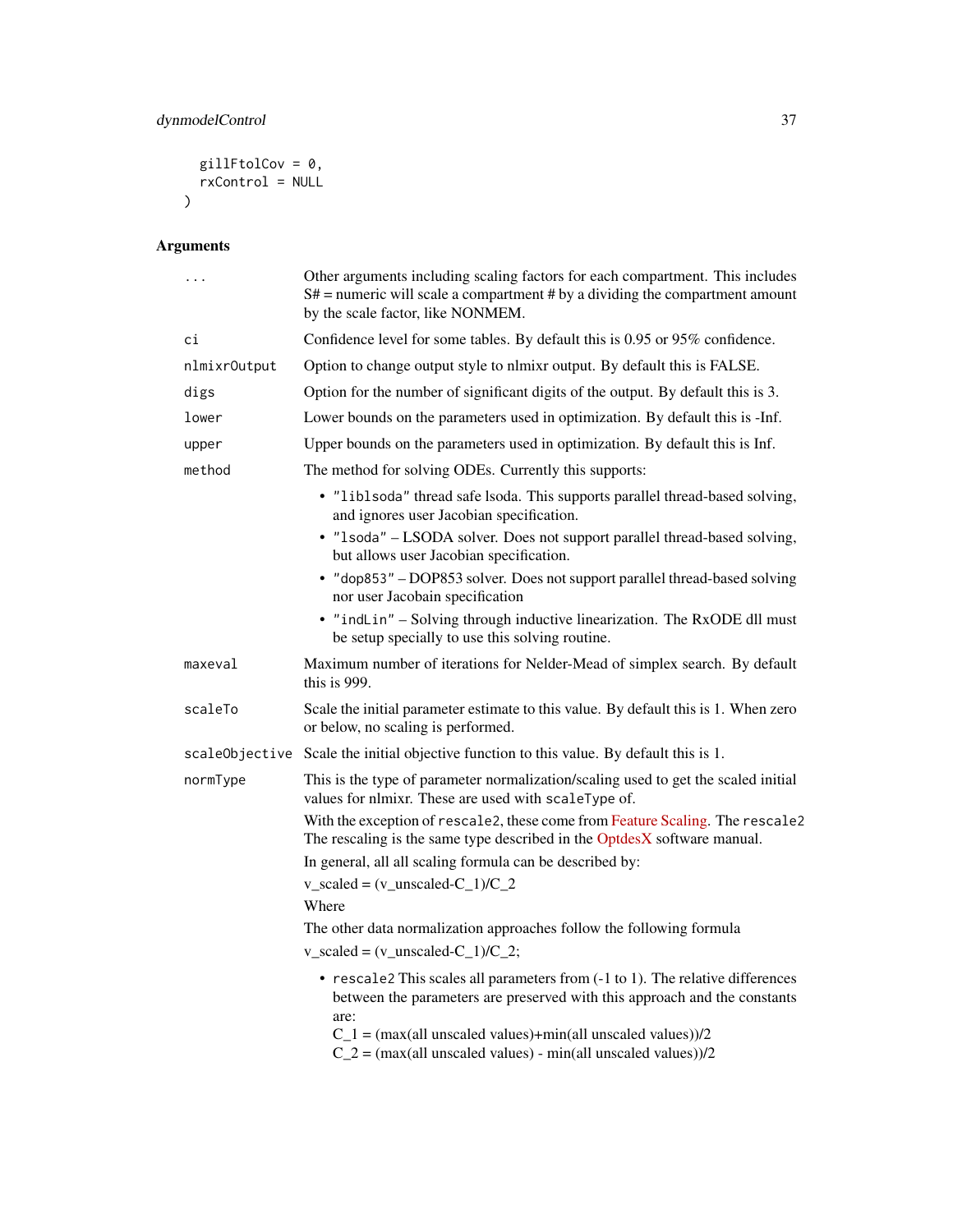- rescale or min-max normalization. This rescales all parameters from (0 to 1). As in the rescale2 the relative differences are preserved. In this approach:
	- $C_1$  = min(all unscaled values)
	- $C_2$  = max(all unscaled values) min(all unscaled values)
- mean or mean normalization. This rescales to center the parameters around the mean but the parameters are from 0 to 1. In this approach:  $C_1$  = mean(all unscaled values)
	- $C_2$  = max(all unscaled values) min(all unscaled values)
- std or standardization. This standardizes by the mean and standard deviation. In this approach:
	- $C_1$  = mean(all unscaled values)
	- $C_2$  = sd(all unscaled values)
- len or unit length scaling. This scales the parameters to the unit length. For this approach we use the Euclidean length, that is:
	- $C_1 = 0$
	- $C_2 = \sqrt{(v_1^2 + v_2^2 + ... + v_n^2)^2}$
- constant which does not perform data normalization. That is  $C_1 = 0$ 
	- $C_2 = 1$
- scaleType The scaling scheme for nlmixr. The supported types are:
	- nlmixr In this approach the scaling is performed by the following equation:  $v$ \_scaled =  $(v$ \_current -  $v$ \_init)/scaleC[i] + scaleTo The scaleTo parameter is specified by the normType, and the scales are specified by scaleC.
	- norm This approach uses the simple scaling provided by the normType argument.
	- mult This approach does not use the data normalization provided by normType, but rather uses multiplicative scaling to a constant provided by the scaleTo argument.
		- In this case:

 $v$ \_scaled =  $v$ \_current/ $v$ \_init\*scaleTo

- multAdd This approach changes the scaling based on the parameter being specified. If a parameter is defined in an exponential block (ie exp(theta)), then it is scaled on a linearly, that is: v\_scaled = (v\_current-v\_init) + scaleTo
- Otherwise the parameter is scaled multiplicatively.
- $v$ \_scaled =  $v$ \_current/ $v$ \_init\*scaleTo

| scaleCmax     | Maximum value of the scale to prevent overflow.                                                                                                                                     |
|---------------|-------------------------------------------------------------------------------------------------------------------------------------------------------------------------------------|
| scaleCmin     | Minimum value of the scaleC to prevent underflow.                                                                                                                                   |
| $- - - 1 - C$ | $\text{TH}_{\text{max}}$ and $\text{TH}_{\text{max}}$ are about the $\text{TH}_{\text{max}}$ and $\text{TH}_{\text{max}}$ and $\text{TH}_{\text{max}}$ and $\text{TH}_{\text{max}}$ |

scaleC The scaling constant used with scaleType=nlmixr. When not specified, it is based on the type of parameter that is estimated. The idea is to keep the derivatives similar on a log scale to have similar gradient sizes. Hence parameters like log(exp(theta)) would have a scaling factor of 1 and log(theta) would have a scaling factor of ini\_value (to scale by 1/value; ie d/dt(log(ini\_value)) = 1/ini\_value or scaleC=ini\_value)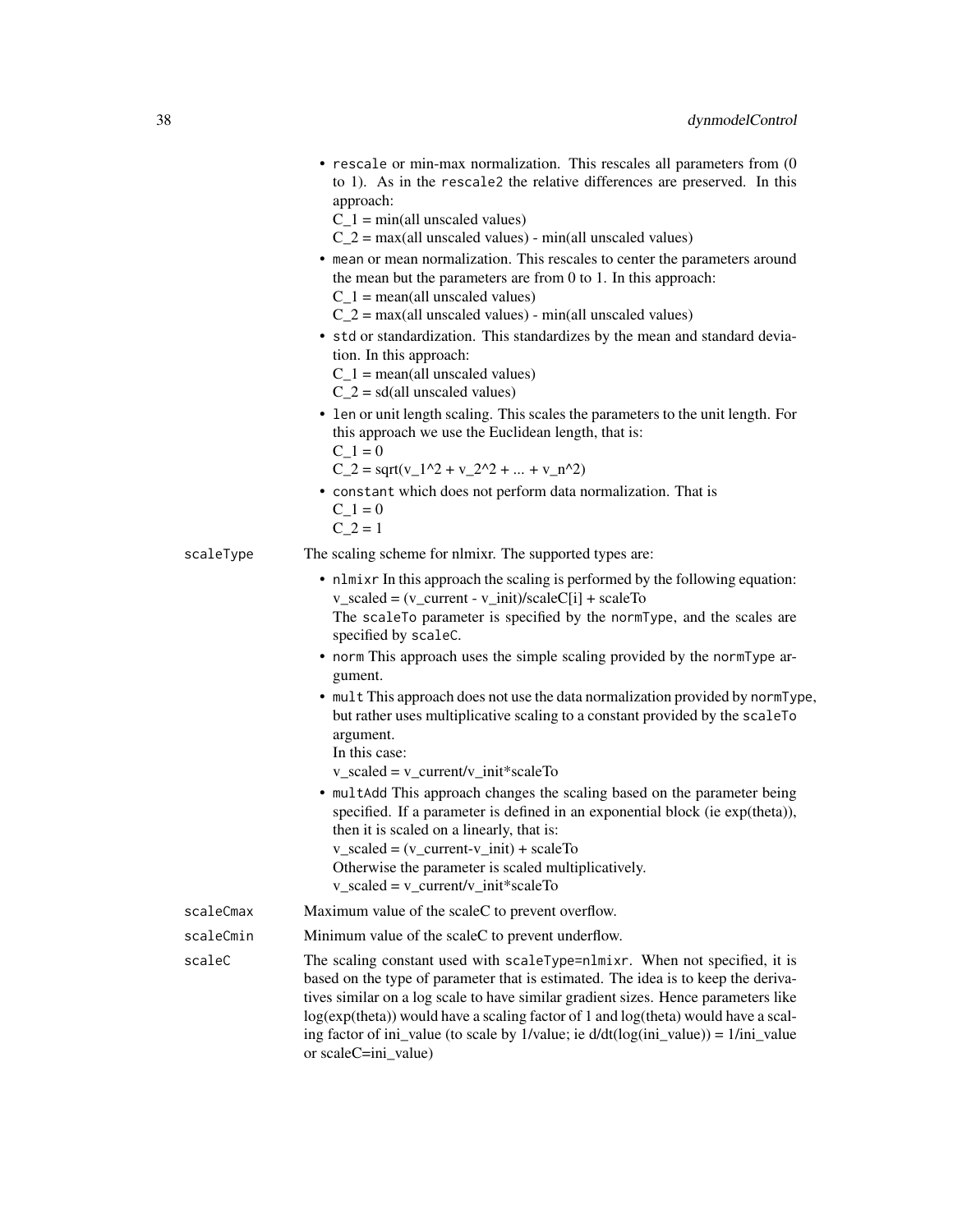|         | • For parameters in an exponential (ie exp(theta)) or parameters specifying<br>powers, boxCox or yeoJohnson transformations, this is 1.                                                                                                                                                                                                                                                                                                                                                                                                                            |
|---------|--------------------------------------------------------------------------------------------------------------------------------------------------------------------------------------------------------------------------------------------------------------------------------------------------------------------------------------------------------------------------------------------------------------------------------------------------------------------------------------------------------------------------------------------------------------------|
|         | • For additive, proportional, lognormal error structures, these are given by<br>0.5*abs(initial_estimate)                                                                                                                                                                                                                                                                                                                                                                                                                                                          |
|         | • Factorials are scaled by abs(1/digamma(inital_estimate+1))                                                                                                                                                                                                                                                                                                                                                                                                                                                                                                       |
|         | • parameters in a log scale (ie log(theta)) are transformed by log(abs(initial_estimate))*abs(initial_estin                                                                                                                                                                                                                                                                                                                                                                                                                                                        |
|         | These parameter scaling coefficients are chose to try to keep similar slopes<br>among parameters. That is they all follow the slopes approximately on a log-<br>scale.                                                                                                                                                                                                                                                                                                                                                                                             |
|         | While these are chosen in a logical manner, they may not always apply. You can<br>specify each parameters scaling factor by this parameter if you wish.                                                                                                                                                                                                                                                                                                                                                                                                            |
| scaleC0 | Number to adjust the scaling factor by if the initial gradient is zero.                                                                                                                                                                                                                                                                                                                                                                                                                                                                                            |
| atol    | a numeric absolute tolerance (1e-8 by default) used by the ODE solver to deter-<br>mine if a good solution has been achieved; This is also used in the solved linear<br>model to check if prior doses do not add anything to the solution.                                                                                                                                                                                                                                                                                                                         |
| rtol    | a numeric relative tolerance (1e-6 by default) used by the ODE solver to deter-<br>mine if a good solution has been achieved. This is also used in the solved linear<br>model to check if prior doses do not add anything to the solution.                                                                                                                                                                                                                                                                                                                         |
| ssAtol  | Steady state atol convergence factor. Can be a vector based on each state.                                                                                                                                                                                                                                                                                                                                                                                                                                                                                         |
| ssRtol  | Steady state rtol convergence factor. Can be a vector based on each state.                                                                                                                                                                                                                                                                                                                                                                                                                                                                                         |
| npt     | The number of points used to approximate the objective function via a quadratic<br>approximation for bobyqa. The value of npt must be in the interval $[n+2,(n+1)(n+2)/2]$<br>where n is the number of parameters in par. Choices that exceed $2*n+1$ are not<br>recommended. If not defined, it will be set to $2*n + 1$                                                                                                                                                                                                                                          |
| rhobeg  | Beginning change in parameters for bobyqa algorithm (trust region). By default<br>this is 0.2 or 20 parameters when the parameters are scaled to 1. rhobeg and<br>rhoend must be set to the initial and final values of a trust region radius, so both<br>must be positive with $0 <$ rhoend $<$ rhobeg. Typically rhobeg should be about<br>one tenth of the greatest expected change to a variable. Note also that smallest<br>difference abs(upper-lower) should be greater than or equal to rhobeg*2. If this<br>is not the case then rhobeg will be adjusted. |
| rhoend  | The smallest value of the trust region radius that is allowed. If not defined, then<br>$10^{\circ}$ (-sigdig-1) will be used.                                                                                                                                                                                                                                                                                                                                                                                                                                      |
| iprint  | Print option for optimization. See bobyqa, 1bfgsb3c, and 1bfgs for more de-<br>tails. By default this is 0.                                                                                                                                                                                                                                                                                                                                                                                                                                                        |
| print   | Integer representing when the outer step is printed. When this is 0 or do not<br>print the iterations. 1 is print every function evaluation (default), 5 is print every<br>5 evaluations.                                                                                                                                                                                                                                                                                                                                                                          |
| maxfun  | The maximum allowed number of function evaluations. If this is exceeded, the<br>method will terminate. See bobyqa for more details. By default this value is<br>NULL.                                                                                                                                                                                                                                                                                                                                                                                              |
| trace   | Tracing information on the progress of the optimization is produced. See bobyqa,<br>lbfgsb3c, and lbfgs for more details. By default this is 0.                                                                                                                                                                                                                                                                                                                                                                                                                    |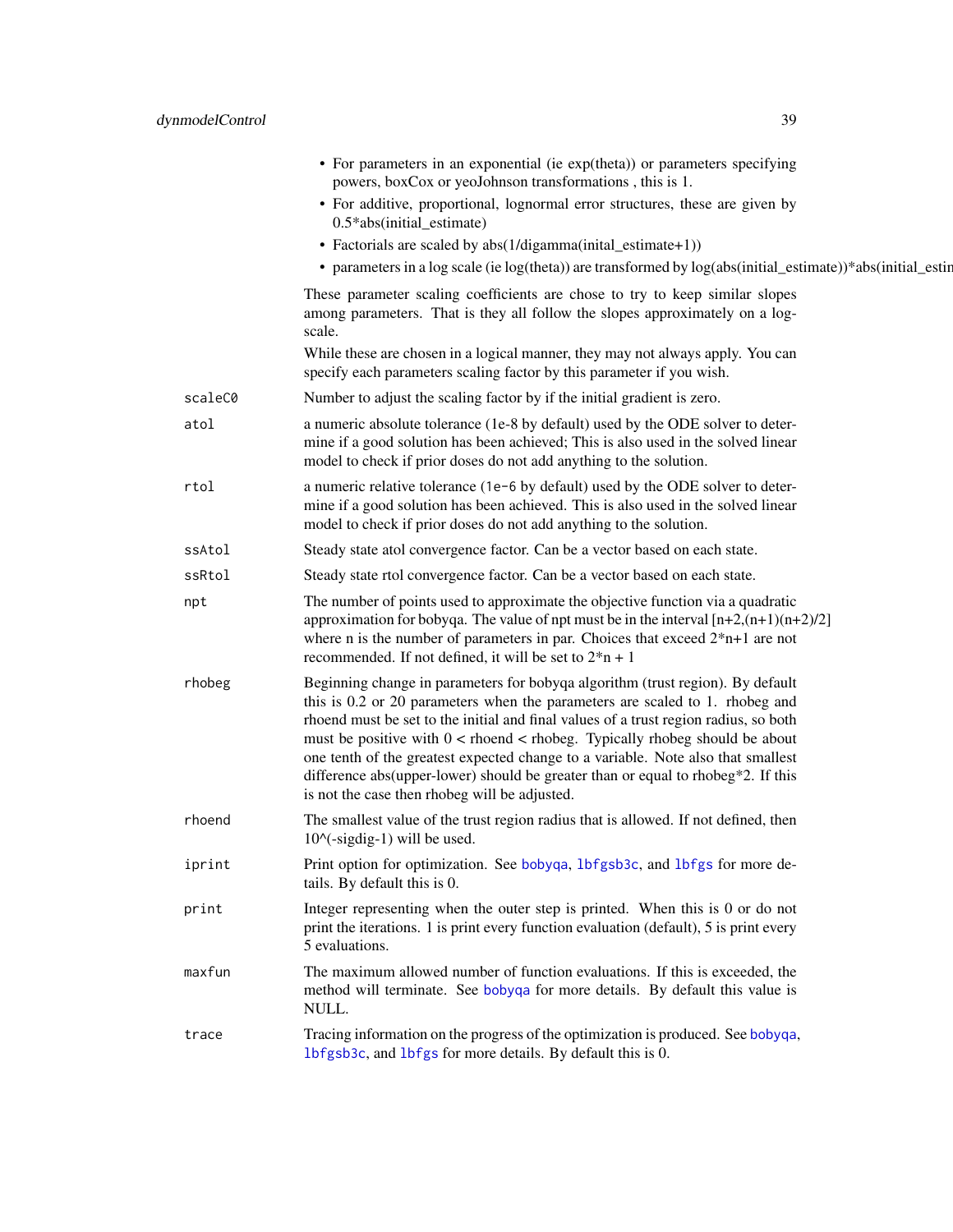| factr           | Controls the convergence of the "L-BFGS-B" method. Convergence occurs<br>when the reduction in the objective is within this factor of the machine toler-<br>ance. Default is 1e10, which gives a tolerance of about 2e-6, approximately<br>4 sigdigs. You can check your exact tolerance by multiplying this value by<br>.Machine\$double.eps |
|-----------------|-----------------------------------------------------------------------------------------------------------------------------------------------------------------------------------------------------------------------------------------------------------------------------------------------------------------------------------------------|
| pgtol           | is a double precision variable.                                                                                                                                                                                                                                                                                                               |
|                 | On entry pgtol $\geq 0$ is specified by the user. The iteration will stop when:                                                                                                                                                                                                                                                               |
|                 | $max(\lceil \text{proj } g_i \rceil \rceil   i = 1, , n) \leq \lfloor \frac{\text{obj}}{2} \rfloor$                                                                                                                                                                                                                                           |
|                 | where pg_i is the ith component of the projected gradient.                                                                                                                                                                                                                                                                                    |
|                 | On exit pgtol is unchanged. This defaults to zero, when the check is suppressed.                                                                                                                                                                                                                                                              |
| abstol          | Absolute tolerance for nlmixr optimizer                                                                                                                                                                                                                                                                                                       |
| reltol          | tolerance for nlmixr                                                                                                                                                                                                                                                                                                                          |
| 1 <sub>mm</sub> | An integer giving the number of BFGS updates retained in the "L-BFGS-B"<br>method, It defaults to 7.                                                                                                                                                                                                                                          |
| maxit           | Maximum number of iterations for lbfgsb3c. See 1bfgsb3c for more details.<br>By default this is 100000L.                                                                                                                                                                                                                                      |
| eval.max        | Number of maximum evaluations of the objective function                                                                                                                                                                                                                                                                                       |
| iter.max        | Maximum number of iterations allowed.                                                                                                                                                                                                                                                                                                         |
| abs.tol         | Used in Nelder-Mead optimization and PORT optimization. Absolute tolerance.<br>Defaults to 0 so the absolute convergence test is not used. If the objective func-<br>tion is known to be non-negative, the previous default of 1e-20 would be more<br>appropriate.                                                                            |
| rel.tol         | Relative tolerance before nlminb stops.                                                                                                                                                                                                                                                                                                       |
| x.tol           | X tolerance for nlmixr optimizers                                                                                                                                                                                                                                                                                                             |
| xf.tol          | Used in Nelder-Mead optimization and PORT optimization. false convergence<br>tolerance. Defaults to 2.2e-14. See nlminb for more details.                                                                                                                                                                                                     |
| step.min        | Used in Nelder-Mead optimization and PORT optimization. Minimum step size.<br>By default this is 1. See nlminb for more details.                                                                                                                                                                                                              |
| step.max        | Used in Nelder-Mead optimization and PORT optimization. Maximum step<br>size. By default this is 1. See nlminb for more details.                                                                                                                                                                                                              |
| sing.tol        | Used in Nelder-Mead optimization and PORT optimization. Singular conver-<br>gence tolerance; defaults to rel.tol. See nlminb for more details.                                                                                                                                                                                                |
| scale.init      | Used in Nelder-Mead optimization and PORT optimization. See nlminb for<br>more details.                                                                                                                                                                                                                                                       |
| diff.g          | Used in Nelder-Mead optimization and PORT optimization. An estimated bound<br>on the relative error in the objective function value. See nlminb for more details.                                                                                                                                                                             |
| boundTol        | Tolerance for boundary issues.                                                                                                                                                                                                                                                                                                                |
| epsilon         | Precision of estimate for n1qn1 optimization.                                                                                                                                                                                                                                                                                                 |
| derivSwitchTol  | The tolerance to switch forward to central differences.                                                                                                                                                                                                                                                                                       |
| sigdig          | Optimization significant digits. This controls:                                                                                                                                                                                                                                                                                               |
|                 | • The tolerance of the inner and outer optimization is 10 <sup><math>\sim</math></sup> -sigdig                                                                                                                                                                                                                                                |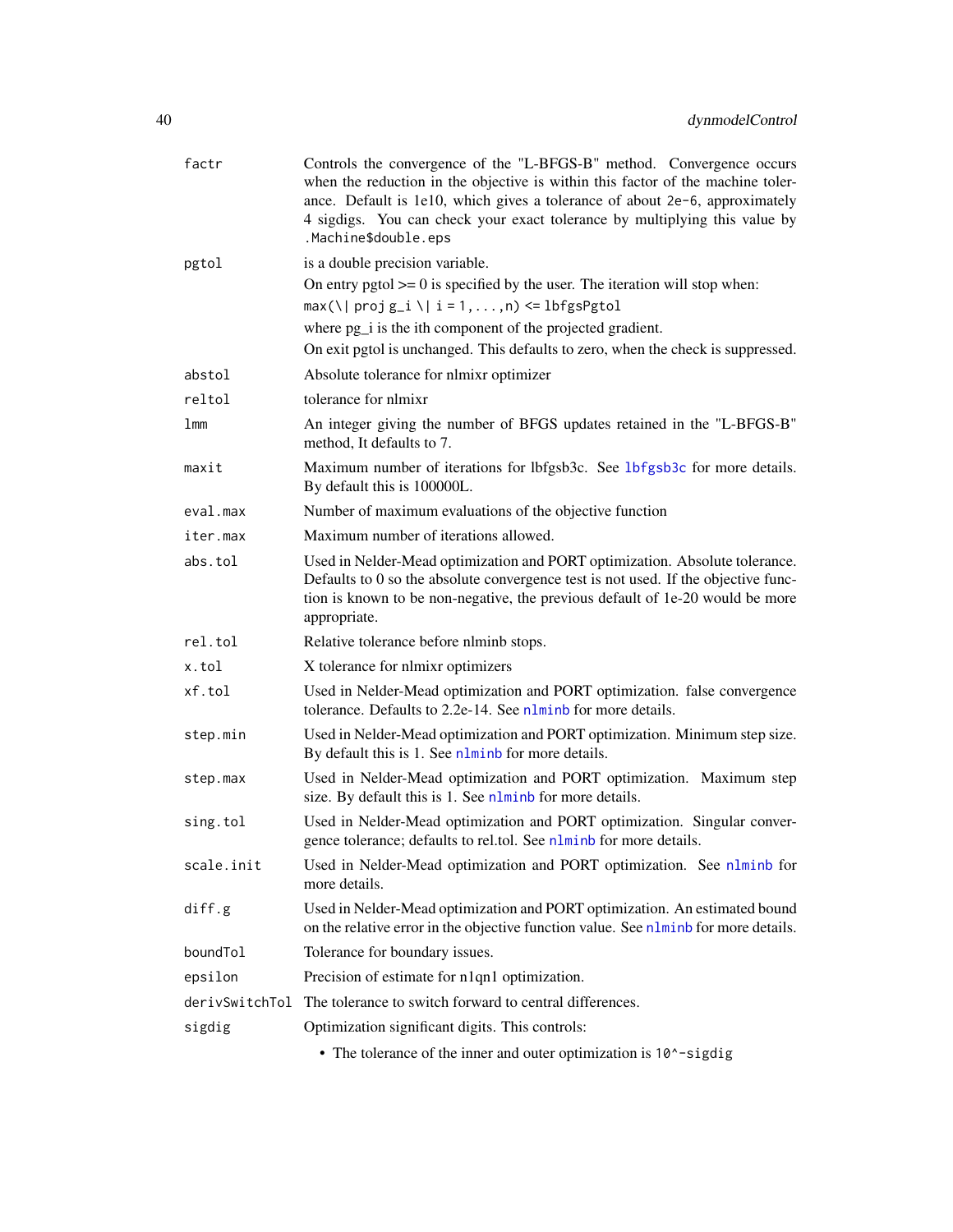|             | • The tolerance of the ODE solvers is $0.5*10^(-{\rm sigdig-2})$ ; For the sensi-<br>tivity equations and steady-state solutions the default is 0.5 * 10 ^ (-sigdig-1.5)<br>(sensitivity changes only applicable for liblsoda)<br>• The tolerance of the boundary check is $5 \times 10$ $\circ$ (-sigdig + 1)<br>• The significant figures that some tables are rounded to. |
|-------------|------------------------------------------------------------------------------------------------------------------------------------------------------------------------------------------------------------------------------------------------------------------------------------------------------------------------------------------------------------------------------|
| covMethod   | Method for calculating covariance. In this discussion, R is the Hessian matrix<br>of the objective function. The S matrix is the sum of individual gradient cross-<br>product (evaluated at the individual empirical Bayes estimates).                                                                                                                                       |
| gillK       | The total number of possible steps to determine the optimal forward/central dif-<br>ference step size per parameter (by the Gill 1983 method). If 0, no optimal step<br>size is determined. Otherwise this is the optimal step size determined.                                                                                                                              |
| gillStep    | When looking for the optimal forward difference step size, this is This is the<br>step size to increase the initial estimate by. So each iteration the new step size $=$<br>(prior step size)*gillStep                                                                                                                                                                       |
| gillFtol    | The gillFtol is the gradient error tolerance that is acceptable before issuing a<br>warning/error about the gradient estimates.                                                                                                                                                                                                                                              |
| gillRtol    | The relative tolerance used for Gill 1983 determination of optimal step size.                                                                                                                                                                                                                                                                                                |
| gillKcov    | The total number of possible steps to determine the optimal forward/central dif-<br>ference step size per parameter (by the Gill 1983 method) during the covariance<br>step. If 0, no optimal step size is determined. Otherwise this is the optimal step<br>size determined.                                                                                                |
| gillStepCov | When looking for the optimal forward difference step size, this is This is the step<br>size to increase the initial estimate by. So each iteration during the covariance<br>step is equal to the new step size = $(prior step size)*gillStepCov$                                                                                                                             |
| gillFtolCov | The gillFtol is the gradient error tolerance that is acceptable before issuing a<br>warning/error about the gradient estimates during the covariance step.                                                                                                                                                                                                                   |
| rxControl   | This uses RxODE family of objects, file, or model specification to solve a ODE<br>system. See rxControl for more details. By default this is NULL.                                                                                                                                                                                                                           |

# Value

dynmodelControl list for options during dynmodel optimization

# Author(s)

Mason McComb and Matthew L. Fidler

focei.eta *Get the FOCEi theta or eta specification for model.*

# Description

Get the FOCEi theta or eta specification for model.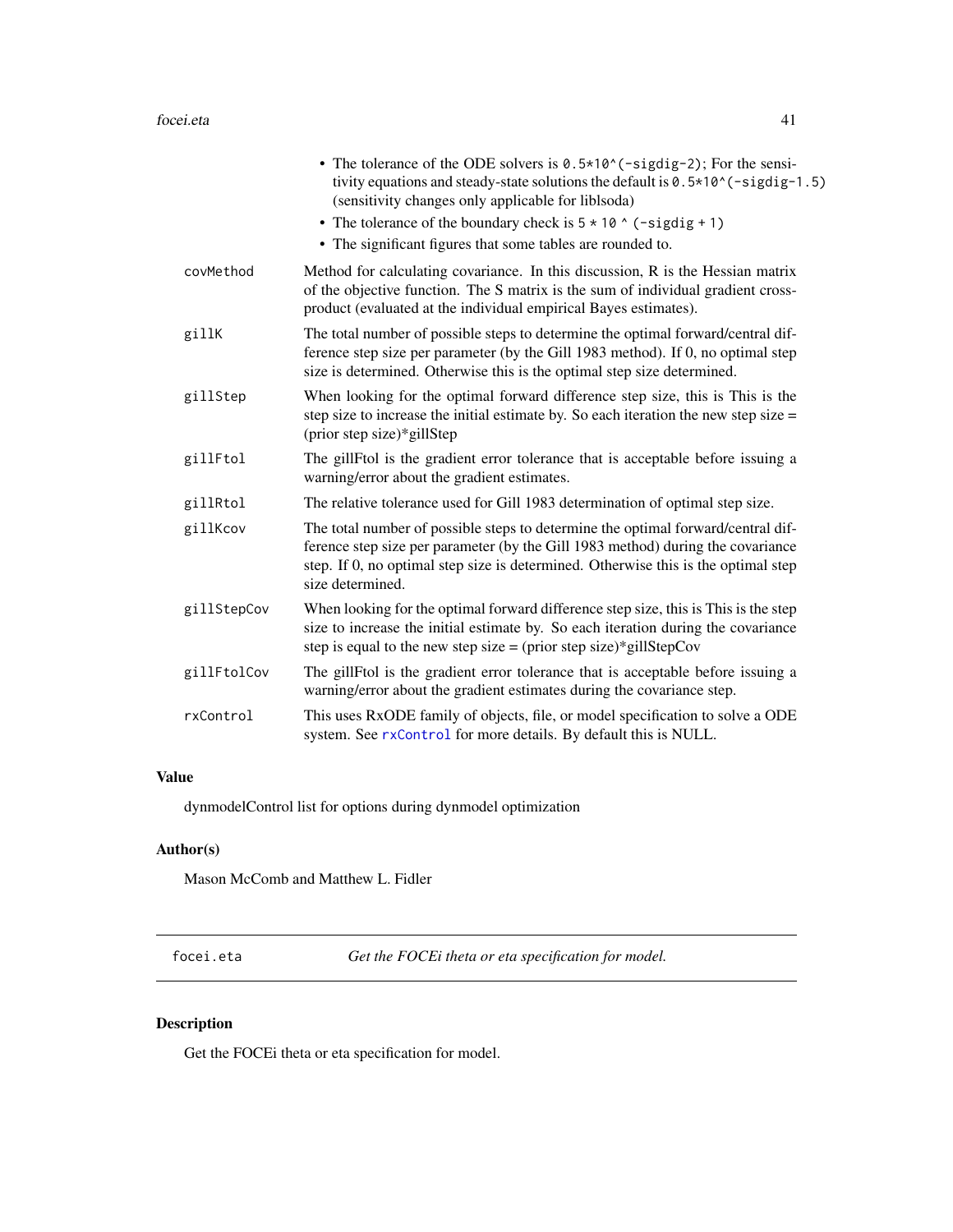# Usage

```
focei.eta(object, uif, ...)
```
## S3 method for class 'nlmixrNlme' focei.eta(object, ...)

# Arguments

| object | Fit object                        |
|--------|-----------------------------------|
| uif    | User interface function or object |
| .      | Other parameters                  |

# Value

List for the OMGA list in FOCEi

# Author(s)

Matthew L. Fidler

focei.theta *Get the FOCEi theta specification for the model*

# Description

Get the FOCEi theta specification for the model

# Usage

```
focei.theta(object, uif, ...)
```
## S3 method for class 'nlmixrNlme' focei.theta(object, uif, ...)

# Arguments

| object                  | Fit object                        |
|-------------------------|-----------------------------------|
| uif                     | User interface function or object |
| $\cdot$ $\cdot$ $\cdot$ | Other parameters                  |

# Value

Parameter estimates for Theta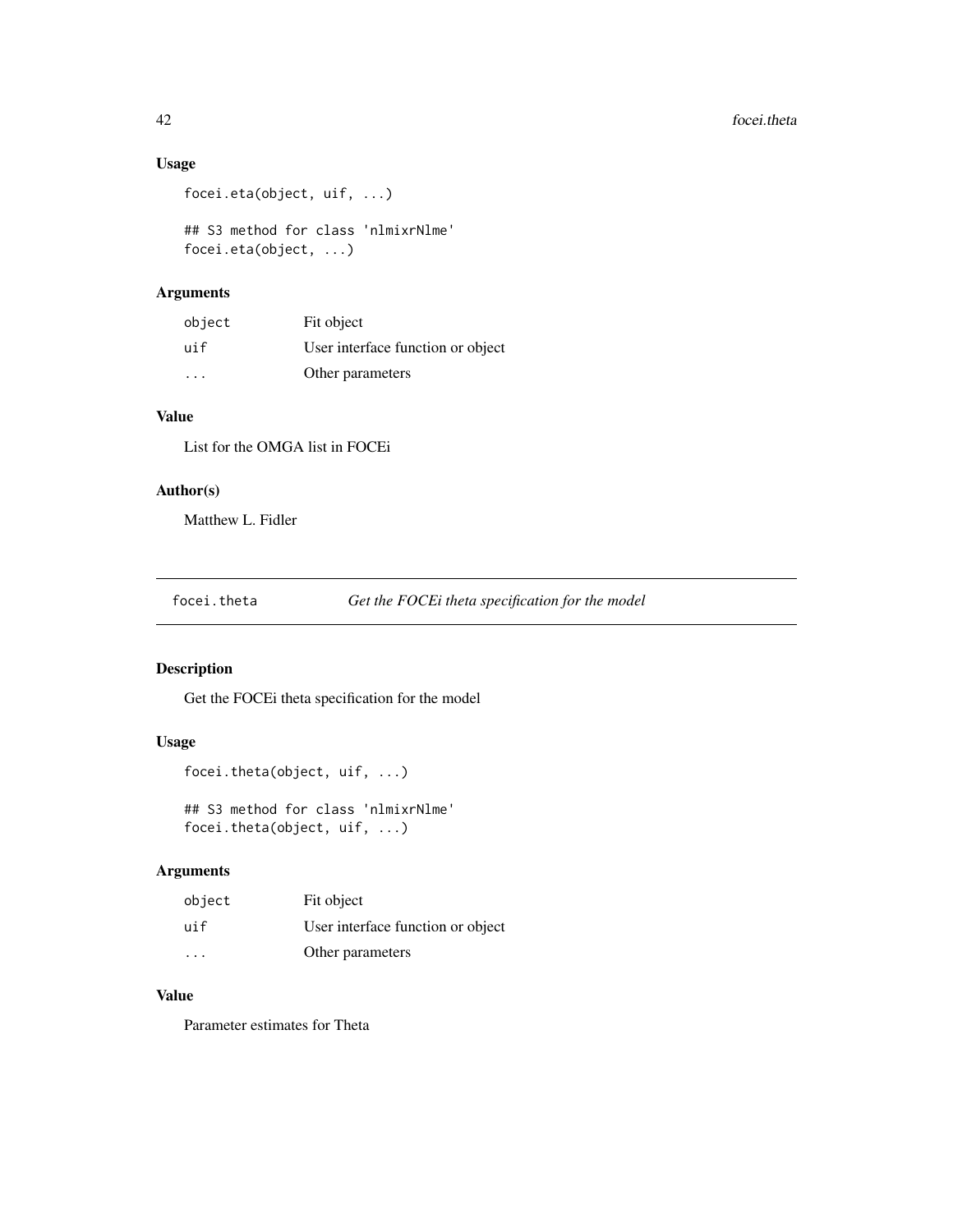<span id="page-42-0"></span>

## Description

Control Options for FOCEi

## Usage

```
foceiControl(
  sigdig = 3,
  ...,
 epsilon = NULL,
 maxInnerIterations = 1000,
 maxOuterIterations = 5000,
 n1qn1nsim = NULL,
 method = c("liblsoda", "lsoda", "dop853"),
  transitAbs = NULL,
  atol = NULL,
  rtol = NULL,atolSens = NULL,
  rtolSens = NULL,
  ssAtol = NULL,
 ssRtol = NULL,
 ssAtolSens = NULL,
  ssRtolSens = NULL,
 minsS = 10L,maxSS = 1000L,maxstepsOde = 500000L,
 hmin = 0L,
  hmax = NA<sub>real</sub>,
 hini = \theta,
 maxordn = 12L,
 maxords = 5L,
 cores,
  covsInterpolation = c("locf", "linear", "nocb", "midpoint"),
 print = 1L,
 printNcol = floor((getOption("width") - 23)/12),
  scaleTo = 1,
  scaleObjective = 0,
  normType = c("rescale2", "mean", "rescale", "std", "len", "constant"),
  scaleType = c("nlmixr", "norm", "mult", "multAdd"),
  scaleCmax = 1e+05,
  scaleCmin = 1e-05,
  scaleC = NULL,
  scaleC0 = 1e+05,
 derivEps = rep(20 * sqrt(.Machine$double.eps), 2),
```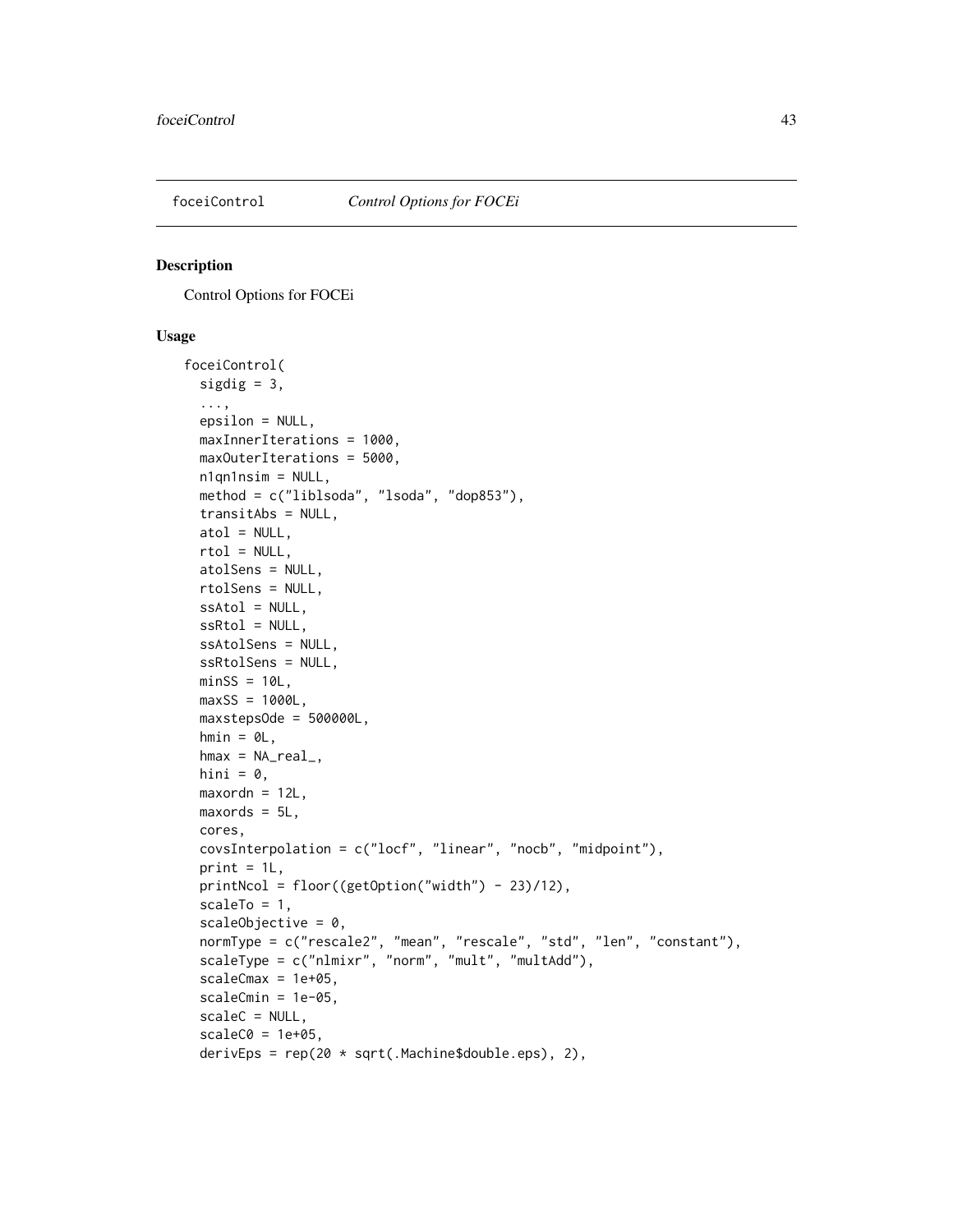```
derivMethod = c("switch", "forward", "central"),
derivSwitchTol = NULL,
covDerivMethod = c("central", "forward"),
covMethod = c("r,s", "r", "s", ""),
hessEps = (.Machine$double.eps)^(1/3),
eventFD = sqrt(.Machine$double.eps),
eventType = c("gill", "central", "forward"),
centralDerivEps = rep(20 * sqrt(.Machine$double.eps), 2),
lbfgslmm = 7L,
lbfgsPgtol = 0,
lbfgsFactr = NULL,
eigen = TRUE,
addPosthoc = TRUE,
diagXform = c("sqrt", "log", "identity"),
sumProd = FALSE,
optExpression = TRUE,
ci = 0.95,useColor = crayon::has_color(),
boundTol = NULL,
calcTables = TRUE,
noAbort = TRUE,interaction = TRUE,
cholSEtol = (.Machine$double.eps)^(1/3),
cholAccept = 0.001,
resetEtaP = 0.15,
resetThetaP = 0.05,
resetThetaFinalP = 0.15,
diagOmegaBoundUpper = 5,
diagOmegaBoundLower = 100,
cholSEOpt = FALSE,cholSECov = FALSE,
fo = FALSE,covTryHarder = FALSE,
outerOpt = c("nlminb", "bobyqa", "lbfgsb3c", "L-BFGS-B", "mma", "lbfgsbLG", "slsqp",
  "Rvmmin"),
innerOpt = c("n1qn1", "BFGS"),rhobeg = 0.2,
rhoend = NULL,
npt = NULL,rel.tol = NULL,x.tol = NULL,eval.max = 4000,
iter.max = 2000,abstol = NULL,reltol = NULL,resetHessianAndEta = FALSE,
stateTrim = Inf,
gillK = 10L,
```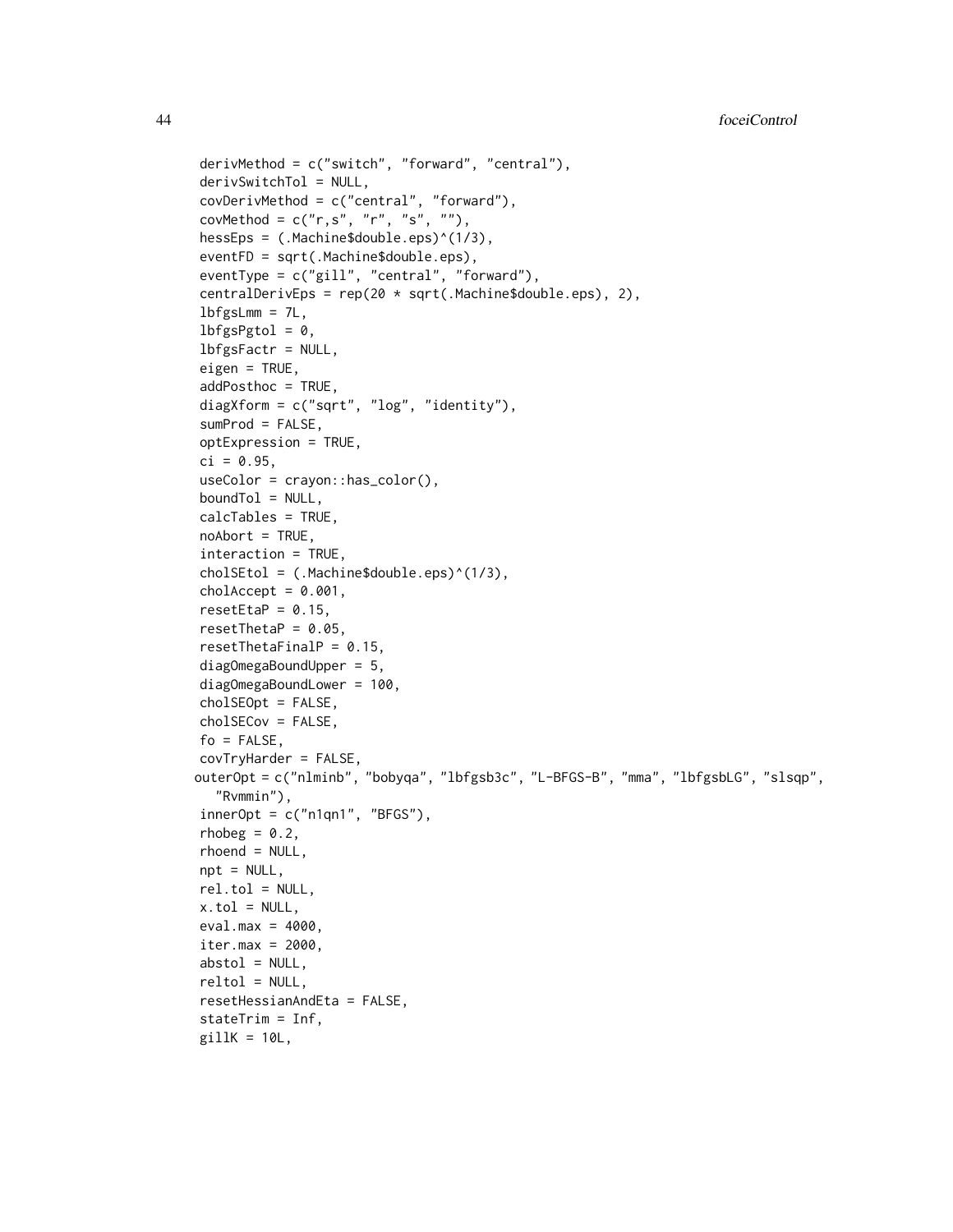## foceiControl 45

```
gillStep = 4,
gillFtol = 0,
gillRtol = sqrt(.Machine$double.eps),
gillKcov = 10L,
gillStepCov = 2,
gillFtolCov = 0,rmatNorm = TRUE,
smatNorm = TRUE,
covGillF = TRUE,
optGillF = TRUE,
covSmall = 1e-05,
adjList = TRUE,gradient = Inf,maxOdeRecalc = 5,
odeRecalcFactor = 10^{\circ}(0.5),
gradCalcCentralSmall = 1e-04,
gradCalcCentralLarge = 10000,
etaNudge = qnorm(1 - 0.05/2)/sqrt(3),
etaNudge2 = qnorm(1 - 0.05/2) * sqrt(3/5),
stiff,
nRetries = 3,
seed = 42,
resetThetaCheckPer = 0.1,
etaMat = NULL,repeatedillMax = 3,
stickyRecalcN = 5,
gradProgressOfvTime = 10,
addProp = c("combined2", "combined1"),
singleOde = TRUE,
badSolveObjfAdj = 100
```

```
)
```
# Arguments

sigdig Optimization significant digits. This controls: • The tolerance of the inner and outer optimization is 10^-sigdig • The tolerance of the ODE solvers is  $0.5*10^{\circ}$  (-sigdig-2); For the sensitivity equations and steady-state solutions the default is  $0.5*10^(-signal)$ .5) (sensitivity changes only applicable for liblsoda) • The tolerance of the boundary check is  $5 \times 10$   $\degree$  (-sigdig + 1) • The significant figures that some tables are rounded to. ... Ignored parameters epsilon Precision of estimate for n1qn1 optimization. maxInnerIterations Number of iterations for n1qn1 optimization. maxOuterIterations

Maximum number of L-BFGS-B optimization for outer problem.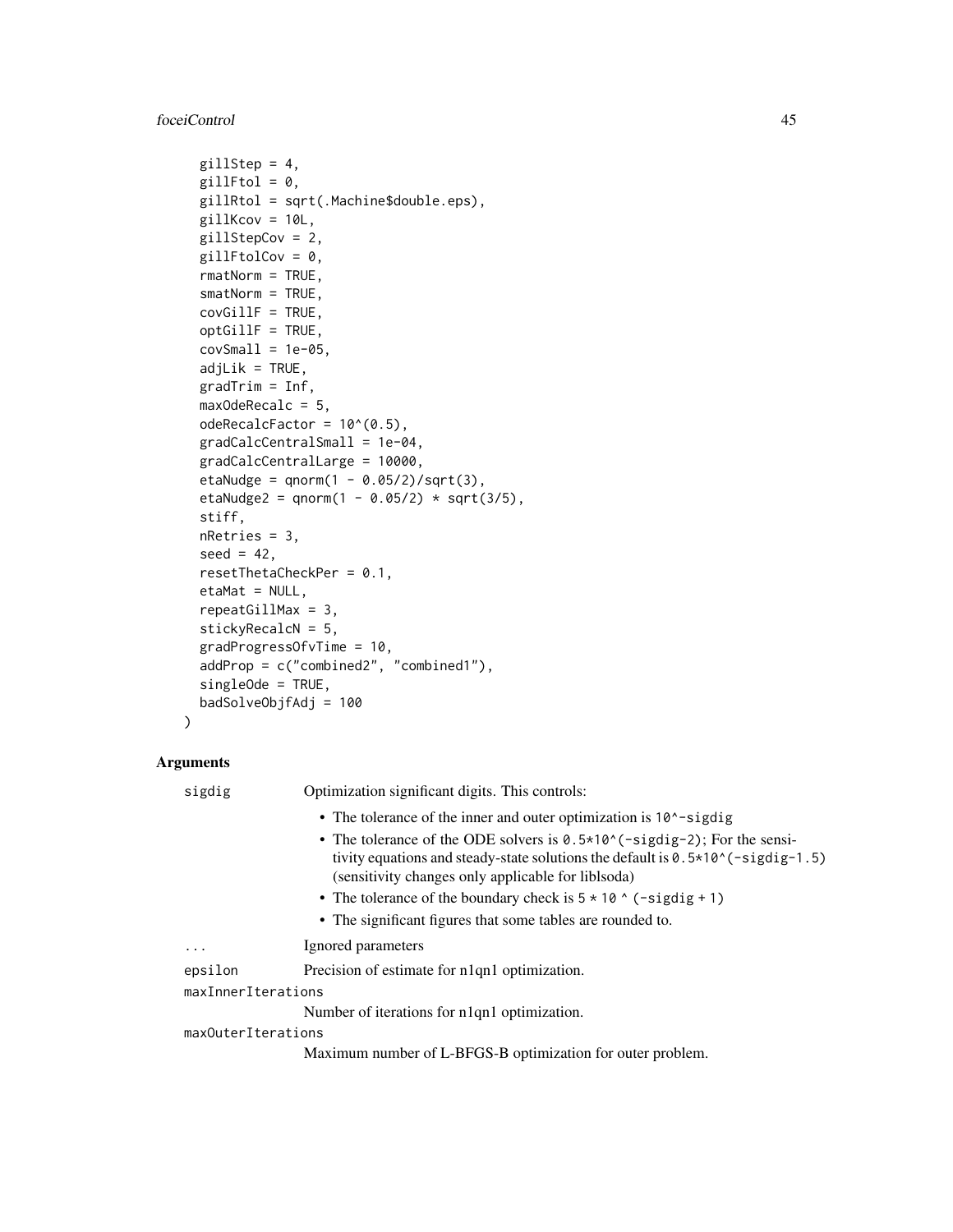| n1qn1nsim   | Number of function evaluations for n1qn1 optimization.                                                                                                                                                                                                                                                                                                                          |
|-------------|---------------------------------------------------------------------------------------------------------------------------------------------------------------------------------------------------------------------------------------------------------------------------------------------------------------------------------------------------------------------------------|
| method      | The method for solving ODEs. Currently this supports:                                                                                                                                                                                                                                                                                                                           |
|             | • "liblsoda" thread safe lsoda. This supports parallel thread-based solving,<br>and ignores user Jacobian specification.                                                                                                                                                                                                                                                        |
|             | · "1soda" - LSODA solver. Does not support parallel thread-based solving,<br>but allows user Jacobian specification.                                                                                                                                                                                                                                                            |
|             | • "dop853" - DOP853 solver. Does not support parallel thread-based solving<br>nor user Jacobain specification                                                                                                                                                                                                                                                                   |
|             | • "indLin" – Solving through inductive linearization. The RxODE dll must<br>be setup specially to use this solving routine.                                                                                                                                                                                                                                                     |
| transitAbs  | boolean indicating if this is a transit compartment absorption                                                                                                                                                                                                                                                                                                                  |
| atol        | a numeric absolute tolerance (1e-8 by default) used by the ODE solver to deter-<br>mine if a good solution has been achieved; This is also used in the solved linear<br>model to check if prior doses do not add anything to the solution.                                                                                                                                      |
| rtol        | a numeric relative tolerance (1e-6 by default) used by the ODE solver to deter-<br>mine if a good solution has been achieved. This is also used in the solved linear<br>model to check if prior doses do not add anything to the solution.                                                                                                                                      |
| atolSens    | Sensitivity atol, can be different than atol with liblsoda. This allows a less accu-<br>rate solve for gradients (if desired)                                                                                                                                                                                                                                                   |
| rtolSens    | Sensitivity rtol, can be different than rtol with liblsoda. This allows a less accu-<br>rate solve for gradients (if desired)                                                                                                                                                                                                                                                   |
| ssAtol      | Steady state absolute tolerance (atol) for calculating if steady-state has been<br>archived.                                                                                                                                                                                                                                                                                    |
| ssRtol      | Steady state relative tolerance (rtol) for calculating if steady-state has been achieved.                                                                                                                                                                                                                                                                                       |
| ssAtolSens  | Sensitivity absolute tolerance (atol) for calculating if steady state has been achieved<br>for sensitivity compartments.                                                                                                                                                                                                                                                        |
| ssRtolSens  | Sensitivity relative tolerance (rtol) for calculating if steady state has been achieved<br>for sensitivity compartments.                                                                                                                                                                                                                                                        |
| minSS       | Minimum number of iterations for a steady-state dose                                                                                                                                                                                                                                                                                                                            |
| maxSS       | Maximum number of iterations for a steady-state dose                                                                                                                                                                                                                                                                                                                            |
| maxsteps0de | Maximum number of steps for ODE solver.                                                                                                                                                                                                                                                                                                                                         |
| hmin        | The minimum absolute step size allowed. The default value is 0.                                                                                                                                                                                                                                                                                                                 |
| hmax        | The maximum absolute step size allowed. When hmax=NA (default), uses the<br>average difference + hmaxSd*sd in times and sampling events. The hmaxSd is a<br>user specified parameter and which defaults to zero. When hmax=NULL RxODE<br>uses the maximum difference in times in your sampling and events. The value 0<br>is equivalent to infinite maximum absolute step size. |
| hini        | The step size to be attempted on the first step. The default value is determined<br>by the solver (when hini $= 0$ )                                                                                                                                                                                                                                                            |
| maxordn     | The maximum order to be allowed for the nonstiff (Adams) method. The default<br>is 12. It can be between 1 and 12.                                                                                                                                                                                                                                                              |
| maxords     | The maximum order to be allowed for the stiff (BDF) method. The default value<br>is 5. This can be between 1 and 5.                                                                                                                                                                                                                                                             |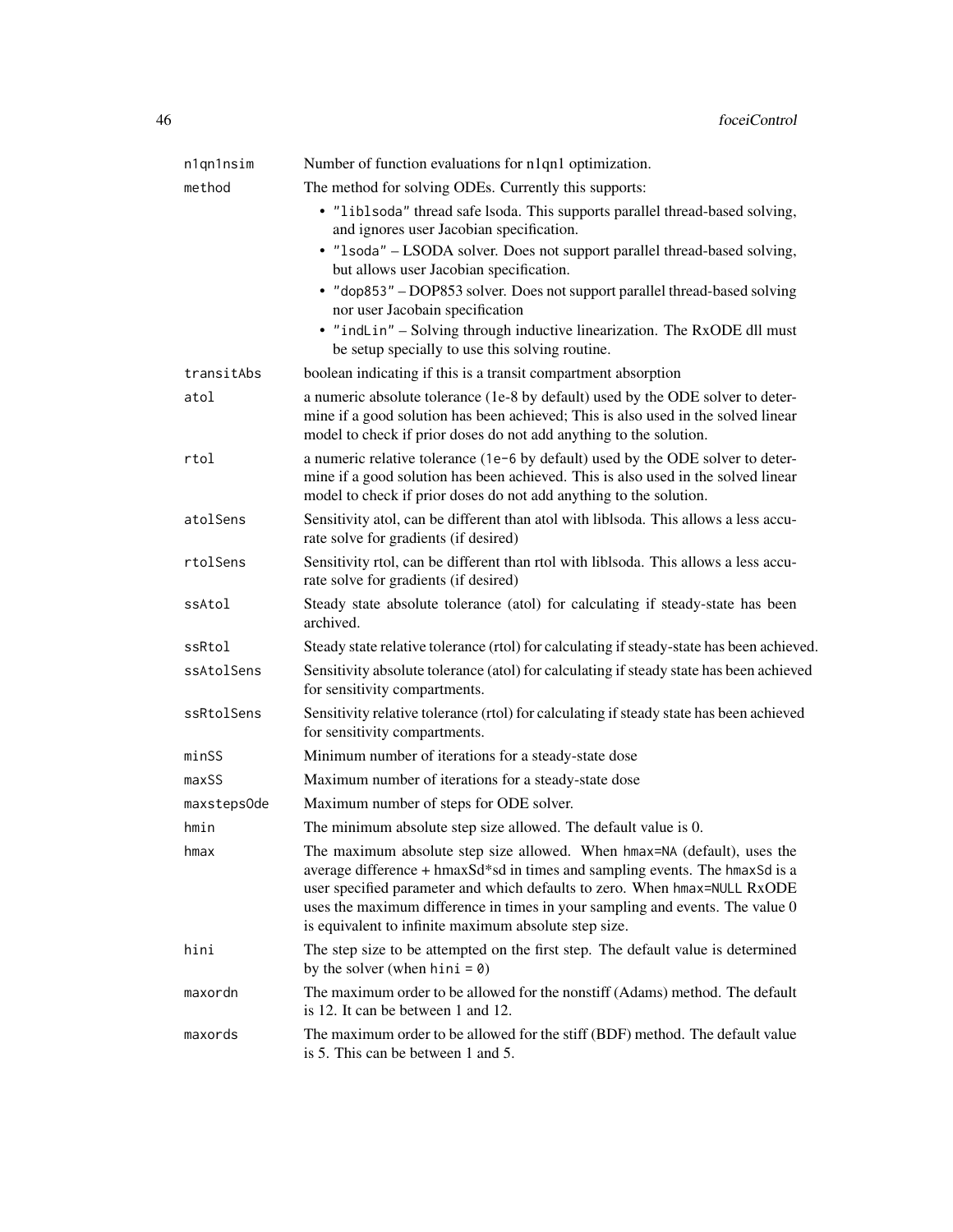# foceiControl 47

| cores             | Number of cores used in parallel ODE solving. This is equivalent to calling<br>setRxThreads()                                                                                                                                                                                                                                                                                                                                                  |  |
|-------------------|------------------------------------------------------------------------------------------------------------------------------------------------------------------------------------------------------------------------------------------------------------------------------------------------------------------------------------------------------------------------------------------------------------------------------------------------|--|
| covsInterpolation |                                                                                                                                                                                                                                                                                                                                                                                                                                                |  |
|                   | specifies the interpolation method for time-varying covariates. When solving<br>ODEs it often samples times outside the sampling time specified in events.<br>When this happens, the time varying covariates are interpolated. Currently this<br>can be:                                                                                                                                                                                       |  |
|                   | • "linear" interpolation, which interpolates the covariate by solving the line<br>between the observed covariates and extrapolating the new covariate value.<br>• "constant" - Last observation carried forward (the default).<br>• "NOCB" - Next Observation Carried Backward. This is the same method<br>that NONMEM uses.<br>· "midpoint" Last observation carried forward to midpoint; Next observa-<br>tion carried backward to midpoint. |  |
| print             | Integer representing when the outer step is printed. When this is 0 or do not<br>print the iterations. 1 is print every function evaluation (default), 5 is print every<br>5 evaluations.                                                                                                                                                                                                                                                      |  |
| printNcol         | Number of columns to printout before wrapping parameter estimates/gradient                                                                                                                                                                                                                                                                                                                                                                     |  |
| scaleTo           | Scale the initial parameter estimate to this value. By default this is 1. When zero<br>or below, no scaling is performed.                                                                                                                                                                                                                                                                                                                      |  |
|                   | scaleObjective Scale the initial objective function to this value. By default this is 1.                                                                                                                                                                                                                                                                                                                                                       |  |
| normType          | This is the type of parameter normalization/scaling used to get the scaled initial<br>values for nlmixr. These are used with scaleType of.                                                                                                                                                                                                                                                                                                     |  |
|                   | With the exception of rescale2, these come from Feature Scaling. The rescale2<br>The rescaling is the same type described in the OptdesX software manual.<br>In general, all all scaling formula can be described by:                                                                                                                                                                                                                          |  |
|                   | $v$ _scaled = $(v$ _unscaled-C_1)/C_2<br>Where                                                                                                                                                                                                                                                                                                                                                                                                 |  |
|                   | The other data normalization approaches follow the following formula                                                                                                                                                                                                                                                                                                                                                                           |  |
|                   | $v$ _scaled = $(v$ _unscaled-C_1)/C_2;                                                                                                                                                                                                                                                                                                                                                                                                         |  |
|                   | • rescale2 This scales all parameters from (-1 to 1). The relative differences<br>between the parameters are preserved with this approach and the constants<br>are:                                                                                                                                                                                                                                                                            |  |
|                   | $C_1$ = (max(all unscaled values)+min(all unscaled values))/2<br>$C_2$ = (max(all unscaled values) - min(all unscaled values))/2<br>• rescale or min-max normalization. This rescales all parameters from (0)                                                                                                                                                                                                                                  |  |
|                   | to 1). As in the rescale2 the relative differences are preserved. In this<br>approach:<br>$C_1$ = min(all unscaled values)<br>$C_2$ = max(all unscaled values) - min(all unscaled values)                                                                                                                                                                                                                                                      |  |
|                   | • mean or mean normalization. This rescales to center the parameters around<br>the mean but the parameters are from $0$ to $1$ . In this approach:<br>$C_1$ = mean(all unscaled values)                                                                                                                                                                                                                                                        |  |
|                   | $C_2$ = max(all unscaled values) - min(all unscaled values)                                                                                                                                                                                                                                                                                                                                                                                    |  |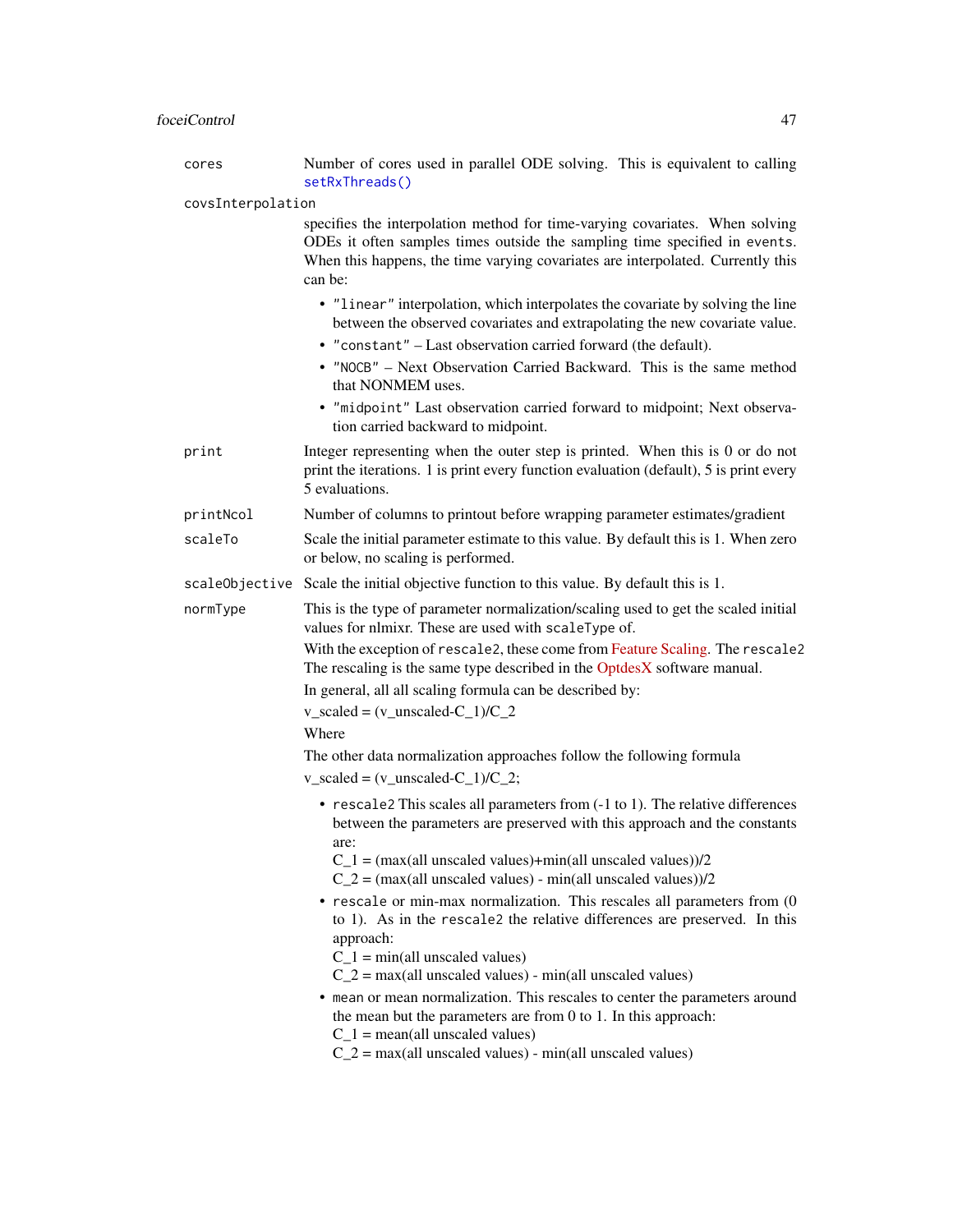|           | • std or standardization. This standardizes by the mean and standard devia-<br>tion. In this approach:<br>$C_1$ = mean(all unscaled values)<br>$C_2$ = sd(all unscaled values)<br>• len or unit length scaling. This scales the parameters to the unit length. For<br>this approach we use the Euclidean length, that is:<br>$C_1 = 0$<br>$C_2 = \sqrt{(v_1^2 + v_2^2 + \dots + v_n^2)^2}$<br>• constant which does not perform data normalization. That is<br>$C_1 = 0$<br>$C_2 = 1$                                                                                                                                                                                                                                                                                                                                                                                                                                                                 |
|-----------|-------------------------------------------------------------------------------------------------------------------------------------------------------------------------------------------------------------------------------------------------------------------------------------------------------------------------------------------------------------------------------------------------------------------------------------------------------------------------------------------------------------------------------------------------------------------------------------------------------------------------------------------------------------------------------------------------------------------------------------------------------------------------------------------------------------------------------------------------------------------------------------------------------------------------------------------------------|
| scaleType | The scaling scheme for nlmixr. The supported types are:                                                                                                                                                                                                                                                                                                                                                                                                                                                                                                                                                                                                                                                                                                                                                                                                                                                                                               |
|           | • nlmixr In this approach the scaling is performed by the following equation:<br>$v_scaled = (v_current - v_iinit)/scaleC[i] + scaleTo$<br>The scaleTo parameter is specified by the normType, and the scales are<br>specified by scaleC.<br>• norm This approach uses the simple scaling provided by the normType ar-<br>gument.<br>• mult This approach does not use the data normalization provided by normType,<br>but rather uses multiplicative scaling to a constant provided by the scaleTo<br>argument.<br>In this case:<br>$v$ _scaled = $v$ _current/v_init*scaleTo<br>• multAdd This approach changes the scaling based on the parameter being<br>specified. If a parameter is defined in an exponential block (ie exp(theta)),<br>then it is scaled on a linearly, that is:<br>$v$ _scaled = $(v$ _current- $v$ _init) + scaleTo<br>Otherwise the parameter is scaled multiplicatively.<br>$v$ _scaled = $v$ _current/ $v$ _init*scaleTo |
| scaleCmax | Maximum value of the scaleC to prevent overflow.                                                                                                                                                                                                                                                                                                                                                                                                                                                                                                                                                                                                                                                                                                                                                                                                                                                                                                      |
| scaleCmin | Minimum value of the scaleC to prevent underflow.                                                                                                                                                                                                                                                                                                                                                                                                                                                                                                                                                                                                                                                                                                                                                                                                                                                                                                     |
| scaleC    | The scaling constant used with scaleType=nlmixr. When not specified, it is<br>based on the type of parameter that is estimated. The idea is to keep the deriva-<br>tives similar on a log scale to have similar gradient sizes. Hence parameters like<br>log(exp(theta)) would have a scaling factor of 1 and log(theta) would have a scal-<br>ing factor of ini_value (to scale by 1/value; ie $d/dt(log(ini_value)) = 1/ini_value$<br>or scaleC=ini_value)                                                                                                                                                                                                                                                                                                                                                                                                                                                                                          |
|           | • For parameters in an exponential (ie exp(theta)) or parameters specifying<br>powers, boxCox or yeoJohnson transformations, this is 1.<br>• For additive, proportional, lognormal error structures, these are given by<br>0.5*abs(initial_estimate)<br>• Factorials are scaled by abs(1/digamma(inital_estimate+1))<br>• parameters in a log scale (ie log(theta)) are transformed by log(abs(initial_estimate))*abs(initial_estin<br>These parameter scaling coefficients are chose to try to keep similar slopes                                                                                                                                                                                                                                                                                                                                                                                                                                   |
|           | among parameters. That is they all follow the slopes approximately on a log-<br>scale.                                                                                                                                                                                                                                                                                                                                                                                                                                                                                                                                                                                                                                                                                                                                                                                                                                                                |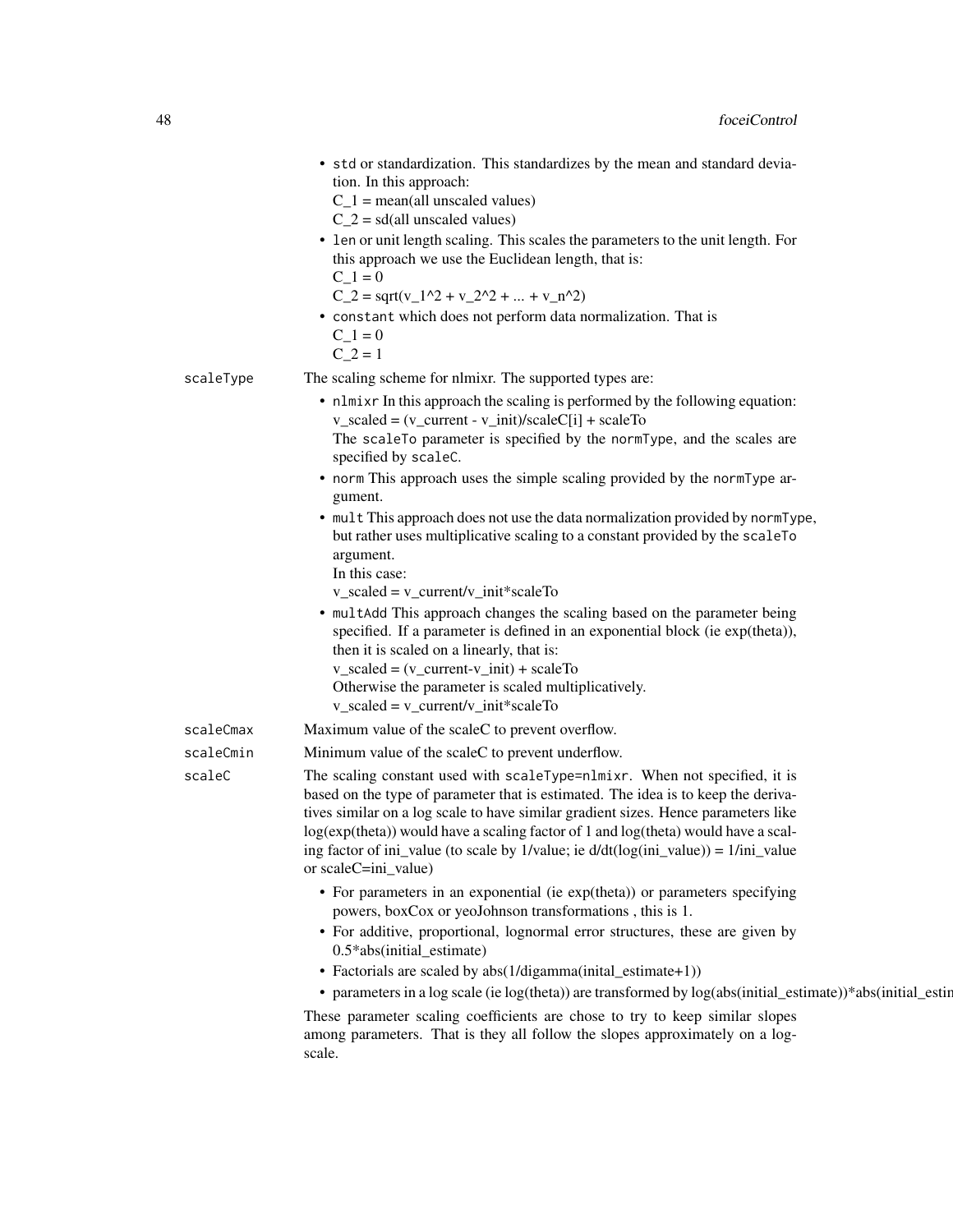|                              | While these are chosen in a logical manner, they may not always apply. You can<br>specify each parameters scaling factor by this parameter if you wish.                                                                                                                                                                                                                |
|------------------------------|------------------------------------------------------------------------------------------------------------------------------------------------------------------------------------------------------------------------------------------------------------------------------------------------------------------------------------------------------------------------|
| scaleC0                      | Number to adjust the scaling factor by if the initial gradient is zero.                                                                                                                                                                                                                                                                                                |
| derivEps                     | Forward difference tolerances, which is a vector of relative difference and abso-<br>lute difference. The central/forward difference step size h is calculated as:<br>$h = abs(x)*derivEps[1] + derivEps[2]$                                                                                                                                                           |
| derivMethod                  | indicates the method for calculating derivatives of the outer problem. Cur-<br>rently supports "switch", "central" and "forward" difference methods. Switch<br>starts with forward differences. This will switch to central differences when<br>$abs(detta(OFV)) \leq -derivSwitchTo$ and switch back to forward differences when<br>abs(detta(OFV)) > derivSwitchTol. |
| derivSwitchTol               | The tolerance to switch forward to central differences.                                                                                                                                                                                                                                                                                                                |
|                              | covDerivMethod indicates the method for calculating the derivatives while calculating the covari-<br>ance components (Hessian and S).                                                                                                                                                                                                                                  |
| covMethod                    | Method for calculating covariance. In this discussion, R is the Hessian matrix<br>of the objective function. The S matrix is the sum of individual gradient cross-<br>product (evaluated at the individual empirical Bayes estimates).                                                                                                                                 |
|                              | • "r, s" Uses the sandwich matrix to calculate the covariance, that is: solve (R)<br>%*% S %*% solve(R)                                                                                                                                                                                                                                                                |
|                              | • "r" Uses the Hessian matrix to calculate the covariance as 2 %*% solve (R)<br>• "s" Uses the cross-product matrix to calculate the covariance as 4 %*% solve (S)<br>• "" Does not calculate the covariance step.                                                                                                                                                     |
| hessEps                      | is a double value representing the epsilon for the Hessian calculation.                                                                                                                                                                                                                                                                                                |
| eventFD                      | Finite difference step for forward or central difference estimation of event-based<br>gradients                                                                                                                                                                                                                                                                        |
| eventType<br>centralDerivEps | Event gradient type for dosing events; Can be "gill", "central" or "forward"                                                                                                                                                                                                                                                                                           |
|                              | Central difference tolerances. This is a numeric vector of relative difference and<br>absolute difference. The central/forward difference step size h is calculated as:<br>$h = abs(x)*derivEps[1] + derivEps[2]$                                                                                                                                                      |
| lbfgsLmm                     | An integer giving the number of BFGS updates retained in the "L-BFGS-B"<br>method, It defaults to 7.                                                                                                                                                                                                                                                                   |
| lbfgsPgtol                   | is a double precision variable.                                                                                                                                                                                                                                                                                                                                        |
|                              | On entry pgtol $\geq 0$ is specified by the user. The iteration will stop when:                                                                                                                                                                                                                                                                                        |
|                              | $max(\lceil \text{proj } g_i \rceil \lceil i = 1, , n \rceil \leq \lfloor \text{hfgsPgtol} \rfloor$                                                                                                                                                                                                                                                                    |
|                              | where pg_i is the ith component of the projected gradient.                                                                                                                                                                                                                                                                                                             |
|                              | On exit pgtol is unchanged. This defaults to zero, when the check is suppressed.                                                                                                                                                                                                                                                                                       |
| lbfgsFactr                   | Controls the convergence of the "L-BFGS-B" method. Convergence occurs<br>when the reduction in the objective is within this factor of the machine toler-<br>ance. Default is 1e10, which gives a tolerance of about 2e-6, approximately<br>4 sigdigs. You can check your exact tolerance by multiplying this value by<br>.Machine\$double.eps                          |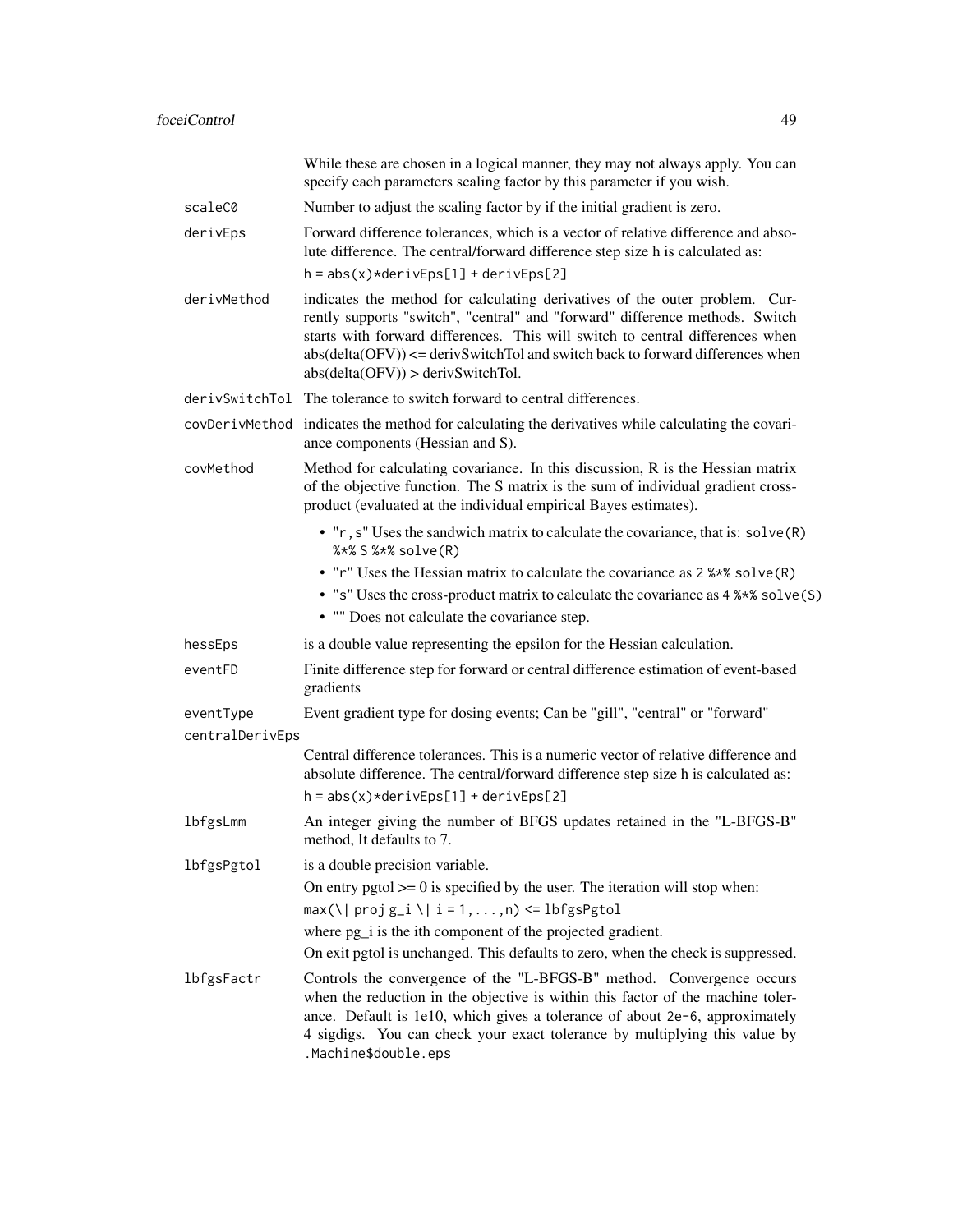| eigen               | A boolean indicating if eigenvectors are calculated to include a condition num-<br>ber calculation.                                                                                                                                                                                                                                                                                                                                                                                                  |
|---------------------|------------------------------------------------------------------------------------------------------------------------------------------------------------------------------------------------------------------------------------------------------------------------------------------------------------------------------------------------------------------------------------------------------------------------------------------------------------------------------------------------------|
| addPosthoc          | Boolean indicating if posthoc parameters are added to the table output.                                                                                                                                                                                                                                                                                                                                                                                                                              |
| diagXform           | This is the transformation used on the diagonal of the chol(solve(omega)).<br>This matrix and values are the parameters estimated in FOCEi. The possibilities<br>are:                                                                                                                                                                                                                                                                                                                                |
|                     | • sqrt Estimates the sqrt of the diagonal elements of chol(solve(omega)).<br>This is the default method.                                                                                                                                                                                                                                                                                                                                                                                             |
|                     | • log Estimates the log of the diagonal elements of chol(solve(omega))<br>• identity Estimates the diagonal elements without any transformations                                                                                                                                                                                                                                                                                                                                                     |
| sumProd             | Is a boolean indicating if the model should change multiplication to high pre-<br>cision multiplication and sums to high precision sums using the PreciseSums<br>package. By default this is FALSE.                                                                                                                                                                                                                                                                                                  |
| optExpression       | Optimize the RxODE expression to speed up calculation. By default this is<br>turned on.                                                                                                                                                                                                                                                                                                                                                                                                              |
| сi                  | Confidence level for some tables. By default this is 0.95 or 95% confidence.                                                                                                                                                                                                                                                                                                                                                                                                                         |
| useColor            | Boolean indicating if focei can use ASCII color codes                                                                                                                                                                                                                                                                                                                                                                                                                                                |
| boundTol            | Tolerance for boundary issues.                                                                                                                                                                                                                                                                                                                                                                                                                                                                       |
| calcTables          | This boolean is to determine if the foceiFit will calculate tables. By default this<br>is TRUE                                                                                                                                                                                                                                                                                                                                                                                                       |
| noAbort             | Boolean to indicate if you should abort the FOCEi evaluation if it runs into<br>troubles. (default TRUE)                                                                                                                                                                                                                                                                                                                                                                                             |
| interaction         | Boolean indicate FOCEi should be used (TRUE) instead of FOCE (FALSE)                                                                                                                                                                                                                                                                                                                                                                                                                                 |
| cholSEtol           | tolerance for Generalized Cholesky Decomposition. Defaults to suggested (.Ma-<br>chine\$double.eps $(1/3)$                                                                                                                                                                                                                                                                                                                                                                                           |
| cholAccept          | Tolerance to accept a Generalized Cholesky Decomposition for a R or S matrix.                                                                                                                                                                                                                                                                                                                                                                                                                        |
| resetEtaP           | represents the p-value for reseting the individual ETA to 0 during optimization<br>(instead of the saved value). The two test statistics used in the z-test are either<br>chol(omega^-1) %*% eta or eta/sd(allEtas). A p-value of 0 indicates the ETAs<br>never reset. A p-value of 1 indicates the ETAs always reset.                                                                                                                                                                               |
| resetThetaP         | represents the p-value for reseting the population mu-referenced THETA param-<br>eters based on ETA drift during optimization, and resetting the optimization. A<br>p-value of 0 indicates the THETAs never reset. A p-value of 1 indicates the<br>THETAs always reset and is not allowed. The theta reset is checked at the begin-<br>ning and when nearing a local minima. The percent change in objective function<br>where a theta reset check is initiated is controlled in resetThetaCheckPer. |
| resetThetaFinalP    |                                                                                                                                                                                                                                                                                                                                                                                                                                                                                                      |
|                     | represents the p-value for reseting the population mu-referenced THETA param-<br>eters based on ETA drift during optimization, and resetting the optimization one<br>final time.                                                                                                                                                                                                                                                                                                                     |
| diagOmegaBoundUpper |                                                                                                                                                                                                                                                                                                                                                                                                                                                                                                      |
|                     | This represents the upper bound of the diagonal omega matrix. The upper bound<br>is given by diag(omega)*diagOmegaBoundUpper. If diagOmegaBoundUpper is<br>1, there is no upper bound on Omega.                                                                                                                                                                                                                                                                                                      |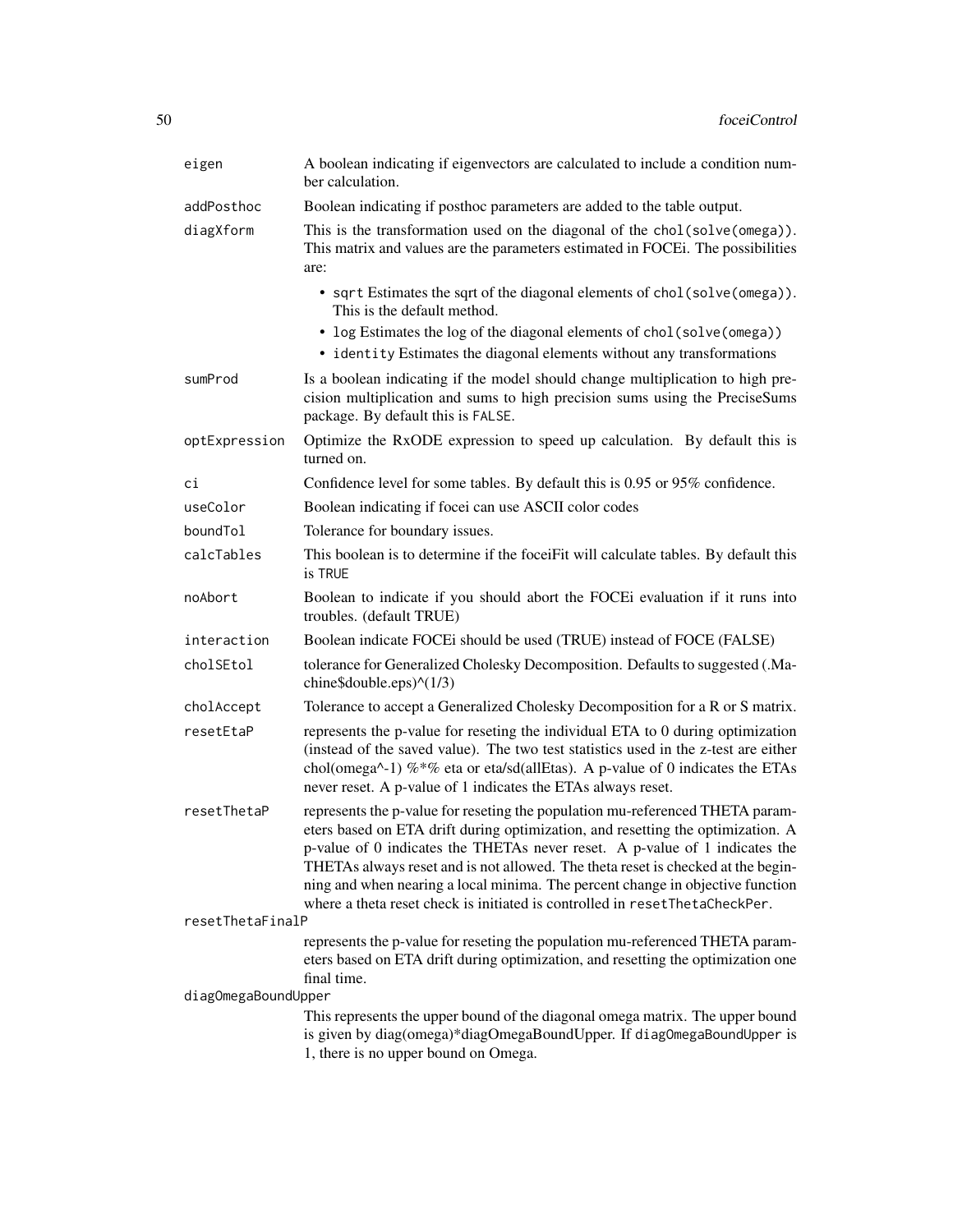# foceiControl 51

diagOmegaBoundLower

| uiagomcgabounuLowci          |                                                                                                                                                                                                                                                                                                                                                                                                                                                                                                                                                                    |
|------------------------------|--------------------------------------------------------------------------------------------------------------------------------------------------------------------------------------------------------------------------------------------------------------------------------------------------------------------------------------------------------------------------------------------------------------------------------------------------------------------------------------------------------------------------------------------------------------------|
|                              | This represents the lower bound of the diagonal omega matrix. The lower bound<br>is given by diag(omega)/diagOmegaBoundUpper. If diagOmegaBoundLower is<br>1, there is no lower bound on Omega.                                                                                                                                                                                                                                                                                                                                                                    |
| cholSEOpt                    | Boolean indicating if the generalized Cholesky should be used while optimizing.                                                                                                                                                                                                                                                                                                                                                                                                                                                                                    |
| cholSECov                    | Boolean indicating if the generalized Cholesky should be used while calculating<br>the Covariance Matrix.                                                                                                                                                                                                                                                                                                                                                                                                                                                          |
| fo                           | is a boolean indicating if this is a FO approximation routine.                                                                                                                                                                                                                                                                                                                                                                                                                                                                                                     |
| covTryHarder                 | If the R matrix is non-positive definite and cannot be corrected to be non-positive<br>definite try estimating the Hessian on the unscaled parameter space.                                                                                                                                                                                                                                                                                                                                                                                                        |
| outerOpt                     | optimization method for the outer problem                                                                                                                                                                                                                                                                                                                                                                                                                                                                                                                          |
| innerOpt                     | optimization method for the inner problem (not implemented yet.)                                                                                                                                                                                                                                                                                                                                                                                                                                                                                                   |
| rhobeg                       | Beginning change in parameters for bobyqa algorithm (trust region). By default<br>this is 0.2 or 20 parameters when the parameters are scaled to 1. rhobeg and<br>rhoend must be set to the initial and final values of a trust region radius, so both<br>must be positive with $0 <$ rhoend $<$ rhobeg. Typically rhobeg should be about<br>one tenth of the greatest expected change to a variable. Note also that smallest<br>difference abs(upper-lower) should be greater than or equal to rhobeg*2. If this<br>is not the case then rhobeg will be adjusted. |
| rhoend                       | The smallest value of the trust region radius that is allowed. If not defined, then<br>$10^{\circ}$ (-sigdig-1) will be used.                                                                                                                                                                                                                                                                                                                                                                                                                                      |
| npt                          | The number of points used to approximate the objective function via a quadratic<br>approximation for bobyqa. The value of npt must be in the interval $[n+2,(n+1)(n+2)/2]$<br>where n is the number of parameters in par. Choices that exceed $2*n+1$ are not<br>recommended. If not defined, it will be set to $2^*n + 1$                                                                                                                                                                                                                                         |
| rel.tol                      | Relative tolerance before nlminb stops.                                                                                                                                                                                                                                                                                                                                                                                                                                                                                                                            |
| x.tol                        | X tolerance for nlmixr optimizers                                                                                                                                                                                                                                                                                                                                                                                                                                                                                                                                  |
| eval.max                     | Number of maximum evaluations of the objective function                                                                                                                                                                                                                                                                                                                                                                                                                                                                                                            |
| iter.max                     | Maximum number of iterations allowed.                                                                                                                                                                                                                                                                                                                                                                                                                                                                                                                              |
| abstol                       | Absolute tolerance for nlmixr optimizer                                                                                                                                                                                                                                                                                                                                                                                                                                                                                                                            |
| reltol<br>resetHessianAndEta | tolerance for nlmixr                                                                                                                                                                                                                                                                                                                                                                                                                                                                                                                                               |
|                              | is a boolean representing if the individual Hessian is reset when ETAs are reset<br>using the option resetEtaP.                                                                                                                                                                                                                                                                                                                                                                                                                                                    |
| stateTrim                    | Trim state amounts/concentrations to this value.                                                                                                                                                                                                                                                                                                                                                                                                                                                                                                                   |
| gillK                        | The total number of possible steps to determine the optimal forward/central dif-<br>ference step size per parameter (by the Gill 1983 method). If 0, no optimal step<br>size is determined. Otherwise this is the optimal step size determined.                                                                                                                                                                                                                                                                                                                    |
| gillStep                     | When looking for the optimal forward difference step size, this is This is the<br>step size to increase the initial estimate by. So each iteration the new step size $=$<br>(prior step size)*gillStep                                                                                                                                                                                                                                                                                                                                                             |
| gillFtol                     | The gillFtol is the gradient error tolerance that is acceptable before issuing a<br>warning/error about the gradient estimates.                                                                                                                                                                                                                                                                                                                                                                                                                                    |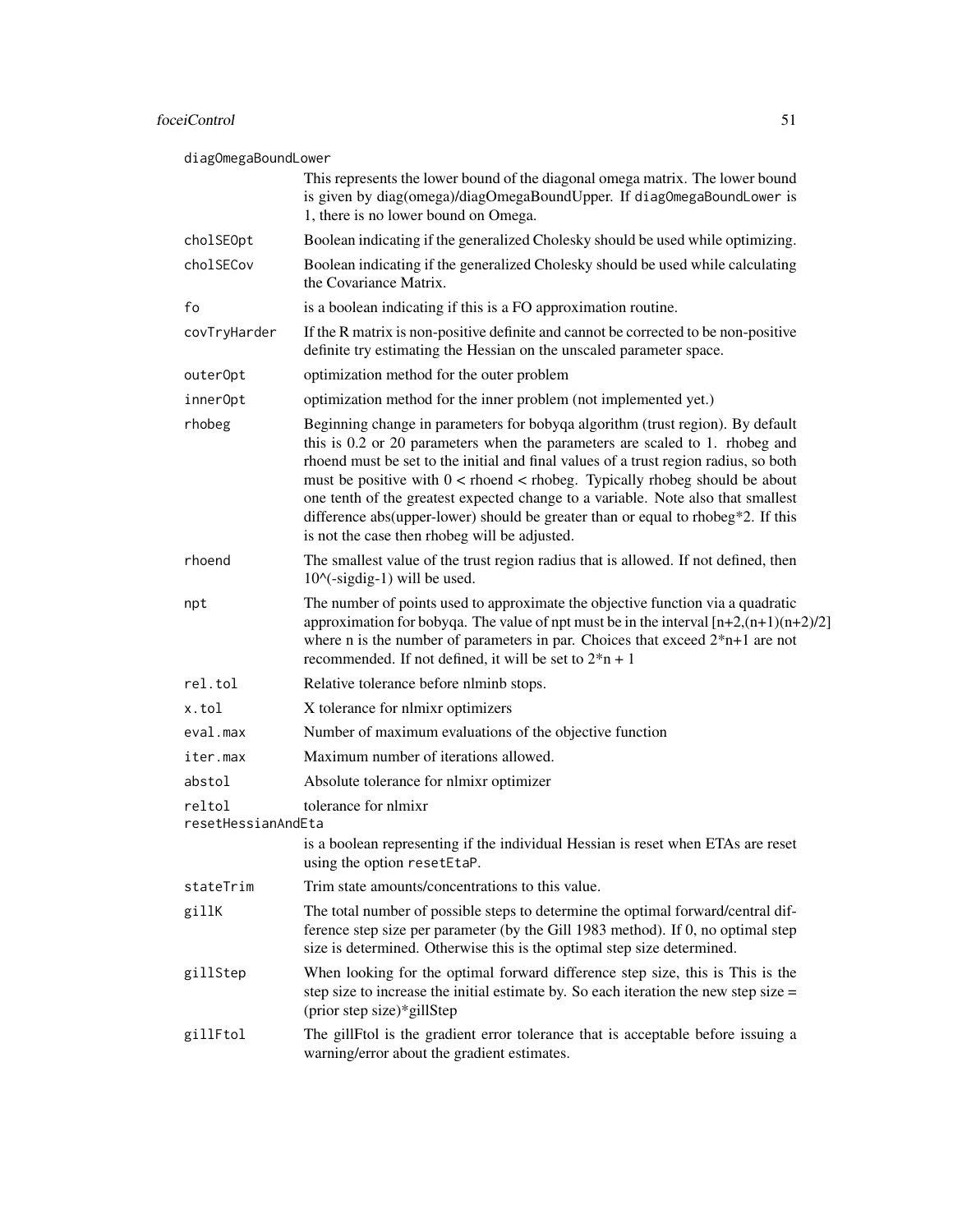| gillRtol             | The relative tolerance used for Gill 1983 determination of optimal step size.                                                                                                                                                                                                                                                                                                                                                                              |
|----------------------|------------------------------------------------------------------------------------------------------------------------------------------------------------------------------------------------------------------------------------------------------------------------------------------------------------------------------------------------------------------------------------------------------------------------------------------------------------|
| gillKcov             | The total number of possible steps to determine the optimal forward/central dif-<br>ference step size per parameter (by the Gill 1983 method) during the covariance<br>step. If 0, no optimal step size is determined. Otherwise this is the optimal step<br>size determined.                                                                                                                                                                              |
| gillStepCov          | When looking for the optimal forward difference step size, this is This is the step<br>size to increase the initial estimate by. So each iteration during the covariance<br>step is equal to the new step size = (prior step size)*gillStepCov                                                                                                                                                                                                             |
| gillFtolCov          | The gillFtol is the gradient error tolerance that is acceptable before issuing a<br>warning/error about the gradient estimates during the covariance step.                                                                                                                                                                                                                                                                                                 |
| rmatNorm             | A parameter to normalize gradient step size by the parameter value during the<br>calculation of the R matrix                                                                                                                                                                                                                                                                                                                                               |
| smatNorm             | A parameter to normalize gradient step size by the parameter value during the<br>calculation of the S matrix                                                                                                                                                                                                                                                                                                                                               |
| covGillF             | Use the Gill calculated optimal Forward difference step size for the instead of<br>the central difference step size during the central difference gradient calculation.                                                                                                                                                                                                                                                                                    |
| optGillF             | Use the Gill calculated optimal Forward difference step size for the instead of<br>the central difference step size during the central differences for optimization.                                                                                                                                                                                                                                                                                       |
| covSmall             | The covSmall is the small number to compare covariance numbers before reject-<br>ing an estimate of the covariance as the final estimate (when comparing sand-<br>wich vs R/S matrix estimates of the covariance). This number controls how<br>small the variance is before the covariance matrix is rejected.                                                                                                                                             |
| adjLik               | In nimixr, the objective function matches NONMEM's objective function, which<br>removes a $2 * pi$ constant from the likelihood calculation. If this is TRUE, the<br>likelihood function is adjusted by this $2*pi$ factor. When adjusted this number<br>more closely matches the likelihood approximations of nlme, and SAS approx-<br>imations. Regardless of if this is turned on or off the objective function matches<br>NONMEM's objective function. |
| gradTrim             | The parameter to adjust the gradient to if the Igradientl is very large.                                                                                                                                                                                                                                                                                                                                                                                   |
| maxOdeRecalc         | Maximum number of times to reduce the ODE tolerances and try to resolve the<br>system if there was a bad ODE solve.                                                                                                                                                                                                                                                                                                                                        |
| odeRecalcFactor      |                                                                                                                                                                                                                                                                                                                                                                                                                                                            |
|                      | The factor to increase the rtol/atol with bad ODE solving.                                                                                                                                                                                                                                                                                                                                                                                                 |
| gradCalcCentralSmall | A small number that represents the value where $ grad  < gradCalcCentralSmall$                                                                                                                                                                                                                                                                                                                                                                             |
|                      | where forward differences switch to central differences.                                                                                                                                                                                                                                                                                                                                                                                                   |
| gradCalcCentralLarge |                                                                                                                                                                                                                                                                                                                                                                                                                                                            |
|                      | A large number that represents the value where lgradl > gradCalcCentralLarge<br>where forward differences switch to central differences.                                                                                                                                                                                                                                                                                                                   |
| etaNudge             | By default initial ETA estimates start at zero; Sometimes this doesn't optimize<br>appropriately. If this value is non-zero, when the n1qn1 optimization didn't<br>perform appropriately, reset the Hessian, and nudge the ETA up by this value; If<br>the ETA still doesn't move, nudge the ETA down by this value. By default this<br>value is $qnorm(1-0.05/2)*1/sqrt(3)$ , the first of the Gauss Quadrature numbers                                   |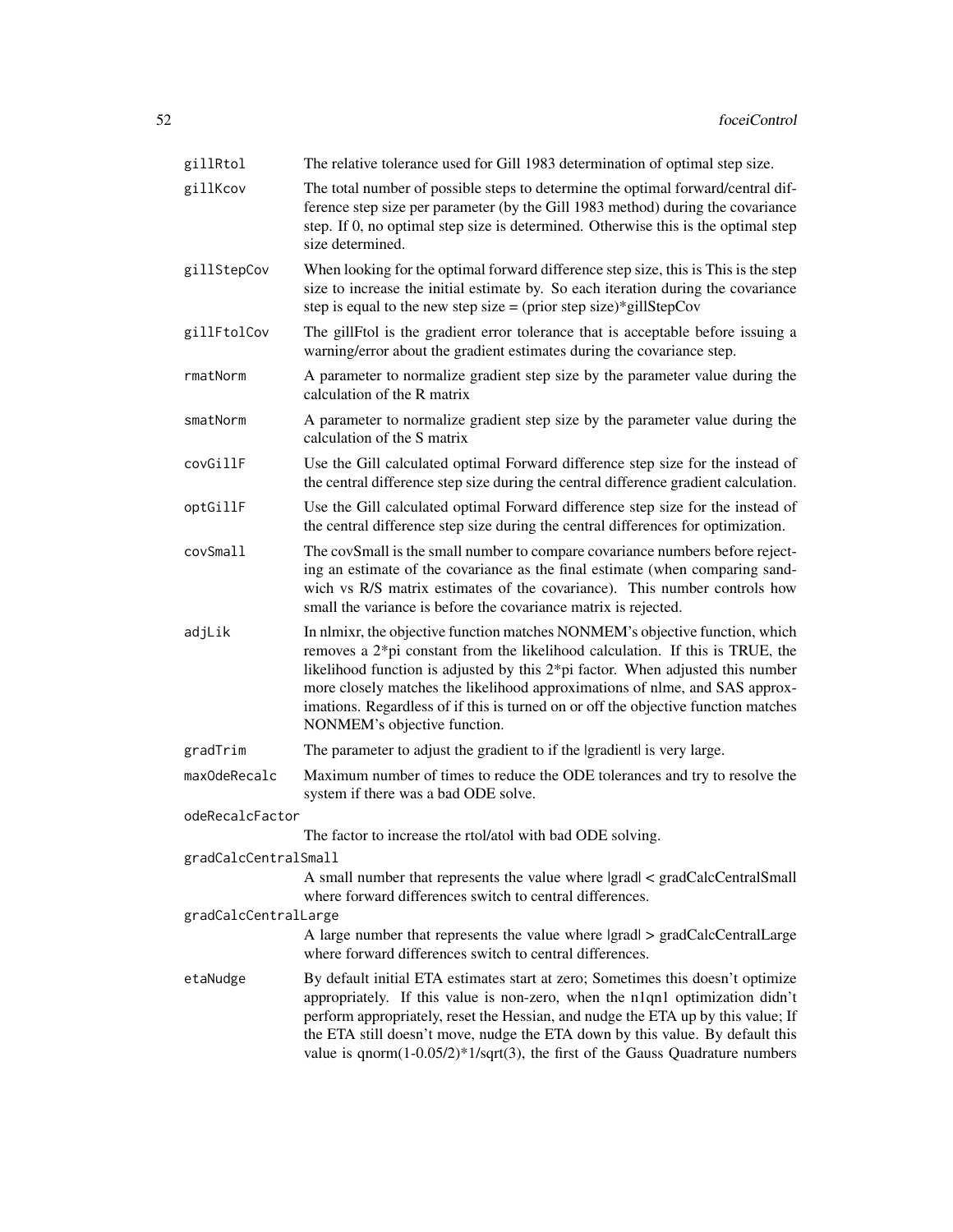|                     | times by the 0.95% normal region. If this is not successful try the second eta<br>nudge number (below). If +-etaNudge2 is not successful, then assign to zero<br>and do not optimize any longer                                                                                                              |
|---------------------|--------------------------------------------------------------------------------------------------------------------------------------------------------------------------------------------------------------------------------------------------------------------------------------------------------------|
| etaNudge2           | This is the second eta nudge. By default it is $qnorm(1-0.05/2)*sqrt(3/5)$ , which<br>is the $n=3$ quadrature point (excluding zero) times by the $0.95\%$ normal region                                                                                                                                     |
| stiff               | a logical (TRUE by default) indicating whether the ODE system is stiff or not.                                                                                                                                                                                                                               |
|                     | For stiff ODE systems ('stiff = TRUE'), 'RxODE' uses the<br>LSODA (Livermore Solver for Ordinary Differential Equations)<br>Fortran package, which implements an automatic method switching<br>for stiff and non-stiff problems along the integration<br>interval, authored by Hindmarsh and Petzold (2003). |
|                     | For non-stiff systems ('stiff = FALSE'), 'RxODE' uses<br>DOP853, an explicit Runge-Kutta method of order 8(5, 3) of<br>Dormand and Prince as implemented in C by Hairer and Wanner<br>$(1993)$ .                                                                                                             |
|                     | If stiff is not specified, the 'method' argument is used instead.                                                                                                                                                                                                                                            |
| nRetries            | If FOCEi doesn't fit with the current parameter estimates, randomly sample new<br>parameter estimates and restart the problem. This is similar to 'PsN' resampling.                                                                                                                                          |
| seed                | seed for random number generator                                                                                                                                                                                                                                                                             |
| resetThetaCheckPer  |                                                                                                                                                                                                                                                                                                              |
|                     | represents objective function % percentage below which resetThetaP is checked.                                                                                                                                                                                                                               |
| etaMat              | Eta matrix for initial estimates or final estimates of the ETAs.                                                                                                                                                                                                                                             |
| repeatGillMax       | If the tolerances were reduced when calculating the initial Gill differences, the<br>Gill difference is repeated up to a maximum number of times defined by this<br>parameter.                                                                                                                               |
| stickyRecalcN       | The number of bad ODE solves before reducing the atol/rtol for the rest of the<br>problem.                                                                                                                                                                                                                   |
| gradProgressOfvTime |                                                                                                                                                                                                                                                                                                              |
|                     | This is the time for a single objective function evaluation (in seconds) to start<br>progress bars on gradient evaluations                                                                                                                                                                                   |
| addProp             | one of "combined1" and "combined2"; These are the two forms of additive+proportional<br>errors supported by monolix/nonmem:                                                                                                                                                                                  |
|                     | combined1: transform(y)=transform(f)+(a+b*f^c)*eps                                                                                                                                                                                                                                                           |
|                     | combined2: transform(y)=transform(f)+(a^2+b^2*f^(2c))*eps                                                                                                                                                                                                                                                    |
| singleOde           | This option allows a single ode model to include the PK parameter information<br>instead of splitting it into a function and a RxODE model                                                                                                                                                                   |
| badSolveObjfAdj     |                                                                                                                                                                                                                                                                                                              |
|                     | The objective function adjustment when the ODE system cannot be solved. It is<br>based on each individual bad solve.                                                                                                                                                                                         |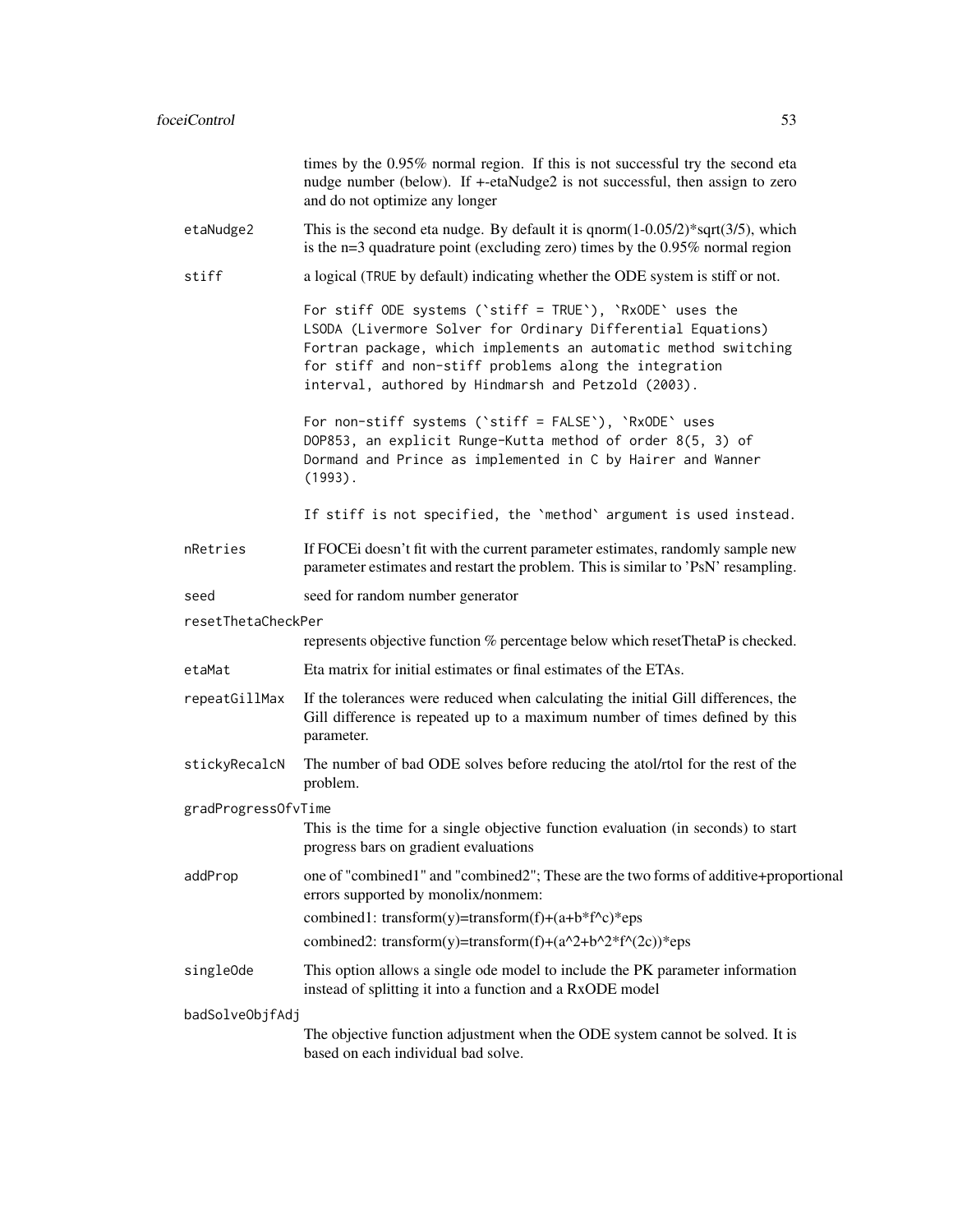# Details

Note this uses the R's L-BFGS-B in [optim](#page-0-0) for the outer problem and the BFGS [n1qn1](#page-0-0) with that allows restoring the prior individual Hessian (for faster optimization speed).

However the inner problem is not scaled. Since most eta estimates start near zero, scaling for these parameters do not make sense.

This process of scaling can fix some ill conditioning for the unscaled problem. The covariance step is performed on the unscaled problem, so the condition number of that matrix may not be reflective of the scaled problem's condition-number.

## Value

The control object that changes the options for the FOCEi family of estimation methods

## Author(s)

Matthew L. Fidler

# See Also

[optim](#page-0-0) [n1qn1](#page-0-0) [rxSolve](#page-0-0)

foceiFit *FOCEi fit*

## Description

FOCEi fit

## Usage

```
foceiFit(data, ...)
focei.fit(data, ...)
## S3 method for class 'data.frame'
foceiFit(data, ...)
## S3 method for class 'data.frame0'
foceiFit(
  data,
  inits,
 PKpars,
 model = NULL,pred = NULL,
```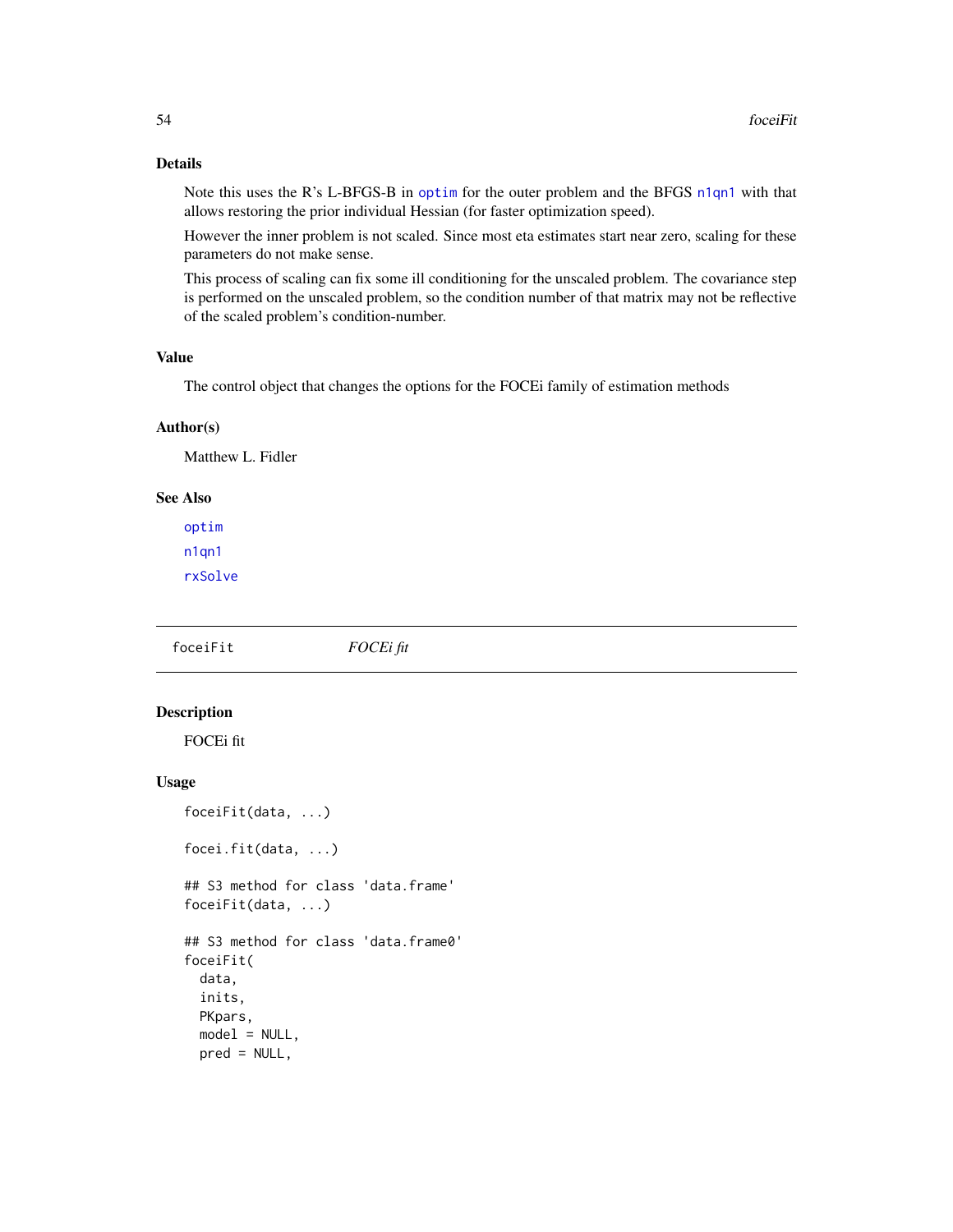## foceiFit 55

```
err = NULL,
 lower = -Inf,upper = Inf,
 fixed = NULL,
 skipCov = NULL,
 control = foceiControl(),
  thetaNames = NULL,
 etaNames = NULL,
 etaMat = NULL,
 ...,
 env = NULL,keep = NULL,
 drop = NULL
)
```
# Arguments

| data       | Data to fit; Needs to be RxODE compatible and have DV, AMT, EVID in the<br>dataset.                                                                                                 |
|------------|-------------------------------------------------------------------------------------------------------------------------------------------------------------------------------------|
| $\cdots$   | Ignored parameters                                                                                                                                                                  |
| inits      | Initialization list                                                                                                                                                                 |
| PKpars     | Pk Parameters function                                                                                                                                                              |
| model      | The RxODE model to use                                                                                                                                                              |
| pred       | The Prediction function                                                                                                                                                             |
| err        | The Error function                                                                                                                                                                  |
| lower      | Lower bounds                                                                                                                                                                        |
| upper      | <b>Upper Bounds</b>                                                                                                                                                                 |
| fixed      | Boolean vector indicating what parameters should be fixed.                                                                                                                          |
| skipCov    | Boolean vector indicating what parameters should be fixed when calculating<br>covariances                                                                                           |
| control    | FOCEi options Control list. See foceiControl                                                                                                                                        |
| thetaNames | Names of the thetas to be used in the final object.                                                                                                                                 |
| etaNames   | Eta names to be used in the final object.                                                                                                                                           |
| etaMat     | Eta matrix for initial estimates or final estimates of the ETAs.                                                                                                                    |
| env        | An environment used to build the FOCE or nlmixr object.                                                                                                                             |
| keep       | Columns to keep from either the input dataset. For the input dataset, if any<br>records are added to the data LOCF (Last Observation Carried forward) impu-<br>tation is performed. |
| drop       | Columns to drop from the output                                                                                                                                                     |

# Value

A focei fit or nlmixr fit object FOCEi fit object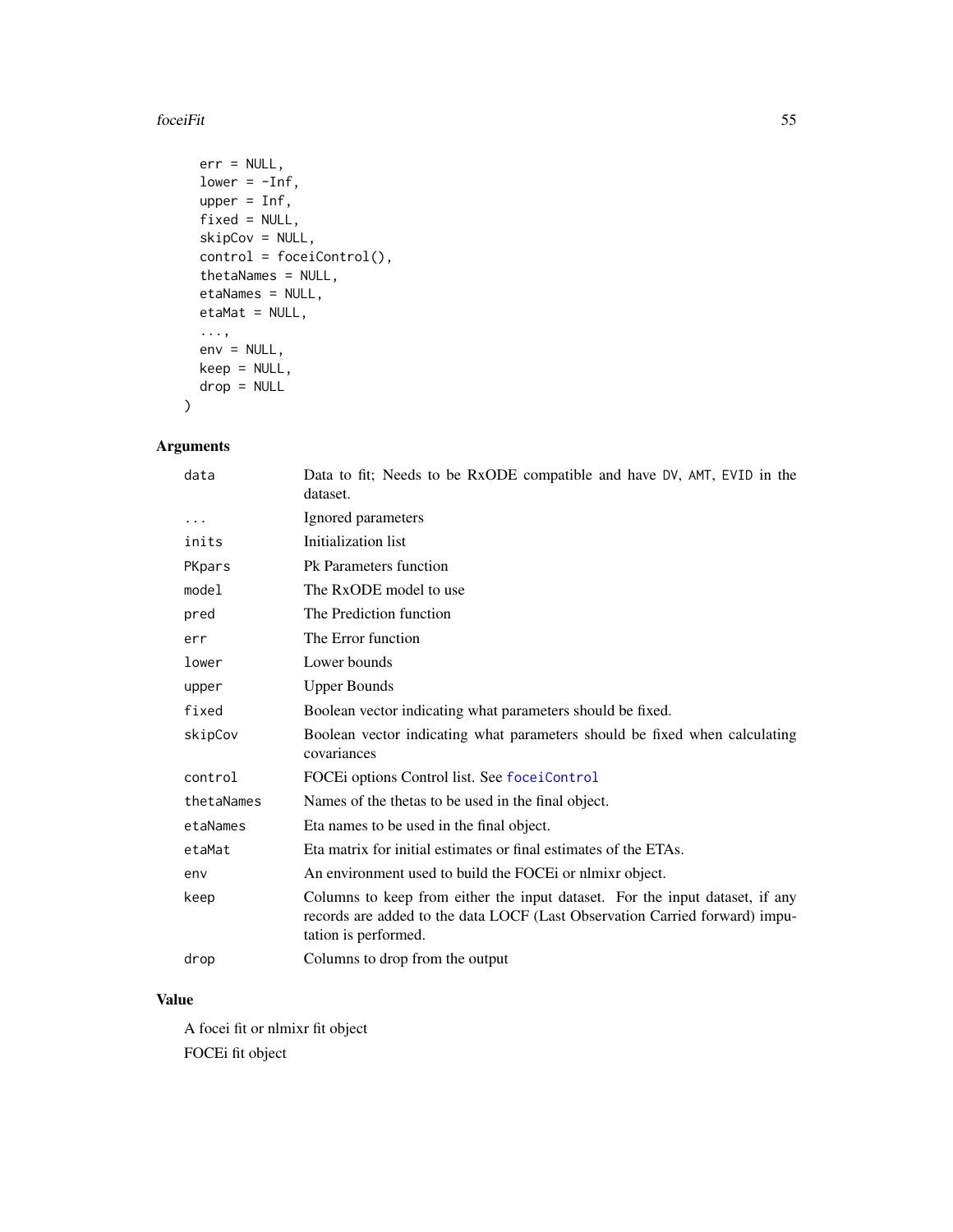56 foceiFit

## Author(s)

Matthew L. Fidler and Wenping Wang

# Examples

```
## Comparison to Wang2007 objective functions
mypar2 = function ()
{
   k = \text{theta}[1] * \exp(\text{eta}[1]);}
mod < - RxODE({
    ipre = 10 * exp(-k * t)})
pred <- function() ipre
errProp <- function(){
 return(prop(0.1))
}
inits \leq list(THTA=c(0.5),
              OMGA=list(ETA[1] ~ 0.04));w7 <- Wang2007
w7$DV <- w7$Y
w7$EVID <- 0
w7$AMT <- 0
## Wang2007 prop error OBF 39.458 for NONMEM FOCEi, nlmixr matches.
fitPi <- foceiFit(w7, inits, mypar2,mod,pred,errProp,
     control=foceiControl(maxOuterIterations=0,covMethod=""))
print(fitPi$objective)
## Wang2007 prop error OBF 39.207 for NONMEM FOCE; nlmixr matches.
fitP <- foceiFit(w7, inits, mypar2,mod,pred,errProp,
     control=foceiControl(maxOuterIterations=0,covMethod="",
     interaction=FALSE))
print(fitP$objective)
## Wang 2007 prop error OBF 39.213 for NONMEM FO; nlmixr matches
fitPfo <- foceiFit(w7, inits, mypar2,mod,pred,errProp,
     control=foceiControl(maxOuterIterations=0,covMethod="",
     fo=TRUE))
print(fitPfo$objective)
```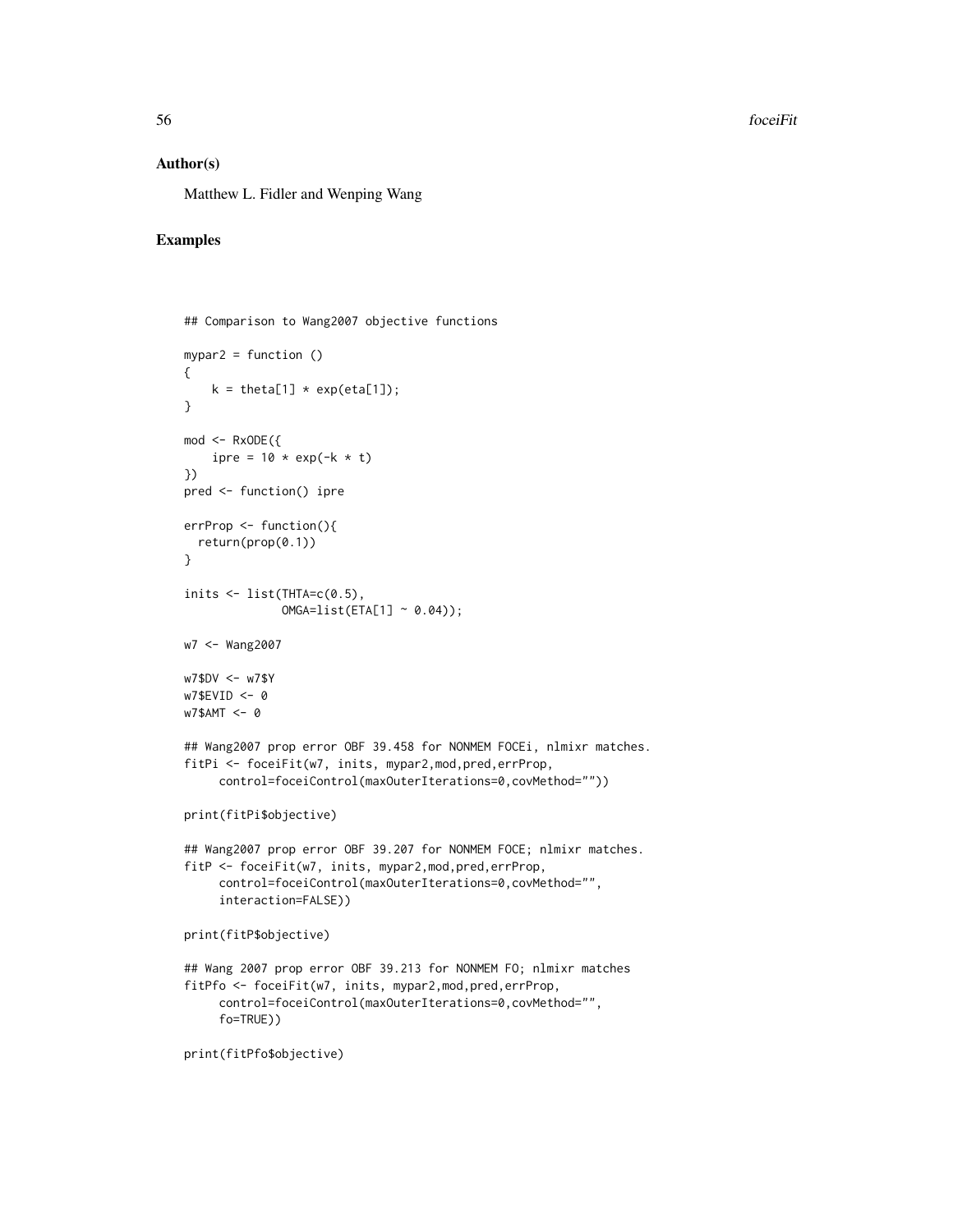```
## Note if you have the etas you can evaluate the likelihood
## of an arbitrary model. It doesn't have to be solved by
## FOCEi
etaMat <- matrix(fitPi$eta[,-1])
fitP2 <- foceiFit(w7, inits, mypar2,mod,pred,errProp, etaMat=etaMat,
      control=foceiControl(maxOuterIterations=0,maxInnerIterations=0,
      covMethod=""))
errAdd <- function(){
  return(add(0.1))
}
## Wang2007 add error of -2.059 for NONMEM FOCE=NONMEM FOCEi;
## nlmixr matches.
fitA <- foceiFit(w7, inits, mypar2,mod,pred,errAdd,
     control=foceiControl(maxOuterIterations=0,covMethod=""))
## Wang2007 add error of 0.026 for NONMEM FO; nlmixr matches
fitAfo <- foceiFit(w7, inits, mypar2,mod,pred,errAdd,
     control=foceiControl(maxOuterIterations=0,fo=TRUE,covMethod=""))
## Extending Wang2007 to add+prop with same dataset
errAddProp <- function(){
  return(add(0.1) + prop(0.1));}
fitAP <- foceiFit(w7, inits, mypar2,mod,pred,errAddProp,
     control=foceiControl(maxOuterIterations=0,covMethod=""))
## Checking lognormal
errLogn <- function(){
   return(lnorm(0.1));
}
## First run the fit with the nlmixr lnorm error
fitLN <- foceiFit(w7, inits, mypar2,mod,pred,errLogn,
     control=foceiControl(maxOuterIterations=0,covMethod=""))
## Next run on the log-transformed space
w72 <- w7; w72$DV <- log(w72$DV)
predL <- function() log(ipre)
fitLN2 <- foceiFit(w72, inits, mypar2,mod,predL,errAdd,
     control=foceiControl(maxOuterIterations=0,covMethod=""))
```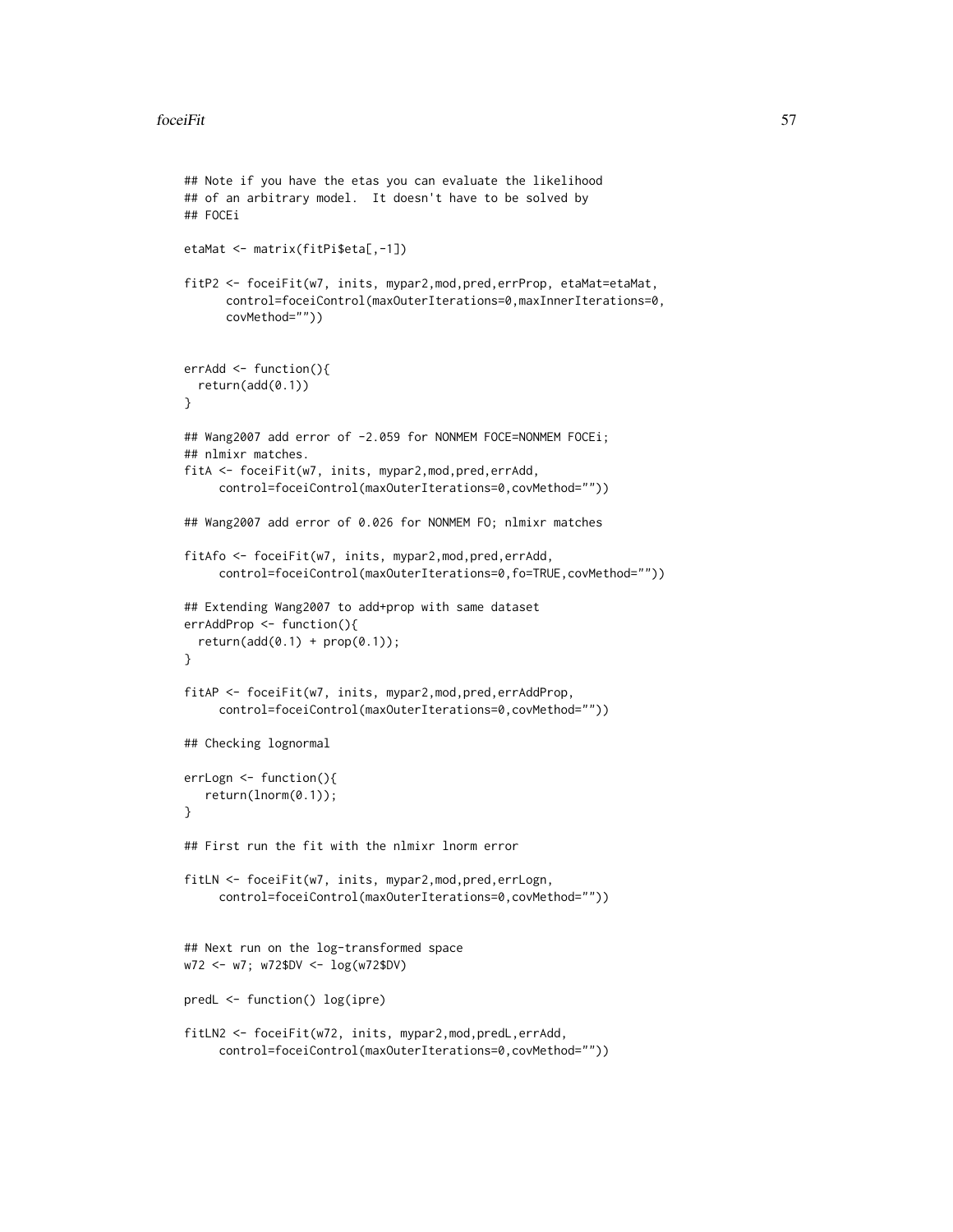```
## Correct the fitLN2's objective function to be on the normal scale
print(fitLN2$objective + 2*sum(w72$DV))
## Note the objective function of the lognormal error is on the normal scale.
print(fitLN$objective)
mypar2 <- function ()
{
    ka \leftarrow exp(THETA[1] + ETA[1])cl <- exp(THETA[2] + ETA[2])
    v \leq - \exp(\text{THETA}[3] + \text{ETA}[3])}
mod < - RxODE({
    d/dt(depot) <- -ka * depot
    d/dt(center) <- ka * depot - cl / v * center
    cp <- center / v
})
pred <- function() cp
err <- function(){
    return(add(0.1))
}
inits \le list(THTA=c(0.5, -3.2, -1),
              OMGA=list(ETA[1] ~ ~ 1, ETA[2] ~ ~ 2, ETA[3] ~ ~ 1));## Remove 0 concentrations (should be lloq)
d <- theo_sd[theo_sd$EVID==0 & theo_sd$DV>0 | theo_sd$EVID>0,];
fit1 <- foceiFit(d, inits, mypar2,mod,pred,err)
## you can also fit lognormal data with the objective function on the same scale
errl <- function(){
    return(lnorm(0.1))
}
fit2 <- foceiFit(d, inits, mypar2,mod,pred,errl)
## You can also use the standard nlmixr functions to run FOCEi
library(data.table);
datr <- Infusion_1CPT;
datr$EVID<-ifelse(datr$EVID==1,10101,datr$EVID)
datr<-data.table(datr)
datr<-datr[EVID!=2]
datro<-copy(datr)
datIV<-datr[AMT>0][,TIME:=TIME+AMT/RATE][,AMT:=-1*AMT]
datr<-rbind(datr,datIV)
```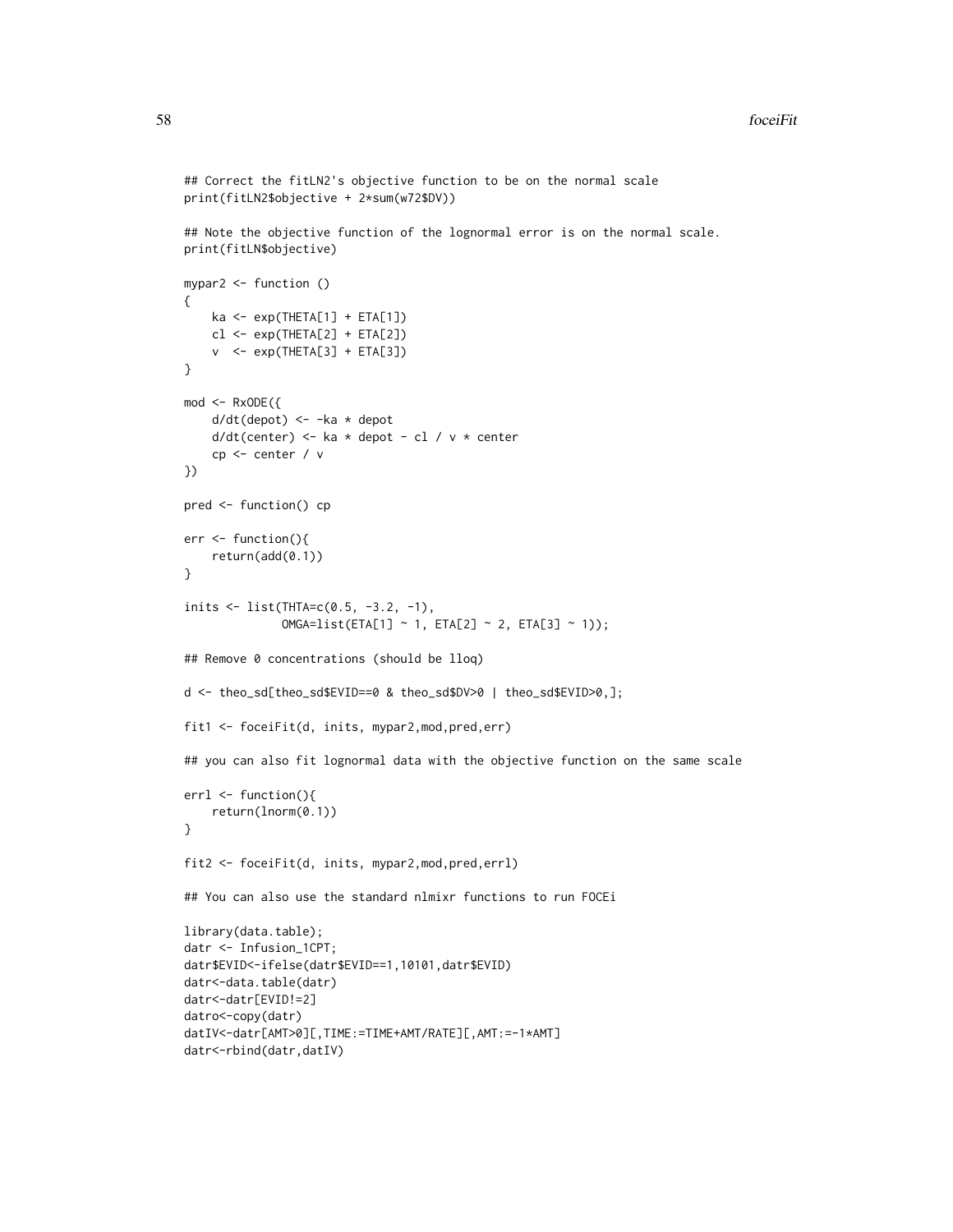## foceiFit 59

```
one.compartment.IV.model <- function(){
 ini({ # Where initial conditions/variables are specified
   # '<-' or '=' defines population parameters
    # Simple numeric expressions are supported
   lCl \leftarrow 1.6 #log Cl (L/hr)1Vc <- 4.5 #log V(L)# Bounds may be specified by c(lower, est, upper), like NONMEM:
    # Residuals errors are assumed to be population parameters
   prop.sd \leq -0.3# Between subject variability estimates are specified by '~'
    # Semicolons are optional
   eta.Vc ~ 0.1 #IIV V
   eta.Cl \sim 0.1; #IIV Cl
 })
 model({ # Where the model is specified
   # The model uses the ini-defined variable names
   Vc \leftarrow \exp(lVc + eta.Vc)Cl \leftarrow exp(1Cl + eta.C1)# RxODE-style differential equations are supported
   d / dt(centr) = -(C1 / Vc) * centr;
   ## Concentration is calculated
   cp = centr / Vc;# And is assumed to follow proportional error estimated by prop.err
   cp \sim prop(prop.sd)})}
fitIVp <- nlmixr(one.compartment.IV.model, datr, "focei");
## You can also use the Box-Cox Transform of both sides with
## proportional error (Donse 2016)
one.compartment.IV.model <- function(){
ini({ # Where initial conditions/variables are specified
    ## '<-' or '=' defines population parameters
   ## Simple numeric expressions are supported
   lCl \leftarrow 1.6 #log Cl (L/hr)1Vc <- 4.5 #log V(L)## Bounds may be specified by c(lower, est, upper), like NONMEM:
    ## Residuals errors are assumed to be population parameters
   prop.err <-0.3add.err <- 0.01
   lambda < -c(-2, 1, 2)zeta <- c(0.1, 1, 10)
    ## Between subject variability estimates are specified by '~'
   ## Semicolons are optional
   eta.Vc \sim 0.1 #IIV V
   eta.Cl \sim 0.1; #IIV Cl
})
model({ ## Where the model is specified
    ## The model uses the ini-defined variable names
    Vc \leftarrow exp(1Vc + eta.Vc)Cl \leftarrow \exp(1Cl + eta.C1)
```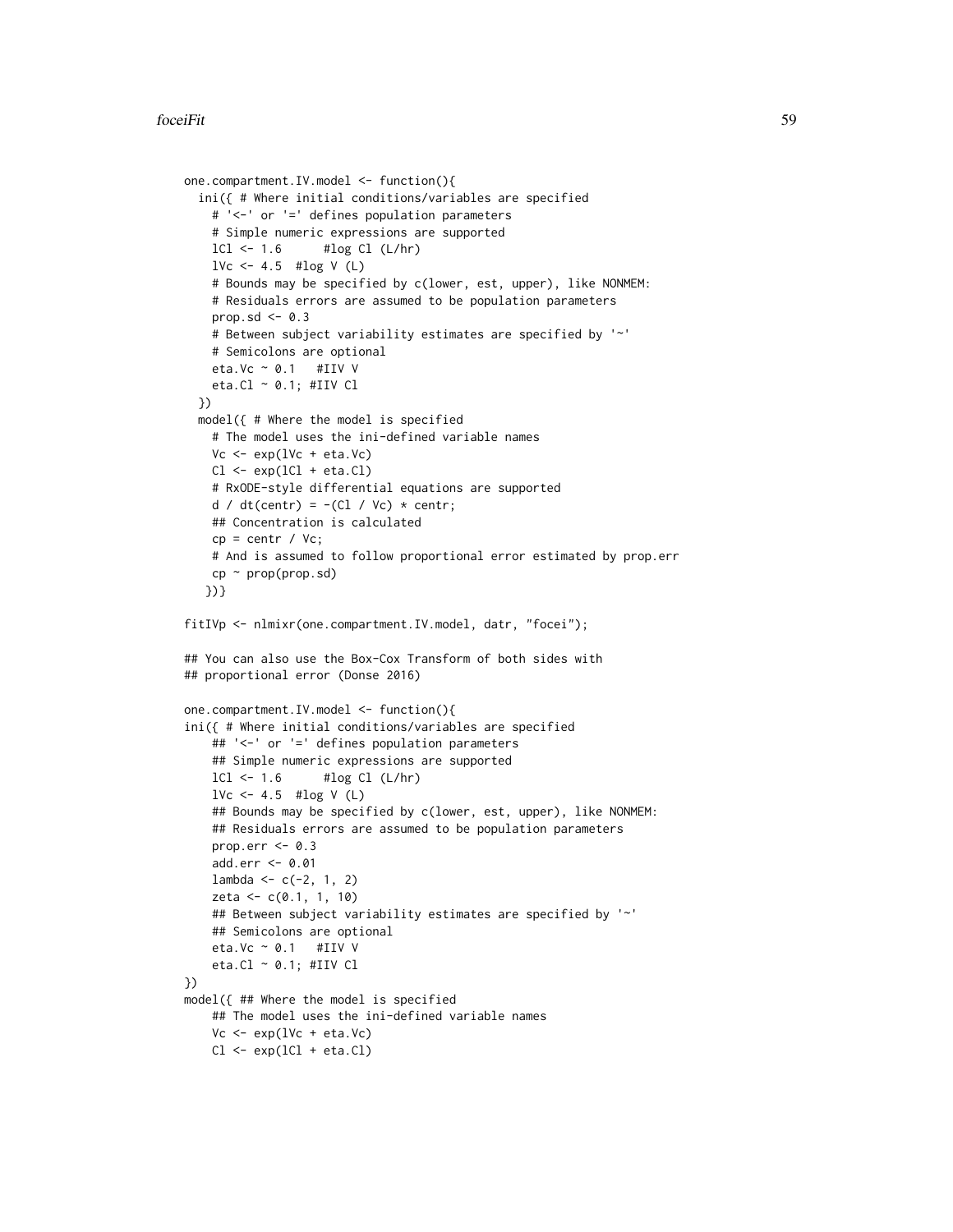```
## RxODE-style differential equations are supported
   d / dt(centr) = -(C1 / Vc) * centr;
   ## Concentration is calculated
   cp = centr / Vc;
   ## And is assumed to follow proportional error estimated by prop.err
    cp ~ pow(prop.err, zeta) + add(add.err) + boxCox(lambda)
  ## This is proportional to the untransformed f; You can use the transformed f by using powT()
})}
fitIVtbs <- nlmixr(one.compartment.IV.model, datr, "focei")
## If you want to use a variance normalizing distribution with
## negative/positive data you can use the Yeo-Johnson transformation
## as well. This is implemented by the yeoJohnson(lambda) function.
one.compartment.IV.model <- function(){
ini({ # Where initial conditions/variables are specified
    ## '<-' or '=' defines population parameters
    ## Simple numeric expressions are supported
   lCl \leftarrow 1.6 #log Cl (L/hr)1Vc <- 4.5 #log V (L)## Bounds may be specified by c(lower, est, upper), like NONMEM:
    ## Residuals errors are assumed to be population parameters
   prop.err <-0.3delta <- c(0.1, 1, 10)
   add.err <- 0.01
    lambda < -c(-2, 1, 2)## Between subject variability estimates are specified by '~'
    ## Semicolons are optional
   eta.Vc ~ 0.1 #IIV V
   eta.Cl ~ 0.1; #IIV Cl
})
model({ ## Where the model is specified
   ## The model uses the ini-defined variable names
   Vc \leq -\exp(1Vc + \text{eta.Vc})Cl \leftarrow \exp(1Cl + eta.C1)## RxODE-style differential equations are supported
   d / dt(centr) = -(C1 / Vc) * centr;
   ## Concentration is calculated
    cp = centr / Vc;
    ## And is assumed to follow proportional error estimated by prop.err
    cp ~ pow(prop.err, delta) + add(add.err) + yeoJohnson(lambda)
})}
fitIVyj <- nlmixr(one.compartment.IV.model, datr, "focei")
## In addition to using L-BFGS-B for FOCEi (outer problem) you may
## use other optimizers. An example is below
one.cmt <- function() {
 ini({
     tka <- .44 # log Ka
     tcl <- log(c(0, 2.7, 100)) # log Cl
      tv <- 3.45 # \log V
```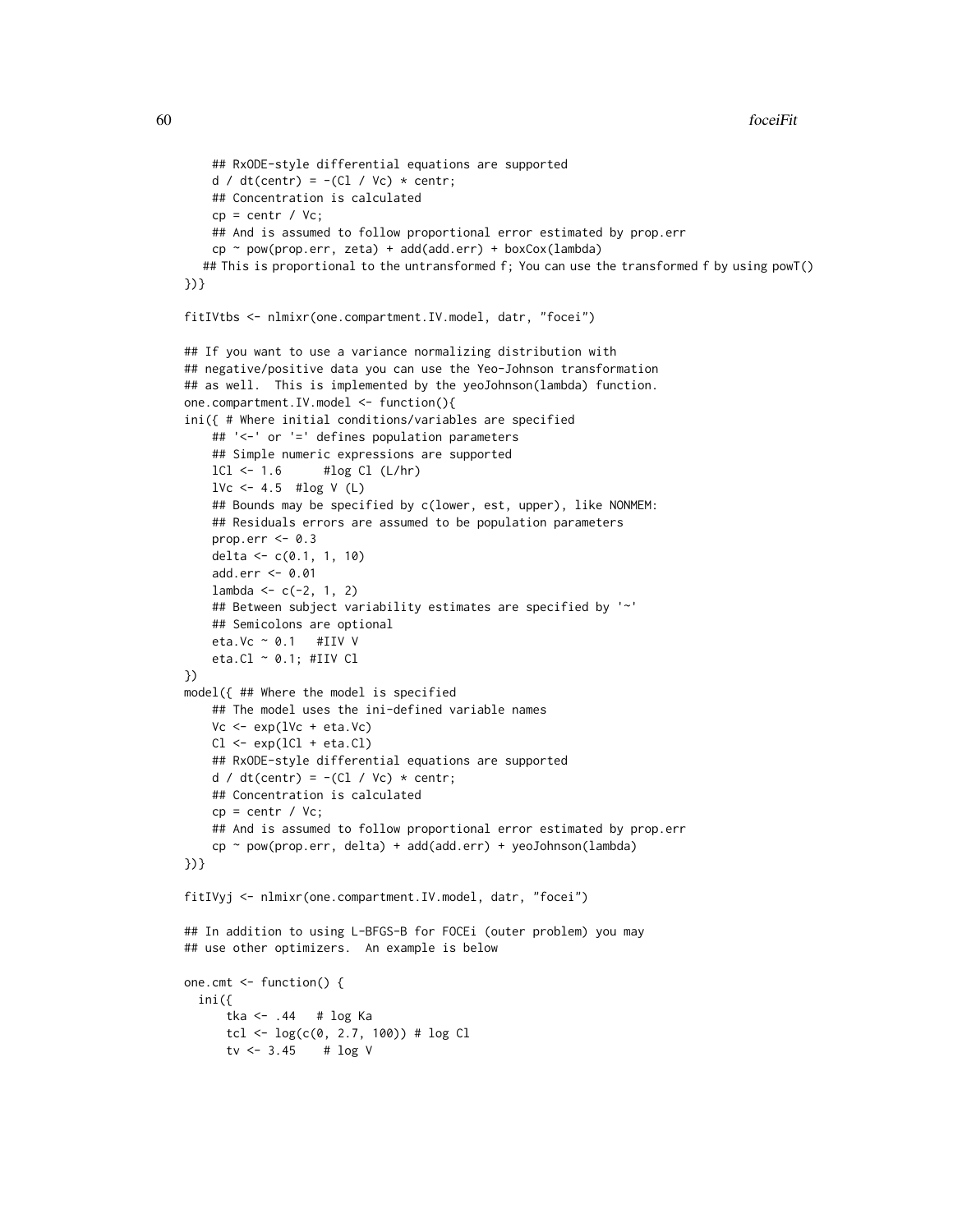# forwardSearch 61

```
eta.ka ~ 0.6
     eta.cl \sim 0.3
     eta.v ~ 0.1
     add.err <-0.7})
 model({
     ka <- exp(tka + eta.ka)
     cl \leftarrow exp(tcl + eta. cl)v \leq -\exp(tv + \epsilon t a.v)linCmt() ~ ~ add(add.err)})
}
fit <- nlmixr(one.cmt, theo_sd, "focei", foceiControl(outerOpt="bobyqa"))
## You may also make an arbitrary optimizer work by adding a wrapper function:
newuoa0 <- function(par, fn, gr, lower = -Inf, upper = Inf, control = list(), ...){
 ## The function requires par, fn, gr, lower, upper and control
 ##
 ## The par, fn, gr, lower and upper and sent to the function from nlmixr's focei.
 ## The control is the foceiControl list
 ##
 ## The following code modifies the list control list for no warnings.
  .ctl <- control;
 if (is.null(.ctl$npt)) .ctl$npt <- length(par) * 2 + 1
 ## nlmixr will print information this is to suppress the printing from the
 ## optimizer
 .ctl$iprint <- 0L;
  .ctl <- .ctl[names(.ctl) %in% c("npt", "rhobeg", "rhoend", "iprint", "maxfun")];
 ## This does not require gradient and is an unbounded optimization:
  .ret <- minqa::newuoa(par, fn, control=.ctl);
 ## The return statement must be a list with:
 ## - x for the final parameter message
 ## - message for a minimization message
 ## - convergence for a convergence code
 .ret$x <- .ret$par;
  .ret$message <- .ret$msg;
  .ret$convergence <- .ret$ierr
 ## you can access the final list from the optimization by fit$optReturn
 return(.ret);
}
fit <- nlmixr(one.cmt, theo_sd, "focei", foceiControl(outerOpt=newuoa0))
```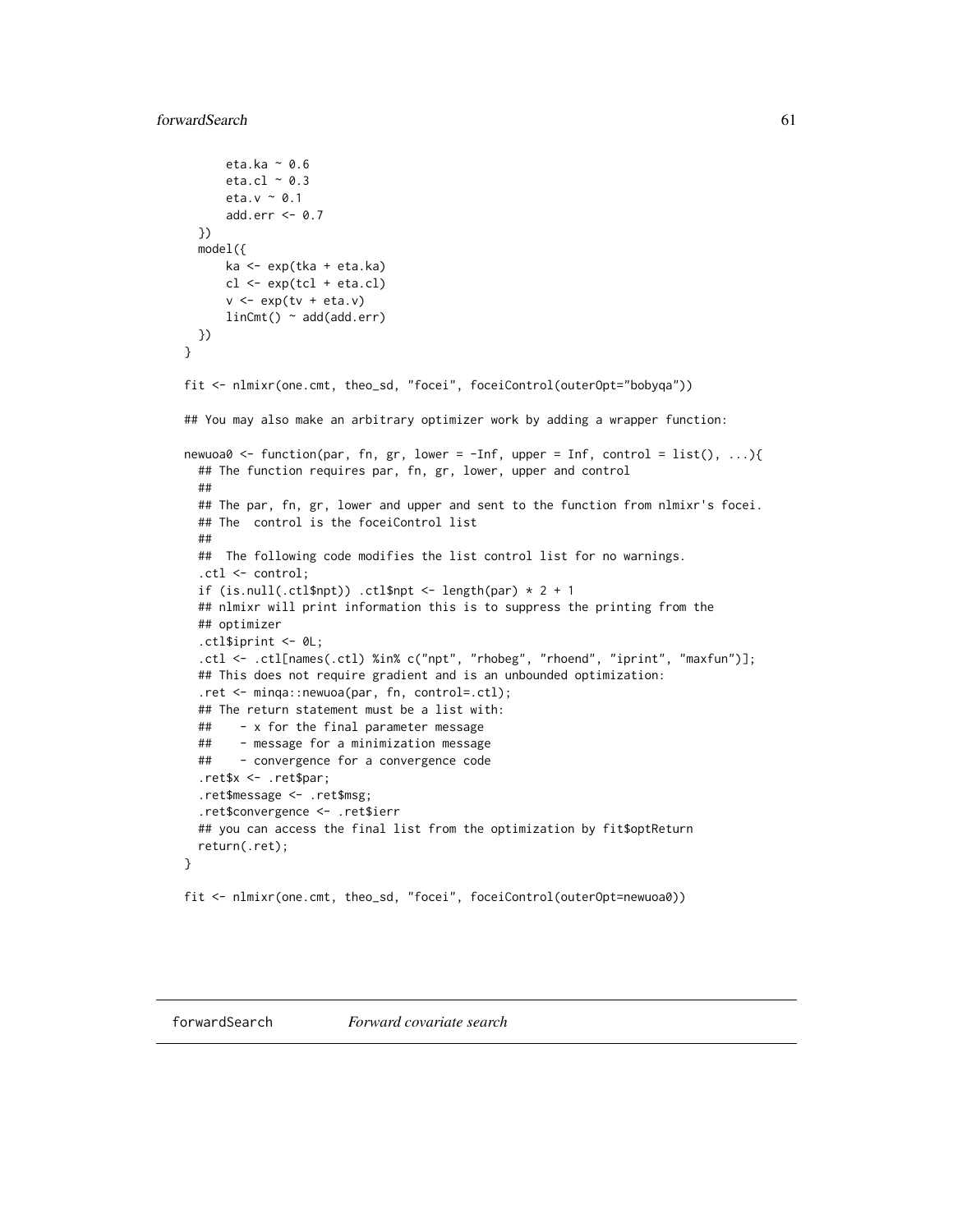# Description

Forward covariate search

## Usage

```
forwardSearch(covInfo, fit, pVal = 0.05, outputDir, restart = FALSE)
```
# Arguments

| covInfo   | a list containing information about each variable-covariate pair            |
|-----------|-----------------------------------------------------------------------------|
| fit       | an nlmixr 'fit' object                                                      |
| pVal      | p-value that should be used for selecting covariates in the forward search  |
| outputDir | the name of the output directory that stores the covariate search result    |
| restart   | a boolean that controls if the search should be restarted; default is FALSE |

# Value

returns the updated 'fit' object at the end of the forward search and a table of information for all the covaraites tested

# Author(s)

Vipul Mann, Matthew Fidler

| frwd selection | Forward covariate selection for nlme-base non-linear mixed effect |
|----------------|-------------------------------------------------------------------|
|                | models                                                            |

# Description

Implements forward covariate selection for nlme-based non-linear mixed effect models

## Usage

```
frwd_selection(base, cv, dat, cutoff = 0.05)
```
# Arguments

| base      | base model                                        |
|-----------|---------------------------------------------------|
| <b>CV</b> | a list of candidate covariate to model parameters |
| dat       | model data                                        |
| cutoff    | significance level                                |

# Value

an nlme object of the final model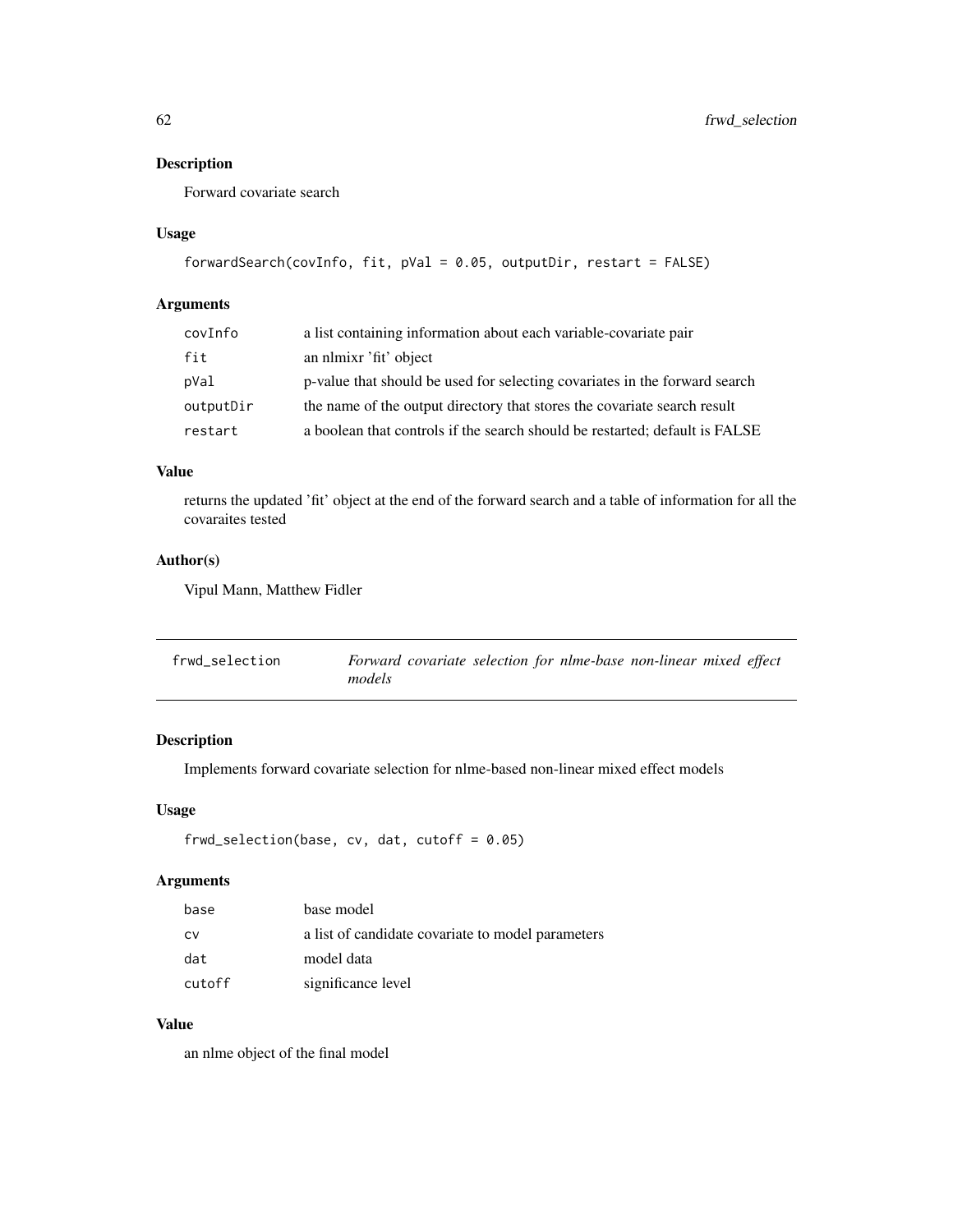# gauss.quad 63

# Examples

```
dat <- theo_md
dat$LOGWT <- log(dat$WT)
datTG \leftarrow (dat$ID \leftarrow 6) + 0 # dummy covariatespecs <- list(
  fixed = list(lKA = lKA \sim 1, lCL = lCL \sim 1, lV = lV \sim 1),
  random = pdDiag(LKA + lCL ~ 1),start = c(0.5, -3.2, -1)\lambdafit0 <- nlme_lin_cmpt(dat, par_model = specs, ncmt = 1)
cv \leq 1ist(lCL = c("WT", "TG"), IV = c("WT"))fit <- frwd_selection(fit0, cv, dat)
print(summary(fit))
```
gauss.quad *Sets nodes and weights of Gauss-Hermite quadrature*

## Description

Sets nodes and weights of Gauss-Hermite quadrature

## Usage

```
gauss.quad(n)
```
# Arguments

n number of nodes

## Value

a list of nodes and weights of Gauss-Hermite quadrature

## Examples

gauss.quad(5)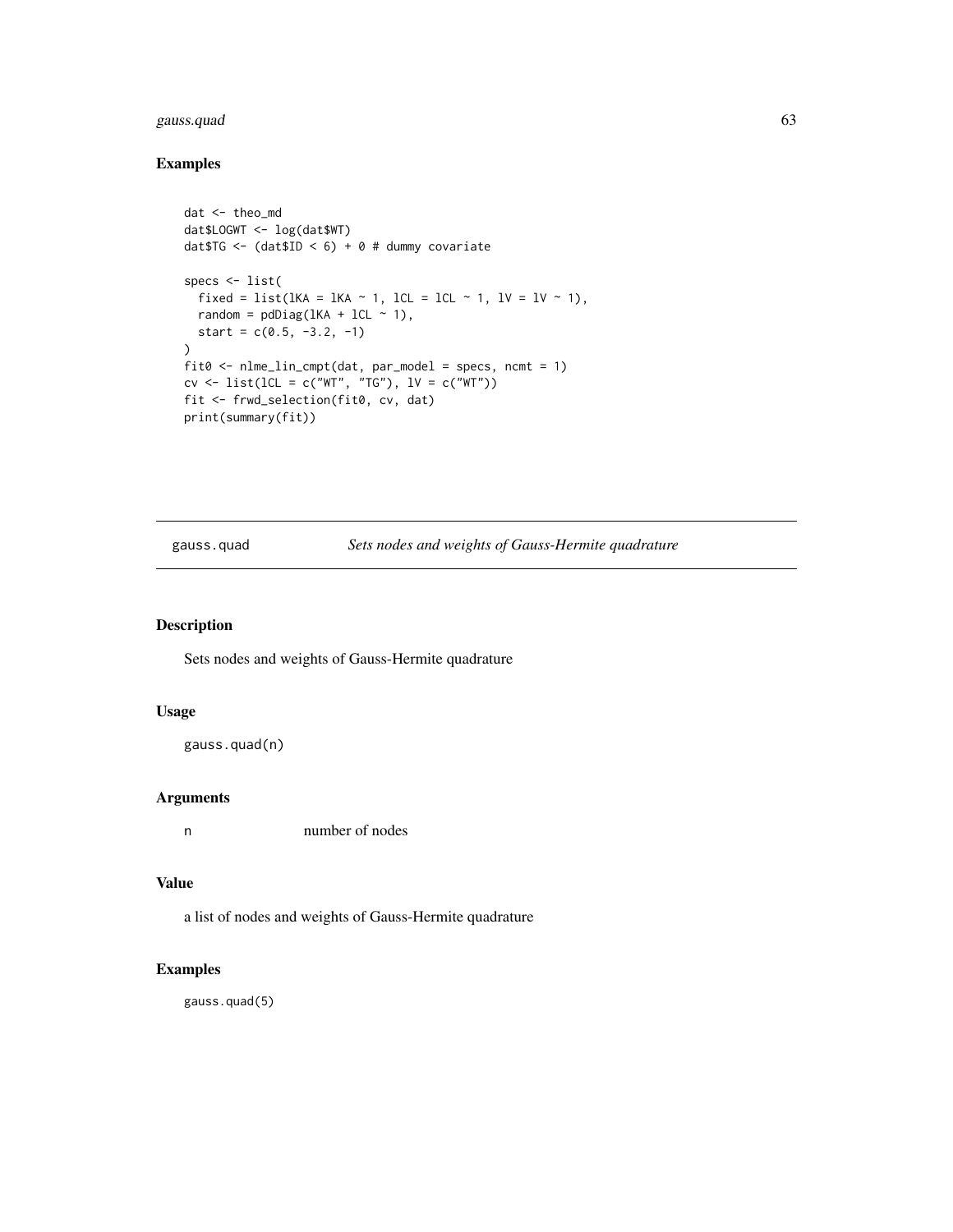# Description

Calculate variance-covariance matrix of random effects after a gnlmm() fit

## Usage

getOMEGA(fit)

## Arguments

fit a gnlmm fit object

## Value

variance-covariance matrix of random effects

gnlmm *Fit a generalized nonlinear mixed-effect model*

# Description

Fit a generalized nonlinear mixed-effect model by adaptive Gaussian quadrature (AQD)

## Usage

```
gnlmm(
  llik,
  data,
  inits,
  syspar = NULL,
  system = NULL,
  diag.xform = c("sqrt", "log", "identity"),
  ...,
  control = list())
gnlmm2(
  llik,
  data,
  inits,
  syspar = NULL,
  system = NULL,
  diag.xform = c("sqrt", "log", "identity"),
```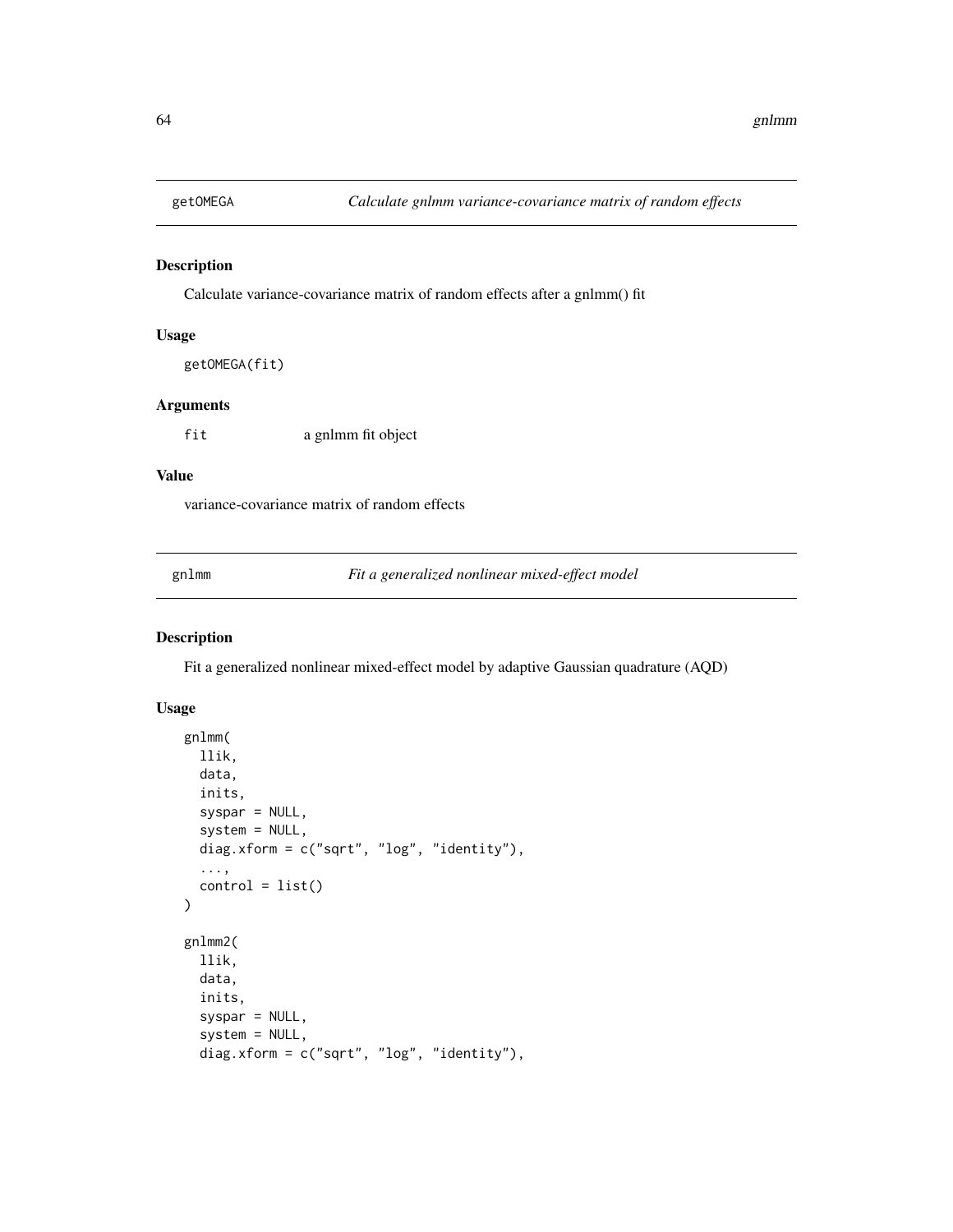## gnlmm 65

```
...,
  control = list()\lambda
```
## Arguments

| llik       | log-likelihood function                                     |
|------------|-------------------------------------------------------------|
| data       | data to be fitted                                           |
| inits      | initial values                                              |
| syspar     | function: calculation of PK parameters                      |
| system     | an optional (compiled) RxODE object                         |
| diag.xform | transformation to diagonal elements of OMEGA during fitting |
| .          | additional options                                          |
| control    | additional optimization options                             |

# Details

Fit a generalized nonlinear mixed-effect model by adaptive Gaussian quadrature (AGQ)

# Value

gnlmm fit object

## Author(s)

Wenping Wang

# Examples

```
if (FALSE) {
llik <- function() {
  lp \leftarrow \text{THETA}[1] * x1 + \text{THETA}[2] * x2 + (x1 + x2 * \text{THETA}[3]) * \text{ETA}[1]p <- pnorm(lp)
  dbinom(x, m, p, log = TRUE)}
inits \le list(THTA = c(1, 1, 1), OMGA = list(ETA[1] \sim 1))
try(gnlmm(llik, rats, inits, control = list(nAQD = 1)))
llik <- function() {
  if (group == 1) {
    lp \leftarrow \text{THETA}[1] + \text{THETA}[2] \times \text{logtstd} + \text{ETA}[1]} else {
     lp \leftarrow \text{THETA}[3] + \text{THETA}[4] \times \text{logtstd} + \text{ETA}[1]}
  lam \leftarrow exp(lp)dpois(y, lam, log = TRUE)
}
```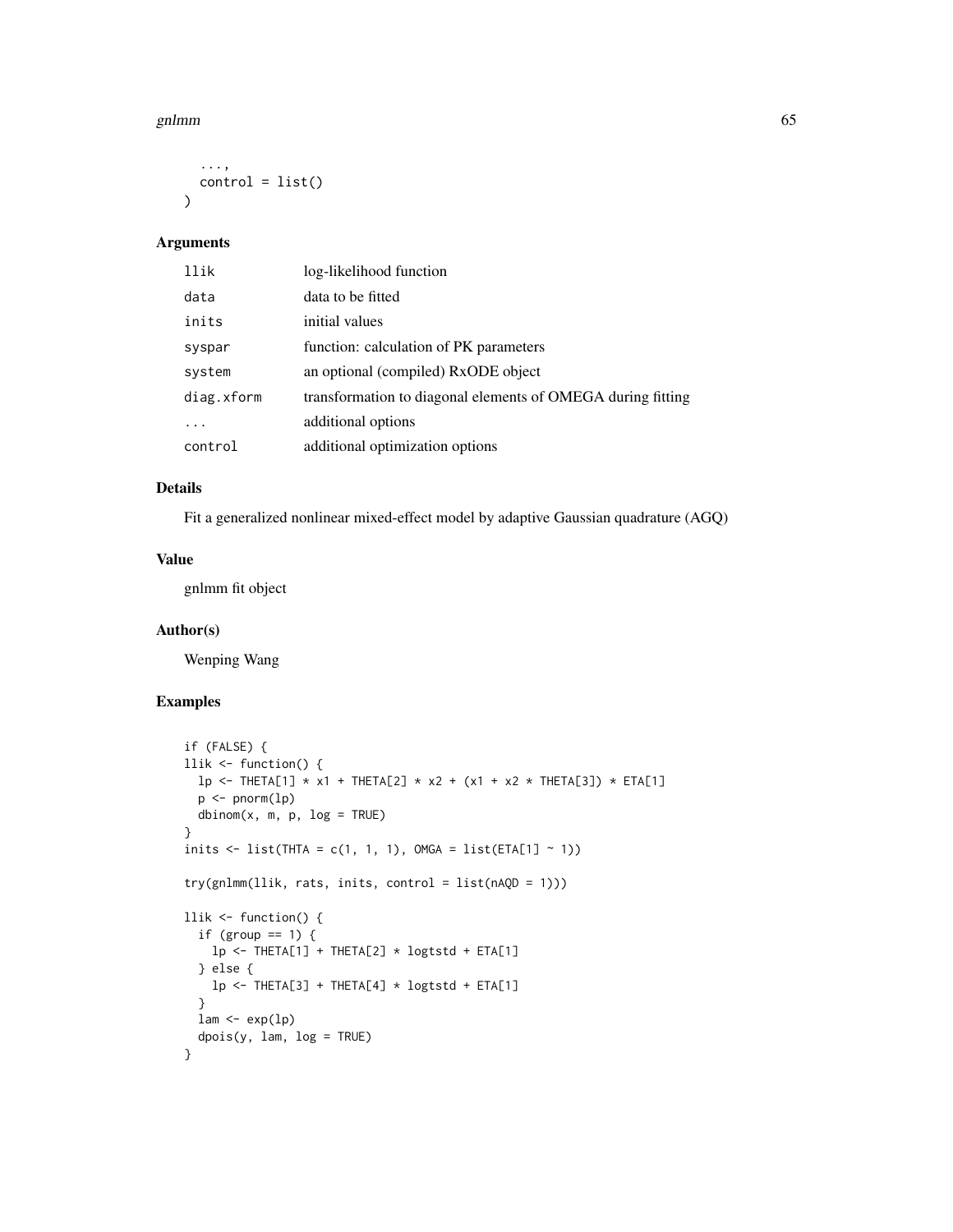```
inits \le list(THTA = c(1, 1, 1, 1), OMGA = list(ETA[1] \sim 1))
fit <- try(gnlmm(llik, pump, inits,
 control = list(
   reltol.outer = 1e-4,
   optim.outer = "nmsimplex",
   nAQD = 5)
))
ode <- "
d/dt(depot) =-KA*depot;
d/dt(centr) = KA*depot - KE*centr;
"
sys1 <- RxODE(ode)
pars <- function() {
  CL <- exp(THETA[1] + ETA[1]) # ; if (CL>100) CL=100
  KA <- exp(THETA[2] + ETA[2]) # ; if (KA>20) KA=20
  KE <- exp(THETA[3])
  V <- CL / KE
  sig2 <- exp(THETA[4])
}
llik <- function() {
  pred <- centr / V
  dnorm(DV, pred, sd = sqrt(sig2), log = TRUE)
}
inits <- list(THTA = c(-3.22, 0.47, -2.45, 0))
inits$OMGA <- list(ETA[1]+ETA[2]~c(.027, .01, .37))
theo <- theo_md
fit <- try(gnlmm(llik, theo, inits, pars, sys1,
  control = list(true = TRUE, nAQD = 1)))
fit2 <- try(gnlmm2(llik, theo, inits, pars, sys1,
  control = list(true = TRUE, nAQD = 1)))
if (inherits(fit, "gnlmm.fit")) {
cv <- calcCov(fit)
cbind(fit$par[fit$nsplt == 1], sqrt(diag(cv)))
}
}
```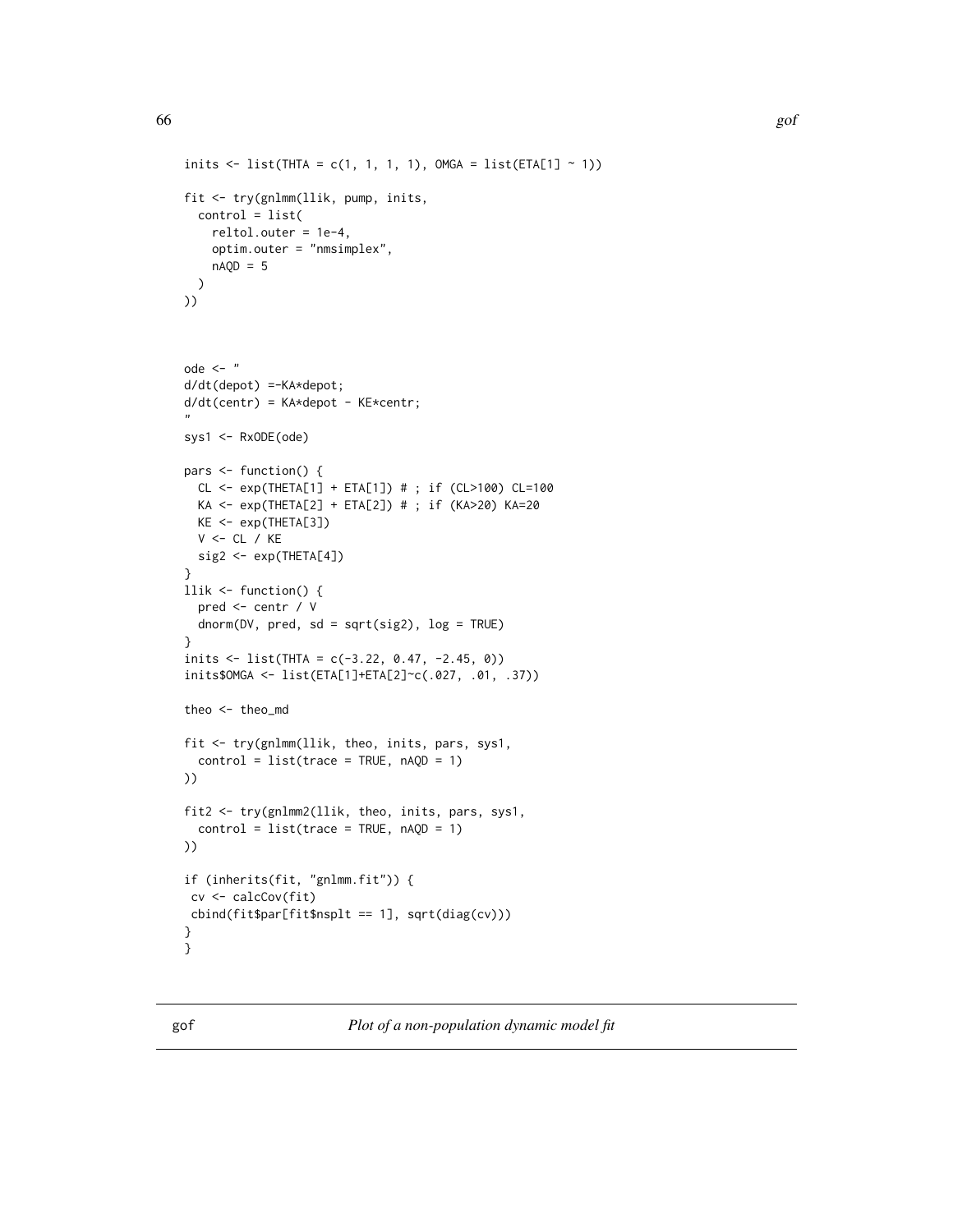# Infusion\_1CPT 67

# Description

Plot of a non-population dynamic model fit

## Usage

 $gof(x, \ldots)$ ## S3 method for class 'dyn.ID'  $plot(x, \ldots)$ 

# Arguments

| X       | a dynamodel fit object |
|---------|------------------------|
| $\cdot$ | additional arguments   |

# Value

nothing, displays a goodness of fit plot for dynmodely

| Infusion_1CPT | Infusion_ICPT - 1 Compartment Model Simulated Data from ACOP |
|---------------|--------------------------------------------------------------|
|               | 2016                                                         |

# Description

This is a simulated dataset from the ACOP 2016 poster. All Datasets were simulated with the following methods.

## Usage

Infusion\_1CPT

# Format

A data frame with 7,920 rows and 14 columns

ID Simulated Subject ID TIME Simulated Time DV Simulated Dependent Variable LNDV Simulated log(Dependent Variable) MDV Missing DV data item AMT Dosing AMT EVID NONMEM Event ID DOSE Dose V Individual Simulated Volume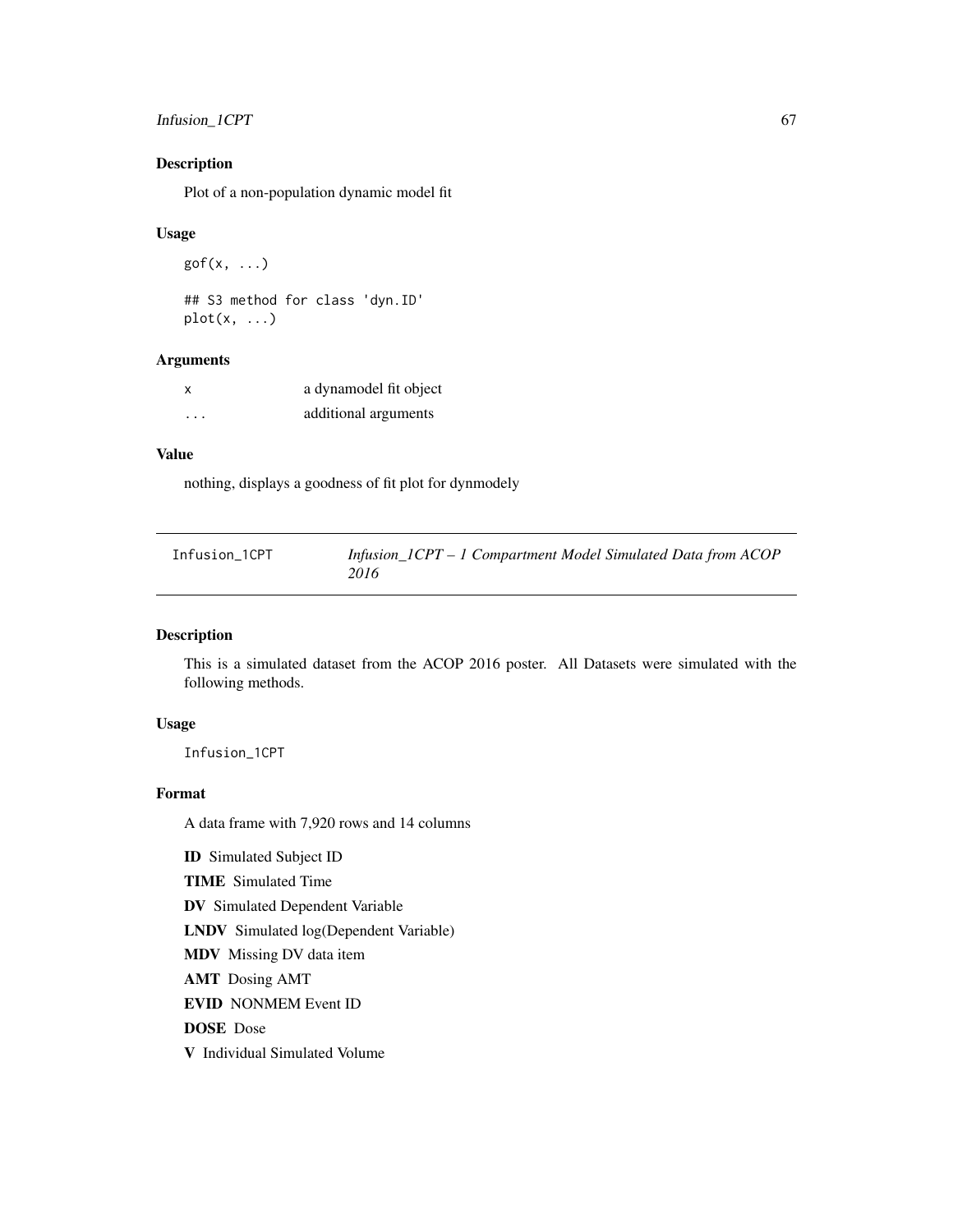CL Individual Clearance SS Steady State II Interdose Interval SD Single Dose Flag RATE NONMEM Rate CMT Compartment

## Details

Richly sampled profiles were simulated for 4 different dose levels (10, 30, 60 and 120 mg) of 30 subjects each as single dose (over 72h), multiple dose (4 daily doses), single and multiple dose combined, and steady state dosing, for a range of test models: 1- and 2-compartment disposition, with and without 1st order absorption, with either linear or Michaelis-Menten (MM) clearance(MM without steady state dosing). This provided a total of 42 test cases. All inter-individual variabilities (IIVs) were set at 30 were the same for all models. A similar set of models was previously used to compare NONMEM and Monolix4. Estimates of population parameters, standard errors for fixedeffect parameters, and run times were compared both for closed-form solutions and using ODEs. Additionally, a sparse data estimation situation was investigated where 500 datasets of 600 subjects each (150 per dose) were generated consisting of 4 random time point samples in 24 hours per subject, using a first-order absorption, 1-compartment disposition, linear elimination model.

### Source

Schoemaker R, Xiong Y, Wilkins J, Laveille C, Wang W. nlmixr: an open-source package for pharmacometric modelling in R. ACOP 2016

# See Also

Other nlmixr datasets: [Bolus\\_1CPTMM](#page-14-0), [Bolus\\_1CPT](#page-13-0), [Bolus\\_2CPTMM](#page-17-0), [Bolus\\_2CPT](#page-15-0), [Oral\\_1CPT](#page-132-0), [Wang2007](#page-163-0), [pheno\\_sd](#page-134-0), [rats](#page-142-0), [theo\\_md](#page-156-0), [theo\\_sd](#page-157-0), [warfarin](#page-164-0)

ini *nlmixr ini block handling*

## Description

The ini block controls initial conditions for 'theta' (fixed effects), 'omega' (random effects), and 'sigma' (residual error) elements of the model.

# Usage

ini(ini, ...)

## Arguments

| ini      | Ini block or nlmixr model object |
|----------|----------------------------------|
| $\cdots$ | Other arguments parsed by nlmixr |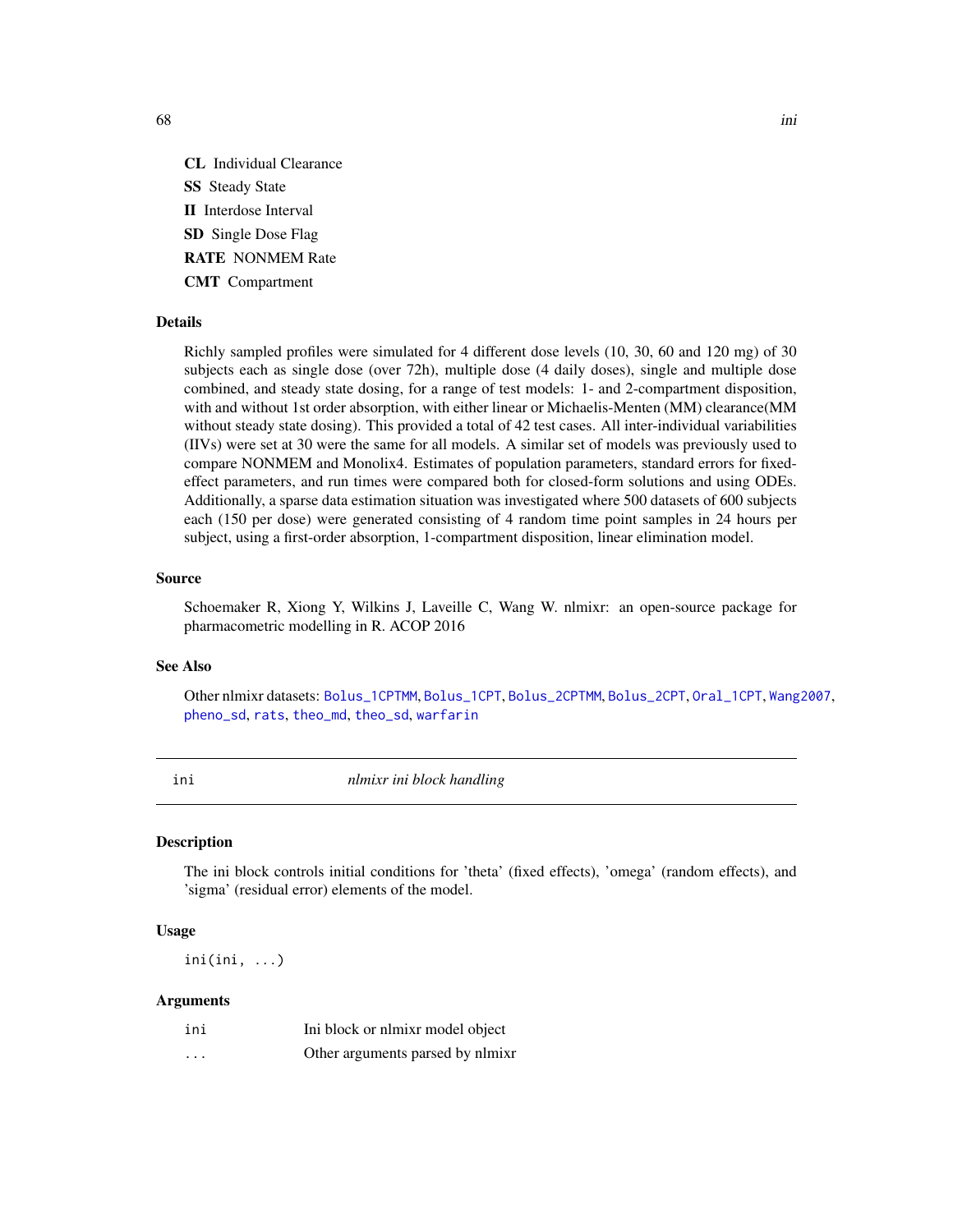## Details

'theta' and 'sigma' can be set using either  $\leq$ - or = such as tvCL  $\leq$ -1 or equivalently tvCL = 1. 'omega' can be set with a ~.

Parameters can be named or unnamed (though named parameters are preferred). A named parameter is set using the name on the left of the assignment while unnamed parameters are set without an assignment operator. tvCL <-1 would set a named parameter of tvCL to 1. Unnamed parameters are set using just the value, such as 1.

For some estimation methods, lower and upper bounds can be set for 'theta' and 'sigma' values. To set a lower and/or upper bound, use a vector of values. The vector is  $c$  (lower, estimate, upper). The vector may be given with just the estimate (c(estimate)), the lower bound and estimate (c(lower,estimate)), or all three (c(lower,estimate,upper)). To set an estimate and upper bound without a lower bound, set the lower bound to -Inf, c(-Inf,estimate,upper). When an estimation method does not support bounds, the bounds will be ignored with a warning.

'omega' values can be set as a single value or as the values of a lower-triangular matrix. The values may be set as either a variance-covariance matrix (the default) or as a correlation matrix for the off-diagonals with the standard deviations on the diagonals. Names may be set on the left side of the ~. To set a variance-covariance matrix with variance values of 2 and 3 and a covariance of -2.5 use  $\sim$  (2,2.5,3). To set the same matrix with names of iivKa and iivCL, use iivKa  $+$  iivCL $\sim$ c(2,2.5,3). To set a correlation matrix with standard deviations on the diagonal, use  $cor()$  like iivKa + iivCL~cor(2,-0.5,3).

Values may be fixed (and therefore not estimated) using either the name fixed at the end of the assignment or by calling fixed() as a function for the value to fix. For 'theta' and 'sigma', either the estimate or the full definition (including lower and upper bounds) may be included in the fixed setting. For example, the following are all effectively equivalent to set a 'theta' or 'sigma' to a fixed value (because the lower and upper bounds are ignored for a fixed value): tvCL <-fixed(1), tvCL  $\leq$ -fixed(0,1), tvCL  $\leq$ -fixed(0,1,2), tvCL  $\leq$ -c(0,fixed(1),2), or tvCL  $\leq$ -c(0,1,fixed). For 'omega' assignment, the full block or none of the block must be set as fixed. Examples of setting an 'omega' value as fixed are: iivKa~fixed(1), iivKa + iivCL~fixed(1,2,3), or iivKa +  $iivCL \sim c(1,2,3,fixed)$ . Anywhere that fixed is used, FIX, FIXED, or fix may be used equivalently.

For any value, standard mathematical operators or functions may be used to define the value. For example, exp(2) and 24\*30 may be used to define a value anywhere that a number can be used (e.g. lower bound, estimate, upper bound, variance, etc.).

Values may be labeled using the label() function after the assignment. Labels are are used to make reporting easier by giving a human-readable description of the parameter, but the labels do not have any effect on estimation. The typical way to set a label so that the parameter tvCL has a label of "Typical Value of Clearance (L/hr)" is tvCL <-1; label("Typical Value of Clearance  $(L/hr)$ ").

nlmixr will attempt to determine some back-transformations for the user. For example, CL <-exp(tvCL) will detect that tvCL must be back-transformed by  $exp()$  for easier interpretation. When you want to control the back-transformation, you can specify the back-transformation using backTransform() after the assignment. For example, to set the back-transformation to  $exp()$ , you can use  $tvCL < -1$ ; backTransform(exp()).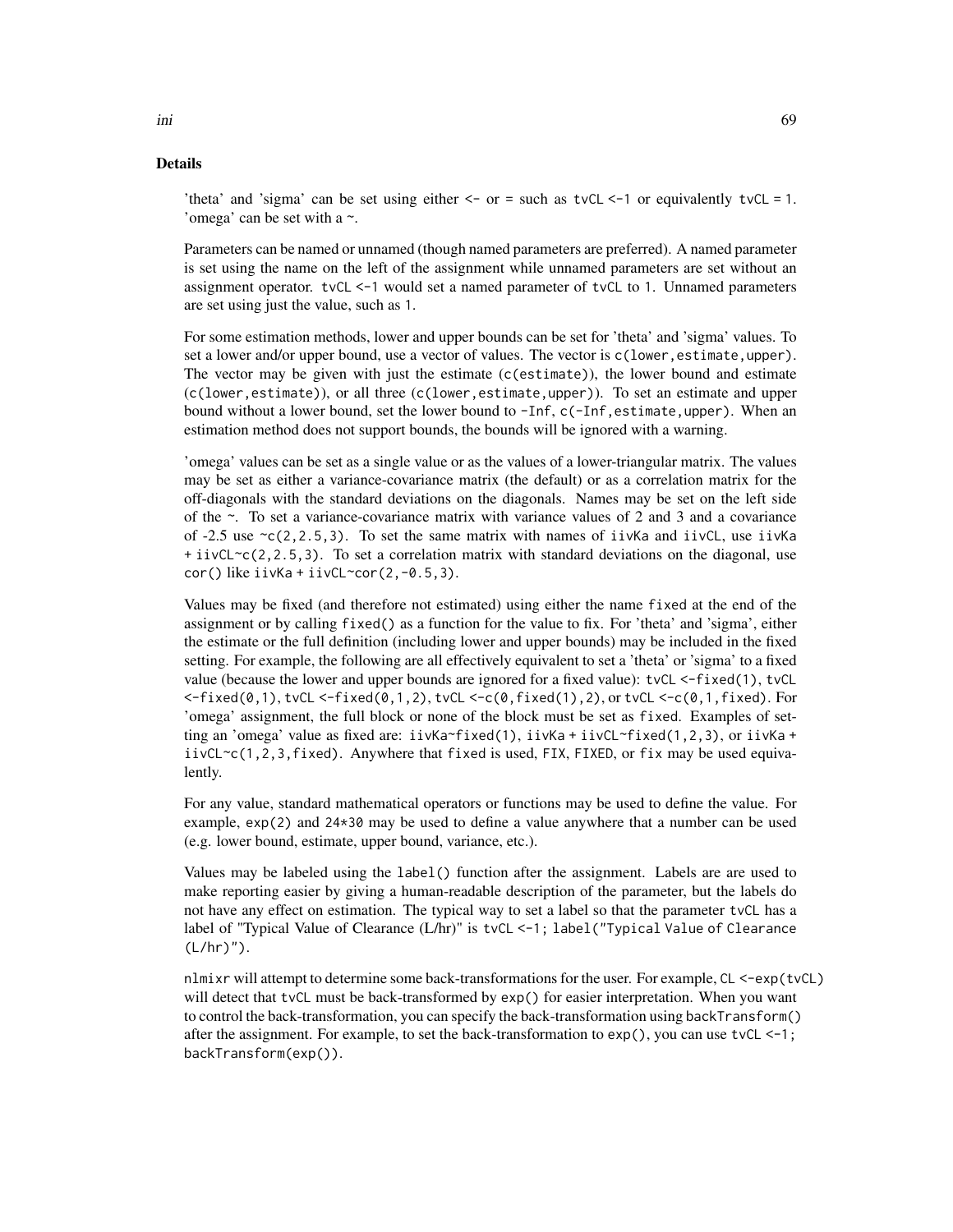# Value

bounds expression or parsed ui object

# Author(s)

Matthew L. Fidler

initializeCovars *Initializing covariates before estimation*

# Description

Initializing covariates before estimation

# Usage

```
initializeCovars(
  fitobject,
  fstring,
  covNames,
  initialEst,
  initialEstLB,
  initialEstUB
\mathcal{L}
```
# Arguments

| fitobject    | an nlmixr 'fit' object                                                          |
|--------------|---------------------------------------------------------------------------------|
| fstring      | a string giving the entire expression for the model function string             |
| covNames     | a list of covariate names (parameters) that need to be estimates                |
| initialEst   | the initial estimate for the covariate parameters to be estimated; default is 0 |
| initialEstLB | a lower bound for the covariate parameters to be estimated; default is -Inf     |
| initialEstUB | an upper bound for the covariate parameters to be estimated; default is Inf     |

# Value

updated model object with the modified initial values

# Author(s)

Vipul Mann, Matthew Fidler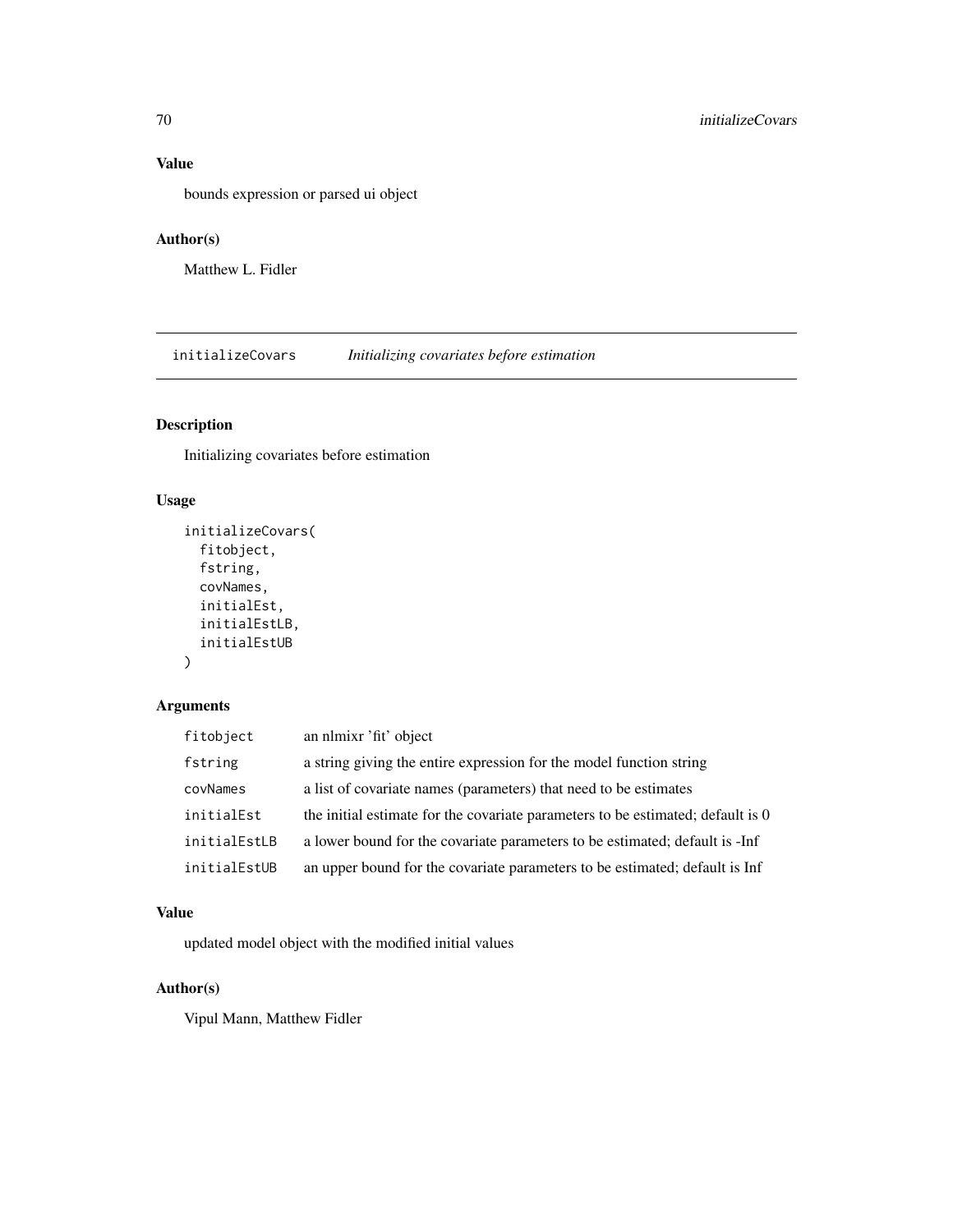instant.stan.extension

*instant.stan.extension.*

# Description

instant.stan.extension

# Usage

instant.stan.extension(ode\_str = NULL, covar = NULL)

## Arguments

| ode str | ODE equations in a string        |
|---------|----------------------------------|
| covar   | a character vector of covariates |

# Value

Nothing, called for its side effects

invgaussian *Inverse Guassian absorption model*

# Description

Inverse Guassian absorption model

## Usage

invgaussian

# Format

A data frame with 32 rows and 6 columns

time Time of observation

cp Concentration

# Source

D'Argenio DZ, Schumitzky A, and Wang X (2009). "ADAPT 5 User's Guide: Pharmacokinetic/Pharmacodynamic Systems Analysis Software".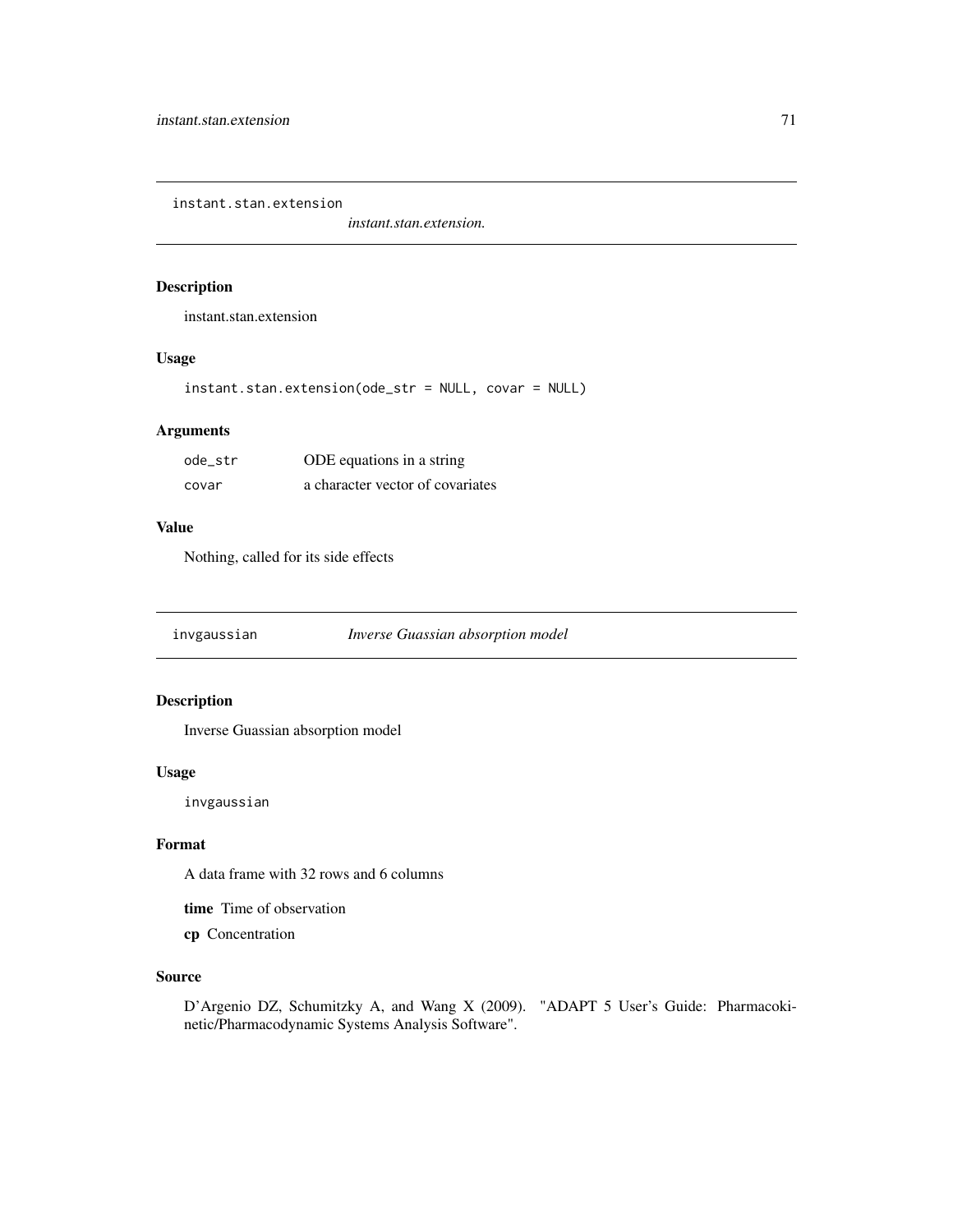# Description

concentrations from a linear compartment model by close-form solutions

# Usage

```
lin_cmt(
 obs_time,
  dose_time,
  dose,
  Tinf,
 params,
 oral,
  infusion,
  ncmt,
 parameterization
)
```
# Arguments

| obs_time         | times at which an observation is desired                        |
|------------------|-----------------------------------------------------------------|
| dose_time        | times at which doses are given                                  |
| dose             | a vector of doses                                               |
| Tinf             | a vector of infusion duration                                   |
| params           | model-appropriate parameters per parameterization               |
| oral             | logical, whether oral absorption is true.                       |
| infusion         | logical, whether infusion is true                               |
| ncmt             | number of compartments                                          |
| parameterization |                                                                 |
|                  | type of parameterization, 1=clearance/volume, 2=micro-constants |

# Details

This is used by some of the internal nlmixr routines, for example the low level nlme estimation with nlmixr. With the nlmixr functions you should use 'linCmt()' instead. It is documented at [https://](https://nlmixrdevelopment.github.io/RxODE/articles/RxODE-model-types.html#solved-compartment-models) [nlmixrdevelopment.github.io/RxODE/articles/RxODE-model-types.html#solved-compartment-models](https://nlmixrdevelopment.github.io/RxODE/articles/RxODE-model-types.html#solved-compartment-models)

## Value

calculated concentrations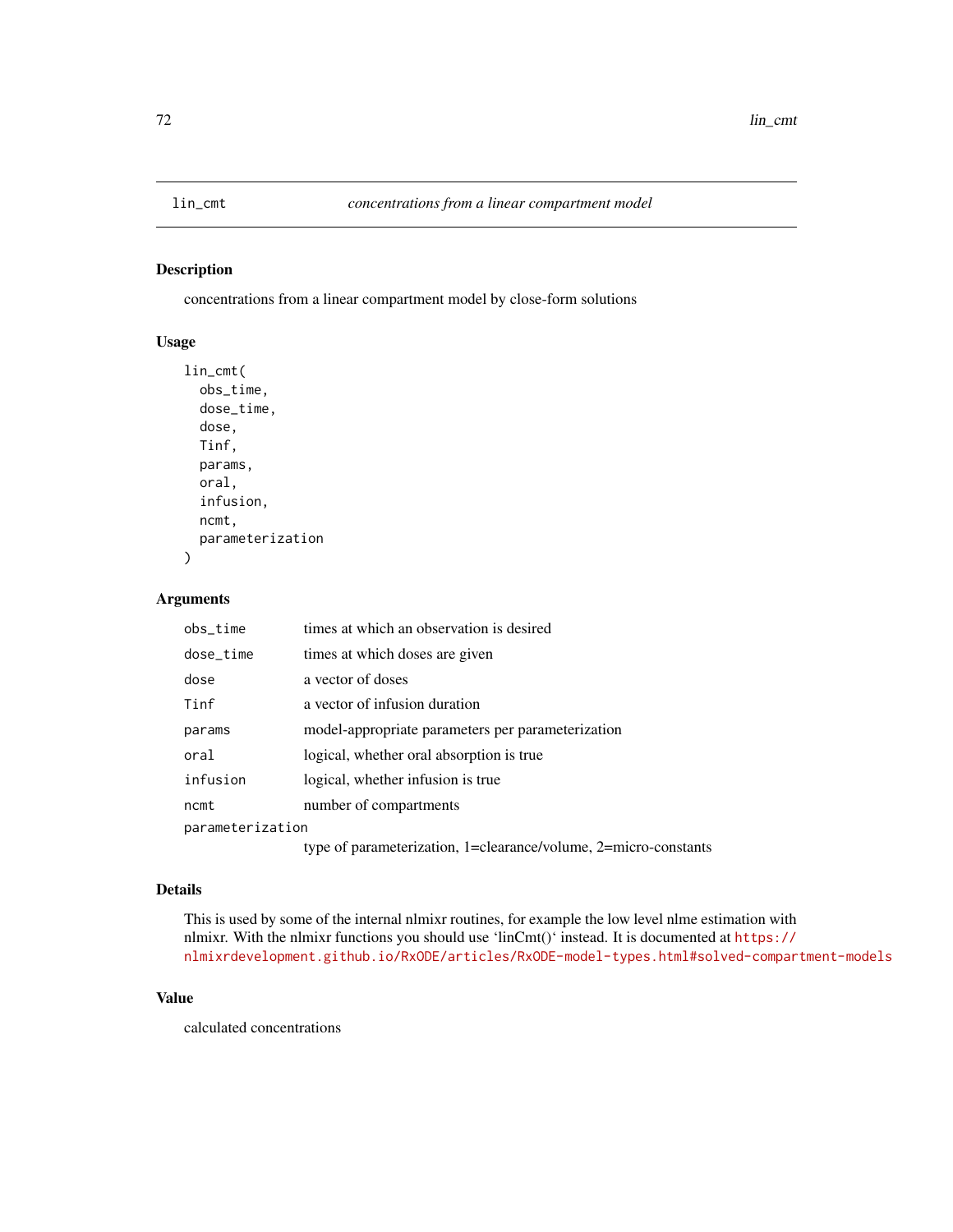# Description

Create categorical covariates

### Usage

makeDummies(data, covariate, varName)

# Arguments

| data      | a data frame containing the dataset that needs to be used                               |
|-----------|-----------------------------------------------------------------------------------------|
| covariate | the covariate that needs to be converted to categorical; must be present in the<br>data |
| varName   | the variable name to which the given covariate is to be added                           |

# Value

a list of updated data with covariates added, an expression that needs to be added to the model expression, the list of covariate names, and the column names corresponding to the categorical covariates

# Author(s)

Vipul Mann, Matthew Fidler

makeHockeyStick *Creating Hockey-stick covariates*

### Description

Creating Hockey-stick covariates

### Usage

```
makeHockeyStick(data, covariate, varName)
```
### Arguments

| data      | a data frame containing the dataset that needs to be used                                |
|-----------|------------------------------------------------------------------------------------------|
| covariate | the covariate that needs to be converted to hockey-stick; must be present in the<br>data |
| varName   | the variable name to which the given covariate is to be added                            |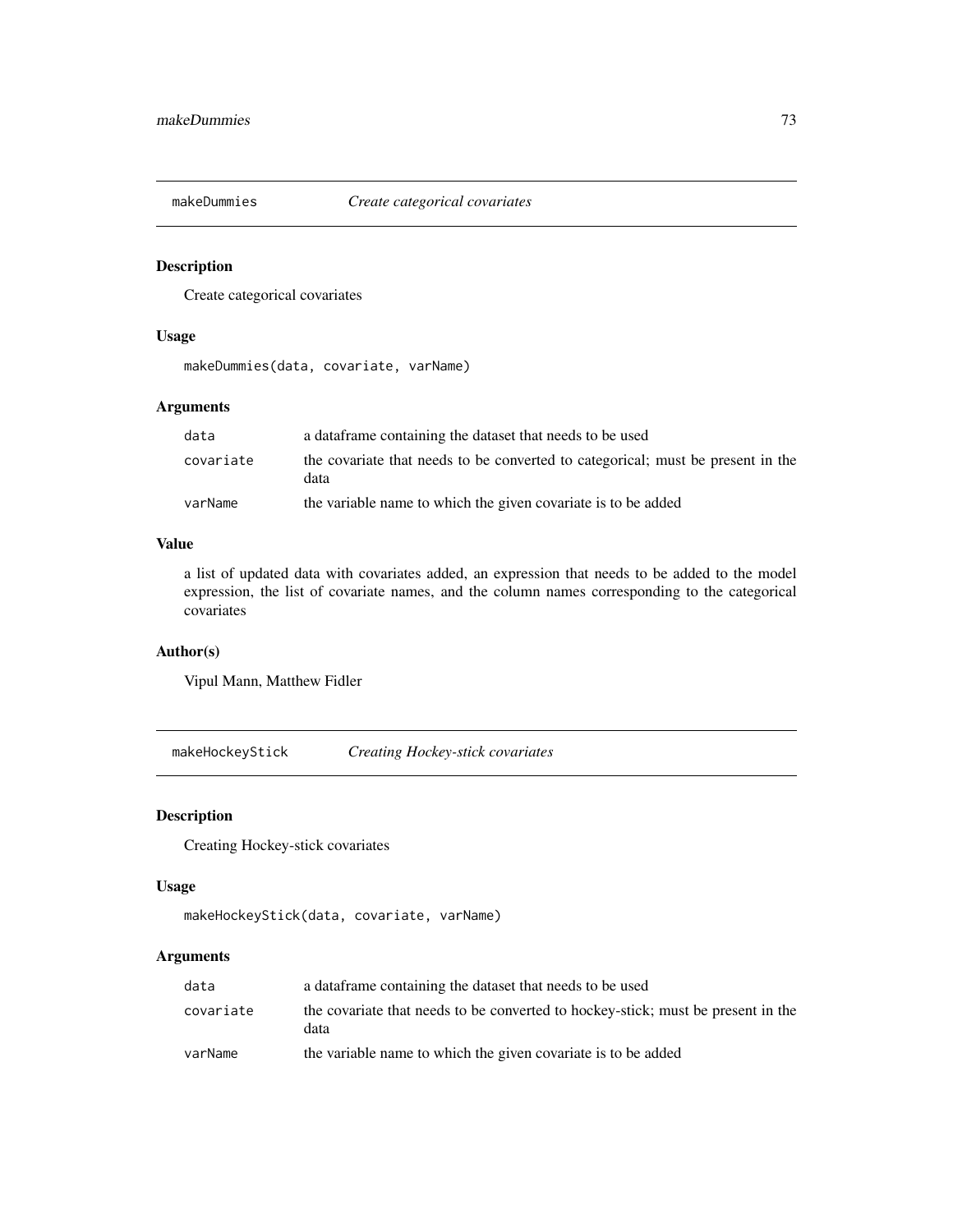### Value

a list of updated data with covariates added, an expression that needs to be added to the model expression, the list of covariate names, and the column names corresponding to the hockey-stick covariates

# Author(s)

Vipul Mann, Matthew Fidler

metabolite *Parent/Metabolite dataset*

# Description

Parent/Metabolite dataset

### Usage

metabolite

### Format

A data frame with 32 rows and 6 columns

time Time of observation

- y1 Parent Concentration
- y2 Metabolite Concentration

### Source

D'Argenio DZ, Schumitzky A, and Wang X (2009). "ADAPT 5 User's Guide: Pharmacokinetic/Pharmacodynamic Systems Analysis Software".

model *nlmixr model block*

# Description

nlmixr model block

### Usage

model(model, ..., .lines = NULL)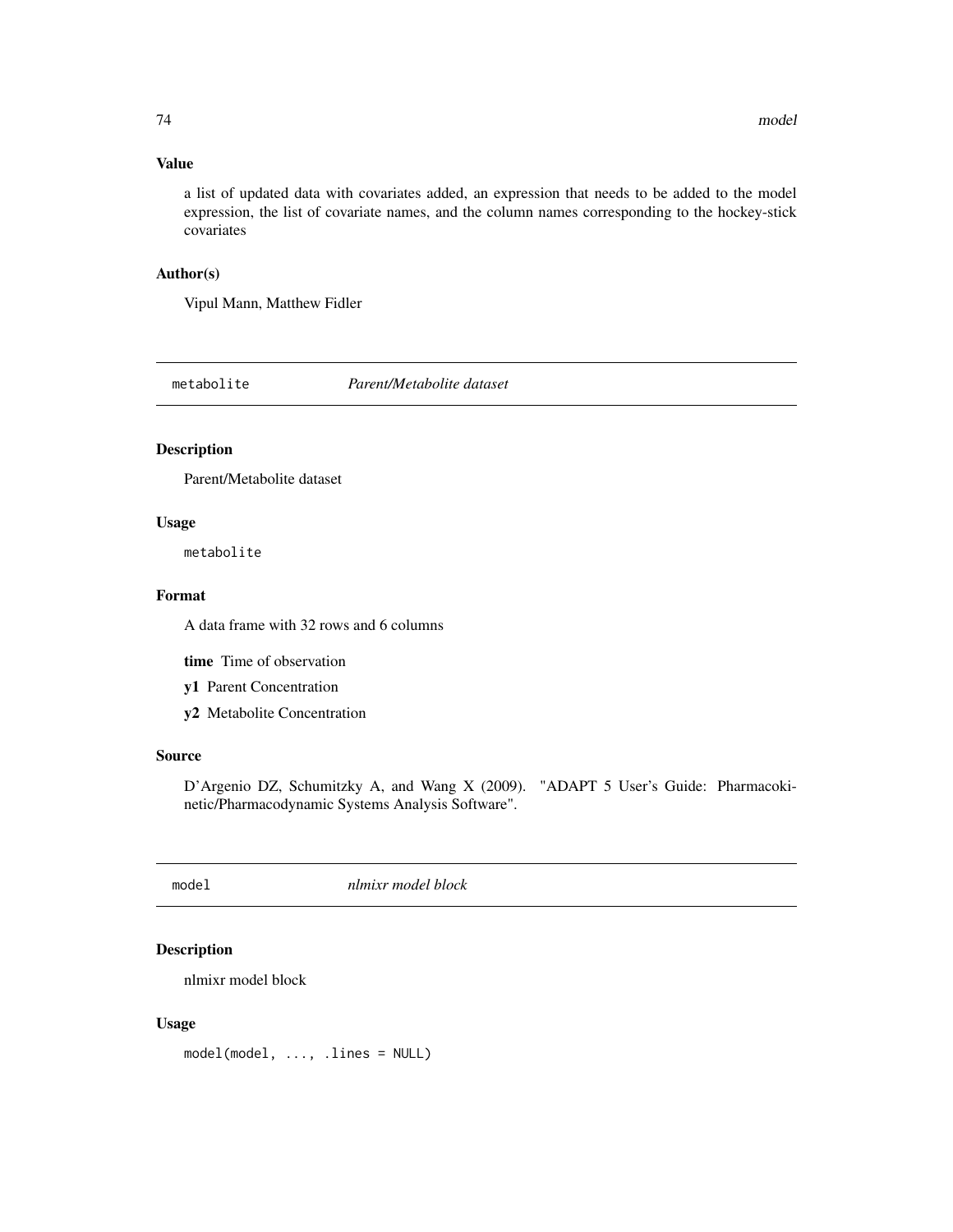### nlme\_gof 75

# Arguments

| model     | Model specification                                                                                |
|-----------|----------------------------------------------------------------------------------------------------|
| $\ddotsc$ | Other arguments to model object parsed by nlmixr                                                   |
| .lines    | This is an internal argument when codemodel is being called recursively and<br>should not be used. |

### Value

Parsed UI object

# Author(s)

Matthew L. Fidler

nlme\_gof *GOF plots for nlme-based mixed-effect models*

# Description

Generates basic goodness-of-fit plots for nlme-based mixed-effect models

# Usage

nlme\_gof(fit, ...)

# Arguments

| fit      | nlme fit object               |
|----------|-------------------------------|
| $\cdots$ | optional additional arguments |

# Value

nothing, displays plots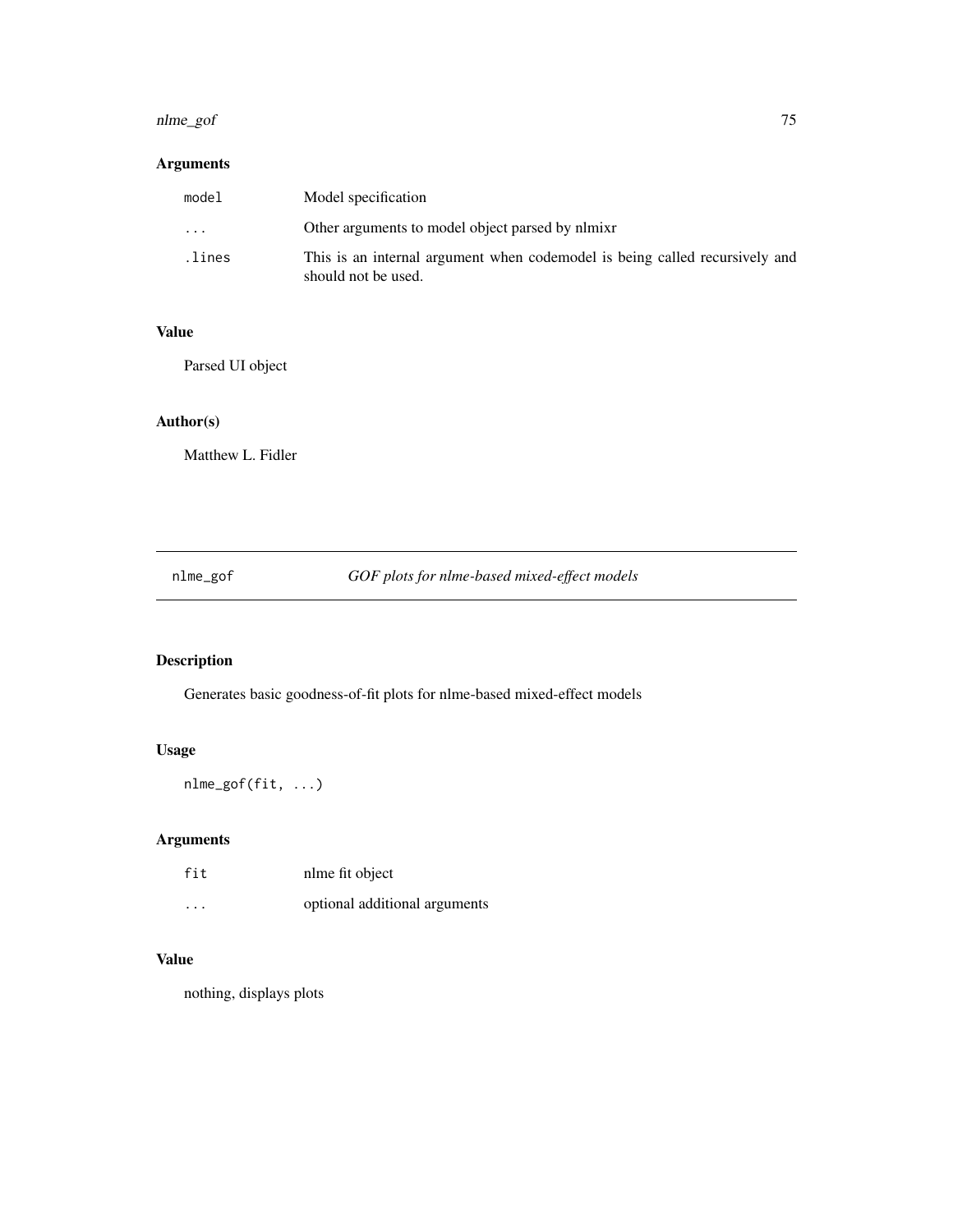nlme\_lin\_cmpt *Fit nlme-based linear compartment mixed-effect model using closed form solution*

# Description

'nlme\_lin\_cmpt' fits a linear one to three compartment model with either first order absorption, or i.v. bolus, or i.v. infusion. A user specifies the number of compartments, route of drug administrations, and the model parameterization. 'nlmixr' supports the clearance/volume parameterization and the micro constant parameterization, with the former as the default. Specification of fixed effects, random effects and initial values follows the standard nlme notations.

```
nlme_lin_cmpt(
  dat,
  parModel,
 ncmt,
  oral = TRUE,
  infusion = FALSE,
  tlag = FALSE,parameterization = 1,
 parTrans = .getParfn(oral, ncmt, parameterization, tlag),
 mcCores = 1,
  ...
\mathcal{L}nlmeLinCmpt(
  dat,
 parModel,
  ncmt,
 oral = TRUE,infusion = FALSE,
  tlag = FALSE,parameterization = 1,
 parTrans = .getParfn(oral, ncmt, parameterization, tlag),
 mcCores = 1,
  ...
)
nlmeLinCmt(
  dat,
 parModel,
  ncmt,
 oral = TRUE,infusion = FALSE,
  tlag = FALSE,
```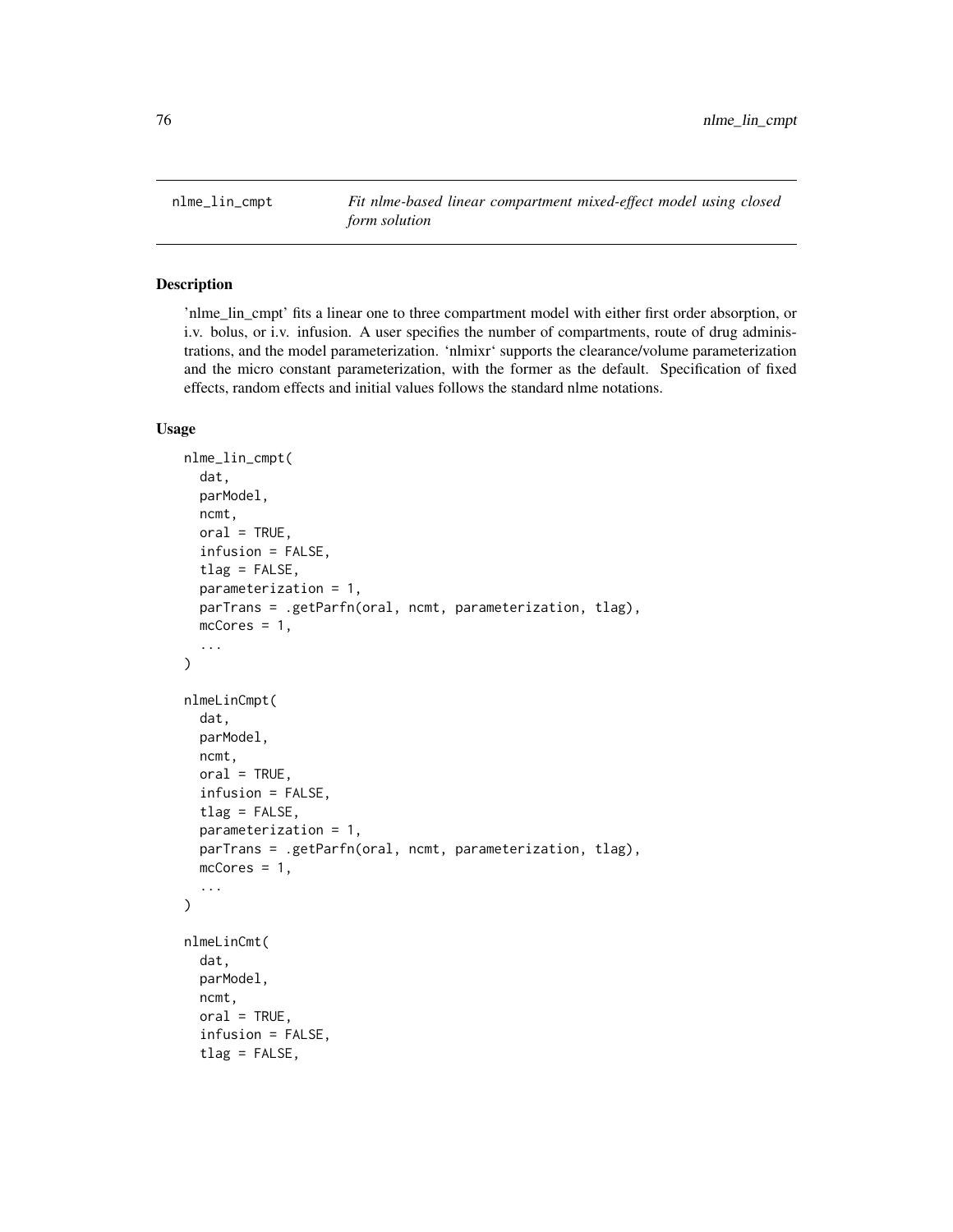```
parameterization = 1,
 parTrans = .getParfn(oral, ncmt, parameterization, tlag),
 mcCores = 1,
  ...
)
```
# Arguments

| dat              | data to be fitted                                                                            |  |
|------------------|----------------------------------------------------------------------------------------------|--|
| parModel         | list: model for fixed effects, randoms effects and initial values using nlme-type<br>syntax. |  |
| ncmt             | numerical: number of compartments: 1-3                                                       |  |
| oral             | logical                                                                                      |  |
| infusion         | logical                                                                                      |  |
| tlag             | logical                                                                                      |  |
| parameterization |                                                                                              |  |
|                  | numerical: type of parameterization, 1=clearance/volume, 2=micro-constants                   |  |
| parTrans         | function: calculation of PK parameters                                                       |  |
| mcCores          | number of cores used in fitting (only for Linux)                                             |  |
| $\ddotsc$        | additional nlme options                                                                      |  |

# Value

A nlmixr nlme fit object

# Author(s)

Wenping Wang

# Examples

```
library(nlmixr)
```

```
specs <- list(fixed=lKA+lCL+lV~1, random = pdDiag(lKA+lCL~1),
             start=c(lKA=0.5, lCL=-3.2, lV=-1))
fit <- nlme_lin_cmpt(theo_md, par_model=specs, ncmt=1, verbose=TRUE)
#plot(augPred(fit,level=0:1))
summary(fit)
```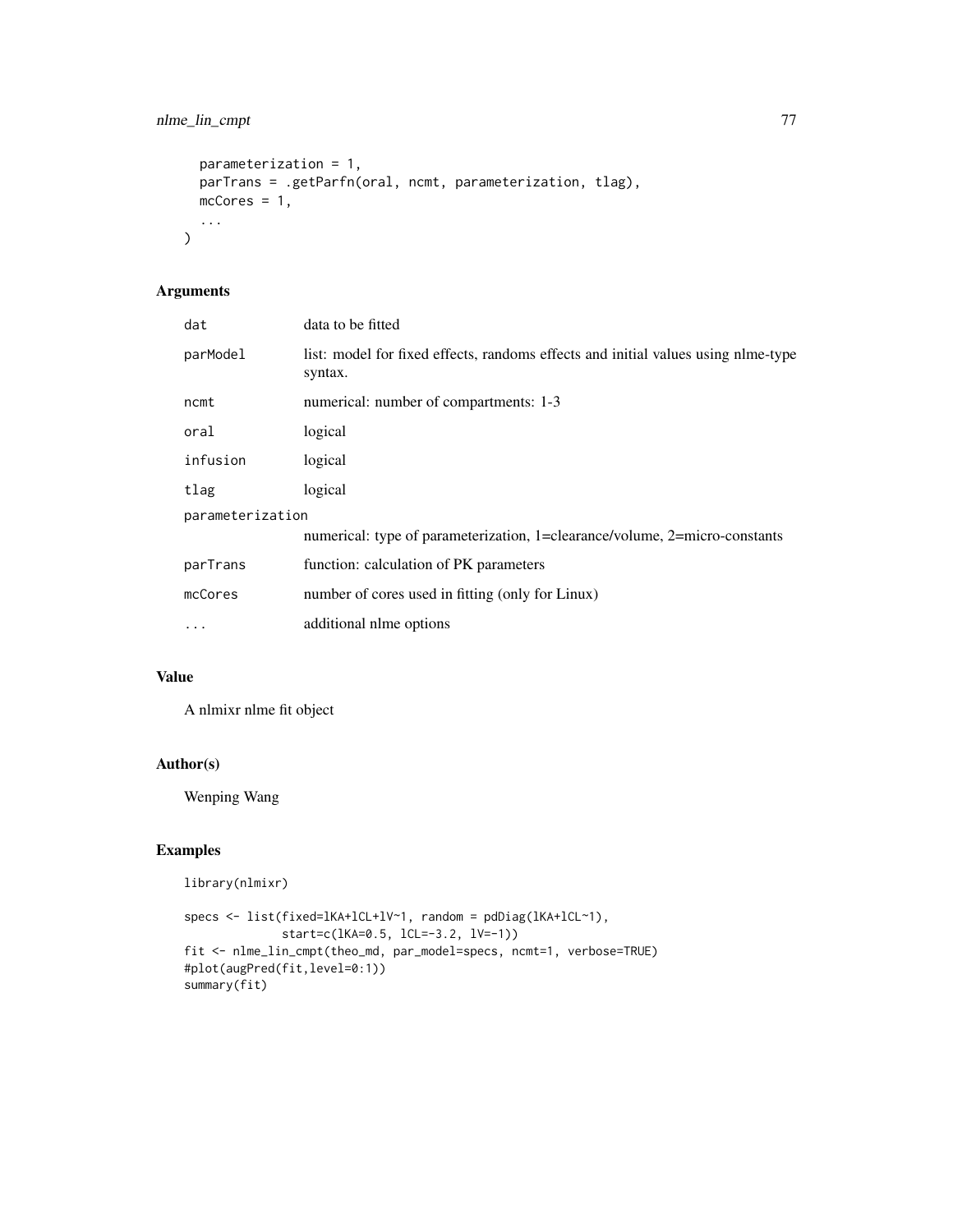### Description

'nlme\_ode' fits a mixed-effect model described using ordinary differential equation (ODEs). The ODE-definition follows RxODE syntax. Specification of fixed effects, random effects and initial values follows the standard nlme notations.

```
nlme_ode(
  dat.o,
 model,
 parModel,
  parTrans,
  response,
  responseScaler = NULL,
  transitAbs = FALSE,
  atol = 1e-08,
  rtol = 1e-08,
  maxsteps = 5000,
  hmin = 0,
  hmax = NA_{real_hini = 0,
 maxordn = 12,
 maxords = 5,
 debugODE = FALSE,
 mcCores = 1,
  ...
)
nlmeOde(
  dat.o,
 model,
 parModel,
 parTrans,
  response,
  responseScaler = NULL,
  transitAbs = FALSE,
  atol = 1e-08,
  rtol = 1e-08.
 maxsteps = 5000,hmin = 0,
  hmax = NA_{real_hini = 0,
 maxordn = 12,
```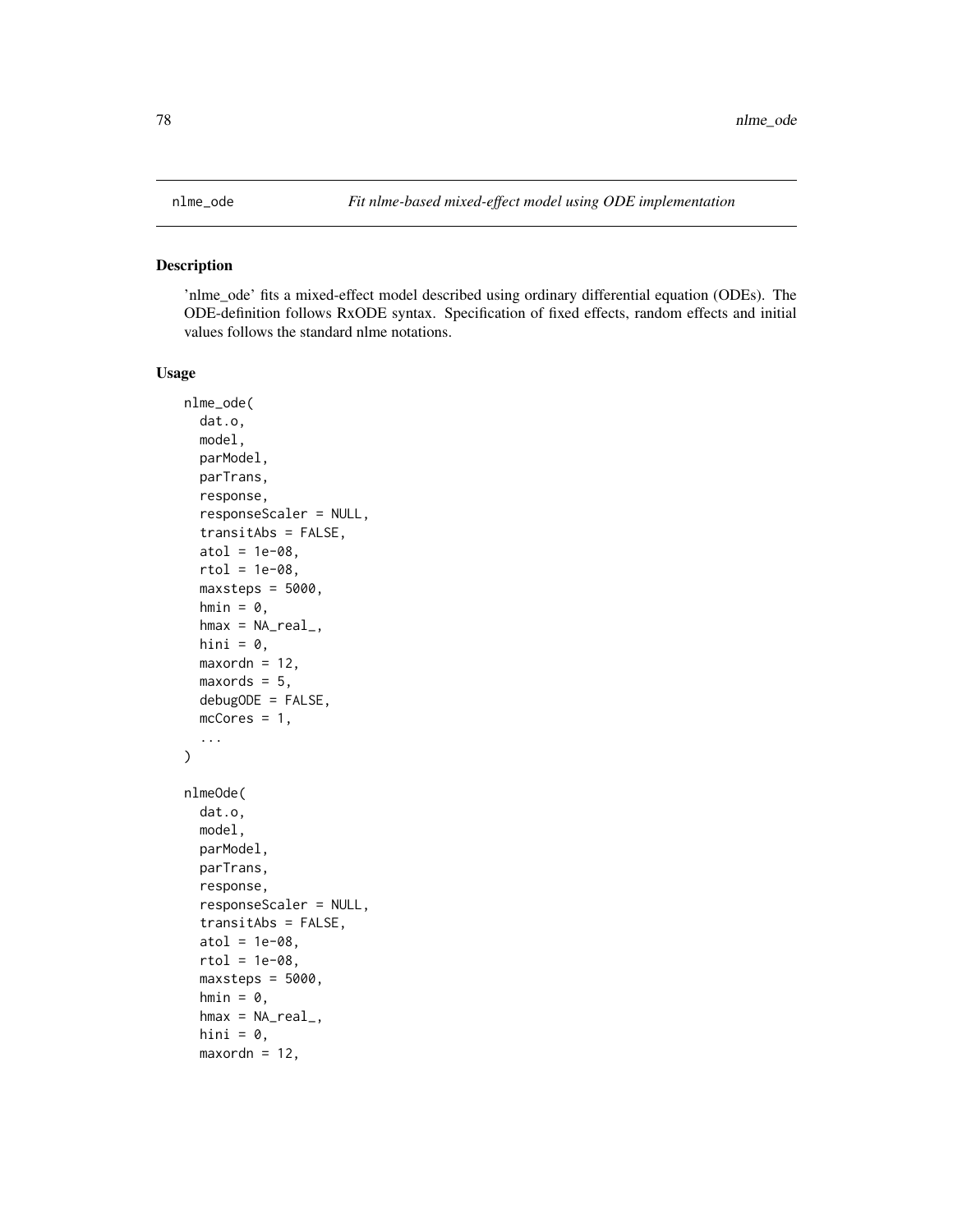### nlme\_ode 79

```
maxords = 5,debugODE = FALSE,mcCores = 1,
 ...
)
```
# Arguments

| dat.o          | data to be fitted                                                                                                                                                                                                                                                                                                                                                               |
|----------------|---------------------------------------------------------------------------------------------------------------------------------------------------------------------------------------------------------------------------------------------------------------------------------------------------------------------------------------------------------------------------------|
| model          | a string containing the set of ordinary differential equations (ODE) and other<br>expressions defining the changes in the dynamic system. For details, see the<br>sections "Details" and "RxODE Syntax" below.                                                                                                                                                                  |
| parModel       | list: model for fixed effects, randoms effects and initial values.                                                                                                                                                                                                                                                                                                              |
| parTrans       | function: calculation of PK parameters                                                                                                                                                                                                                                                                                                                                          |
| response       | names of the response variable                                                                                                                                                                                                                                                                                                                                                  |
| responseScaler | optional response variable scaler. default is NULL                                                                                                                                                                                                                                                                                                                              |
| transitAbs     | boolean indicating if this is a transit compartment absorption                                                                                                                                                                                                                                                                                                                  |
| atol           | a numeric absolute tolerance (1e-8 by default) used by the ODE solver to deter-<br>mine if a good solution has been achieved; This is also used in the solved linear<br>model to check if prior doses do not add anything to the solution.                                                                                                                                      |
| rtol           | a numeric relative tolerance (1e-6 by default) used by the ODE solver to deter-<br>mine if a good solution has been achieved. This is also used in the solved linear<br>model to check if prior doses do not add anything to the solution.                                                                                                                                      |
| maxsteps       | maximum number of (internally defined) steps allowed during one call to the<br>solver. (5000 by default)                                                                                                                                                                                                                                                                        |
| hmin           | The minimum absolute step size allowed. The default value is 0.                                                                                                                                                                                                                                                                                                                 |
| hmax           | The maximum absolute step size allowed. When hmax=NA (default), uses the<br>average difference + hmaxSd*sd in times and sampling events. The hmaxSd is a<br>user specified parameter and which defaults to zero. When hmax=NULL RxODE<br>uses the maximum difference in times in your sampling and events. The value 0<br>is equivalent to infinite maximum absolute step size. |
| hini           | The step size to be attempted on the first step. The default value is determined<br>by the solver (when hini = $\theta$ )                                                                                                                                                                                                                                                       |
| maxordn        | The maximum order to be allowed for the nonstiff (Adams) method. The default<br>is 12. It can be between 1 and 12.                                                                                                                                                                                                                                                              |
| maxords        | The maximum order to be allowed for the stiff (BDF) method. The default value<br>is 5. This can be between 1 and 5.                                                                                                                                                                                                                                                             |
| debugODE       | a logical if debugging is enabled                                                                                                                                                                                                                                                                                                                                               |
| mcCores        | number of cores used in fitting (only for Linux)                                                                                                                                                                                                                                                                                                                                |
| $\cdots$       | additional nlme options                                                                                                                                                                                                                                                                                                                                                         |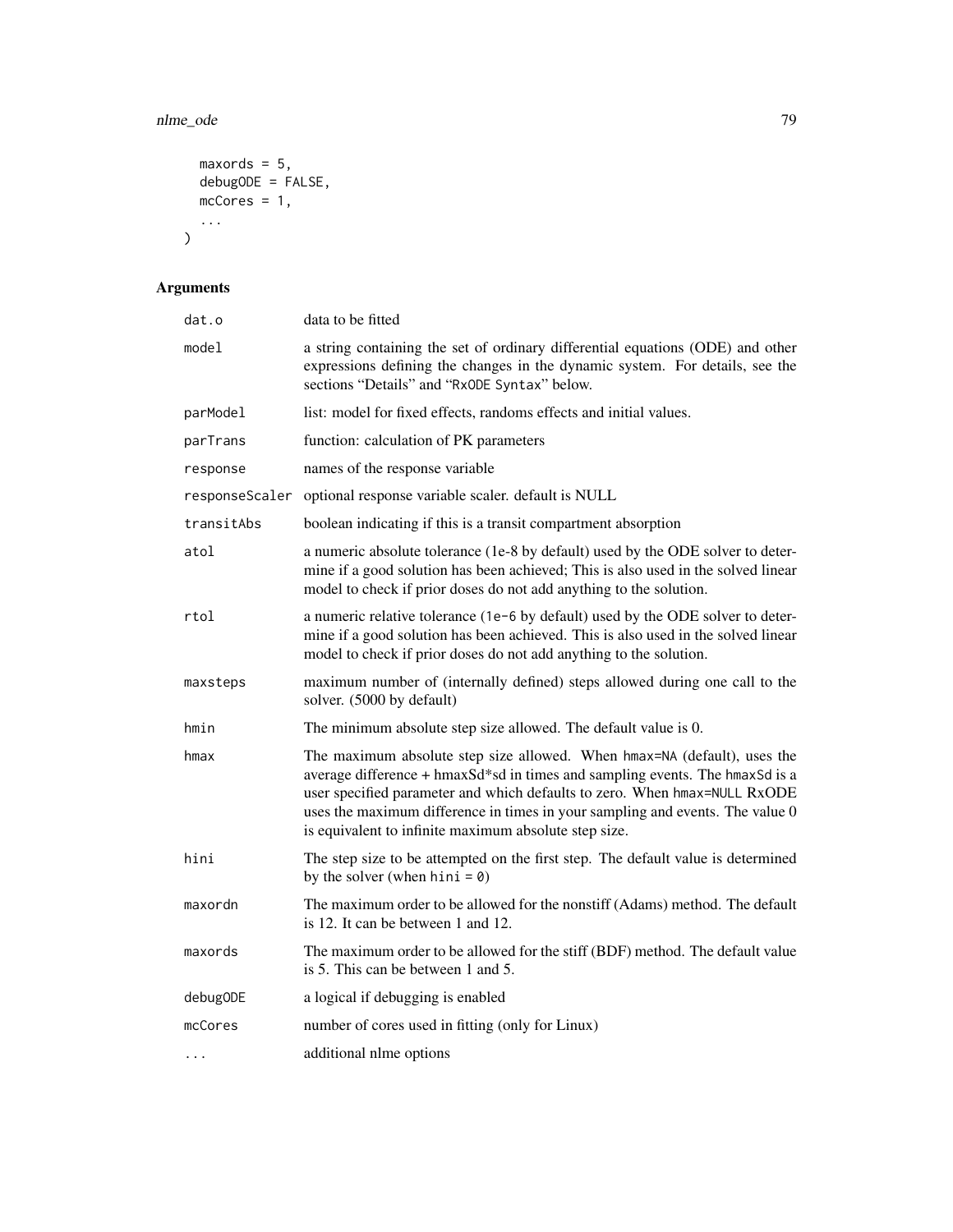### Details

The ODE-based model specification may be coded inside a character string or in a text file, see Section *RxODE Syntax* below for coding details. An internal RxODE compilation manager object translates the ODE system into C, compiles it, and dynamically loads the object code into the current R session. The call to RxODE produces an object of class RxODE which consists of a list-like structure (closure) with various member functions (see Section *Value* below).

### Value

nlmixr nlme fit

### RxODE Syntax

An RxODE model specification consists of one or more statements terminated by semi-colons, ';', and optional comments (comments are delimited by  $\#$  and an end-of-line marker). **NB:** Comments are not allowed inside statements.

A block of statements is a set of statements delimited by curly braces, '{ ... }'. Statements can be either assignments or conditional if statements. Assignment statements can be either "simple" assignments, where the left hand is an identifier (i.e., variable), or special "time-derivative" assignments, where the left hand specifies the change of that variable with respect to time e.g., d/dt(depot).

Expressions in assignment and 'if' statements can be numeric or logical (no character expressions are currently supported). Numeric expressions can include the following numeric operators ('+', '-', '\*', '/', '^'), and those mathematical functions defined in the C or the R math libraries (e.g., fabs, exp, log, sin). (Note that the modulo operator '%' is currently not supported.)

Identifiers in an RxODE model specification can refer to:

- state variables in the dynamic system (e.g., compartments in a pharmacokinetic/pharmacodynamic model);
- implied input variable, t (time), podo (oral dose, for absorption models), and tlast (last time point);
- model parameters, (ka rate of absorption, CL clearance, etc.);
- others, as created by assignments as part of the model specification.

Identifiers consist of case-sensitive alphanumeric characters, plus the underscore ' 'character. NB: the dot '.' character is not a valid character identifier.

The values of these variables at pre-specified time points are saved as part of the fitted/integrated/solved model (see [eventTable](#page-0-0), in particular its member function add.sampling that defines a set of time points at which to capture a snapshot of the system via the values of these variables).

The ODE specification mini-language is parsed with the help of the open source tool *DParser*, Plevyak (2015).

### Author(s)

Wenping Wang, Mathew Fidler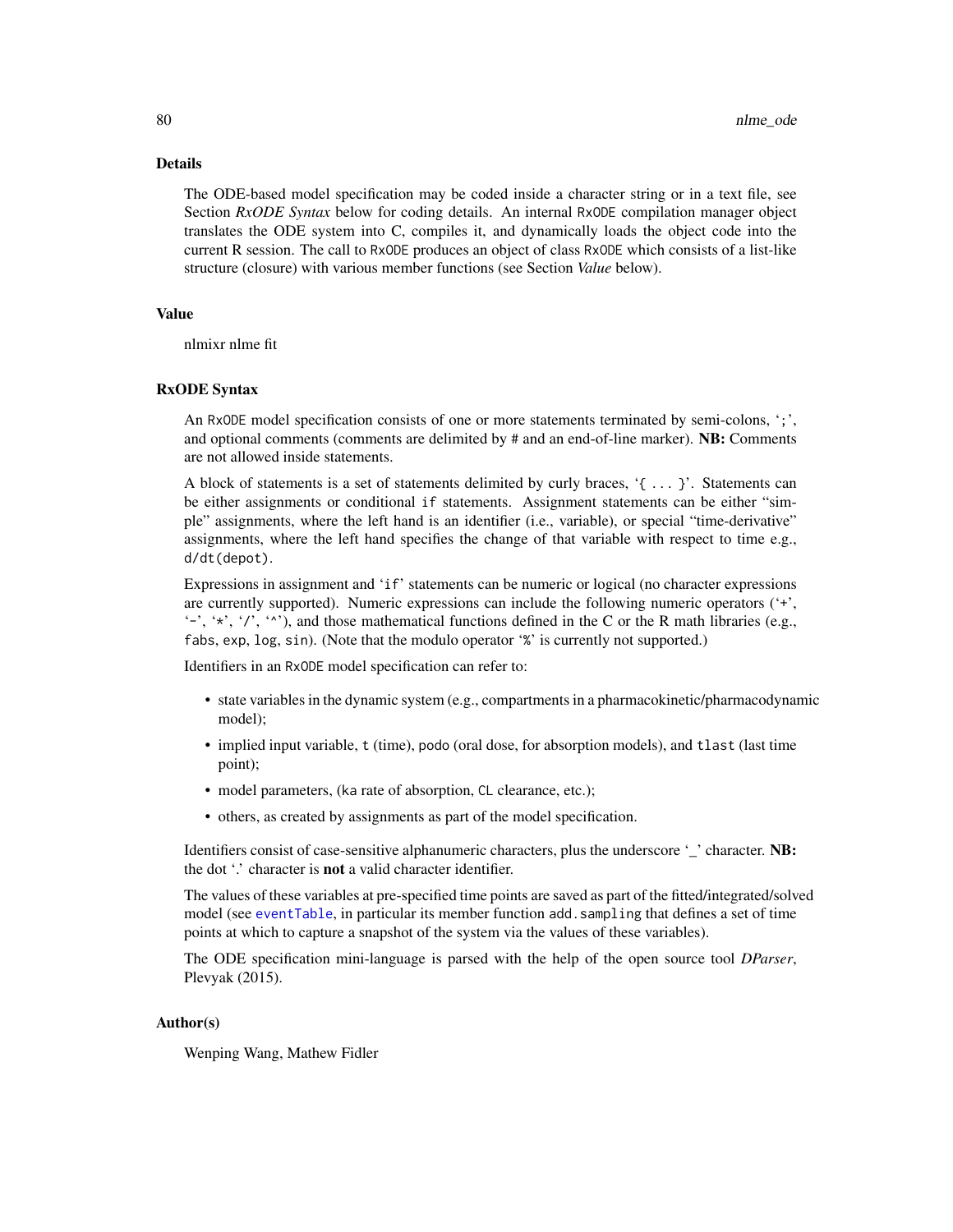### Examples

```
library(nlmixr)
ode \leq - "
d/dt(depot) =-KA*depot;
d/dt(centr) = KA*depot - KE*centr;
"
mypar <- function(lKA, lKE, lCL)
{
   KA=exp(lKA)
   KE=exp(lKE)
   CL=exp(lCL)
   V = CL/KE}
specs <- list(fixed=lKA+lKE+lCL~1,
     random = pdDiag(lKA+lCL~1),
     start=c(lKA=0.5, lKE=-2.5, lCL=-3.2))
fit <- nlme_ode(theo_md, model=ode, par_model=specs, par_trans=mypar,
     response="centr", response.scaler="V",control=nlmeControl(pnlsTol=0.9))
```
nlmixr *nlmixr fits population PK and PKPD non-linear mixed effects models.*

### Description

nlmixr is an R package for fitting population pharmacokinetic (PK) and pharmacokinetic-pharmacodynamic (PKPD) models.

```
nlmixr(
  object,
  data,
  est = NULL,control = list(),table = tableControl(),...,
  save = NULL,
  envir = parent.frame()
)
## S3 method for class '`function`'
nlmixr(
  object,
  data,
```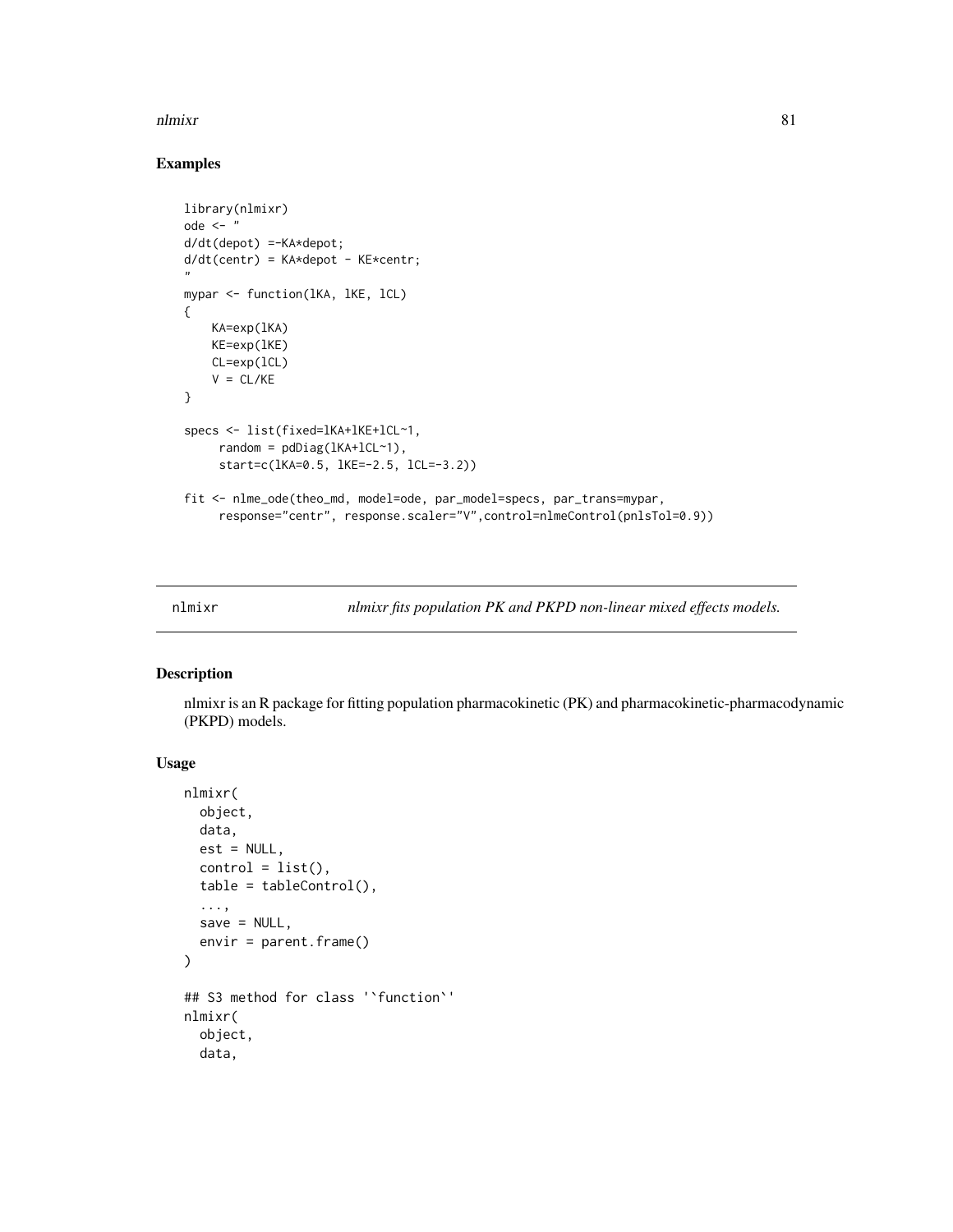```
est = NULL,control = list(),table = tableControl(),
  ...,
 save = NULL,
 envir = parent.frame()
)
## S3 method for class 'nlmixrFitCore'
nlmixr(
 object,
 data,
 est = NULL,control = list(),table = tableControl(),
  ...,
 save = NULL,envir = parent.frame()
\mathcal{L}## S3 method for class 'nlmixrUI'
nlmixr(
 object,
 data,
 est = NULL,control = list(),...,
 save = NULL,envir = parent.frame()
```

```
\mathcal{L}
```
# Arguments

| object   | Fitted object or function specifying the model.                                                                                                                             |
|----------|-----------------------------------------------------------------------------------------------------------------------------------------------------------------------------|
| data     | Dataset to estimate. Needs to be RxODE compatible (see https://nlmixrdevelopment.<br>github.io/RxODE/articles/RxODE-event-types.html for detailed dataset<br>requirements). |
| est      | Estimation method                                                                                                                                                           |
| control  | Estimation control options. They could be nlmeControl, saemControl or foceiControl                                                                                          |
| table    | A list controlling the table options (i.e. CWRES, NPDE etc). See tableControl.                                                                                              |
| $\ddots$ | Other parameters                                                                                                                                                            |
| save     | Boolean to save a nimixr object in a rds file in the working directory. If NULL,<br>uses option "nlmixr.save"                                                               |
| envir    | Environment that nlmixr is evaluated in.                                                                                                                                    |

# Details

The nlmixr generalized function allows common access to the nlmixr estimation routines.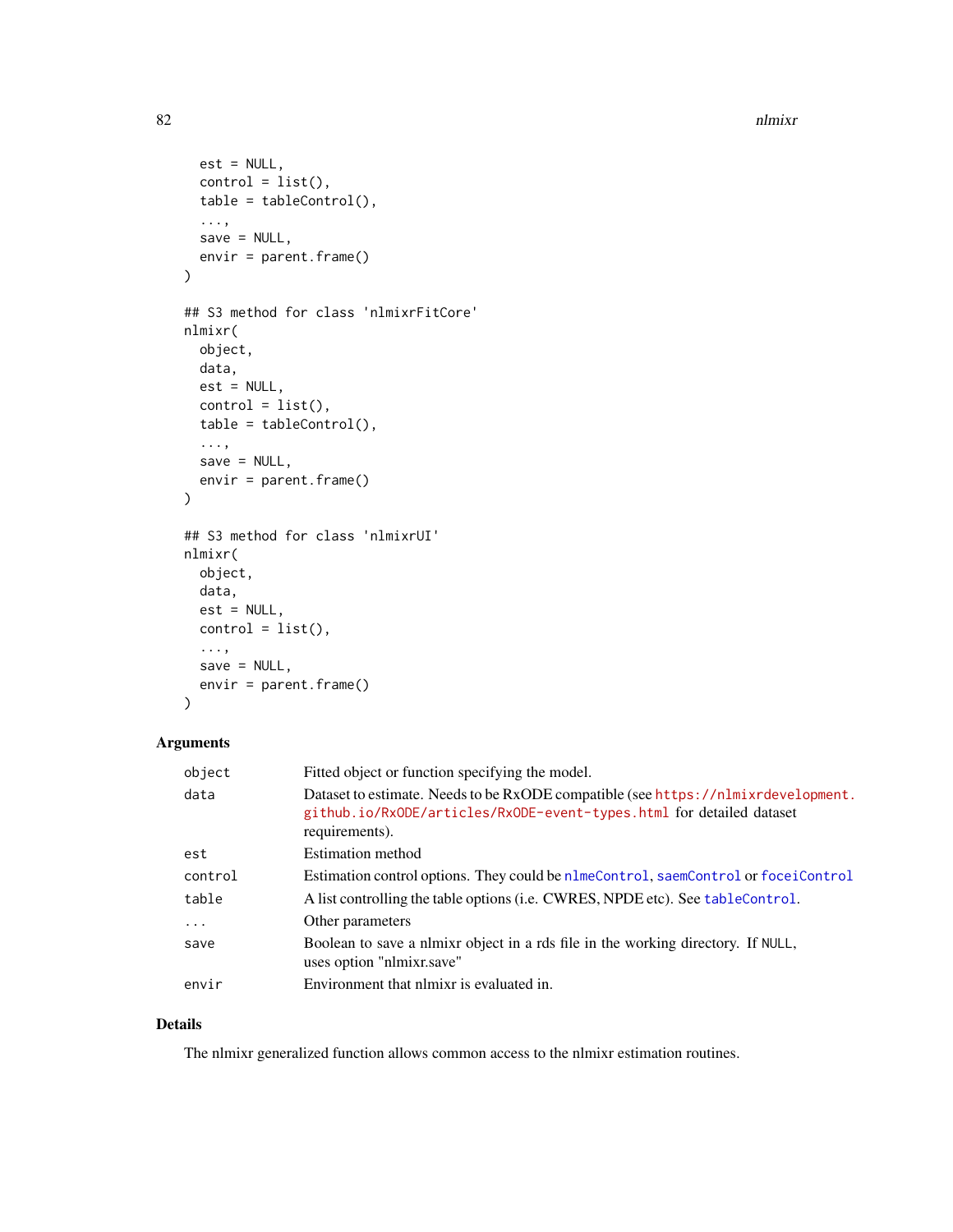### Value

Either a nlmixr model or a nlmixr fit object

# nlmixr modeling mini-language

#### Rationale

nlmixr estimation routines each have their own way of specifying models. Often the models are specified in ways that are most intuitive for one estimation routine, but do not make sense for another estimation routine. Sometimes, legacy estimation routines like [nlme](#page-0-0) have their own syntax that is outside of the control of the nlmixr package.

The unique syntax of each routine makes the routines themselves easier to maintain and expand, and allows interfacing with existing packages that are outside of nlmixr (like [nlme](#page-0-0)). However, a model definition language that is common between estimation methods, and an output object that is uniform, will make it easier to switch between estimation routines and will facilitate interfacing output with external packages like Xpose.

The nlmixr mini-modeling language, attempts to address this issue by incorporating a common language. This language is inspired by both R and NONMEM, since these languages are familiar to many pharmacometricians.

### Initial Estimates and boundaries for population parameters

nlmixr models are contained in a R function with two blocks: ini and model. This R function can be named anything, but is not meant to be called directly from R. In fact if you try you will likely get an error such as Error: could not find function "ini".

The ini model block is meant to hold the initial estimates for the model, and the boundaries of the parameters for estimation routines that support boundaries (note nlmixr's [saem](#page-145-0) and [nlme](#page-0-0) do not currently support parameter boundaries).

To explain how these initial estimates are specified we will start with an annotated example:

```
f <- function(){ ## Note the arguments to the function are currently
                ## ignored by nlmixr
   ini({
       ## Initial conditions for population parameters (sometimes
       ## called theta parameters) are defined by either `<-` or '='
       lCl \leftarrow 1.6 #log Cl (L/hr)## Note that simple expressions that evaluate to a number are
       ## OK for defining initial conditions (like in R)
       lVc = log(90) #log V(L)## Also a comment on a parameter is captured as a parameter label
       lKa <- 1 #log Ka (1/hr)
       ## Bounds may be specified by c(lower, est, upper), like NONMEM:
       ## Residuals errors are assumed to be population parameters
       prop.err <-c(0, 0.2, 1)})
   ## The model block will be discussed later
   model({})}
```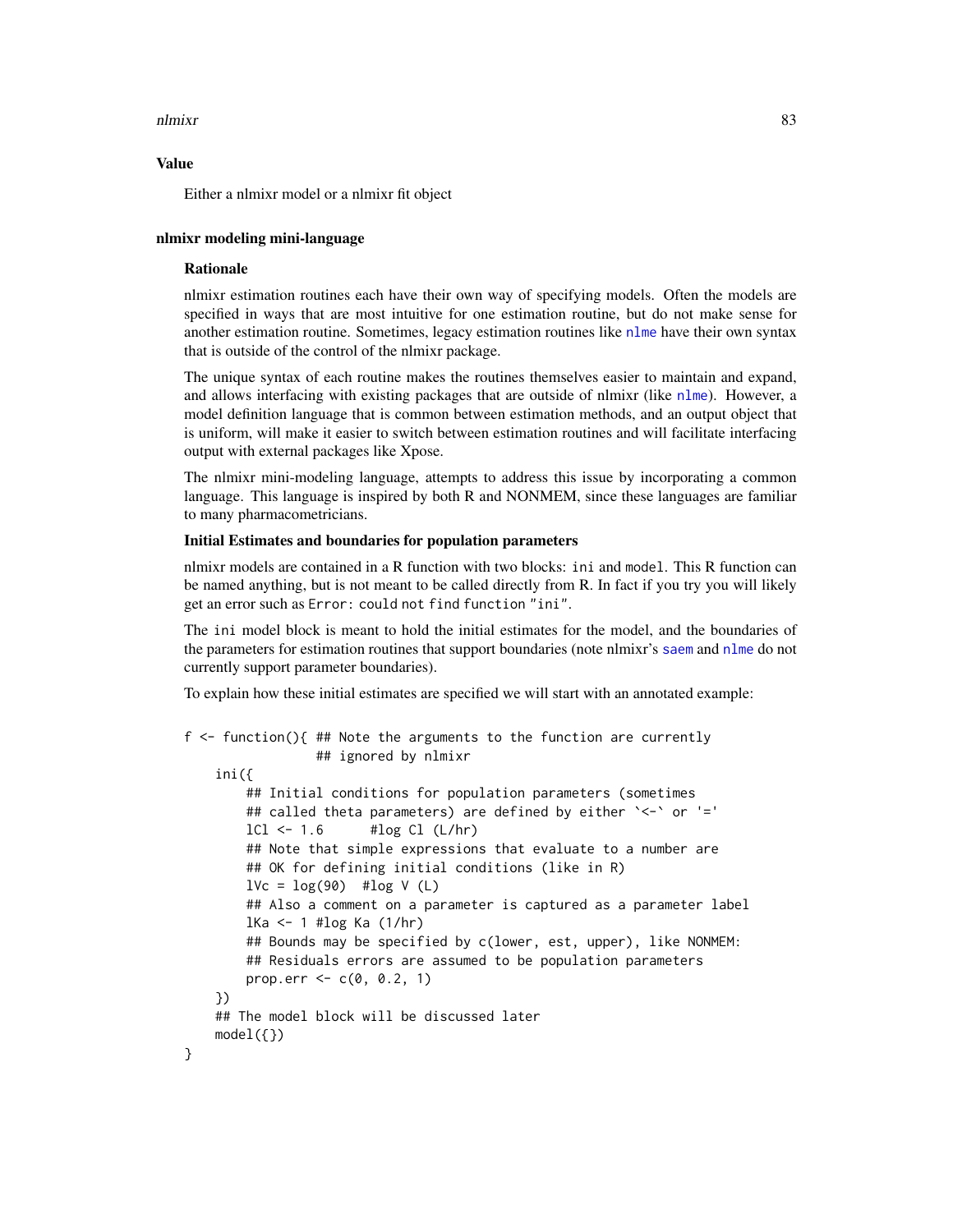As shown in the above examples:

- Simple parameter values are specified as a R-compatible assignment
- Boundaries my be specified by c(lower,est,upper).
- Like NONMEM, c(lower,est) is equivalent to c(lower,est,Inf)
- Also like NONMEM, c(est) does not specify a lower bound, and is equivalent to specifying the parameter without R's 'c' function.
- The initial estimates are specified on the variance scale, and in analogy with NONMEM, the square roots of the diagonal elements correspond to coefficients of variation when used in the exponential IIV implementation

These parameters can be named almost any R compatible name. Please note that:

- Residual error estimates should be coded as population estimates (i.e. using an '=' or '<-' statement, not a  $\sim$ .
- Naming variables that start with "\_" are not supported. Note that R does not allow variable starting with "\_" to be assigned without quoting them.
- Naming variables that start with "rx\_" or "nlmixr\_" is not supported since [RxODE](#page-0-0) and nlmixr use these prefixes internally for certain estimation routines and calculating residuals.
- Variable names are case sensitive, just like they are in R. "CL" is not the same as "Cl".

### Initial Estimates for between subject error distribution (NONMEM's \$OMEGA)

In mixture models, multivariate normal individual deviations from the population parameters are estimated (in NONMEM these are called eta parameters). Additionally the variance/covariance matrix of these deviations is also estimated (in NONMEM this is the OMEGA matrix). These also have initial estimates. In nlmixr these are specified by the '~' operator that is typically used in R for "modeled by", and was chosen to distinguish these estimates from the population and residual error parameters.

Continuing the prior example, we can annotate the estimates for the between subject error distribution

```
f \leftarrow function()ini({
        lCl \leftarrow 1.6 #log Cl (L/hr)lVc = log(90) #log V(L)lKa <- 1 #log Ka (1/hr)
       prop.err <-c(0, 0.2, 1)## Initial estimate for ka IIV variance
       ## Labels work for single parameters
       eta.ka ~ 0.1 # BSV Ka
       ## For correlated parameters, you specify the names of each
       ## correlated parameter separated by a addition operator `+`
       ## and the left handed side specifies the lower triangular
       ## matrix initial of the covariance matrix.
        eta.cl + eta.vc \sim c(0.1,
                            0.005, 0.1)
```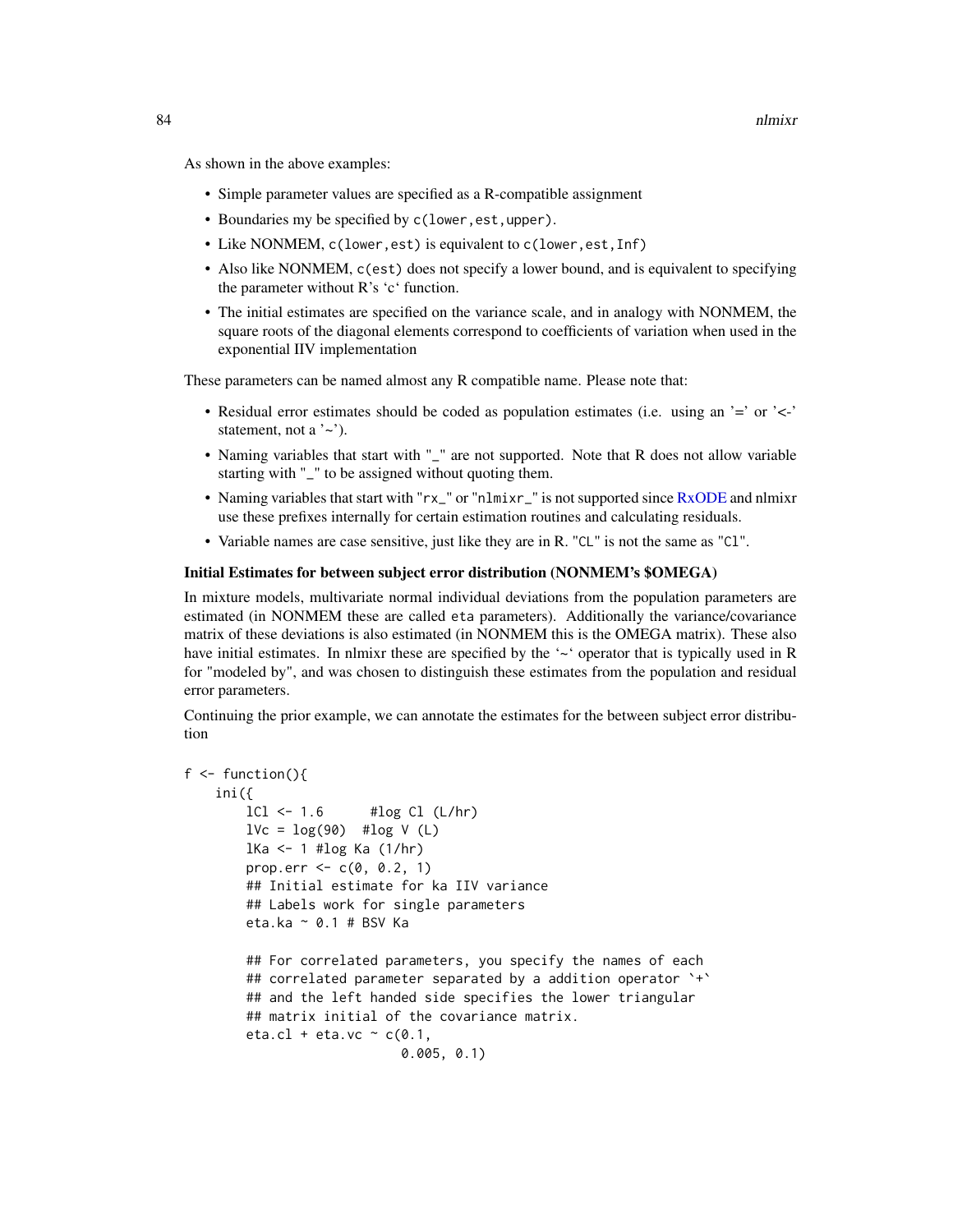}

```
## Note that labels do not currently work for correlated
    ## parameters. Also do not put comments inside the lower
   ## triangular matrix as this will currently break the model.
})
## The model block will be discussed later
model({})
```
As shown in the above examples:

- Simple variances are specified by the variable name and the estimate separated by '~'.
- Correlated parameters are specified by the sum of the variable labels and then the lower triangular matrix of the covariance is specified on the left handed side of the equation. This is also separated by '~'.

Currently the model syntax does not allow comments inside the lower triangular matrix.

### Model Syntax for ODE based models (NONMEM's \$PK, \$PRED, \$DES and \$ERROR)

Once the initialization block has been defined, you can define a model in terms of the defined variables in the ini block. You can also mix in RxODE blocks into the model.

The current method of defining a nlmixr model is to specify the parameters, and then possibly the RxODE lines:

Continuing describing the syntax with an annotated example:

```
f \leftarrow function()\text{ini}(\{\text{L1} < -1.6}\)#log Cl (L/hr)1Vc \leftarrow \log(90) #\log Vc (L)
        1KA <- 0.1 #\log Ka (1/hr)
        prop.err <-c(0, 0.2, 1)eta.Cl ~ 0.1 ## BSV Cl
        eta.Vc ~ 0.1 ## BSV Vc
        eta.KA ~ 0.1 ## BSV Ka
    })
   model({
        ## First parameters are defined in terms of the initial estimates
        ## parameter names.
        Cl \leftarrow \exp(1Cl + eta.C1)Vc = exp(1Vc + eta.Vc)KA <- exp(lKA + eta.KA)
        ## After the differential equations are defined
        kel < - Cl / Vc;
        d/dt(depot) = -KA*depot;
        d/dt(centr) = KA*depot-kel*centr;
        ## And the concentration is then calculated
        cp = centr / Vc;
        ## Last, nlmixr is told that the plasma concentration follows
        ## a proportional error (estimated by the parameter prop.err)
```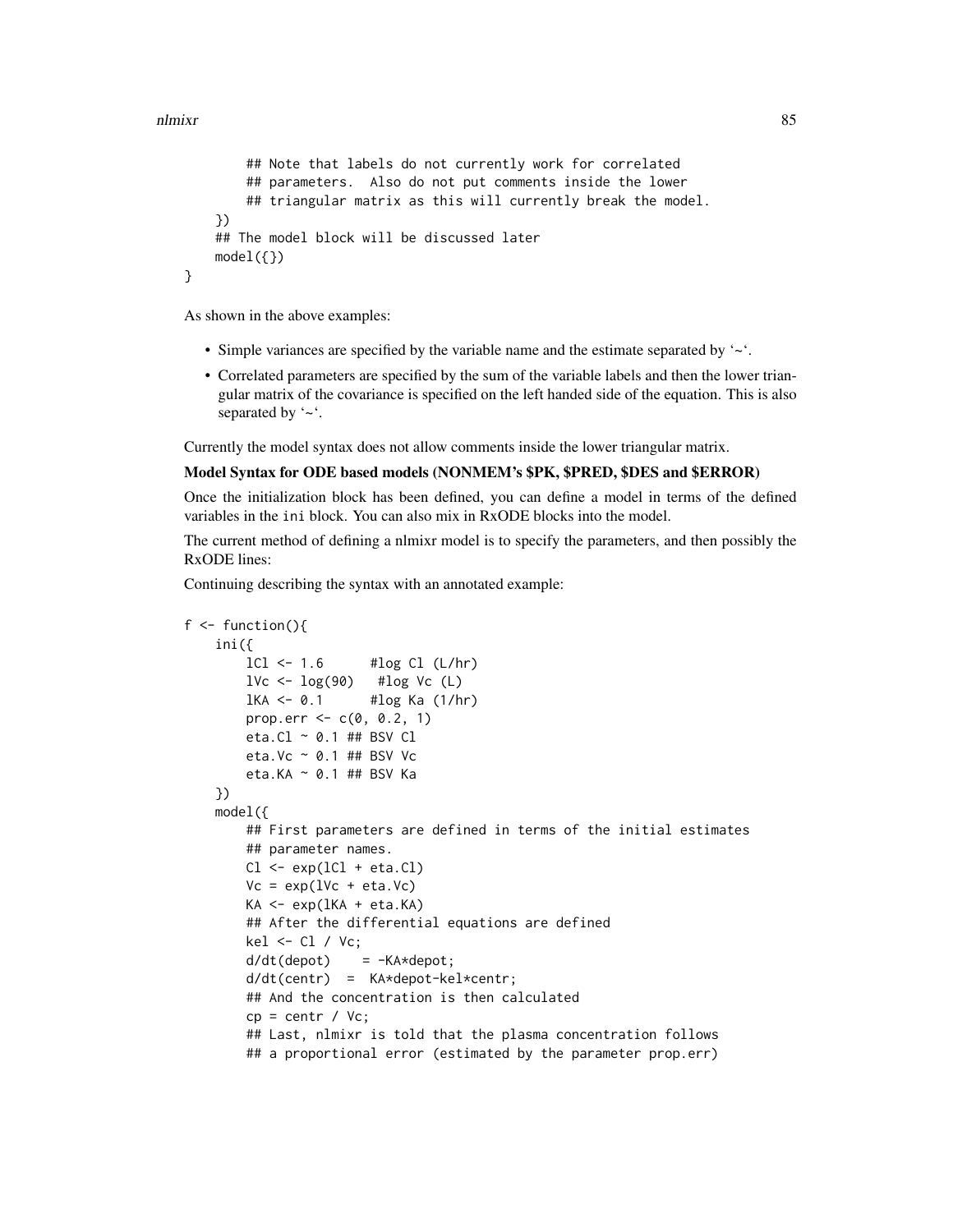```
86 na h-Alban ann an t-Iomraid ann an t-Iomraid ann an t-Iomraid ann an t-Iomraid ann an t-Iomraid ann an t-Iomraid ann an t-Iomraid ann an t-Iomraid ann an t-Iomraid ann an t-Iomraid ann an t-Iomraid ann an t-Iomraid ann
```

```
cp \sim prop(prop.err)})
}
```
A few points to note:

- Parameters are defined before the differential equations. Currently directly defining the differential equations in terms of the population parameters is not supported.
- The differential equations, parameters and error terms are in a single block, instead of multiple sections.
- State names, calculated variables cannot start with either "rx\_" or "nlmixr\_" since these are used internally in some estimation routines.
- Errors are specified using the '~'. Currently you can use either add(parameter) for additive error, prop(parameter) for proportional error or add(parameter1) + prop(parameter2) for additive plus proportional error. You can also specify norm(parameter) for the additive error, since it follows a normal distribution.
- Some routines, like [saem](#page-145-0) require parameters in terms of Pop. Parameter + Individual. Deviation. Parameter + Covariate\*Covariate.Parameter. The order of these parameters do not matter. This is similar to NONMEM's mu-referencing, though not quite so restrictive.
- The type of parameter in the model is determined by the initial block; Covariates used in the model are missing in the ini block. These variables need to be present in the modeling dataset for the model to run.

### Model Syntax for solved PK systems

Solved PK systems are also currently supported by nlmixr with the 'linCmt()' pseudo-function. An annotated example of a solved system is below:

```
##'
```

```
f \leftarrow function()ini({
        lCl \leftarrow 1.6 #log Cl (L/hr)1Vc \leftarrow \log(90) #\log Vc (L)
        1KA <- 0.1 #\log Ka (1/hr)
        prop.err <-c(0, 0.2, 1)eta.Cl ~ 0.1 ## BSV Cl
        eta.Vc \sim 0.1 ## BSV Vc
        eta.KA ~ 0.1 ## BSV Ka
    })
   model({
        Cl \leftarrow exp(1Cl + eta.C1)Vc = exp(1Vc + eta.Vc)KA <- exp(lKA + eta.KA)
        ## Instead of specifying the ODEs, you can use
        ## the linCmt() function to use the solved system.
        ##
        ## This function determines the type of PK solved system
        ## to use by the parameters that are defined. In this case
```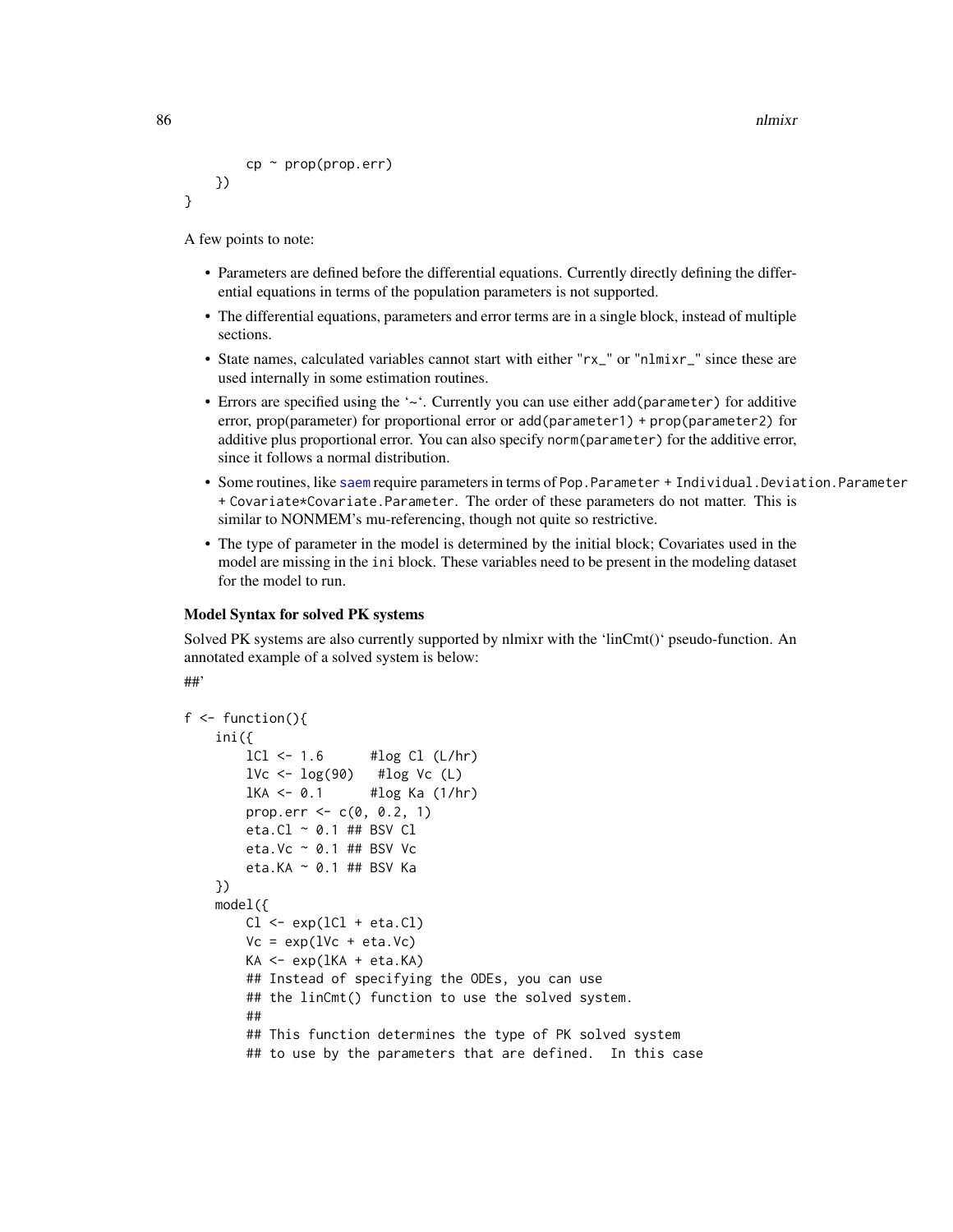}

```
## it knows that this is a one-compartment model with first-order
   ## absorption.
   linCmt() ~ ~ prop(prop.err)
})
```
A few things to keep in mind:

- Currently the solved systems support either oral dosing, IV dosing or IV infusion dosing and does not allow mixing the dosing types.
- While RxODE allows mixing of solved systems and ODEs, this has not been implemented in nlmixr yet.
- The solved systems implemented are the one, two and three compartment models with or without first-order absorption. Each of the models support a lag time with a tlag parameter.
- In general the linear compartment model figures out the model by the parameter names. nlmixr currently knows about numbered volumes, Vc/Vp, Clearances in terms of both Cl and Q/CLD. Additionally nlmixr knows about elimination micro-constants (ie K12). Mixing of these parameters for these models is currently not supported.

### Checking model syntax

After specifying the model syntax you can check that nlmixr is interpreting it correctly by using the nlmixr function on it.

Using the above function we can get:

```
> nlmixr(f)
## 1-compartment model with first-order absorption in terms of Cl
## Initialization:
################################################################################
Fixed Effects ($theta):
   lCl lVc lKA
1.60000 4.49981 0.10000
Omega ($omega):
     [,1] [,2] [,3]
[1,] 0.1 0.0 0.0
[2,] 0.0 0.1 0.0
[3,] 0.0 0.0 0.1
## Model:
################################################################################
Cl \leftarrow exp(1Cl + eta.C1)Vc = exp(1Vc + eta.Vc)KA \leftarrow exp(lKA + eta.KA)## Instead of specifying the ODEs, you can use
## the linCmt() function to use the solved system.
##
## This function determines the type of PK solved system
```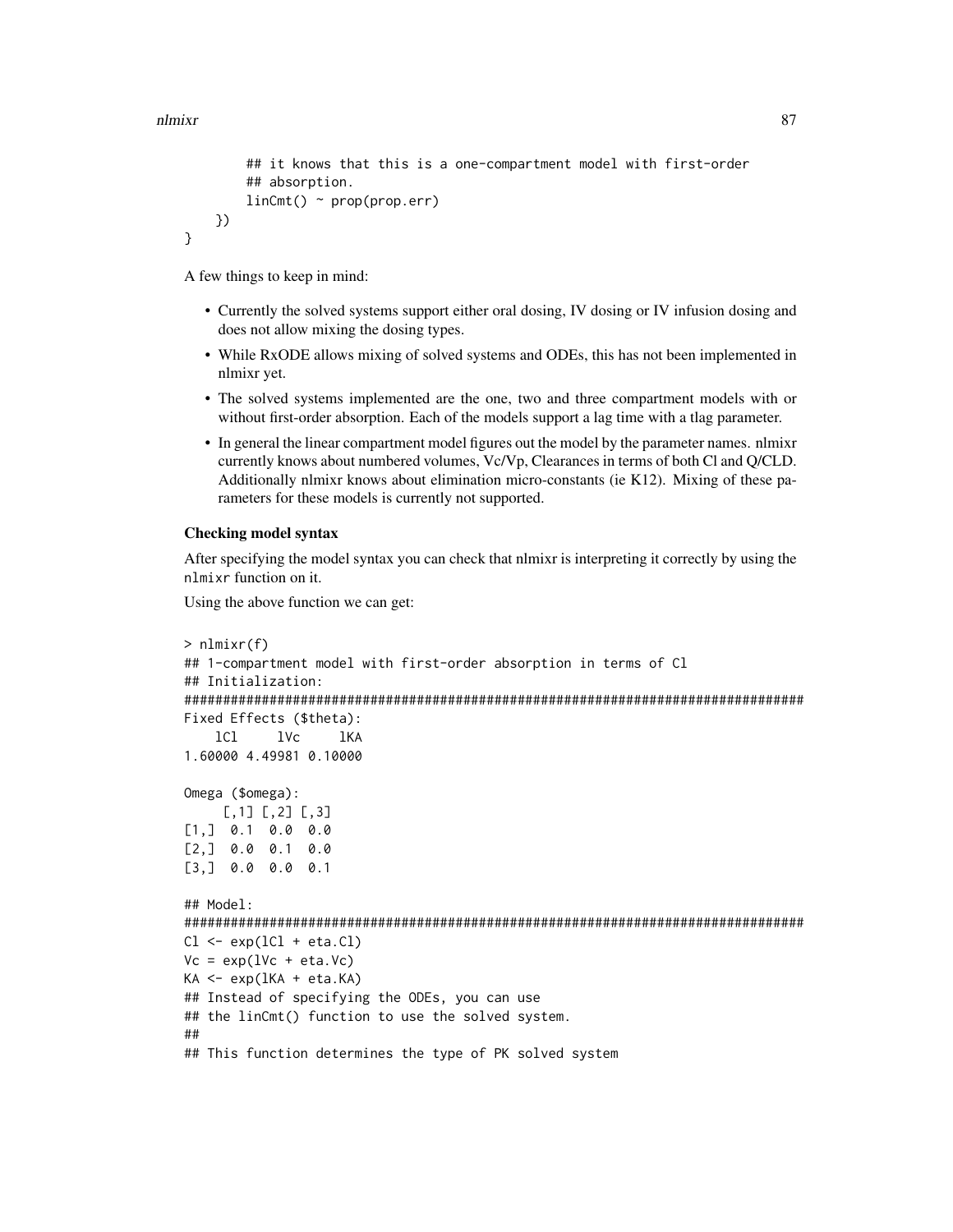88 **nlmixr** and the control of the control of the control of the control of the control of the control of the control of the control of the control of the control of the control of the control of the control of the control

```
## to use by the parameters that are defined. In this case
## it knows that this is a one-compartment model with first-order
## absorption.
linCmt() ~ rprop(prop.err)
```
In general this gives you information about the model (what type of solved system/RxODE), initial estimates as well as the code for the model block.

#### Using the model syntax for estimating a model

Once the model function has been created, you can use it and a dataset to estimate the parameters for a model given a dataset.

This dataset has to have RxODE compatible events IDs. Both Monolix and NONMEM use a different dataset description. You may convert these datasets to RxODE-compatible datasets with the [nmDataConvert](#page-0-0) function. Note that steady state doses are not supported by RxODE, and therefore not supported by the conversion function.

As an example, you can use a simulated rich 1-compartment dataset.

```
d <- Oral_1CPT
d \leq d[, names(d) != "SS"];
d <- nmDataConvert(d);
```
Once the data has been converted to the appropriate format, you can use the nlmixr function to run the appropriate code.

The method to estimate the model is:

fit <- nlmixr(model.function, rxode.dataset, est="est",control=estControl(options))

Currently [nlme](#page-0-0) and [saem](#page-145-0) are implemented. For example, to run the above model with [saem](#page-145-0), we could have the following:

```
> f < - function(){
    ini({
        lCl \leftarrow 1.6 #log Cl (L/hr)1Vc \leftarrow \log(90) #\log Vc (L)
        lKA <- 0.1 #log Ka (1/hr)
        prop.err <-c(0, 0.2, 1)eta.Cl \sim 0.1 ## BSV Cl
        eta.Vc \sim 0.1 ## BSV Vc
        eta.KA ~ 0.1 ## BSV Ka
    })
    model({
        ## First parameters are defined in terms of the initial estimates
        ## parameter names.
        Cl \leftarrow exp(1Cl + eta.C1)Vc = exp(1Vc + eta.Vc)KA <- exp(lKA + eta.KA)
        ## After the differential equations are defined
```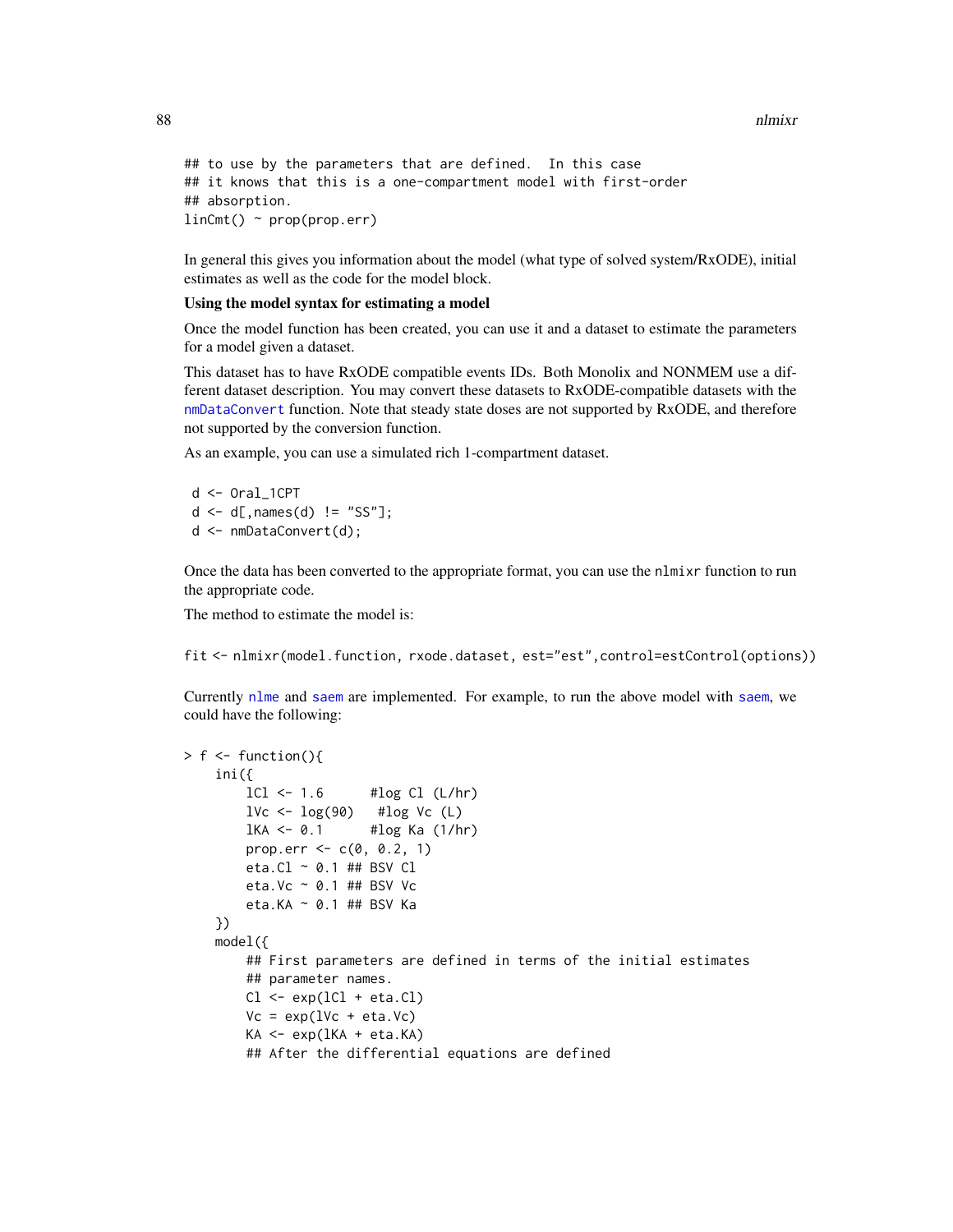```
kel <- Cl / Vc;
       d/dt(depot) = -KA*depot;
       d/dt(centr) = KA*depot-kel*centr;
       ## And the concentration is then calculated
       cp = centr / Vc;
       ## Last, nlmixr is told that the plasma concentration follows
       ## a proportional error (estimated by the parameter prop.err)
       cp \sim prop(prop.err)})
}
> fit.s <- nlmixr(f,d,est="saem",control=saemControl(n.burn=50,n.em=100,print=50));
Compiling RxODE differential equations...done.
c:/Rtools/mingw_64/bin/g++ -I"c:/R/R-34~1.1/include"-DNDEBUG -I"d:/Compiler/gcc-4.9.3/local330/i
In file included from c:/R/R-34~1.1/library/RCPPAR~1/include/armadillo:52:0,
           from c:/R/R-34~1.1/library/RCPPAR~1/include/RcppArmadilloForward.h:46,
                from c:/R/R-34~1.1/library/RCPPAR~1/include/RcppArmadillo.h:31,
                from saem3090757b4bd1x64.cpp:1:
c:/R/R-34~1.1/library/RCPPAR~1/include/armadillo_bits/compiler_setup.hpp:474:96: note: #pragma messa
  #pragma message ("WARNING: use of OpenMP disabled; this compiler doesn't support OpenMP 3.0+")
                                                                             \lambdac:/Rtools/mingw_64/bin/g++ -shared -s -static-libgcc -o saem3090757b4bd1x64.dll tmp.def saem3090757b4
done.
1: 1.8174 4.6328 0.0553 0.0950 0.0950 0.0950 0.6357
50: 1.3900 4.2039 0.0001 0.0679 0.0784 0.1082 0.1992
100: 1.3894 4.2054 0.0107 0.0686 0.0777 0.1111 0.1981
150: 1.3885 4.2041 0.0089 0.0683 0.0778 0.1117 0.1980
Using sympy via SnakeCharmR
## Calculate ETA-based prediction and error derivatives:
Calculate Jacobian...................done.
Calculate sensitivities.......
done.
## Calculate d(f)/d(eta)
## ...
## done
## ...
## done
The model-based sensitivities have been calculated
Calculating Table Variables...
done
```
The options for [saem](#page-145-0) are controlled by [saemControl](#page-148-0). You may wish to make sure the minimization is complete in the case of [saem](#page-145-0). You can do that with [traceplot](#page-19-0) which shows the iteration history with the divided by burn-in and EM phases. In this case, the burn in seems reasonable; you may wish to increase the number of iterations in the EM phase of the estimation. Overall it is probably a semi-reasonable solution.

### nlmixr output objects

In addition to unifying the modeling language sent to each of the estimation routines, the outputs currently have a unified structure.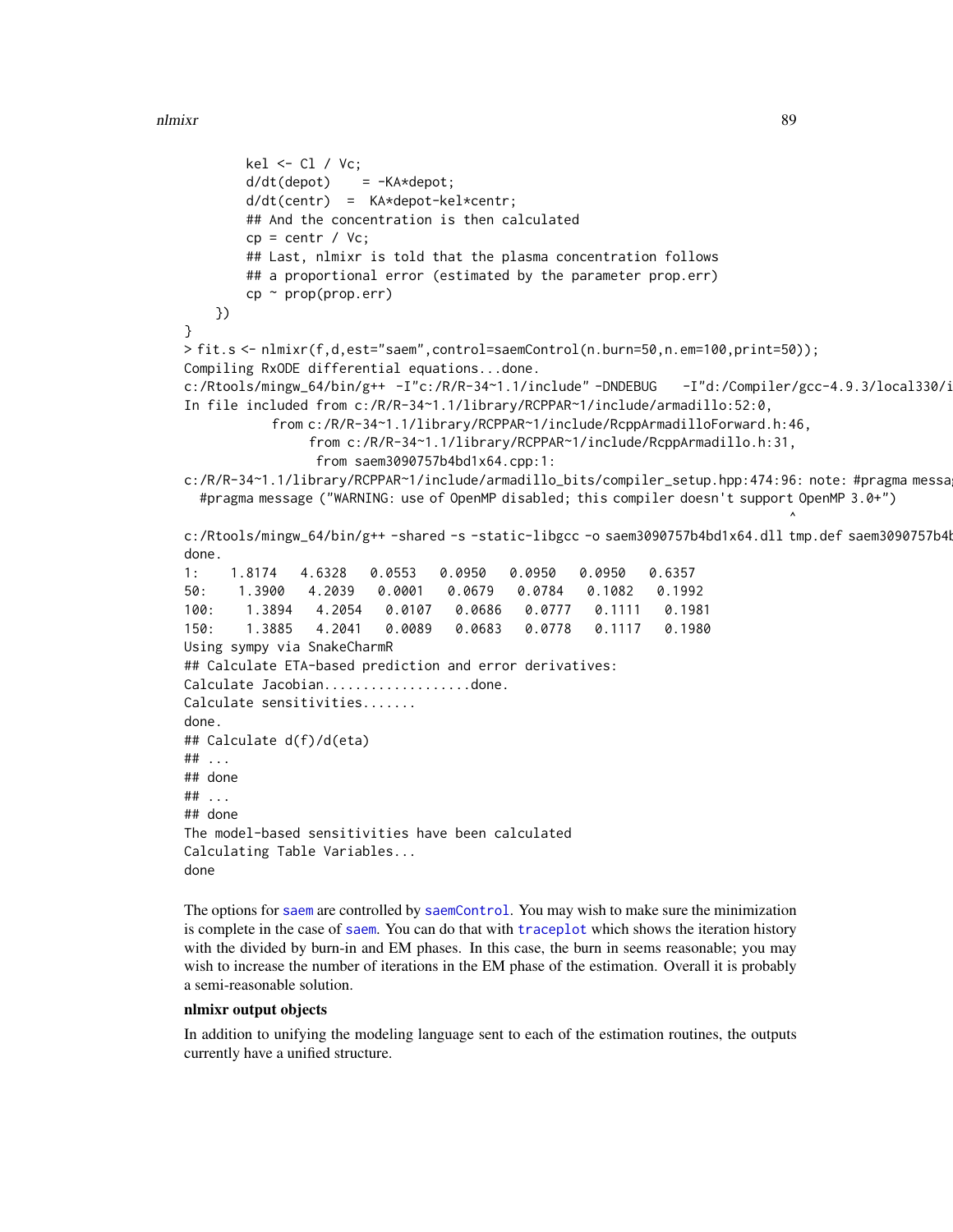You can see the fit object by typing the object name:

```
> fit.s
-- nlmixr SAEM fit (ODE); OBJF calculated from FOCEi approximation ------------
     OBJF AIC BIC Log-likelihood Condition Number
 62337.09 62351.09 62399.01 -31168.55 82.6086
-- Time (sec; fit.s$time): -----------------------------------------------------
         saem setup Likelihood Calculation covariance table
elapsed 430.25 31.64 1.19 0 3.44
-- Parameters (fit.s$par.fixed): -----------------------------------------------
           Parameter Estimate SE
lCl log Cl (L/hr) 1.39 0.0240 1.73 4.01 (3.83, 4.20) 26.6
lVc log Vc (L) 4.20 0.0256 0.608 67.0 (63.7, 70.4) 28.5
lKA log Ka (1/hr) 0.00924 0.0323 349. 1.01 (0.947, 1.08) 34.3
prop.err prop.err 0.198 19.8
        Shrink(SD)
lCl 0.248
lVc 1.09
lKA 4.19
prop.err 1.81
  No correlations in between subject variability (BSV) matrix
 Full BSV covariance (fit.s$omega) or correlation (fit.s$omega.R; diagonals=SDs)
  Distribution stats (mean/skewness/kurtosis/p-value) available in fit.s$shrink
-- Fit Data (object fit.s is a modified data.frame): ---------------------------
# A tibble: 6,947 x 22
  ID TIME DV PRED RES WRES IPRED IRES IWRES CPRED CRES
* <fct> <dbl> <dbl> <dbl> <dbl> <dbl> <dbl> <dbl> <dbl> <dbl> <dbl>
1 1 0.25 205. 198. 6.60 0.0741 189. 16.2 0.434 198. 6.78
2 1 0.5 311. 349. -38.7 -0.261 330. -19.0 -0.291 349. -38.3
```
# ... with 6,944 more rows, and 11 more variables: CWRES <dbl>, eta.Cl <dbl>, # eta.Vc <dbl>, eta.KA <dbl>, depot <dbl>, centr <dbl>, Cl <dbl>, Vc <dbl>,

This example shows what is typical printout of a nlmixr fit object. The elements of the fit are:

3 1 0.75 389. 464. -74.5 -0.398 434. -45.2 -0.526 463. -73.9

- The type of fit ([nlme](#page-0-0), [saem](#page-145-0), etc)
- Metrics of goodness of fit ([AIC](#page-0-0), [BIC](#page-0-0), and [logLik](#page-0-0)).
	- To align the comparison between methods, the FOCEi likelihood objective is calculated regardless of the method used and used for goodness of fit metrics.
	- This FOCEi likelihood has been compared to NONMEM's objective function and gives the same values (based on the data in Wang 2007)
	- Also note that [saem](#page-145-0) does not calculate an objective function, and the FOCEi is used as the only objective function for the fit.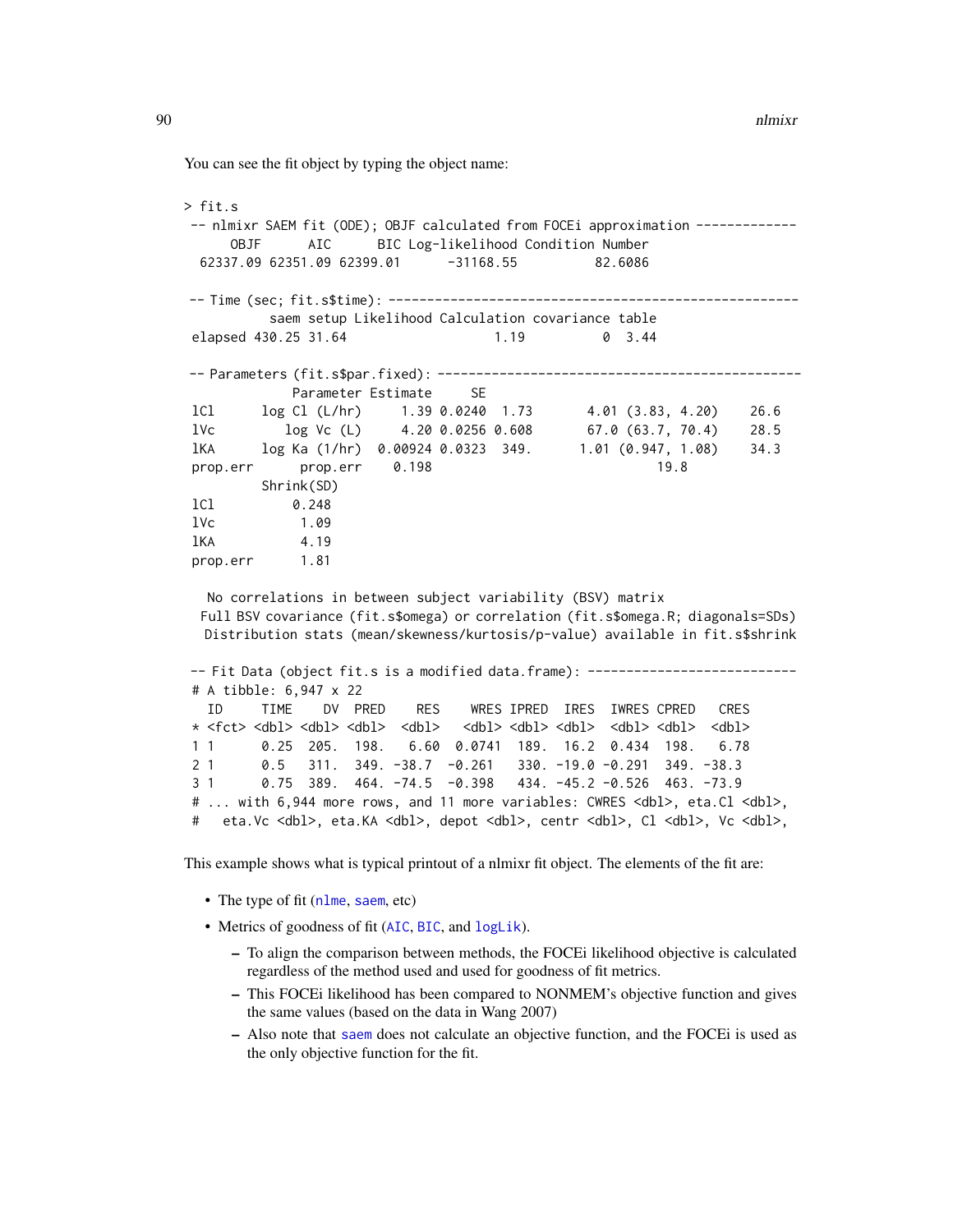- Even though the objective functions are calculated in the same manner, caution should be used when comparing fits from various estimation routines.
- The next item is the timing of each of the steps of the fit.
	- These can be also accessed by (fit.s\$time).
	- As a mnemonic, the access for this item is shown in the printout. This is true for almost all of the other items in the printout.
- After the timing of the fit, the parameter estimates are displayed (can be accessed by fit.s\$par.fixed)
	- While the items are rounded for R printing, each estimate without rounding is still accessible by the '\$' syntax. For example, the '\$Untransformed' gives the untransformed parameter values.
	- The Untransformed parameter takes log-space parameters and back-transforms them to normal parameters. Not the CIs are listed on the back-transformed parameter space.
	- Proportional Errors are converted to
- Omega block (accessed by fit.s\$omega)
- The table of fit data. Please note:
	- A nlmixr fit object is actually a data frame. Saving it as a Rdata object and then loading it without nlmixr will just show the data by itself. Don't worry; the fit information has not vanished, you can bring it back by simply loading nlmixr, and then accessing the data.
	- Special access to fit information (like the \$omega) needs nlmixr to extract the information.
	- If you use the \$ to access information, the order of precedence is:
		- \* Fit data from the overall data.frame
		- \* Information about the parsed nlmixr model (via \$uif)
		- \* Parameter history if available (via \$par.hist and \$par.hist.stacked)
		- \* Fixed effects table (via \$par.fixed)
		- \* Individual differences from the typical population parameters (via \$eta)
		- \* Fit information from the list of information generated during the post-hoc residual calculation.
		- \* Fit information from the environment where the post-hoc residual were calculated
		- \* Fit information about how the data and options interacted with the specified model (such as estimation options or if the solved system is for an infusion or an IV bolus).
	- While the printout may displays the data as a data.table object or tbl object, the data is NOT any of these objects, but rather a derived data frame.
	- Since the object *is* a data.frame, you can treat it like one.

In addition to the above properties of the fit object, there are a few additional that may be helpful for the modeler:

- \$theta gives the fixed effects parameter estimates (in NONMEM the thetas). This can also be accessed in [fixed.effects](#page-0-0) function. Note that the residual variability is treated as a fixed effect parameter and is included in this list.
- \$eta gives the random effects parameter estimates, or in NONMEM the etas. This can also be accessed in using the [random.effects](#page-0-0) function.

### Author(s)

Matthew L. Fidler, Rik Schoemaker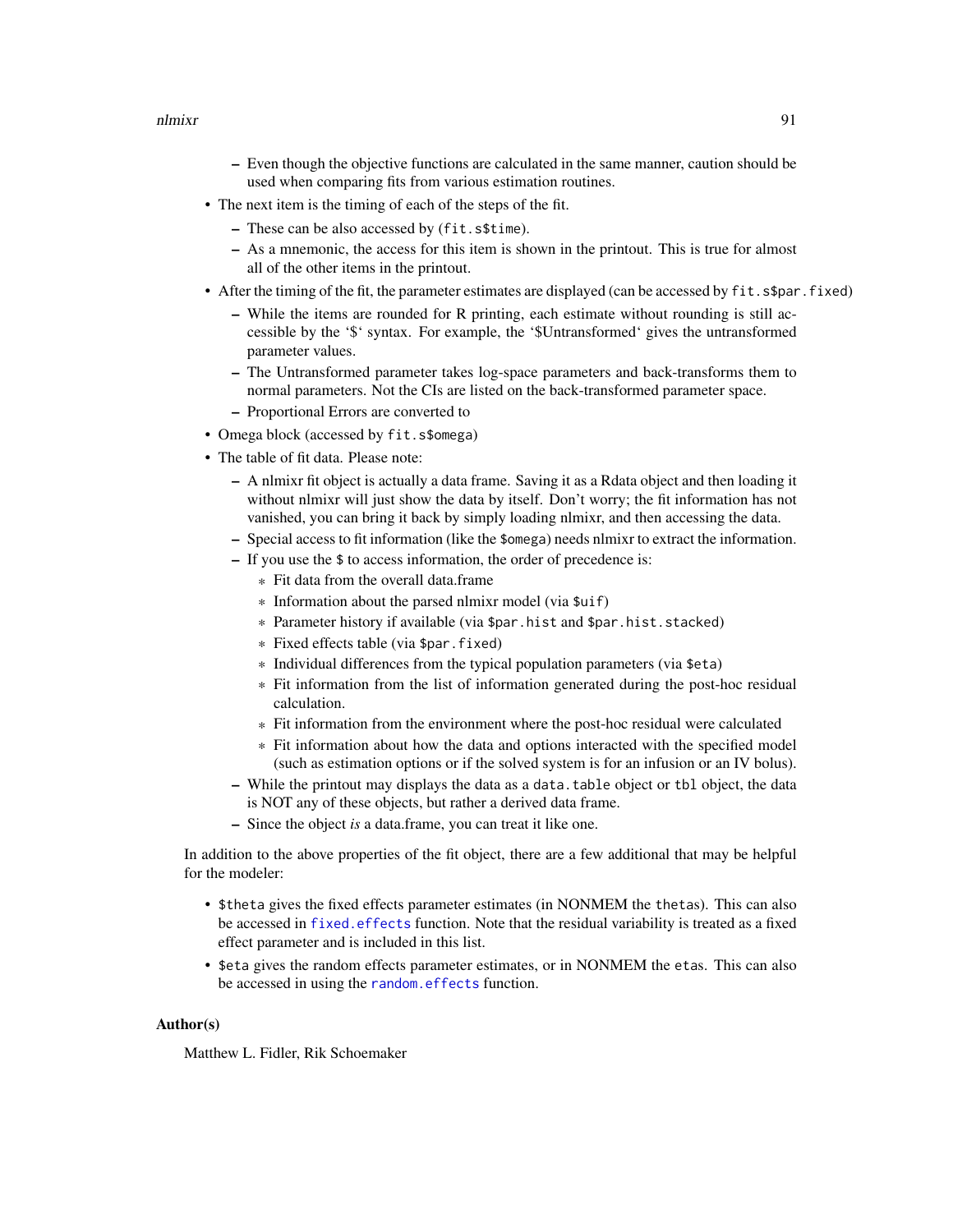### Examples

```
f_ode <- function(){
    ini({
        lCl \leftarrow 1.6 #log Cl (L/hr)lVc \leftarrow \log(80) #log Vc (L)
       lKA <- 0.3 #log Ka (1/hr)
        prop.err <-c(0, 0.2, 1)eta.Cl ~ 0.3 ## BSV Cl
        eta.Vc ~ 0.2 ## BSV Vc
       eta.KA ~ 0.1 ## BSV Ka
   })
    model({
        ## First parameters are defined in terms of the initial estimates
        ## parameter names.
       Cl \leftarrow \exp(1Cl + eta.C1)Vc = exp(1Vc + eta.Vc)KA <- exp(lKA + eta.KA)
        ## After the differential equations are defined
        kel <- Cl / Vc;
        d/dt(depot) = -KA*depot;
        d/dt(centr) = KA*depot-kel*centr;
        ## And the concentration is then calculated
        cp = centr / Vc;## Last, nlmixr is told that the plasma concentration follows
        ## a proportional error (estimated by the parameter prop.err)
       cp \sim prop(prop.err)})
}
f_linCmt <- function(){
    ini({
        lCl \leftarrow 1.6 #log Cl (L/hr)lVc \leftarrow \log(90) #log Vc (L)
       1KA \le 0.1 #log Ka (1/hr)prop.err <- c(0, 0.2, 1)add.err <- c(0, 0.01)
       eta.Cl ~ 0.1 ## BSV Cl
       eta.Vc ~ 0.1 ## BSV Vc
       eta.KA ~ 0.1 ## BSV Ka
   })
   model({
       Cl <- exp(lCl + eta.Cl)
       Vc = exp(1Vc + eta.Vc)KA <- exp(lKA + eta.KA)
        ## Instead of specifying the ODEs, you can use
        ## the linCmt() function to use the solved system.
        ##
        ## This function determines the type of PK solved system
        ## to use by the parameters that are defined. In this case
        ## it knows that this is a one-compartment model with first-order
```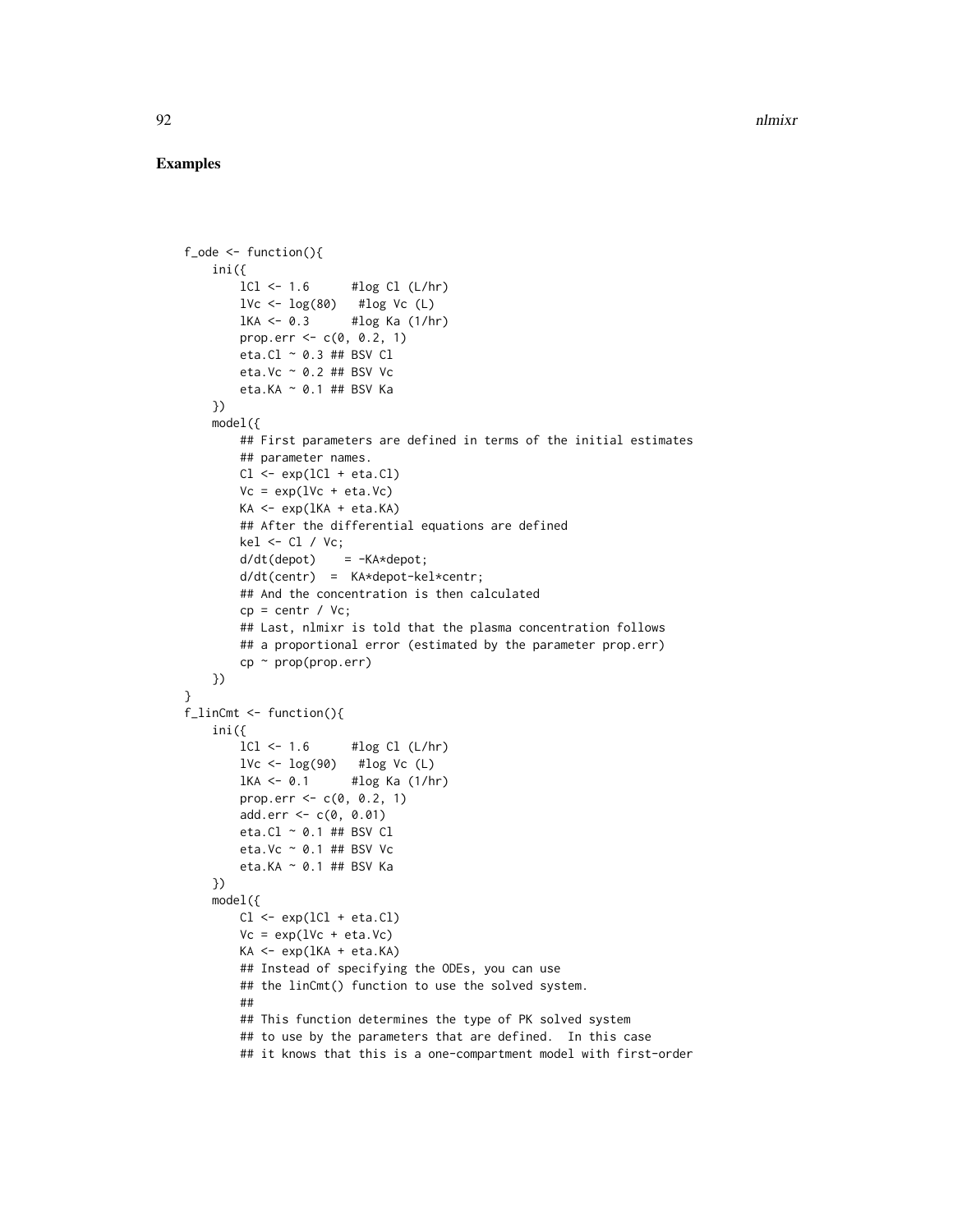# nlmixrAugPred 93

```
## absorption.
       linCmt() ~ add(add.err) + prop(prop.err)
   })
}
# Use nlme algorithm
fit_linCmt_nlme <- try(nlmixr(f_ode, Oral_1CPT, est="nlme",
              control=nlmeControl(maxstepsOde = 50000, pnlsTol=0.4)))
if (!inherits(fit_linCmt_nlme, "try-error")) print(fit_linCmt_nlme)
# Use Focei algorithm
fit_linCmt_focei <- try(nlmixr(f_linCmt, Oral_1CPT, est="focei"))
if (!inherits(fit_linCmt_focei, "try-error")) print(fit_linCmt_focei)
# The ODE model can be fitted using the saem algorithm, more
# iterations should be used for real applications
fit_ode_saem <- try(nlmixr(f_ode, Oral_1CPT, est = "saem",
       control = sameControl(n.burn = 50, n-em = 100, print = 50))if (!inherits(fit_ode_saem, "try-error")) print(fit_ode_saem)
```
nlmixrAugPred *Augmented Prediction for nlmixr fit*

### Description

Augmented Prediction for nlmixr fit

```
nlmixrAugPred(
  object,
  ...,
  covsInterpolation = c("locf", "linear", "nocb", "midpoint"),
  primary = NULL,
 minimum = NULL,
 maximum = NULL,length.out = 51L)
## S3 method for class 'nlmixrFitData'
augPred(
  object,
  primary = NULL,
 minimum = NULL,maximum = NULL,length.out = 51,
```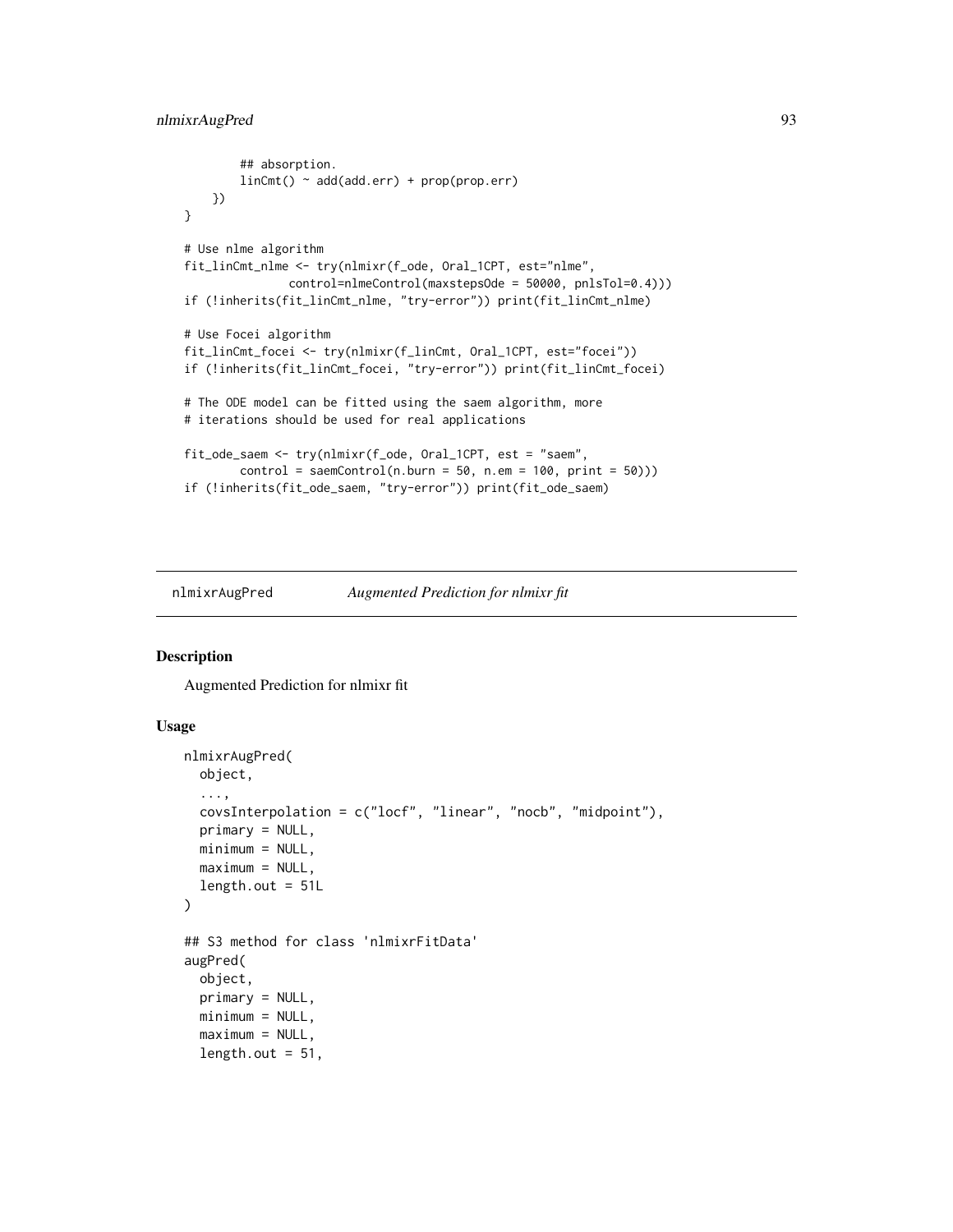...  $\mathcal{L}$ 

# Arguments

| object            | Nlmixr fit object                                                                                                                                                                                                                                             |
|-------------------|---------------------------------------------------------------------------------------------------------------------------------------------------------------------------------------------------------------------------------------------------------------|
| .                 | some methods for the generic may require additional arguments.                                                                                                                                                                                                |
| covsInterpolation |                                                                                                                                                                                                                                                               |
|                   | specifies the interpolation method for time-varying covariates. When solving<br>ODEs it often samples times outside the sampling time specified in events.<br>When this happens, the time varying covariates are interpolated. Currently this<br>can be:      |
|                   | • "linear" interpolation, which interpolates the covariate by solving the line<br>between the observed covariates and extrapolating the new covariate value.                                                                                                  |
|                   | • "constant" – Last observation carried forward (the default).                                                                                                                                                                                                |
|                   | • "NOCB" - Next Observation Carried Backward. This is the same method<br>that NONMEM uses.                                                                                                                                                                    |
|                   | • "midpoint" Last observation carried forward to midpoint; Next observa-<br>tion carried backward to midpoint.                                                                                                                                                |
| primary           | an optional one-sided formula specifying the primary covariate to be used to<br>generate the augmented predictions. By default, if a covariate can be extracted<br>from the data used to generate object (using getCovariate), it will be used as<br>primary. |
| minimum           | an optional lower limit for the primary covariate. Defaults to min(primary).                                                                                                                                                                                  |
| maximum           | an optional upper limit for the primary covariate. Defaults to max (primary).                                                                                                                                                                                 |
| length.out        | an optional integer with the number of primary covariate values at which to<br>evaluate the predictions. Defaults to 51.                                                                                                                                      |

# Value

Stacked data.frame with observations, individual/population predictions.

# Author(s)

Matthew L. Fidler

<span id="page-93-0"></span>nlmixrBounds *Extract the nlmixr bound information from a function.*

# Description

Extract the nlmixr bound information from a function.

# Usage

nlmixrBounds(fun)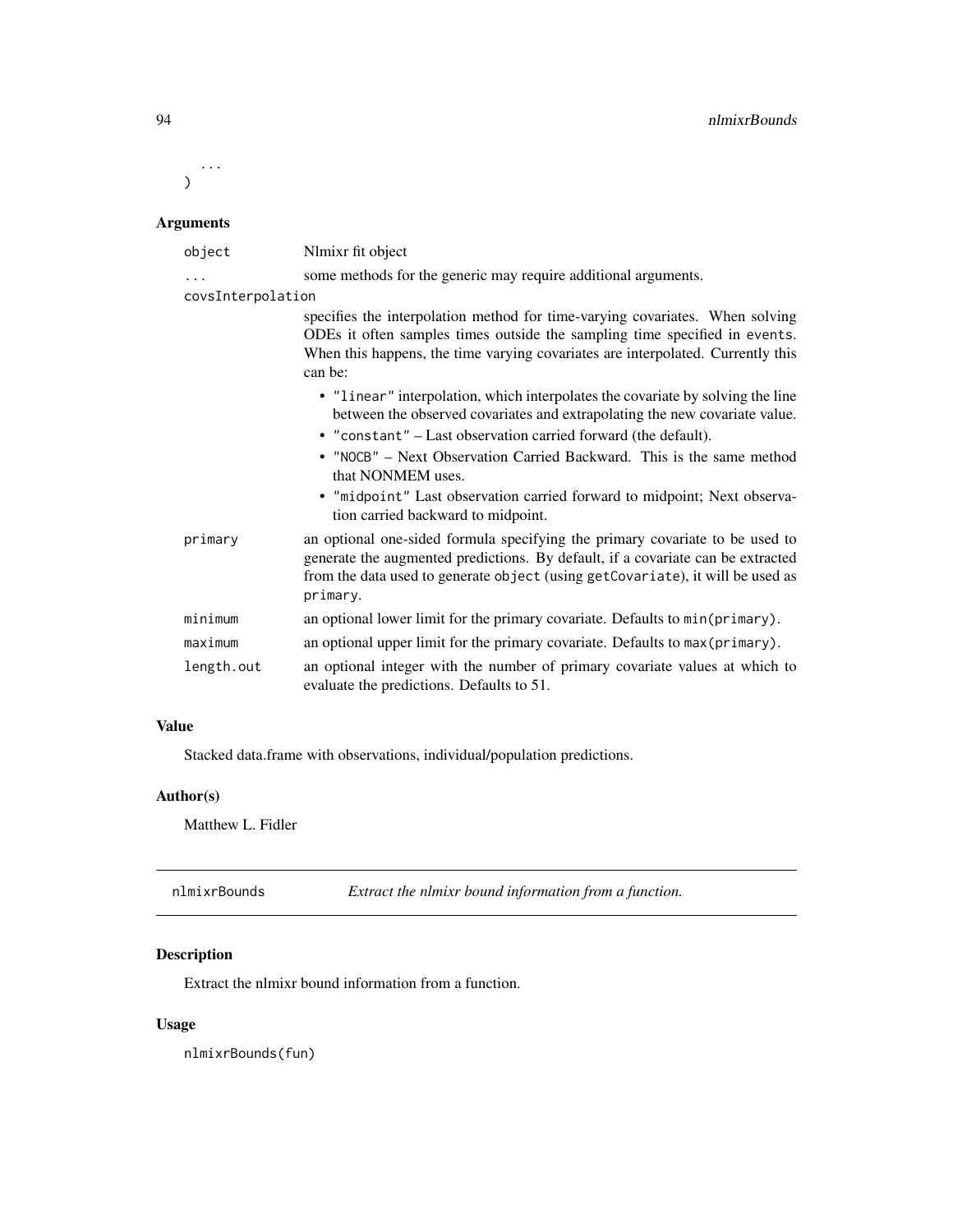# nlmixrBounds.eta.names 95

# Arguments

fun Function to extract bound information from.

### Value

a data.frame with bound information.

# Author(s)

Bill Denney and Matthew L. Fidler

# See Also

Other nlmixrBounds: [nlmixrBoundsParser\(](#page-95-0))

nlmixrBounds.eta.names

*Get ETA names*

# Description

Get ETA names

# Usage

nlmixrBounds.eta.names(obj)

# Arguments

obj UI object

# Value

ETA names

# Author(s)

Matthew L. Fidler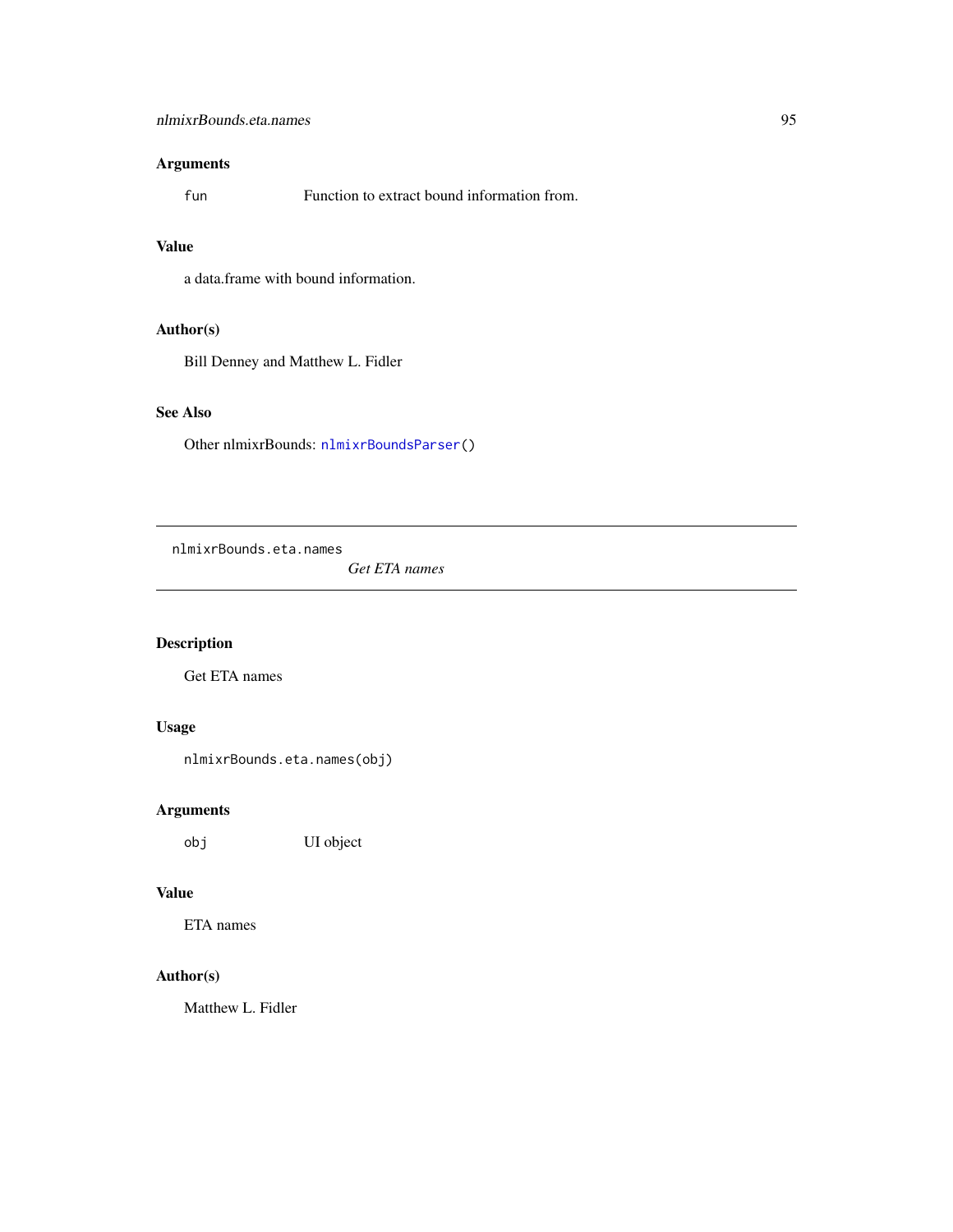nlmixrBounds.focei.upper.lower

*Get upper/lower/names for THETAs*

# Description

Get upper/lower/names for THETAs

### Usage

```
nlmixrBounds.focei.upper.lower(obj, type = c("upper", "lower", "name", "err"))
```
# Arguments

| obi  | Bounds object            |
|------|--------------------------|
| type | type of object extracted |

# Value

lower/upper/name vector

### Author(s)

Matthew L. Fidler

<span id="page-95-0"></span>nlmixrBoundsParser *Functions to assist with setting initial conditions and boundaries*

# Description

These functions are not intended to be called by a user. They are intended to be internal to nlmixr

### Usage

```
nlmixrBoundsParser(x)
```

```
## S3 method for class '`(`'
nlmixrBoundsParser(x)
```
# Arguments

x the object to attempt extraction from

# Value

A list with how the object will be used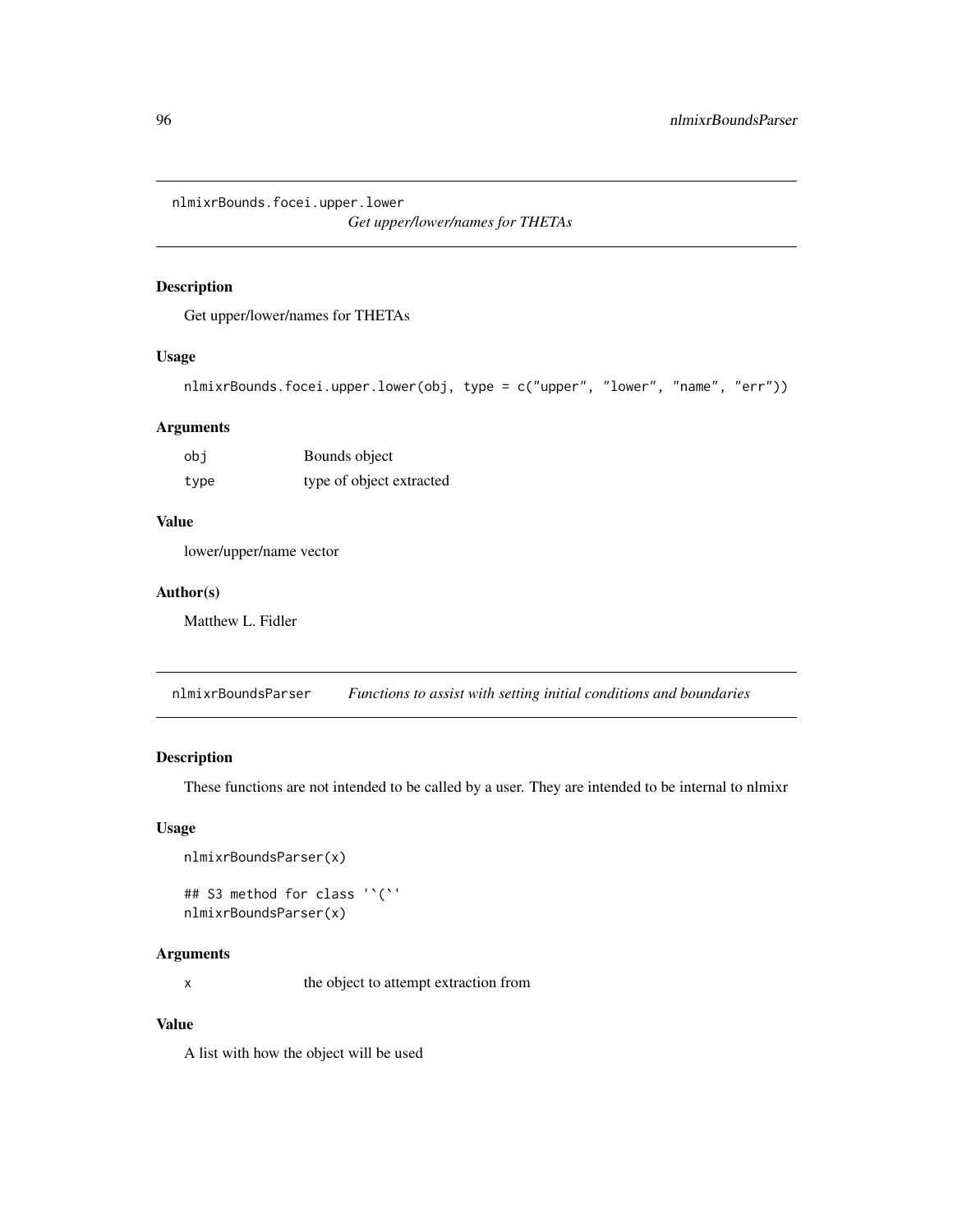# nlmixrDynmodelConvert 97

### Methods (by class)

• (: For function bodies and similar.

# See Also

Other nlmixrBounds: [nlmixrBounds\(](#page-93-0))

nlmixrDynmodelConvert *Converting nlmixr objects to dynmodel objects*

# Description

Convert nlmixr Objects to dynmodel objects for use in fitting non-population dynamic models

### Usage

```
nlmixrDynmodelConvert(.nmf)
```
### Arguments

.nmf nlmixr object

### Value

list containing inputs for the dynmodel()

- \$fixPars fixed parameters defined as fixed() in the nlmixr object
- \$sigma error model parameters
- \$inits initial estimates for parameters in the model
- \$lower lower boundaries for estimated parameters
- \$upper upper boundaries for estimated parameters
- \$system RxODE object that defines the structural model
- \$model error model

### Author(s)

Mason McComb and Matt Fidler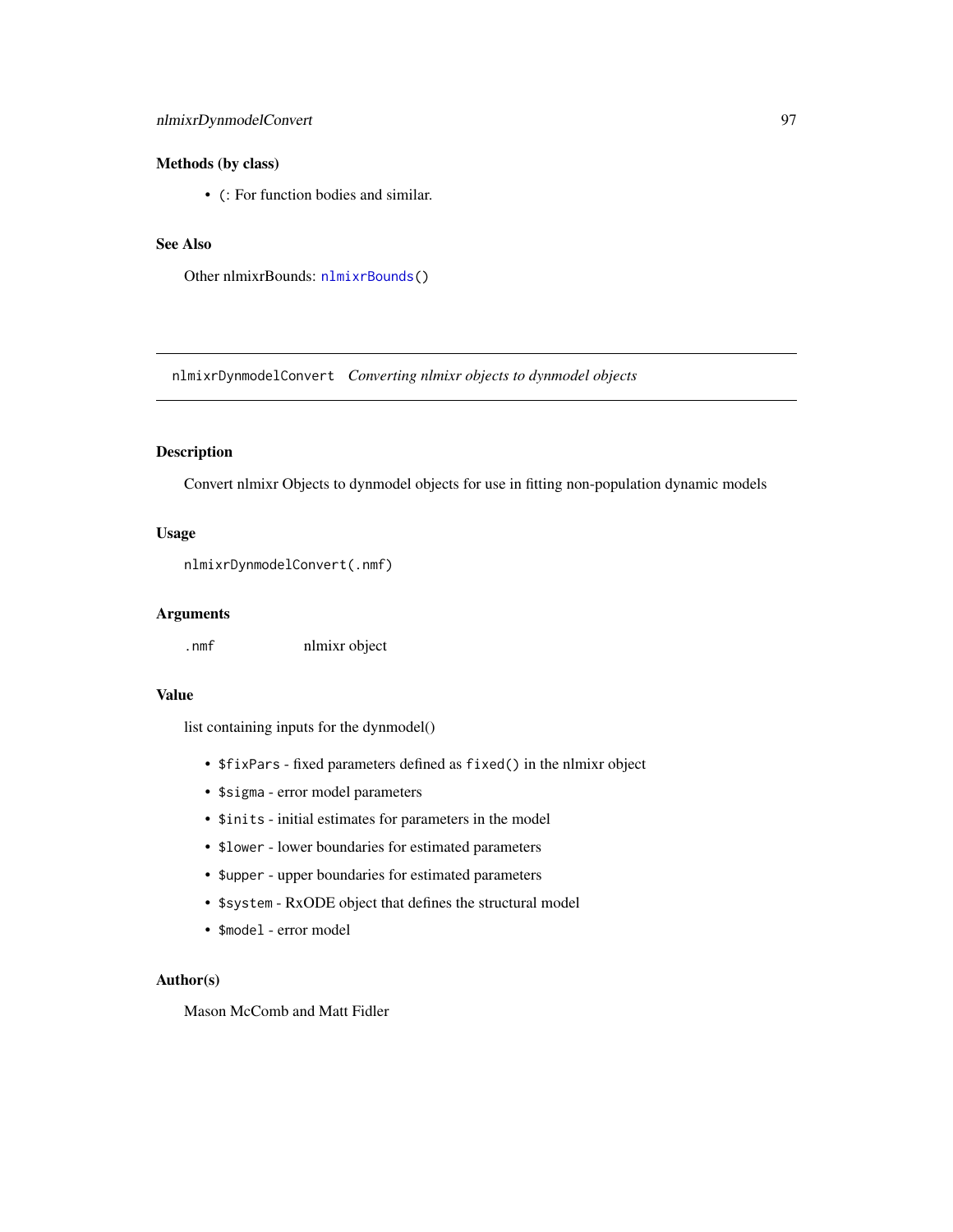### Description

Generic for nlmixr estimation methods

```
nlmixrEst(env, ...)
## S3 method for class 'saem'
nlmixrEst(env, ...)
## S3 method for class 'nlme'
nlmixrEst(env, ...)
## S3 method for class 'nlme.mu'
nlmixrEst(env, ...)
## S3 method for class 'nlme.mu.cov'
nlmixrEst(env, ...)
## S3 method for class 'nlme.free'
nlmixrEst(env, ...)
## S3 method for class 'posthoc'
nlmixrEst(env, ...)
## S3 method for class 'focei'
nlmixrEst(env, ...)
## S3 method for class 'foce'
nlmixrEst(env, ...)
## S3 method for class 'fo'
nlmixrEst(env, ...)
## S3 method for class 'foi'
nlmixrEst(env, ...)
## S3 method for class 'posthoc'
nlmixrEst(env, ...)
## S3 method for class 'dynmodel'
nlmixrEst(env, ...)
```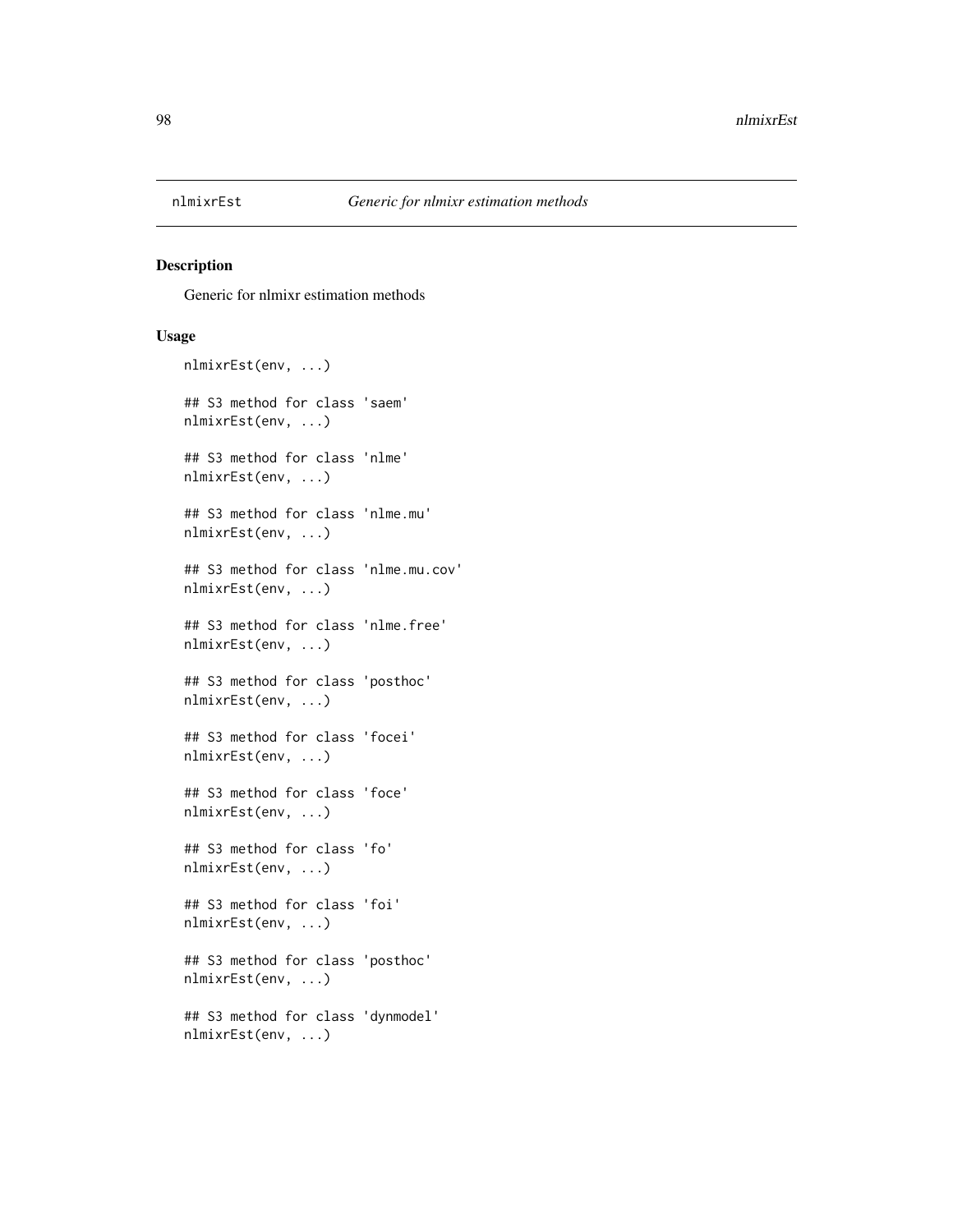### nlmixrGill83 99

## S3 method for class 'nlmixrEst' nlmixrEst(env, ...)

### Arguments

| env      | Environment for nlmixr estimation routines |
|----------|--------------------------------------------|
| $\cdots$ | Extra arguments sent to estimation routine |

# Details

This is a S3 generic that allows others to use the nlmixr environment to do their own estimation routines

# Value

nlmixr estimation object

# Author(s)

Matthew Fidler

<span id="page-98-0"></span>nlmixrGill83 *Get the optimal forward difference interval by Gill83 method*

# Description

Get the optimal forward difference interval by Gill83 method

### Usage

```
nlmixrGill83(
 what,
 args,
 envir = parent.frame(),
 which,
 gillRtol = sqrt(.Machine$double.eps),
 gillK = 10L,gillStep = 2,
 gillFtol = 0
```
)

# Arguments

| what | either a function or a non-empty character string naming the function to be<br>called.                    |
|------|-----------------------------------------------------------------------------------------------------------|
| args | a <i>list</i> of arguments to the function call. The names attribute of args gives the<br>argument names. |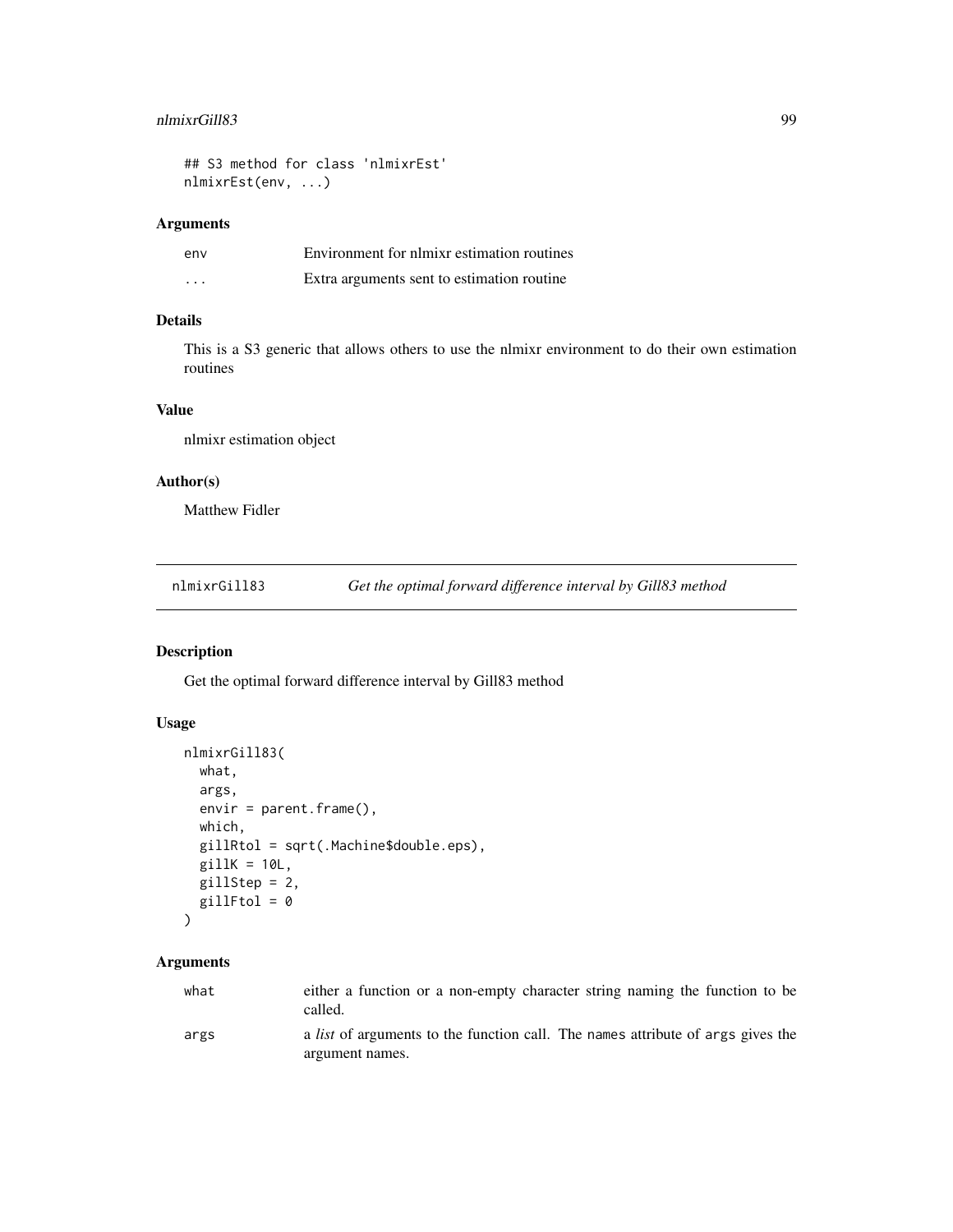| envir    | an environment within which to evaluate the call. This will be most useful if<br>what is a character string and the arguments are symbols or quoted expressions.                                                                                |
|----------|-------------------------------------------------------------------------------------------------------------------------------------------------------------------------------------------------------------------------------------------------|
| which    | Which parameters to calculate the forward difference and optimal forward dif-<br>ference interval                                                                                                                                               |
| gillRtol | The relative tolerance used for Gill 1983 determination of optimal step size.                                                                                                                                                                   |
| gillK    | The total number of possible steps to determine the optimal forward/central dif-<br>ference step size per parameter (by the Gill 1983 method). If 0, no optimal step<br>size is determined. Otherwise this is the optimal step size determined. |
| gillStep | When looking for the optimal forward difference step size, this is This is the<br>step size to increase the initial estimate by. So each iteration the new step size $=$<br>$(\text{prior step size})$ gillStep                                 |
| gillFtol | The gillFtol is the gradient error tolerance that is acceptable before issuing a<br>warning/error about the gradient estimates.                                                                                                                 |

### Value

A data frame with the following columns:

- infoGradient evaluation/forward difference information
- hfForward difference final estimate
- dfDerivative estimate
- df22nd Derivative Estimate
- errError of the final estimate derivative
- aEpsAbsolute difference for forward numerical differences
- rEpsRelative Difference for backward numerical differences
- aEpsCAbsolute difference for central numerical differences
- rEpsCRelative difference for central numerical differences

The info returns one of the following:

- Not AssessedGradient wasn't assessed
- GoodSuccess in Estimating optimal forward difference interval
- High Grad ErrorLarge error; Derivative estimate error fTol or more of the derivative
- Constant GradFunction constant or nearly constant for this parameter
- Odd/Linear GradFunction odd or nearly linear, df = K, df2  $\sim$  0
- Grad changes quicklydf2 increases rapidly as h decreases

### Author(s)

Matthew Fidler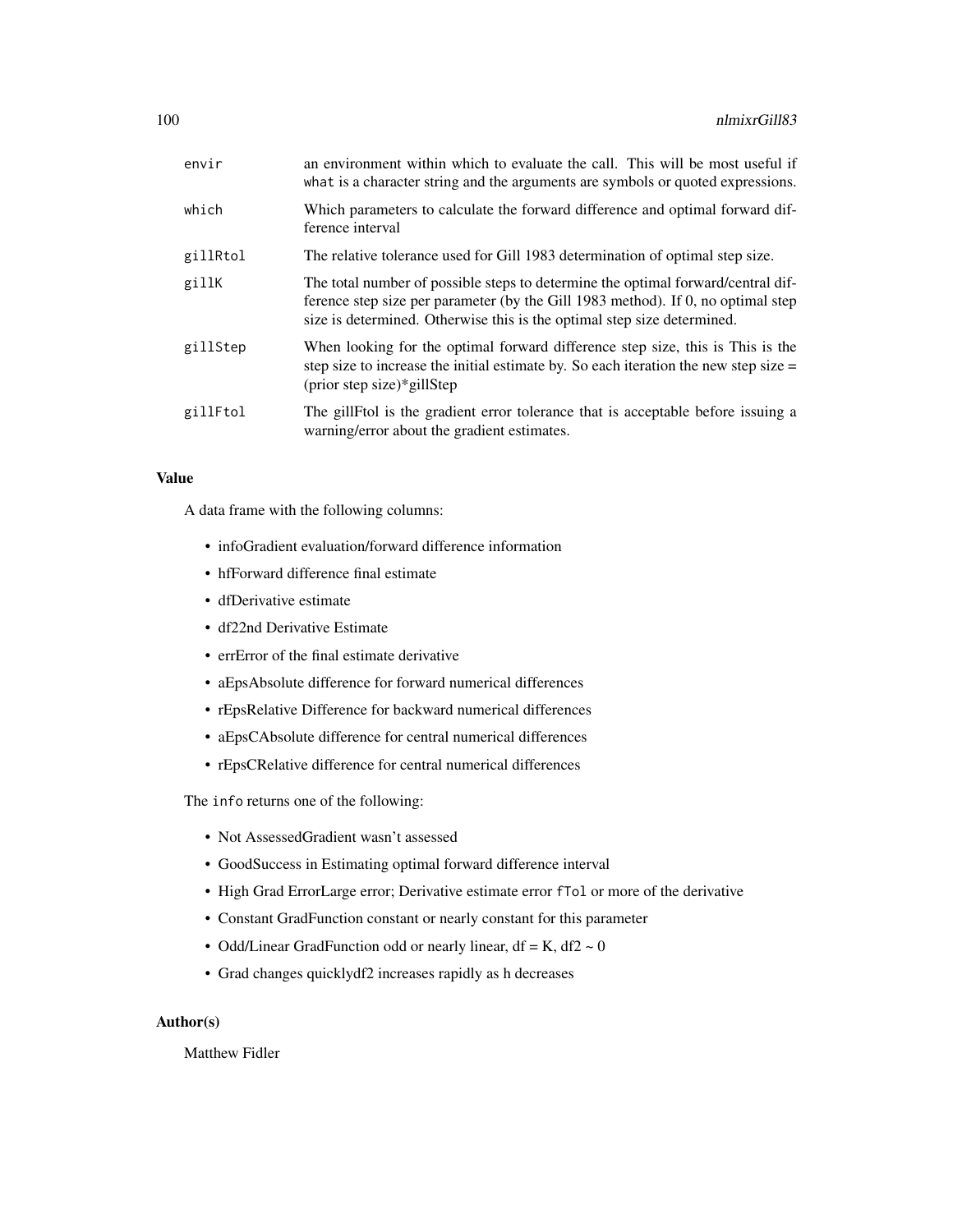### nlmixrHess 101

### Examples

```
## These are taken from the numDeriv::grad examples to show how
## simple gradients are assessed with nlmixrGill83
nlmixrGill83(sin, pi)
nlmixrGill83(sin, (0:10)*2*pi/10)
func0 \leq f function(x){ sum(sin(x)) }
nlmixrGill83(func0 , (0:10)*2*pi/10)
func1 <- function(x){ sin(10*x) - exp(-x) }
curve(func1,from=0,to=5)
x \le -2.04numd1 <- nlmixrGill83(func1, x)
exact \leq -10 \times \cos(10 \times x) + \exp(-x)c(numd1$df, exact, (numd1$df - exact)/exact)
x \leq -c(1:10)numd1 <- nlmixrGill83(func1, x)
exact <- 10*cos(10*x) + exp(-x)cbind(numd1=numd1$df, exact, err=(numd1$df - exact)/exact)
sc2.f \leftarrow function(x){
  n \leftarrow length(x)sum((1:n) * (exp(x) - x)) / n
}
sc2.g \le function(x){
  n \leftarrow length(x)(1:n) * (exp(x) - 1) / n}
x0 <- rnorm(100)
exact \leq sc2.g(x0)
g <- nlmixrGill83(sc2.f, x0)
max(abs(exact - g$df)/(1 + abs(exact)))
```
nlmixrHess *Calculate Hessian*

### Description

Unlike 'stats::optimHess' which assumes the gradient is accurate, nlmixrHess does not make as strong an assumption that the gradient is accurate but takes more function evaluations to calculate the Hessian. In addition, this procedures optimizes the forward difference interval by [nlmixrGill83](#page-98-0)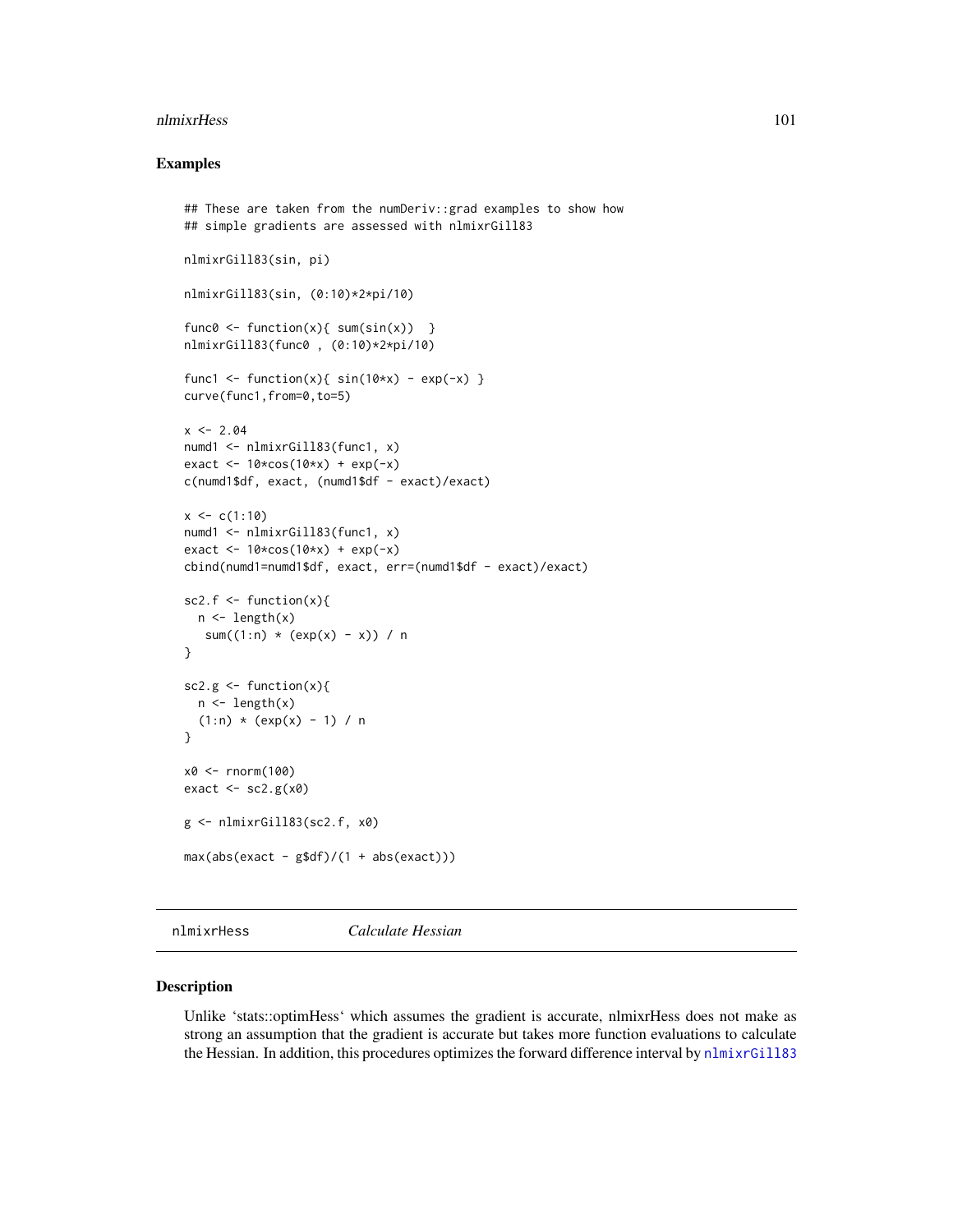### Usage

nlmixrHess(par, fn, ..., envir = parent.frame())

### Arguments

| par                     | Initial values for the parameters to be optimized over.                                                                                                                   |
|-------------------------|---------------------------------------------------------------------------------------------------------------------------------------------------------------------------|
| fn                      | A function to be minimized (or maximized), with first argument the vector of<br>parameters over which minimization is to take place. It should return a scalar<br>result. |
| $\cdot$ $\cdot$ $\cdot$ | Extra arguments sent to nlmixrGill83                                                                                                                                      |
| envir                   | an environment within which to evaluate the call. This will be most useful if<br>what is a character string and the arguments are symbols or quoted expressions.          |

### Details

If you have an analytical gradient function, you should use 'stats::optimHess'

### Value

Hessian matrix based on Gill83

### Author(s)

Matthew Fidler

# References

<https://v8doc.sas.com/sashtml/ormp/chap5/sect28.htm>

# See Also

[nlmixrGill83](#page-98-0), [optimHess](#page-0-0)

# Examples

```
func0 \le function(x){ sum(sin(x)) }
 x \leftarrow (0:10)*2*pi/10nlmixrHess(x, func0)
fr <- function(x) { ## Rosenbrock Banana function
    x1 \leftarrow x[1]x2 < - x[2]100 * (x2 - x1 * x1)^2 + (1 - x1)^2
}
grr <- function(x) { ## Gradient of 'fr'
    x1 \leftarrow x[1]x2 < - x[2]c(-400 * x1 * (x2 - x1 * x1) - 2 * (1 - x1),
       200 * (x2 - x1 * x1))}
```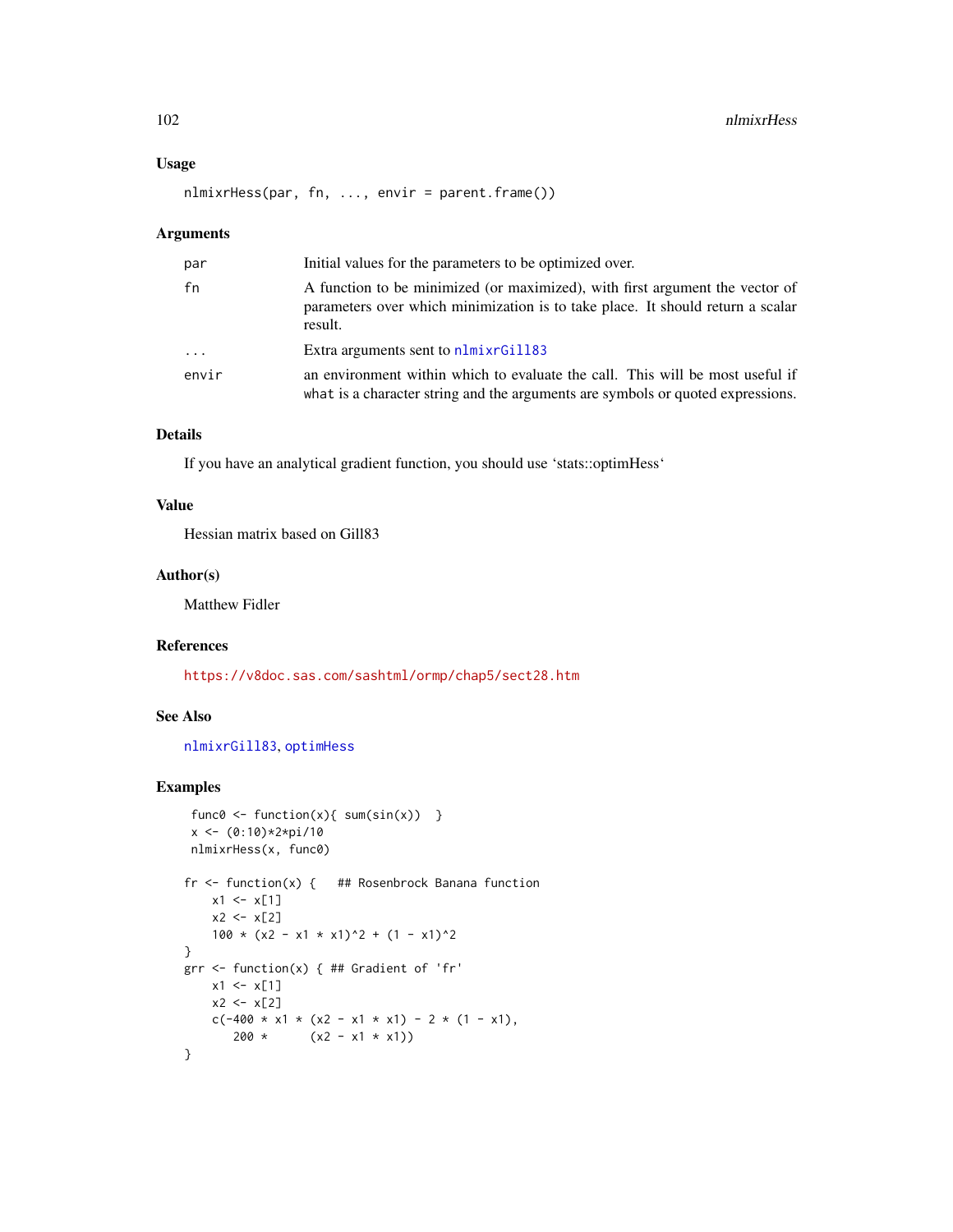# nlmixrLogo 103

```
h1 <- optimHess(c(1.2,1.2), fr, grr)
h2 \leq optimHess(c(1.2,1.2), fr)
## in this case h3 is closer to h1 where the gradient is known
h3 <- nlmixrHess(c(1.2,1.2), fr)
```
nlmixrLogo *Messages the nlmixr logo...*

# Description

Messages the nlmixr logo...

### Usage

```
nlmixrLogo(str = "", version = sessionInfo()$otherPkgs$nlmixr$Version)
```
# Arguments

| str     | String to print                                      |
|---------|------------------------------------------------------|
| version | Version information (by default use package version) |

# Value

nothing; Called to display version information

# Author(s)

Matthew L. Fidler

nlmixrPred *Predict a nlmixr solved system*

# Description

Predict a nlmixr solved system

```
nlmixrPred(object, ..., ipred = FALSE)
## S3 method for class 'nlmixrFitData'
predict(object, ...)
```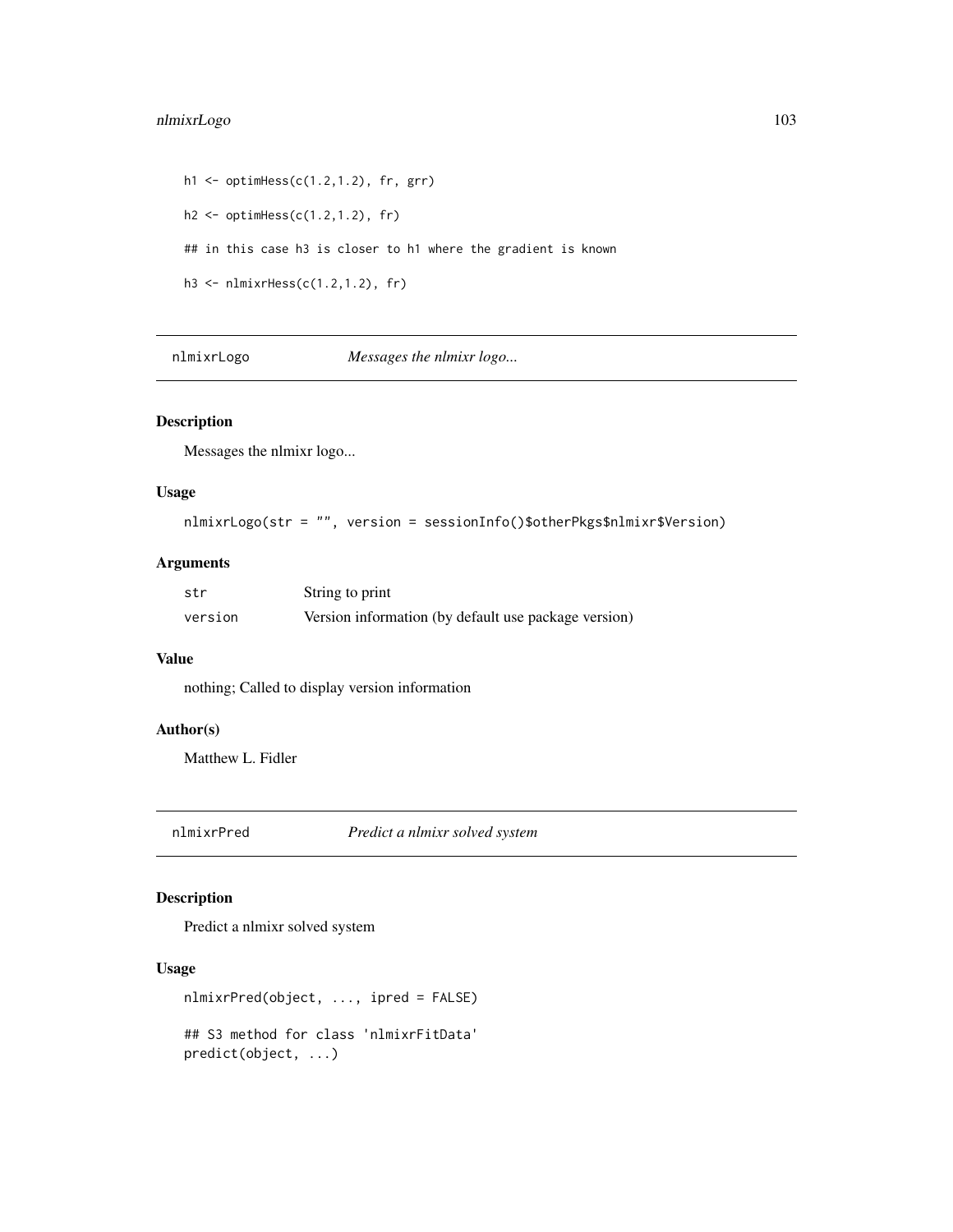# Arguments

| object   | is a either a RxODE family of objects, or a file-name with a RxODE model<br>specification, or a string with a RxODE model specification.                                                                                                            |
|----------|-----------------------------------------------------------------------------------------------------------------------------------------------------------------------------------------------------------------------------------------------------|
| $\ddots$ | Other arguments including scaling factors for each compartment. This includes<br>$S#$ = numeric will scale a compartment # by a dividing the compartment amount<br>by the scale factor, like NONMEM.                                                |
| ipred    | Flag to calculate individual predictions. When ipred is TRUE, calculate individ-<br>ual predictions. When ipred is FALSE, set calculate typical population preda-<br>tions. When ipred is NA, calculate both individual and population predictions. |

# Value

an RxODE solved data frame with the predictions

| nlmixrSim | Simulate a nlmixr solved system |  |
|-----------|---------------------------------|--|
|-----------|---------------------------------|--|

# Description

This takes the uncertainty in the model parameter estimates and to simulate a number of theoretical studies. Each study simulates a realization of the parameters from the uncertainty in the fixed parameter estimates. In addition the omega and sigma matrices are simulated from the uncertainty in the Omega/Sigma matrices based on the number of subjects and observations the model was based on.

```
nlmixrSim(object, ...)
## S3 method for class 'nlmixrFitData'
rxSolve(
 object,
 params = NULL,
 events = NULL,
  inits = NULL,
  scale = NULL,
 method = c("liblsoda", "lsoda", "dop853", "indLin"),
  transitAbs = NULL,
  atol = 1e-08,
  rtol = 1e-06,
 maxsteps = 70000L,
  hmin = 0,
  hmax = NA\_real_,
  hmaxSd = 0,
  hini = 0,
 maxordn = 12L,
```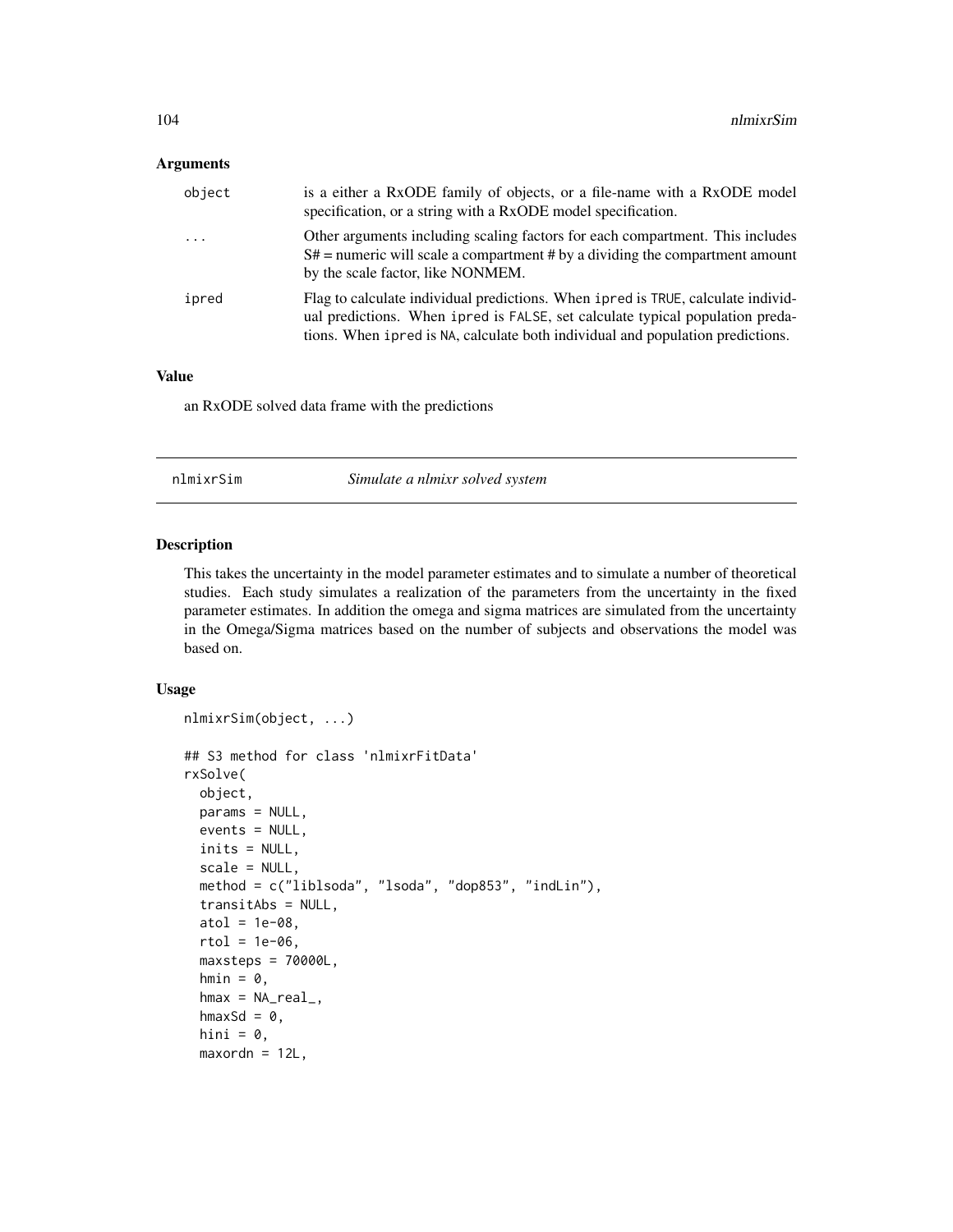```
maxords = 5L,
...,
cores,
covsInterpolation = c("locf", "linear", "nocb", "midpoint"),
addCov = FALSE,matrix = FALSE,signa = NULL,signaDf = NULL,sigmaLower = -Inf,
sigmaUpper = Inf,
nCoresRV = 1L,
sigmaIsChol = FALSE,
sigmaSeparation = c("auto", "lkj", "separation"),
sigmaXform = c("identity", "variance", "log", "nlmixrSqrt", "nlmixrLog",
  "nlmixrIdentity"),
nDisplayProgress = 10000L,
amountUnits = NA_character_,
timeUnits = "hours",
stiff,
theta = NULL,
thetaLower = -Inf,
thetaUpper = Inf,
eta = NULL,
addDosing = FALSE,
stateTrim = Inf,
updateObject = FALSE,omega = NULL,omegaDf = NULL,
omegaIsChol = FALSE,
omegaSeparation = c("auto", "lkj", "separation"),
omegaXform = c("variance", "identity", "log", "nlmixrSqrt", "nlmixrLog",
  "nlmixrIdentity"),
omegaer = -Inf,omegaUpper = Inf,
nSub = 1L,
thetaMat = NULL,
thetaDf = NULL,
thetaIsChol = FALSE,
nStud = 1L,
dfSub = 0,
dfObs = 0,
returnType = c("rxSolve", "matrix", "data.frame", "data.frame.TBS", "data.table",
  "tbl", "tibble"),
seed = NULL,
nsim = NULL,minsS = 10L,maxSS = 1000L,
infSSstep = 12,
```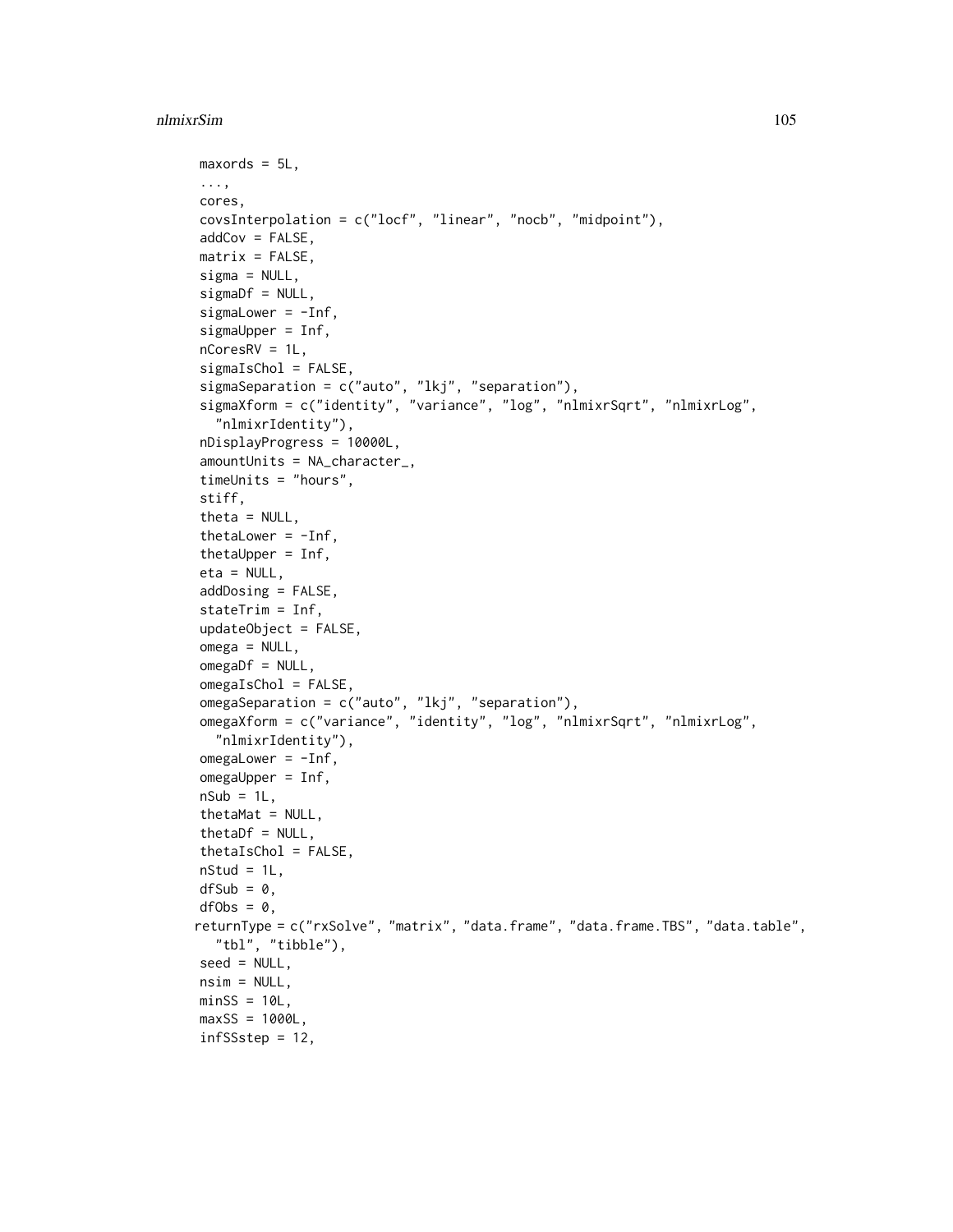```
strictSS = TRUE,
  istateReset = TRUE,
  subsetNonmem = TRUE,
 maxAtolRtolFactor = 0.1,
  from = NULL,
  to = NULL,
 by = NULL,
  length.out = NULL,
  iCov = NULL,keep = NULL,
  indLinPhiTol = 1e-07,
  indLinPhiM = 0L,indLinMatExpType = c("expokit", "Al-Mohy", "arma"),
  indLinMatExpOrder = 6L,
  drop = NULL,idFactor = TRUE,
 mxhni1 = 0,
 hmxi = \theta,
 warnIdSort = TRUE,
 warnDrop = TRUE,ssAtol = 1e-08,
  ssRtol = 1e-06,
  safeZero = TRUE,
  sumType = c("pairwise", "fsum", "kahan", "neumaier", "c"),
 prodType = c("long double", "double", "logify"),
  sensType = c("advan", "autodiff", "forward", "central"),
 linDiff = c(tlag = 1.5e-05, f = 1.5e-05, rate = 1.5e-05, dur = 1.5e-05, tlag2 =
    1.5e-05, f2 = 1.5e-05, rate2 = 1.5e-05, dur2 = 1.5e-05),
 linDiffCentral = c(tlag = TRUE, f = TRUE, rate = TRUE, dur = TRUE, flag2 = TRUE, f2 =TRUE, rate2 = TRUE, dur2 = TRUE),
 resample = NULL,
 resampleID = TRUE
\mathcal{L}## S3 method for class 'nlmixrFitData'
simulate(object, nsim = 1, seed = NULL, ...)## S3 method for class 'nlmixrFitData'
solve(a, b, \ldots)
```
### Arguments

| object | nlmixr object                                                                                                                                                           |
|--------|-------------------------------------------------------------------------------------------------------------------------------------------------------------------------|
| .      | Other arguments sent to rxSolve                                                                                                                                         |
| params | a numeric named vector with values for every parameter in the ODE system; the<br>names must correspond to the parameter identifiers used in the ODE specifica-<br>tion: |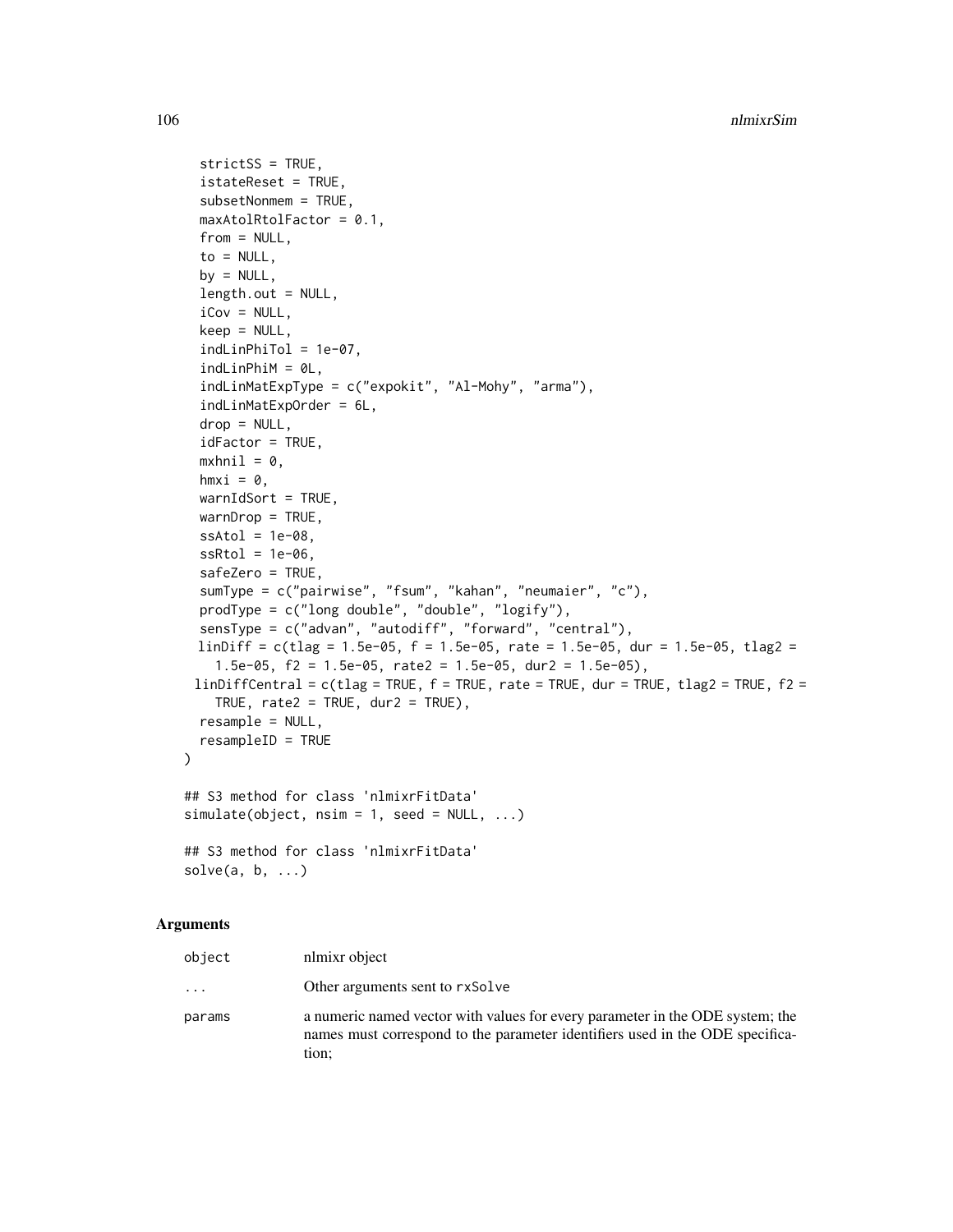| events     | an eventTable object describing the input (e.g., doses) to the dynamic system<br>and observation sampling time points (see eventTable());                                                                                                                                                                                                                                       |
|------------|---------------------------------------------------------------------------------------------------------------------------------------------------------------------------------------------------------------------------------------------------------------------------------------------------------------------------------------------------------------------------------|
| inits      | a vector of initial values of the state variables (e.g., amounts in each compart-<br>ment), and the order in this vector must be the same as the state variables (e.g.,<br>PK/PD compartments);                                                                                                                                                                                 |
| scale      | a numeric named vector with scaling for ode parameters of the system. The<br>names must correspond to the parameter identifiers in the ODE specification.<br>Each of the ODE variables will be divided by the scaling factor. For example<br>scale=c(center=2) will divide the center ODE variable by 2.                                                                        |
| method     | The method for solving ODEs. Currently this supports:                                                                                                                                                                                                                                                                                                                           |
|            | • "liblsoda" thread safe lsoda. This supports parallel thread-based solving,<br>and ignores user Jacobian specification.                                                                                                                                                                                                                                                        |
|            | • "1soda" - LSODA solver. Does not support parallel thread-based solving,<br>but allows user Jacobian specification.                                                                                                                                                                                                                                                            |
|            | • "dop853" - DOP853 solver. Does not support parallel thread-based solving<br>nor user Jacobain specification                                                                                                                                                                                                                                                                   |
|            | • "indLin" - Solving through inductive linearization. The RxODE dll must<br>be setup specially to use this solving routine.                                                                                                                                                                                                                                                     |
| transitAbs | boolean indicating if this is a transit compartment absorption                                                                                                                                                                                                                                                                                                                  |
| atol       | a numeric absolute tolerance (1e-8 by default) used by the ODE solver to deter-<br>mine if a good solution has been achieved; This is also used in the solved linear<br>model to check if prior doses do not add anything to the solution.                                                                                                                                      |
| rtol       | a numeric relative tolerance (1e-6 by default) used by the ODE solver to deter-<br>mine if a good solution has been achieved. This is also used in the solved linear<br>model to check if prior doses do not add anything to the solution.                                                                                                                                      |
| maxsteps   | maximum number of (internally defined) steps allowed during one call to the<br>solver. (5000 by default)                                                                                                                                                                                                                                                                        |
| hmin       | The minimum absolute step size allowed. The default value is 0.                                                                                                                                                                                                                                                                                                                 |
| hmax       | The maximum absolute step size allowed. When hmax=NA (default), uses the<br>average difference + hmaxSd*sd in times and sampling events. The hmaxSd is a<br>user specified parameter and which defaults to zero. When hmax=NULL RxODE<br>uses the maximum difference in times in your sampling and events. The value 0<br>is equivalent to infinite maximum absolute step size. |
| hmaxSd     | The number of standard deviations of the time difference to add to hmax. The<br>default is 0                                                                                                                                                                                                                                                                                    |
| hini       | The step size to be attempted on the first step. The default value is determined<br>by the solver (when hini = $\theta$ )                                                                                                                                                                                                                                                       |
| maxordn    | The maximum order to be allowed for the nonstiff (Adams) method. The default<br>is 12. It can be between 1 and 12.                                                                                                                                                                                                                                                              |
| maxords    | The maximum order to be allowed for the stiff (BDF) method. The default value<br>is 5. This can be between 1 and 5.                                                                                                                                                                                                                                                             |
| cores      | Number of cores used in parallel ODE solving. This is equivalent to calling<br>setRxThreads()                                                                                                                                                                                                                                                                                   |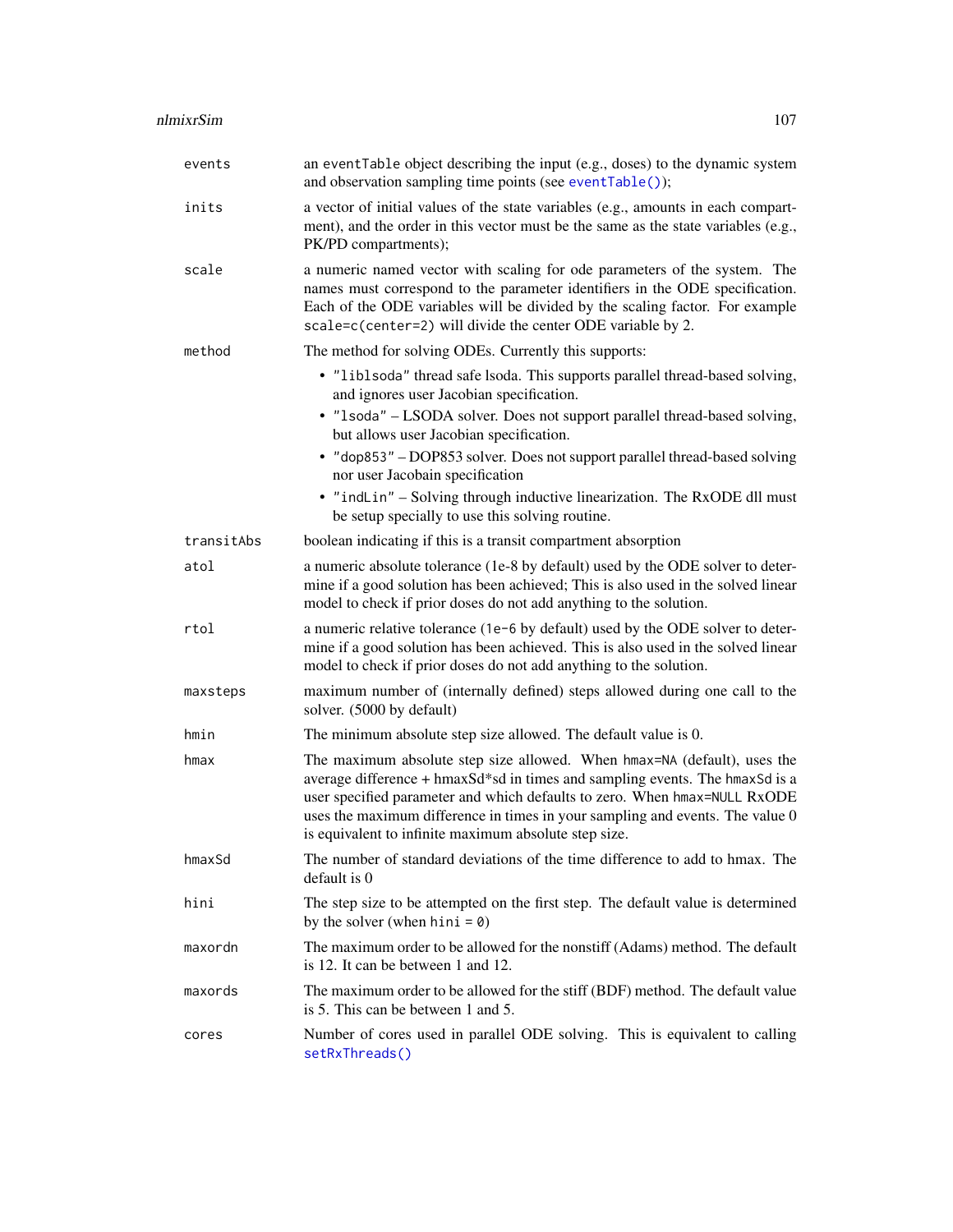#### covsInterpolation

specifies the interpolation method for time-varying covariates. When solving ODEs it often samples times outside the sampling time specified in events. When this happens, the time varying covariates are interpolated. Currently this can be:

- "linear" interpolation, which interpolates the covariate by solving the line between the observed covariates and extrapolating the new covariate value.
- "constant" Last observation carried forward (the default).
- "NOCB" Next Observation Carried Backward. This is the same method that NONMEM uses.
- "midpoint" Last observation carried forward to midpoint; Next observation carried backward to midpoint.
- addCov A boolean indicating if covariates should be added to the output matrix or data frame. By default this is disabled.
- matrix A boolean indicating if a matrix should be returned instead of the RxODE's solved object.
- sigma Named sigma covariance or Cholesky decomposition of a covariance matrix. The names of the columns indicate parameters that are simulated. These are simulated for every observation in the solved system.
- sigmaDf Degrees of freedom of the sigma t-distribution. By default it is equivalent to Inf, or a normal distribution.
- sigmaLower Lower bounds for simulated unexplained variability (by default -Inf)
- sigmaUpper Upper bounds for simulated unexplained variability (by default Inf)
- nCoresRV Number of cores used for the simulation of the sigma variables. By default this is 1. To reproduce the results you need to run on the same platform with the same number of cores. This is the reason this is set to be one, regardless of what the number of cores are used in threaded ODE solving.
- sigmaIsChol Boolean indicating if the sigma is in the Cholesky decomposition instead of a symmetric covariance

#### sigmaSeparation

separation strategy for sigma;

Tells the type of separation strategy when simulating covariance with parameter uncertainty with standard deviations modeled in the thetaMat matrix.

- "lkj" simulates the correlation matrix from the rLKJ1 matrix with the distribution parameter eta equal to the degrees of freedom nu by (nu-1)/2
- "separation" simulates from the identity inverse Wishart covariance matrix with nu degrees of freedom. This is then converted to a covariance matrix and augmented with the modeled standard deviations. While computationally more complex than the "lkj" prior, it performs better when the covariance matrix size is greater or equal to 10
- "auto" chooses "lkj" when the dimension of the matrix is less than 10 and "separation" when greater than equal to 10.
- sigmaXform When taking sigma values from the thetaMat simulations (using the separation strategy for covariance simulation), how should the thetaMat values be turned int standard deviation values: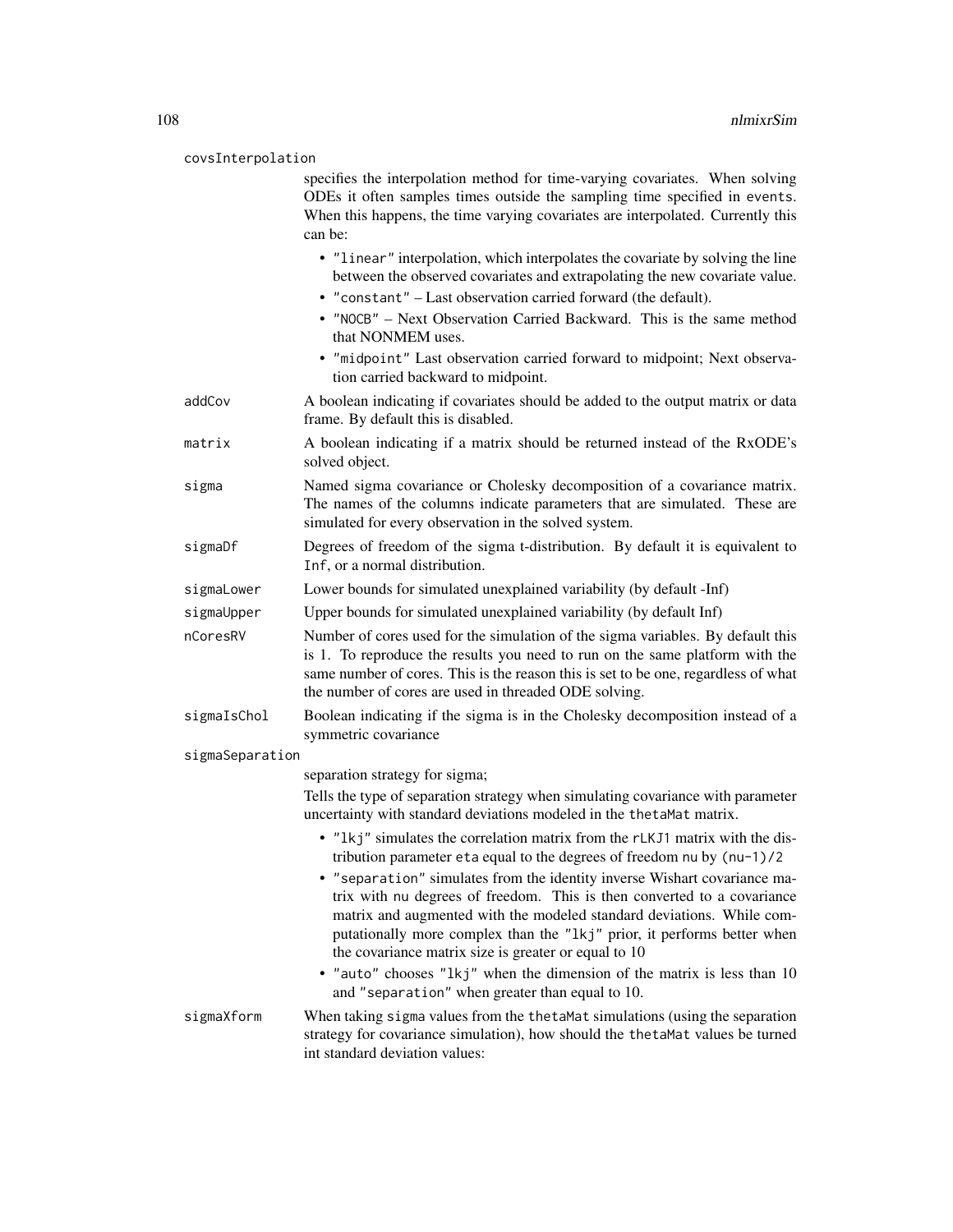|                  | • identity This is when standard deviation values are directly modeled by<br>the params and thetaMat matrix<br>• variance This is when the params and thetaMat simulates the variance<br>that are directly modeled by the thetaMat matrix<br>• log This is when the params and thetaMat simulates log(sd)<br>• nlmixrSqrt This is when the params and thetaMat simulates the inverse<br>cholesky decomposed matrix with the x <sup>1</sup> 2 modeled along the diagonal.<br>This only works with a diagonal matrix.<br>• nlmixrLog This is when the params and thetaMat simulates the inverse<br>cholesky decomposed matrix with the $exp(x^2)$ along the diagonal. This<br>only works with a diagonal matrix.<br>• nlmixrIdentity This is when the params and thetaMat simulates the in-<br>verse cholesky decomposed matrix. This only works with a diagonal ma-<br>trix. |
|------------------|-----------------------------------------------------------------------------------------------------------------------------------------------------------------------------------------------------------------------------------------------------------------------------------------------------------------------------------------------------------------------------------------------------------------------------------------------------------------------------------------------------------------------------------------------------------------------------------------------------------------------------------------------------------------------------------------------------------------------------------------------------------------------------------------------------------------------------------------------------------------------------|
| nDisplayProgress |                                                                                                                                                                                                                                                                                                                                                                                                                                                                                                                                                                                                                                                                                                                                                                                                                                                                             |
|                  | An integer indicating the minimum number of c-based solves before a progress<br>bar is shown. By default this is 10,000.                                                                                                                                                                                                                                                                                                                                                                                                                                                                                                                                                                                                                                                                                                                                                    |
| amountUnits      | This supplies the dose units of a data frame supplied instead of an event table.<br>This is for importing the data as an RxODE event table.                                                                                                                                                                                                                                                                                                                                                                                                                                                                                                                                                                                                                                                                                                                                 |
| timeUnits        | This supplies the time units of a data frame supplied instead of an event table.<br>This is for importing the data as an RxODE event table.                                                                                                                                                                                                                                                                                                                                                                                                                                                                                                                                                                                                                                                                                                                                 |
| stiff            | a logical (TRUE by default) indicating whether the ODE system is stiff or not.                                                                                                                                                                                                                                                                                                                                                                                                                                                                                                                                                                                                                                                                                                                                                                                              |
|                  | For stiff ODE systems ('stiff = TRUE'), 'RxODE' uses the<br>LSODA (Livermore Solver for Ordinary Differential Equations)<br>Fortran package, which implements an automatic method switching<br>for stiff and non-stiff problems along the integration<br>interval, authored by Hindmarsh and Petzold (2003).                                                                                                                                                                                                                                                                                                                                                                                                                                                                                                                                                                |
|                  | For non-stiff systems ('stiff = FALSE'), 'RxODE' uses<br>DOP853, an explicit Runge-Kutta method of order 8(5, 3) of<br>Dormand and Prince as implemented in C by Hairer and Wanner<br>$(1993)$ .                                                                                                                                                                                                                                                                                                                                                                                                                                                                                                                                                                                                                                                                            |
|                  | If stiff is not specified, the 'method' argument is used instead.                                                                                                                                                                                                                                                                                                                                                                                                                                                                                                                                                                                                                                                                                                                                                                                                           |
| theta            | A vector of parameters that will be named THETA\[#\] and added to parameters                                                                                                                                                                                                                                                                                                                                                                                                                                                                                                                                                                                                                                                                                                                                                                                                |
| thetaLower       | Lower bounds for simulated population parameter variability (by default -Inf)                                                                                                                                                                                                                                                                                                                                                                                                                                                                                                                                                                                                                                                                                                                                                                                               |
| thetaUpper       | Upper bounds for simulated population unexplained variability (by default Inf)                                                                                                                                                                                                                                                                                                                                                                                                                                                                                                                                                                                                                                                                                                                                                                                              |
| eta              | A vector of parameters that will be named ETA\[#\] and added to parameters                                                                                                                                                                                                                                                                                                                                                                                                                                                                                                                                                                                                                                                                                                                                                                                                  |
| addDosing        | Boolean indicating if the solve should add RxODE EVID and related columns.<br>This will also include dosing information and estimates at the doses. Be default,<br>RxODE only includes estimates at the observations. (default FALSE). When<br>addDosing is NULL, only include EVID=0 on solve and exclude any model-times<br>or EVID=2. If addDosing is NA the classic RxODE EVID events are returned.<br>When addDosing is TRUE add the event information in NONMEM-style format;<br>If subsetNonmem=FALSE RxODE will also include extra event types (EVID) for<br>ending infusion and modeled times:                                                                                                                                                                                                                                                                     |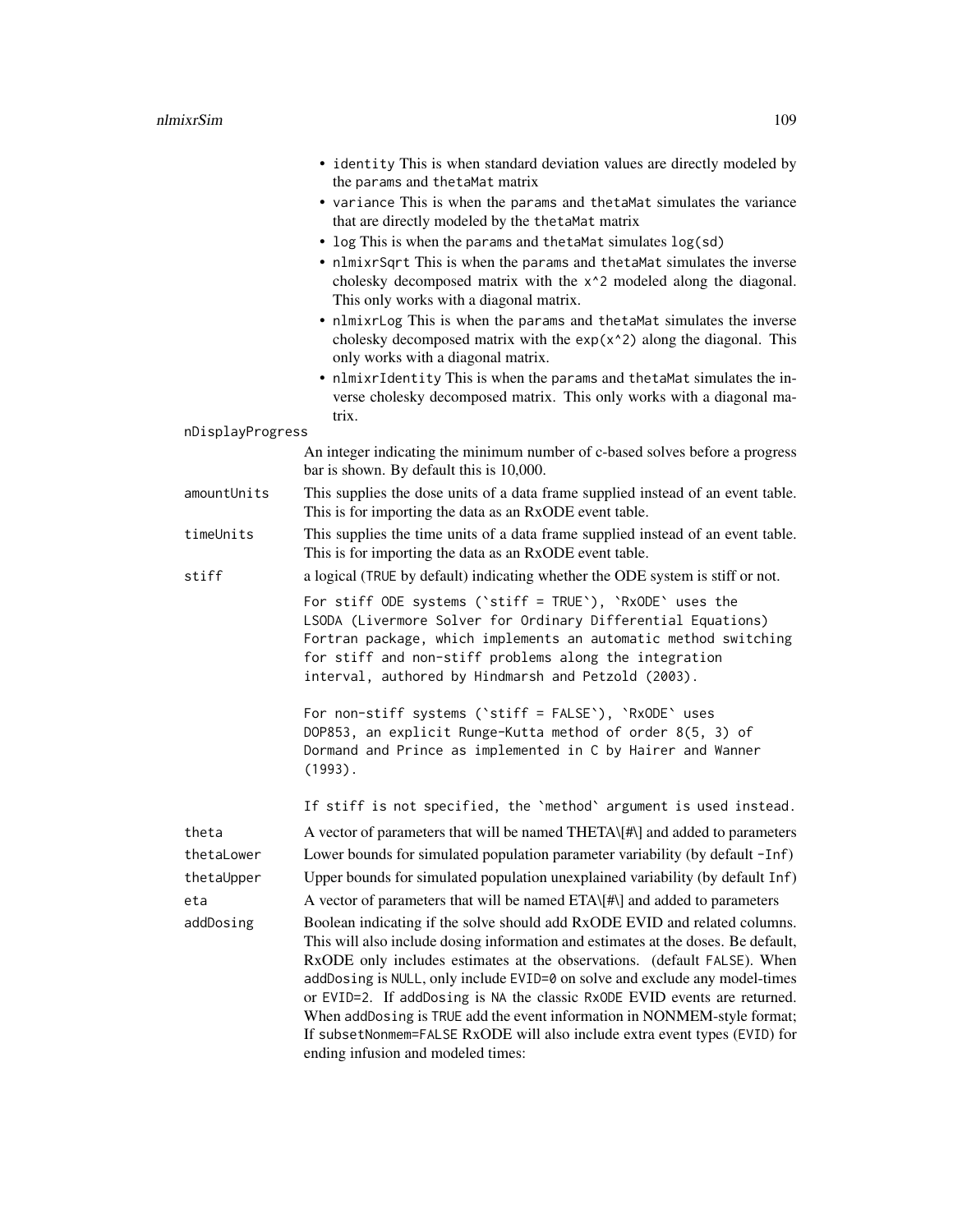|                 | • EVID= $-1$ when the modeled rate infusions are turned off (matches rate= $-1$ )<br>• EVID=-2 When the modeled duration infusions are turned off (matches                                                                                                                                                                                                               |
|-----------------|--------------------------------------------------------------------------------------------------------------------------------------------------------------------------------------------------------------------------------------------------------------------------------------------------------------------------------------------------------------------------|
|                 | rate= $-2$ )<br>• EVID=-10 When the specified rate infusions are turned off (matches rate>0)                                                                                                                                                                                                                                                                             |
|                 | • EVID=-20 When the specified dur infusions are turned off (matches dur>0)                                                                                                                                                                                                                                                                                               |
|                 | • EVID=101,102,103, Modeled time where 101 is the first model time, 102<br>is the second etc.                                                                                                                                                                                                                                                                            |
| stateTrim       | When amounts/concentrations in one of the states are above this value, trim<br>them to be this value. By default Inf. Also trims to -stateTrim for large negative<br>amounts/concentrations. If you want to trim between a range say c(0,2000000)<br>you may specify 2 values with a lower and upper range to make sure all state<br>values are in the reasonable range. |
| updateObject    | This is an internally used flag to update the RxODE solved object (when supply-<br>ing an RxODE solved object) as well as returning a new object. You probably<br>should not modify it's FALSE default unless you are willing to have unexpected<br>results.                                                                                                             |
| omega           | Estimate of Covariance matrix. When omega is a list, assume it is a block matrix<br>and convert it to a full matrix for simulations.                                                                                                                                                                                                                                     |
| omegaDf         | The degrees of freedom of a t-distribution for simulation. By default this is NULL<br>which is equivalent to Inf degrees, or to simulate from a normal distribution<br>instead of a t-distribution.                                                                                                                                                                      |
| omegaIsChol     | Indicates if the omega supplied is a Cholesky decomposed matrix instead of the<br>traditional symmetric matrix.                                                                                                                                                                                                                                                          |
| omegaSeparation |                                                                                                                                                                                                                                                                                                                                                                          |
|                 | Omega separation strategy                                                                                                                                                                                                                                                                                                                                                |
|                 | Tells the type of separation strategy when simulating covariance with parameter<br>uncertainty with standard deviations modeled in the thetaMat matrix.                                                                                                                                                                                                                  |
|                 | • "1kj" simulates the correlation matrix from the rLKJ1 matrix with the dis-<br>tribution parameter eta equal to the degrees of freedom nu by $(nu-1)/2$                                                                                                                                                                                                                 |
|                 | • "separation" simulates from the identity inverse Wishart covariance ma-<br>trix with nu degrees of freedom. This is then converted to a covariance<br>matrix and augmented with the modeled standard deviations. While com-<br>putationally more complex than the "1kj" prior, it performs better when<br>the covariance matrix size is greater or equal to 10         |
|                 | • "auto" chooses "lkj" when the dimension of the matrix is less than 10<br>and "separation" when greater than equal to 10.                                                                                                                                                                                                                                               |
| omegaXform      | When taking omega values from the the taMat simulations (using the separation<br>strategy for covariance simulation), how should the thetaMat values be turned<br>int standard deviation values:                                                                                                                                                                         |
|                 | • identity This is when standard deviation values are directly modeled by<br>the params and thetaMat matrix                                                                                                                                                                                                                                                              |
|                 | • variance This is when the params and the tamat simulates the variance<br>that are directly modeled by the thetaMat matrix                                                                                                                                                                                                                                              |

• log This is when the params and thetaMat simulates log(sd)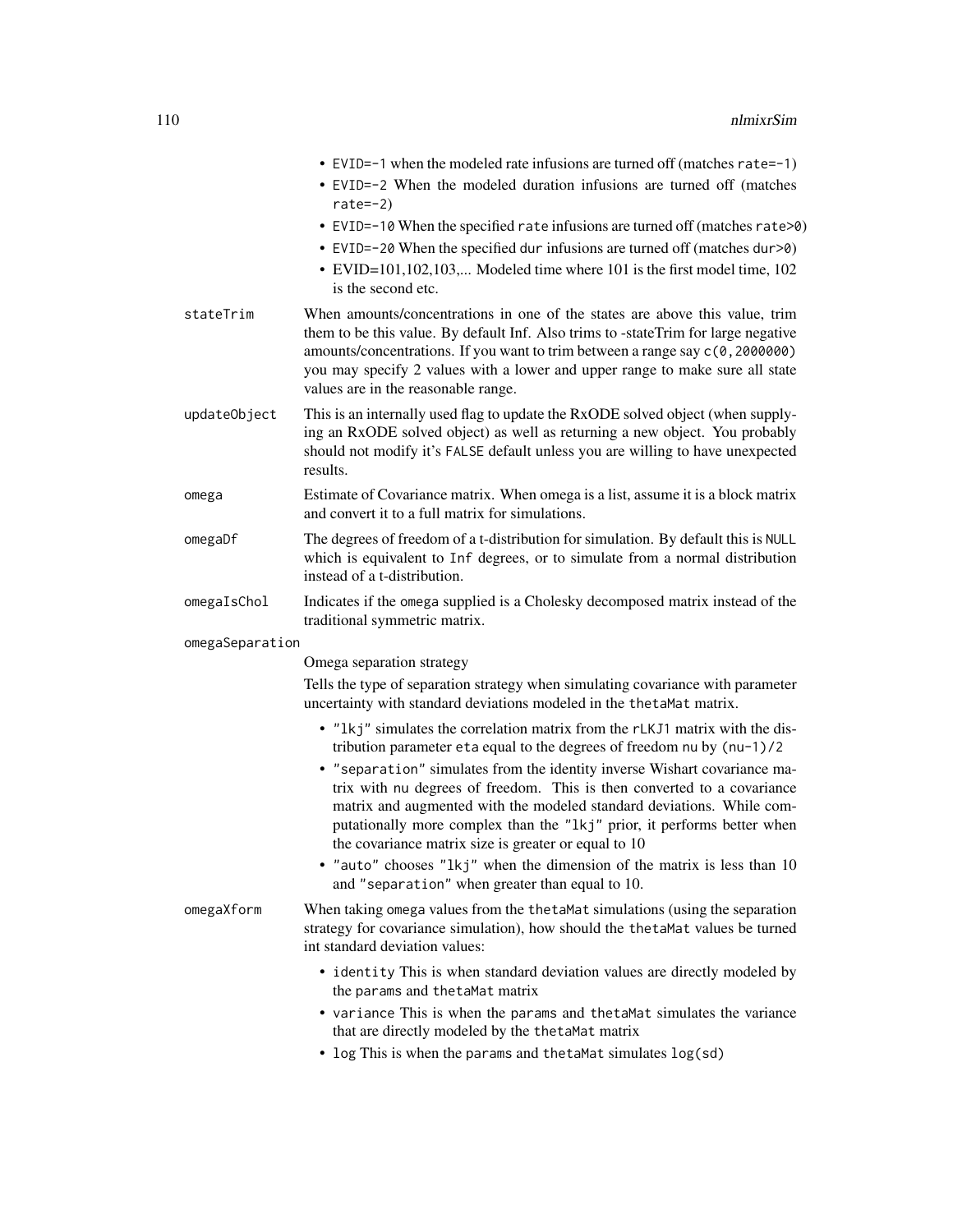|             | • nlmixrSqrt This is when the params and thetaMat simulates the inverse<br>cholesky decomposed matrix with the x <sup>2</sup> modeled along the diagonal.<br>This only works with a diagonal matrix.                                                                    |
|-------------|-------------------------------------------------------------------------------------------------------------------------------------------------------------------------------------------------------------------------------------------------------------------------|
|             | • nlmixrLog This is when the params and thetaMat simulates the inverse<br>cholesky decomposed matrix with the $exp(x^2)$ along the diagonal. This<br>only works with a diagonal matrix.                                                                                 |
|             | • nlmixrIdentity This is when the params and thetaMat simulates the in-<br>verse cholesky decomposed matrix. This only works with a diagonal ma-<br>trix.                                                                                                               |
| omegaLower  | Lower bounds for simulated ETAs (by default -Inf)                                                                                                                                                                                                                       |
| omegaUpper  | Upper bounds for simulated ETAs (by default Inf)                                                                                                                                                                                                                        |
| nSub        | Number between subject variabilities (ETAs) simulated for every realization of<br>the parameters.                                                                                                                                                                       |
| thetaMat    | Named theta matrix.                                                                                                                                                                                                                                                     |
| thetaDf     | The degrees of freedom of a t-distribution for simulation. By default this is NULL<br>which is equivalent to Inf degrees, or to simulate from a normal distribution<br>instead of a t-distribution.                                                                     |
| thetaIsChol | Indicates if the theta supplied is a Cholesky decomposed matrix instead of the<br>traditional symmetric matrix.                                                                                                                                                         |
| nStud       | Number virtual studies to characterize uncertainty in estimated parameters.                                                                                                                                                                                             |
| dfSub       | Degrees of freedom to sample the between subject variability matrix from the<br>inverse Wishart distribution (scaled) or scaled inverse chi squared distribution.                                                                                                       |
| df0bs       | Degrees of freedom to sample the unexplained variability matrix from the in-<br>verse Wishart distribution (scaled) or scaled inverse chi squared distribution.                                                                                                         |
| returnType  | This tells what type of object is returned. The currently supported types are:                                                                                                                                                                                          |
|             | • "rxSolve" (default) will return a reactive data frame that can change easily<br>change different pieces of the solve and update the data frame. This is the<br>currently standard solving method in RxODE, is used for rxSolve(object, ),<br>$solve(object, \ldots),$ |
|             | · "data.frame" - returns a plain, non-reactive data frame; Currently very<br>slightly faster than returnType="matrix"                                                                                                                                                   |
|             | • "matrix" – returns a plain matrix with column names attached to the solved<br>object. This is what is used object frun as well as object \$solve                                                                                                                      |
|             | • "data.table" - returns a data.table; The data.table is created by ref-<br>erence (ie setDt()), which should be fast.                                                                                                                                                  |
|             | • "tbl" or "tibble" returns a tibble format.                                                                                                                                                                                                                            |
| seed        | an object specifying if and how the random number generator should be initial-<br>ized                                                                                                                                                                                  |
| nsim        | represents the number of simulations. For RxODE, if you supply single subject<br>event tables (created with [eventTable()])                                                                                                                                             |
| minSS       | Minimum number of iterations for a steady-state dose                                                                                                                                                                                                                    |
| maxSS       | Maximum number of iterations for a steady-state dose                                                                                                                                                                                                                    |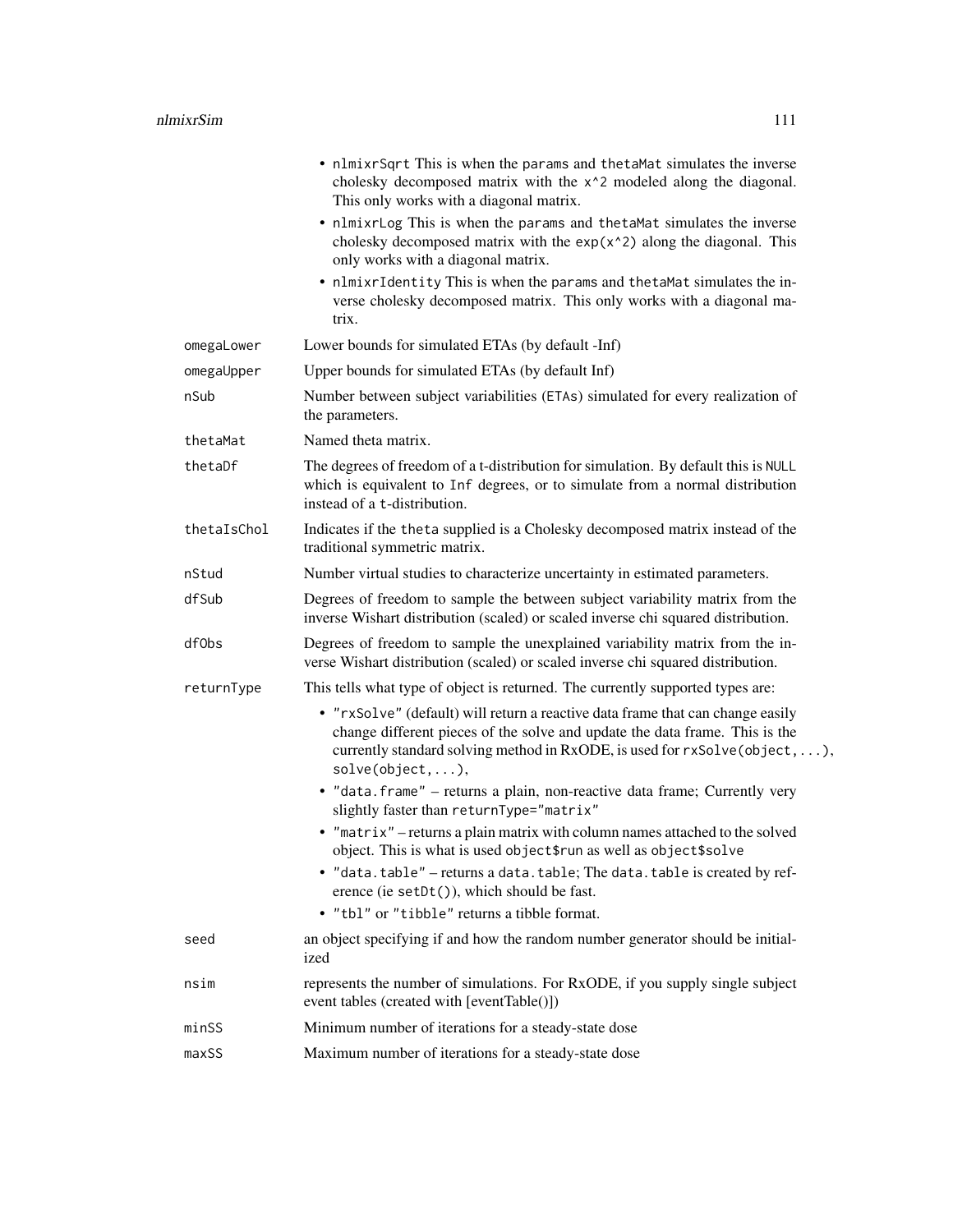| infSSstep         | Step size for determining if a constant infusion has reached steady state. By<br>default this is large value, 420.                                                                                                                                                                                                                                                                                                                                                                                                                                                                                                                                          |
|-------------------|-------------------------------------------------------------------------------------------------------------------------------------------------------------------------------------------------------------------------------------------------------------------------------------------------------------------------------------------------------------------------------------------------------------------------------------------------------------------------------------------------------------------------------------------------------------------------------------------------------------------------------------------------------------|
| strictSS          | Boolean indicating if a strict steady-state is required. If a strict steady-state is<br>(TRUE) required then at least minSS doses are administered and the total number<br>of steady states doses will continue until maxSS is reached, or atol and rtol<br>for every compartment have been reached. However, if ODE solving problems<br>occur after the minSS has been reached the whole subject is considered an invalid<br>solve. If strictSS is FALSE then as long as minSS has been reached the last good<br>solve before ODE solving problems occur is considered the steady state, even<br>though either atol, rtol or maxSS have not been achieved. |
| istateReset       | When TRUE, reset the ISTATE variable to 1 for Isoda and liblsoda with doses,<br>like deSolve; When FALSE, do not reset the ISTATE variable with doses.                                                                                                                                                                                                                                                                                                                                                                                                                                                                                                      |
| subsetNonmem      | subset to NONMEM compatible EVIDs only. By default TRUE.                                                                                                                                                                                                                                                                                                                                                                                                                                                                                                                                                                                                    |
| maxAtolRtolFactor |                                                                                                                                                                                                                                                                                                                                                                                                                                                                                                                                                                                                                                                             |
|                   | The maximum atol/rtol that FOCEi and other routines may adjust to. By<br>default 0.1                                                                                                                                                                                                                                                                                                                                                                                                                                                                                                                                                                        |
| from              | When there is no observations in the event table, start observations at this value.<br>By default this is zero.                                                                                                                                                                                                                                                                                                                                                                                                                                                                                                                                             |
| to                | When there is no observations in the event table, end observations at this value.<br>By default this is $24 +$ maximum dose time.                                                                                                                                                                                                                                                                                                                                                                                                                                                                                                                           |
| by                | When there are no observations in the event table, this is the amount to increment<br>for the observations between from and to.                                                                                                                                                                                                                                                                                                                                                                                                                                                                                                                             |
| length.out        | The number of observations to create if there isn't any observations in the event<br>table. By default this is 200.                                                                                                                                                                                                                                                                                                                                                                                                                                                                                                                                         |
| iCov              | A data frame of individual non-time varying covariates to combine with the<br>events dataset by merge.                                                                                                                                                                                                                                                                                                                                                                                                                                                                                                                                                      |
| keep              | Columns to keep from either the input dataset or the iCov dataset. With the iCov<br>dataset, the column is kept once per line. For the input dataset, if any records<br>are added to the data LOCF (Last Observation Carried forward) imputation is<br>performed.                                                                                                                                                                                                                                                                                                                                                                                           |
| indLinPhiTol      | the requested accuracy tolerance on exponential matrix.                                                                                                                                                                                                                                                                                                                                                                                                                                                                                                                                                                                                     |
| indLinPhiM        | the maximum size for the Krylov basis                                                                                                                                                                                                                                                                                                                                                                                                                                                                                                                                                                                                                       |
| indLinMatExpType  |                                                                                                                                                                                                                                                                                                                                                                                                                                                                                                                                                                                                                                                             |
|                   | This is them matrix exponential type that is use for RxODE. Currently the fol-<br>lowing are supported:                                                                                                                                                                                                                                                                                                                                                                                                                                                                                                                                                     |
|                   | • Al-Mohy Uses the exponential matrix method of Al-Mohy Higham (2009)<br>• arma Use the exponential matrix from RcppArmadillo<br>• expokit Use the exponential matrix from Roger B. Sidje (1998)                                                                                                                                                                                                                                                                                                                                                                                                                                                            |
| indLinMatExpOrder |                                                                                                                                                                                                                                                                                                                                                                                                                                                                                                                                                                                                                                                             |
|                   | an integer, the order of approximation to be used, for the Al-Mohy and expokit<br>values. The best value for this depends on machine precision (and slightly on<br>the matrix). We use 6 as a default.                                                                                                                                                                                                                                                                                                                                                                                                                                                      |
| drop              | Columns to drop from the output                                                                                                                                                                                                                                                                                                                                                                                                                                                                                                                                                                                                                             |
|                   |                                                                                                                                                                                                                                                                                                                                                                                                                                                                                                                                                                                                                                                             |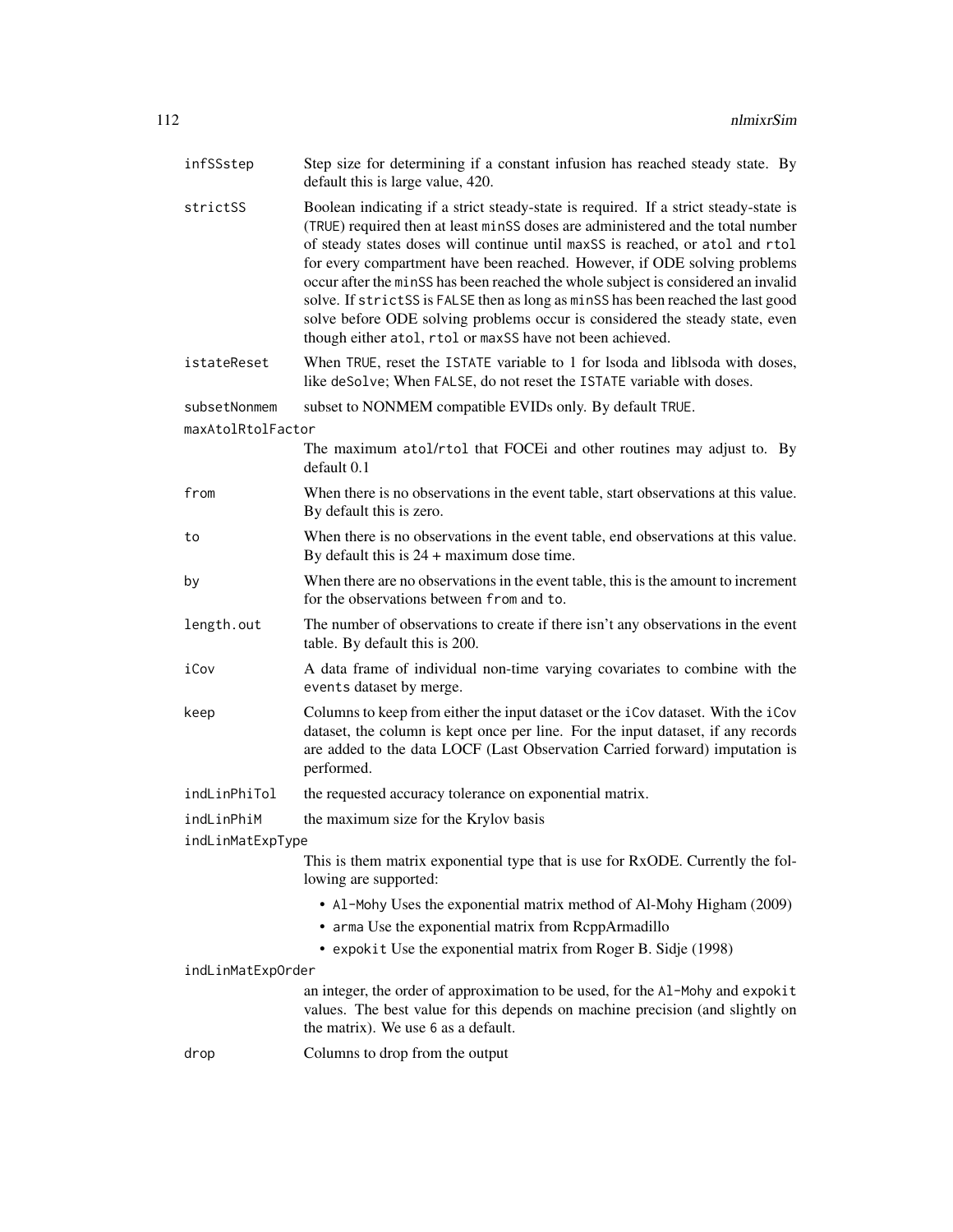| idFactor   | This boolean indicates if original ID values should be maintained. This changes<br>the default sequentially ordered ID to a factor with the original ID values in the<br>original dataset. By default this is enabled.                                                                                   |
|------------|----------------------------------------------------------------------------------------------------------------------------------------------------------------------------------------------------------------------------------------------------------------------------------------------------------|
| mxhnil     | maximum number of messages printed (per problem) warning that $T + H = T$ on<br>a step $(H = step size)$ . This must be positive to result in a non-default value. The<br>default value is 0 (or infinite).                                                                                              |
| hmxi       | inverse of the maximum absolute value of $H$ to are used. hmxi = 0.0 is allowed<br>and corresponds to an infinite hmax1 (default). hminandhmximay be changed at any time, but will not take<br>fect until the next change of His considered. This option is only considered with-<br>method="liblsoda"'. |
| warnIdSort | Warn if the ID is not present and RxODE assumes the order of the parame-<br>ters/iCov are the same as the order of the parameters in the input dataset.                                                                                                                                                  |
| warnDrop   | Warn if column(s) were supposed to be dropped, but were not present.                                                                                                                                                                                                                                     |
| ssAtol     | Steady state atol convergence factor. Can be a vector based on each state.                                                                                                                                                                                                                               |
| ssRtol     | Steady state rtol convergence factor. Can be a vector based on each state.                                                                                                                                                                                                                               |
| safeZero   | Use safe zero divide and log routines. By default this is turned on but you may<br>turn it off if you wish.                                                                                                                                                                                              |
| sumType    | Sum type to use for sum() in RxODE code blocks.<br>pairwise uses the pairwise sum (fast, default)<br>f sum uses Python's fsum function (most accurate)<br>kahan uses Kahan correction<br>neumaier uses Neumaier correction<br>c uses no correction: default/native summing                               |
| prodType   | Product to use for prod() in RxODE blocks<br>long double converts to long double, performs the multiplication and then con-<br>verts back.                                                                                                                                                               |
|            | double uses the standard double scale for multiplication.                                                                                                                                                                                                                                                |
| sensType   | Sensitivity type for linCmt() model:<br>advan Use the direct advan solutions<br>autodiff Use the autodiff advan solutions<br>forward Use forward difference solutions<br>central Use central differences                                                                                                 |
| linDiff    | This gives the linear difference amount for all the types of linear compartment<br>model parameters where sensitivities are not calculated. The named components<br>of this numeric vector are:                                                                                                          |
|            | • "lag" Central compartment lag<br>• "f" Central compartment bioavailability<br>• "rate" Central compartment modeled rate<br>· "dur" Central compartment modeled duration<br>• "lag2" Depot compartment lag                                                                                              |
|            | • "f2" Depot compartment bioavailability<br>• "rate2" Depot compartment modeled rate                                                                                                                                                                                                                     |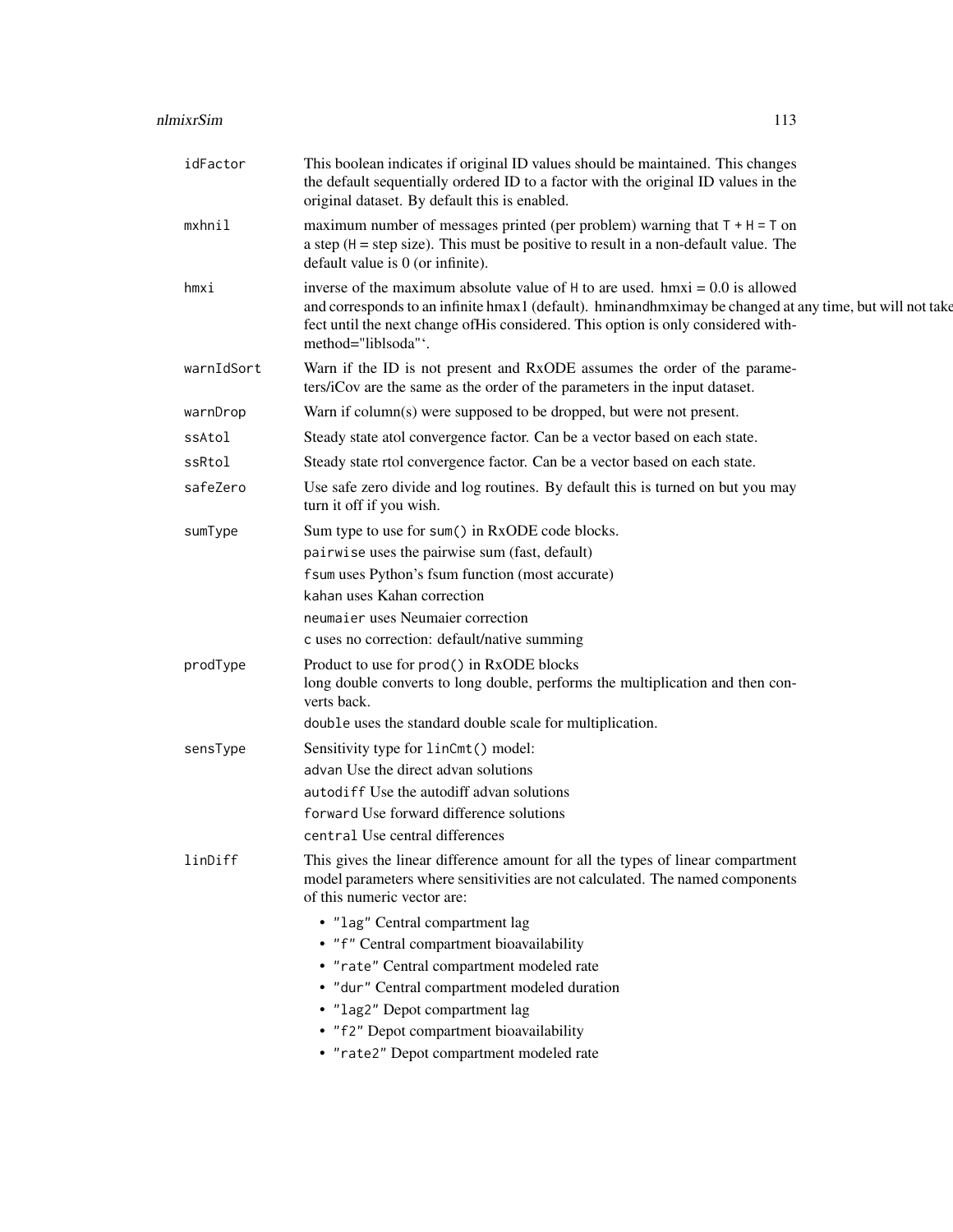|              | • "dur2" Depot compartment modeled duration                                                                                                                                                                                                                                                                                                                                              |
|--------------|------------------------------------------------------------------------------------------------------------------------------------------------------------------------------------------------------------------------------------------------------------------------------------------------------------------------------------------------------------------------------------------|
|              | linDiffCentral This gives the which parameters use central differences for the linear compart-<br>ment model parameters. The are the same components as linDiff                                                                                                                                                                                                                          |
| resample     | A character vector of model variables to resample from the input dataset; This<br>sampling is done with replacement. When NULL or FALSE no resampling is done.<br>When TRUE resampling is done on all covariates in the input dataset                                                                                                                                                    |
| resampleID   | boolean representing if the resampling should be done on an individual basis<br>TRUE (ie. a whole patient is selected) or each covariate is resampled independent<br>of the subject identifier FALSE. When resampleID=TRUE correlations of param-<br>eters are retained, where as when resampleID=FALSE ignores patient covariate<br>correaltions. Hence the default is resampleID=TRUE. |
| a            | when using $solve()$ , this is equivalent to the object argument. If you specify<br>object later in the argument list it overwrites this parameter.                                                                                                                                                                                                                                      |
| <sub>b</sub> | when using $solve()$ , this is equivalent to the params argument. If you specify<br>params as a named argument, this overwrites the output                                                                                                                                                                                                                                               |

# Value

A RxODE solved object

nlmixrTest *nlmixTest function for testing*

# Description

nlmixTest function for testing

# Usage

```
nlmixrTest(expr, silent = .isTestthat(), test = "cran")
```
# Arguments

| expr   | Expression for testing                     |
|--------|--------------------------------------------|
| silent | Boolean for testing                        |
| test   | this represents the test group of the test |

# Value

Nothing, called for its side effects

# Author(s)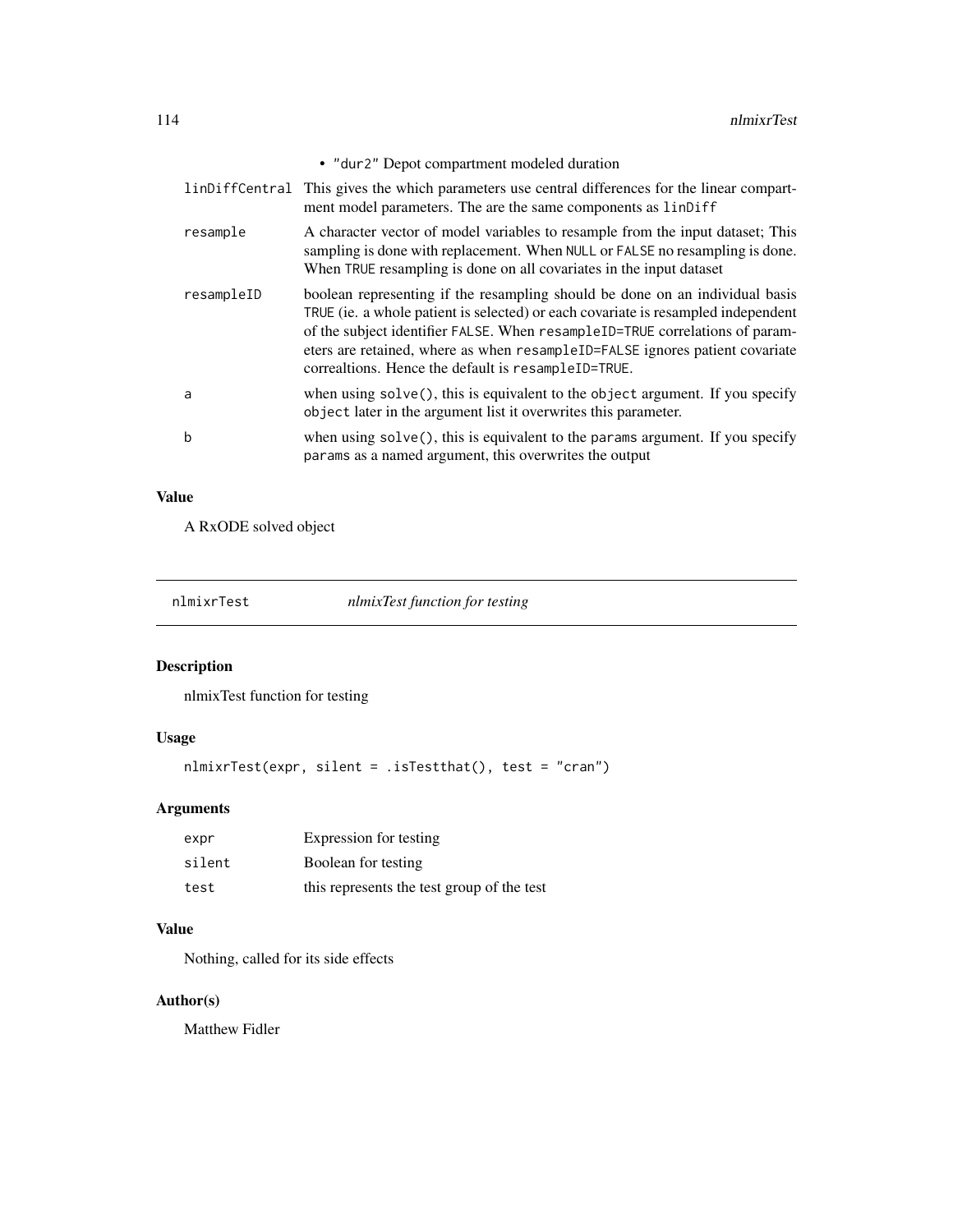nlmixrUI.dynmodelfun *Return dynmodel variable translation function*

# Description

Return dynmodel variable translation function

# Usage

nlmixrUI.dynmodelfun(object)

# Arguments

object nlmixr ui object

# Value

nlmixr dynmodel translation

### Author(s)

Matthew Fidler

nlmixrUI.dynmodelfun2 *Return dynmodel variable translation function*

# Description

Return dynmodel variable translation function

### Usage

nlmixrUI.dynmodelfun2(object)

# Arguments

object nlmixr ui object

# Value

nlmixr dynmodel translation

#### Author(s)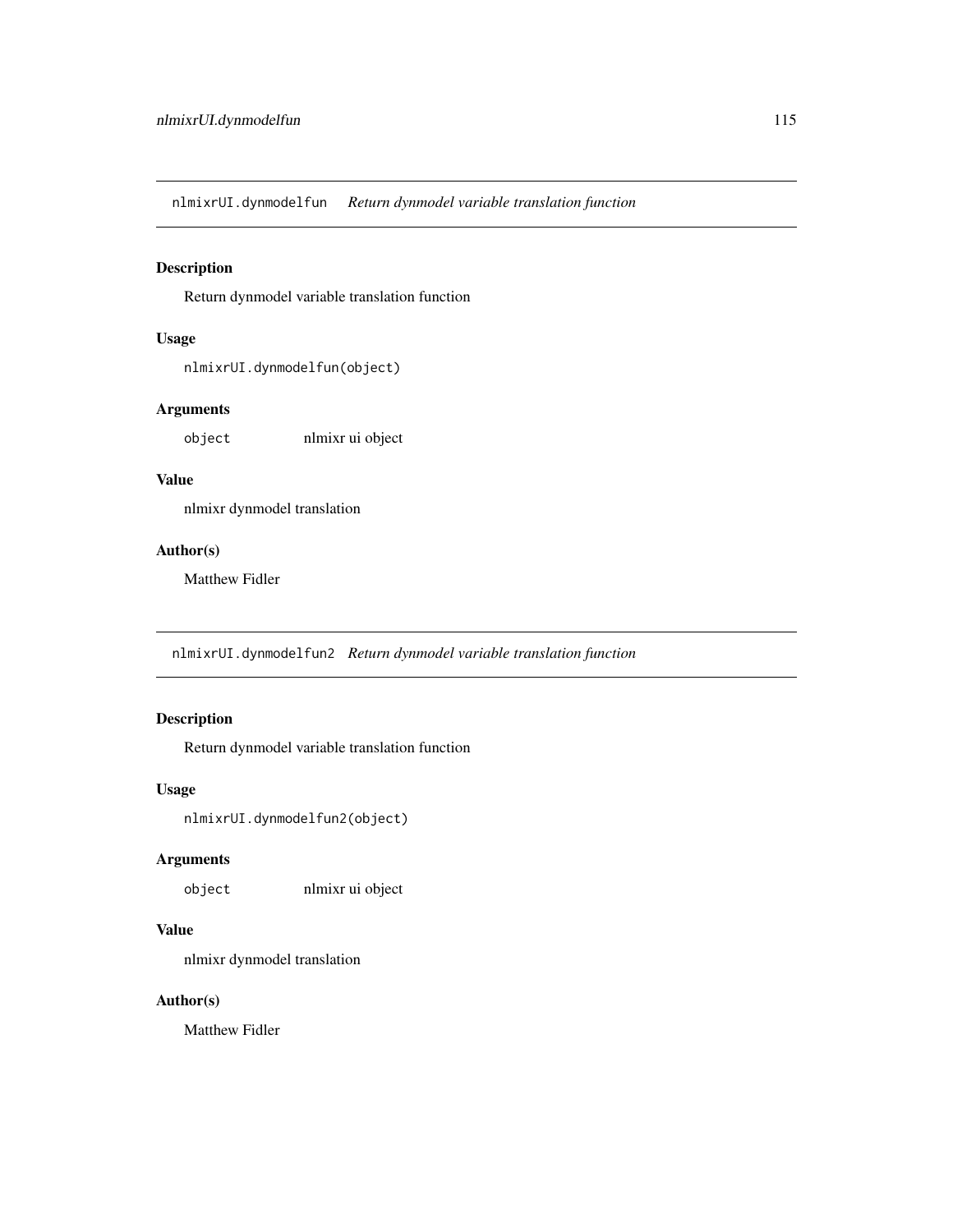nlmixrUI.focei.fixed *Get parameters that are fixed*

# Description

Get parameters that are fixed

# Usage

nlmixrUI.focei.fixed(obj)

# Arguments

obj UI object

# Value

logical vector of fixed THETA parameters

### Author(s)

Matthew L. Fidler

nlmixrUI.focei.inits *Get the FOCEi initializations*

# Description

Get the FOCEi initializations

# Usage

nlmixrUI.focei.inits(obj)

# Arguments

obj UI object

# Value

list with FOCEi style initializations

# Author(s)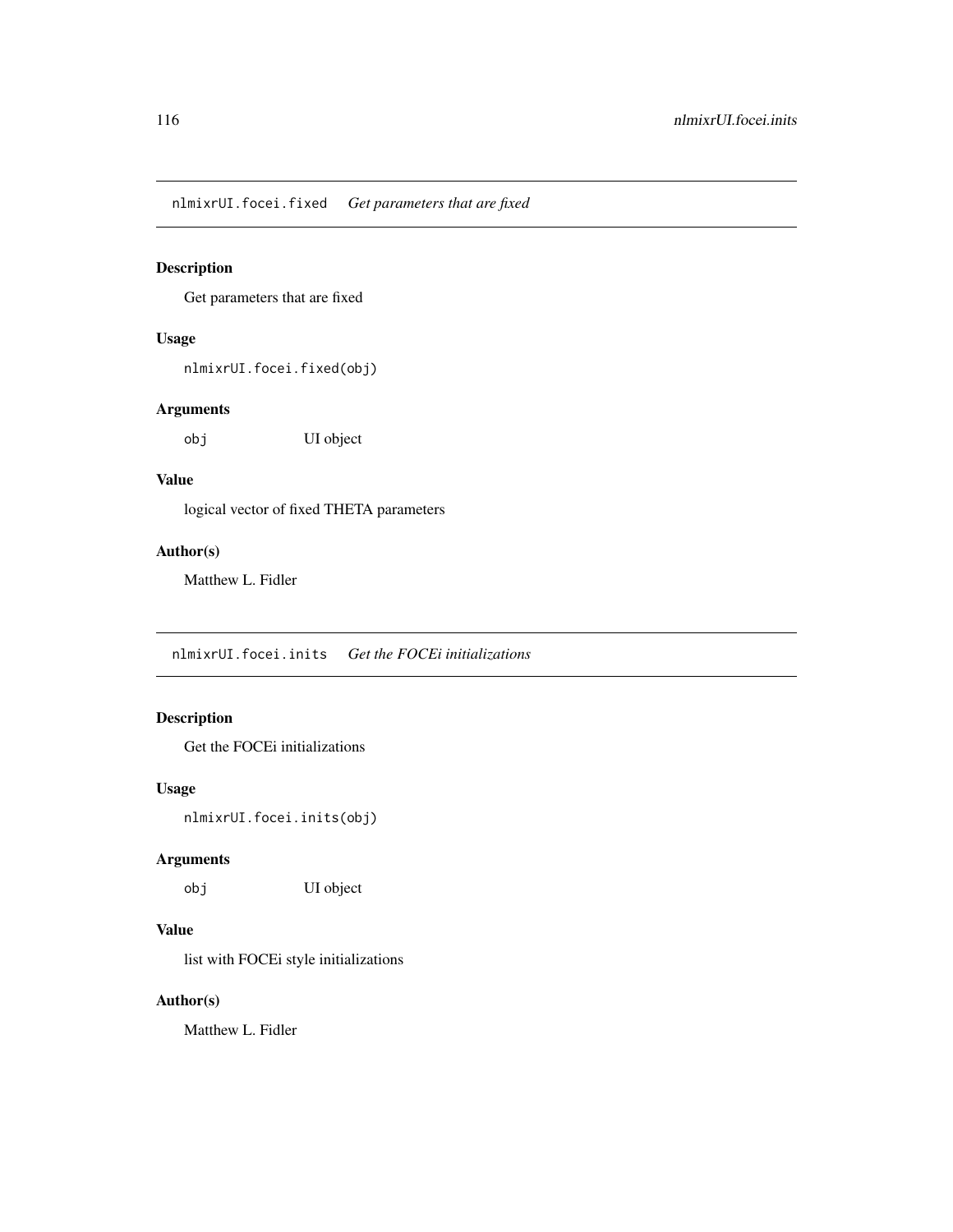nlmixrUI.nlme.specs *Create the nlme specs list for nlmixr nlme solving*

# Description

Create the nlme specs list for nlmixr nlme solving

# Usage

```
nlmixrUI.nlme.specs(object, mu.type = c("thetas", "covariates", "none"))
```
### Arguments

| object  | UI object                                                   |
|---------|-------------------------------------------------------------|
| mu.type | is the mu-referencing type of model hat nime will be using. |

### Value

specs list for nlme

### Author(s)

Matthew L. Fidler

nlmixrUI.rxode.pred *Return RxODE model with predictions appended*

# Description

Return RxODE model with predictions appended

### Usage

nlmixrUI.rxode.pred(object)

# Arguments

object UI object

### Value

String or NULL if RxODE is not specified by UI.

# Author(s)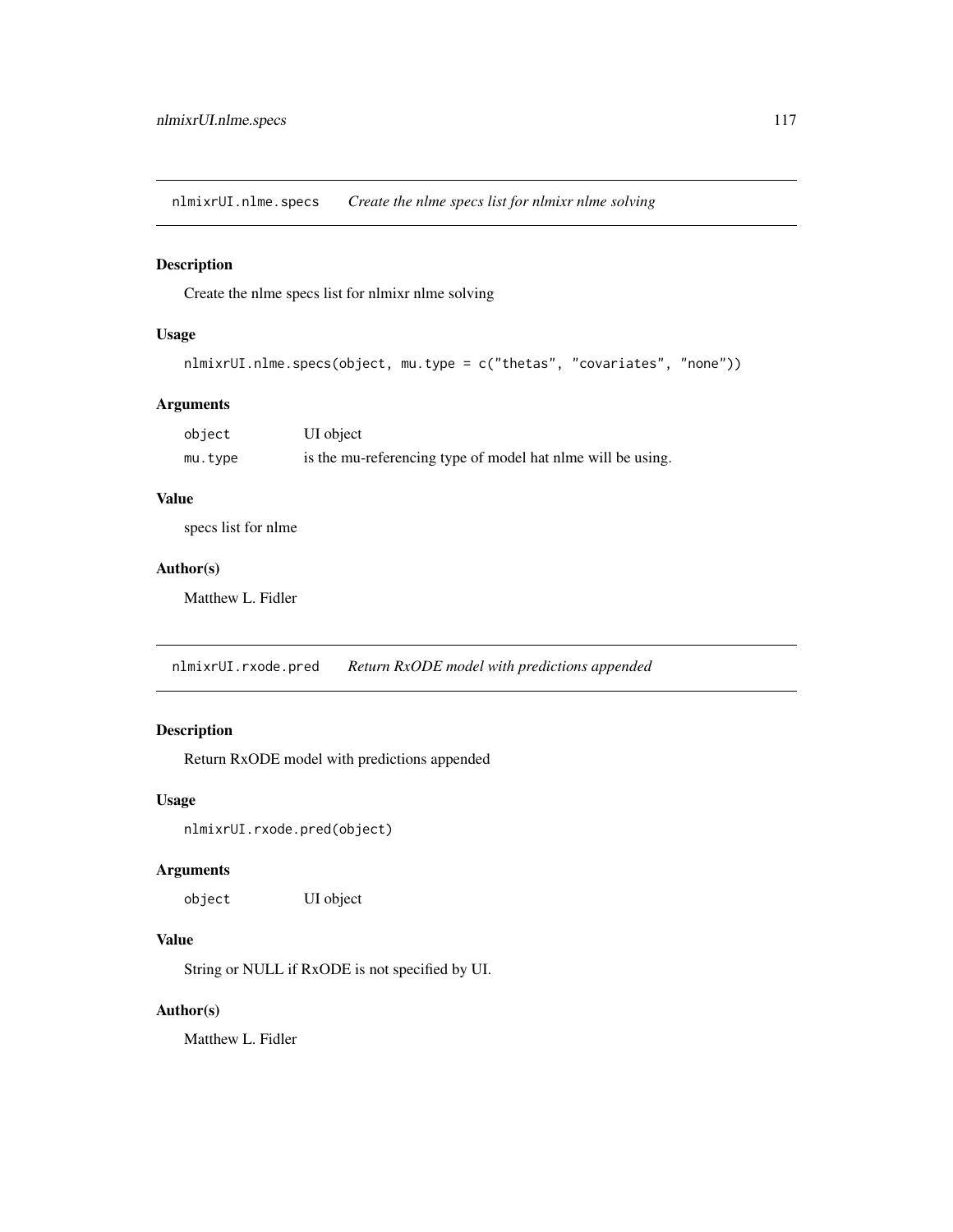nlmixrUI.saem.ares *Get initial estimate for ares SAEM.*

# Description

Get initial estimate for ares SAEM.

# Usage

nlmixrUI.saem.ares(obj)

# Arguments

obj UI model

# Value

SAEM model\$ares spec

#### Author(s)

Matthew L. Fidler

nlmixrUI.saem.bres *Get initial estimate for bres SAEM.*

# Description

Get initial estimate for bres SAEM.

# Usage

nlmixrUI.saem.bres(obj)

# Arguments

obj UI model

# Value

SAEM model\$ares spec

# Author(s)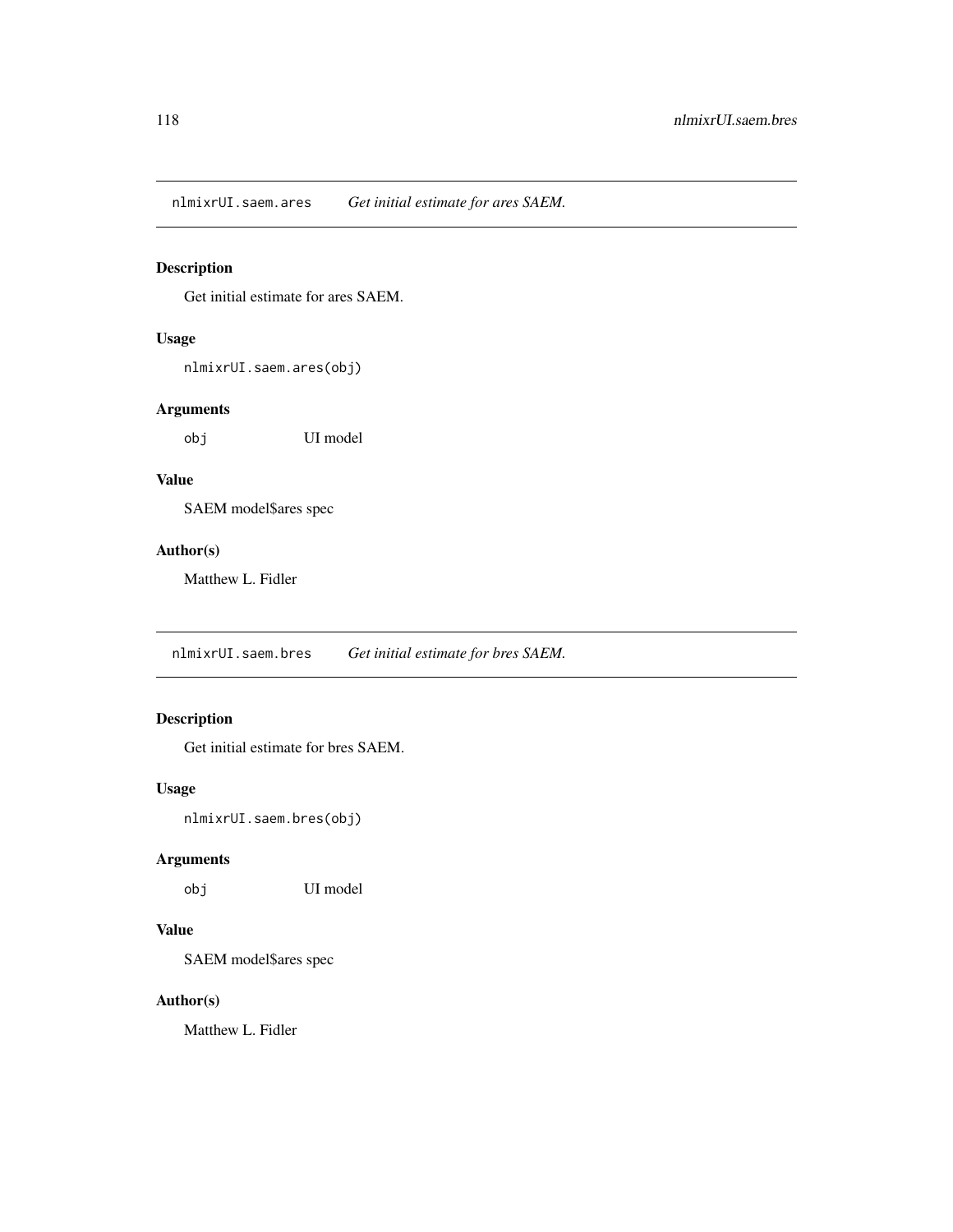nlmixrUI.saem.cres *Get initial estimate for bres SAEM.*

# Description

Get initial estimate for bres SAEM.

# Usage

nlmixrUI.saem.cres(obj)

# Arguments

obj UI model

# Value

SAEM model\$ares spec

### Author(s)

Matthew L. Fidler

nlmixrUI.saem.distribution

*Get SAEM distribution*

# Description

Get SAEM distribution

### Usage

nlmixrUI.saem.distribution(obj)

# Arguments

obj UI object

# Value

Character of distribution

### Author(s)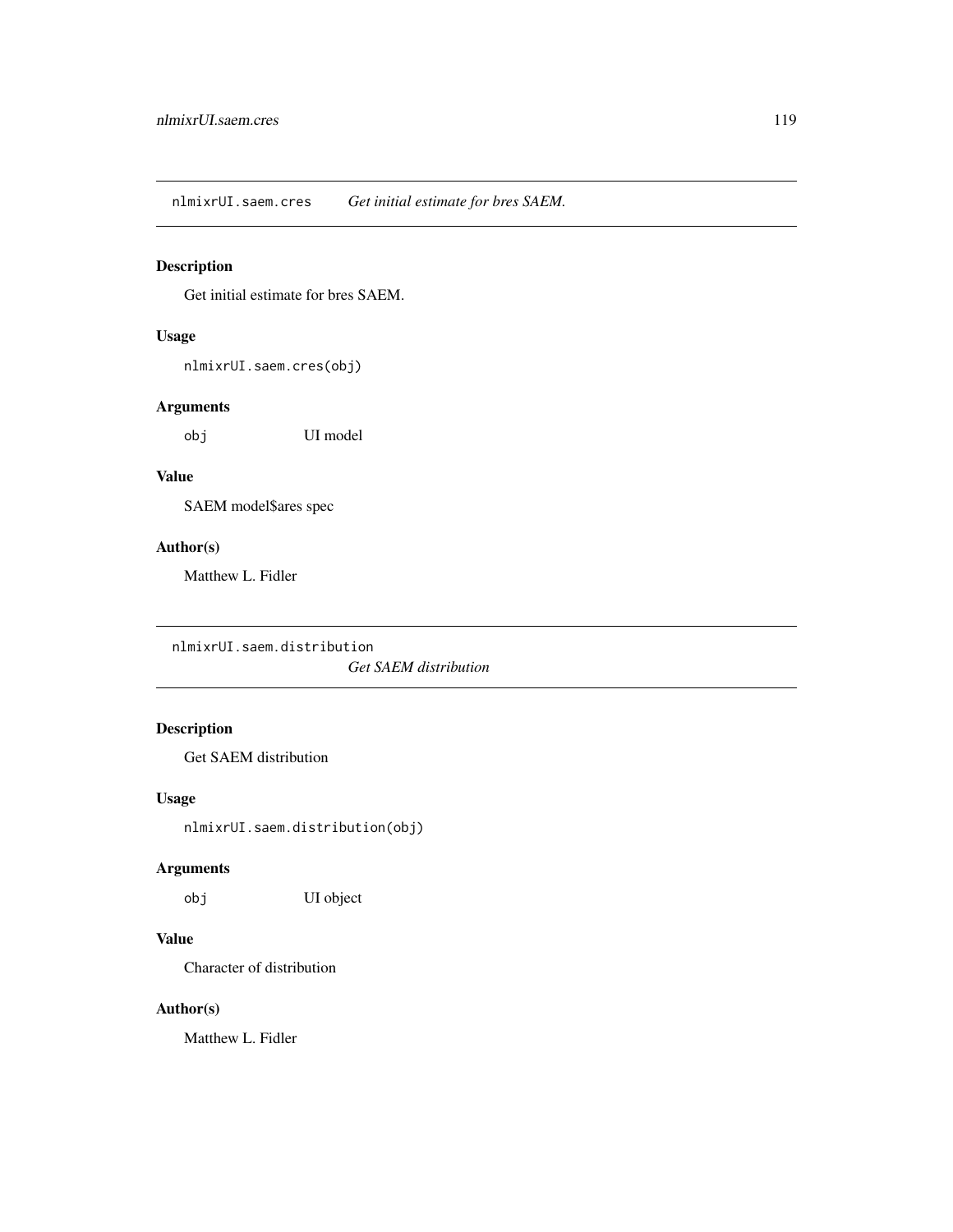nlmixrUI.saem.eta.trans

*Get the eta->eta.trans for SAEM*

# Description

Get the eta->eta.trans for SAEM

### Usage

nlmixrUI.saem.eta.trans(obj)

# Arguments

obj ui object

# Value

list of eta to eta.trans

# Author(s)

Matthew L. Fidler

nlmixrUI.saem.fit *Generate saem.fit user function.*

# Description

Generate saem.fit user function.

### Usage

nlmixrUI.saem.fit(obj)

# Arguments

obj UI object

### Value

saem user function

### Author(s)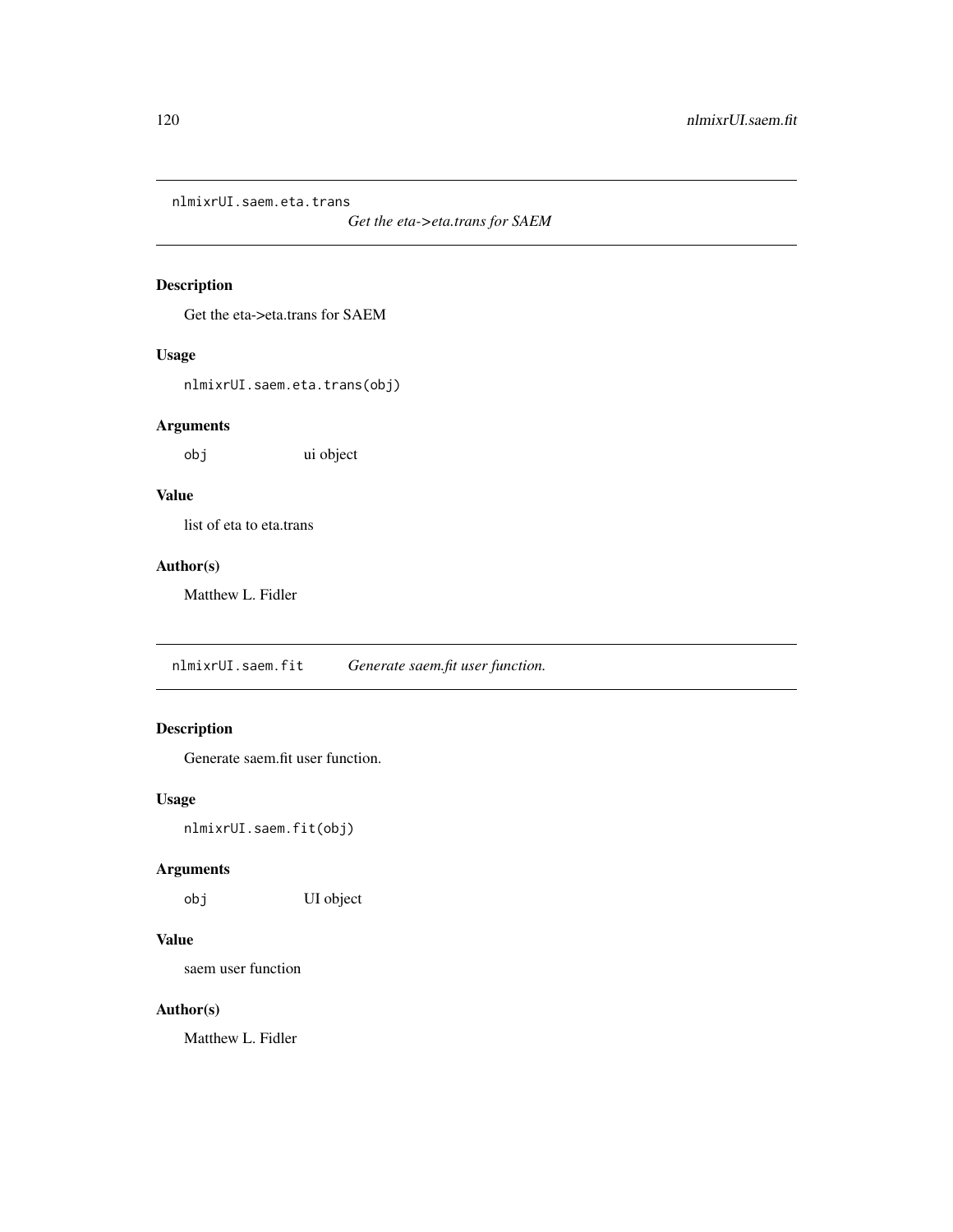nlmixrUI.saem.fixed *Get parameters that are fixed for SAEM*

# Description

Get parameters that are fixed for SAEM

# Usage

```
nlmixrUI.saem.fixed(obj)
```
# Arguments

obj UI object

# Value

List of parameters that are fixed.

### Author(s)

Matthew L. Fidler

nlmixrUI.saem.init *Get saem initilization list*

# Description

Get saem initilization list

# Usage

nlmixrUI.saem.init(obj)

# Arguments

obj nlmixr UI object

# Value

Return SAEM inits list.

# Author(s)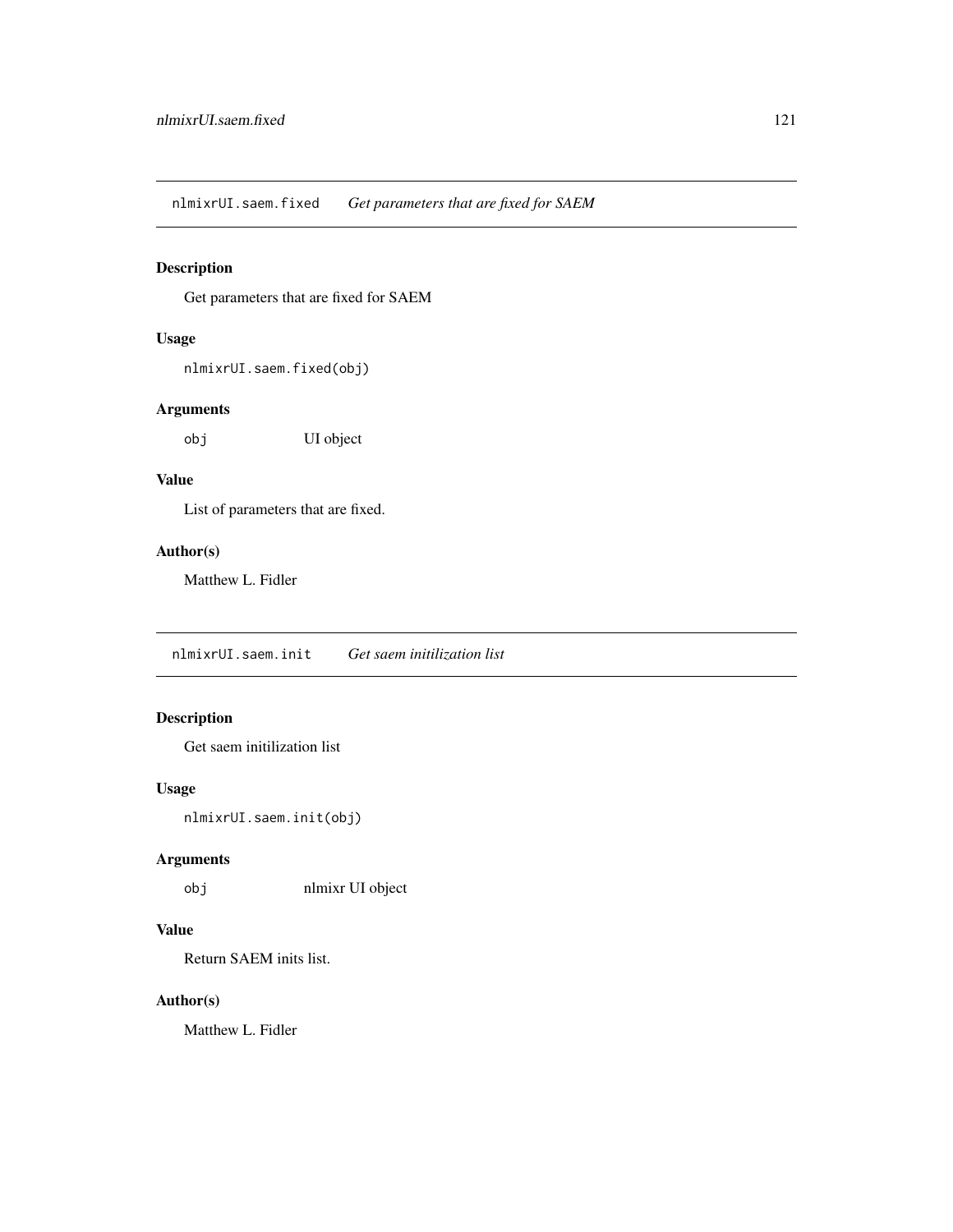nlmixrUI.saem.init.omega

*SAEM's init\$omega*

# Description

SAEM's init\$omega

# Usage

nlmixrUI.saem.init.omega(obj, names = FALSE)

# Arguments

| obj   | nlmixr UI object                                            |
|-------|-------------------------------------------------------------|
| names | When TRUE return the omega names. By default this is FALSE. |

# Value

Return initial matrix

### Author(s)

Matthew L. Fidler

nlmixrUI.saem.init.theta

*Generate SAEM initial estimates for THETA.*

# Description

Generate SAEM initial estimates for THETA.

#### Usage

nlmixrUI.saem.init.theta(obj)

#### Arguments

obj nlmixr UI object

### Value

SAEM theta initial estimates

# Author(s)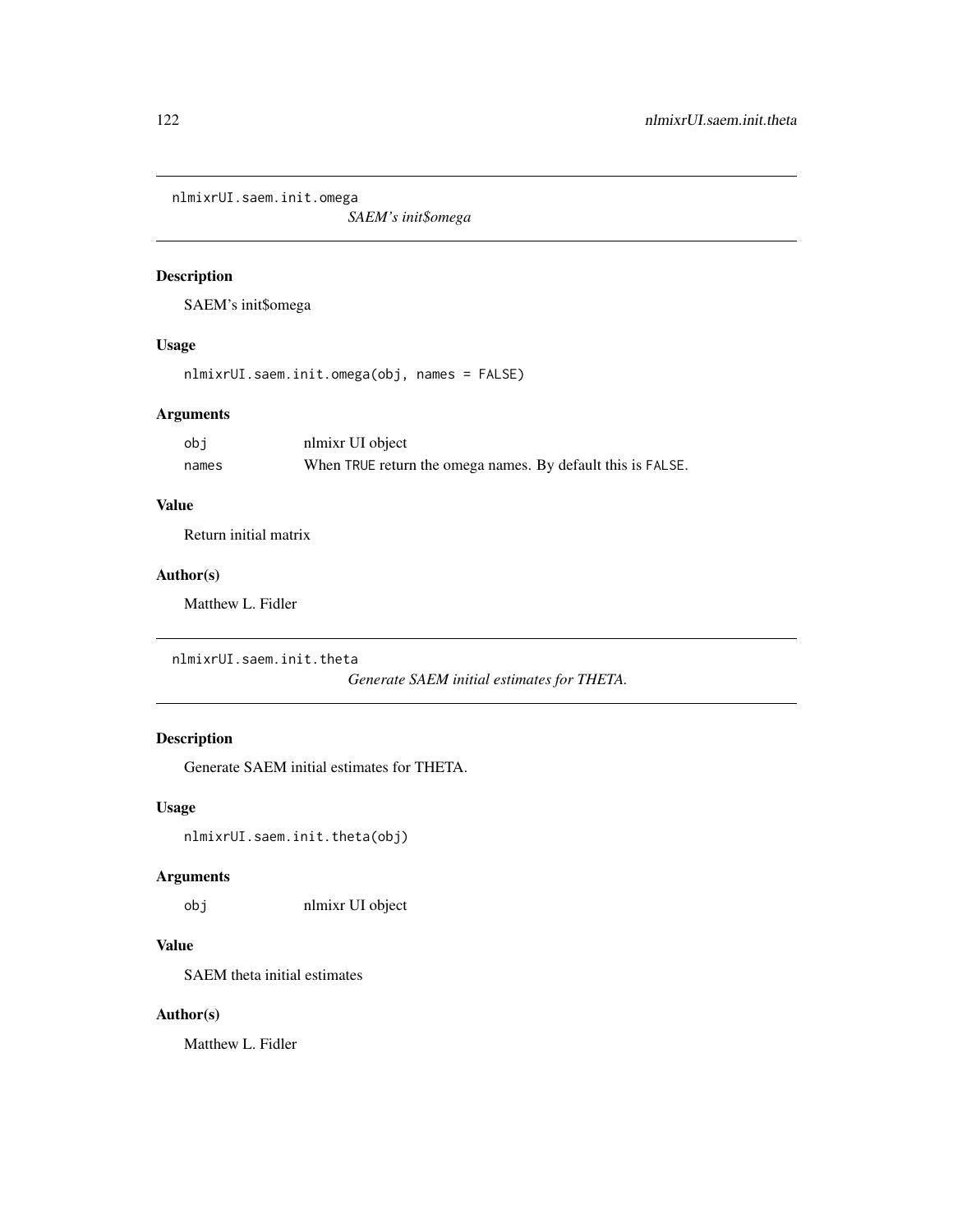nlmixrUI.saem.log.eta *Get model\$log.eta for SAEM*

# Description

Get model\$log.eta for SAEM

# Usage

nlmixrUI.saem.log.eta(obj)

# Arguments

obj UI model

# Value

SAEM model\$log.eta

### Author(s)

Matthew L. Fidler

nlmixrUI.saem.model *Generate SAEM model list*

# Description

Generate SAEM model list

# Usage

nlmixrUI.saem.model(obj)

# Arguments

obj nlmixr UI object

# Value

SAEM model list

# Author(s)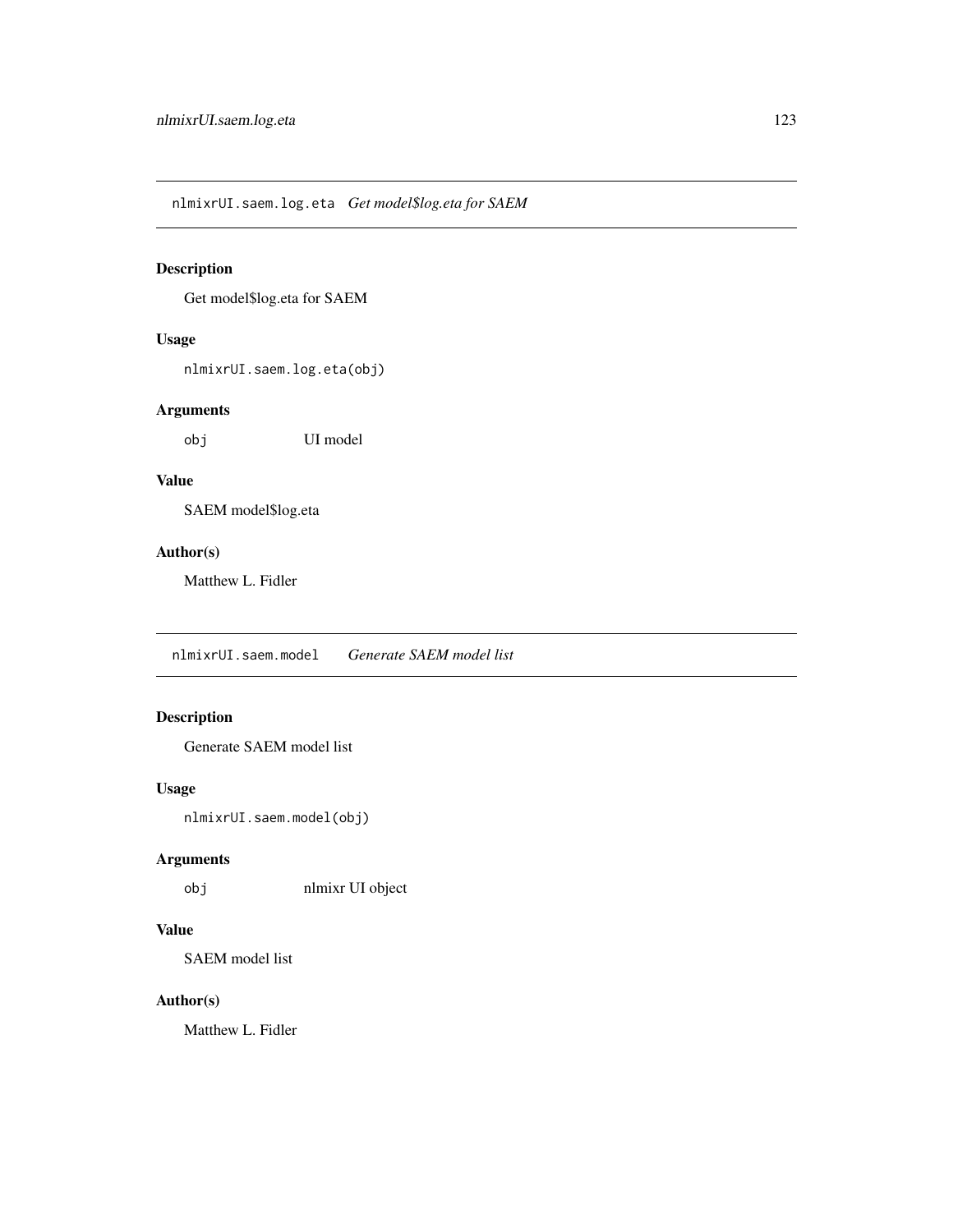nlmixrUI.saem.model.omega

*Get the SAEM model Omega*

# Description

Get the SAEM model Omega

### Usage

nlmixrUI.saem.model.omega(obj)

### Arguments

obj UI model

# Value

SAEM model\$omega spec

# Author(s)

Matthew L. Fidler

nlmixrUI.saem.res.mod *Get the SAEM model\$res.mod code*

# Description

Get the SAEM model\$res.mod code

### Usage

nlmixrUI.saem.res.mod(obj)

### Arguments

obj UI model

# Value

SAEM model\$res.mod spec

# Author(s)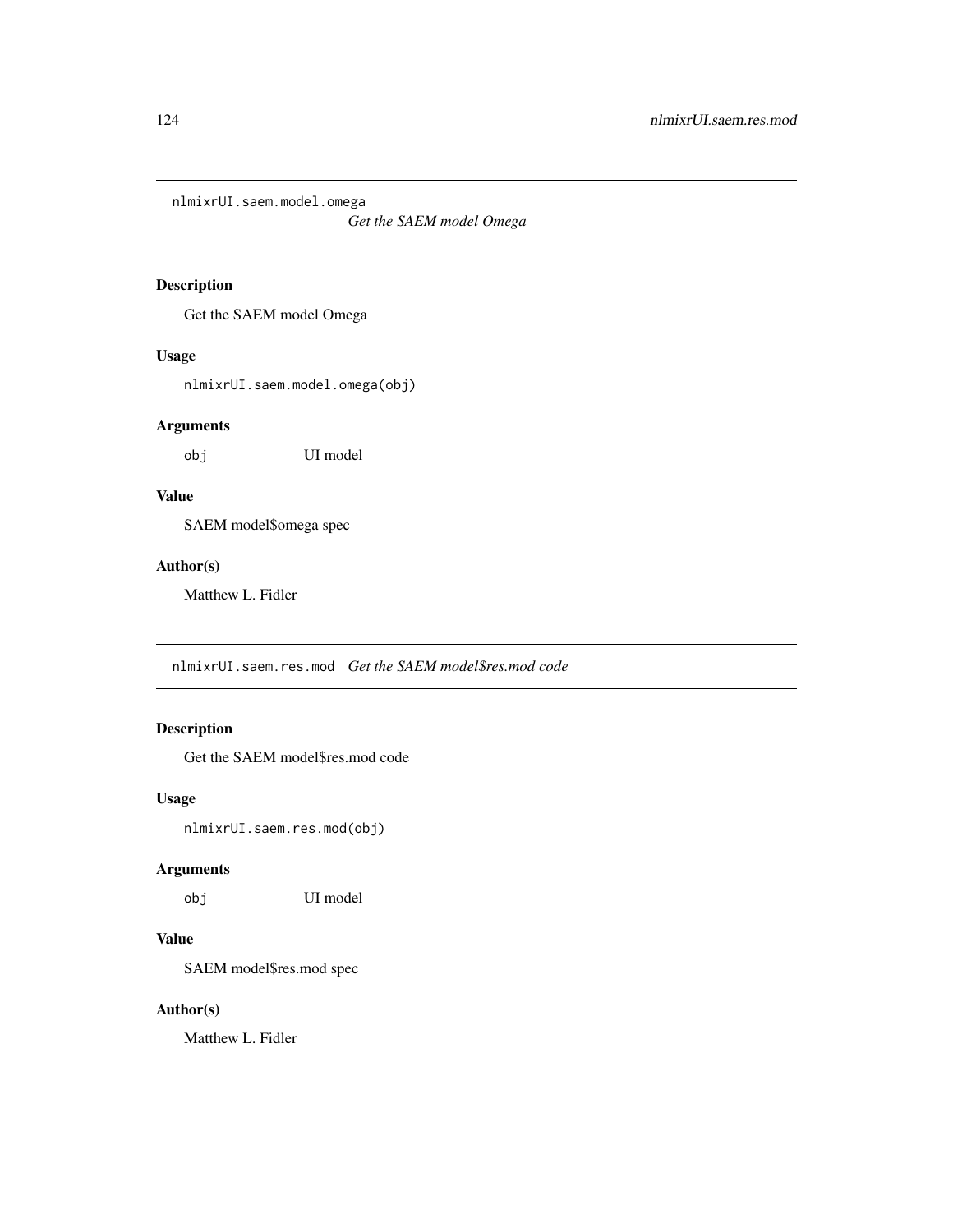nlmixrUI.saem.res.name

*Get error names for SAEM*

# Description

Get error names for SAEM

### Usage

nlmixrUI.saem.res.name(obj)

# Arguments

obj SAEM user interface function.

# Value

Names of error estimates for SAEM

### Author(s)

Matthew L. Fidler

nlmixrUI.saem.rx1 *Return RxODE model with predictions appended*

# Description

Return RxODE model with predictions appended

### Usage

nlmixrUI.saem.rx1(object)

# Arguments

object UI object

# Value

Combined focei model text for RxODE

### Author(s)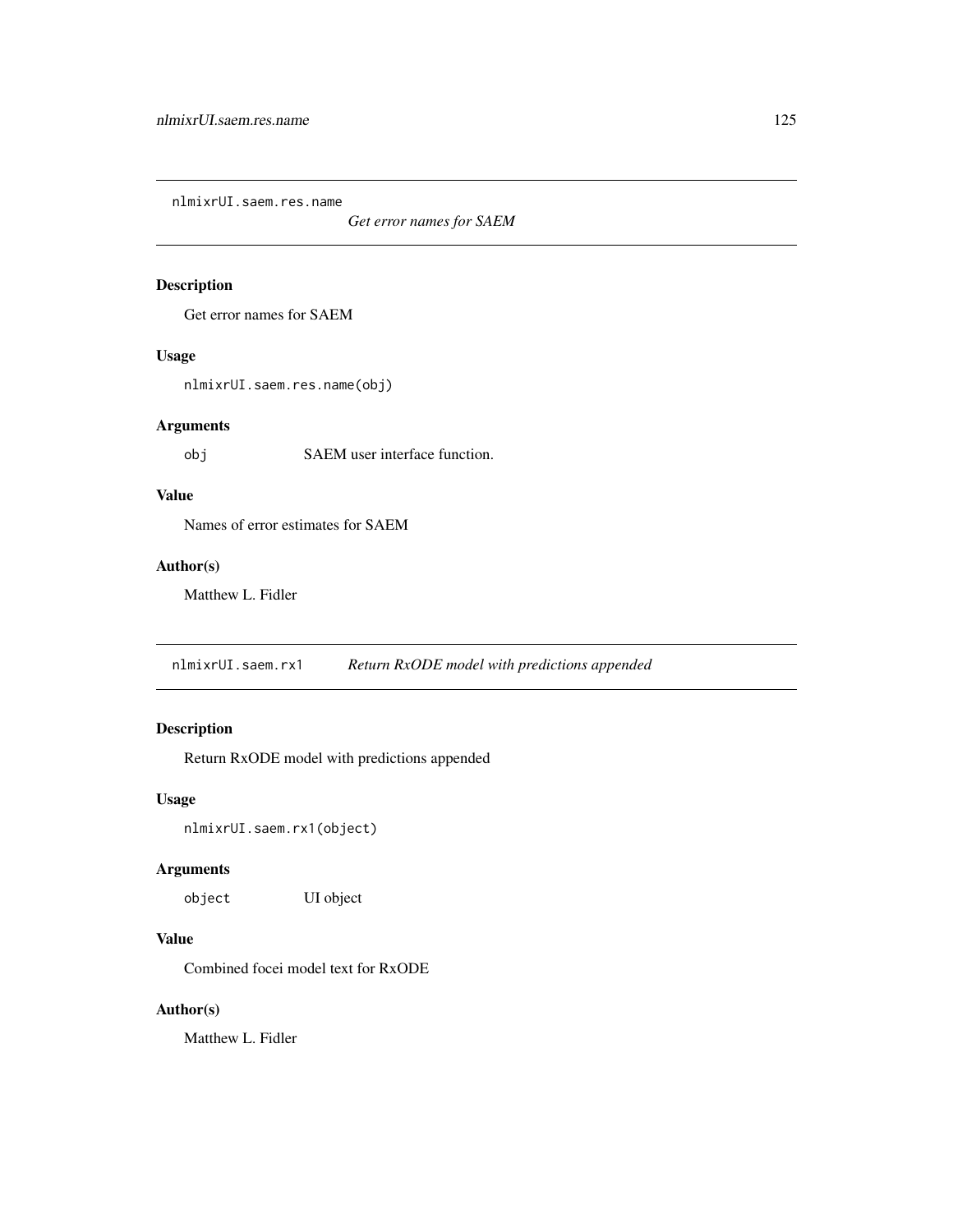nlmixrUI.saem.theta.name

*Get THETA names for nlmixr's SAEM*

# Description

Get THETA names for nlmixr's SAEM

### Usage

nlmixrUI.saem.theta.name(uif)

### Arguments

uif nlmixr UI object

# Value

SAEM theta names

# Author(s)

Matthew L. Fidler

nlmixrUI.theta.pars *Get the Parameter function with THETA/ETAs defined*

# Description

Get the Parameter function with THETA/ETAs defined

### Usage

nlmixrUI.theta.pars(obj)

#### Arguments

obj UI object

# Value

parameters function defined in THETA[#] and ETA[#]s.

# Author(s)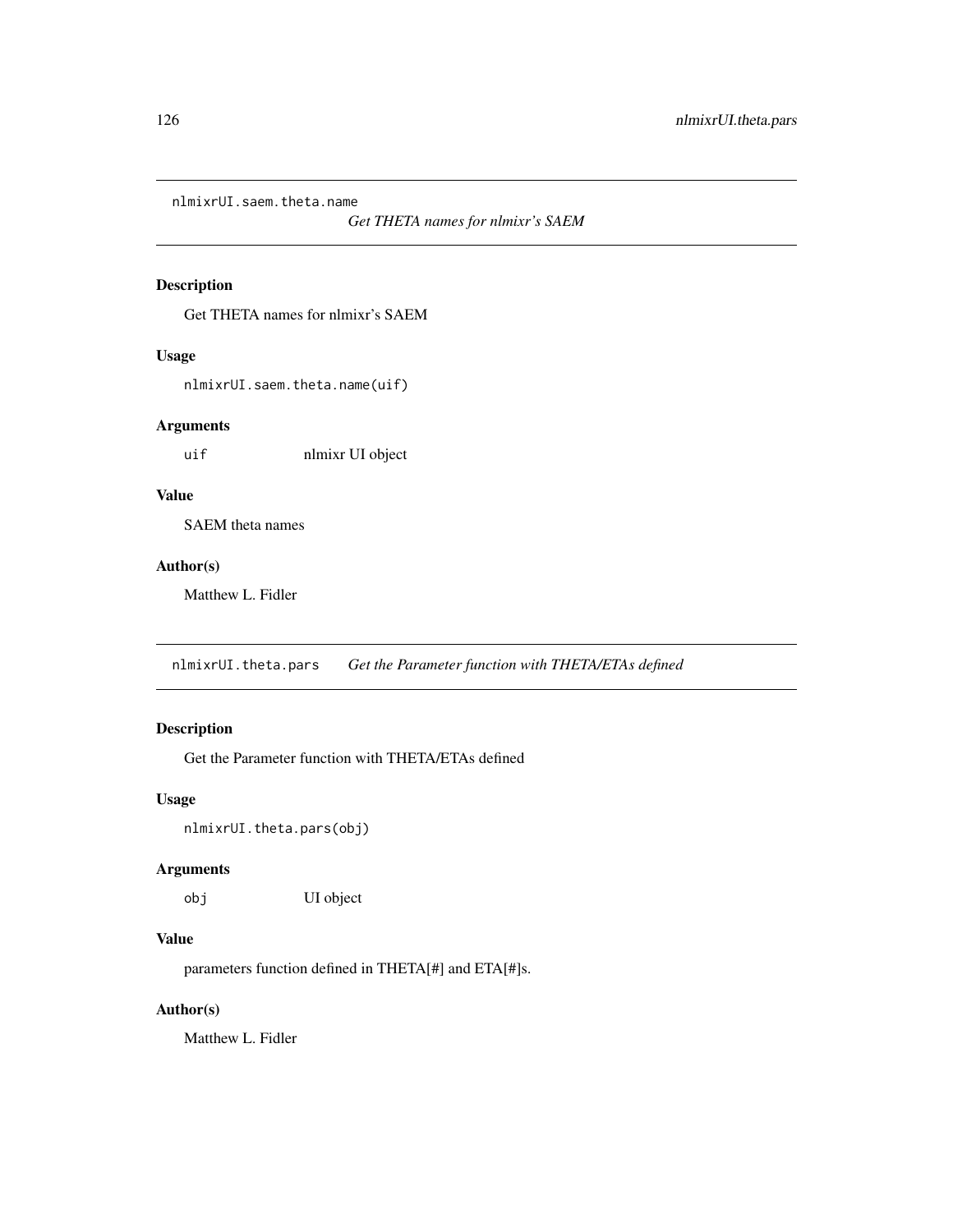nlmixrValidate *Validate nlmixr*

# Description

This allows easy vaildation/qualification of nlmixr by running the testing suite on your system.

# Usage

```
nlmixrValidate(type = NULL, check = FALSE)
```
nmTest(type = NULL, check = FALSE)

# Arguments

| type  | of test to be run                 |
|-------|-----------------------------------|
| check | Use devtools::check to run checks |

#### Value

Nothing, called for its side effects

### Author(s)

Matthew L. Fidler

nlmixrVersion *Display nlmixr's version*

# Description

Display nlmixr's version

### Usage

```
nlmixrVersion()
```
#### Value

Nothing, called for its side effects

#### Author(s)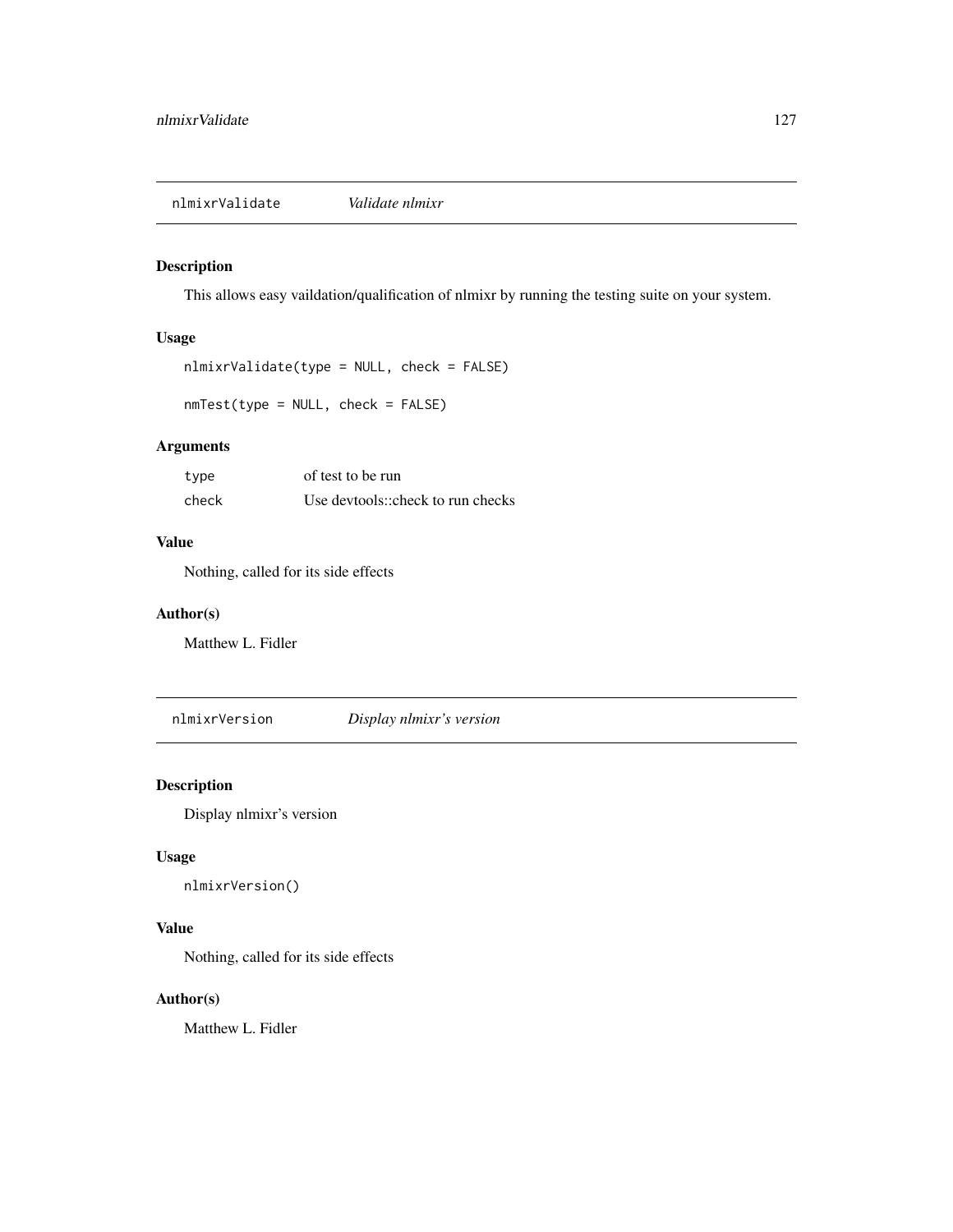# nlmixr\_fit *Fit a nlmixr model*

# Description

Fit a nlmixr model

# Usage

```
nlmixr_fit(
 uif,
 data,
 est = NULL,control = list(),...,
  sum.prod = FALSE,
 table = tableControl(),
 keep = NULL,
 drop = NULL,
 save = NULL,envir = parent.frame()
)
```
# Arguments

| uif      | Parsed nlmixr model (by nlmixr (mod. fn)).                                                                                                                                          |
|----------|-------------------------------------------------------------------------------------------------------------------------------------------------------------------------------------|
| data     | Dataset to estimate. Needs to be RxODE compatible (see https://nlmixrdevelopment.<br>github.io/RxODE/articles/RxODE-event-types.html for detailed dataset<br>requirements).         |
| est      | Estimation method                                                                                                                                                                   |
| control  | Estimation control options. They could be nlmeControl, saemControl or foceiControl                                                                                                  |
| .        | Parameters passed to estimation method.                                                                                                                                             |
| sum.prod | Take the RxODE model and use more precise products/sums. Increases solving<br>accuracy and solving time.                                                                            |
| table    | A list controlling the table options (i.e. CWRES, NPDE etc). See table Control.                                                                                                     |
| keep     | Columns to keep from either the input dataset. For the input dataset, if any<br>records are added to the data LOCF (Last Observation Carried forward) impu-<br>tation is performed. |
| drop     | Columns to drop from the output                                                                                                                                                     |
| save     | This option determines if the fit will be saved to be reloaded if already run. If<br>NULL, get the option from options ("nlmixr.save");                                             |
| envir    | Environment that nlmixr is evaluated in.                                                                                                                                            |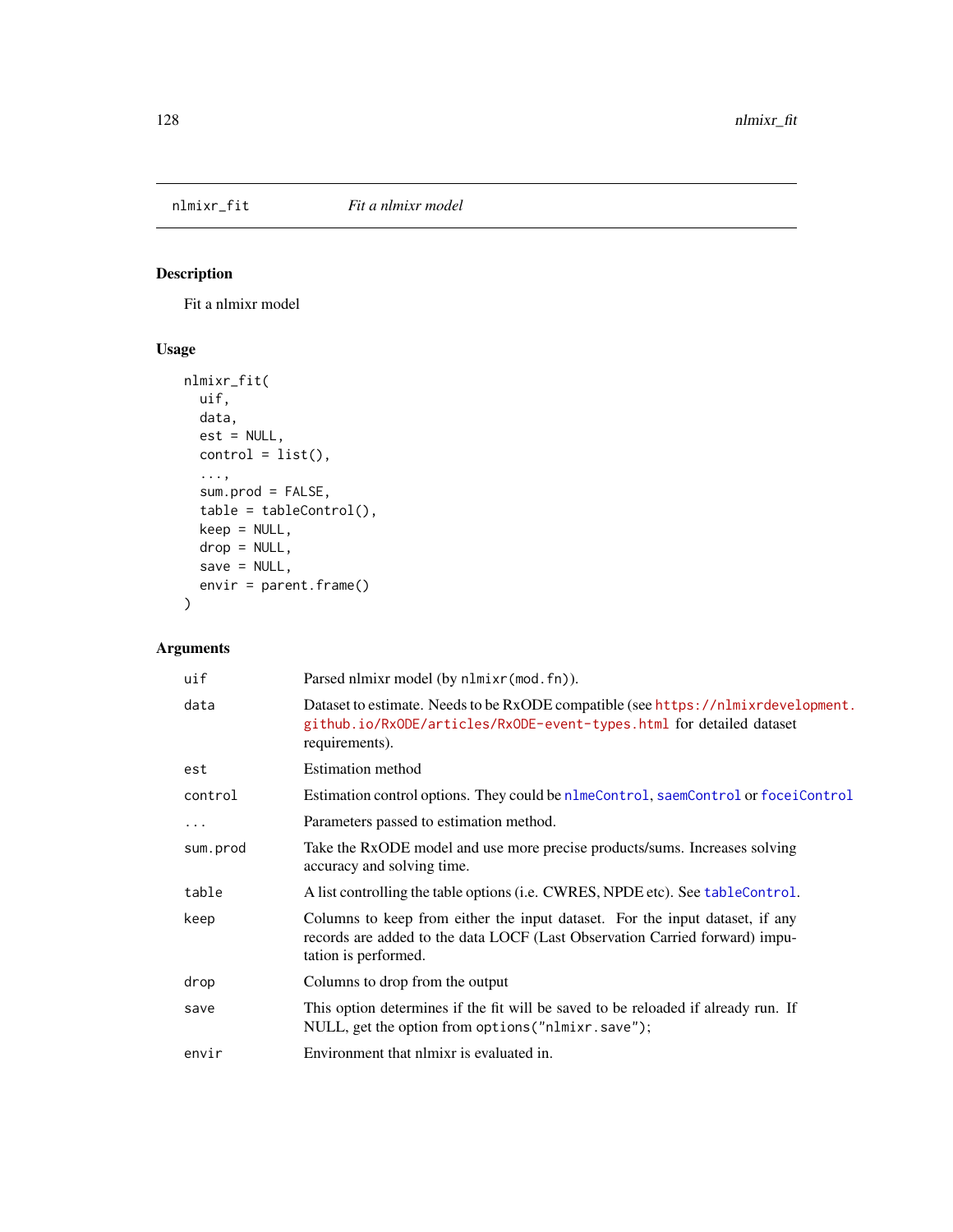#### nmDocx 129

# Value

nlmixr fit object

# Author(s)

Matthew L. Fidler

nmDocx *Create a run summary word document*

# Description

Create a run summary word document

#### Usage

```
nmDocx(
  x,
 docxOut = NULL,docxTemplate = NULL,
 plot = TRUE,
  titleStyle = getOption("nlmixr.docx.title", "Title"),
  subtitleStyle = getOption("nlmixr.docx.subtitle", "Subtitle"),
 normalStyle = getOption("nlmixr.docx.normal", "Normal"),
 headerStyle = getOption("nlmixr.docx.heading1", "Heading 1"),
  centeredStyle = getOption("nlmixr.docx.centered", "centered"),
 preformattedStyle = getOption("nlmixr.docx.preformatted", "HTML Preformatted"),
 width = getOption("nlmixr.docx.width", 69),
  save = FALSE
)
```
 $nmsave(x, ..., save = TRUE)$ 

#### Arguments

| $\mathsf{x}$ | nlmixr fit object.                                                                                                                                                                                                                                                      |
|--------------|-------------------------------------------------------------------------------------------------------------------------------------------------------------------------------------------------------------------------------------------------------------------------|
| docx0ut      | Output file for run information document. If not specified it is the name of R<br>object where the fit is located with the -YEAR-MONTH-DAY. docx appended. If it<br>is NULL the document is not saved, but the officer object is returned.                              |
| docxTemplate | This is the document template. If not specified it defaults to option ("nlmixr.docx.template").<br>If option("nlmixr.docx.template") is not specified it uses the included nlmixr<br>document template. When docxTemplate=NULL it uses the officer blank doc-<br>ument. |
| plot         | Boolean indicating if the default goodness of fit plots are added to the document.<br>By default TRUE                                                                                                                                                                   |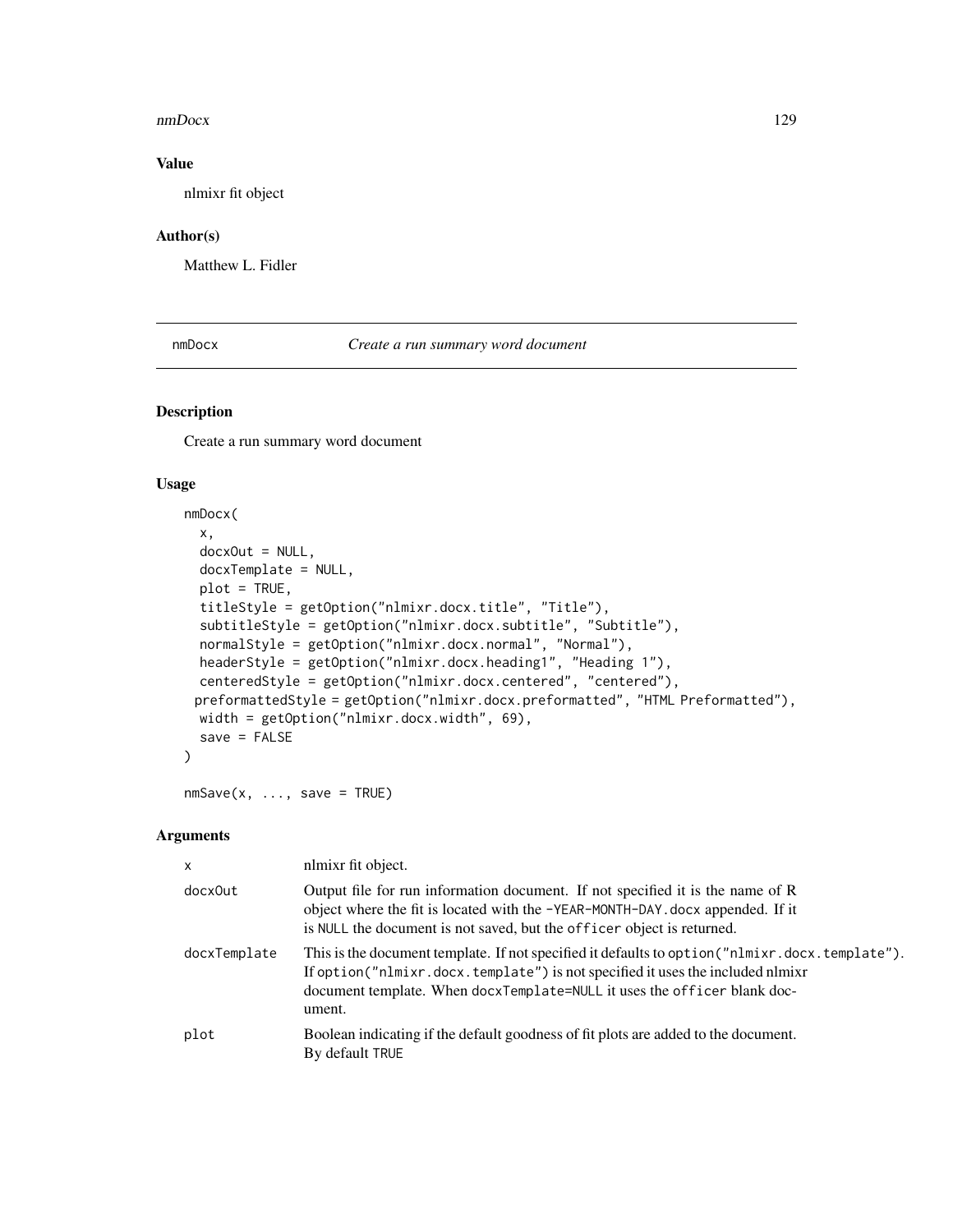| titleStyle        | This is the word style name for the nimixr title; Usually this is nimixr version<br>(Robject). Defaults to option ("nlmixr.docx.title") or Title |
|-------------------|--------------------------------------------------------------------------------------------------------------------------------------------------|
| subtitleStyle     | This is the word style for the subtitle which is nlmixr model name and date.<br>Defaults to option("nlmixr.docx.subtitle") or Subtitle           |
| normalStyle       | This is the word style for normal text. Defaults to option ("nlmixr.docx.normal")<br>or Normal                                                   |
| headerStyle       | This is the word style for heading text. Defaults to option ("nlmixr.docx.heading1")<br>or Heading 1                                             |
| centeredStyle     | This is the word style for centered text which is used for the figures. Defaults to<br>option("nlmixr.docx.centered") or centered                |
| preformattedStyle |                                                                                                                                                  |
|                   | This is the preformatted text style for R output lines. Defaults to option ("nlmixr.docx.preformatted"<br>or HTML Preformatted                   |
| width             | Is an integer representing the number of characters your preformatted style sup-<br>ports. By default this is option ("nlmixr.docx.width") or 69 |
| save              | Should the docx be saved in a zip file with the R rds data object for the fit? By<br>default this is FALSE with nmDocx and TRUE with nmSave      |
| $\cdot$           | when using 'nmSave' these arguments are passed to 'nmDocx'                                                                                       |

# Value

An officer docx object

### Author(s)

Matthew Fidler

# Examples

```
library(nlmixr)
pheno \leq function() {
    # Pheno with covariance
 ini({
   tcl <- log(0.008) # typical value of clearance
   tv <- log(0.6) # typical value of volume
   ## var(eta.cl)
   eta.cl + eta.v \sim c(1,
                      0.01, 1) ## cov(eta.cl, eta.v), var(eta.v)
                     # interindividual variability on clearance and volume
   add.err <- 0.1 # residual variability
 })
 model({
   cl <- exp(tcl + eta.cl) # individual value of clearance
   v \leq -\exp(tv + \epsilon t a.v) # individual value of volume
   ke \leftarrow cl / v \qquad # elimination rate constant
   d/dt(A1) = - ke * A1 # model differential equation
   cp = A1 / v # concentration in plasma
```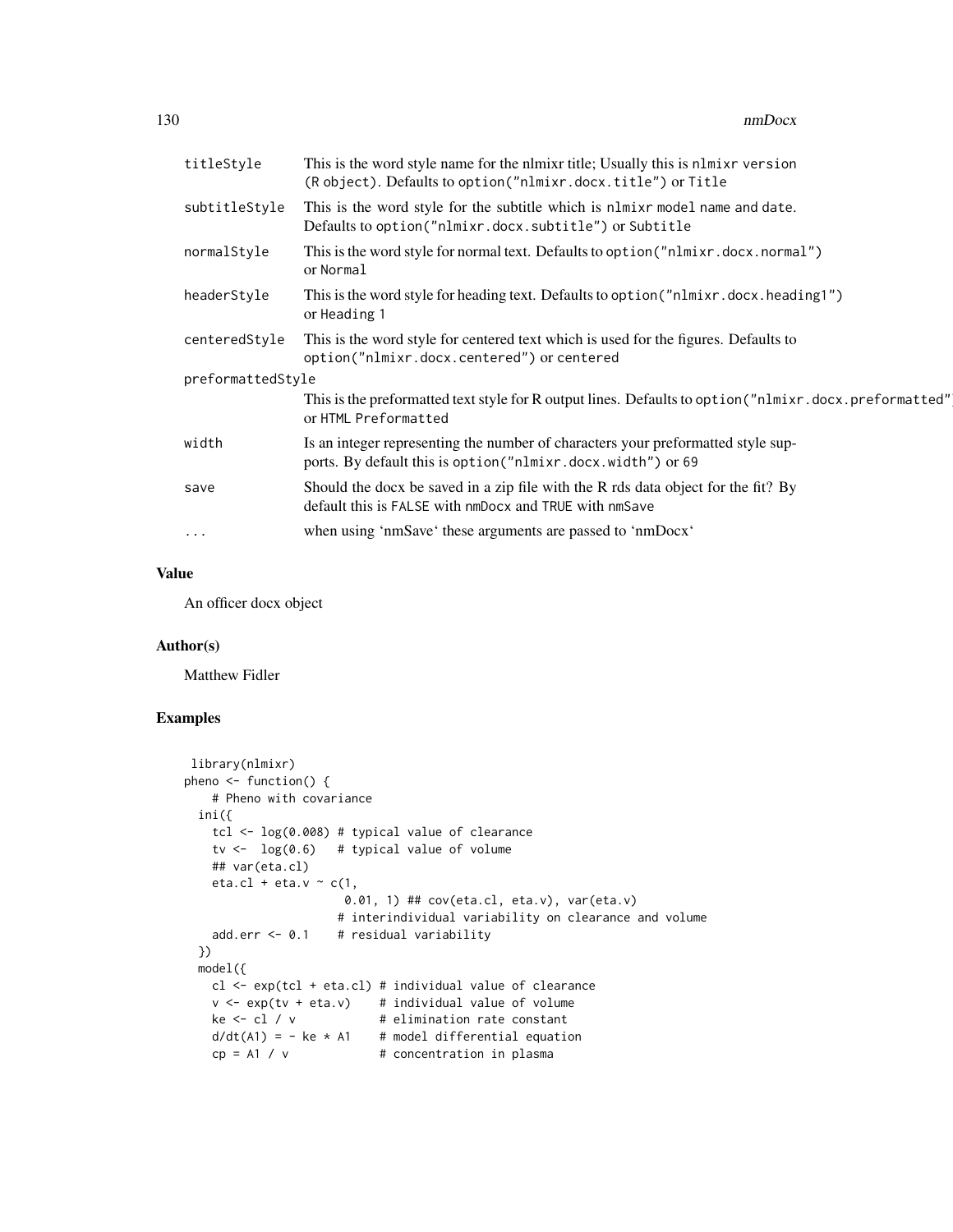#### nmLst 131

```
cp \sim add(add.err) # define error model
 })
}
fit.s <- nlmixr(pheno, pheno_sd, "saem")
## Save output information into a word document
RxODE::.rxWithWd(tempdir(), # Put document in temporary directory
  nmDocx(fit.s)
\mathcal{L}
```
# nmLst *Create a large output based on a nlmixr fit*

# Description

Create a large output based on a nlmixr fit

# Usage

 $nmList(x, 1st = NULL)$ 

# Arguments

| X   | nlmixr fit object                                                                  |
|-----|------------------------------------------------------------------------------------|
| lst | Listing file. If not specified, it is determined by the day and the model/R-object |
|     | name. If it is specified as NULL the listing output is displayed on the screen.    |

# Value

invisibly returns fit

# Author(s)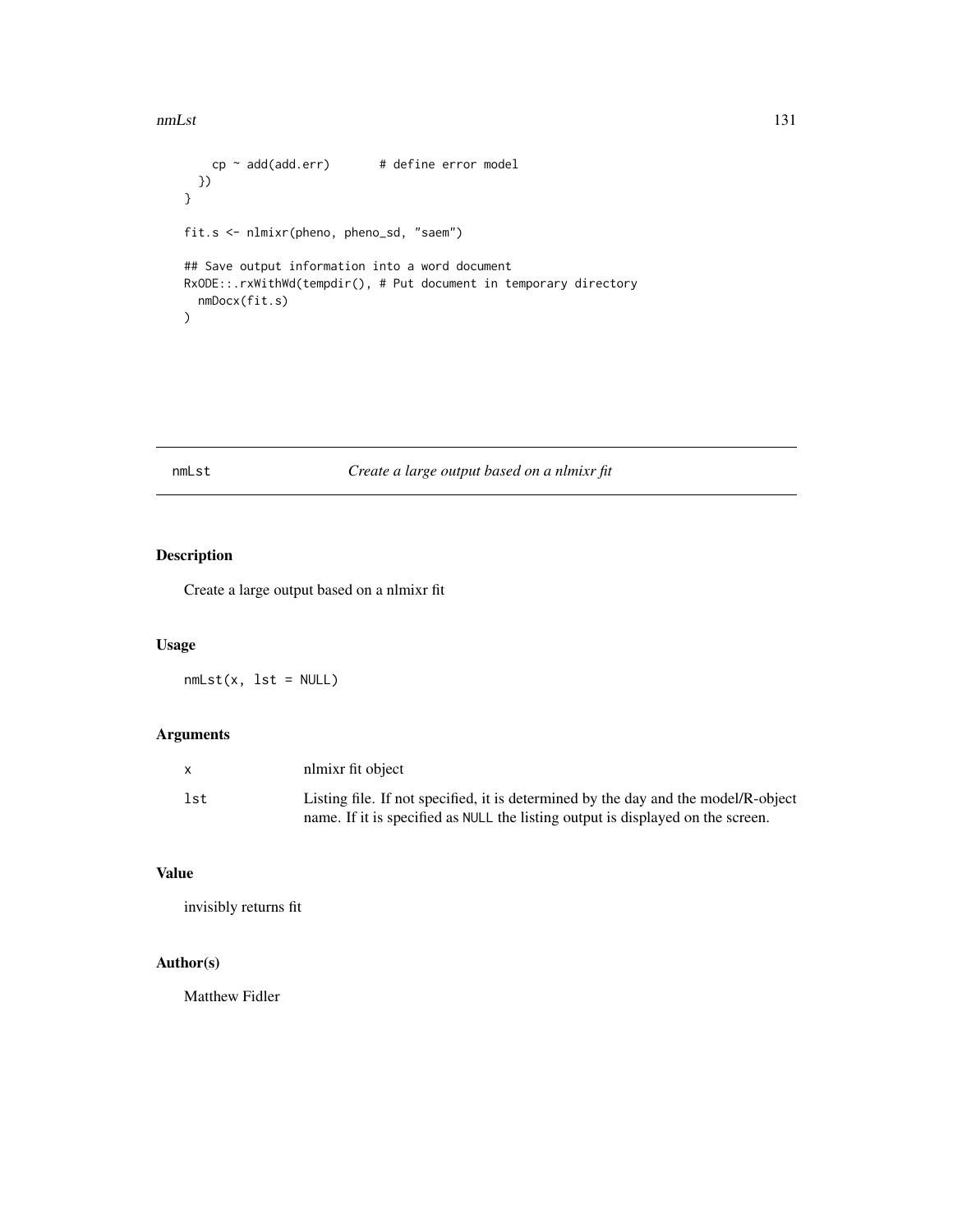Nelder-Mead simplex search

# Usage

nmsimplex(start, fr, rho = NULL, control = list())

# Arguments

| start   | initials                        |
|---------|---------------------------------|
| fr      | objective function              |
| rho     | evaluation environment          |
| control | additional optimization options |

# Value

a list of ...

# ofv *Return the objective function*

# Description

Return the objective function

# Usage

ofv(x, type, ...)

# Arguments

| $\mathsf{x}$ | object to return objective function value                                                                                               |
|--------------|-----------------------------------------------------------------------------------------------------------------------------------------|
| type         | Objective function type value to retrieve or add.                                                                                       |
|              | • focei For most models you can specify "focei" and it will add the focei<br>objective function.                                        |
|              | • nlme This switches/chooses the nlme objective function if applicable. This<br>objective function cannot be added if it isn't present. |
|              | • fo FO objective function value. Cannot be generated                                                                                   |
|              | • foce FOCE object function value. Cannot be generated                                                                                  |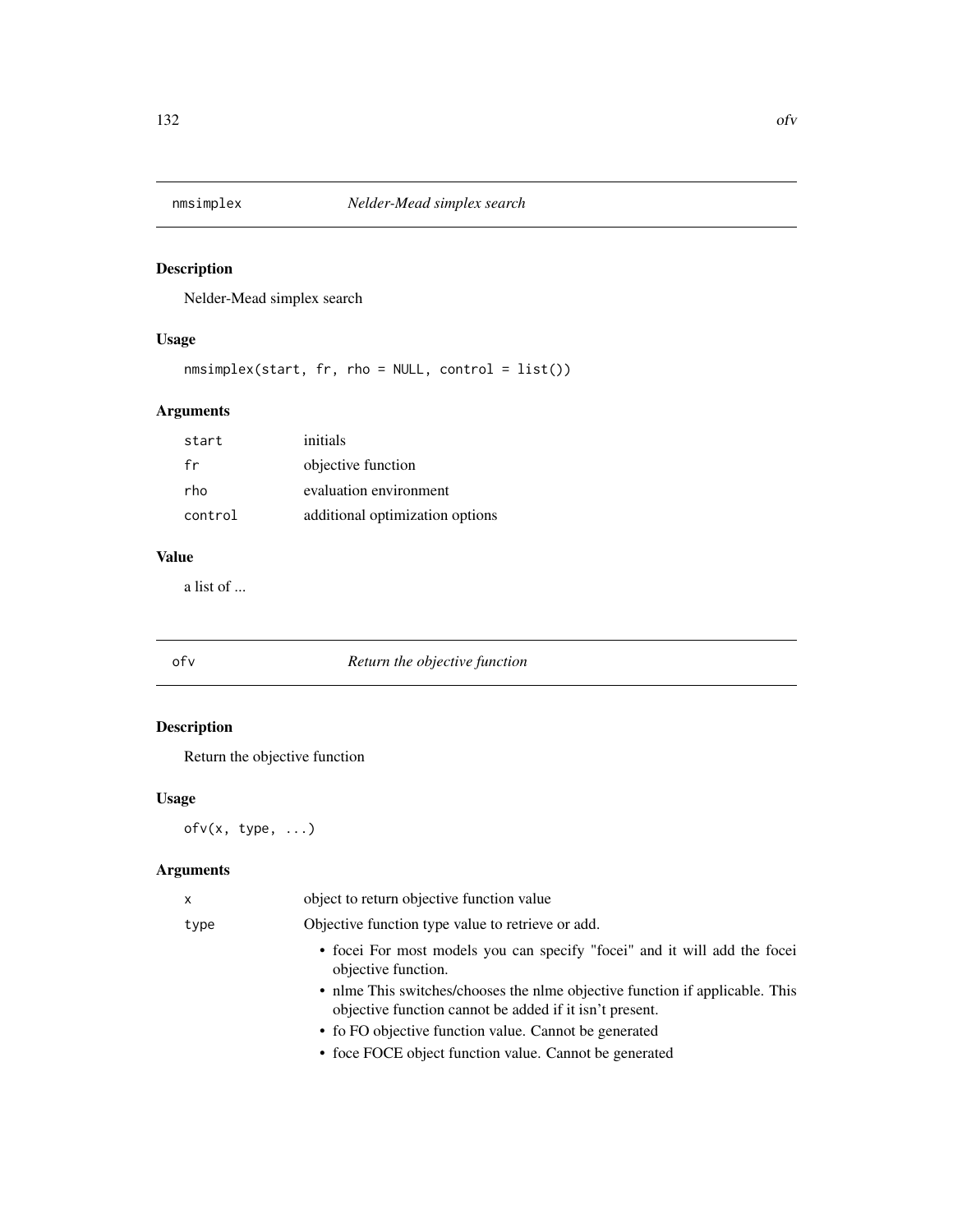|                         | • laplace# This adds/retrieves the Laplace objective function value. The #<br>represents the number of standard deviations requested when expanding<br>the Gaussian Quadrature. This can currently only be used with saem fits.<br>• gauss#.# This adds/retrieves the Gaussian Quadrature approximation of the<br>objective function. The first number is the number of nodes to use in the<br>approximation. The second number is the number of standard deviations to<br>expand upon. |
|-------------------------|-----------------------------------------------------------------------------------------------------------------------------------------------------------------------------------------------------------------------------------------------------------------------------------------------------------------------------------------------------------------------------------------------------------------------------------------------------------------------------------------|
| $\cdot$ $\cdot$ $\cdot$ | Other arguments sent to ofv for other methods.                                                                                                                                                                                                                                                                                                                                                                                                                                          |

# Value

Objective function value

#### Author(s)

Matthew Fidler

<span id="page-132-0"></span>

| Oral_1CPT | Oral_ICPT – 1 Compartment Model with Oral Absorption Simulated |
|-----------|----------------------------------------------------------------|
|           | Data from ACOP 2016                                            |

# Description

This is a simulated dataset from the ACOP 2016 poster. All Datasets were simulated with the following methods.

### Usage

Oral\_1CPT

### Format

A data frame with 7,920 rows and 15 columns

ID Simulated Subject ID

TIME Simulated Time

DV Simulated Dependent Variable

LNDV Simulated log(Dependent Variable)

MDV Missing DV data item

AMT Dosing AMT

EVID NONMEM Event ID

DOSE Dose

V Individual Simulated Volume

CL Individual Clearance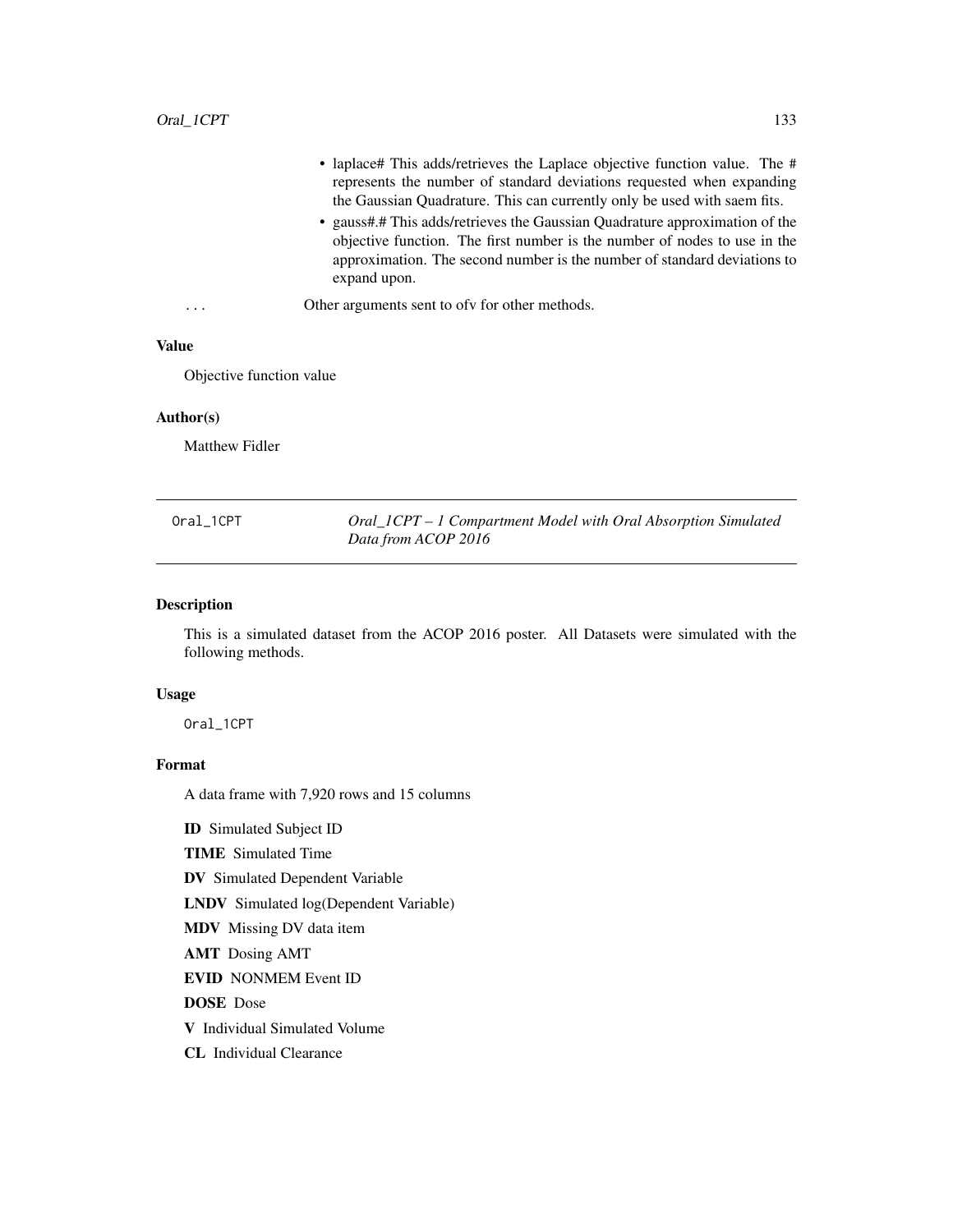134 performNorm

- KA Individual Ka SS Steady State II Interdose Interval SD Single Dose Flag
- CMT Compartment

#### Details

Richly sampled profiles were simulated for 4 different dose levels (10, 30, 60 and 120 mg) of 30 subjects each as single dose (over 72h), multiple dose (4 daily doses), single and multiple dose combined, and steady state dosing, for a range of test models: 1- and 2-compartment disposition, with and without 1st order absorption, with either linear or Michaelis-Menten (MM) clearance(MM without steady state dosing). This provided a total of 42 test cases. All inter-individual variabilities (IIVs) were set at 30 were the same for all models. A similar set of models was previously used to compare NONMEM and Monolix4. Estimates of population parameters, standard errors for fixedeffect parameters, and run times were compared both for closed-form solutions and using ODEs. Additionally, a sparse data estimation situation was investigated where 500 datasets of 600 subjects each (150 per dose) were generated consisting of 4 random time point samples in 24 hours per subject, using a first-order absorption, 1-compartment disposition, linear elimination model.

#### Source

Schoemaker R, Xiong Y, Wilkins J, Laveille C, Wang W. nlmixr: an open-source package for pharmacometric modelling in R. ACOP 2016

# See Also

Other nlmixr datasets: [Bolus\\_1CPTMM](#page-14-0), [Bolus\\_1CPT](#page-13-0), [Bolus\\_2CPTMM](#page-17-0), [Bolus\\_2CPT](#page-15-0), [Infusion\\_1CPT](#page-66-0), [Wang2007](#page-163-0), [pheno\\_sd](#page-134-0), [rats](#page-142-0), [theo\\_md](#page-156-0), [theo\\_sd](#page-157-0), [warfarin](#page-164-0)

performNorm *Perform normalization of the covariate*

#### **Description**

Perform normalization of the covariate

#### Usage

```
performNorm(
  data,
  covariate,
  varName,
  normOp,
  normValVec,
  isLog = FALSE,
```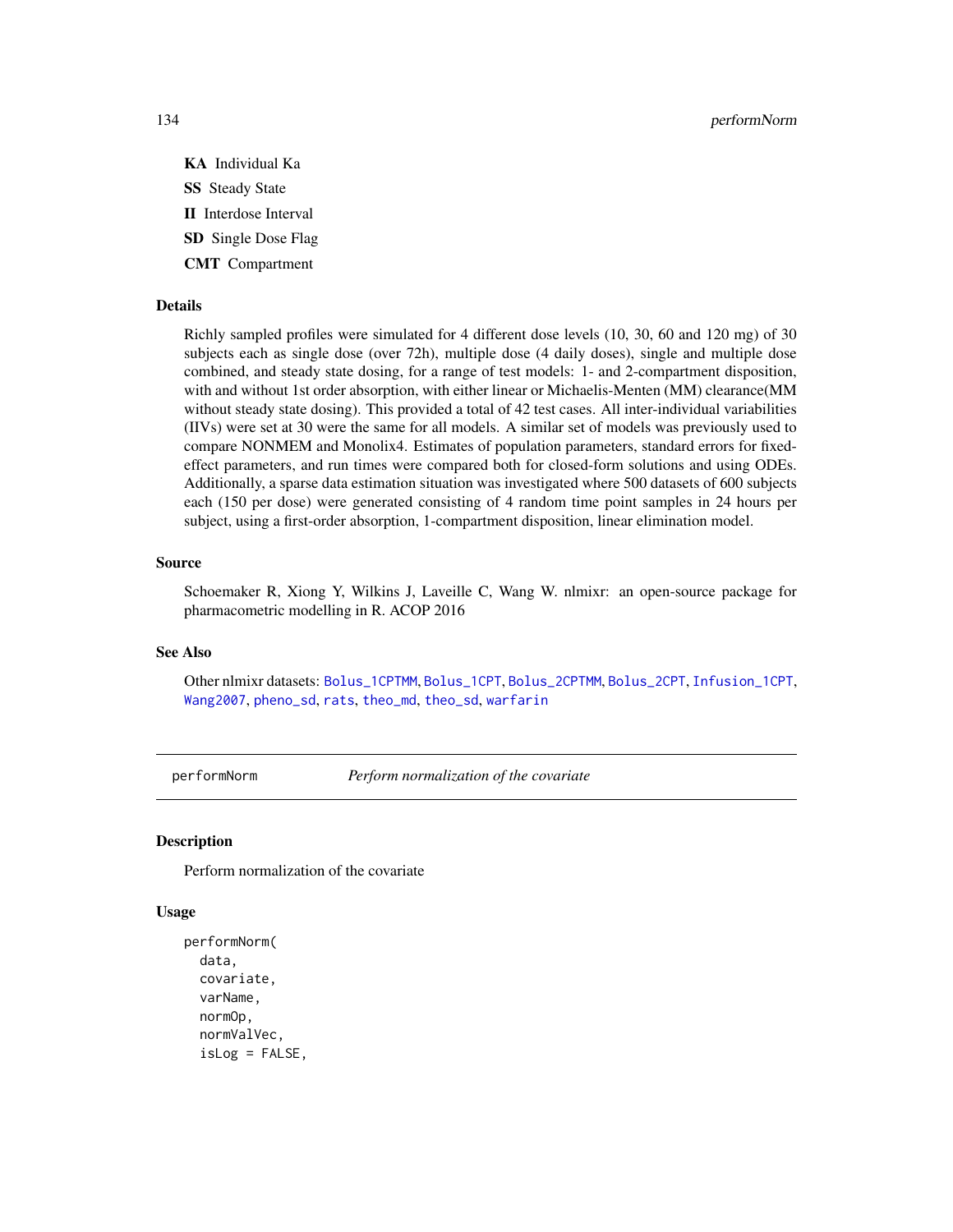#### pheno\_sd 135

```
isCat = FALSE,
  isHS = FALSE
\lambda
```
# Arguments

| a data frame consisting the covariates added                                                  |
|-----------------------------------------------------------------------------------------------|
| a string giving the covariate name; must be present in the data used for 'fit'                |
| the variable name to which the covariate is being added                                       |
| an operator indicating the kind transformation to be done on the covariate                    |
| a numeric value to be used for normalization of the covariate                                 |
| a boolean indicating the presence of log-transformation in the funstring; default<br>is FALSE |
| a boolean indicating if the covariate is categorical; default is FALSE                        |
| a boolean indicating if the covariate is of Hockey-stick kind; default is FALSE               |
|                                                                                               |

### Value

a list comprising the update dataframe, the expression for covariate, and a list of covariate names

#### Author(s)

Vipul Mann, Matthew Fidler

<span id="page-134-0"></span>pheno\_sd *Single Dose Phenobarbitol PK/PD*

# Description

This is from a PK study in neonatal infants. They received multiple doses of phenobarbital for seizure prevention.

#### Usage

pheno\_sd

# Format

A data frame with 744 rows and 8 columns

ID Infant ID TIME Time of (hr) AMT Dose in (ug/kg) WT Weight in kg APGR A 5-minute Apgar score to measure infant health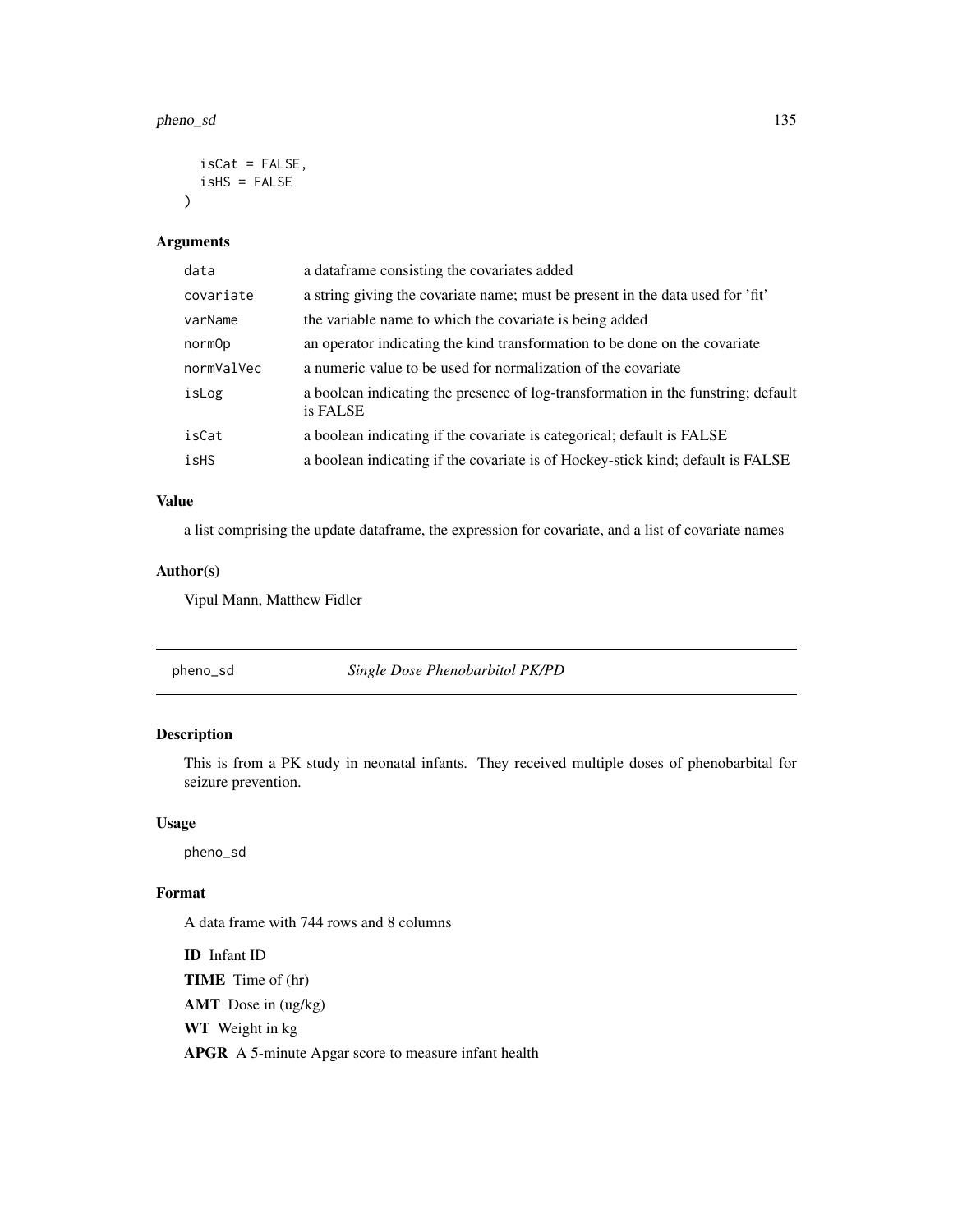DV The concentration of phenobarbitol in the serum (ug/mL) MDV If the dependent variable (DV) is missing; 0 for observations, 1 for doses EVID Event ID

# Details

The data were originally given in Grasela and Donn(1985) and are analyzed in Boeckmann, Sheiner and Beal (1994), in Davidian and Giltinan (1995), and in Littell et al. (1996).

#### Source

Pinheiro, J. C. and Bates, D. M. (2000), Mixed-Effects Models in S and S-PLUS, Springer, New York. (Appendix A.23)

Davidian, M. and Giltinan, D. M. (1995), Nonlinear Models for Repeated Measurement Data, Chapman and Hall, London. (section 6.6)

Grasela and Donn (1985), Neonatal population pharmacokinetics of phenobarbital derived from routine clinical data, Developmental Pharmacology and Therapeutics, 8, 374-383.

Boeckmann, A. J., Sheiner, L. B., and Beal, S. L. (1994), NONMEM Users Guide: Part V, University of California, San Francisco.

Littell, R. C., Milliken, G. A., Stroup, W. W. and Wolfinger, R. D. (1996), SAS System for Mixed Models, SAS Institute, Cary, NC.

#### See Also

Other nlmixr datasets: [Bolus\\_1CPTMM](#page-14-0), [Bolus\\_1CPT](#page-13-0), [Bolus\\_2CPTMM](#page-17-0), [Bolus\\_2CPT](#page-15-0), [Infusion\\_1CPT](#page-66-0), [Oral\\_1CPT](#page-132-0), [Wang2007](#page-163-0), [rats](#page-142-0), [theo\\_md](#page-156-0), [theo\\_sd](#page-157-0), [warfarin](#page-164-0)

plot.dyn.mcmc *Plot of a non-population dynamic model fit using mcmc*

# **Description**

Plot of a non-population dynamic model fit using mcmc

#### Usage

```
## S3 method for class 'dyn.mcmc'
plot(x, \ldots)
```
#### Arguments

| x        | a dynmodel fit object |
|----------|-----------------------|
| $\cdots$ | additional arguments  |

# Value

nothing, called to produce goodness of fits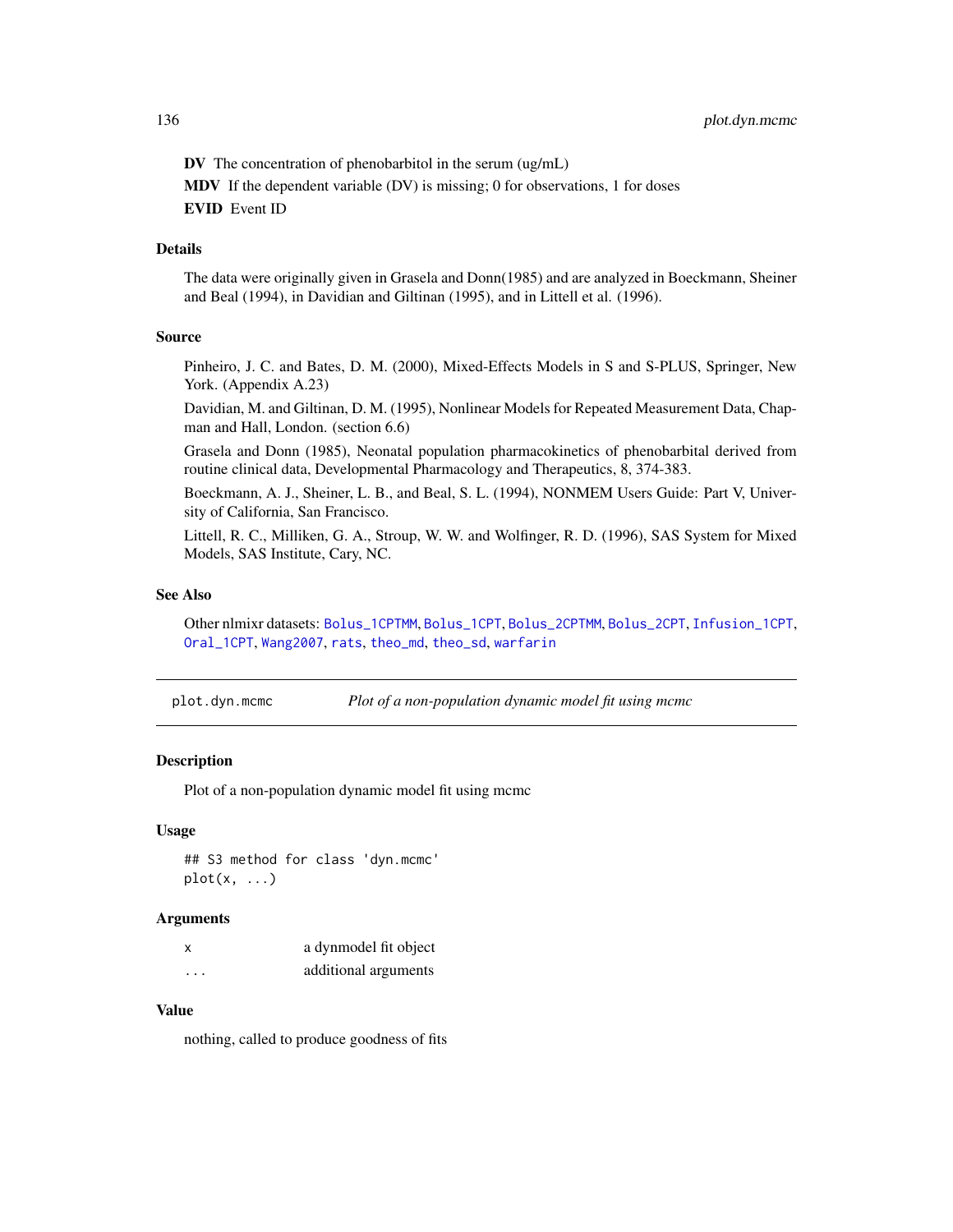Plot some standard goodness of fit plots for the focei fitted object

### Usage

```
## S3 method for class 'nlmixrFitData'
plot(x, ...)
```
# Arguments

| $\boldsymbol{\mathsf{x}}$ | a focei fit object   |
|---------------------------|----------------------|
| .                         | additional arguments |

# Value

Nothing, called for its side effects

# Author(s)

Wenping Wang & Matthew Fidler

plot.saemFit *Plot an SAEM model fit*

# Description

Plot an SAEM model fit

# Usage

```
## S3 method for class 'saemFit'
plot(x, ...)
```
### Arguments

|   | a saemFit object |
|---|------------------|
| . | others           |

# Value

a list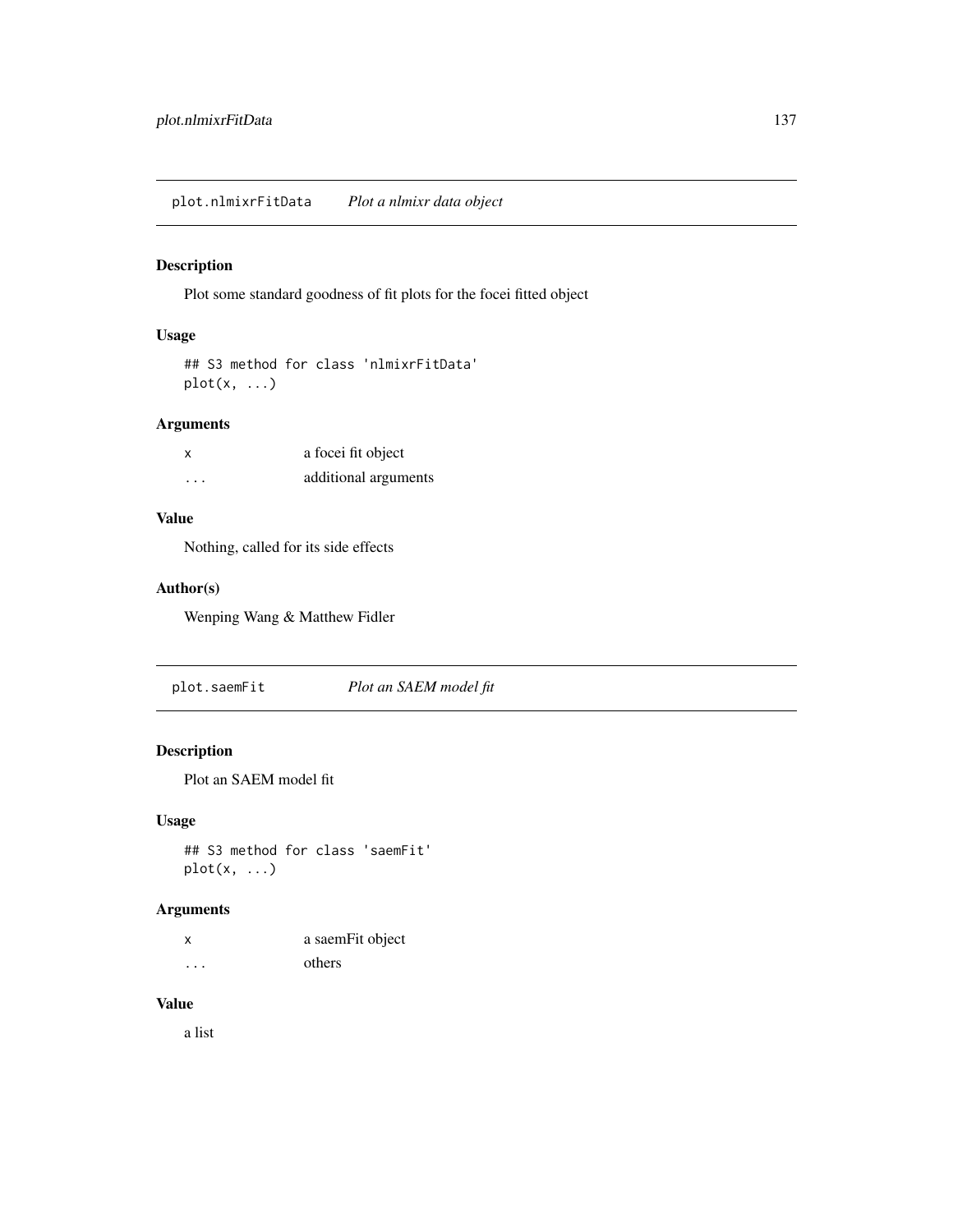Calculate the inverse preconditioning matrix

#### Usage

```
preCondInv(Rin)
```
# Arguments

Rin The R matrix input

# Value

The inverse preconditioning matrix

| preconditionFit | Linearly re-parameterize the model to be less sensitive to rounding |
|-----------------|---------------------------------------------------------------------|
|                 | errors                                                              |

#### Description

Linearly re-parameterize the model to be less sensitive to rounding errors

#### Usage

```
preconditionFit(fit, estType = c("full", "posthoc", "none"), ntry = 10L)
```
# Arguments

| fit     | A nlmixr fit to be preconditioned                                                                                                                                                      |
|---------|----------------------------------------------------------------------------------------------------------------------------------------------------------------------------------------|
| estType | Once the fit has been linearly reparametrized, should a "full" estimation, "posthoc"<br>estimation or simply a estimation of the covariance matrix "none" before the fit<br>is updated |
| ntry    | number of tries before giving up on a pre-conditioned covariance estimate                                                                                                              |

# Value

A nlmixr fit object that was preconditioned to stabilize the variance/covariance calculation

### References

Aoki Y, Nordgren R, Hooker AC. Preconditioning of Nonlinear Mixed Effects Models for Stabilisation of Variance-Covariance Matrix Computations. AAPS J. 2016;18(2):505-518. doi:10.1208/s12248- 016-9866-5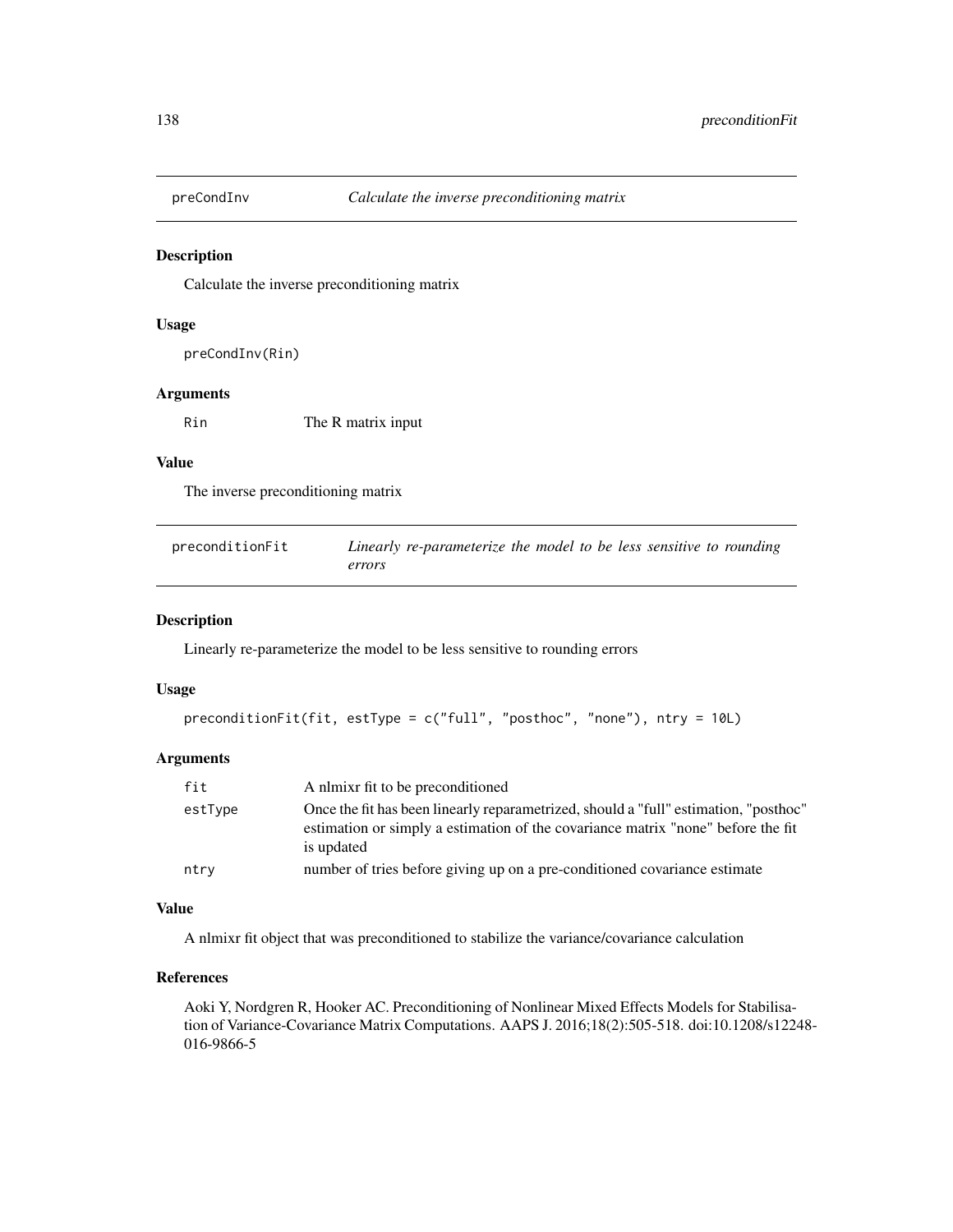Generate predictions after a generalized non-linear mixed effect model fit

# Usage

prediction(fit, pred, data = NULL, mc.cores = 1)

### Arguments

| fit      | a gnlmm fit object               |
|----------|----------------------------------|
| pred     | prediction function              |
| data     | new data                         |
| mc.cores | number of cores (for Linux only) |

### Value

observed and predicted

# Examples

```
if (FALSE) {
ode \leq - "
d/dt(depot) =-KA*depot;
d/dt(centr) = KA*depot - KE*centr;
"
sys1 <- RxODE(ode)
pars <- function() {
  CL <- exp(THETA[1] + ETA[1]) # ; if (CL>100) CL=100
  KA <- exp(THETA[2] + ETA[2]) # ; if (KA>20) KA=20
  KE <- exp(THETA[3])
  V <- CL / KE
  sig2 <- exp(THETA[4])
}
llik <- function() {
  pred <- centr / V
  dnorm(DV, pred, sd = sqrt(sig2), log = TRUE)
}
inits \le list(THTA = c(-3.22, 0.47, -2.45, 0))
inits$OMGA <- list(ETA[1]+ETA[2]~c(.027, .01, .37))
```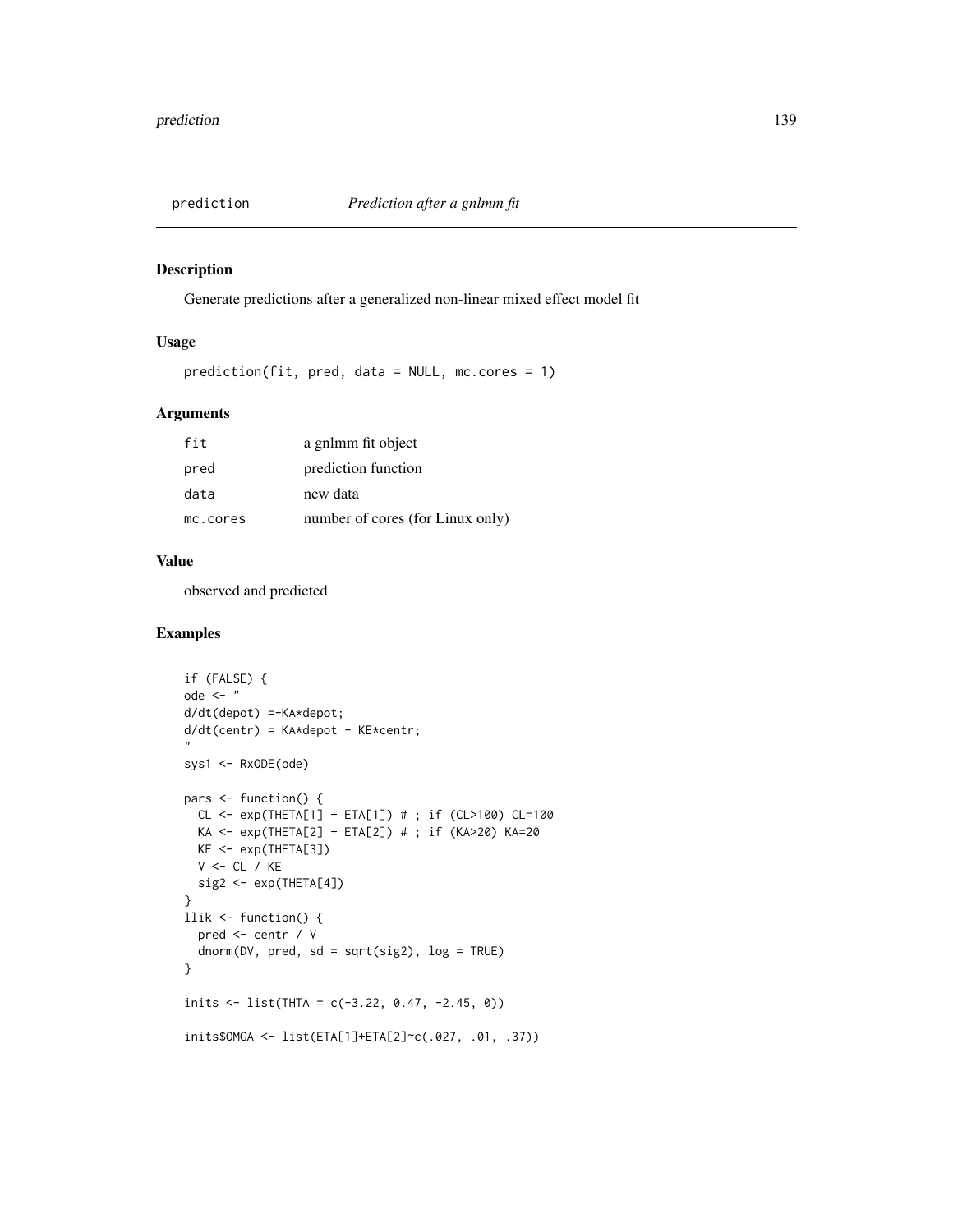```
theo <- theo_md
fit <- try(gnlmm(llik, theo, inits, pars, sys1,
  control = list(true = TRUE, nAQD = 1)))
if (!inherits(fit, "try-error")) {
pred <- function() {
  pred <- centr / V
}
s <- try(prediction(fit, pred))
if (!inherits(s, "try-error")) {
plot(s$p, s$dv)
abline(0, 1, col = "red")}
}
}
```
print.dyn.ID *Print a non-population dynamic model fit object*

# Description

Print a non-population dynamic model fit object

# Usage

```
## S3 method for class 'dyn.ID'
print(x, \ldots)
```
### Arguments

| x         | a dynmodel fit object |
|-----------|-----------------------|
| $\ddotsc$ | additional arguments  |

# Value

the original object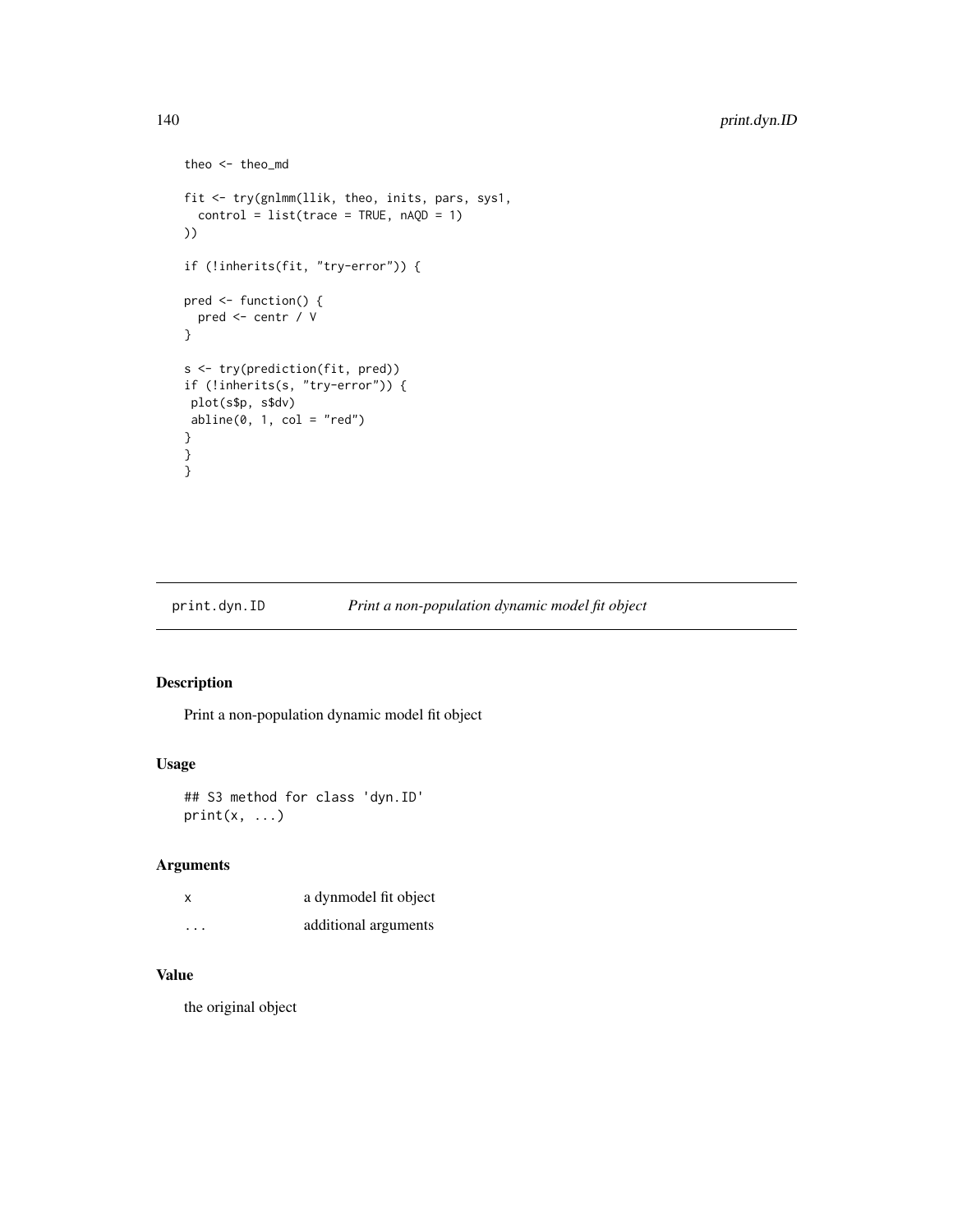print.gnlmm.fit *Print a gnlmm fit*

# Description

Print a generalized non-linear mixed effect model fit

### Usage

```
## S3 method for class 'gnlmm.fit'
print(x, \ldots)
```
# Arguments

| x | a gnlmm fit object   |
|---|----------------------|
| . | additional arguments |

# Value

the original object (invisibly)

print.nlmixrUI *Print UI function*

# Description

Print UI function

# Usage

## S3 method for class 'nlmixrUI'  $print(x, \ldots)$ 

# Arguments

| $\boldsymbol{\mathsf{x}}$ | <b>UI</b> function |
|---------------------------|--------------------|
| .                         | other arguments    |

# Value

original object (invisibly)

#### Author(s)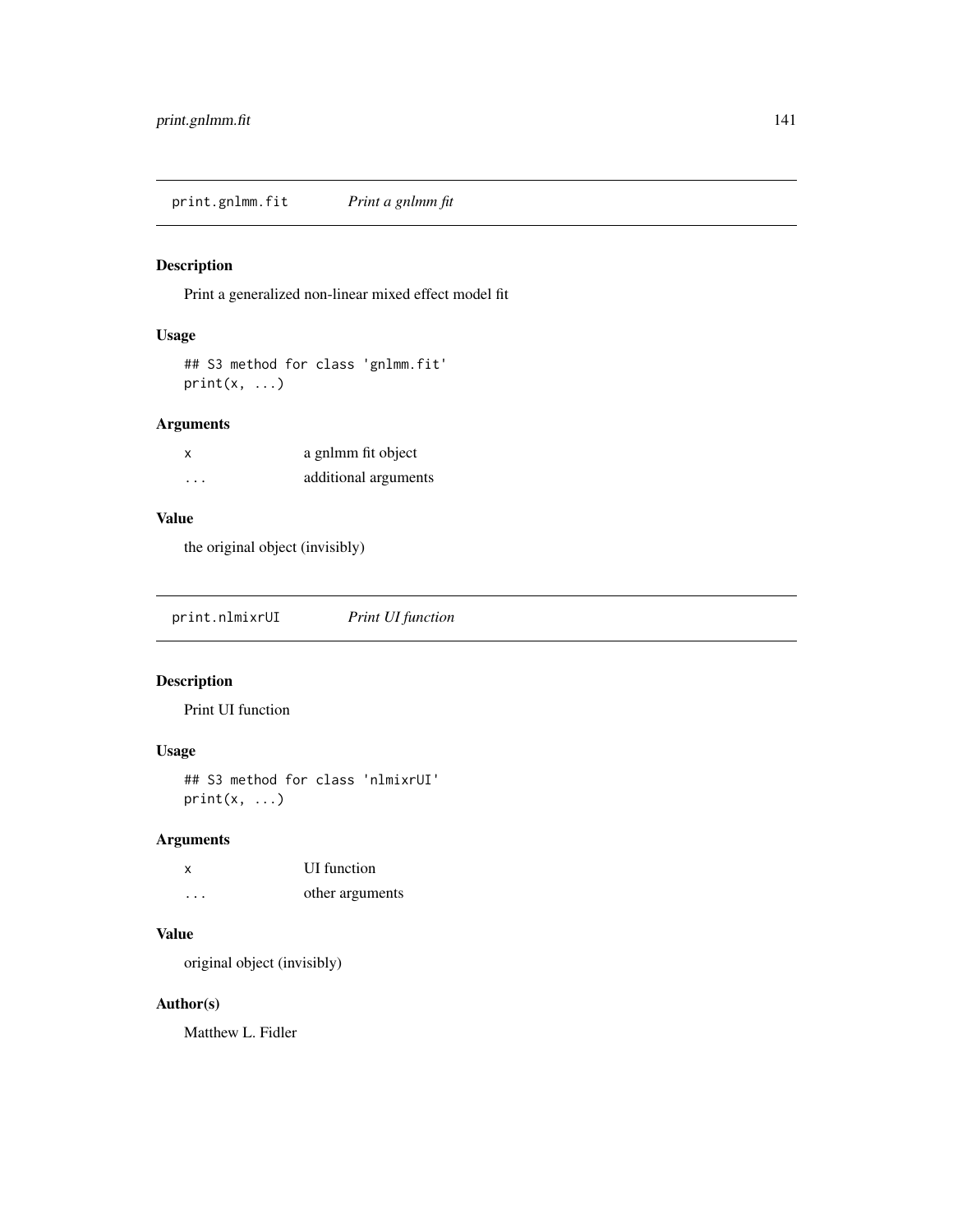Print an SAEM model fit summary

### Usage

## S3 method for class 'saemFit'  $print(x, \ldots)$ 

#### Arguments

| $\boldsymbol{\mathsf{x}}$ | a saemFit object |
|---------------------------|------------------|
| .                         | others           |

#### Value

a list

pump *Pump failure example dataset*

#### Description

The records the number of failures and operation time for groups of 10 pumps.

#### Usage

pump

#### Format

A data frame with 10 rows and 5 columns

y Number of pump failures

t Failure Time

group Continuous Operation (=1) or Intermittent Operation(=2)

ID ID for group of 10 pumps

logtstd Centeredy operation times

#### Source

```
https://support.sas.com/documentation/cdl/en/statug/63033/HTML/default/viewer.htm#
statug_nlmixed_sect040.htm
```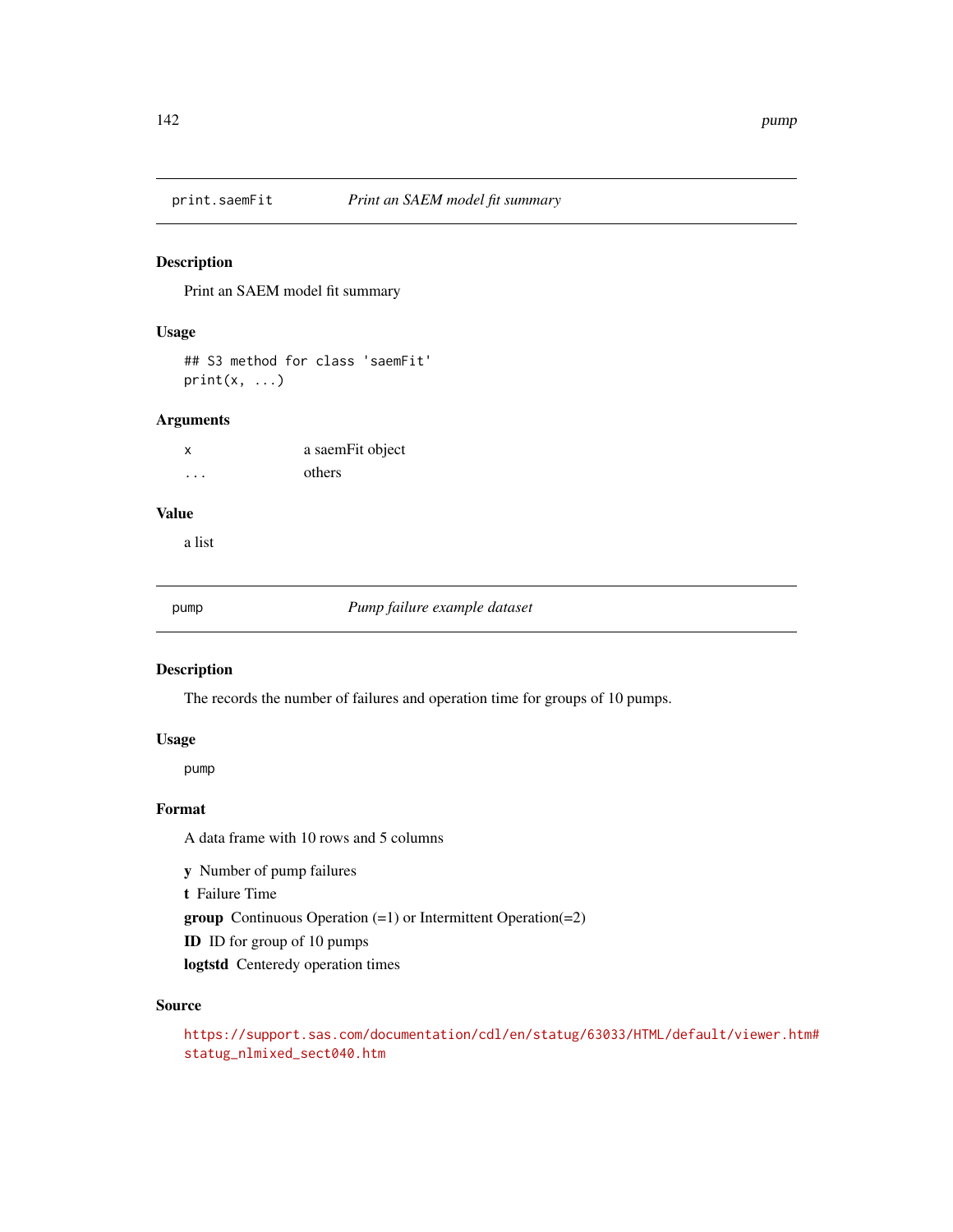#### References

Gaver, D. P. and O'Muircheartaigh, I. G. (1987), "Robust Empirical Bayes Analysis of Event Rates," Technometrics, 29, 1-15.

<span id="page-142-0"></span>rats *Pregnant Rat Diet Experiment*

#### **Description**

16 pregnant rats have a control diet, and 16 have a chemically treated diet. The litter size for each rat is recorded after 4 and 21 days. This dataset is used in the SAS Probit-model with binomial data, and saved in the nlmixr package as rats.

#### Usage

rats

#### Format

A data frame with 32 rows and 6 columns

trt Treatment; c= control diet; t=treated diet

m Litter size after 4 days

x Litter size after 21 days

x1 Indicator for trt=c

x2 Indicator for trt=t

ID Rat ID

#### Source

[https://support.sas.com/documentation/cdl/en/statug/63033/HTML/default/viewer.ht](https://support.sas.com/documentation/cdl/en/statug/63033/HTML/default/viewer.htm#statug_nlmixed_sect040.htm)m# [statug\\_nlmixed\\_sect040.htm](https://support.sas.com/documentation/cdl/en/statug/63033/HTML/default/viewer.htm#statug_nlmixed_sect040.htm)

# References

Weil, C.S., 1970. Selection of the valid number of sampling units and a consideration of their combination in toxicological studies involving reproduction, teratogenesis or carcinogenesis. Fd. Cosmet. Toxicol. 8, 177-182.

Williams, D.A., 1975. The analysis of binary responses from toxicological experiments involving reproduction and teratogenicity. Biometrics 31, 949-952.

McCulloch, C. E. (1994), "Maximum Likelihood Variance Components Estimation for Binary Data," Journal of the American Statistical Association, 89, 330 - 335.

Ochi, Y. and Prentice, R. L. (1984), "Likelihood Inference in a Correlated Probit Regression Model," Biometrika, 71, 531-543.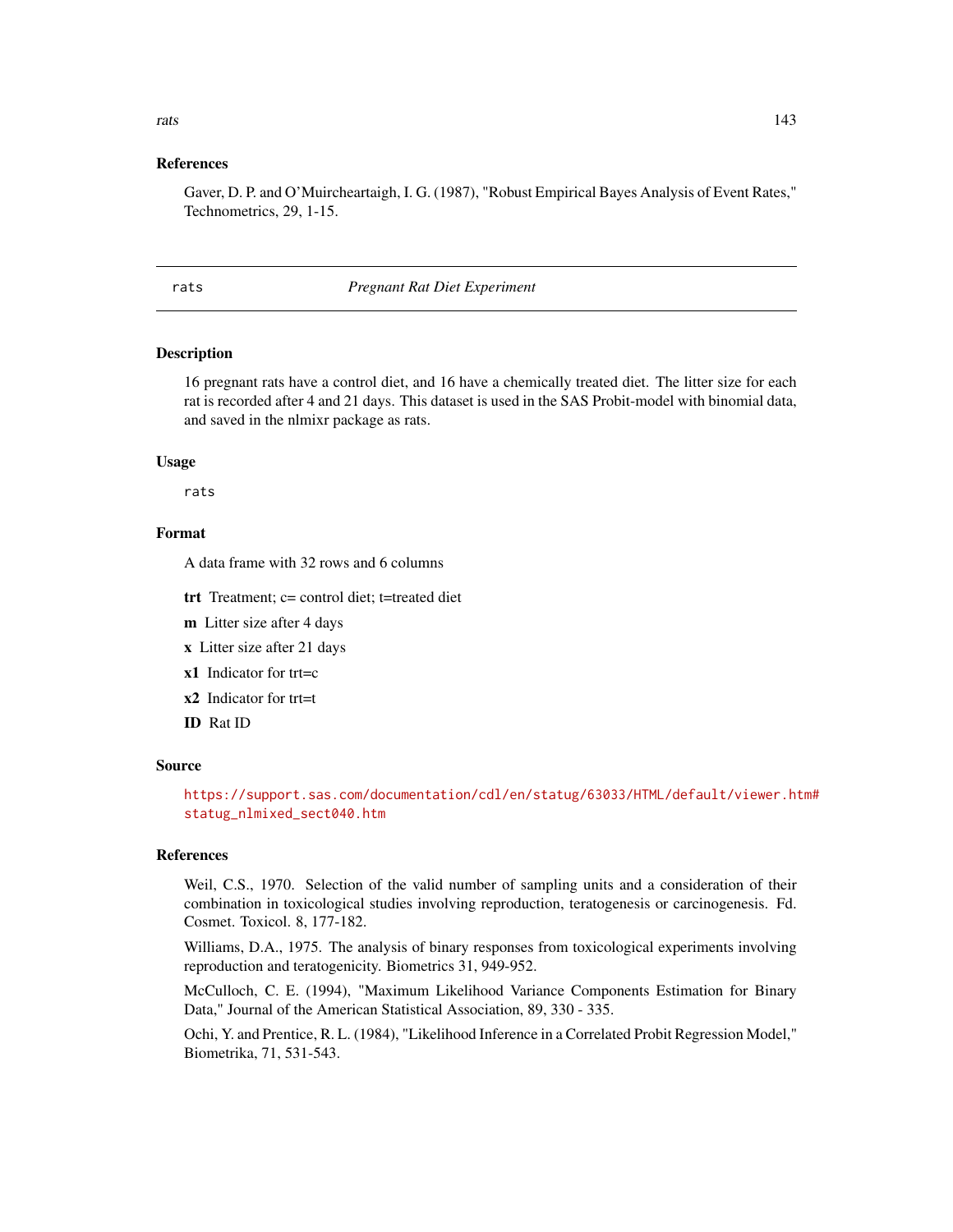# See Also

Other nlmixr datasets: [Bolus\\_1CPTMM](#page-14-0), [Bolus\\_1CPT](#page-13-0), [Bolus\\_2CPTMM](#page-17-0), [Bolus\\_2CPT](#page-15-0), [Infusion\\_1CPT](#page-66-0), [Oral\\_1CPT](#page-132-0), [Wang2007](#page-163-0), [pheno\\_sd](#page-134-0), [theo\\_md](#page-156-0), [theo\\_sd](#page-157-0), [warfarin](#page-164-0)

removeCovariate *Remove covariate expression from a function string*

# Description

Remove covariate expression from a function string

#### Usage

```
removeCovariate(funstring, varName, covariate, theta)
```
#### Arguments

| funstring | a string giving the expression that needs to be modified                       |
|-----------|--------------------------------------------------------------------------------|
| varName   | the variable to which the given string corresponds to in the model expression  |
| covariate | the covariate expression that needs to be removed (from the appropriate place) |
| theta     | a list of names of the 'theta' parameters in the 'fit' object                  |

#### Value

returns the modified string with the covariate removed from the function string

#### Author(s)

Vipul Mann, Matthew Fidler

removeCovMultiple *Removing multiple covariates*

# Description

Removing multiple covariates

# Usage

removeCovMultiple(covInfo, fitobject)

# Arguments

| covInfo   | a list containing information about each variable-covariate pair |
|-----------|------------------------------------------------------------------|
| fitobject | an nlmixr 'fit' object                                           |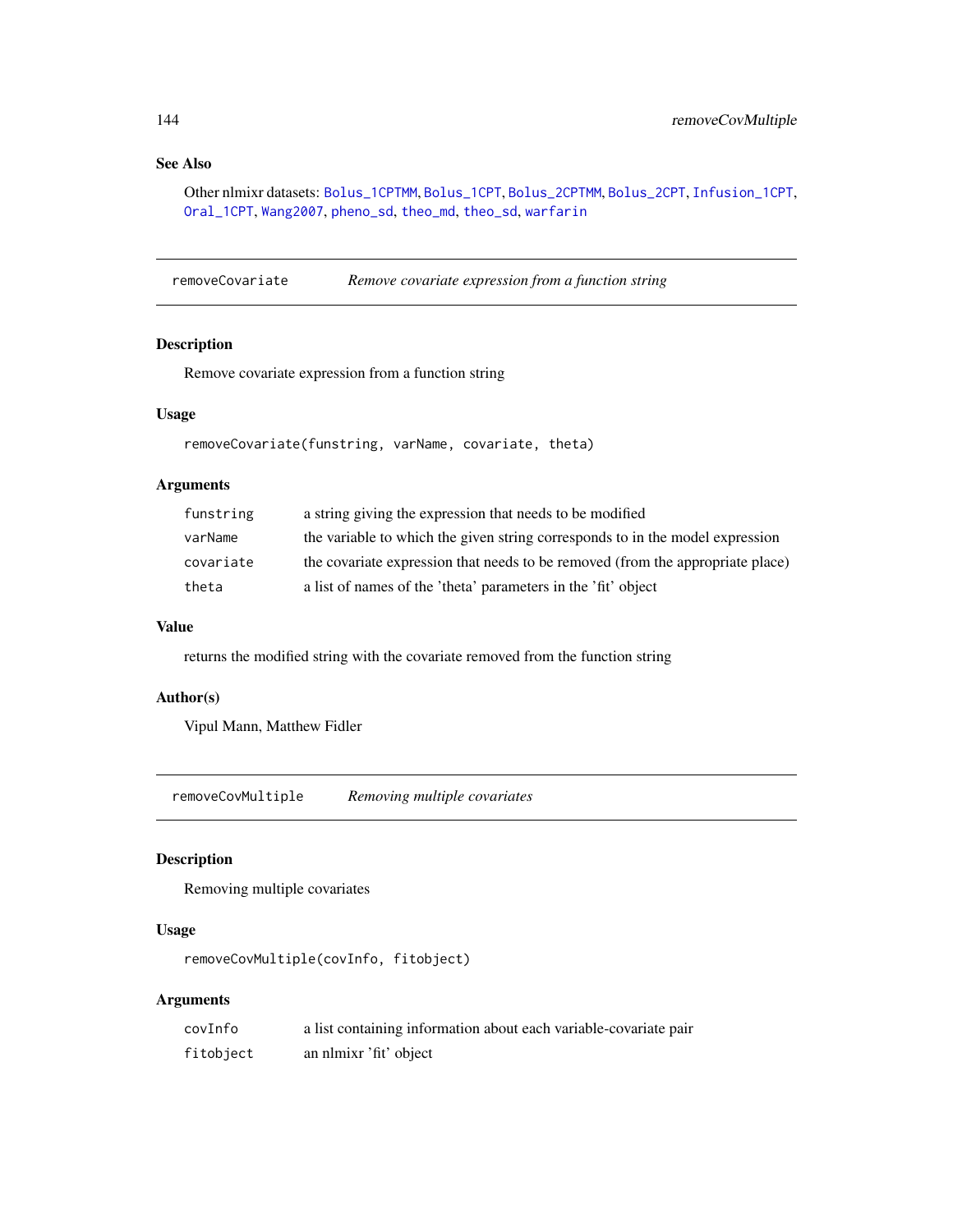#### <span id="page-144-0"></span>removeCovVar 145

### Value

a list with the updated fit object, the variable-covariate pair string, and the parameter names for the corresponding covaraites removed

#### Author(s)

Vipul Mann, Matthew Fidler

removeCovVar *Remove covariate from function string*

#### Description

Function to remove covariates from a given variable's equation in the function string text

#### Usage

```
removeCovVar(fitobject, varName, covariate, categorical = FALSE, isHS = FALSE)
```
#### Arguments

| fitobject   | an nlmixr 'fit' object                                                         |
|-------------|--------------------------------------------------------------------------------|
| varName     | a string giving the variable name to which covariate needs to be added         |
| covariate   | a string giving the covariate name; must be present in the data used for 'fit' |
| categorical | a boolean to represent if the covariate to be added is categorical             |
| isHS        | a boolean to represent if the covariate to be added is hockey-stick normalized |

#### Value

returns a list containing the updated model and the parameter names for the covariates added

#### Author(s)

Vipul Mann, Matthew Fidler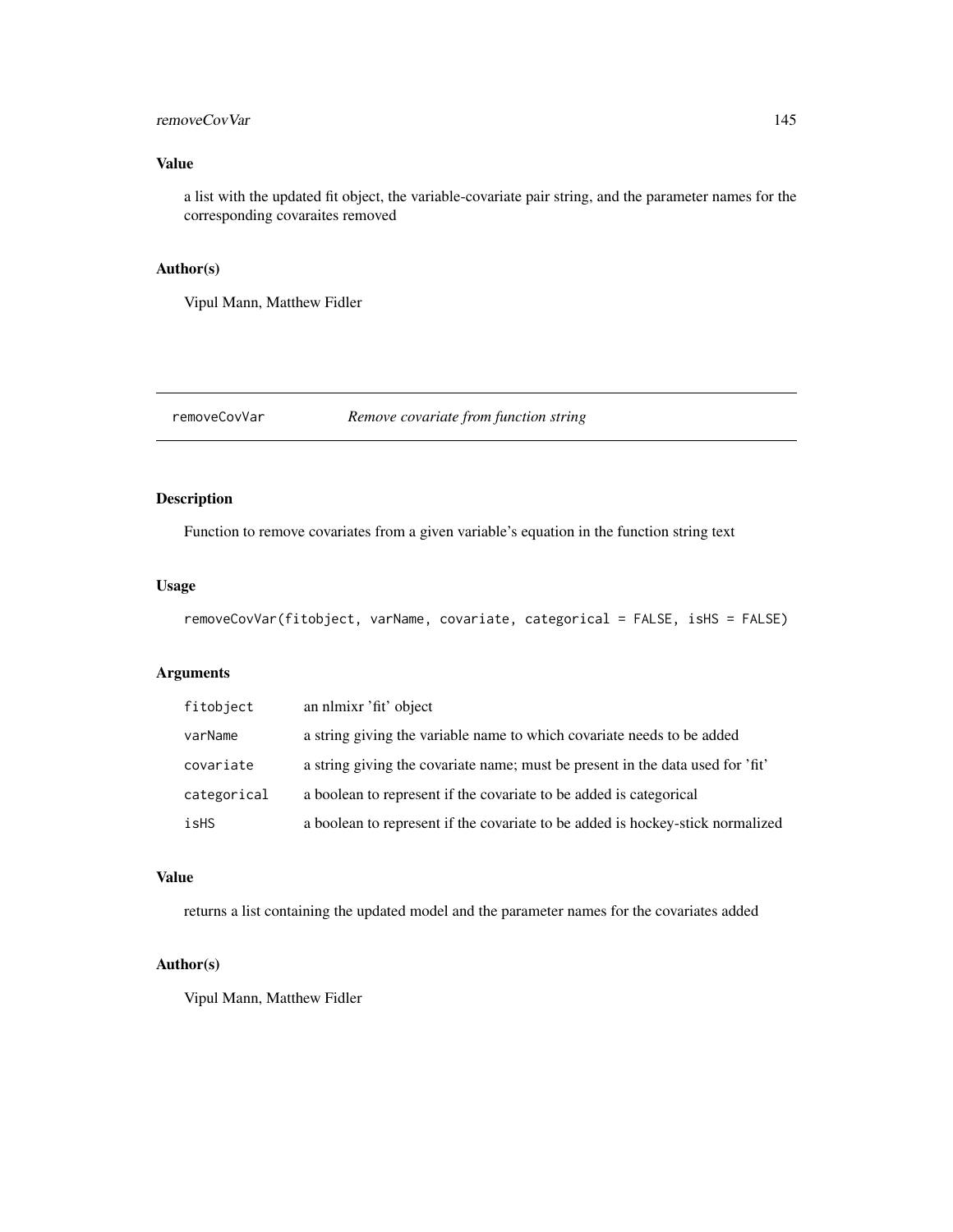<span id="page-145-0"></span>residuals.nlmixrFitData

*Extract residuals from the FOCEI fit*

# Description

Extract residuals from the FOCEI fit

#### Usage

```
## S3 method for class 'nlmixrFitData'
residuals(
 object,
  ...,
 type = c("ires", "res", "iwres", "wres", "cwres", "cpred", "cres")
\mathcal{L}
```
# Arguments

| object   | focei.fit object       |
|----------|------------------------|
| $\cdots$ | Additional arguments   |
| type     | Residuals type fitted. |

#### Value

residuals

#### Author(s)

Matthew L. Fidler

saem.fit *Fit an SAEM model*

# Description

Fit an SAEM model using either closed-form solutions or ODE-based model definitions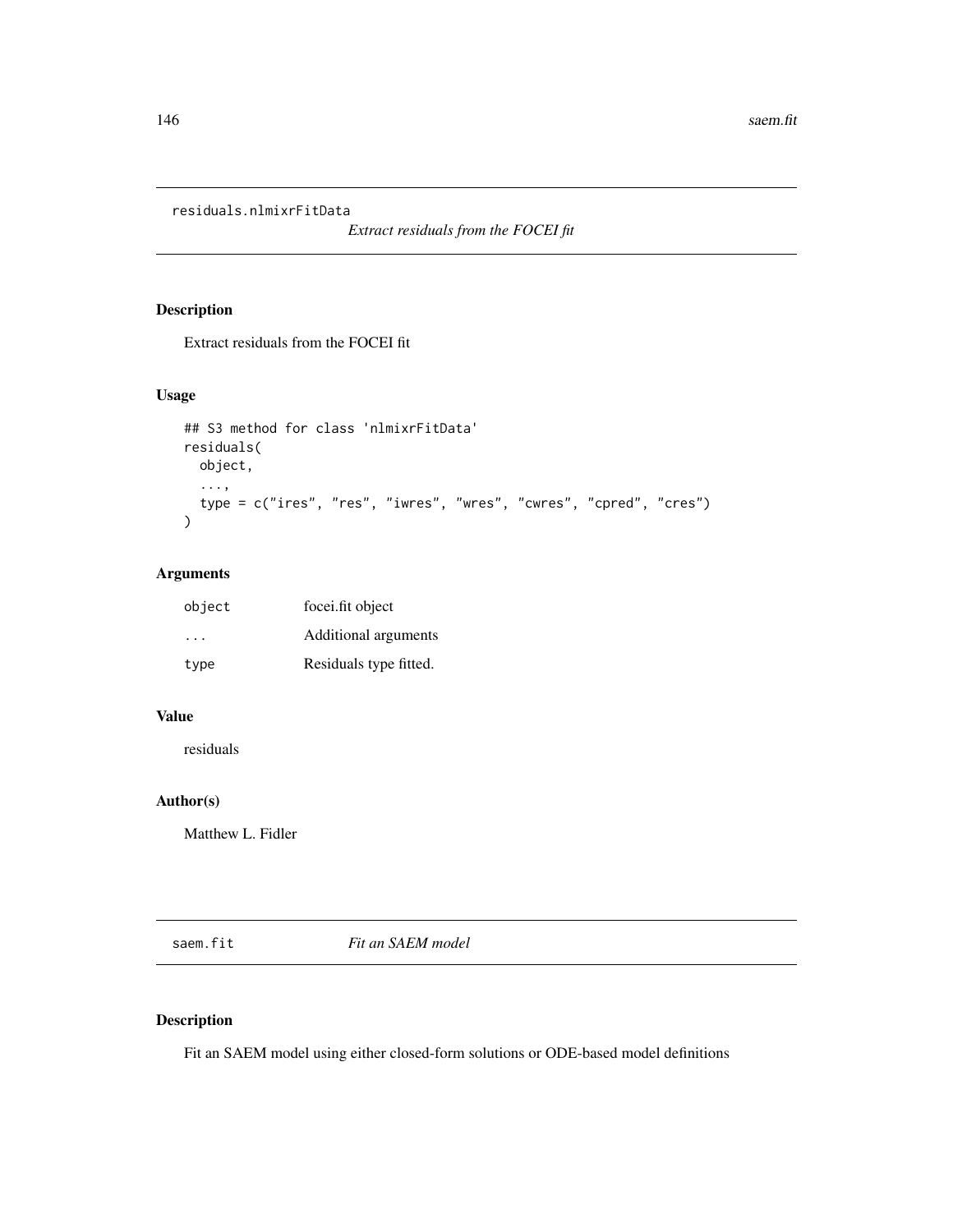saem.fit and the same same of the same same of the same of the same of the same of the same of the same of the same of the same of the same of the same of the same of the same of the same of the same of the same of the sam

#### Usage

```
saem.fit(
 model,
 data,
  inits,
 PKpars = NULL,
 pred = NULL,
 covars = NULL,
  mcmc = list(niter = c(200, 300), nmc = 3, nu = c(2, 2, 2)),
 ODEopt = list(atol = 1e-06, rtol = 1e-04, method = "lsoda", transitAbs = FALSE),
  distribution = c("normal", "poisson", "binomial", "lnorm"),
  seed = 99
\lambdasaem(
  model,
  data,
  inits,
  PKpars = NULL,
 pred = NULL,
  covars = NULL,
 mcmc = list(niter = c(200, 300), nmc = 3, nu = c(2, 2, 2)),ODEopt = list(atol = 1e-06, rtol = 1e-04, method = "lsoda", transitAbs = FALSE),
  distribution = c("normal", "poisson", "binomial", "lnorm"),
  seed = 99)
## S3 method for class 'fit.nlmixr.ui.nlme'
saem(
 model,
  data,
  inits,
 PKpars = NULL,
 pred = NULL,
  covars = NULL,
 mcmc = list(niter = c(200, 300), nmc = 3, nu = c(2, 2, 2)),
 ODEopt = list(atol = 1e-06, rtol = 1e-04, method = "lsoda", transitAbs = FALSE),
 distribution = c("normal", "poisson", "binomial", "lnorm"),
  seed = 99)
## S3 method for class 'fit.function'
saem(
 model,
 data,
  inits,
  PKpars = NULL,
  pred = NULL,
```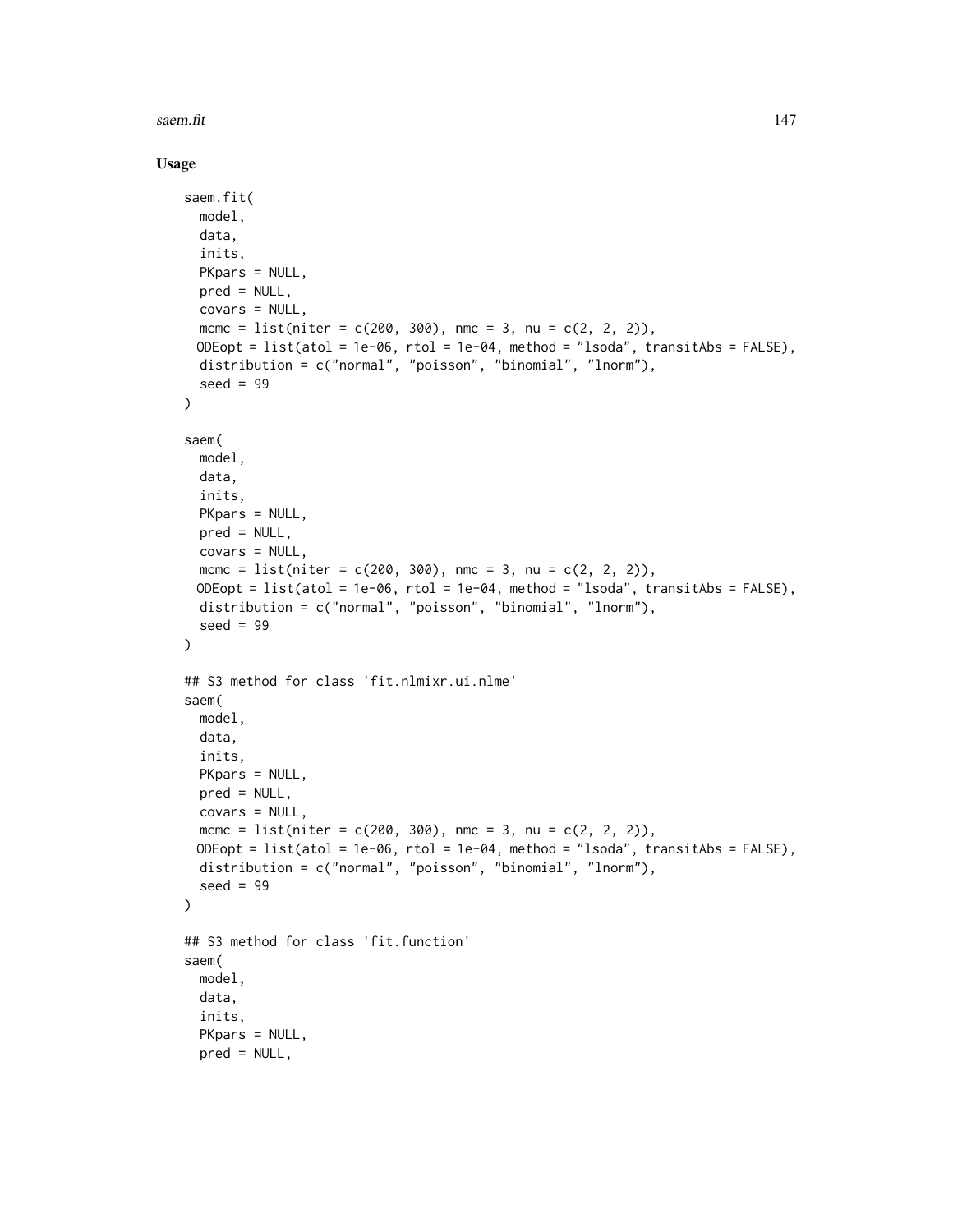```
covars = NULL,
 mcmc = list(niter = c(200, 300), nmc = 3, nu = c(2, 2, 2)),
 ODEopt = list(atol = 1e-06, rtol = 1e-04, method = "lsoda", transitAbs = FALSE),
 distribution = c("normal", "poisson", "binomial", "lnorm"),
  seed = 99)
## S3 method for class 'fit.nlmixrUI'
saem(
 model,
 data,
  inits,
 PKpars = NULL,
 pred = NULL,
 covars = NULL,
 mcmc = list(niter = c(200, 300), nmc = 3, nu = c(2, 2, 2)),
 ODEopt = list(atol = 1e-06, rtol = 1e-04, method = "lsoda", transitAbs = FALSE),
 distribution = c("normal", "poisson", "binomial", "lnorm"),
 seed = 99)
## S3 method for class 'fit.RxODE'
saem(
 model,
 data,
  inits,
 PKpars = NULL,
 pred = NULL,
 covars = NULL,mcmc = list(niter = c(200, 300), nmc = 3, nu = c(2, 2, 2)),
 ODEopt = list(atol = 1e-06, rtol = 1e-04, method = "lsoda", transitAbs = FALSE),
 distribution = c("normal", "poisson", "binomial", "lnorm"),
  seed = 99\lambda## S3 method for class 'fit.default'
saem(
 model,
 data,
  inits,
 PKpars = NULL,
 pred = NULL,
 covars = NULL,
 mcmc = list(niter = c(200, 300), nmc = 3, nu = c(2, 2, 2)),
 ODEopt = list(atol = 1e-06, rtol = 1e-04, method = "lsoda", transitAbs = FALSE),
 distribution = c("normal", "poisson", "binomial", "lnorm"),
  seed = 99
)
```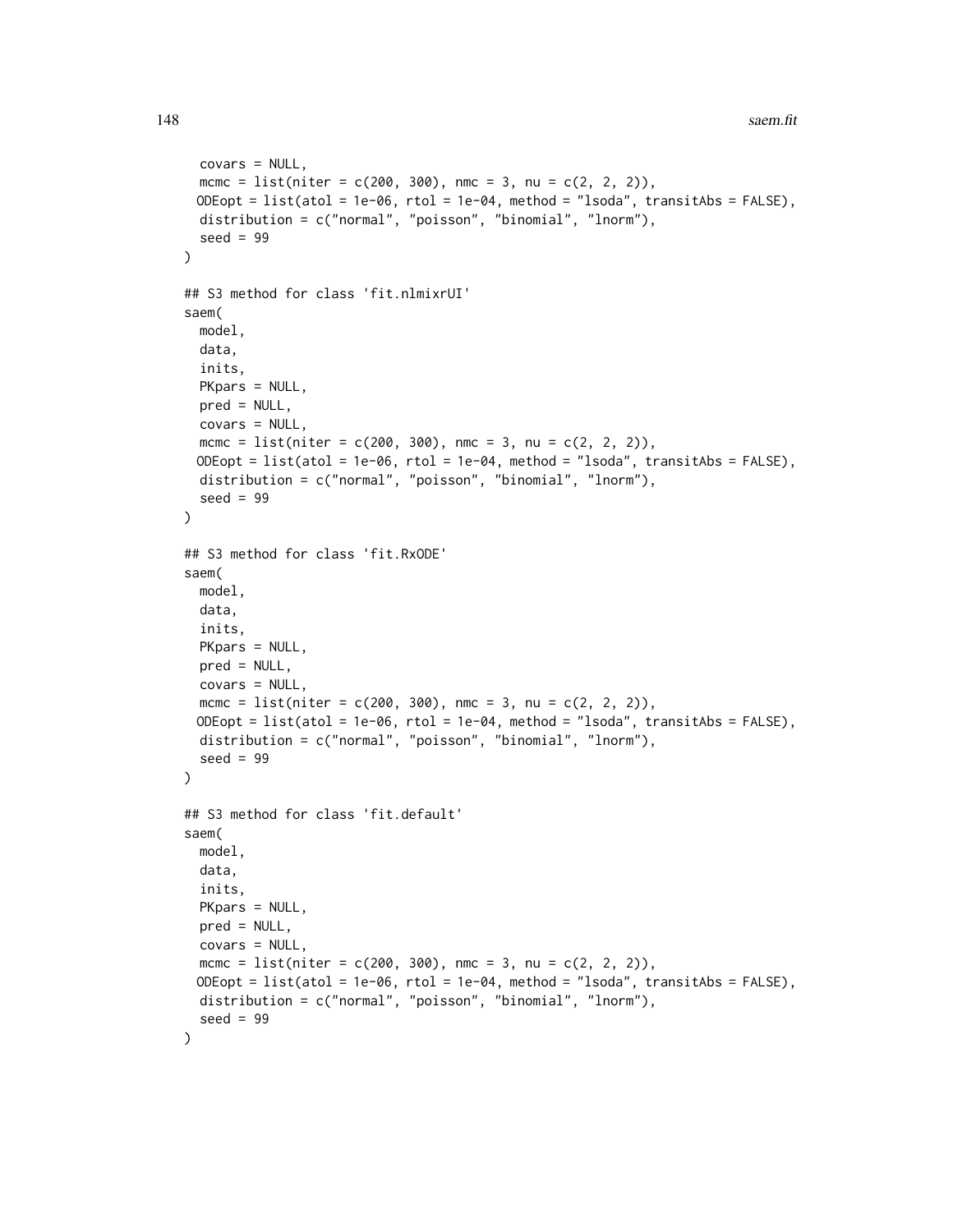#### <span id="page-148-0"></span>saemControl 149

#### Arguments

| mode1        | an RxODE model or lincmt()              |
|--------------|-----------------------------------------|
| data         | input data                              |
| inits        | initial values                          |
| PKpars       | <b>PK</b> pars function                 |
| pred         | pred function                           |
| covars       | Covariates in data                      |
| mcmc         | a list of various meme options          |
| ODEopt       | optional ODE solving options            |
| distribution | one of c("normal","poisson","binomial") |
| seed         | seed for random number generator        |

#### Details

Fit a generalized nonlinear mixed-effect model using the Stochastic Approximation Expectation-Maximization (SAEM) algorithm

#### Value

saem fit object

#### Author(s)

Matthew Fidler & Wenping Wang

saemControl *Control Options for SAEM*

#### Description

Control Options for SAEM

#### Usage

```
saemControl(
  seed = 99,
  nBurn = 200,
 nEm = 300,
  nmc = 3,
 nu = c(2, 2, 2),
  atol = 1e-06,
  rtol = 1e-04,
 method = "liblsoda",
  transitAbs = FALSE,
```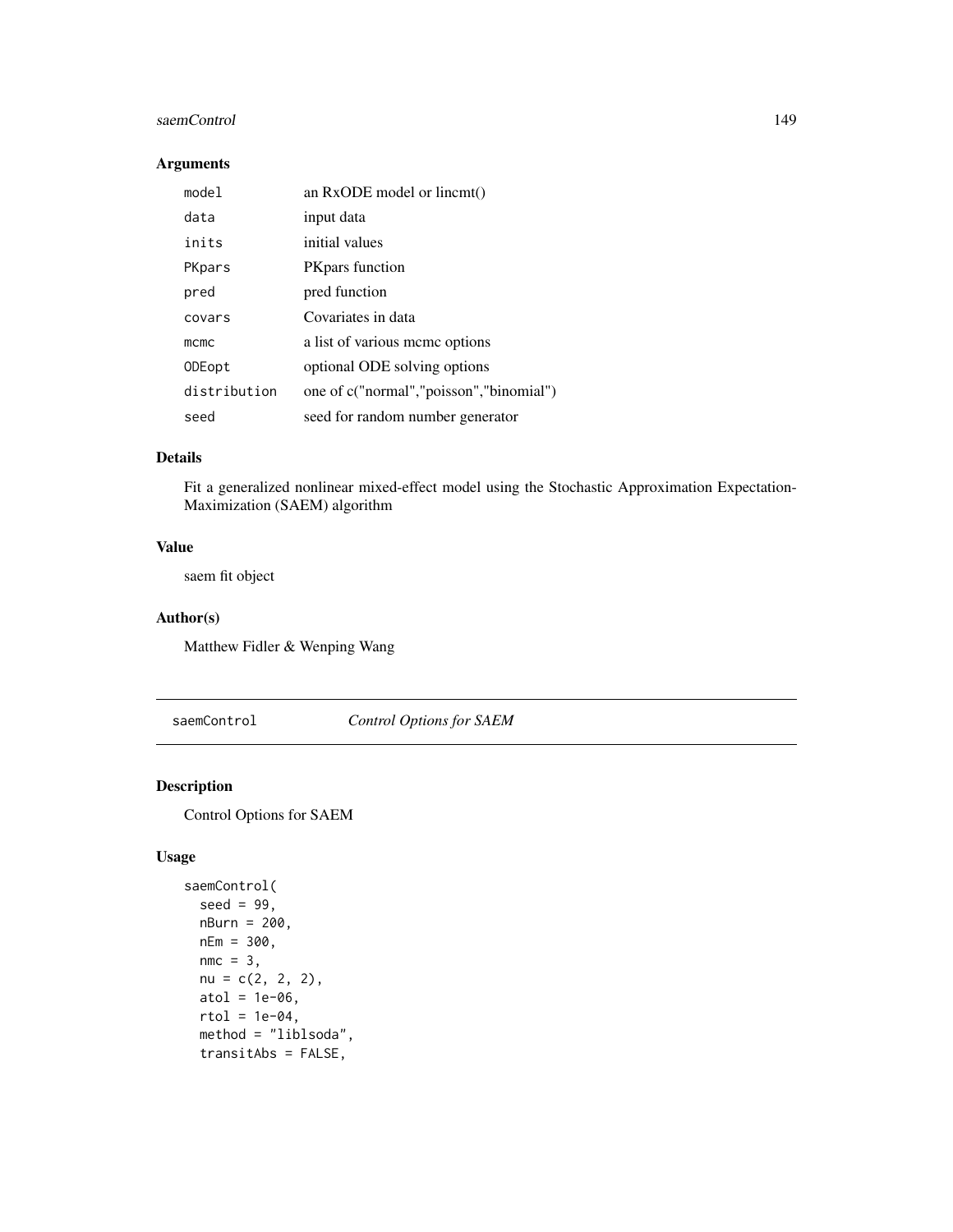```
print = 1,
trace = 0,
covMethod = c("linFim", "fim", "r,s", "r", "s", ""),
calcTables = TRUE,
logLik = FALSE,nnodes.gq = 3,
nsd.gq = 1.6,
optExpression = FALSE,
maxsteps = 100000L,
adjObf = TRUE,sum.prod = FALSE,
addProp = c("combined2", "combined1"),
singleOde = TRUE,
tol = 1e-06,itmax = 30,
type = c("nelder-mead", "newuoa"),
powRange = 10,
lambdaRange = 3,
loadSymengine = FALSE,
odeRecalcFactor = 10^{\circ}(0.5),
maxOdeRecalc = 5L,
...
```
# Arguments

 $\mathcal{L}$ 

| seed  | Random Seed for SAEM step. (Needs to be set for reproducibility.) By default<br>this is 99.                                                                                                                                                                                   |
|-------|-------------------------------------------------------------------------------------------------------------------------------------------------------------------------------------------------------------------------------------------------------------------------------|
| nBurn | Number of iterations in the Stochastic Approximation (SA), or burn-in step.<br>This is equivalent to Monolix's K_0 or K_b.                                                                                                                                                    |
| nEm   | Number of iterations in the Expectation-Maximization (EM) Step. This is equiv-<br>alent to Monolix's K <sub>1</sub> .                                                                                                                                                         |
| nmc   | Number of Markov Chains. By default this is 3. When you increase the number<br>of chains the numerical integration by MC method will be more accurate at the<br>cost of more computation. In Monolix this is equivalent to L                                                  |
| nu    | This is a vector of 3 integers. They represent the numbers of transitions of the<br>three different kernels used in the Hasting-Metropolis algorithm. The default<br>value is $c(2,2,2)$ , representing 40 for each transition initially (each value is<br>multiplied by 20). |
|       | The first value represents the initial number of multi-variate Gibbs samples are<br>taken from a normal distribution.                                                                                                                                                         |
|       | The second value represents the number of uni-variate, or multi-dimensional<br>random walk Gibbs samples are taken.                                                                                                                                                           |
|       | The third value represents the number of bootstrap/reshuffling or uni-dimensional<br>random samples are taken.                                                                                                                                                                |
| atol  | a numeric absolute tolerance (1e-8 by default) used by the ODE solver to deter-<br>mine if a good solution has been achieved; This is also used in the solved linear<br>model to check if prior doses do not add anything to the solution.                                    |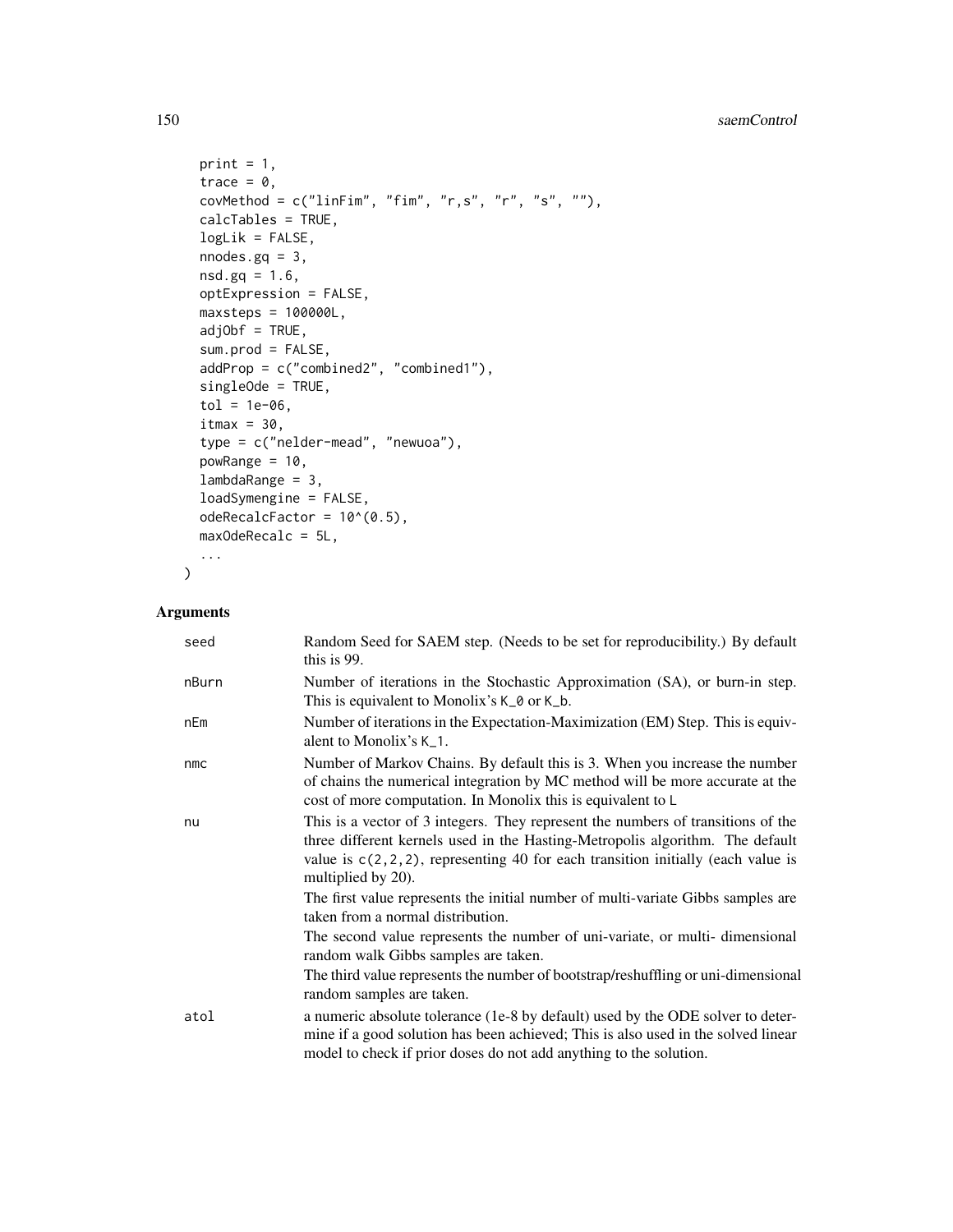| rtol          | a numeric relative tolerance (1e-6 by default) used by the ODE solver to deter-<br>mine if a good solution has been achieved. This is also used in the solved linear<br>model to check if prior doses do not add anything to the solution.   |
|---------------|----------------------------------------------------------------------------------------------------------------------------------------------------------------------------------------------------------------------------------------------|
| method        | The method for solving ODEs. Currently this supports:                                                                                                                                                                                        |
|               | • "liblsoda" thread safe lsoda. This supports parallel thread-based solving,<br>and ignores user Jacobian specification.<br>· "1soda" - LSODA solver. Does not support parallel thread-based solving,                                        |
|               | but allows user Jacobian specification.<br>• "dop853" – DOP853 solver. Does not support parallel thread-based solving                                                                                                                        |
|               | nor user Jacobain specification                                                                                                                                                                                                              |
|               | • "indLin" - Solving through inductive linearization. The RxODE dll must<br>be setup specially to use this solving routine.                                                                                                                  |
| transitAbs    | boolean indicating if this is a transit compartment absorption                                                                                                                                                                               |
| print         | The number it iterations that are completed before anything is printed to the<br>console. By default, this is 1.                                                                                                                             |
| trace         | An integer indicating if you want to trace(1) the SAEM algorithm process. Use-<br>ful for debugging, but not for typical fitting.                                                                                                            |
| covMethod     | Method for calculating covariance. In this discussion, R is the Hessian matrix<br>of the objective function. The S matrix is the sum of each individual's gradient<br>cross-product (evaluated at the individual empirical Bayes estimates). |
|               | "linFim" Use the Linearized Fisher Information Matrix to calculate the covari-<br>ance.                                                                                                                                                      |
|               | "fim" Use the SAEM-calculated Fisher Information Matrix to calculate the co-<br>variance.                                                                                                                                                    |
|               | "r, s" Uses the sandwich matrix to calculate the covariance, that is: $R^-1 \times S \times$<br>$R^-1$                                                                                                                                       |
|               | "r" Uses the Hessian matrix to calculate the covariance as $2 \times R^{-1}$                                                                                                                                                                 |
|               | "s" Uses the crossproduct matrix to calculate the covariance as $4 \times S^{-1}$<br>"" Does not calculate the covariance step.                                                                                                              |
| calcTables    | This boolean is to determine if the foceiFit will calculate tables. By default this<br>is TRUE                                                                                                                                               |
| logLik        | boolean indicating that log-likelihood should be calculate by Gaussian quadra-<br>ture.                                                                                                                                                      |
| nnodes.gq     | number of nodes to use for the Gaussian quadrature when computing the likeli-<br>hood with this method (defaults to 1, equivalent to the Laplaclian likelihood)                                                                              |
| nsd.gq        | span (in SD) over which to integrate when computing the likelihood by Gaussian<br>quadrature. Defaults to 3 (eg 3 times the SD)                                                                                                              |
| optExpression | Optimize the RxODE expression to speed up calculation. By default this is<br>turned on.                                                                                                                                                      |
| maxsteps      | maximum number of (internally defined) steps allowed during one call to the<br>solver. (5000 by default)                                                                                                                                     |
| adj0bf        | is a boolean to indicate if the objective function should be adjusted to be closer<br>to NONMEM's default objective function. By default this is TRUE                                                                                        |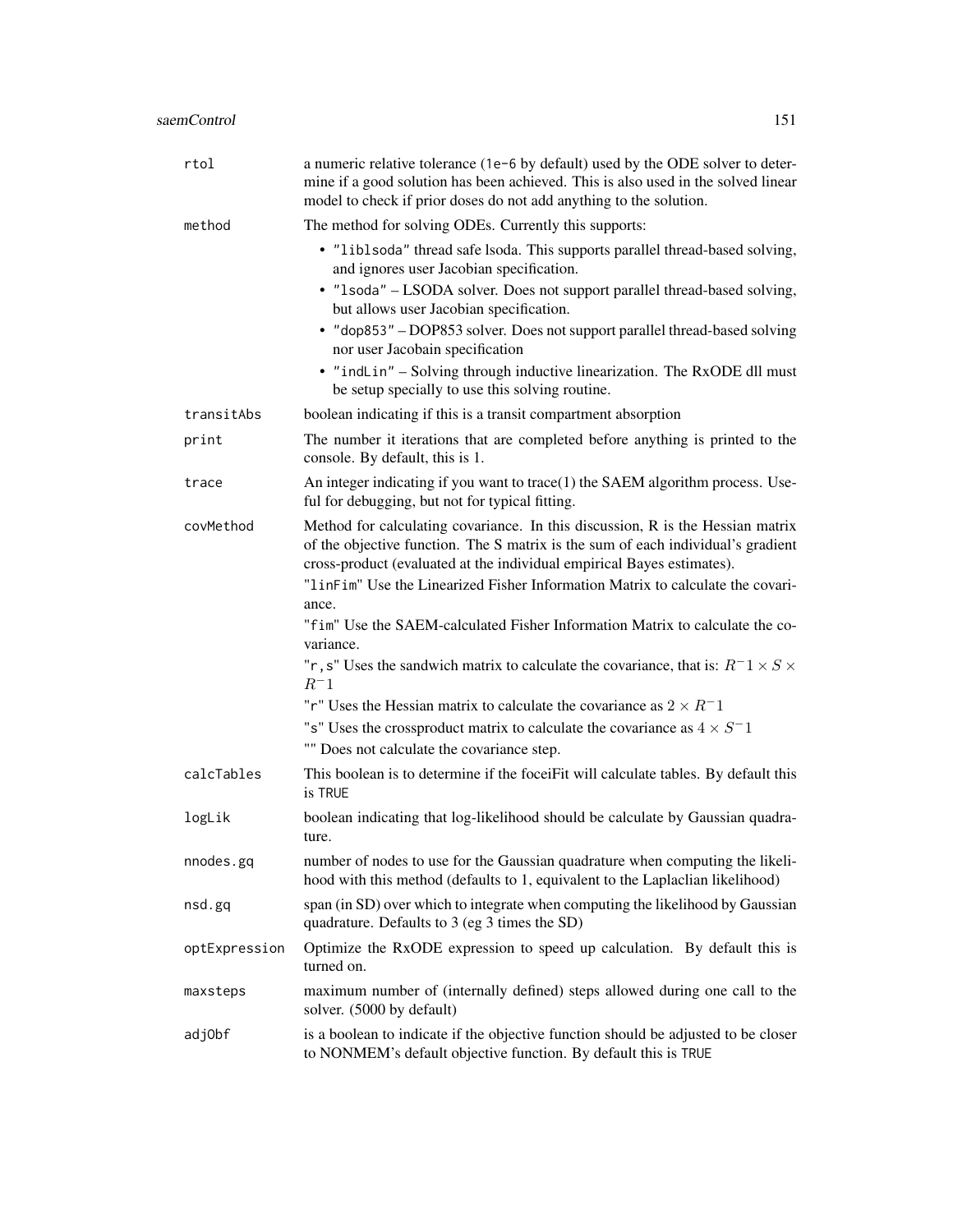<span id="page-151-0"></span>

| sum.prod        | Take the RxODE model and use more precise products/sums. Increases solving<br>accuracy and solving time.                                                                                  |
|-----------------|-------------------------------------------------------------------------------------------------------------------------------------------------------------------------------------------|
| addProp         | one of "combined1" and "combined2"; These are the two forms of additive+proportional<br>errors supported by monolix/nonmem:<br>combined1: transform(y)=transform(f)+(a+b*f^c)*eps         |
|                 | combined2: transform(y)=transform(f)+(a^2+b^2*f^(2c))*eps                                                                                                                                 |
| singleOde       | This option allows a single ode model to include the PK parameter information<br>instead of splitting it into a function and a RxODE model                                                |
| tol             | This is the tolerance for the regression models used for complex residual errors<br>(ie add+prop etc)                                                                                     |
| itmax           | This is the maximum number of iterations for the regression models used for<br>complex residual errors. The number of iterations is itmax*number of parame-<br>ters                       |
| type            | indicates the type of optimization for the residuals; Can be one of c("nelder-<br>mead", "newuoa")                                                                                        |
| powRange        | This indicates the range that powers can take for residual errors; By default this<br>is 10 indicating the range is $c(1/10, 10)$ or $c(0.1, 10)$                                         |
| lambdaRange     | This indicates the range that Box-Cox and Yeo-Johnson parameters are con-<br>strained to be; The default is 3 indicating the range $(-3,3)$                                               |
| loadSymengine   | Boolean indicating if the model should be loaded into symengine. This cause<br>all the ODEs to be collapsed into one expression that is eventually optimized if<br>optExpression is TRUE. |
| odeRecalcFactor |                                                                                                                                                                                           |
|                 | The factor to increase the rtol/atol with bad ODE solving.                                                                                                                                |
| maxOdeRecalc    | Maximum number of times to reduce the ODE tolerances and try to resolve the<br>system if there was a bad ODE solve.                                                                       |
| .               | Other arguments to control SAEM.                                                                                                                                                          |

# Value

List of options to be used in [nlmixr](#page-80-0) fit for SAEM.

#### Author(s)

Wenping Wang & Matthew L. Fidler

setCov *Set the covariance type based on prior calculated covariances*

# Description

Set the covariance type based on prior calculated covariances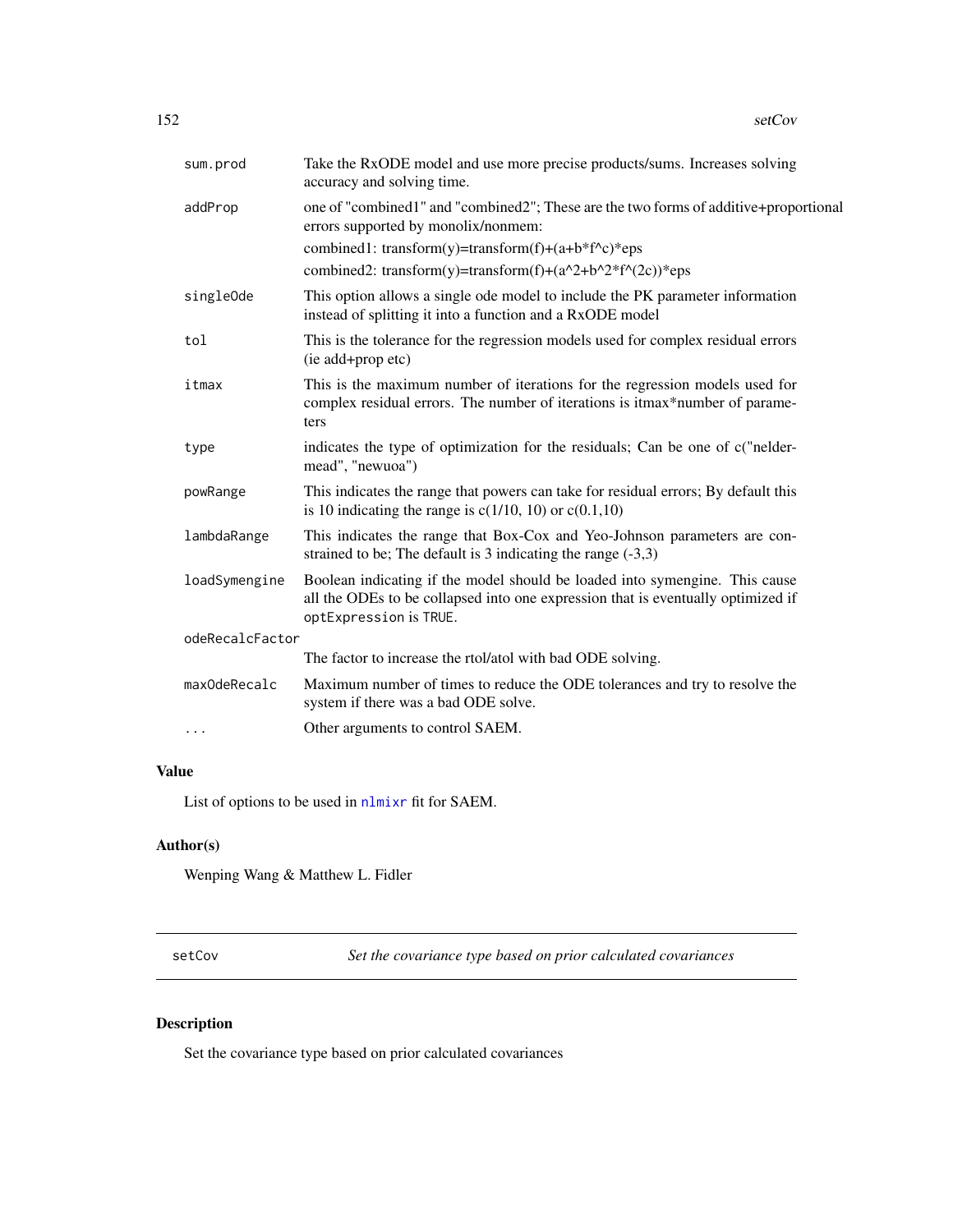#### <span id="page-152-0"></span>setOfv and the set of the set of the set of the set of the set of the set of the set of the set of the set of the set of the set of the set of the set of the set of the set of the set of the set of the set of the set of th

# Usage

setCov(fit, method)

# Arguments

| fit    | nlmixr fit        |
|--------|-------------------|
| method | covariance method |

## Value

Fit object with covariance updated

# Author(s)

Matt Fidler

setOfv *Set/get Objective function type for a nlmixr object*

# Description

Set/get Objective function type for a nlmixr object

#### Usage

setOfv(x, type)

getOfvType(x)

# Arguments

|      | nlmixr fit object                                               |
|------|-----------------------------------------------------------------|
| type | Type of objective function to use for AIC, BIC, and \$objective |

# Value

Nothing

# Author(s)

Matthew L. Fidler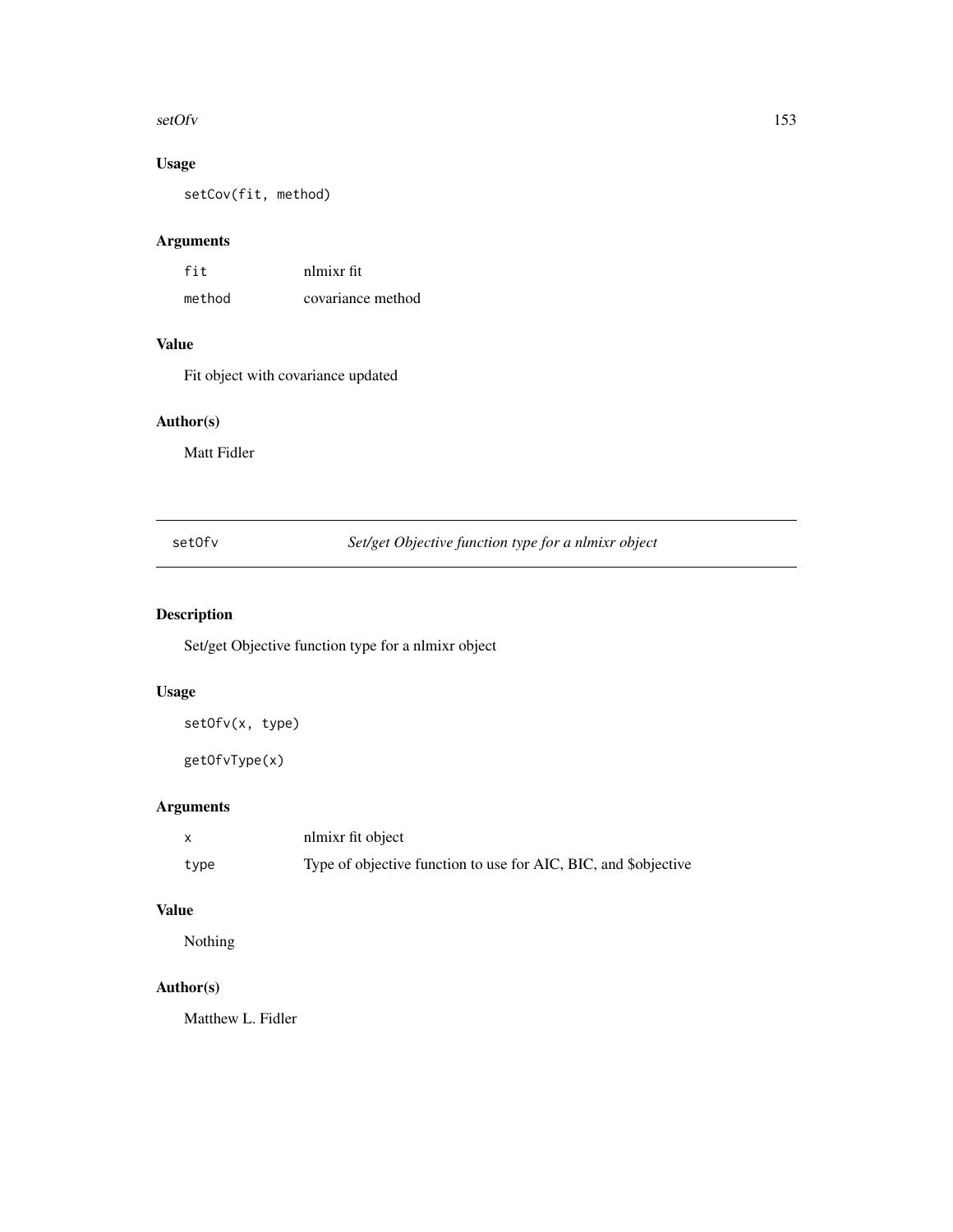<span id="page-153-0"></span>

#### Description

Return the square root of general square matrix A

#### Usage

sqrtm(m)

# Arguments

m Matrix to take the square root of.

#### Value

A square root general square matrix of m

summary.dyn.ID *Summary of a non-population dynamic model fit*

## Description

Summary of a non-population dynamic model fit

#### Usage

## S3 method for class 'dyn.ID' summary(object, ...)

#### Arguments

| object   | a dynmodel fit object |
|----------|-----------------------|
| $\cdots$ | additional arguments  |

# Value

original object (invisible)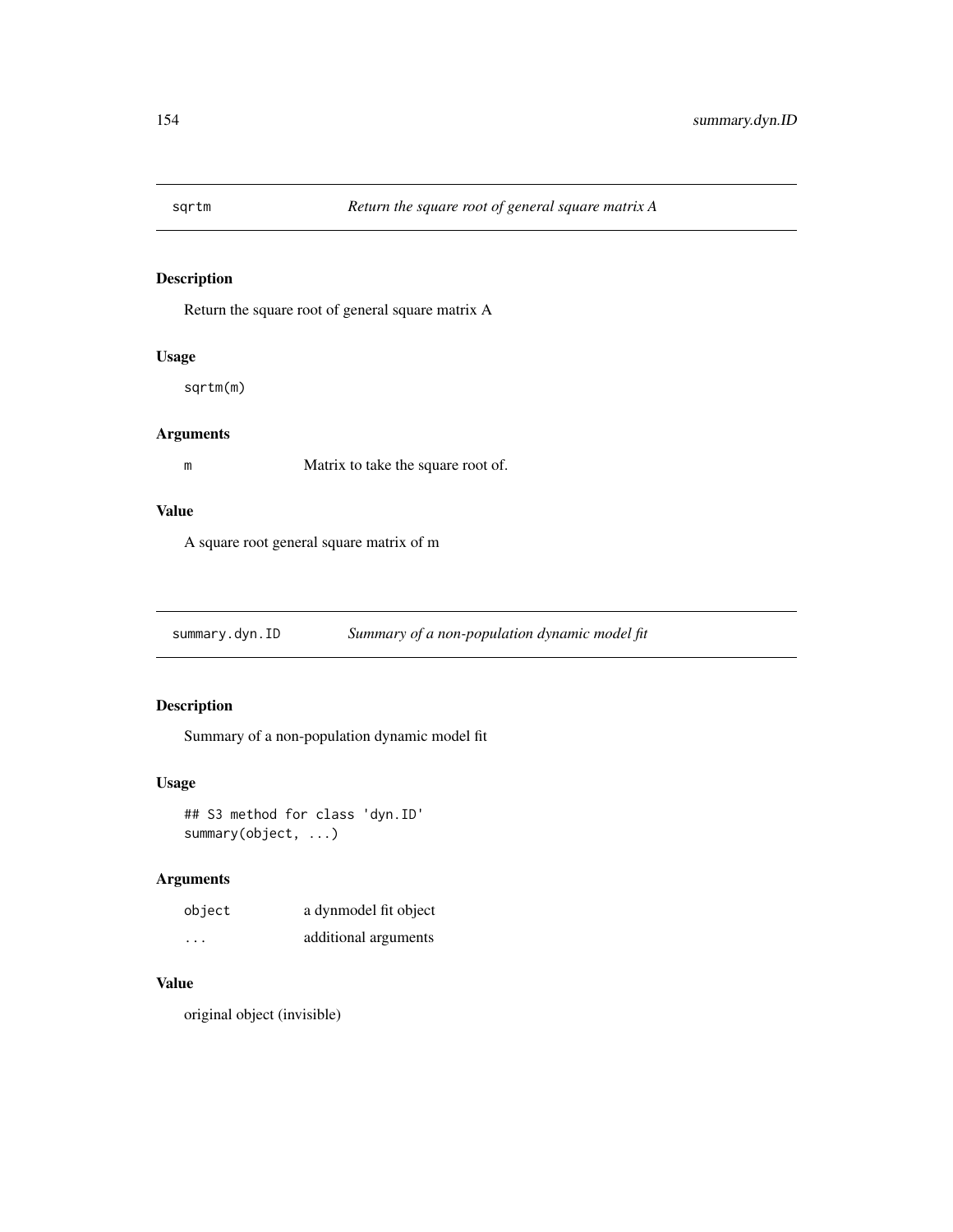<span id="page-154-0"></span>summary.dyn.mcmc *Print summary of a non-population dynamic model fit using mcmc*

#### Description

Print summary of a non-population dynamic model fit using mcmc

#### Usage

```
## S3 method for class 'dyn.mcmc'
summary(object, ...)
```
## S3 method for class 'dyn.mcmc'  $print(x, \ldots)$ 

#### Arguments

| $\cdots$  | additional arguments  |
|-----------|-----------------------|
| x, object | a dynmodel fit object |

#### Value

invisibly return original object

summary.saemFit *Print an SAEM model fit summary*

#### Description

Print an SAEM model fit summary

#### Usage

```
## S3 method for class 'saemFit'
summary(object, ...)
```
#### Arguments

| object | a saemFit object |
|--------|------------------|
| .      | others           |

#### Value

a list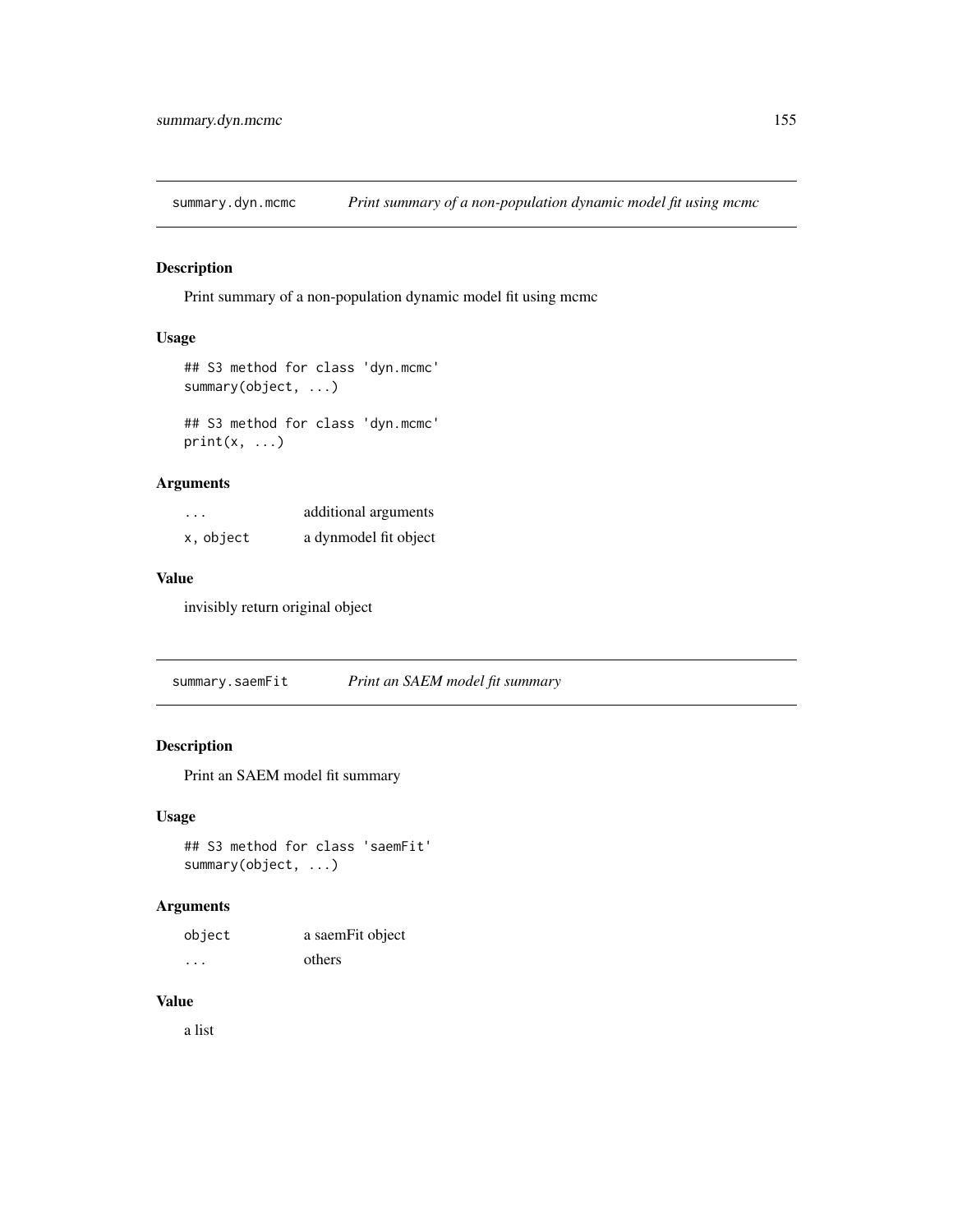<span id="page-155-0"></span>

#### Description

Output table/data.frame options

### Usage

```
tableControl(
 npde = NULL,
 cwres = NULL,
 nsim = 300,
  ties = TRUE,
 censMethod = c("truncated-normal", "cdf", "ipred", "pred", "epred", "omit"),
 seed = 1009,cholSEtol = (.Machine$double.eps)^(1/3),
  state = TRUE,
 \ln s = \text{TRUE},
 eta = TRUE,
  covariates = TRUE,
 addDosing = FALSE,
 subsetNonmem = TRUE,
 cores = NULL
)
```
#### Arguments

| npde       | When TRUE, request npde regardless of the algorithm used.                                                                                                                                                                                                                                                    |
|------------|--------------------------------------------------------------------------------------------------------------------------------------------------------------------------------------------------------------------------------------------------------------------------------------------------------------|
| cwres      | When TRUE, request CWRES and FOCEi likelihood regardless of the algorithm<br>used.                                                                                                                                                                                                                           |
| nsim       | represents the number of simulations. For RxODE, if you supply single subject<br>event tables (created with $[eventTable()])$ )                                                                                                                                                                              |
| ties       | When 'TRUE' jitter prediction-discrepancy points to discourage ties in cdf.                                                                                                                                                                                                                                  |
| censMethod | Handle censoring method:<br>- "truncated-normal" Simulates from a truncated normal distribution under the<br>assumption of the model and censoring.<br>- "cdf" Use the cdf-method for censoring with npde and use this for any other<br>residuals ('cwres' etc)<br>- "omit" omit the residuals for censoring |
| seed       | an object specifying if and how the random number generator should be initial-<br>ized                                                                                                                                                                                                                       |
| cholSEtol  | The tolerance for the 'RxODE::choleSE' function                                                                                                                                                                                                                                                              |
| state      | is a Boolean indicating if 'state' values will be included (default 'TRUE')                                                                                                                                                                                                                                  |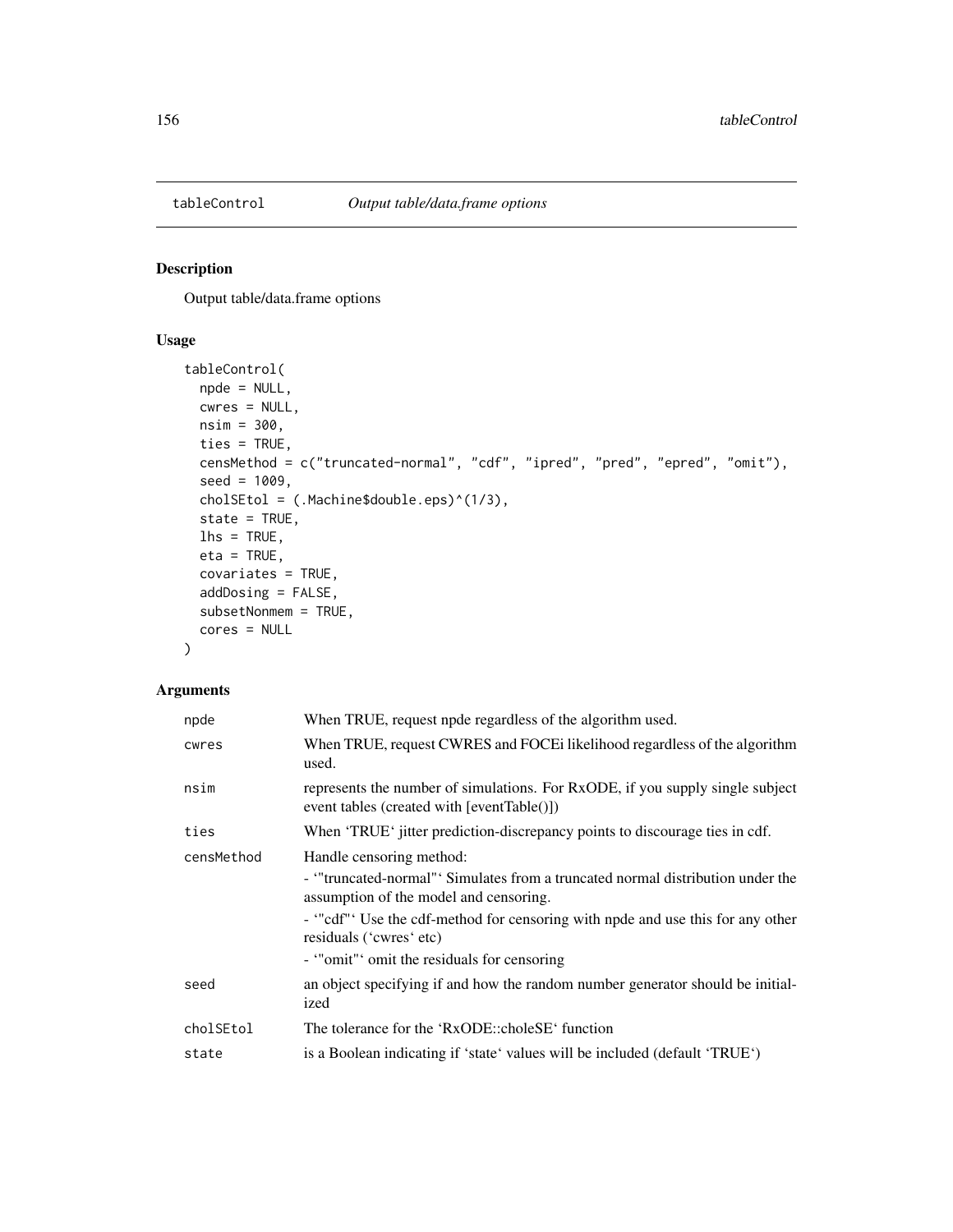<span id="page-156-1"></span>theo\_md 157

| lhs          | is a Boolean indicating if remaining 'lhs' values will be included (default 'TRUE')                                                                                                                                                                                                                                                                                                                                                                                                                                                                                                                     |
|--------------|---------------------------------------------------------------------------------------------------------------------------------------------------------------------------------------------------------------------------------------------------------------------------------------------------------------------------------------------------------------------------------------------------------------------------------------------------------------------------------------------------------------------------------------------------------------------------------------------------------|
| eta          | is a Boolean indicating if 'eta' values will be included (default 'TRUE')                                                                                                                                                                                                                                                                                                                                                                                                                                                                                                                               |
| covariates   | is a Boolean indicating if covariates will be included (default 'TRUE')                                                                                                                                                                                                                                                                                                                                                                                                                                                                                                                                 |
| addDosing    | Boolean indicating if the solve should add RxODE EVID and related columns.<br>This will also include dosing information and estimates at the doses. Be default,<br>RxODE only includes estimates at the observations. (default FALSE). When<br>addDosing is NULL, only include EVID=0 on solve and exclude any model-times<br>or EVID=2. If addDosing is NA the classic RxODE EVID events are returned.<br>When addDosing is TRUE add the event information in NONMEM-style format;<br>If subsetNonmem=FALSE RxODE will also include extra event types (EVID) for<br>ending infusion and modeled times: |
|              | • EVID= $-1$ when the modeled rate infusions are turned off (matches rate= $-1$ )<br>• EVID=-2 When the modeled duration infusions are turned off (matches<br>rate= $-2$ )<br>• EVID=-10 When the specified rate infusions are turned off (matches rate $>0$ )<br>• EVID=-20 When the specified dur infusions are turned off (matches dur>0)<br>• EVID=101,102,103, Modeled time where 101 is the first model time, 102<br>is the second etc.                                                                                                                                                           |
| subsetNonmem | subset to NONMEM compatible EVIDs only. By default TRUE.                                                                                                                                                                                                                                                                                                                                                                                                                                                                                                                                                |
| cores        | Number of cores used in parallel ODE solving. This is equivalent to calling<br>setRxThreads()                                                                                                                                                                                                                                                                                                                                                                                                                                                                                                           |

# Details

If you ever want to add CWRES/FOCEi objective function you can use the [addCwres](#page-6-0)

If you ever want to add NPDE/EPRED columns you can use the [addNpde](#page-7-0)

#### Value

A list of table options for nlmixr

#### Author(s)

Matthew L. Fidler

<span id="page-156-0"></span>theo\_md *Multiple dose theophylline PK data*

#### Description

This data set starts with the day 1 concentrations of the theophylline data that is included in the nlme/NONMEM. After day 7 concentrations were simulated with once a day regimen for 7 days (QD).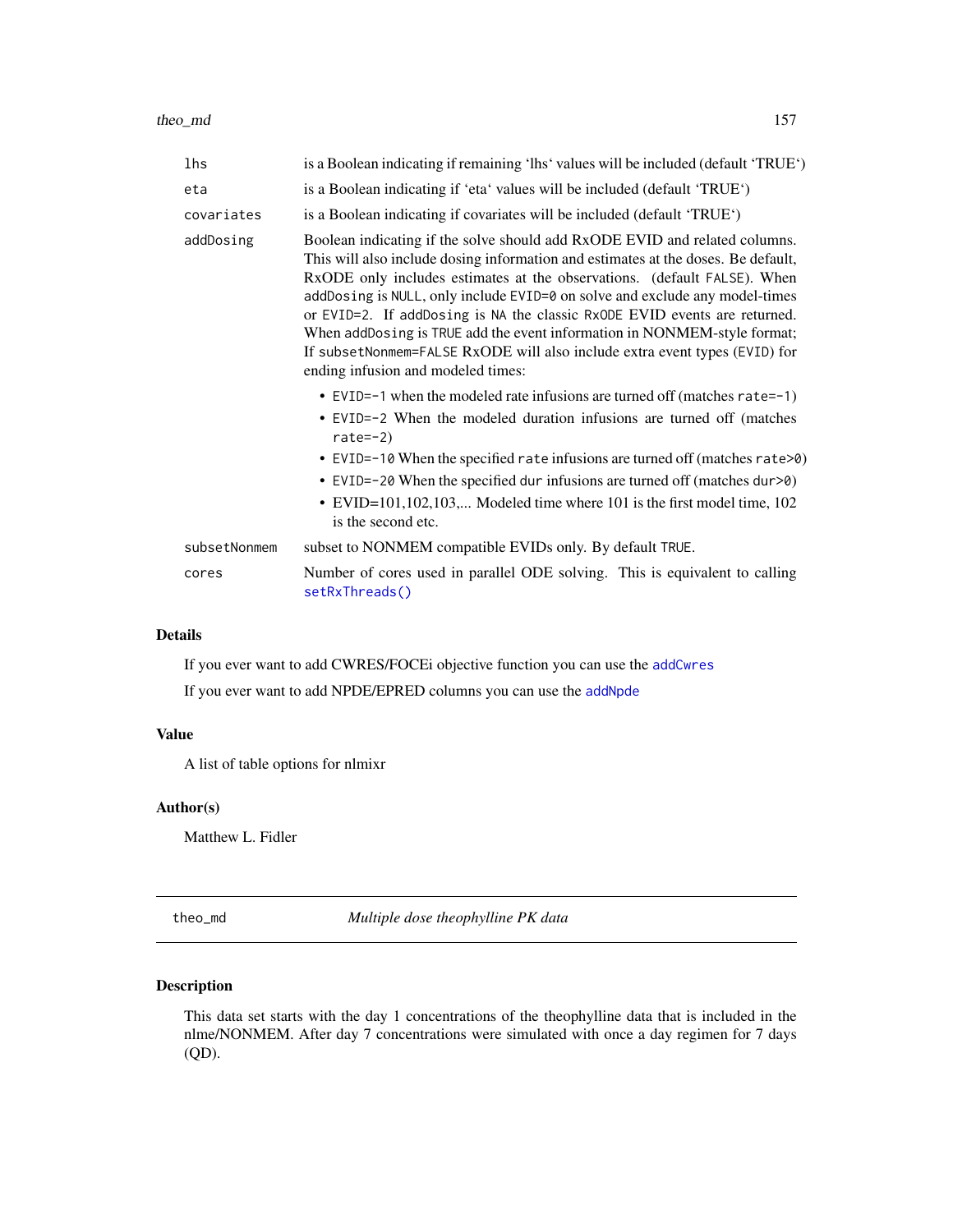#### Usage

theo\_md

#### Format

A data frame with 348 rows by 7 columns

ID Subject ID TIME Time (hrs) DV Dependent Variable, theophylline Concentration AMT Dose Amount/kg EVID RxODE/nlmixr event ID (not NONMEM's) CMT Compartment number WT Weight (kg)

#### Source

NONMEM/nlme

#### See Also

Other nlmixr datasets: [Bolus\\_1CPTMM](#page-14-0), [Bolus\\_1CPT](#page-13-0), [Bolus\\_2CPTMM](#page-17-0), [Bolus\\_2CPT](#page-15-0), [Infusion\\_1CPT](#page-66-0), [Oral\\_1CPT](#page-132-0), [Wang2007](#page-163-0), [pheno\\_sd](#page-134-0), [rats](#page-142-0), [theo\\_sd](#page-157-0), [warfarin](#page-164-0)

<span id="page-157-0"></span>theo\_sd *Multiple dose theophylline PK data*

#### Description

This data set is the day 1 concentrations of the theophylline data that is included in the nlme/NONMEM.

#### Usage

theo\_sd

#### Format

A data frame with 144 rows by 7 columns

ID Subject ID TIME Time (hrs) DV Dependent Variable, theophylline concentration AMT Dose Amount/kg EVID RxODE/nlmixr event ID (not NONMEM's) CMT Compartment Number WT Weight (kg)

<span id="page-157-1"></span>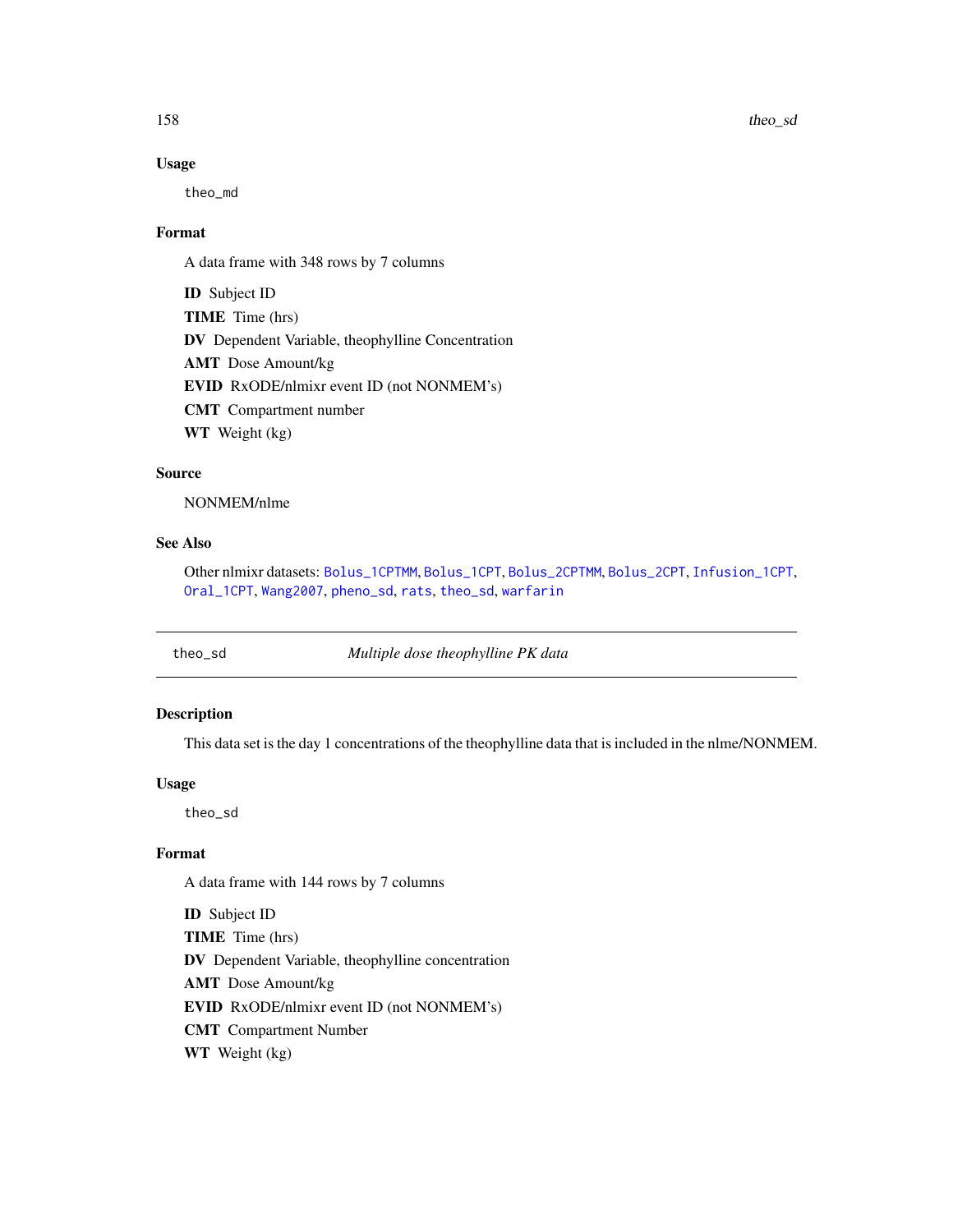#### <span id="page-158-0"></span>VarCorr.nlmixrNlme 159

# Source

NONMEM/nlme

#### See Also

Other nlmixr datasets: [Bolus\\_1CPTMM](#page-14-0), [Bolus\\_1CPT](#page-13-0), [Bolus\\_2CPTMM](#page-17-0), [Bolus\\_2CPT](#page-15-0), [Infusion\\_1CPT](#page-66-0), [Oral\\_1CPT](#page-132-0), [Wang2007](#page-163-0), [pheno\\_sd](#page-134-0), [rats](#page-142-0), [theo\\_md](#page-156-0), [warfarin](#page-164-0)

VarCorr.nlmixrNlme *Return VarCorr for nlmixr nlme*

#### Description

This returns a numeric matrix instead of character matrix

#### Usage

## S3 method for class 'nlmixrNlme' VarCorr(x, sigma = NULL, ...)

#### Arguments

| X       | a fitted model object, usually an object inheriting from class "lme".                                                                 |
|---------|---------------------------------------------------------------------------------------------------------------------------------------|
| sigma   | an optional numeric value used as a multiplier for the standard deviations. The<br>default is $x$ \$sigma or 1 depending on class(x). |
| $\cdot$ | further optional arguments passed to other methods (none for the methods doc-<br>umented here).                                       |

#### Value

Extract the VarCorr from the nlmixr nlme object

# Author(s)

Matthew L. Fidler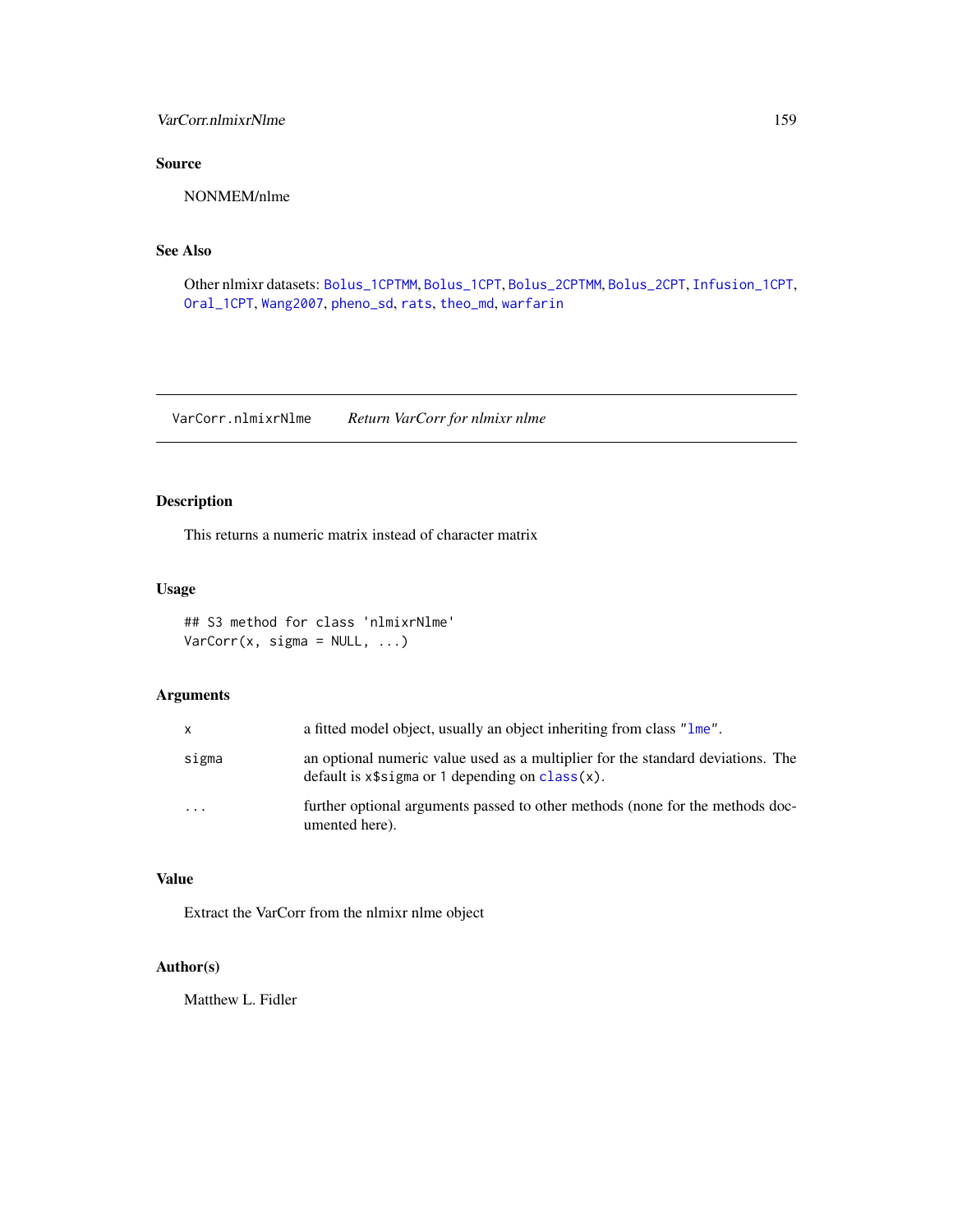<span id="page-159-0"></span>

#### Description

Vpc function for nlmixr

#### Usage

vpc(sim, ...) ## Default S3 method: vpc(sim, ...)

#### Arguments

| sim      | Observed data frame or fit object |
|----------|-----------------------------------|
| $\cdots$ | Other parameters                  |

#### Value

a nlmixr composite vpc object

vpc\_nlmixr\_nlme *Visual predictive check (VPC) for nlmixr nlme objects*

#### Description

Do visual predictive check (VPC) plots for nlme-based non-linear mixed effect models

#### Usage

```
vpc\_nlmix\_nlme(fit, nsim = 100, condition = NULL, ...)vpcNlmixrNlme(fit, nsim = 100, condition = NULL, ...)
## S3 method for class 'nlmixrNlme'
vpc(sim, ...)
```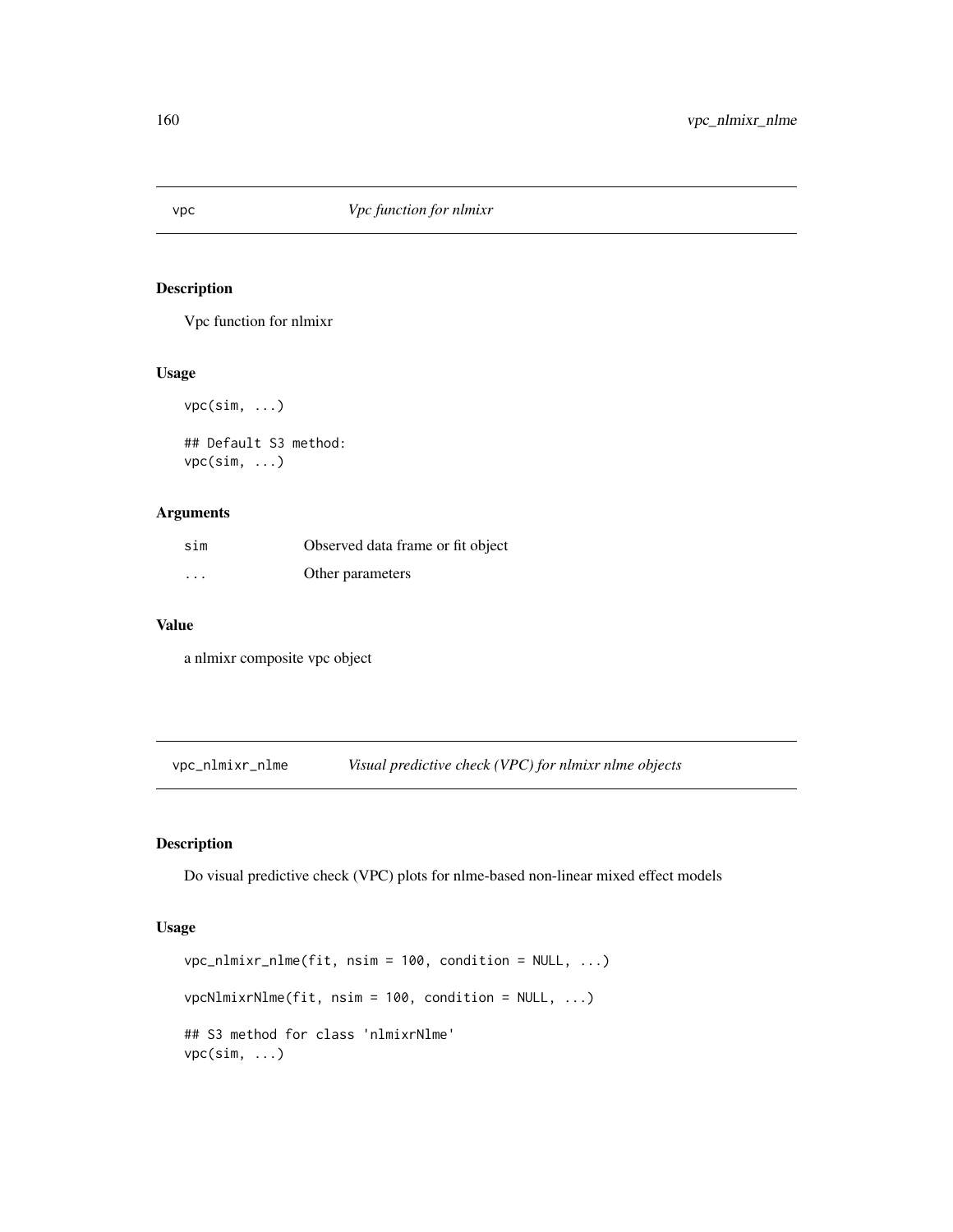#### <span id="page-160-0"></span>vpc\_saemFit 161

#### Arguments

| fit       | nlme fit object                                                                                                                                                                                                                                                                         |
|-----------|-----------------------------------------------------------------------------------------------------------------------------------------------------------------------------------------------------------------------------------------------------------------------------------------|
| nsim      | number of simulations                                                                                                                                                                                                                                                                   |
| condition | conditional variable                                                                                                                                                                                                                                                                    |
| $\cdots$  | Additional arguments                                                                                                                                                                                                                                                                    |
| sim       | this is usually a data. frame with observed data, containing the independent and<br>dependent variable, a column indicating the individual, and possibly covariates.<br>E.g. load in from NONMEM using read_table_nm. However it can also be an<br>object like a nlmixr or xpose object |

#### Value

Called for its side effects of creating a VPC

#### Examples

```
specs <- list(fixed=lKA+lCL+lV~1, random = pdDiag(lKA+lCL~1), start=c(lKA=0.5, lCL=-3.2, lV=-1))
fit <- nlme_lin_cmpt(theo_md, par_model=specs, ncmt=1, verbose=TRUE)
vpc_nlmixr_nlme(fit, nsim = 100, condition = NULL)
```
vpc\_saemFit *VPC for nlmixr saemFit objects*

# Description

VPC for nlmixr saemFit objects

#### Usage

```
vpc_saemFit(fit, dat, nsim = 100, by = NULL, ...)
```
## S3 method for class 'saemFit' vpc(sim, ...)

#### Arguments

| fit      | saemFit object                                                                                                                                                                                                                                                                          |
|----------|-----------------------------------------------------------------------------------------------------------------------------------------------------------------------------------------------------------------------------------------------------------------------------------------|
| dat      | Data to augment the saem Fit vpc simulation                                                                                                                                                                                                                                             |
| nsim     | Number of simulations for the VPC                                                                                                                                                                                                                                                       |
| by       | Variables to condition the VPC                                                                                                                                                                                                                                                          |
| $\cdots$ | Other arguments sent to vpc_vpc                                                                                                                                                                                                                                                         |
| sim      | this is usually a data. frame with observed data, containing the independent and<br>dependent variable, a column indicating the individual, and possibly covariates.<br>E.g. load in from NONMEM using read_table_nm. However it can also be an<br>object like a nlmixr or xpose object |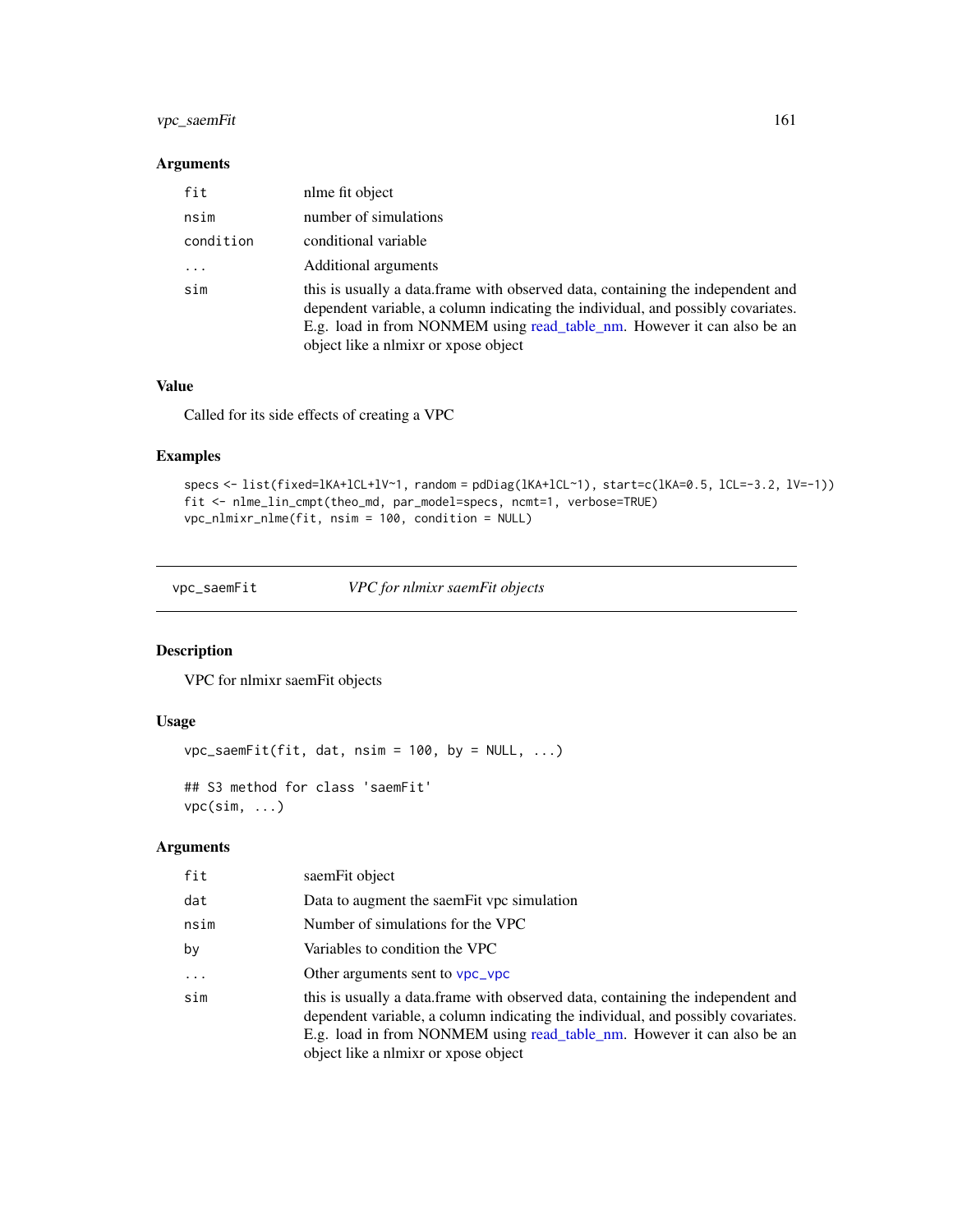# <span id="page-161-0"></span>Value

vpc object from the [vpc\\_vpc](#page-0-0) package

#### Author(s)

Wenping Wang

vpc\_ui *VPC based on ui model*

#### Description

VPC based on ui model

### Usage

```
vpc_ui(
  fit,
 data = NULL,
 n = 100,bins = "jenks",
  n_bins = "auto",
 bin_mid = "mean",
  show = NULL,stratify = NULL,
 pred_corr = FALSE,
 pred_corr_lower_bnd = 0,
 pi = c(0.05, 0.95),
  ci = c(0.05, 0.95),
  uloq = NULL,
  llog = NULL,log_y = FALSE,
  log_y_{min} = 0.001,
  xlab = NULL,
 ylab = NULL,
  title = NULL,
  smooth = TRUE,vpc_theme = NULL,
  facet = "wrap",
  labeller = NULL,
  vpcdb = FALSE,
  verbose = FALSE,
  ...
\mathcal{L}## S3 method for class 'nlmixrFitData'
vpc(sim, ...)
```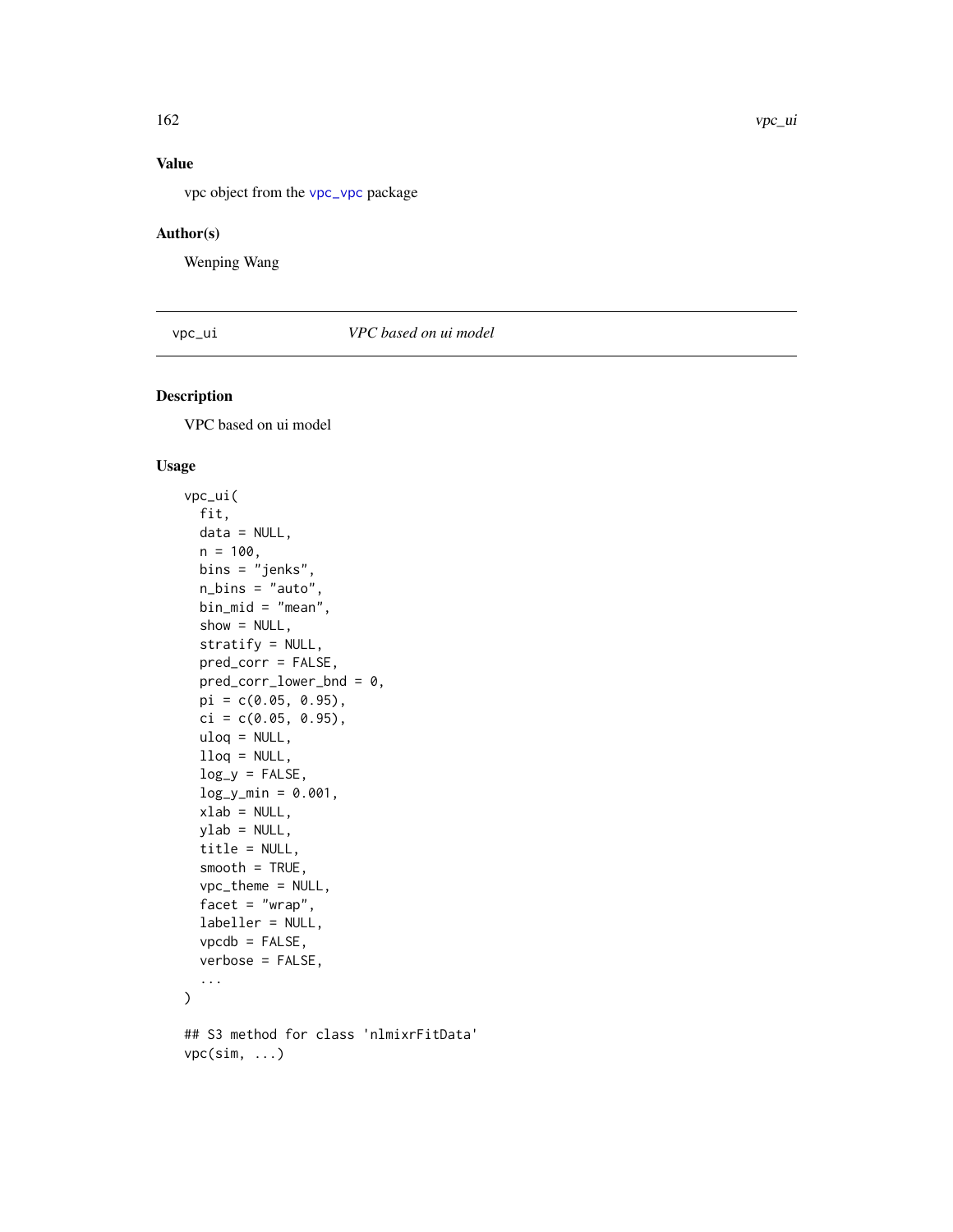#### <span id="page-162-0"></span>vpc\_ui 163

```
## S3 method for class 'nlmixrVpc'
vpc(sim, ...)
## S3 method for class 'ui'
vpc(sim, ...)
```
# Arguments

| fit                 | nlmixr fit object                                                                                                                                                                                    |
|---------------------|------------------------------------------------------------------------------------------------------------------------------------------------------------------------------------------------------|
| data                | this is the data to use to augment the VPC fit. By default is the fitted data, (can<br>be retrieved by getData), but it can be changed by specifying this argument.                                  |
| n                   | Number of VPC simulations. By default 100                                                                                                                                                            |
| bins                | either "density", "time", or "data", "none", or one of the approaches available in<br>classInterval() such as "jenks" (default) or "pretty", or a numeric vector specify-<br>ing the bin separators. |
| n_bins              | when using the "auto" binning method, what number of bins to aim for                                                                                                                                 |
| bin_mid             | either "mean" for the mean of all timepoints (default) or "middle" to use the<br>average of the bin boundaries.                                                                                      |
| show                | what to show in VPC (obs_dv, obs_ci, pi, pi_as_area, pi_ci, obs_median, sim_median,<br>sim_median_ci)                                                                                                |
| stratify            | character vector of stratification variables. Only 1 or 2 stratification variables<br>can be supplied.                                                                                               |
| pred_corr           | perform prediction-correction?                                                                                                                                                                       |
| pred_corr_lower_bnd |                                                                                                                                                                                                      |
|                     | lower bound for the prediction-correction                                                                                                                                                            |
| рi                  | simulated prediction interval to plot. Default is $c(0.05, 0.95)$ ,                                                                                                                                  |
| сi                  | confidence interval to plot. Default is (0.05, 0.95)                                                                                                                                                 |
| uloq                | Number or NULL indicating upper limit of quantification. Default is NULL.                                                                                                                            |
| 11oq                | Number or NULL indicating lower limit of quantification. Default is NULL.                                                                                                                            |
| $log_y$             | Boolean indicting whether y-axis should be shown as logarithmic. Default is<br>FALSE.                                                                                                                |
| $log_y_m$ in        | minimal value when using log_y argument. Default is 1e-3.                                                                                                                                            |
| xlab                | label for x axis                                                                                                                                                                                     |
| ylab                | label for y axis                                                                                                                                                                                     |
| title               | title                                                                                                                                                                                                |
| smooth              | "smooth" the VPC (connect bin midpoints) or show bins as rectangular boxes.<br>Default is TRUE.                                                                                                      |
| vpc_theme           | theme to be used in VPC. Expects list of class vpc_theme created with function<br>vpc_theme()                                                                                                        |
| facet               | either "wrap", "columns", or "rows"                                                                                                                                                                  |
| labeller            | ggplot2 labeller function to be passed to underlying ggplot object                                                                                                                                   |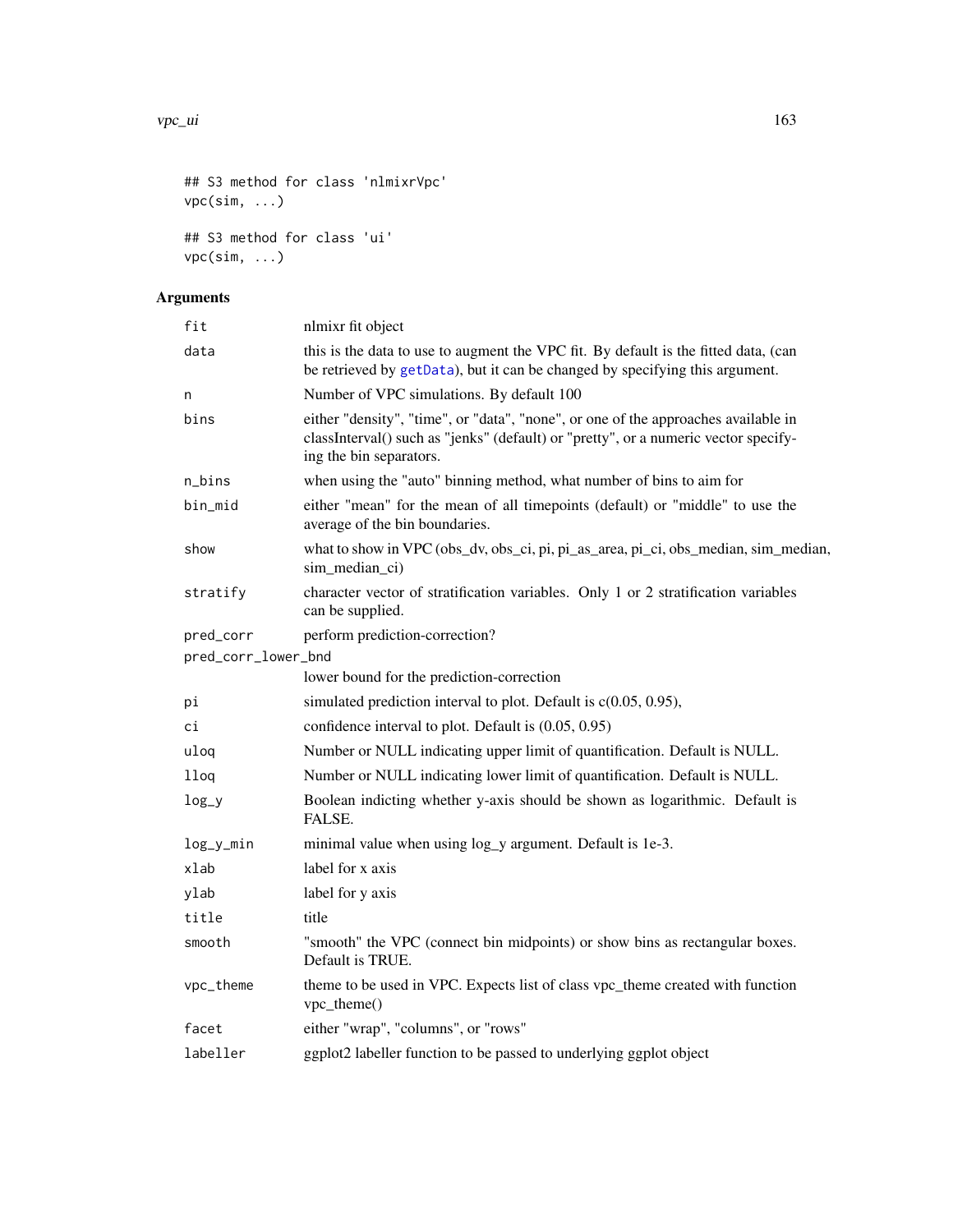<span id="page-163-1"></span>

| vpcdb   | Boolean whether to return the underlying vpcdb rather than the plot                                                                                                                                                                                                                     |
|---------|-----------------------------------------------------------------------------------------------------------------------------------------------------------------------------------------------------------------------------------------------------------------------------------------|
| verbose | show debugging information (TRUE or FALSE)                                                                                                                                                                                                                                              |
| .       | Args sent to rxSolve                                                                                                                                                                                                                                                                    |
| sim     | this is usually a data. frame with observed data, containing the independent and<br>dependent variable, a column indicating the individual, and possibly covariates.<br>E.g. load in from NONMEM using read_table_nm. However it can also be an<br>object like a nlmixr or xpose object |

#### Value

Simulated dataset (invisibly)

#### Author(s)

Matthew L. Fidler

<span id="page-163-0"></span>Wang2007 *Simulated Data Set for comparing objective functions*

#### Description

This is a simulated dataset from Wang2007 where various NONMEM estimation methods (Laplace FO, FOCE with and without interaction) are described.

#### Usage

Wang2007

### Format

A data frame with 20 rows and 3 columns

ID Simulated Subject ID

Time Simulated Time

Y Simulated Value

#### Source

Table 1 from Wang, Y *Derivation of Various NONMEM estimation methods*. J Pharmacokinet Pharmacodyn (2007) 34:575-593.

#### See Also

Other nlmixr datasets: [Bolus\\_1CPTMM](#page-14-0), [Bolus\\_1CPT](#page-13-0), [Bolus\\_2CPTMM](#page-17-0), [Bolus\\_2CPT](#page-15-0), [Infusion\\_1CPT](#page-66-0), [Oral\\_1CPT](#page-132-0), [pheno\\_sd](#page-134-0), [rats](#page-142-0), [theo\\_md](#page-156-0), [theo\\_sd](#page-157-0), [warfarin](#page-164-0)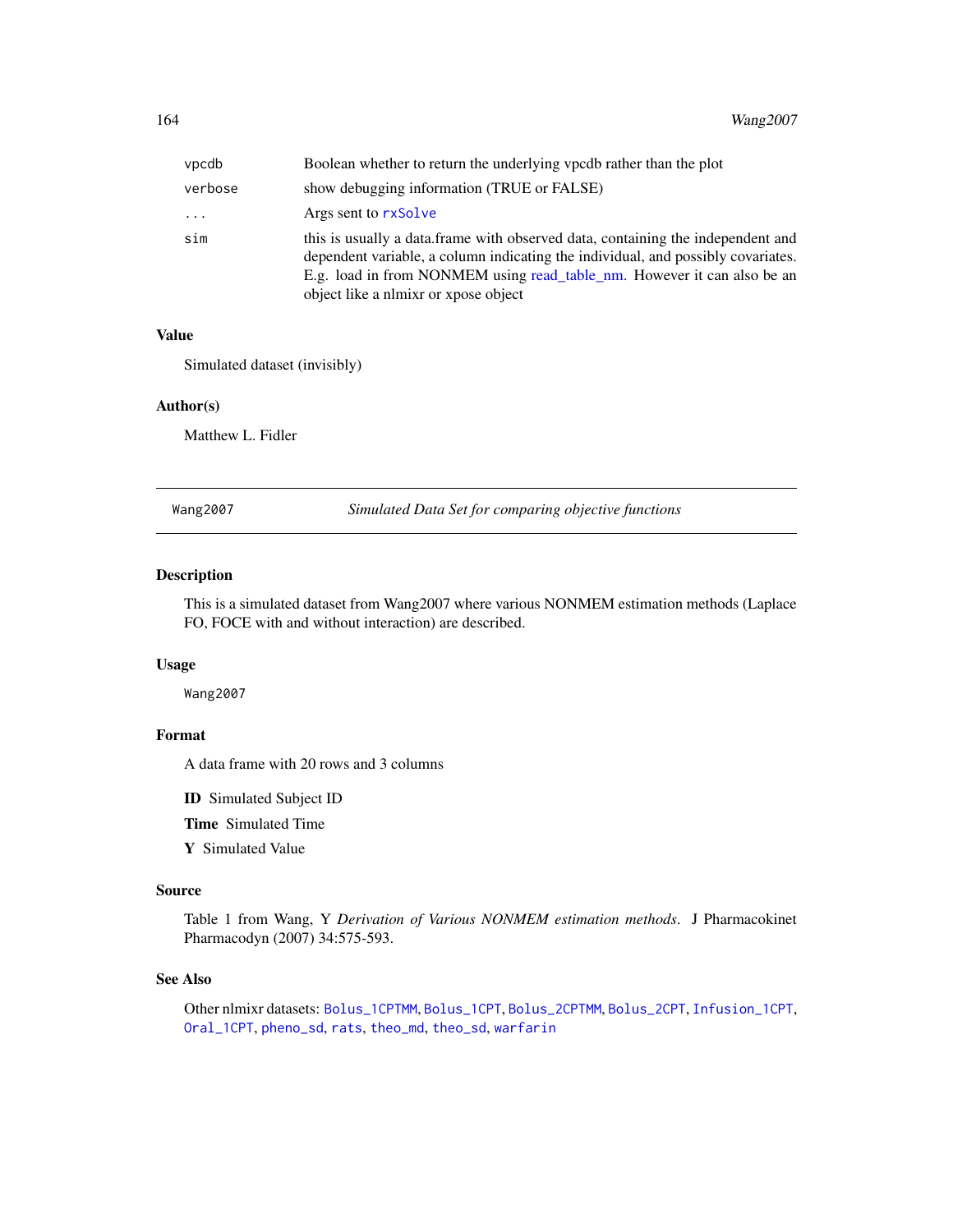<span id="page-164-1"></span><span id="page-164-0"></span>

#### Description

Warfarin PK/PD data

#### Usage

warfarin

#### Format

A data frame with 519 rows and 9 columns

id Patient identifier (n=32)

time Time [h]

amt Total drug administered [mg]

dv Warfarin concentrations [mg/L] or PCA measurement

dvid Dependent identifier Information (cp: Dose or PK, pca: PCA, factor)

evid Event identifier

wt Weight [kg]

age Age [yr]

sex Gender (male or female, factor)

#### Source

Funaki T, Holford N, Fujita S (2018). Population PKPD analysis using nlmixr and NONMEM. PAGJA 2018

#### References

O'Reilly RA, Aggeler PM, Leong LS. Studies of the coumarin anticoagulant drugs: The pharmacodynamics of warfarin in man. Journal of Clinical Investigation 1963; 42(10): 1542-1551

O'Reilly RA, Aggeler PM. Studies on coumarin anticoagulant drugs Initiation of warfarin therapy without a loading dose. Circulation 1968; 38: 169-177.

#### See Also

Other nlmixr datasets: [Bolus\\_1CPTMM](#page-14-0), [Bolus\\_1CPT](#page-13-0), [Bolus\\_2CPTMM](#page-17-0), [Bolus\\_2CPT](#page-15-0), [Infusion\\_1CPT](#page-66-0), [Oral\\_1CPT](#page-132-0), [Wang2007](#page-163-0), [pheno\\_sd](#page-134-0), [rats](#page-142-0), [theo\\_md](#page-156-0), [theo\\_sd](#page-157-0)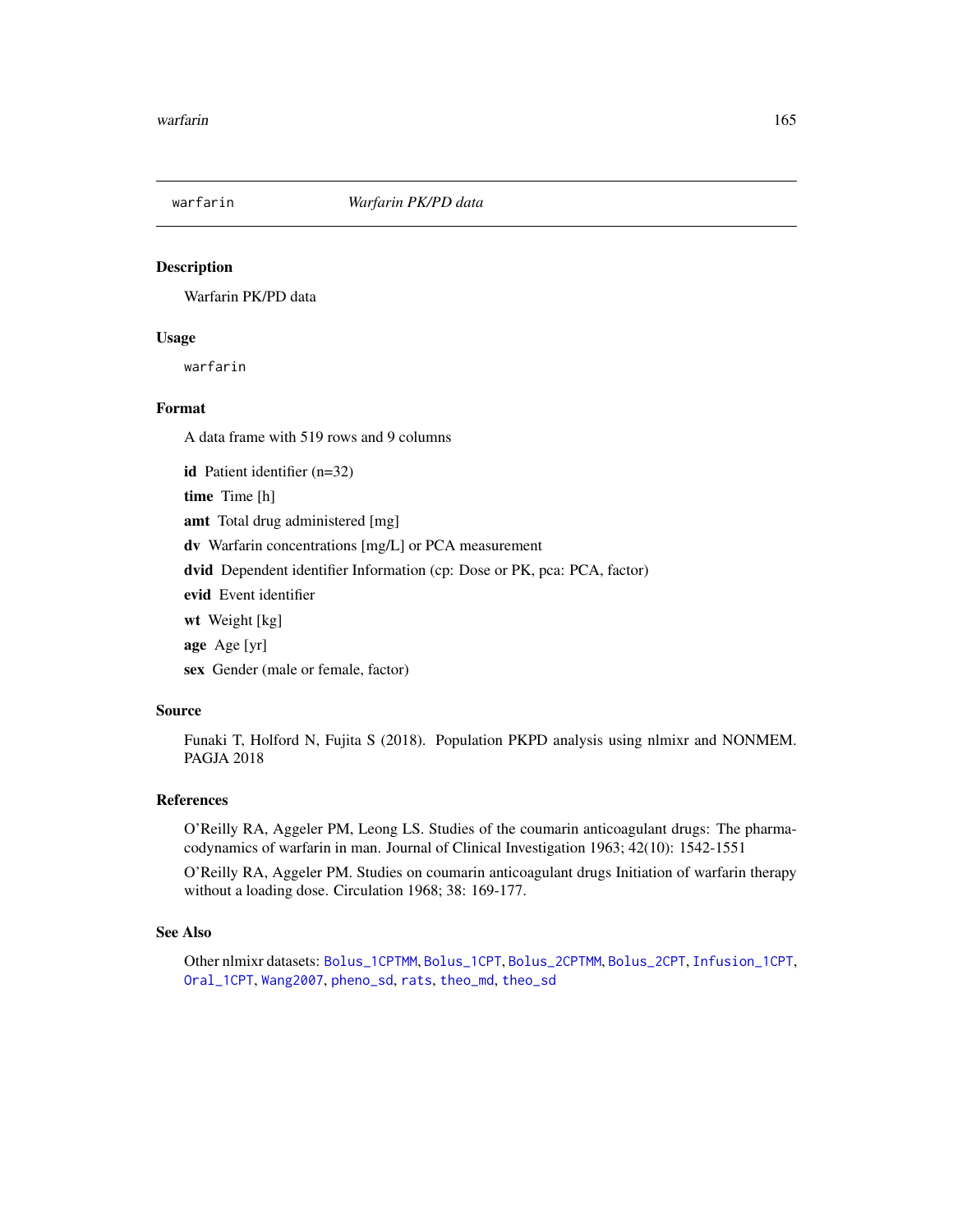# Index

∗ datasets Bolus\_1CPT , [14](#page-13-1) Bolus\_1CPTMM, [15](#page-14-1) Bolus\_2CPT, [16](#page-15-1) Bolus\_2CPTMM, [18](#page-17-1) Infusion\_1CPT , [67](#page-66-1) invgaussian , [71](#page-70-0) metabolite , [74](#page-73-0) Oral\_1CPT , [133](#page-132-1) pheno\_sd , [135](#page-134-1) pump , [142](#page-141-0) rats , [143](#page-142-1) theo\_md , [157](#page-156-1) theo\_sd , [158](#page-157-1) Wang2007 , [164](#page-163-1) warfarin , [165](#page-164-1) ∗ nlmixr datasets Bolus\_1CPT , [14](#page-13-1) Bolus\_1CPTMM, [15](#page-14-1) Bolus\_2CPT, [16](#page-15-1) Bolus\_2CPTMM, [18](#page-17-1) Infusion\_1CPT , [67](#page-66-1) Oral\_1CPT , [133](#page-132-1) pheno\_sd , [135](#page-134-1) rats , [143](#page-142-1) theo\_md , [157](#page-156-1) theo\_sd , [158](#page-157-1) Wang2007 , [164](#page-163-1) warfarin , [165](#page-164-1) ∗ nlmixrBounds nlmixrBounds , [94](#page-93-0) nlmixrBoundsParser , [96](#page-95-0) addCovariate, [5](#page-4-0) addCovVar , [6](#page-5-0) addCwres , [7](#page-6-1) , *[157](#page-156-1)* addNpde , [8](#page-7-1) , *[157](#page-156-1)* addTable , [9](#page-8-0) AIC , *[90](#page-89-0)* as.dynmodel , [11](#page-10-0)

as.focei, [12](#page-11-0) augPred.nlmixrFitData *(*nlmixrAugPred *)* , [93](#page-92-0) backwardSearch , [13](#page-12-0) BIC , *[90](#page-89-0)* bobyqa , *[39](#page-38-0)* Bolus\_1CPT , [14](#page-13-1) , *[16,](#page-15-1) [17](#page-16-0)* , *[19](#page-18-0)* , *[68](#page-67-0)* , *[134](#page-133-0)* , *[136](#page-135-0)* , *[144](#page-143-0)* , *[158](#page-157-1) , [159](#page-158-0)* , *[164](#page-163-1) , [165](#page-164-1)* Bolus\_1CPTMM , *[15](#page-14-1)* , [15](#page-14-1) , *[17](#page-16-0)* , *[19](#page-18-0)* , *[68](#page-67-0)* , *[134](#page-133-0)* , *[136](#page-135-0)* , *[144](#page-143-0)* , *[158](#page-157-1) , [159](#page-158-0)* , *[164](#page-163-1) , [165](#page-164-1)* Bolus\_2CPT , *[15](#page-14-1) , [16](#page-15-1)* , [16](#page-15-1) , *[19](#page-18-0)* , *[68](#page-67-0)* , *[134](#page-133-0)* , *[136](#page-135-0)* , *[144](#page-143-0)* , *[158](#page-157-1) , [159](#page-158-0)* , *[164](#page-163-1) , [165](#page-164-1)* Bolus\_2CPTMM , *[15](#page-14-1) [–17](#page-16-0)* , [18](#page-17-1) , *[68](#page-67-0)* , *[134](#page-133-0)* , *[136](#page-135-0)* , *[144](#page-143-0)* , *[158](#page-157-1) , [159](#page-158-0)* , *[164](#page-163-1) , [165](#page-164-1)* bootdata , [19](#page-18-0) bootplot , [20](#page-19-0) bootplot.nlmixrFitCore , [20](#page-19-0) bootstrapFit , [21](#page-20-0) boxCox , [23](#page-22-0) calc.2LL , [24](#page-23-0) calc.COV , [25](#page-24-0) calcCov , [25](#page-24-0) cholSE , [26](#page-25-0) class , *[159](#page-158-0)* configsaem , [27](#page-26-0) covarSearchAuto , [30](#page-29-0) dynmodel , [32](#page-31-0) dynmodel.mcmc, [34](#page-33-0) dynmodelControl , *[32](#page-31-0)* , [35](#page-34-0) eventTable , *[80](#page-79-0)* eventTable() , *[107](#page-106-0)* fixed.effects , *[91](#page-90-0)* focei.eta , [41](#page-40-0) focei.fit *(*foceiFit *)* , [54](#page-53-0) focei.theta, [42](#page-41-0) foceiControl , [43](#page-42-0) , *[55](#page-54-0)* , *[82](#page-81-0)* , *[128](#page-127-0)*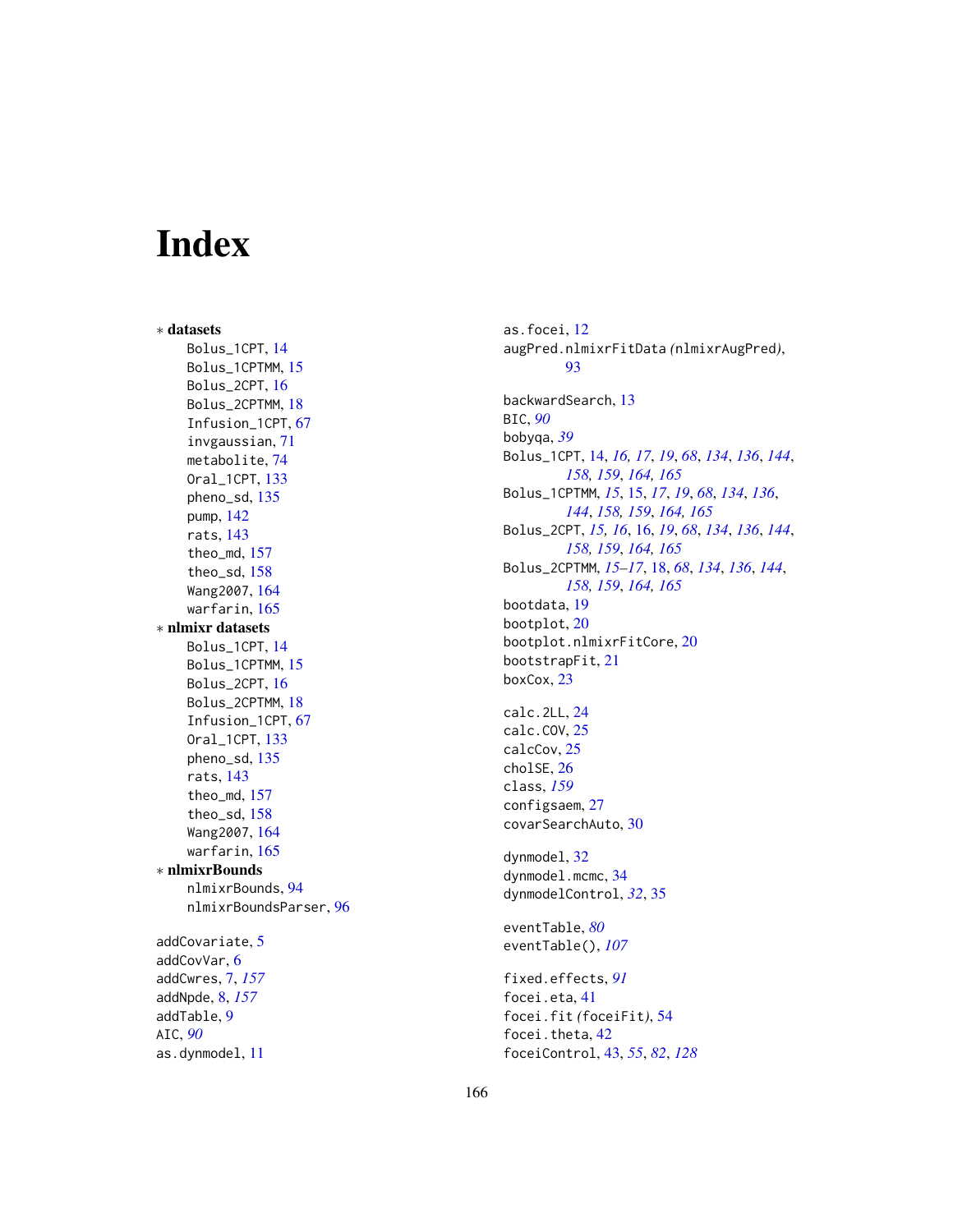#### INDEX  $167$

foceiFit, [54](#page-53-0) forwardSearch, [61](#page-60-0) frwd\_selection, [62](#page-61-0) gauss.quad, [63](#page-62-0) getData, *[163](#page-162-0)* getOfvType *(*setOfv*)*, [153](#page-152-0) getOMEGA, [64](#page-63-0) gnlmm, [64](#page-63-0) gnlmm2 *(*gnlmm*)*, [64](#page-63-0) gof, [66](#page-65-0) iBoxCox *(*boxCox*)*, [23](#page-22-0) Infusion\_1CPT, *[15](#page-14-1)[–17](#page-16-0)*, *[19](#page-18-0)*, [67,](#page-66-1) *[134](#page-133-0)*, *[136](#page-135-0)*, *[144](#page-143-0)*, *[158,](#page-157-1) [159](#page-158-0)*, *[164,](#page-163-1) [165](#page-164-1)* ini, [68](#page-67-0) initializeCovars, [70](#page-69-0) instant.stan.extension, [71](#page-70-0) invgaussian, [71](#page-70-0) iYeoJohnson *(*boxCox*)*, [23](#page-22-0) lbfgs, *[39](#page-38-0)* lbfgsb3c, *[39,](#page-38-0) [40](#page-39-0)* lin\_cmt, [72](#page-71-0) lme, *[159](#page-158-0)* logLik, *[90](#page-89-0)* makeDummies, [73](#page-72-0) makeHockeyStick, [73](#page-72-0) metabolite, [74](#page-73-0) model, [74](#page-73-0) n1qn1, *[54](#page-53-0)* nlme, *[83](#page-82-0)*, *[88](#page-87-0)*, *[90](#page-89-0)* nlme\_gof, [75](#page-74-0) nlme\_lin\_cmpt, [76](#page-75-0) nlme\_ode, [78](#page-77-0) nlmeControl, *[82](#page-81-0)*, *[128](#page-127-0)* nlmeLinCmpt *(*nlme\_lin\_cmpt*)*, [76](#page-75-0) nlmeLinCmt *(*nlme\_lin\_cmpt*)*, [76](#page-75-0) nlmeOde *(*nlme\_ode*)*, [78](#page-77-0) nlminb, *[40](#page-39-0)* nlmixr, *[32](#page-31-0)*, [81,](#page-80-1) *[152](#page-151-0)* nlmixr\_fit, [128](#page-127-0) nlmixrAugPred, [93](#page-92-0) nlmixrBounds, [94,](#page-93-0) *[97](#page-96-0)* nlmixrBounds.eta.names, [95](#page-94-0) nlmixrBounds.focei.upper.lower, [96](#page-95-0) nlmixrBoundsParser, *[95](#page-94-0)*, [96](#page-95-0)

nlmixrDynmodelConvert, [97](#page-96-0) nlmixrEst, [98](#page-97-0) nlmixrGill83, [99,](#page-98-0) *[101,](#page-100-0) [102](#page-101-0)* nlmixrHess, [101](#page-100-0) nlmixrLogo, [103](#page-102-0) nlmixrPred, [103](#page-102-0) nlmixrSim, [104](#page-103-0) nlmixrTest, [114](#page-113-0) nlmixrUI.dynmodelfun, [115](#page-114-0) nlmixrUI.dynmodelfun2, [115](#page-114-0) nlmixrUI.focei.fixed, [116](#page-115-0) nlmixrUI.focei.inits, [116](#page-115-0) nlmixrUI.nlme.specs, [117](#page-116-0) nlmixrUI.rxode.pred, [117](#page-116-0) nlmixrUI.saem.ares, [118](#page-117-0) nlmixrUI.saem.bres, [118](#page-117-0) nlmixrUI.saem.cres, [119](#page-118-0) nlmixrUI.saem.distribution, [119](#page-118-0) nlmixrUI.saem.eta.trans, [120](#page-119-0) nlmixrUI.saem.fit, [120](#page-119-0) nlmixrUI.saem.fixed, [121](#page-120-0) nlmixrUI.saem.init, [121](#page-120-0) nlmixrUI.saem.init.omega, [122](#page-121-0) nlmixrUI.saem.init.theta, [122](#page-121-0) nlmixrUI.saem.log.eta, [123](#page-122-0) nlmixrUI.saem.model, [123](#page-122-0) nlmixrUI.saem.model.omega, [124](#page-123-0) nlmixrUI.saem.res.mod, [124](#page-123-0) nlmixrUI.saem.res.name, [125](#page-124-0) nlmixrUI.saem.rx1, [125](#page-124-0) nlmixrUI.saem.theta.name, [126](#page-125-0) nlmixrUI.theta.pars, [126](#page-125-0) nlmixrValidate, [127](#page-126-0) nlmixrVersion, [127](#page-126-0) nmDataConvert, *[88](#page-87-0)* nmDocx, [129](#page-128-0) nmLst, [131](#page-130-0) nmSave *(*nmDocx*)*, [129](#page-128-0) nmsimplex, [132](#page-131-0) nmTest *(*nlmixrValidate*)*, [127](#page-126-0)

ofv, [132](#page-131-0) optim, *[54](#page-53-0)* optimHess, *[102](#page-101-0)* Oral\_1CPT, *[15](#page-14-1)[–17](#page-16-0)*, *[19](#page-18-0)*, *[68](#page-67-0)*, [133,](#page-132-1) *[136](#page-135-0)*, *[144](#page-143-0)*, *[158,](#page-157-1) [159](#page-158-0)*, *[164,](#page-163-1) [165](#page-164-1)*

performNorm, [134](#page-133-0)